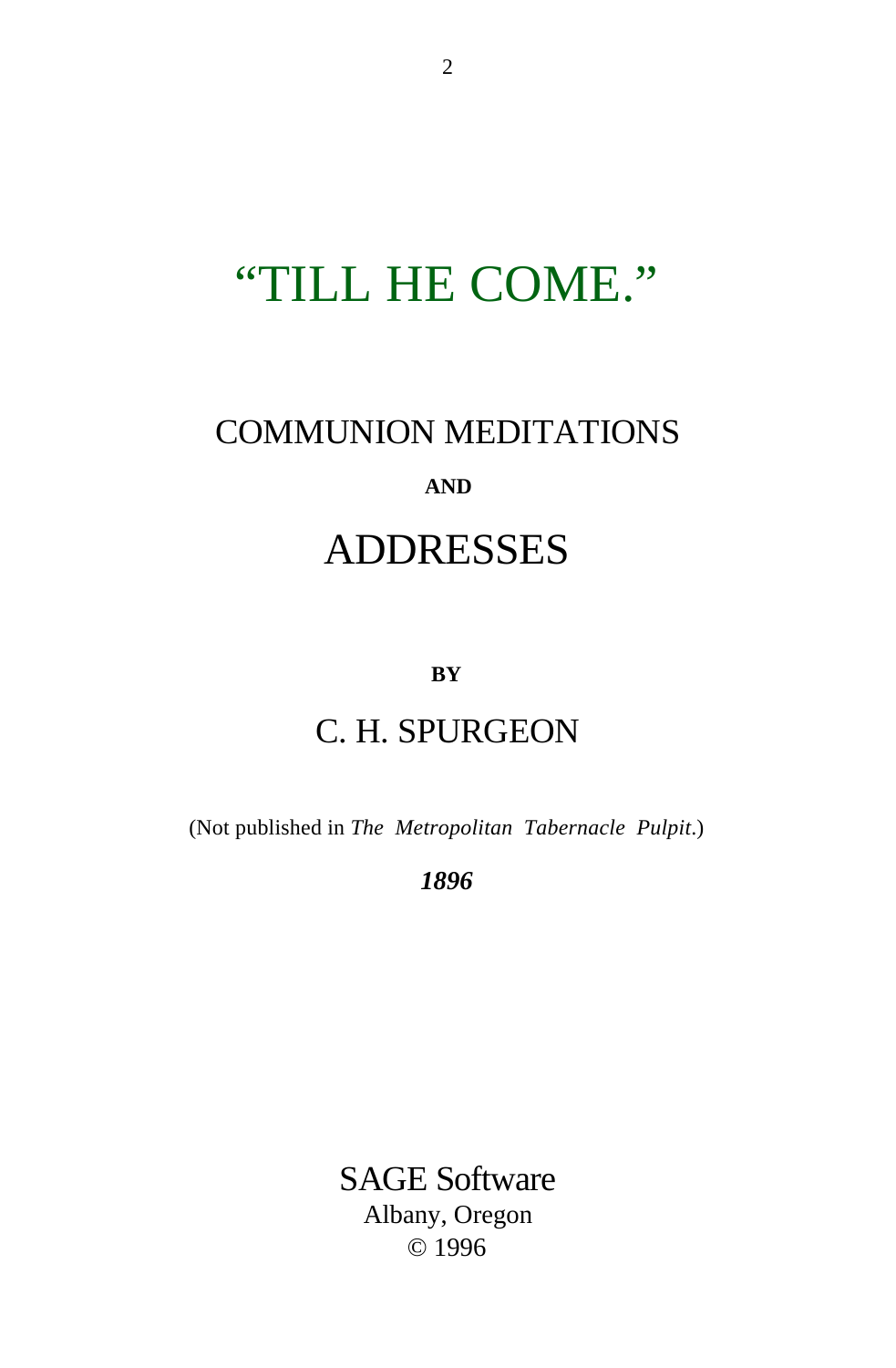## PREFATORY NOTE

For many years, whether at home or abroad, it was Mr. Spurgeon's constant custom to observe the ordinance of the Lord's supper every Sabbath-day, unless illness prevented. This he believed to be in accordance with apostolic precedent; and it was his oft-repeated testimony that the more frequently he obeyed his Lord's command, "This do in remembrance of Me," the more precious did his Savior become to him, while the memorial celebration itself proved increasingly helpful and instructive as the years rolled by.

Several of the discourses here published were delivered to thousands of communicants in the Metropolitan Tabernacle, while others were addressed to the little companies of Christians, — of different denominations, and of various nationalities, — who gathered around the communion table in Mr. Spurgeon's sitting-room at Mentone. The addresses cover a wide range of subjects; but all of them speak more or less fully of the great atoning sacrifice of which the broken bread and the filled cup are the simple yet significant symbols.

Mr. Spurgeon's had intended to publish a selection of his Communion Addresses; so this volume may be regarded as another of the precious literary legacies bequeathed by him to his brethren and sisters in Christ who have yet to tarry a while here below. It is hoped that these sermonettes will be the means of deepening the spiritual life of many believers, and that they will suggest suitable themes for meditation and discourse to those who have the privilege and responsibility of presiding at the ordinance.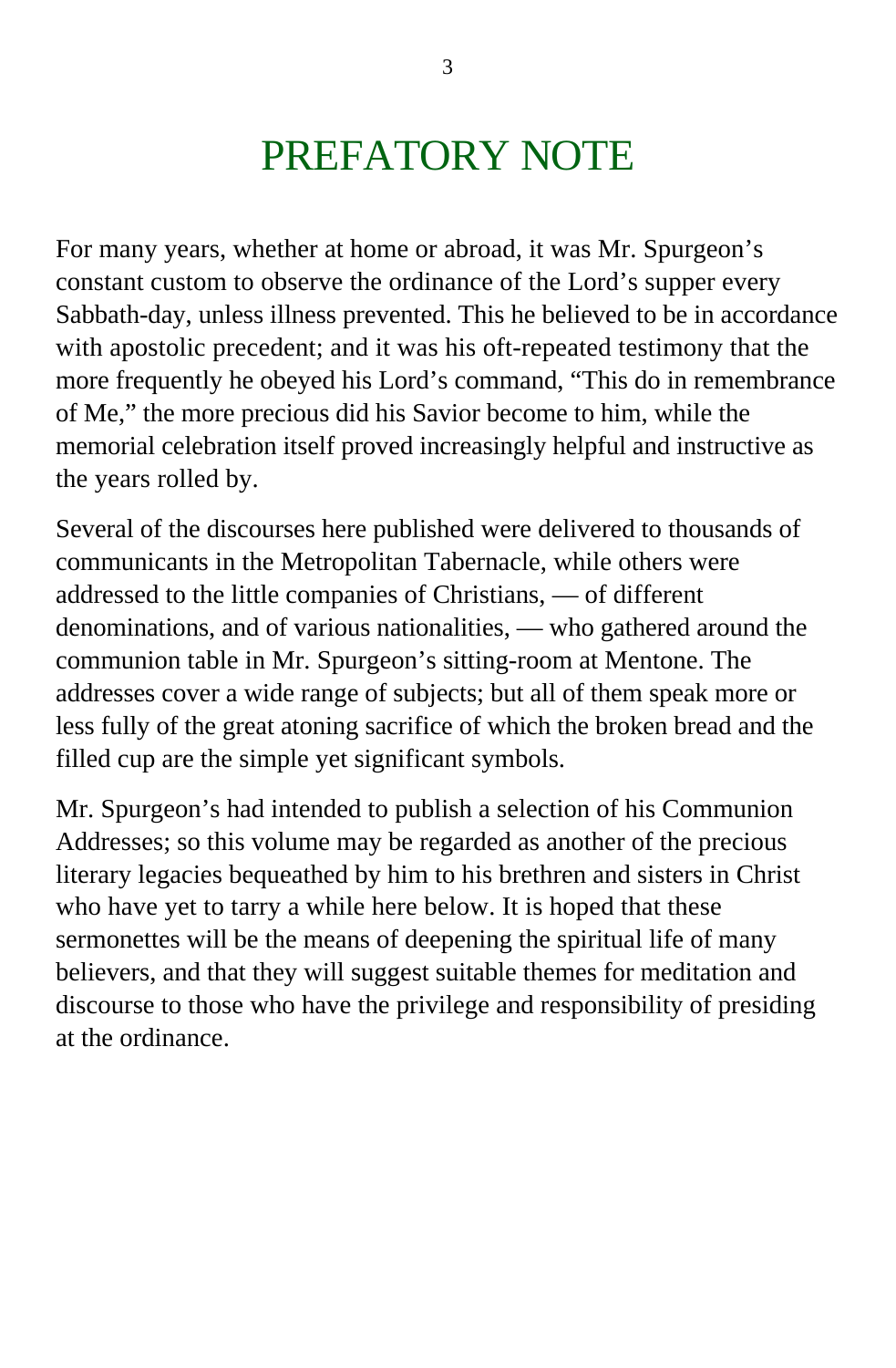## **CONTENTS**

### **MYSTERIOUS VISITS.**

"Thou hast visited me in the night." — Psalm 17:3.

#### **"UNDER HIS SHADOW."**

"He that dwelleth in the secret place of the most High shall abide under the shadow of the Almighty " — Psalm 91:1.

"The shadow of a great rock in a weary land." — Isaiah 32:2.

"As the apple tree among the trees of the wood, so is my Beloved among the sons. I sat down under His shadow with great delight, and His fruit was sweet to my taste:" Solomon's Song 2:3.

"Because Thou hast been my help, therefore in the shadow of Thy wings will I rejoice." — Psalm 63:7.

"And He hath made my mouth like a sharp sword; in the shadow of His hand hath He hid me, and made me a polished shaft; in His quiver hath He hid me." — Isaiah 49:2.

#### **UNDER THE APPLE TREE.**

"I sat down under His shadow with great delight, and His fruit was sweet to my taste." — Solomon's Song 2:3.

#### **OVER THE MOUNTAINS.**

"My Beloved is mine, and I am His: He feedeth among the lilies. Until the day break, and the shadows flee away, turn, my Beloved, and be Thou like a roe or a young hart upon the mountains of Bether." — Solomon's Song 2:16, 17.

### **FRAGRANT SPICES FROM THE MOUNTAINS OF MYRRH.**

"Thou art all fair, My love; there is no spot in thee." — Solomon's Song 4:7.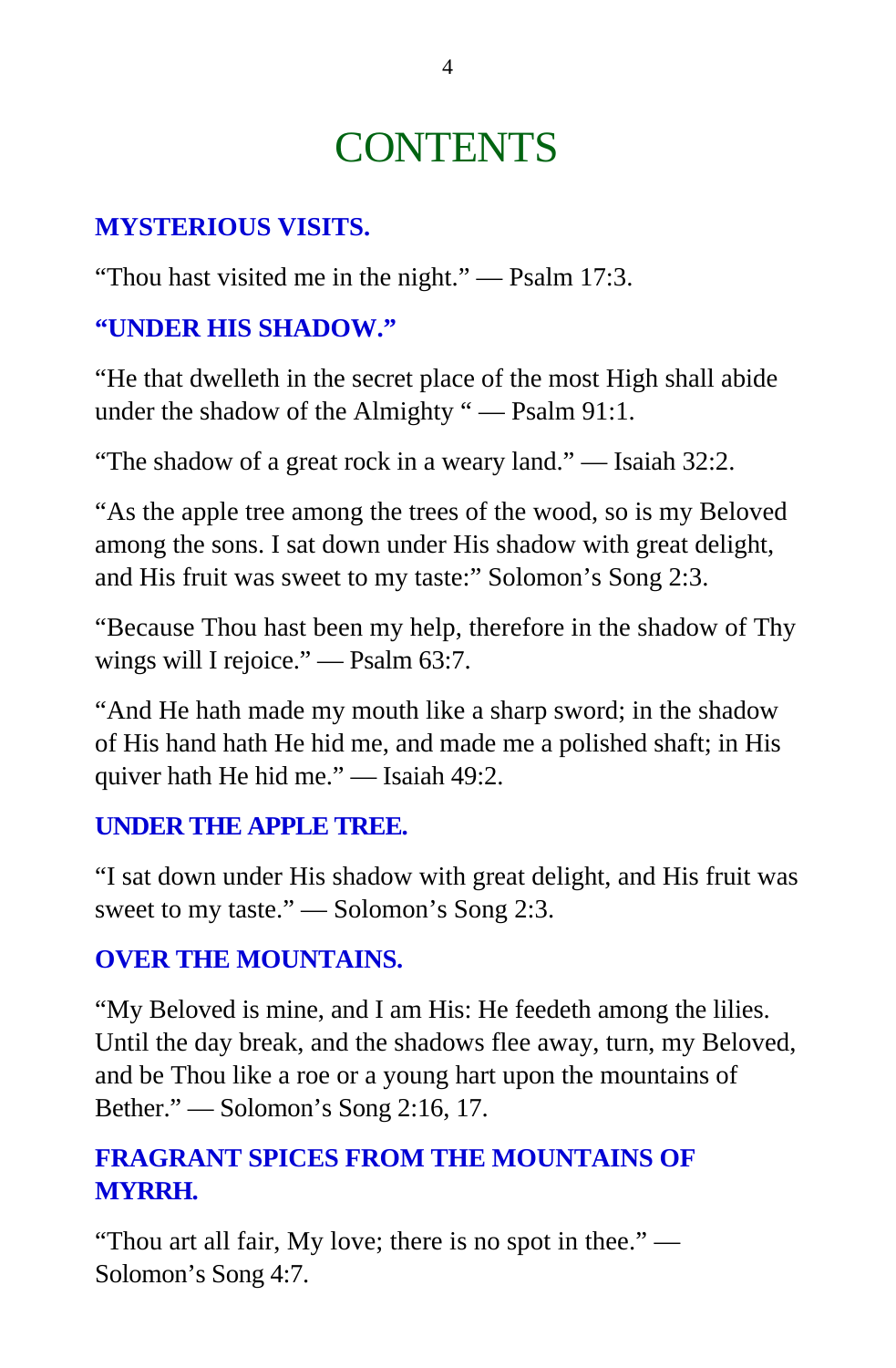#### **THE WELL-BELOVED.**

"Yea, He is altogether lovely." — Solomon's Song 5:16.

#### **THE SPICED WINE OF MY POMEGRANATE.**

"I would cause Thee to drink of spiced wine of the juice of my pomegranate." — Solomon's Song 8:2.

"And of His fulness have all we received, and grace for grace," John 1:16.

#### **THE WELL-BELOVED'S VINEYARD.**

"My Well-beloved hath a vineyard in a very fruitful hill." — Isaiah  $5.1$ .

#### **REDEEMED SOULS FREED FROM FEAR.**

"Fear not: for I have redeemed thee." — Isaiah 43:1.

#### **JESUS, THE GREAT OBJECT OF ASTONISHMENT.**

"Behold, My Servant shall deal prudently, He shall be exalted and extolled, and be very high. As many were astonied at Thee; His visage was so marred more than any man, and His form more than the sons of men: so shall He sprinkle many nations, the kings shall shut their mouths at Him: for that which had not been told them shall they see; and that which they had not heard shall they consider." — Isaiah 52:13-15.

#### **BANDS OF LOVE; OR, UNION TO CHRIST.**

"I drew them with cords of a man, with bands of love: and I was to them as they that take off the yoke on their jaws, and I laid meat unto them." — Hosea 11:4.

"I will give you rest." — Matthew 11:28.

#### **THE MEMORABLE HYMN.**

"And when they had sung an hymn, they went out into the mount of Olives." — Matthew 26:30.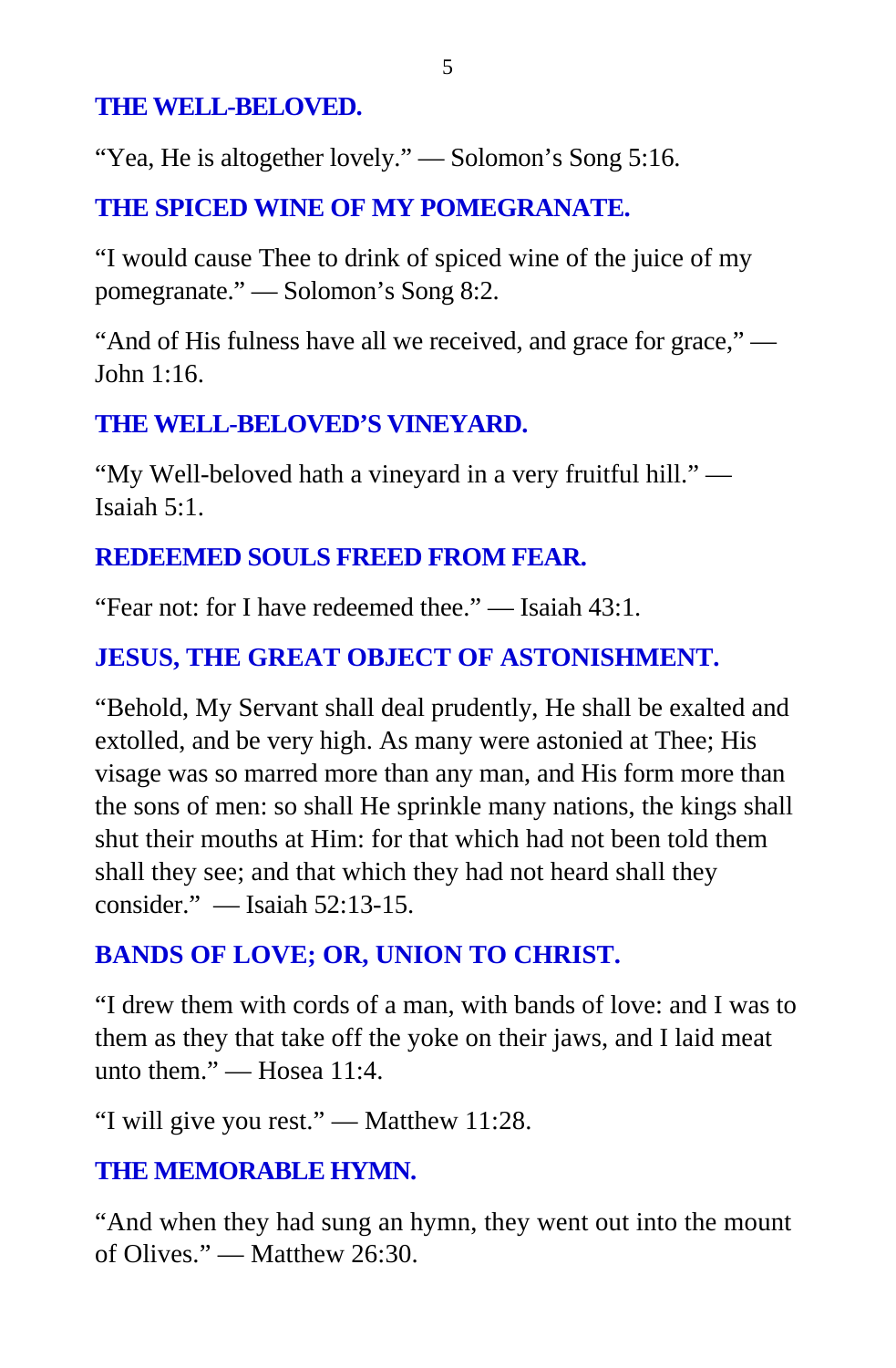#### **JESUS ASLEEP ON A PILLOW.**

"And He was in the hinder part of the ship, asleep on a pillow: and they awake Him, and say unto Him, Master, carest Thou not that we perish? And He arose, and rebuked the wind, and said unto the sea, Peace, be still. And the wind ceased, and there was a great calm." — Mark 4:38, 39.

#### **REAL CONTACT WITH JESUS.**

"And Jesus said, Somebody hath touched Me: for I perceive that virtue is gone out of Me." — Luke 8:46.

#### **CHRIST AND HIS TABLE-COMPANIONS.**

"And when the hour was come, He sat down, and the twelve apostles with Him." — Luke 22:14.

#### **A WORD FROM THE BELOVED'S OWN MOUTH.**

"And ye are clean." — John 13:10.

#### **THE BELIEVER NOT AN ORPHAN.**

"I will not leave you comfortless: I will come to you." — John 14:18.

#### **COMMUNION WITH CHRIST AND HIS PEOPLE.**

"The cup of blessing which we bless, is it not the communion of the blood of Christ? The bread which we break, is it not the communion of the body of Christ? For we being many are one bread, and one body: for we are all partakers of that one bread." — 1 Corinthians 10:16, 17.

#### **THE SIN-BEARER.**

"Who His own self bare our sins in His own body on the tree, that we, being dead to sins, should live unto righteousness: by whose stripes ye were healed. For ye were as sheep going astray; but are now returned unto the Shepherd and Bishop of your souls." — 1 Peter 2:24, 25.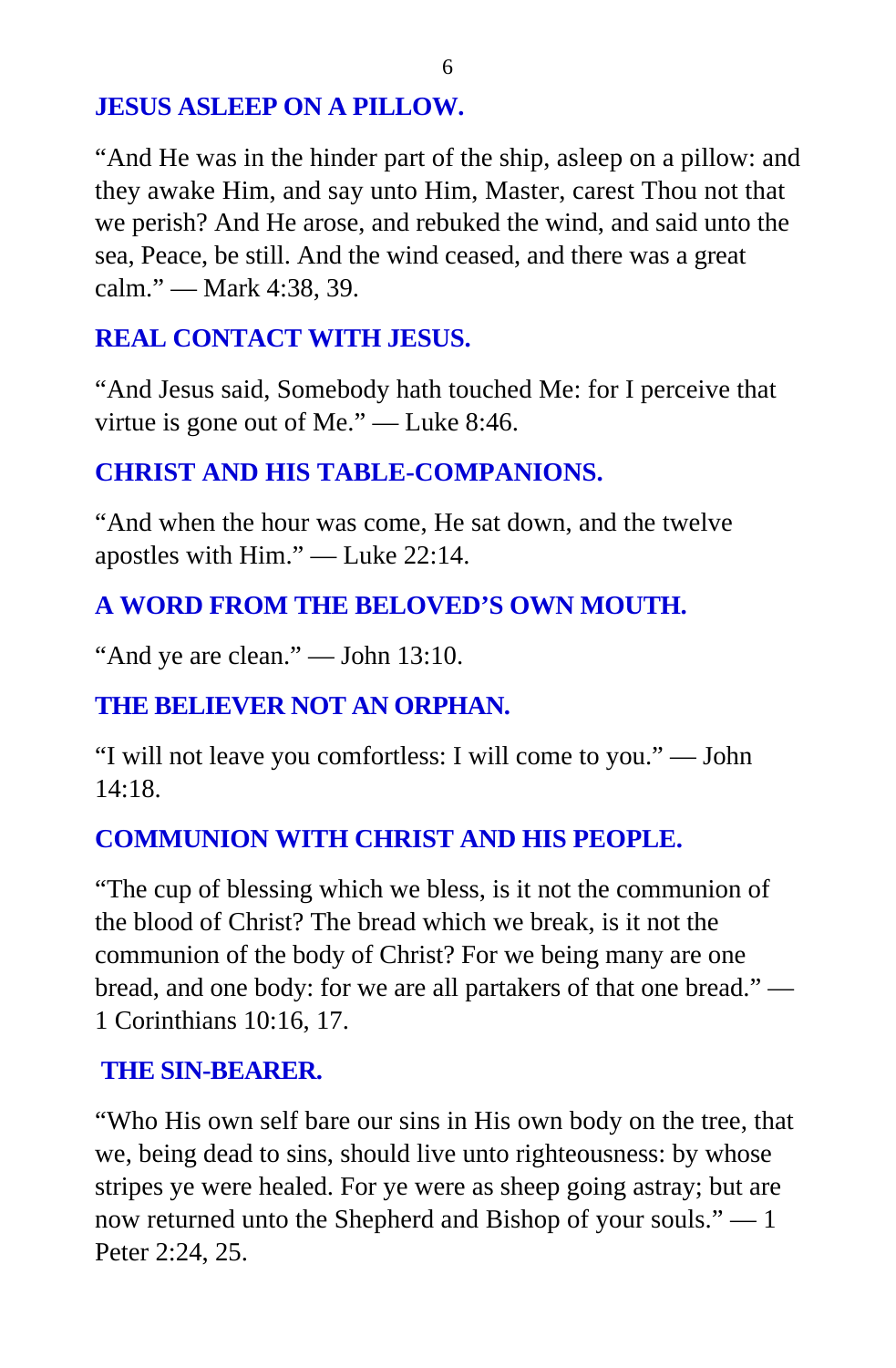#### **SWOONING AND REVIVING AT CHRIST'S FEET.**

"And when I saw Him, I fell at His feet as dead. And He laid His right hand upon me, saying unto me, Fear not; I am the first and the last: I am He that liveth, and was dead; and, behold, I am alive for evermore, Amen: and have the keys of hell and of death." — Revelation 1:17, 18.

#### **C.H. SPURGEON'S COMMUNION HYMN**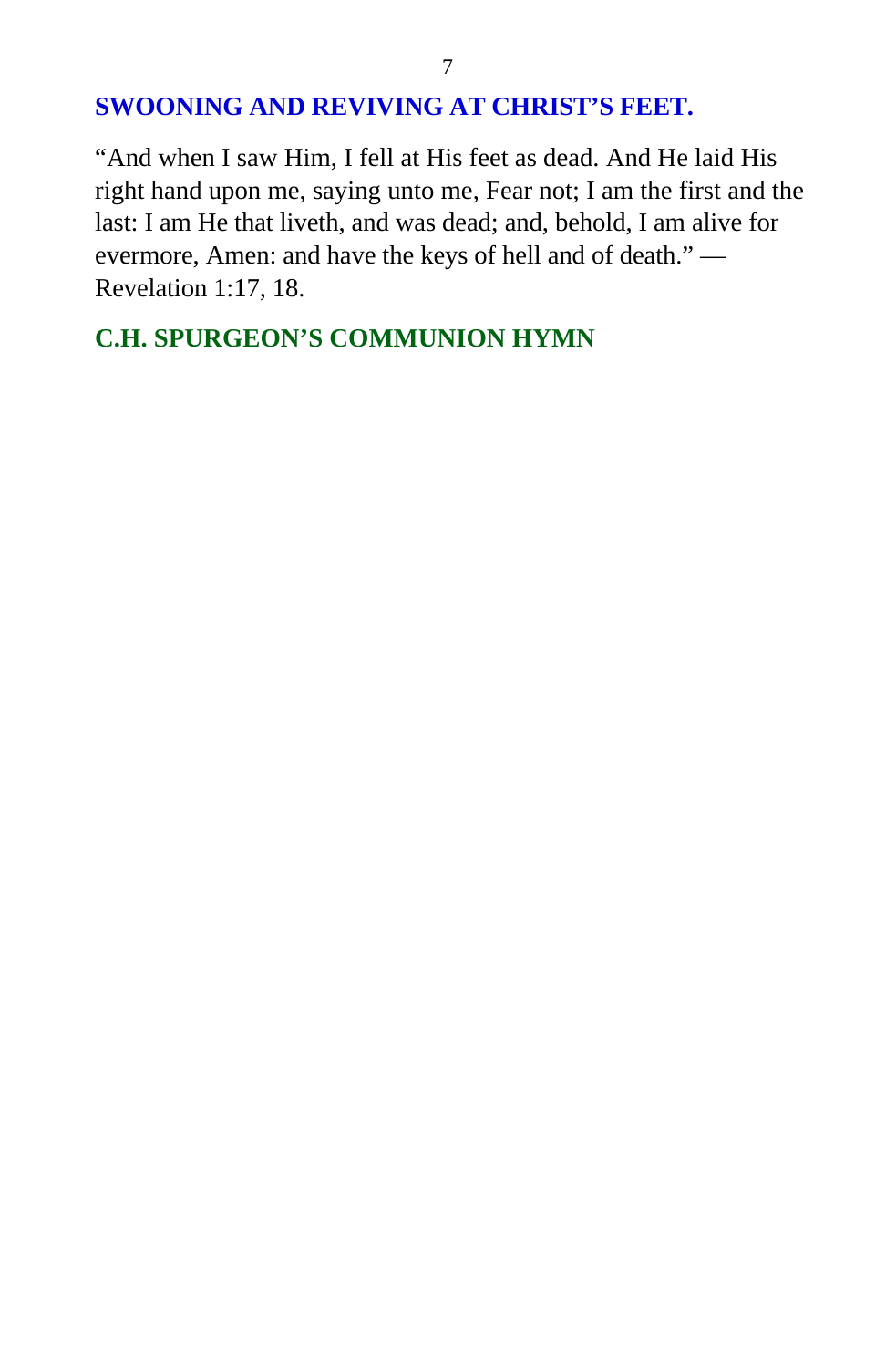## **MYSTERIOUS VISITS**

#### *AN ADDRESS TO A LITTLE COMPANY AT THE COMMUNION TABLE AT MENTONE*

"Thou hast visited me in the night." — Psalm 17:3

IT is a theme for wonder that the glorious God should visit sinful man. "What is man, that Thou art mindful of him? and the son of man, that Thou visitest him?" A divine visit is a joy to be treasured whenever we are favored with it. David speaks of it with great solemnity. The Psalmist was not content barely to *speak* of it; but he wrote it down in plain terms, that it might be known throughout all generations: "Thou hast visited me in the night." Beloved, if God has ever visited you, you also will marvel at it, will carry it in your memory, will speak of it to your friends, and will record it in your diary as one of the notable events of your life. Above all, you will speak of it to God Himself, and say with adoring gratitude, "Thou hast visited me in the night." It should be a solemn part of worship to remember and make known the condescension of the Lord, and say, both in lowly prayer and in joyful psalm, "Thou hast visited me."

To you, beloved friends, who gather with me about this communion table, I will speak of my own experience, nothing doubting that it is also yours. If our God has ever visited any of us, personally, by His Spirit, two results have attended the visit: *it has been sharply searching, and it has been sweetly solacing*.

When first of all the Lord draws nigh to the heart, the trembling soul perceives clearly the searching character of His visit. Remember how Job answered the Lord: "I have heard of Thee by the hearing of the ear: but now mine eye seeth Thee, wherefore I abhor myself, and repent in dust and ashes." We can read of God, and hear of God, and be little moved; but when we feel His presence, it is another matter. I thought my house was good enough for kings; but when the King of kings came to it, I saw that it was a hovel quite unfit for His abode. I had never known sin to be so "exceeding sinful" if I had not known God to be so perfectly holy. I had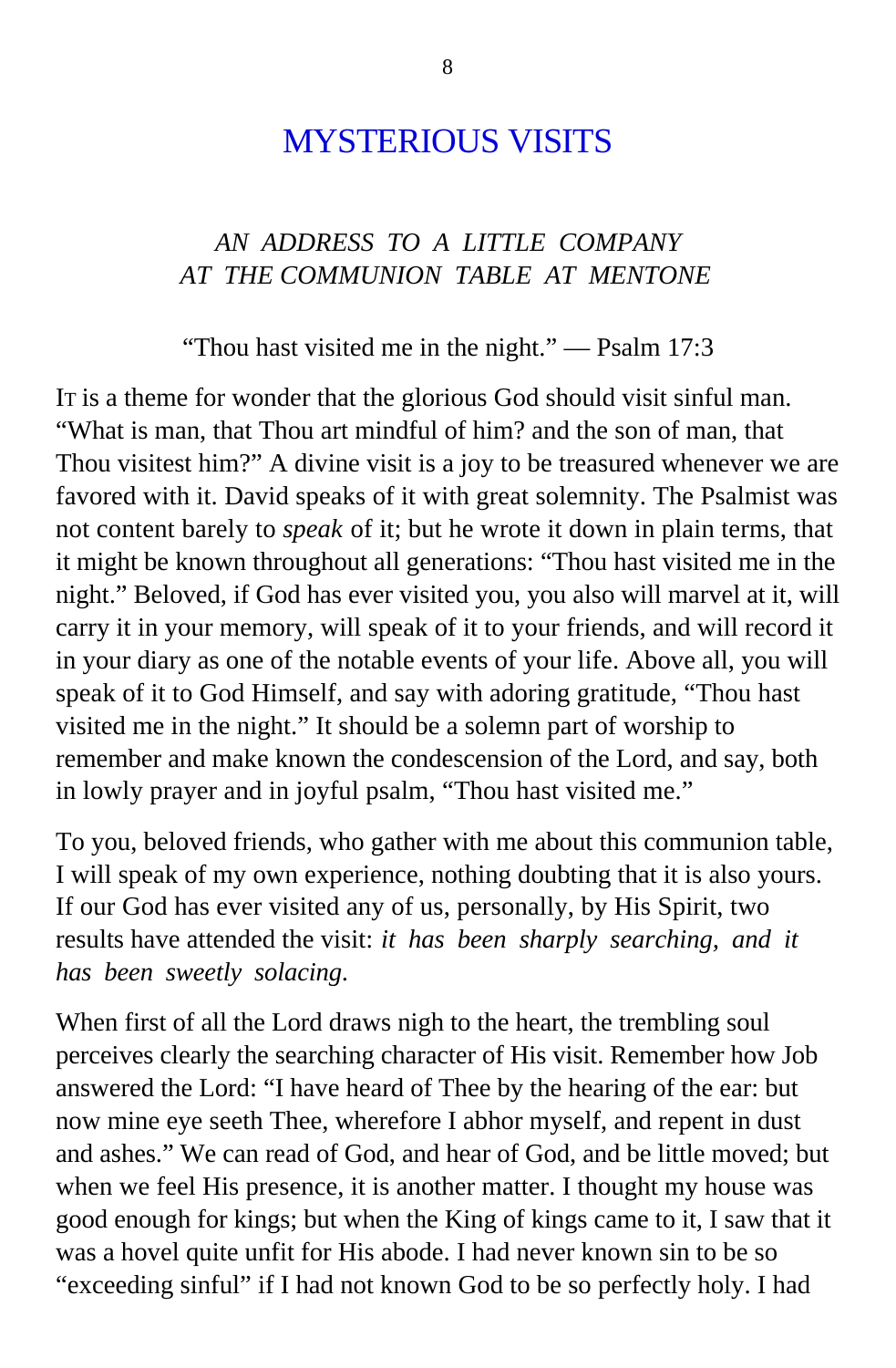never understood the depravity of my own nature if I had not known the holiness of God's nature. When we see Jesus, we fall at His feet as dead; till then, we are alive with vainglorious life. If letters of light traced by a mysterious hand upon the wall caused the joints of Belshazzar's loins to be loosed, what awe overcomes our spirits when we see the Lord Himself! In the presence of so much light our spots and wrinkles are revealed, and we are utterly ashamed. We are like Daniel, who said, "I was left alone, and saw this great vision, and there remained no strength in me: for my comeliness was turned in me into corruption." It is when the Lord visits us that we see our nothingness, and ask, "Lord, what is man?"

I do remember well when God first visited me; and assuredly it was the night of nature, of ignorance, of sin. His visit had the same effect upon me that it had upon Saul of Tarsus when the Lord spake to him out of heaven. He brought me down from the high horse, and caused me to fall to the ground; by the brightness of the light of His Spirit He made me grope in conscious blindness; and in the brokenness of my heart I cried, "Lord, what wilt Thou have me to do?" I felt that I had been rebelling against the Lord, kicking against the pricks, and doing evil even as I could; and my soul was filled with anguish at the discovery. Very searching was the glance of the eye of Jesus, for it revealed my sin, and caused me to go out and weep bitterly. As when the Lord visited Adam, and called him to stand naked before Him, so was I stripped of all my righteousness before the face of the Most High. Yet the visit ended not there; for as the Lord God clothed our first parents in coats of skins, so did He cover me with the righteousness of the great sacrifice, and He gave me songs in the night It was night, but the visit was no dream: in fact, I there and then ceased to dream, and began to deal with the reality of things.

I think you will remember that, when the Lord first visited you in the night, it was with you as with Peter when Jesus came to him. He had been toiling with his net all the night, and nothing had come of it; but when the Lord Jesus came into his boat, and bade him launch out into the deep, and let down his net for a draught, he caught such a great multitude of fishes that the boat began to sink. See! the boat goes down, down, till the water threatens to engulf it, and Peter, and the fish, and all. Then Peter fell down at Jesus knees, and cried, "Depart from me; for I am a sinful man, O Lord!" The presence of Jesus was too much for him: his sense of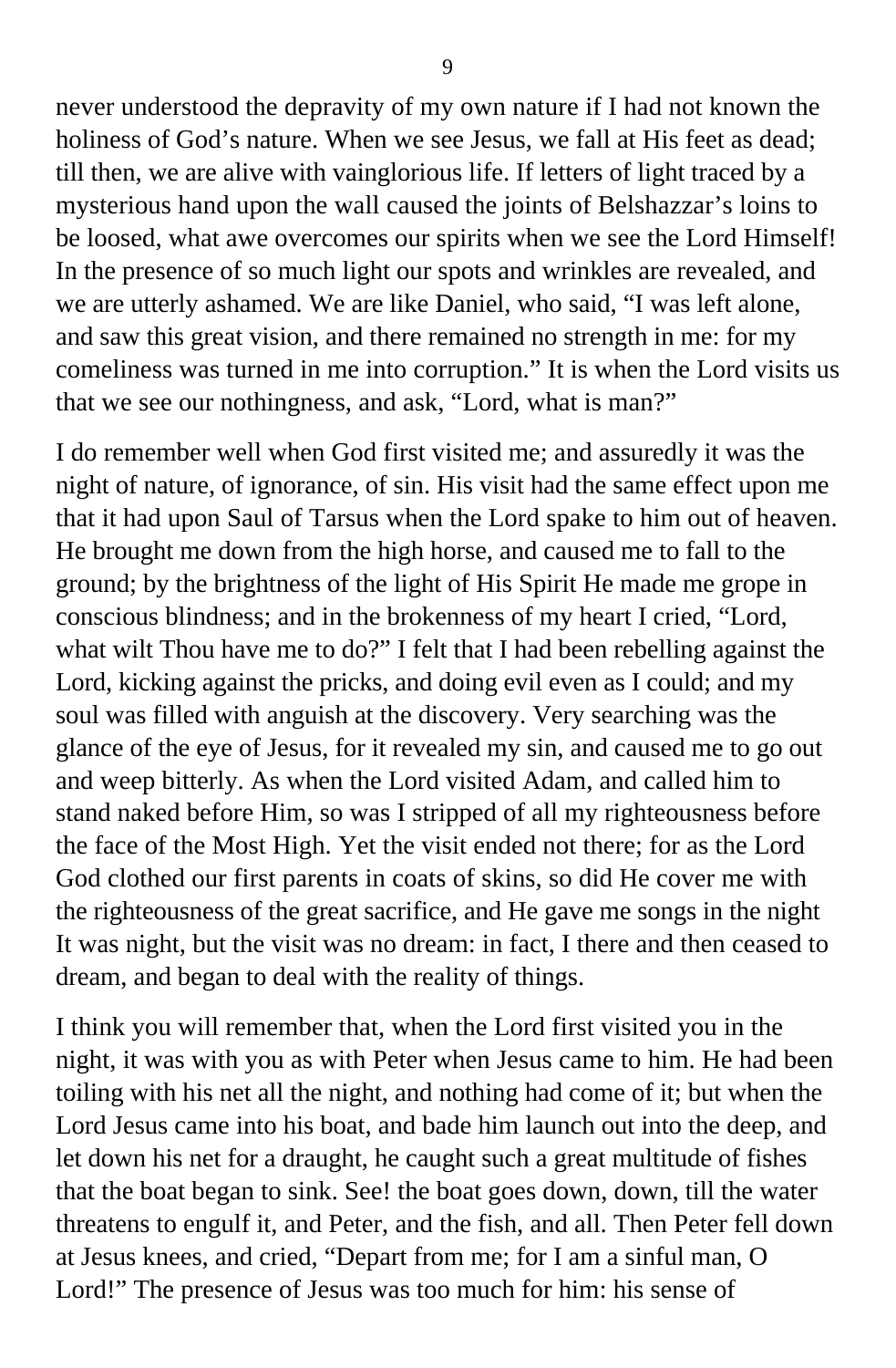unworthiness made him sink like his boat, and shrink away from the Divine Lord. I remember that sensation well; for I was half inclined to cry with the demoniac of Gadara, "What have I to do with Thee, Jesus, Thou Son of God most high?" That first discovery of His injured love was overpowering; its very hopefulness increased my anguish; for then I saw that I had slain the Lord who had come to save me. I saw that mine was the hand which made the hammer fall, and drove the nails that fastened the Redeemer's hands and feet to the cruel tree.

> "My conscience felt and own'd the guilt, And plunged me in despair; I saw my sins His blood had spilt, And help'd to nail Him there."

This is the sight which breeds repentance: "They shall look upon Him whom they have pierced, and mourn for Him." When the Lord visits us, He humbles us, removes all hardness from our hearts, and leads us to the Savior's feet.

When the Lord first visited us in the night it was very much with us as with John, when the Lord visited him in the isle that is called Patmos. He tells us, "And when I saw Him, I fell at His feet as dead." Yes, even when we begin to see that He has put away our sin, and removed our guilt by His death, we feel as if we could never look up again, because we have been so cruel to our best Friend. It is no wonder if we then say, "It is true that He has forgiven me; but I never can forgive myself. He makes me live, and I live in Him; but at the thought of His goodness I fall at His feet as dead. Boasting is dead, self is dead, and all desire for anything beyond my Lord is dead also." Well does Cowper sing of —

> "That dear hour, that brought me to His foot, And cut up all my follies by the root."

The process of destroying follies is more hopefully performed at Jesus' feet than anywhere else. Oh, that the Lord would come again to us as at the first, and like a consuming fire discover and destroy the dross which now alloys our gold! The word visit brings to us who travel the remembrance of the government officer who searches our baggage; thus doth the Lord seek out our secret things. But it also reminds us of the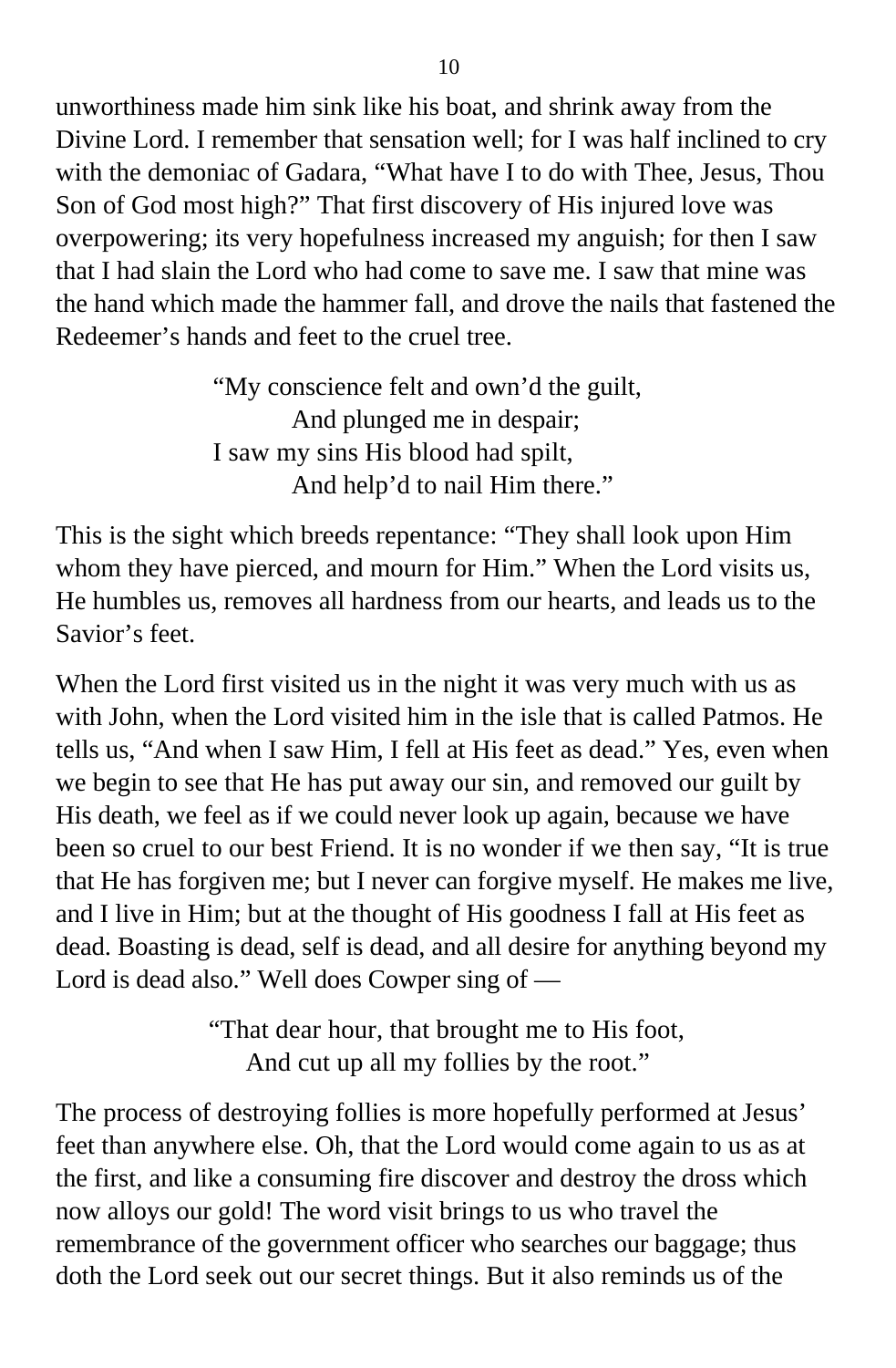visits of the physician, who not only finds out our maladies, but also removes them. Thus did the Lord Jesus visit us at the first.

Since those early days, I hope that you and I have had many visits from our Lord. Those first visits were, as I said, sharply searching; but the later ones have been sweetly solacing. Some of us have had them, especially in the night, when we have been compelled to count the sleepless hours. "Heaven's gate opens when this world's is shut." The night is still; everybody is away; work is done; care is forgotten, and then the Lord Himself draws near. Possibly there may be pain to be endured, the head may be aching, and the heart may be throbbing; but if Jesus comes to visit us, our bed of languishing becomes a throne of glory. Though it is true "He giveth His beloved sleep," yet at such times He gives them something better than sleep, namely; His own presence, and the fulness of joy which comes with it. By night upon our bed we have seen the unseen. I have tried sometimes not to sleep under an excess of joy, when the company of Christ has been sweetly mine.

"Thou hast visited me in the night." Believe me, there are such things as personal visits from Jesus to His people. He has not left us utterly. Though He be not seen with the bodily eye by bush or brook, nor on the mount, nor by the sea, yet doth He come and go, observed only by the spirit, felt only by the heart. Still he standeth behind our wall, He showeth Himself through the lattices.

> "Jesus, these eyes have never seen That radiant form of Thine! The veil of sense hangs dark between Thy blessed face and mine!

"I see Thee not, I hear Thee not, Yet art Thou oft with me, And earth hath ne'er so dear a spot As where I meet with Thee.

"Like some bright dream that comes unsought, When slumbers o'er me roll, Thine image ever fills my thought,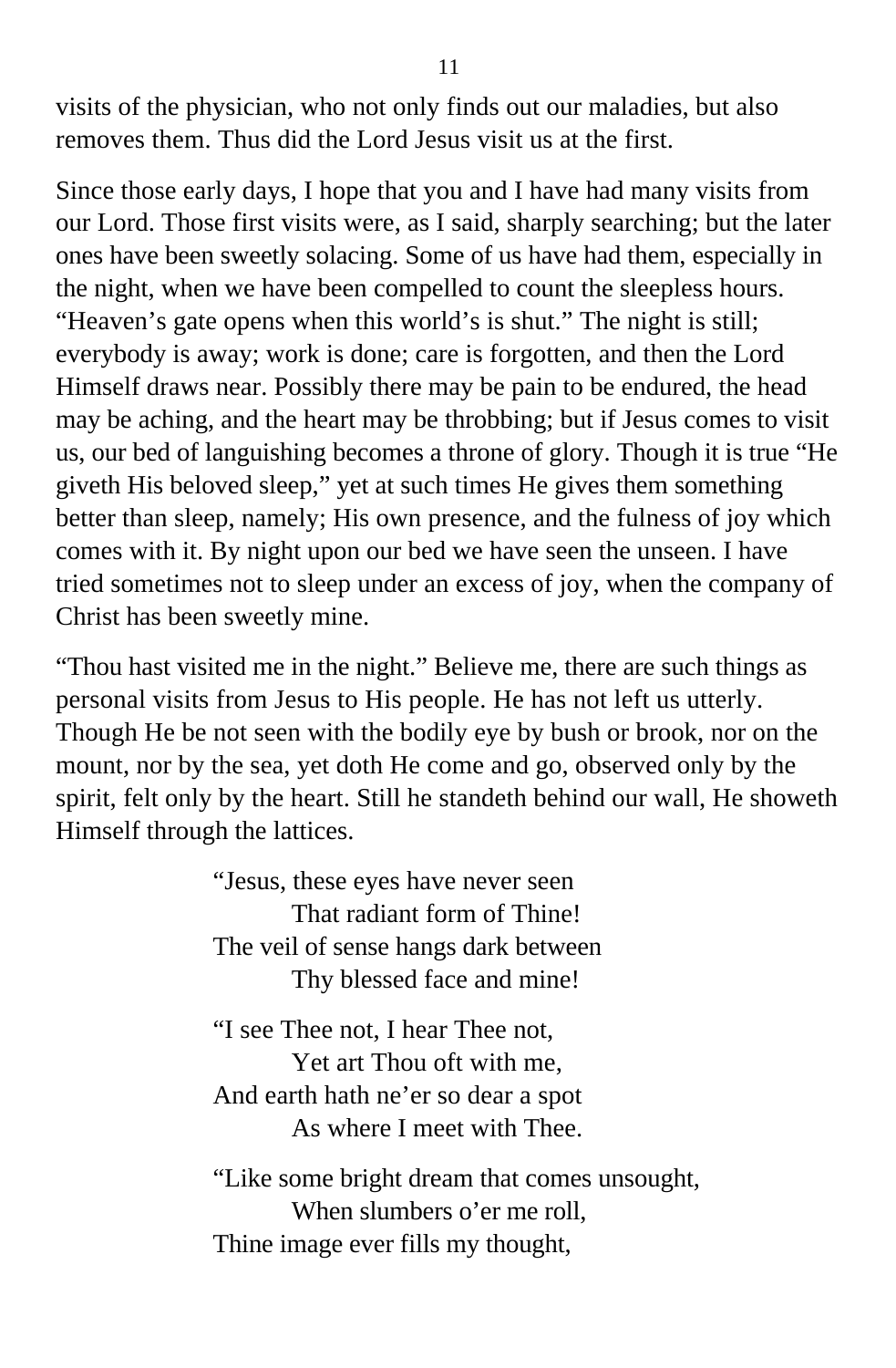#### And charms my ravish'd soul.

"Yet though I have not seen, and still Must rest in faith alone; I love Thee, dearest Lord! and will, Unseen, but not unknown."

Do you ask me to describe these manifestations of the Lord? It were hard to tell you in words: you must know them for yourselves. If you had never tasted sweetness, no man living could give you an idea of honey. Yet if the honey be there, you can "taste and see." To a man born blind, sight must be a thing past imagination; and to one who has never known the Lord, His visits are quite as much beyond conception.

For our Lord to visit us is something more than for us to have the assurance of our salvation, though that is very delightful, and none of us should rest satisfied unless we possess it. To know that Jesus loves me, is one thing; but to be visited by Him in love, is more.

Nor is it simply a close contemplation of Christ; for we can picture Him as exceedingly fair and majestic, and yet not have Him consciously near us. Delightful and instructive as it is to behold the likeness of Christ by meditation, yet the enjoyment of His actual presence is something more. I may wear my friend's portrait about my person, and yet may not be able to say, "Thou hast visited me."

It is the actual, though spiritual, coming of Christ which we so much desire. The Romish church says much about the *real* presence; meaning thereby, the corporeal presence of the Lord Jesus. The priest who celebrates mass tells us that he believes in the *real* presence, but we reply, "Nay, you believe in knowing Christ after the flesh, and in that sense the only real presence is in heaven; but we firmly believe in the real presence of Christ which is spiritual, and yet certain." By spiritual we do not mean unreal; in fact, the spiritual takes the lead in real-ness to spiritual men. I believe in the true and real presence of Jesus with His people: such presence has been real to my spirit. Lord Jesus, Thou Thyself hast visited me. As surely as the Lord Jesus came really as to His flesh to Bethlehem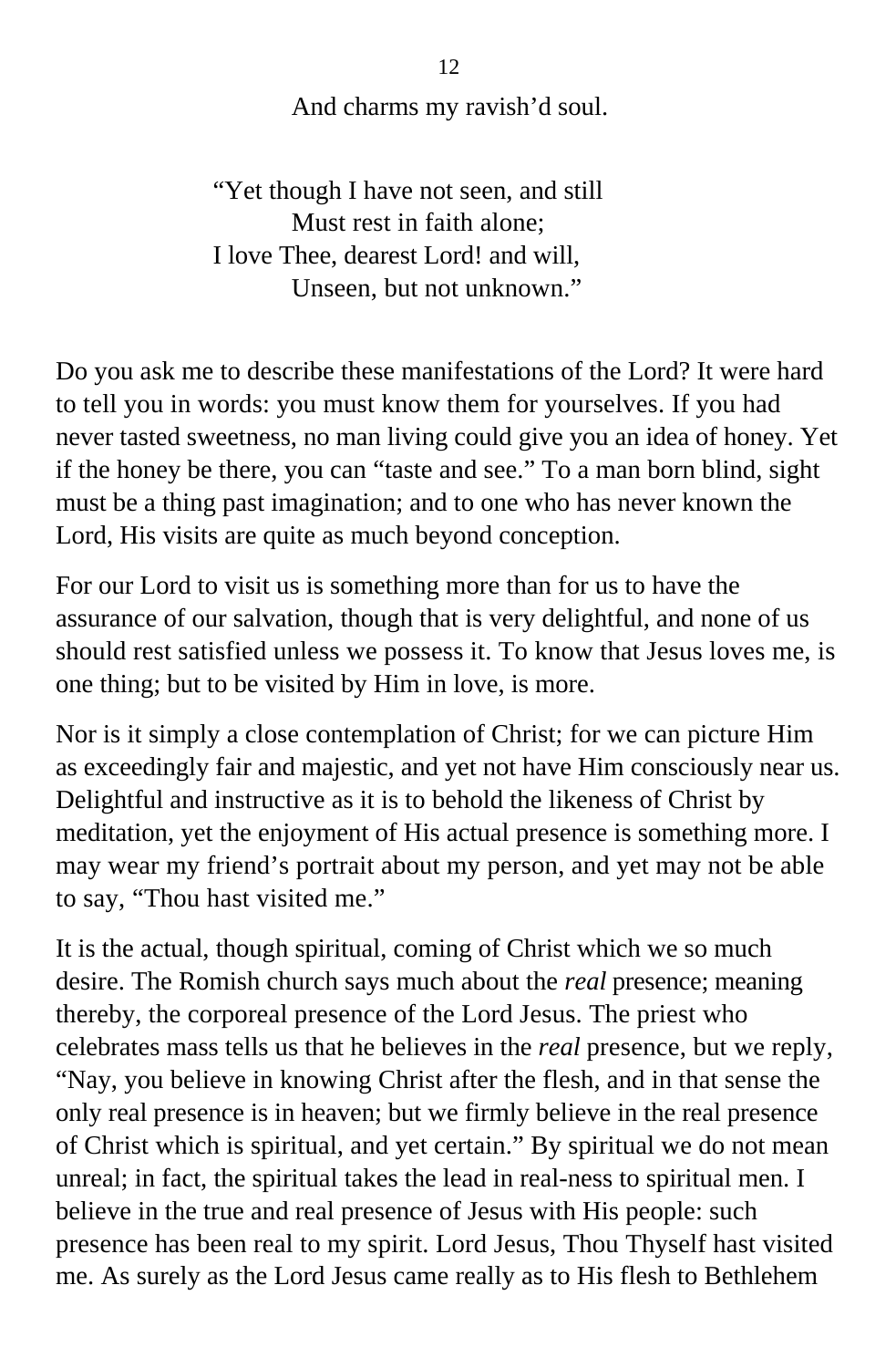and Calvary, so surely does He come really by His Spirit to His people in the hours of their communion with Him. We are as conscious of that presence as of our own existence.

When the Lord visits us in the night, what is the effect upon us? When hearts meet hearts in fellowship of love, communion brings first peace, then rest, and then joy of soul. I am speaking of no emotional excitement rising into fanatical rapture; but I speak of sober fact, when I say that the Lord's great heart touches ours, and our heart rises into sympathy with Him.

First, we experience *peace*. All war is over, and a blessed peace is proclaimed; the peace of God keeps our heart and mind by Christ Jesus.

> "Peace! perfect peace! in this dark world of sin? The blood of Jesus whispers peace within.

"Peace! perfect peace! with sorrows surging round? On Jesus' bosom nought but calm is found."

At such a time there is a delightful sense of *rest*; we have no ambitions, no desires. A divine serenity and security envelop us. We have no thought of foes, or fears, or afflictions, or doubts. There is a joyous laying aside of our own will. We *are* nothing, and we *will* nothing: Christ is everything, and His will is the pulse of our soul. We are perfectly content either to be ill or to be well, to be rich or to be poor, to be slandered or to be honored, so that we may but abide in the love of Christ. Jesus fills the horizon of our being.

At such a time a flood of great *joy* will fill our minds. We shall half wish that the morning may never break again, for fear its light should banish the superior light of Christ's presence. We shall wish that we could glide away with our Beloved to the place where He feedeth among the lilies. We long to hear the voices of the white-robed armies, that we may follow their glorious Leader whithersoever He goeth. I am persuaded that there is no great actual distance between earth and heaven: the distance lies in our dull minds. When the Beloved visits us in the night, He makes our chambers to be the vestibule of His palace-halls. Earth rises to heaven when heaven comes down to earth.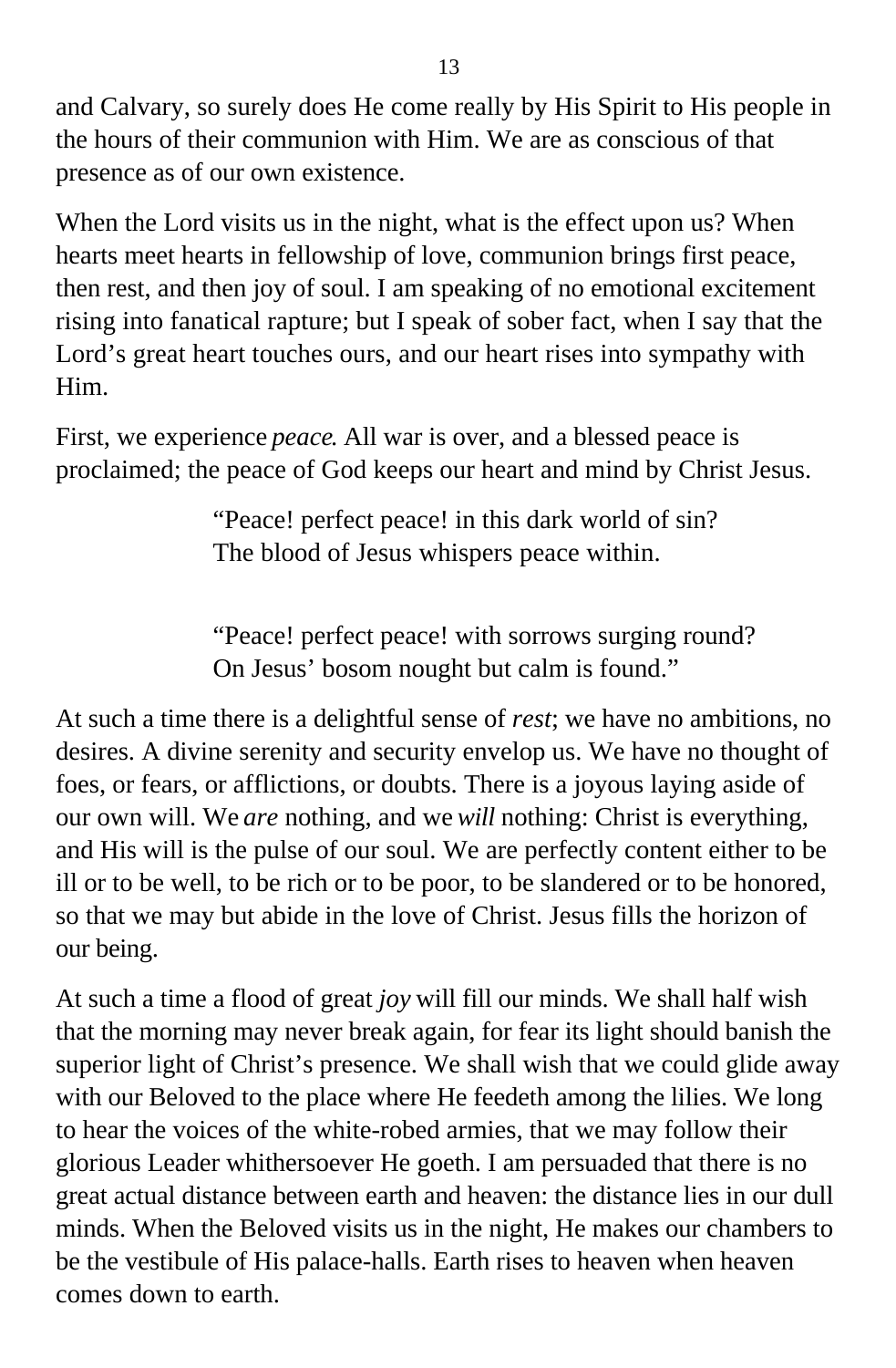Now, beloved friends, you may be saying to yourselves, "We have not enjoyed such visits as these." You may do so. If the Father loves you even as He loves His Son, then you are on visiting terms with Him. If, then, He has not called upon you, you will be wise to call on Him. Breathe a sigh to Him, and say, —

> "When wilt Thou come unto me, Lord? Oh come, my Lord most dear! Come near, come nearer, nearer still, I'm blest when Thou art near.

> "When wilt Thou come unto me, Lord? I languish for the sight; Ten thousand suns when Thou art hid, Are shades instead of light.

> "When wilt Thou come unto me, Lord? Until Thou dost appear, I count each moment for a day, Each minute for a year."

"As the hart panteth after the water-brooks, so panteth my soul after Thee, O God!" If you long for Him, He much more longs for you. Never was there a sinner that was half so eager for Christ as Christ is eager for the sinner; nor a saint one-tenth so anxious to behold his Lord as his Lord is to behold him. If thou art running to Christ, He is already near thee. If thou dost sigh for His presence, that sigh is the evidence that He is with thee. He is with thee now: therefore be calmly glad.

Go forth, beloved, and talk with Jesus on the beach, for He oft resorted to the sea-shore. Commune with Him amid the olivegroves so dear to Him in many a night of wrestling prayer. If ever there was a country in which men should see traces of Jesus, next to the Holy Land, this Riviera is the favored spot. It is a land of vines, and figs, and olives, and palms; I have called it "Thy land, O Immanuel." While in this Mentone, I often fancy that I am looking out upon the Lake of Gennesaret, or walking at the foot of the Mount of Olives, or peering into the mysterious gloom of the Garden of Gethsemane. The narrow streets of the old town are such as Jesus traversed, these villages are such as He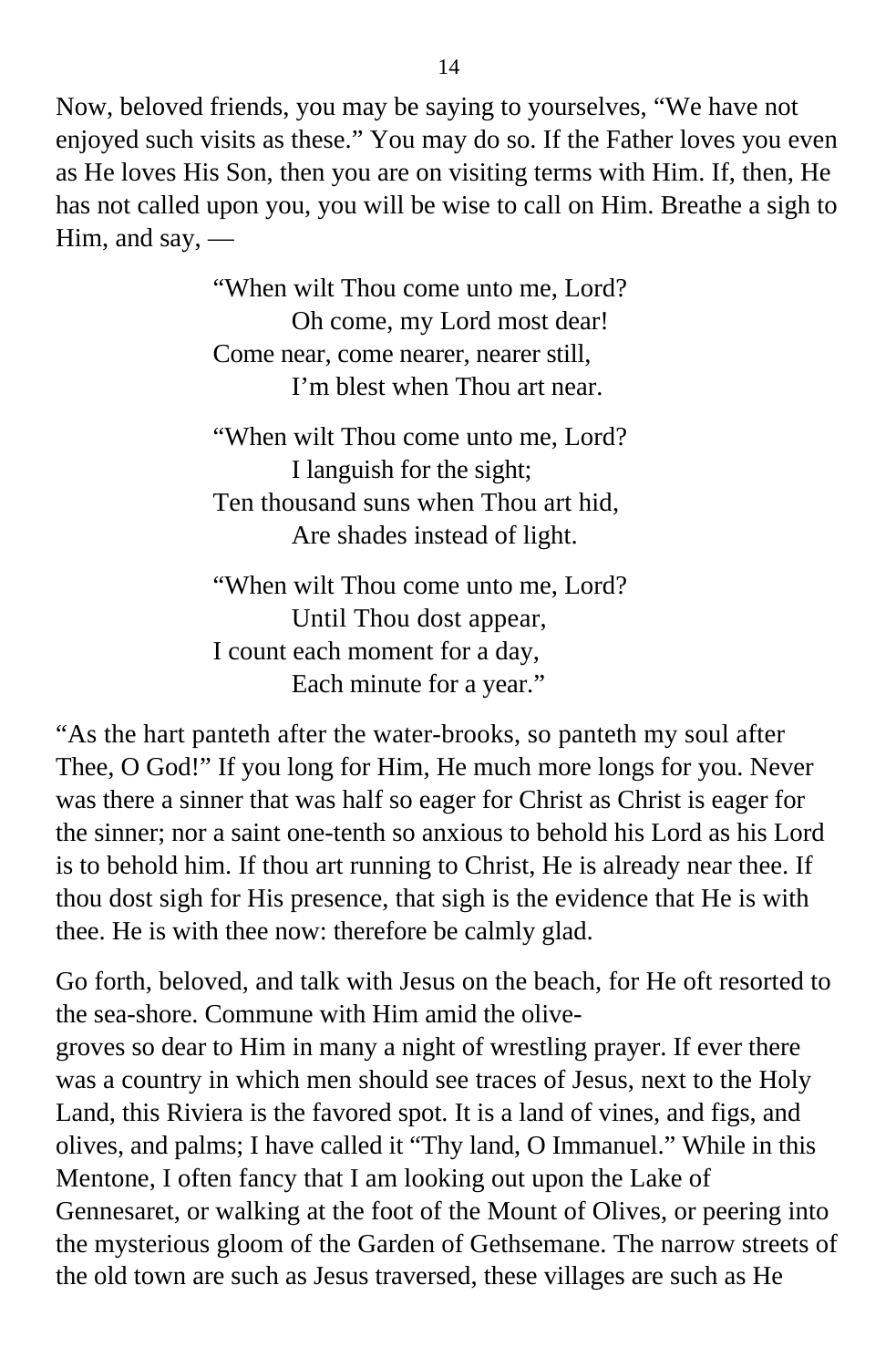inhabited. Have your hearts right with Him, and He will visit you often, until every day you shall walk with God, as Enoch did, and so turn weekdays into Sabbaths, meals into sacraments, homes into temples, and earth into heaven. So be it with us! Amen.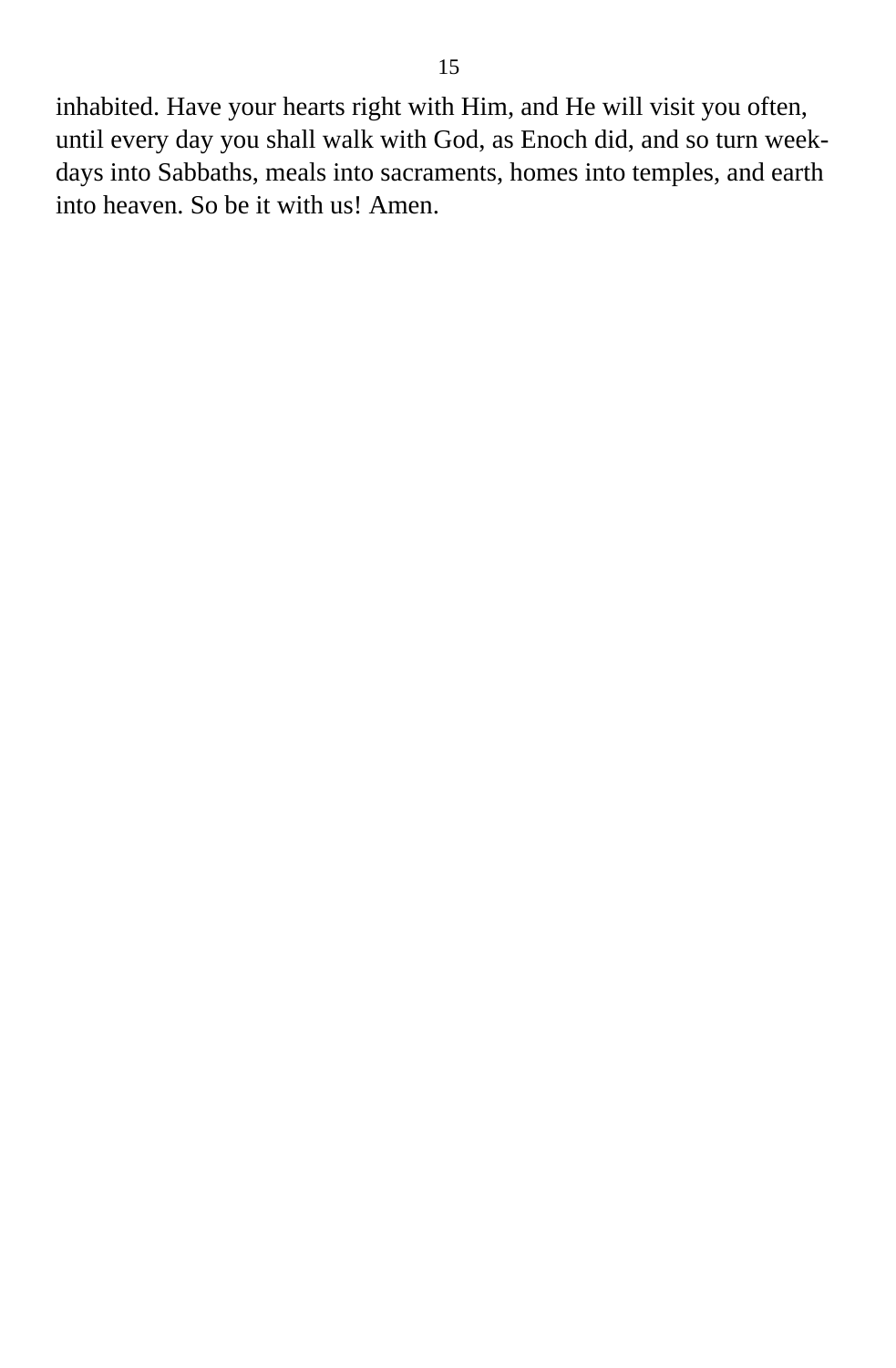## UNDER HIS SHADOW

#### *A BRIEF SACRAMENTAL DISCOURSE DELIVERED AT MENTONE TO ABOUT A SCORE BRETHREN*

"He that dwelleth in the secret place of the most High shall abide under the shadow of the Almighty."

 $-$  Psalm 91:1.

I MUST confess of my short discourse, as the man did of the axe which fell into the stream, that it is borrowed. The outline of it is taken from one who will never complain of me, for to the great loss of the Church she has left these lower choirs to sing above. Miss Havergal, last and loveliest of our modern poets, when her tones were most mellow, and her language most sublime, has been caught up to swell the music of heaven. Her last poems are published with the title, "Under His Shadow," and the preface gives the reason for the name. She said, "I should like the title to be, 'Under His Shadow.' I seem to see four pictures suggested by that: under the shadow of a rock, in a weary plain; under the shadow of a tree; closer still, under the shadow of His wing; nearest and closest, in the shadow of His hand. Surely that hand must be the pierced hand, that may oftentimes press us sorely, and yet evermore encircling, upholding, and shadowing."

"Under His Shadow," is our afternoon subject, and we will in a few words enlarge on the Scriptural plan which Miss Havergal has bequeathed to us. Our text is, "He that dwelleth in the secret place of the most High shall abide *under the shadow* of the Almighty." The shadow of God is not the occasional resort, but the

constant abiding-place, of the saint. Here we find not only our consolation, but our habitation. We ought never to be out of the shadow of God. It is to dwellers, not to visitors, that the Lord promises His protection. "He that *dwelleth* in the secret place of the most High shall abide under the shadow of the Almighty:" and that shadow shall preserve him from nightly terror and ghostly ill, from the arrows of war and of pestilence, from death and from destruction. Guarded by Omnipotence, the chosen of the Lord are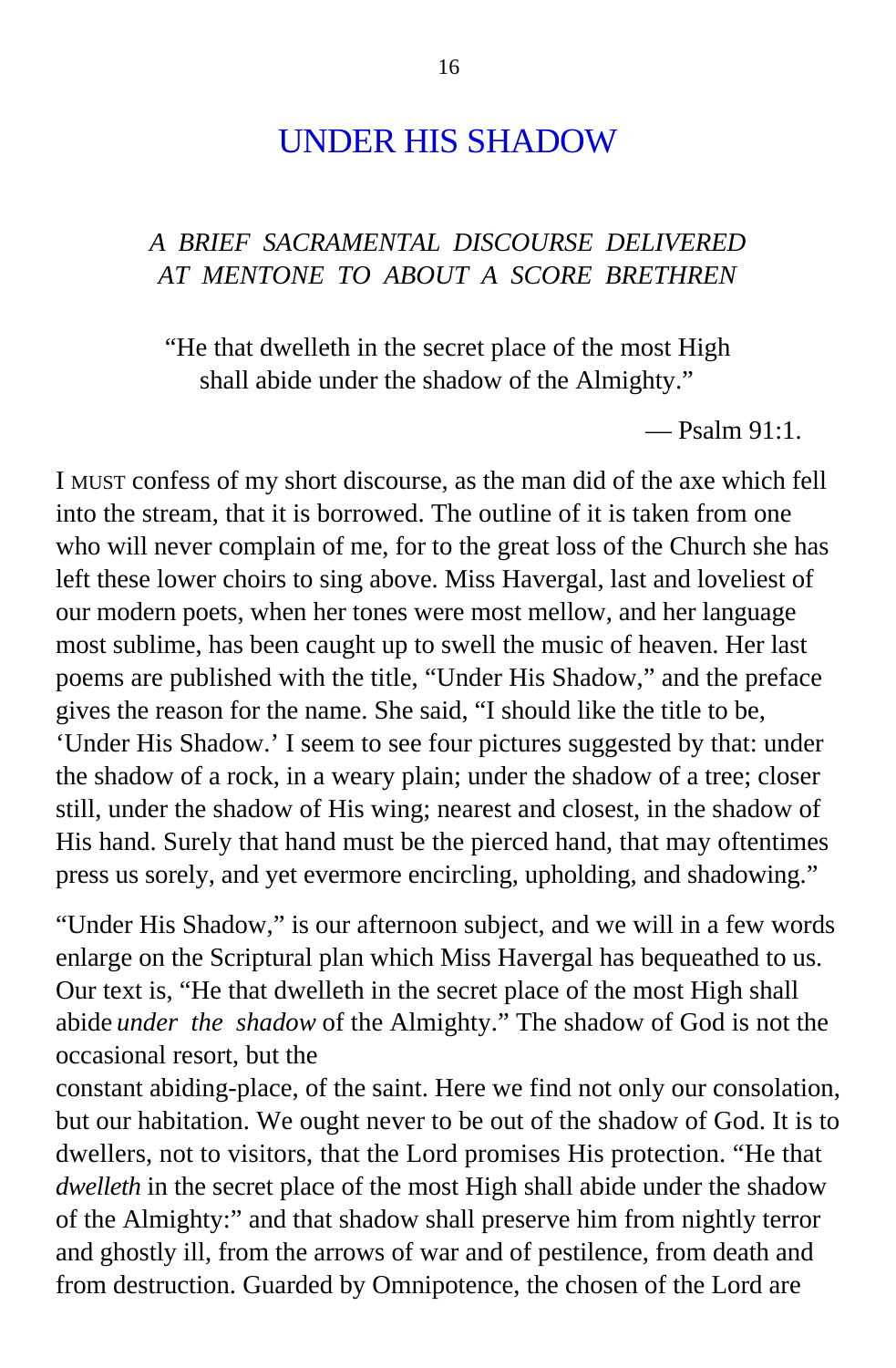always safe; for as they dwell in the holy place, hard by the mercy-seat, where the blood was sprinkled of old, the pillar of fire by night, the pillar of cloud by day, which ever hangs over the sanctuary, covers them also. Is it not written, "In the time of trouble He shall hide me in His pavilion, in the secret of His tabernacle shall He hide me"? What better security can we desire? As the people of God, we are always under the protection of the Most High. Wherever we go, whatever we suffer, whatever may be our difficulties, temptations, trials, or perplexities, we are always "under the shadow of the Almighty." Over all who maintain their fellowship with God the most tender guardian care is extended. Their heavenly Father Himself interposes between them and their adversaries. The experience of the saints, albeit they are all under the shadow, yet differs as to the form in which that protection has been enjoyed by them, hence the value of the four figures which will now engage our attention.

#### **I.**

We will begin with the first picture which Miss Havergal mentions, namely, the rock sheltering the weary traveler: — "The shadow of a great rock in a weary land" (Isaiah 32:2).

Now, I take it that this is where we begin to know our Lord's shadow. He was at the first to us *a refuge in time of trouble*. Weary was the way, and great was the heat; our lips were parched, and our souls were fainting; we sought for shelter, and we found none; for we were in the wilderness of sin and condemnation, and who could bring us deliverance, or even hope? Then we cried unto the Lord in our trouble, and He led us to the Rock of ages, which of old was cleft for us. We saw our interposing Mediator coming between us and the fierce heat of justice, and we hailed the blessed screen. The Lord Jesus was unto us a covering for sin, and so a covert from wrath. The sense of divine displeasure, which had beaten upon our conscience, was removed by the removal of the sin itself, which we saw to be laid on Jesus, who in our place and stead endured its penalty.

The shadow of a rock is remarkably cooling, and so was the Lord Jesus eminently comforting to us. The shadow of a rock is more dense, more complete, and more cool than any other shade; and so the peace which Jesus gives passeth all understanding, there is none like it. No chance beam darts through the rock-shade, nor can the heat penetrate as it will do in a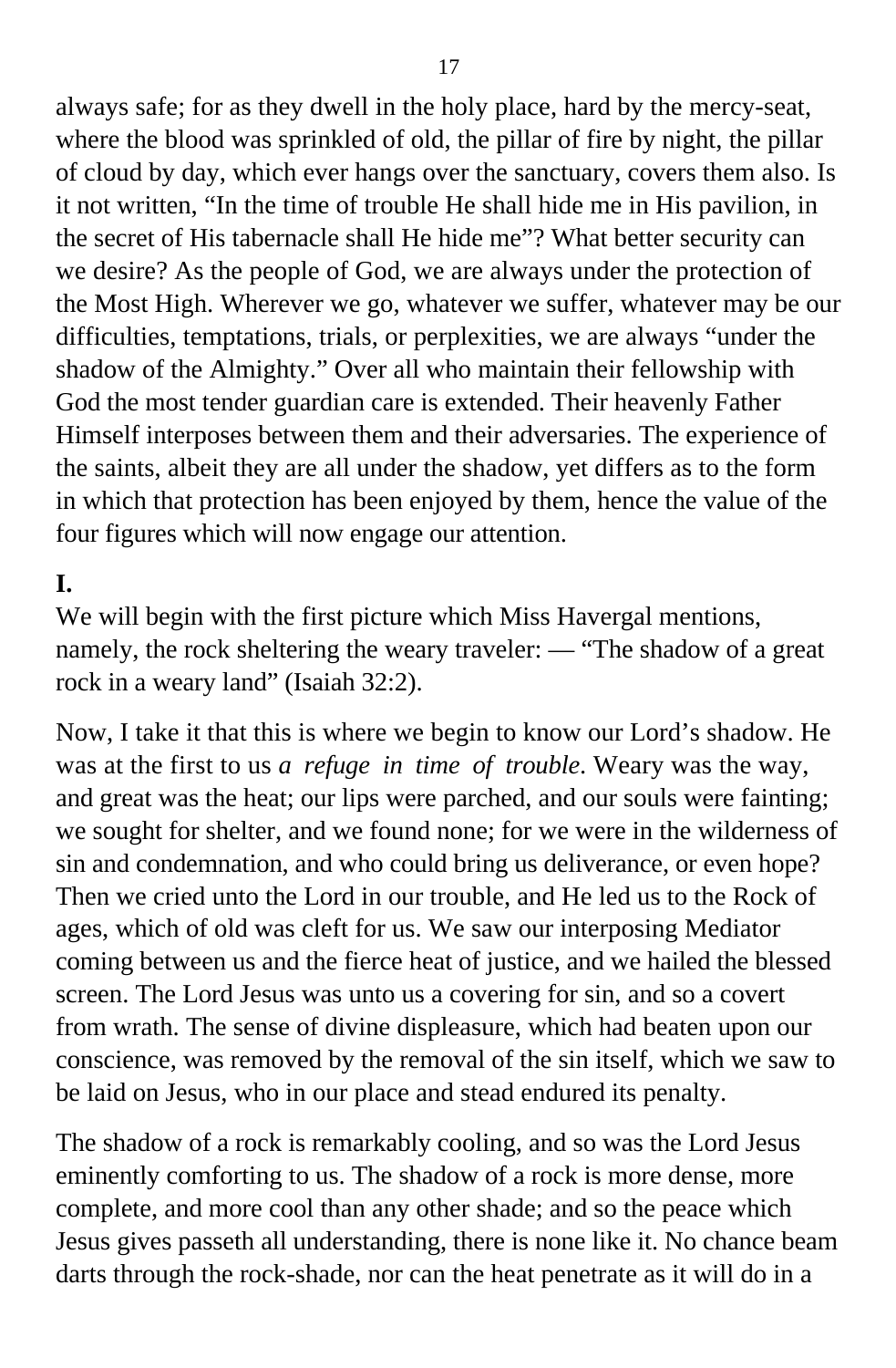measure through the foliage of a forest. Jesus is a complete shelter, and blessed are they who are "under His shadow." Let them take care that they abide there, and never venture forth to answer for themselves, or to brave the accusations of Satan.

As with sin, so with sorrow of every sort: the Lord is the Rock of our refuge. No sun shall smite us, nor, any heat, because we are never out of Christ. The saints know where to fly, and they use their privilege.

> "When troubles, like a burning sun, Beat heavy on their head, To Christ their mighty Rock they run, And find a pleasing shade."

There is, however, something of awe about this great shadow. A rock is often so high as to be terrible, and we tremble in presence of its greatness. The idea of littleness hiding behind massive greatness is well set forth; but there is no tender thought of fellowship, or gentleness: even so, at the first, we view the Lord Jesus as our shelter from the consuming heat of well-deserved punishment, and we know little more. It is most pleasant to remember that this is only one panel of the four-fold picture. Inexpressibly dear to my soul is the deep cool rock-shade of my blessed Lord, as I stand in Him a sinner saved; yet is there more.

## **II.**

Our second picture, that of the tree, is to be found in the Song of Solomon 2:3: — "As the apple tree among the trees of the wood, so is my Beloved among the sons. I sat down under His shadow with great delight, and His fruit was sweet to my taste."

Here we have not so much refuge from trouble as special *rest in times of joy*. The spouse is happily wandering through a wood, glancing at many trees, and rejoicing in the music of the birds. One tree specially charms her: the citron with its golden fruit wins her admiration, and she sits under its shadow with great delight; such was her Beloved to her, the best among the good, the fairest of the fair, the joy of her joy, the light of her delight. Such is Jesus to the believing soul.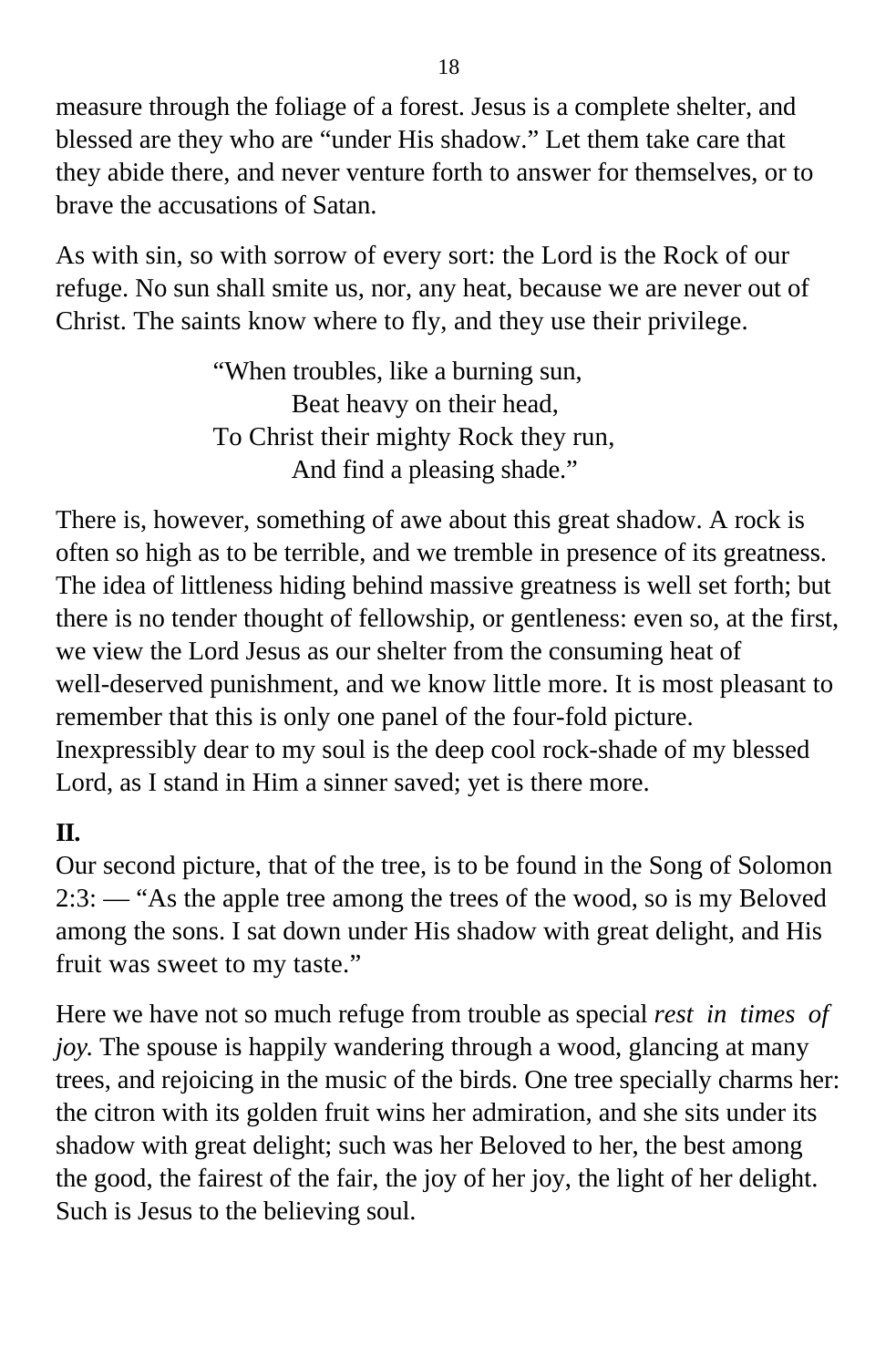The sweet influences of Christ are intended to give us a happy rest, and we ought to avail ourselves of them; "I sat down under His shadow." This was Mary's better part, which Martha well-

nigh missed by being cumbered. That is the good old way wherein we are to walk, the way in which we find rest unto our souls. Papists and papistical persons, whose religion is all ceremonies, or all working, or all groaning, or all feeling, have never come to an end. We may say of their religion as of the law, that it made nothing perfect; but under the gospel there is something finished, and that something is the sum and substance of our salvation, and therefore there is rest for us, and we ought to sing, "I sat down"

Dear friends, is Christ to each one of us a place of sitting down? I do not mean a rest of idleness and self-content, — God deliver us from that; but there is rest in a conscious grasp of Christ, a rest of contentment with Him as our all in all. God give

us to know more of this! This shadow is also meant to yield perpetual solace, for the spouse did not merely come under it, but there she sat down as one who meant to stay. Continuance of repose and joy is purchased for us by our Lord's perfected work. Under the shadow she found food; she had no need to leave it to find a single needful thing, for the tree which shaded also yielded fruit; nor did she need even to rise from her rest, but sitting still she feasted on the delicious fruit. You who know the Lord Jesus know also what this meaneth.

The spouse never wished to go beyond her Lord. She knew no higher life than that of sitting under the Well-beloved's shadow. She passed the cedar, and oak, and every other goodly tree, but the apple-tree held her, and there she sat down. "Many there be that say, who will show us any good? But as for us, O Lord, our heart is fixed, our heart is fixed, resting on Thee. We will go no further, for Thou art our dwelling-place, we feel at home with Thee, and sit down beneath Thy shadow." Some Christians cultivate reverence at the expense of childlike love; they kneel down, but they dare not sit down. Our Divine Friend and Lover wills not that it should be so; He would not have us stand on ceremony with Him, but come boldly unto Him.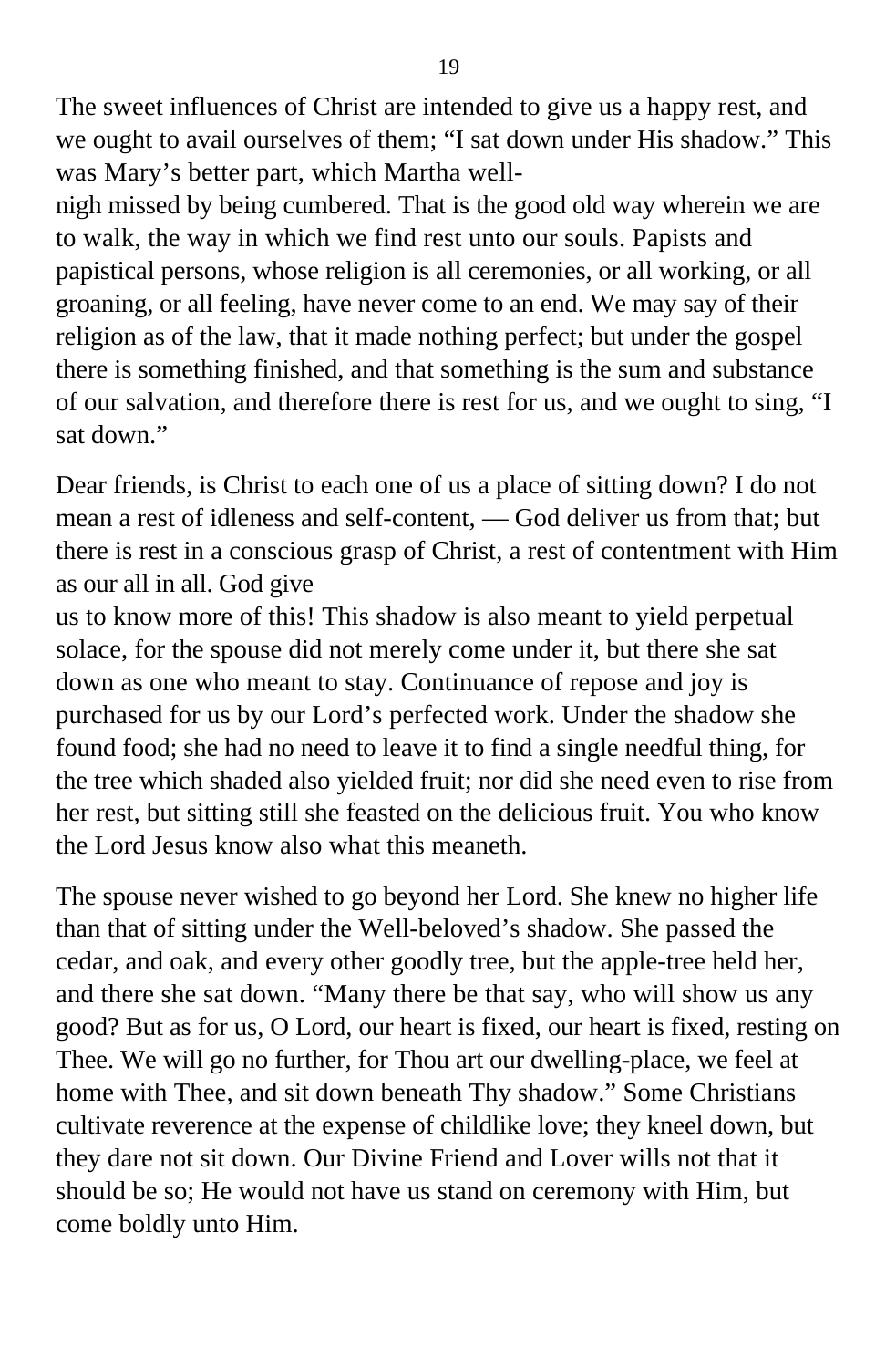"Let us be simple with Him, then, Not backward, stiff or cold, As though our Bethlehem could be What Sina was of old."

Let us use His sacred name as a common word, as a household word, and run to Him as to a dear familiar friend. Under His shadow we are to feel that we are at home, and then He will make Himself at home to us by becoming food unto our souls, and giving spiritual refreshment to us while we rest. The spouse does not here say that she reached up to the tree to gather its fruit, but she sat down on the ground in intense delight, and the fruit came to her where she sat. It is wonderful how Christ will come down to souls that sit beneath His shadow; if we can but be at home with Christ, He will sweetly commune with us. Has He not said, "Delight thyself also in the Lord, and He shall give thee the desires of thine heart"?

In this second form of the sacred shadow, the sense of awe gives place to that of restful delight in Christ. Have you ever figured in such a scene as the sitter beneath the grateful shade of the fruitful tree? Have you not only possessed security, but experienced delight in Christ? Have you sung, —

> "I sat down under His shadow, Sat down with great delight; His fruit was sweet unto my taste, And pleasant to my sight"?

This is as necessary an experience as it is joyful: necessary for many uses. The joy of the Lord is our strength, and it is when we delight ourselves in the Lord that we have assurance of power in prayer. Here faith develops, and hope grows bright, while love sheds abroad all the fragrance of her sweet spices. Oh! get you to the apple-tree, and find out who is the fairest among the fair. Make the Light of heaven the delight of your heart, and then be filled with heart's-ease, and revel in complete content.

#### **III.**

The third view of the one subject is, — the shadow of his wings, — a precious word. I think the best specimen of it, for it occurs several times, is in that blessed Psalm, the sixty-third, verse seven: —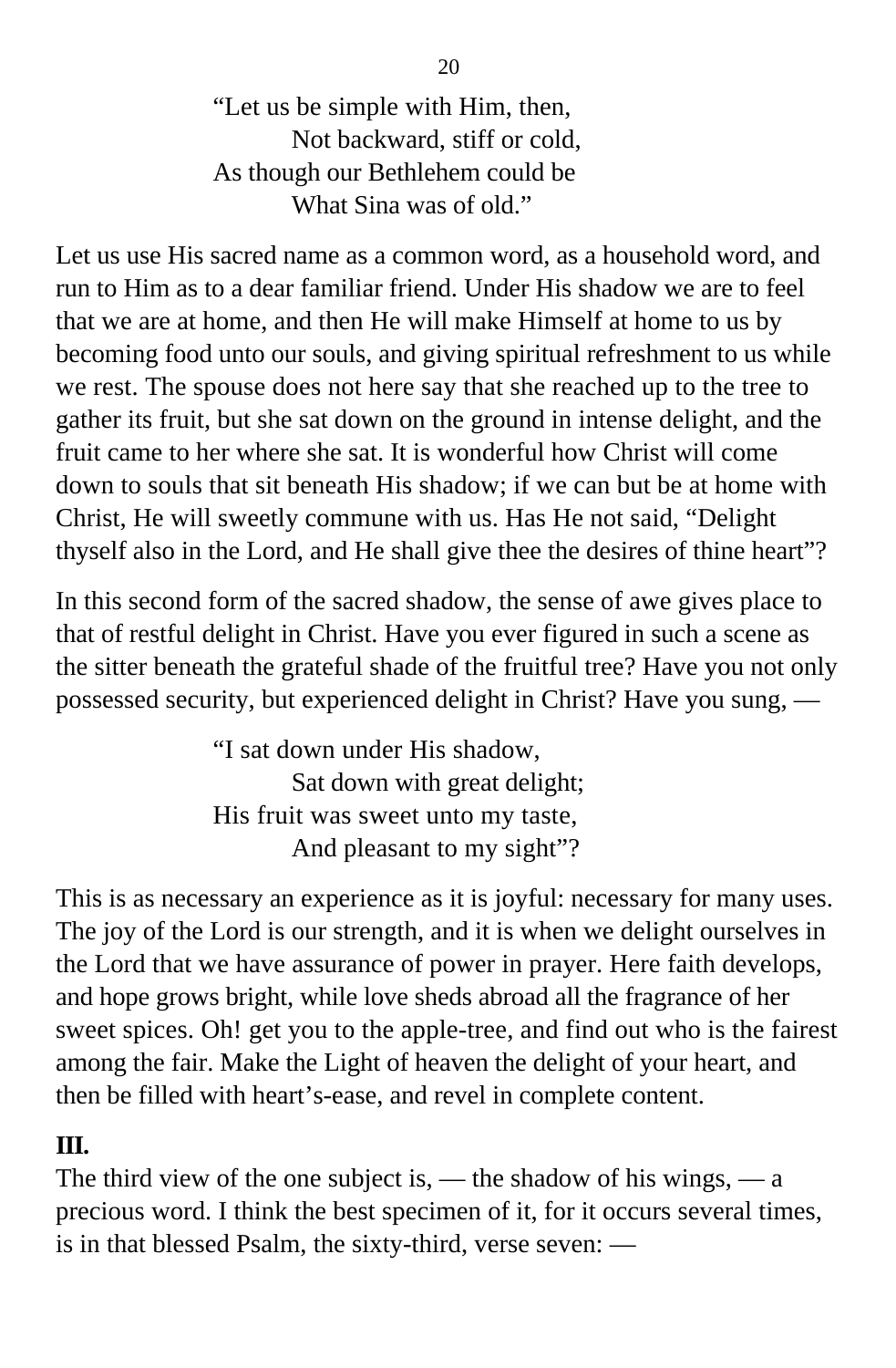"Because Thou hast been my help, therefore in the shadow of Thy wings will I rejoice."

Does not this set forth our Lord as *our trust in hours of depression?* In the Psalm now open before us, David was banished from the means of grace to a dry and thirsty land, where no water was. What is much worse, he was in a measure away from all conscious enjoyment of God. He says, "Early will I seek Thee. My soul thirsteth for Thee." He sings rather of memories than of present communion with God. We also have come into this condition, and have been unable to find any present comfort. "Thou hast been my help," has been the highest note we could strike, and we have been glad to reach to that. At such times, the light of God's face has been withdrawn, but our faith has taught us to rejoice under the shadow of His wings. Light there was none; we were altogether in the shade, but it was a warm shade. We felt that God who had been near must be near us still, and therefore we were quieted. Our God cannot change, and therefore as He was our help He must still be our help, our help even though He casts a shadow over us, for it must be the shadow of His own eternal wings. The metaphor is, of course, derived from the nestling of little birds under the shadow of their mother's wings, and the picture is singularly touching and comforting. The little bird is not yet able to take care of itself, so it cowers down under the mother, and is there happy and safe. Disturb a hen for a moment, and you will see all the little chickens huddling together, and by their chirps making a kind of song. Then they push their heads into her feathers, and seem happy beyond measure in their warm abode. When we are very sick and sore depressed, when we are worried with the care of pining children, and the troubles of a needy household, and the temptations of Satan, how comforting it is to run to our God, —

like the little chicks run to the hen, — and hide away near His heart, beneath His Wings. Oh, tried ones, press closely to the loving heart of your Lord, hide yourselves entirely beneath His wings! Here awe has disappeared, and rest itself is enhanced by the idea of loving trust. The little birds are safe in their mother's love, and we, too, are beyond measure secure and happy in the loving favor of the Lord.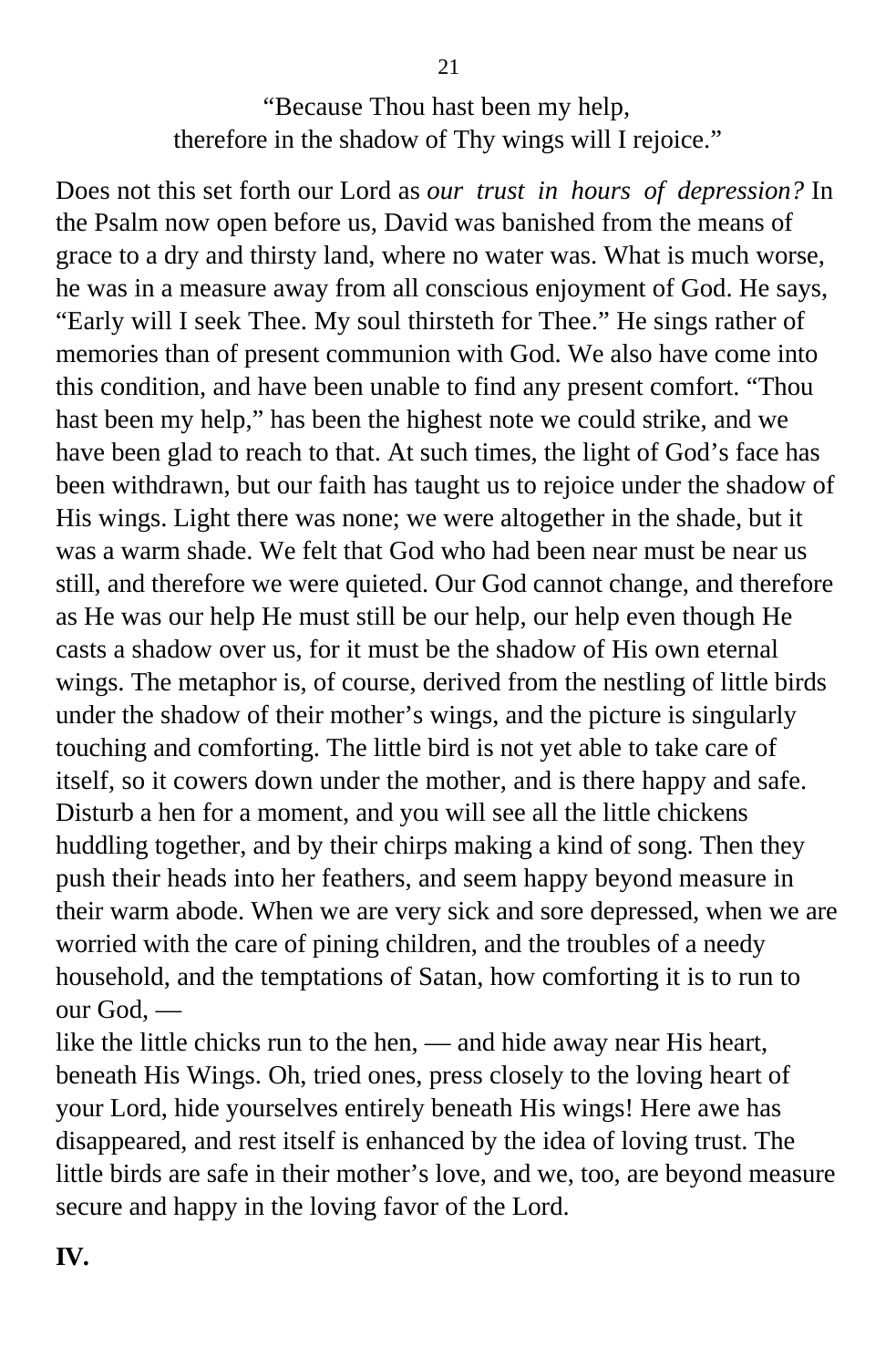The last form of the shadow is that of the hand, and this, it seems to me, points to power and position in service. Turn to Isaiah 49:2: — "And He hath made my mouth like a sharp sword; in the shadow of His hand hath He kid me, and made me a polished shaft; in His quiver hath He hid me."

This undoubtedly refers to the Savior, for the passage proceeds: — "And said unto me, Thou art my servant, O Israel, in whom I will be glorified. Then I said, I have labored in vain, I have spent my strength for nought, and in vain: yet surely my judgment is with the Lord, and my work with my God. And now, saith the Lord that formed me from the womb to be His servant, to bring Jacob again to Him, though Israel be not gathered, yet shall I be glorious in the eyes of the Lord, and my God shall be my strength. And He said, It is a light thing that thou shouldest be My servant to raise up the tribes of Jacob, and to restore the preserved of Israel: I will also give thee for a light to the Gentiles, that thou mayest be My salvation unto the end of the earth." Our Lord Jesus Christ was hidden away in the hand of Jehovah, to be used by Him as a polished shaft for the overthrow of His enemies, and the victory of His people. Yet, inasmuch as it is Christ, it is also all Christ's servants, since as He is so are we also in this world; and to make quite sure of it, we have the same expression in the sixteenth verse of the fifty-first chapter, where, speaking of His people, He says, "I have covered thee in the shadow of Mine hand." Is not this an excellent minister's text? Every one of you who will speak a word for Jesus shall have a share in it. This is where those who are workers for Christ should long to be, — "in the shadow of His hand," to achieve His eternal purpose. What are any of God's servants without their Lord but weapons out of the warrior's hand, having no power to do anything? We ought to be as the arrows of the Lord which He shoots at His enemies; and so great is His hand of power, and so little are we as His instruments, that He hides us away in the hollow of His hand, unseen until He darts us forth. As workers, we are to be hidden away in the hand of God, or to quote the other figure, "in His quiver hath He hid me:" we are to be unseen till He uses us. It is impossible for us not to be known somewhat if the Lord uses us, but we may not aim at being noticed, but, on the contrary, if we be as much used as the very chief of the apostles, we must truthfully add, "though I be nothing." Our desire should be that Christ should be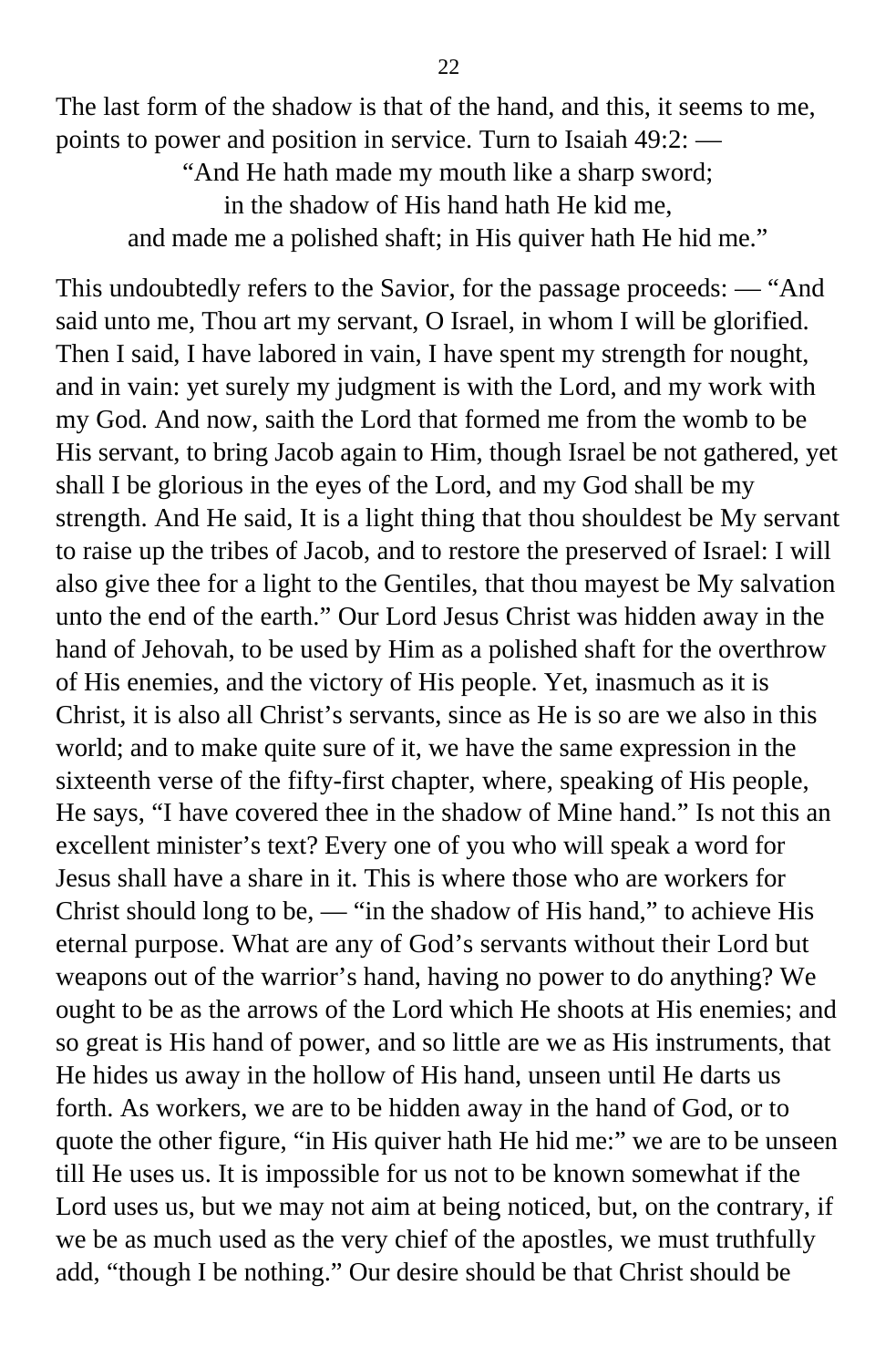glorified, and that self should be concealed. Alas! there is a way of always showing self in what we do, and we are all too ready to fall into it. You can visit the poor in such a way that they will feel that his lordship or her ladyship has condescended to call upon poor Betsy; but there is another way of doing the same thing so that the tried child of God shall know that a brother beloved or a dear sister in Christ has shown a fellow-feeling for her, and has talked to her heart. There is a way of preaching, in which a great divine has evidently displayed his vast learning and talent; and there is another way of preaching, in which a faithful servant of Jesus Christ, depending upon his Lord, has spoken in his Master's name, and left a rich unction behind. Within the hand of God is the place of acceptance, and safety; and for service it is the place of power, as well as of concealment. God only works with those who are in His hand; and the more we lie hidden there, the more surely will He use us ere long. May the Lord do unto us according to His word, "I have put My words in thy mouth, and I have covered thee in the shadow of My hand." In this case we shall feel all the former emotions combined: awe that the Lord should condescend to take us into His hand, rest and delight that He should deign to use us, trust that out of weakness we shall now be made strong, and to this will be added an absolute assurance that the end of our being must be answered, for that which is urged onward by the Almighty hand cannot miss its mark.

These are mere surface thoughts. The subject deserves a series of discourses. Your best course, my beloved friends, will be to enlarge upon these hints by a long personal experience of abiding under the shadow of the Almighty. May God the Holy Ghost lead you into it, and keep you there, for Jesus' sake!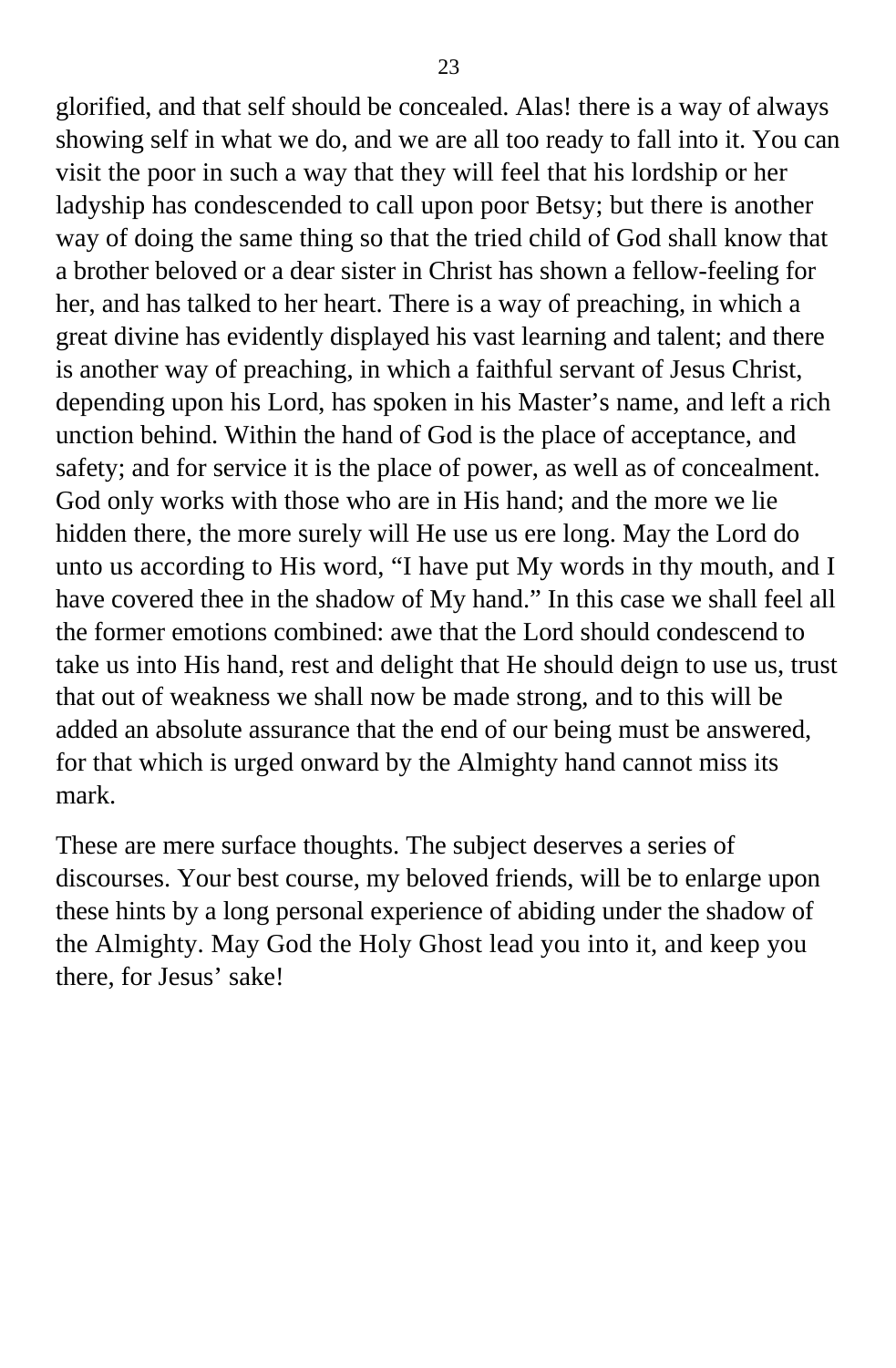## UNDER THE APPLE TREE

"I sat down under His shadow with great delight, and His fruit was sweet to my taste."

— Solomon's Song 2:3.

CHRIST *known should be Christ used*. The spouse knew her Beloved to be like a fruit-bearing tree, and at once she sat under His shadow, and fed upon His fruit. It is a pity that we know so much about Christ, and yet enjoy Him so little. May our experience keep pace with our knowledge, and may that experience be composed of a practical using of our Lord! Jesus casts a shadow, let us sit under it: Jesus yields fruit, let us taste the sweetness of it. Depend upon it that the way to learn more is to use what you know; and, moreover, the way to learn a truth thoroughly is to learn it experimentally. You know a doctrine beyond all fear of contradiction when you have proved it for yourself by personal test and trial. The bride in the song as good as says, "I am certain that my Beloved casts a shadow, for I have sat under it, and I am persuaded that He bears sweet fruit, for I have tasted of it." The best way of demonstrating the power of Christ to save is to trust in Him and be saved yourself; and of all those who are sure of the divinity of our holy faith, there are none so certain as those who feel its divine power upon themselves. You may reason yourself into a belief of the gospel, and you may by further reasoning keep yourself orthodox; but a personal trial, and an inward knowing of the truth, are incomparably the best evidences. If Jesus be as an apple tree among the trees of the wood, do not keep away from Him, but sit under His shadow, and taste His fruit. He is a Savior; do not believe the fact and yet remain unsaved. As far as Christ is known to you, so far make use of Him. Is not this sound common-sense?

We would further remark that *we are at liberty to make every possible use of Christ*. Shadow and fruit may both be enjoyed. Christ in His infinite condescension exists for needy souls. Oh, let us say it over again: it is a bold word, but it is true, — as Christ Jesus, our Lord exists for the benefit of His people. A Savior only exists to save. A physician lives to heal. The Good Shepherd lives, yea, dies, for His sheep. Our Lord Jesus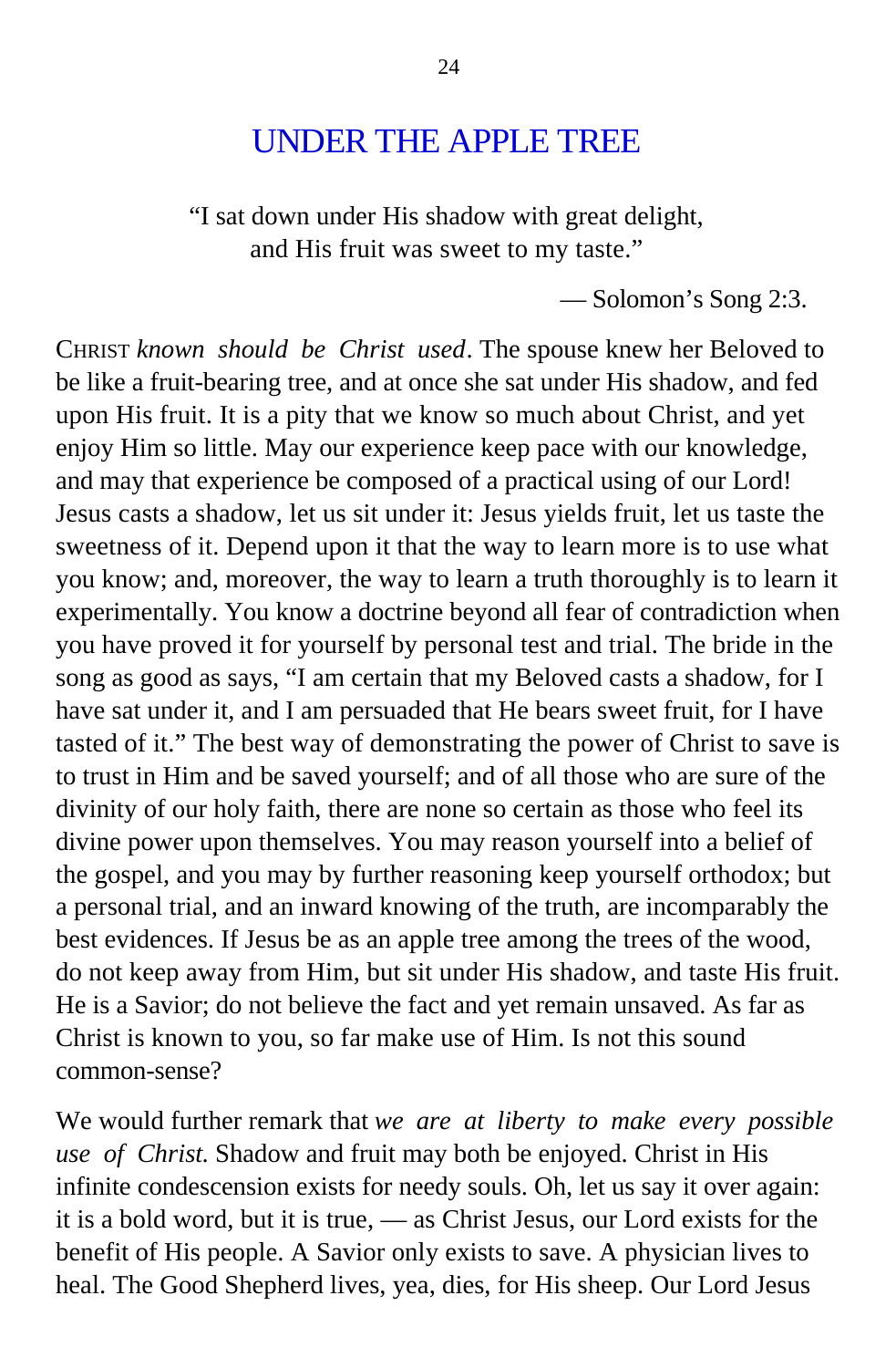Christ hath wrapped us about His heart; we are intimately interwoven with all His offices, with all His honors, with all His traits of character, with all that He has done, and with all that He has yet to do. The 'sinners' Friend lives for sinners, and sinners may have Him and use Him to the uttermost. He is as free to us as the air we breathe. What are fountains for, but that the thirsty may drink? What is the harbour for but that storm-tossed barques may there find refuge? What is Christ for but that poor guilty ones like ourselves may come to Him and look and live, and afterwards may have all our needs supplied out of His fulness?

We have thus the door set open for us, and we pray that the Holy Spirit may help us to enter in while we notice in the text two things which we pray that you may enjoy to the full. First, *the heart's rest in Christ:* "I sat down under His shadow with great delight." And, secondly, *the heart's refreshment in Christ:* "His fruit was sweet to my taste."

#### **I.**

To begin with, we have here the heart's rest in Christ. To set this forth, let us notice the character of the person who uttered this sentence. She who said, "I sat down under His shadow with great delight," was one who *had known before what weary travel meant, and therefore valued rest;* for the man who has never labored knows nothing of the sweetness of repose. The loafer who has eaten bread he never earned, from whose brow there never oozed a drop of honest sweat, does not deserve rest, and knows not what it is. It is to the laboring man that rest is sweet; and when at last we come, toil-worn with many miles of weary plodding, to a shaded place where we may comfortably sit down, then are we filled with delight.

The spouse had been seeking her Beloved, and in looking for Him she had asked where she was likely to find Him. "Tell me," says she, "O Thou whom my soul loveth, where Thou feedest, where Thou makest Thy flock to rest at noon." The answer was given to her, "Go thy way forth by the footsteps of the flock." She did go her way; but, after a while, she came to this resolution: "I will *sit down* under His shadow."

Many of you have been sorely wearied with going your way to find peace. Some of you tried ceremonies, and trusted in them, and the priest came to your help; but he mocked your heart's distress. Others of you sought by various systems of thought to come to an anchorage; but, tossed from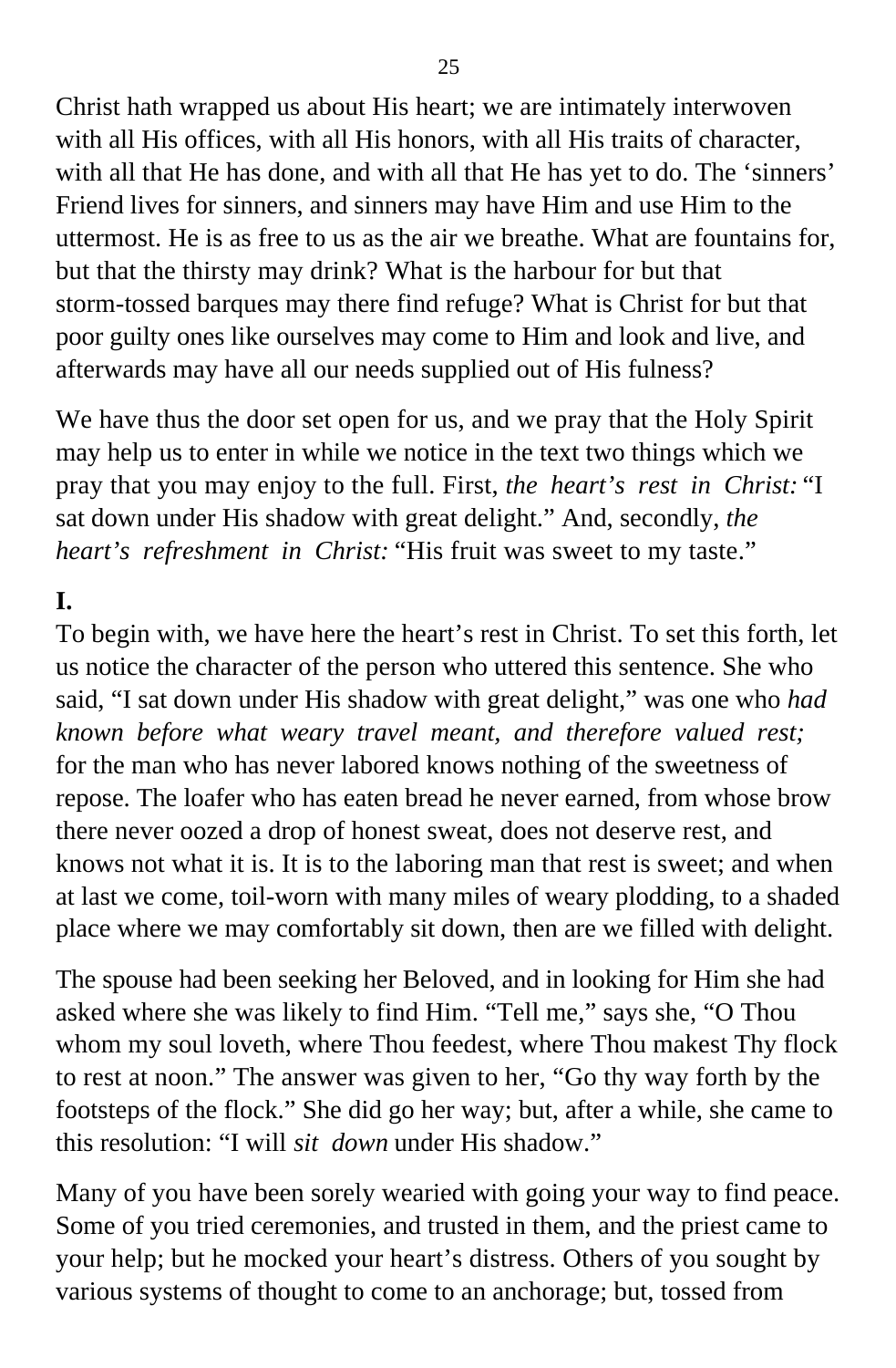billow to billow, you found no rest upon the seething sea of speculation. More of you tried by your good works to gain rest to your consciences. You multiplied your prayers, you poured out floods of tears, you hoped, by almsgiving and by the like, that some merit might accrue to you, and that your heart might feel acceptance with God, and so have rest. You toiled and toiled, like the men that were in the vessel with Jonah when they rowed hard to bring their ship to land, but could not, for the sea wrought and was tempestuous. There was no escape for you that way, and so you were driven to another way, even to rest in Jesus. My heart looks back to the time when I was under a sense of sin, and sought with all my soul to find peace, but could not discover it, high or low, in any place beneath the sky; yet when "I saw one hanging on a tree," as the Substitute for sin, then my heart sat down under His shadow with great delight. My heart reasoned thus with herself, — Did Jesus suffer in my stead? Then I shall not suffer. Did He bear my sin? Then I do not bear it. Did God accept His Son as my Substitute? Then He will never smite *me*. Was Jesus acceptable with God as my Sacrifice? Then what contents the Lord may well enough content me, and so I will go no farther, but: "sit down under His shadow," and enjoy a delightful rest.

She who said, "I sat down under His shadow with great delight," *could appreciate shade, for she had been sunburnt*. Did we not read just now her exclamation, — "Look not upon me, for I am black, because the sun hath looked upon me"? She knew what heat meant, what the burning sun meant; and therefore shade was pleasant to her. You know nothing about the deliciousness of shade till you travel in a thoroughly hot country; then you are delighted with it. Did you ever feel the heat of divine wrath? Did the great Sun — that Sun without variableness or shadow of a turning ever dart upon you His hottest rays, — the rays of his holiness and justice? Did you cower down beneath the scorching beams of that great Light, and say, "We are consumed by Thine anger"? If you have ever felt *that*, you have found it a very blessed thing to come under the shadow of Christ's atoning sacrifice. A shadow, you know, is cast by a body coming between us and the light and heat; and our Lord's most blessed body has come between us and the scorching sun of divine justice, so that we sit under the shadow of His mediation with great delight.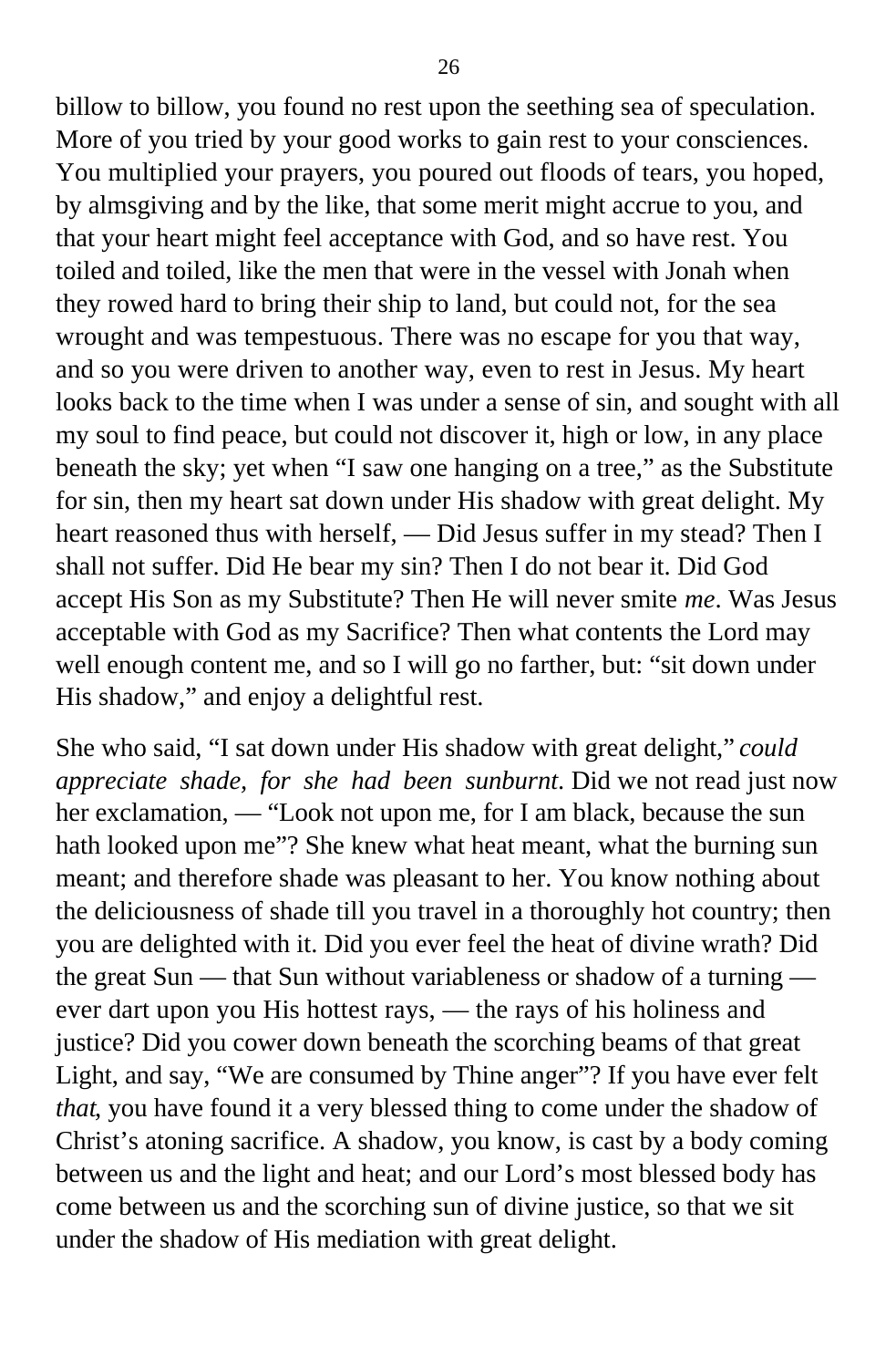And now, if any other sun begins to scorch us, we fly to our Lord. If domestic trouble, or business care, or Satanic temptation, or inward corruption, oppresses us, we hasten to Jesus' shadow, to hide under Him, and there "sit down" in the cool refreshment with great delight. The interposition of our blessed Lord is the cause of our inward quiet. The sun cannot scorch *me*, for it scorched *Him*. My troubles need not trouble me, for He has taken my trouble, and I have left it in His hands. "I sat down under His shadow."

Mark well these two things concerning the spouse. She knew what it was to be weary, and she knew what it was to be sunburnt; and just in proportion as you also know these two things, your valuation of Christ will rise. You who have never pined under the wrath of God have never prized the Savior. Water is of small value in this land of brooks and rivers, and so you commonly sprinkle the roads with it; but I warrant you that, if you were making a day's march over burning sand, a cup of cold water would be worth a king's ransom; and so to thirsty souls Christ is precious, but to none beside.

Now, when the spouse was sitting down, restful and delighted, *she was overshadowed*. She says, "I sat down *under His shadow*." I do not know a more delightful state of mind than to feel quite overshadowed by our beloved Lord. Here is my black sin, but there is His precious blood overshadowing my sin, and hiding it for ever. Here is my condition by nature, an enemy to God; but He who reconciled me to God by His blood has overshadowed that also, so that I forget that I was once an enemy in the joy of being now a friend. I am very weak; but He is strong, and His strength overshadows my feebleness. I am very poor; but He hath all riches, and His riches overshadow my poverty. I am most unworthy; but He is so worthy that if I use His name I shall receive as much as if I were worthy: His worthiness doth overshadow my unworthiness. It is very precious to put the truth the other way, and say, If there be anything good in me, it is not good when I compare myself with Him, for His goodness quite eclipses and overshadows it. Can I say I love Him? So I do, but I hardly dare call it love, for His love overshadows it. Did I suppose that I served Him? So I would; but my poor service is not worth mentioning in comparison with what He has done for me. Did I think I had any degree of holiness? I must not deny what His Spirit works in me; but when I think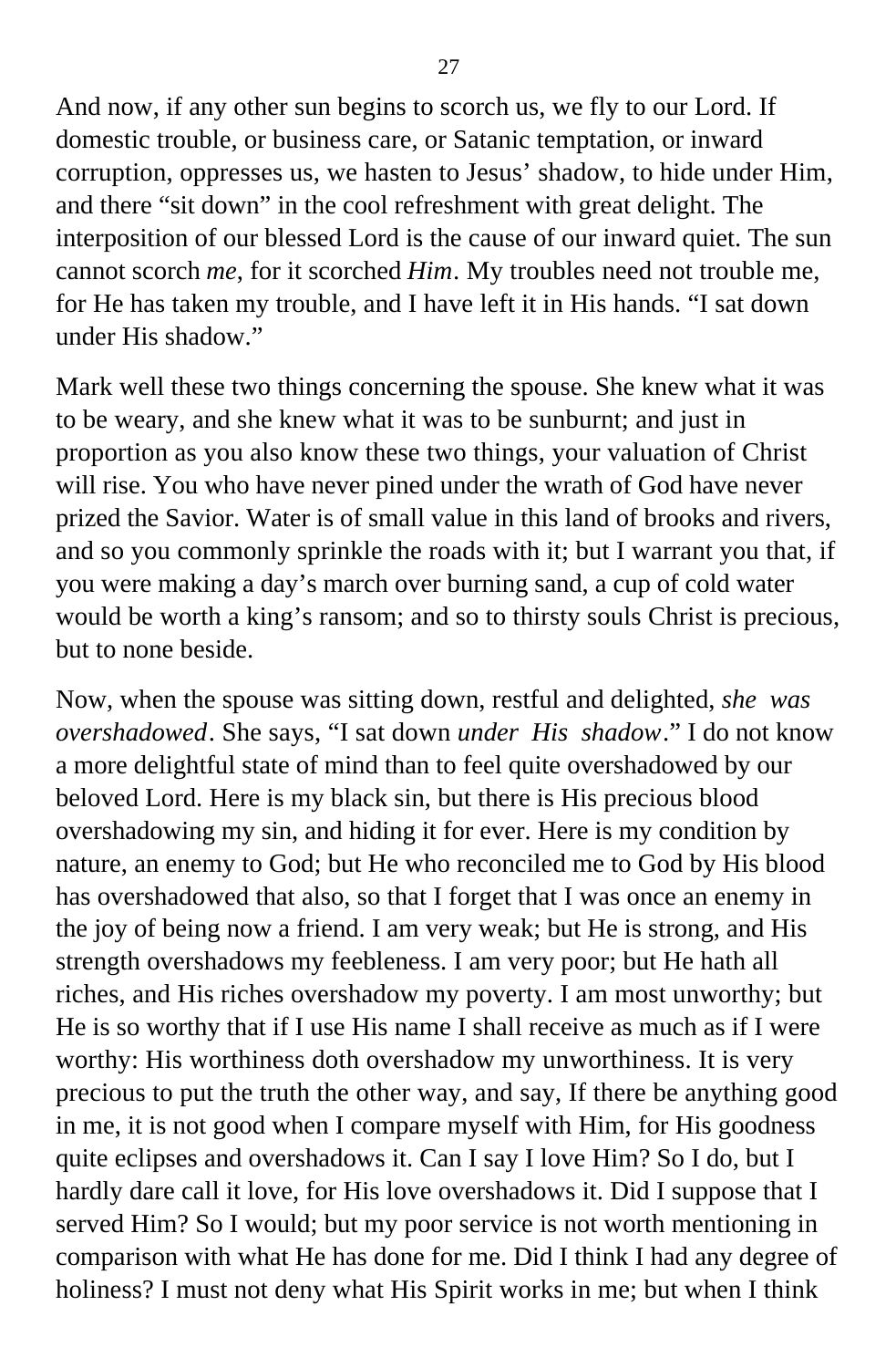of His immaculate life, and all His divine perfections, where am I? What am I? Have you not sometimes felt this? Have you not been so overshadowed and hidden under your Lord that you became as nothing? I know myself what it is to feel that if I die in a workhouse it does not matter so long as my Lord is glorified. Mortals may cast out my name as evil, if they like; but what matters it since His dear name shall one day be printed in stars athwart the sky? Let Him overshadow me; I delight that it should be so.

The spouse tells us that, when she became quite overshadowed, then *she felt great delight*. Great "I" never has great delight, for it cannot bear to own a greater than itself, but the humble believer finds his delight in being overshadowed by his Lord. In the shade of Jesus we have more delight than in any fancied light of our own. The spouse had *great* delight. I trust that you Christian people do have great delight; and if not, you ought to ask yourselves whether you really are the people of God. I like to see a cheerful countenance; ay, and to hear of raptures in the hearts of those who are God's saints! There are people who seem to think that religion and gloom are married, and must never be divorced. Pull down the blinds on Sunday, and darken the rooms; if you have a garden, or a rose in flower, try to forget that there are such beauties: are you not to serve God as dolorously as you can? Put your book under your arm, and crawl to your place of worship in as mournful a manner as if you were being marched to the whipping-post. Act thus if you will; but give me that religion which cheers my heart, fires my soul, and fills me with enthusiasm and delight, — for that is likely to be the religion of heaven, and it agrees with the experience of the Inspired Song.

Although I trust that we know what delight means, I question if we have enough of it to describe ourselves as *sitting down* in the enjoyment of it. Do you give yourselves enough time to sit at Jesus' feet? *There* is the place of delight, do you abide in it? Sit down under His shadow. "I have no leisure," cries one. Try and make a little. Steal it from your sleep if you cannot get it anyhow else. Grant leisure to your heart. It would be a great pity if a man never spent five minutes with his wife, but was forced to be always hard at work. Why, that is slavey, is it not? Shall we not then have time to commune with our Best-beloved? Surely, somehow or other, we can squeeze out a little season in which we shall have nothing else to do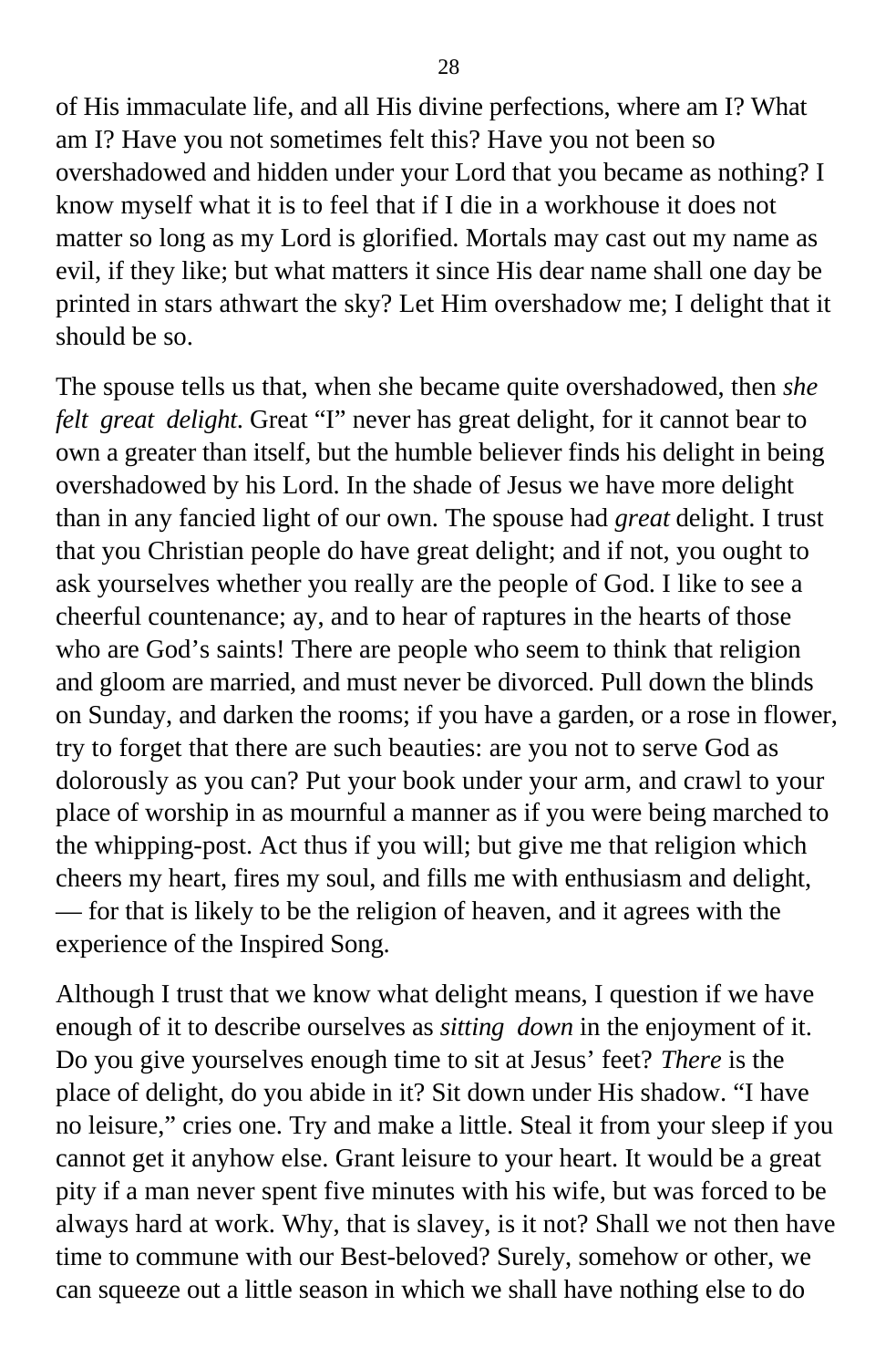but to sit down under His shadow with great delight! When I take my Bible, and want to feed on it for myself, I generally get thinking about preaching upon the text, and what I should say to you from it. This will not do; I must get away from that, and forget that there is a Tabernacle, that I may sit personally at Jesus' feet. And, oh, there is an intense delight in being overshadowed by Him! He is near you, and you know it. His dear presence is as certainly with you as if you could see Him, for His influence surrounds you.

Often have I felt as if Jesus leaned over me, as a friend might look over my shoulder. Although no cool shade comes over your brow, yet you may as much feel His shadow as if it did, for your heart grows calm; and if you have been wearied with the family, or troubled with the church, or vexed with yourself, you come down from the chamber where you have seen your Lord, and you feel braced for the battle of life, ready for its troubles and its temptations, because you have seen the Lord. "I sat down" said she, "under His shadow with *great delight*." How great that delight was she could not tell, but she sat down as one overpowered with it, needing to sit still under the load of bliss. I do not like to talk much about the secret delights of Christians, because there are always some around us who do not understand our meaning; but I will venture to say this much — that if worldlings could but even guess what are the secret joys of believers, they would give their eyes to share with us. We have troubles, and we admit it, we expect to have them; but we have joys which are frequently excessive. We should not like that others should be witnesses of the delight which now and then tosses our soul into a very tempest of joy. You know what it means, do you not? When you have been quite alone with the heavenly Bridegroom, you wanted to tell the angels of the sweet love of Christ to you, a poor unworthy one. You even wished to teach the golden harps fresh music, for seraphs know not the heights and depths of the grace of God as you know them.

The spouse had great delight, and we know that she had, for this one reason, that *she did not forget it*. This verse and the whole Song are a remembrance of what she had enjoyed. She says, "I sat down under His shadow." It may have been a month, it may have been years ago; but she had not forgotten it. The joys of fellowship with God are written in marble. "Engraved as in eternal brass" are memories of communion with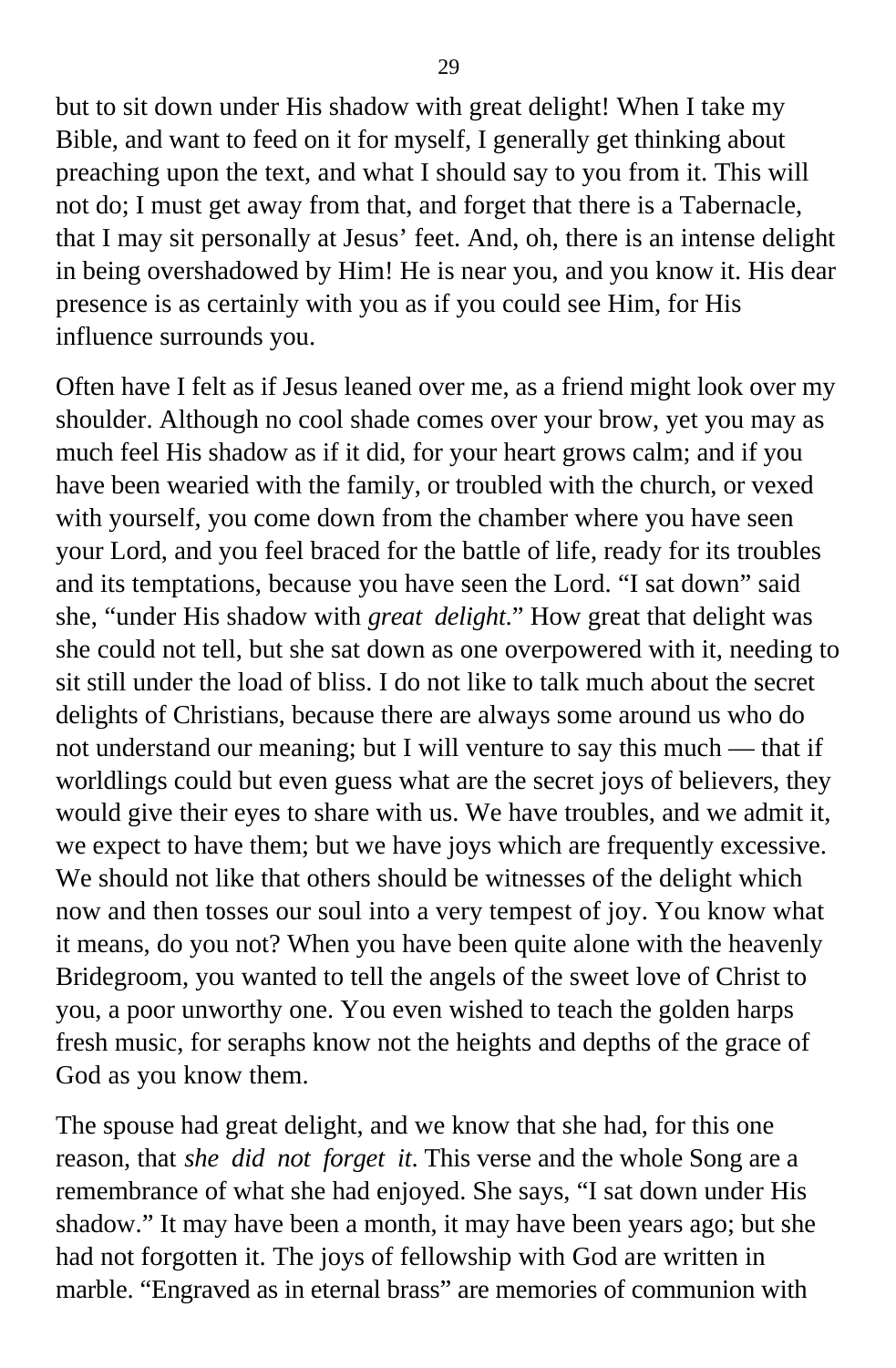Christ Jesus. "Above fourteen years ago," says the apostle, "I knew a man." Ah, it was worth remembering all those years! He had not told his delight, but he had kept it stored up. He says, "I knew a man in Christ above fourteen years ago (whether in the body, I cannot tell; or whether out of the body, I cannot tell:)" so great had his delights been. When we look back, we forget birthdays, holidays, and bonfire-nights which we have spent after the manner of men, but we readily recall our times of fellowship with the Well-

beloved. We have known our Tabors, our times of transfiguration fellowship, and like Peter we remember when we were "with Him in the holy mount." Our head has leaned upon the Master's bosom, and we can never forget the intense delight; nor will we fail to put on record for the good of others the joys with which we have been indulged.

Now I leave this first part of the subject, only noticing how beautifully natural it is. There was a tree, and she sat down under the shadow: there was nothing strained, nothing formal. So ought true piety ever to be consistent with common-sense, with that which seems most fitting, most comely, most wise, and most natural. There is Christ, we may enjoy Him, let us not despise the privilege.

#### **II.**

The second part of our subject is, the heart's refreshment in Christ. His fruit was sweet to my taste. Here I will not enlarge, but give you thoughts in brief which you can beat out afterwards. *She did not feast upon the fruit of the tree till first she was under the shadow of it.* There is no knowing the excellent things of Christ till you trust Him. Not a single sweet apple shall fall to the lot of those who are outside the shadow. Come and trust Christ, and then all that there is in Christ shall be enjoyed by you. O unbelievers, what you miss! If you will but sit down under His shadow, you shall have all things; but if you will not, neither shall any good thing of Christ's be yours.

But as soon as ever she was under the shadow, then the fruit was all hers. "I sat down under His shadow," saith she, and then, "His fruit was sweet to my taste." Dost thou believe in Jesus, friend? Then Jesus Christ Himself is thine; and if thou dost own the tree, thou mayest well eat the fruit. Since He Himself becomes thine altogether, then His redemption and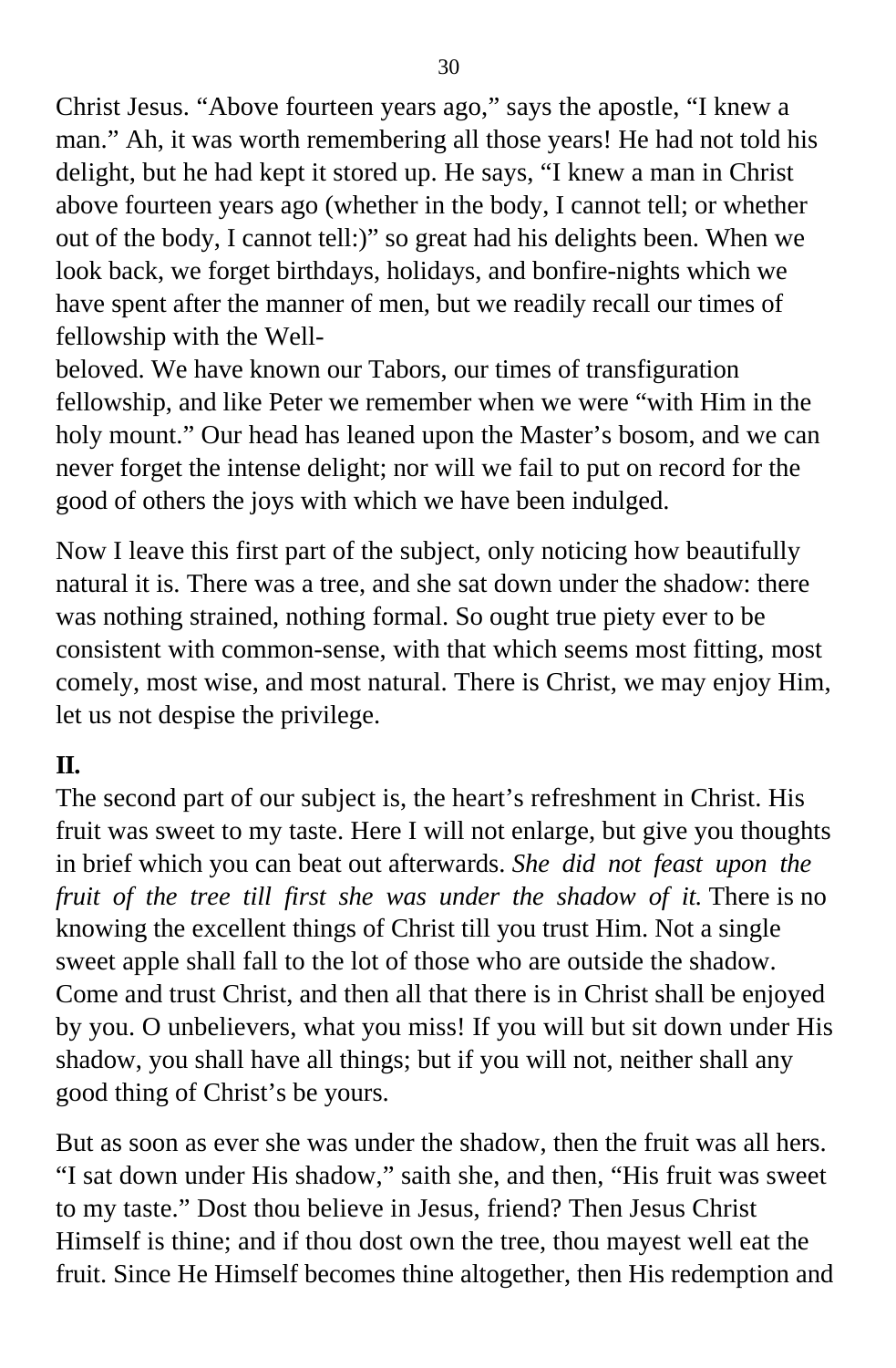the pardon that comes of it, His living power, His mighty intercession, the glories of His Second Advent, and all that belong to Him are made over to thee for thy personal and present use and enjoyment. All things are yours, since Christ is yours. Only mind you imitate the spouse: *when she found that the fruit was hers, she ate it*. Copy her closely in this. It is a great fault in many believers, that they do not appropriate the promises, and feed on them. Do not err as they do. Under the shadow you have a right to eat the fruit. Deny not yourselves the sacred entertainment.

Now, it would appear, as we read the text, that *she obtained this fruit without effort*. The proverb says, "He who would gain the fruit must climb the tree." But she did not climb, for she says, "I sat down under His shadow." I suppose the fruit dropped down to her. I know that it is so with us. We no longer spend our money for that which is not bread, and our labor for that which satisfieth not; but we sit under our Lord's shadow, and we eat that which is good, and our soul delights itself in sweetness. Come Christian, enter into the calm rest of faith, by sitting down beneath the cross, and thou shalt be fed even to the full.

The spouse rested while feasting: she sat and ate. So, O true believer, rest whilst thou art feeding upon Christ! The spouse says, "I sat, and I ate." Had she not told us in the former chapter that the King *sat* at His table? See how like the Church is to her Lord, and the believer to his Savior! We sit down also, and we eat, even as the King doth. Right royally are we entertained. His joy is in us, and His peace keeps our hearts and minds.

Further, notice that, *as the spouse fed upon this fruit, she had a relish for it.* It is not every palate that likes every fruit. Never dispute with other people about tastes of any sort, for agreement is not possible. That dainty which to one person is the most delicious is to another nauseous; and if there were a competition as to which fruit is preferable to all the rest, there would probably be almost as many opinions as there are fruits. But blessed is he who hath a relish for Christ Jesus! Dear hearer, is He sweet to you? Then He is yours. There never was a heart that did relish Christ but what Christ belonged to that heart. If thou hast been feeding on Him, and He is sweet to thee, go on feasting, for He who gave thee a relish gives thee Himself to satisfy thine appetite.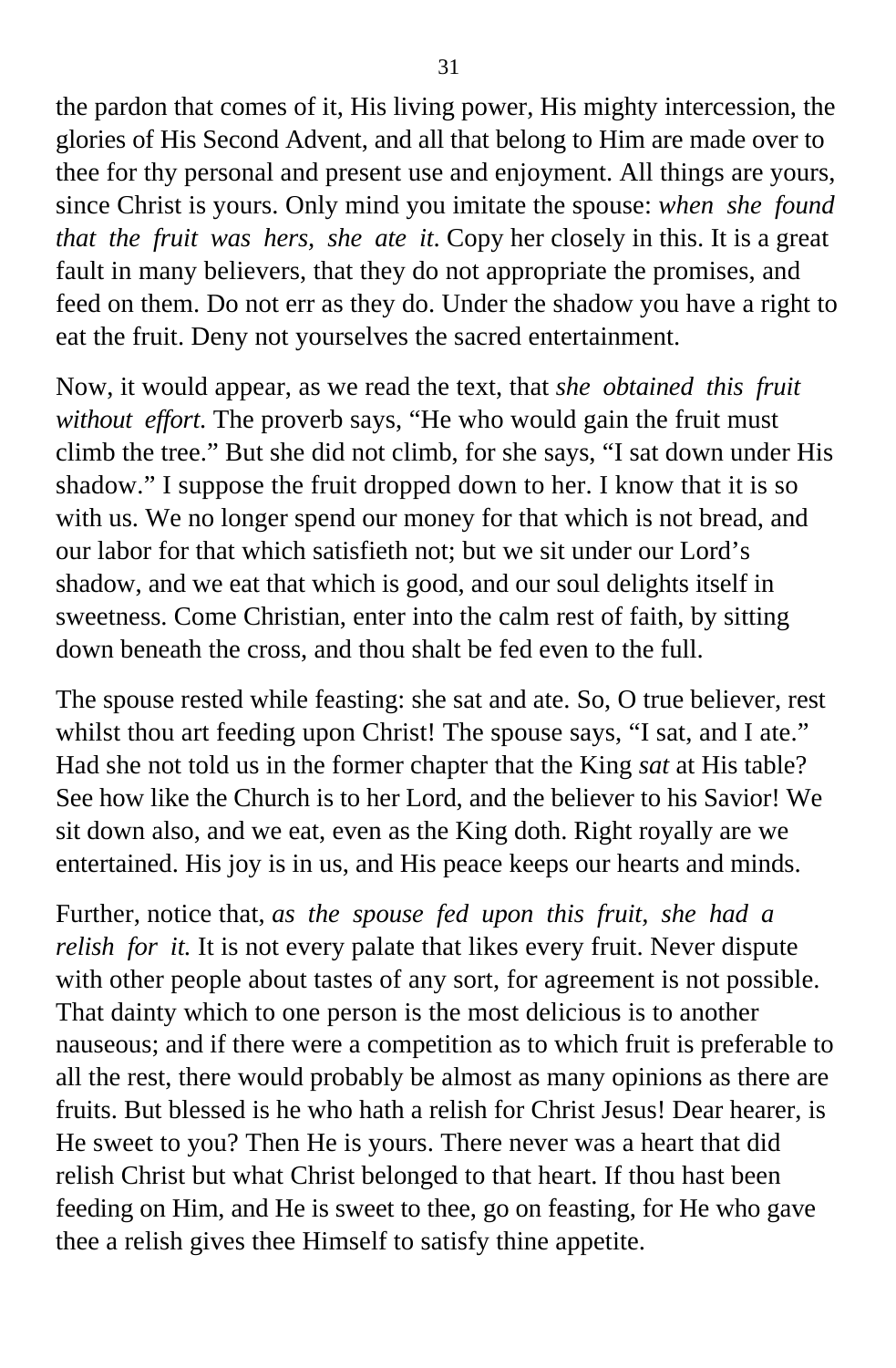What are the fruits which come from Christ? Are they not peace with God, renewal of heart, joy in the Holy Ghost, love to the brethren? Are they not regeneration, justification, sanctification, adoption, and all the blessings of the covenant of grace? And are they not each and all sweet to our taste? As we have fed upon them, have we not said, "Yes, these things are pleasant indeed. There is none like them. Let us live upon them evermore"? Now, sit down, sit down and feed. It seems a strange thing that we should have to persuade people to do that, but in the spiritual world things are very different from what they are in the natural. In the case of most men, if you put a joint of meat before them, and a knife and fork, they do not need many arguments to persuade them to fall to. But I will tell you when they will not do it, and that is when they are full: and I will also tell you when they will do it, and that is when they are hungry. Even so, if thy soul is weary after Christ the Savior, thou wilt feed on Him; but if not, it is useless for me to preach to thee, or bid thee come. However, thou that art there, sitting under His shadow, thou mayest hear Him utter these words: "Eat, O friend: drink, yea, drink abundantly." Thou canst not have too much of these good things: the more of Christ, the better the Christian.

We know that the spouse feasted herself right heartily with this food from the tree of life, for *in after days she wanted more*. Will you kindly read on in the fourth verse? The verse which contains our text describes, as it were, her first love to her Lord, her country love, her rustic love. She went to the wood, and she found Him there like an apple tree, and she enjoyed Him as one relishes a ripe apple in the country. But she grew in grace, she learned more of her Lord, and she found that her Best-beloved was a King. I should not wonder but what she learned the doctrine of the Second Advent, for then she began to sing, "He brought me to the banqueting house." As much as to say, — He did not merely let me know Him out in the fields as the Christ in His humiliation, but He brought me into the royal palace; and, since He is a King, He brought forth a banner with His own brave escutcheon, and He waved it over me while I was sitting at the table, and the motto of that banneret was love.

She grew very full of this. It was such a grand thing to find a great Savior, a triumphant Savior, an exalted Savior! But it was too much for her, and she became sick of soul with the excessive glory of what she had learned; and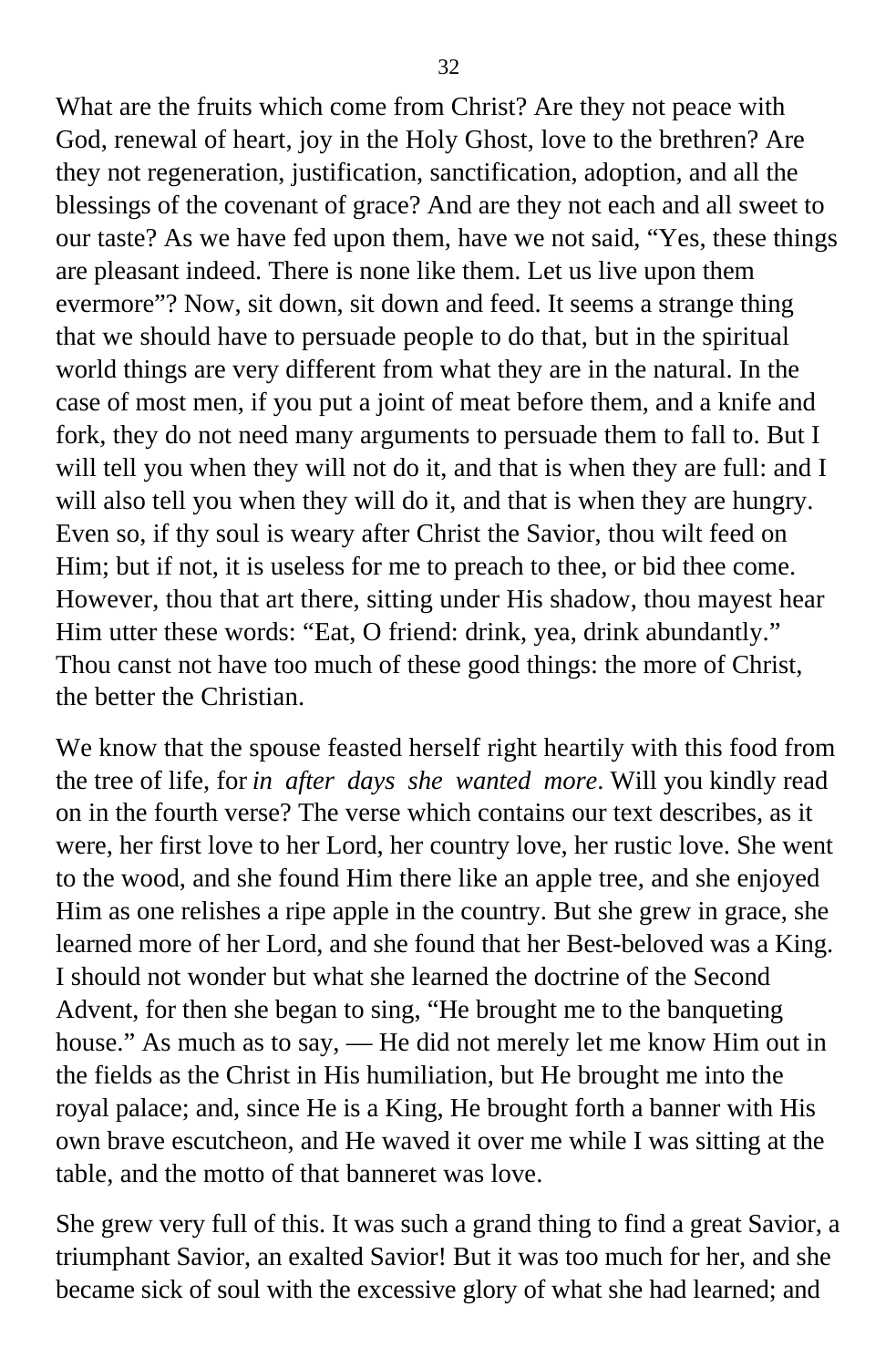do you see what her heart craves for? She longs for her first simple joys, those countrified delights. "Comfort me with apples," she says. Nothing but the old joys will revive her. Did you ever feel like that? I have been satiated with delight in the love of Christ as a glorious exalted Savior when I have seen Him riding on His white horse, and going forth conquering and to conquer; I have been overwhelmed when I have beheld Him in the midst of the throne, with all the brilliant assembly of angels and archangels adoring Him, and my thought has gone forward to the day when He shall descend with all the pomp of God, and make all kings and princes shrink into nothingness before the infinite majesty of His glory. Then I have felt as though, at the sight of Him, I must fall at His feet as dead; and I have wanted somebody to come and tell me over again "the old, old story" of how He died in order that I might be saved. His throne overpowers me, let me gather fruit from His cross. Bring me apples from "the tree" again. I am awe-struck while in the palace, let me get away to the woods again. Give me an apple plucked from the tree, such as I have given out to boys and girls in His family, such an apple as this, "Come unto Me all ye that labor and are heavy laden, and I will give you rest." Or this: "This man receiveth sinners." Give me a promise from the basket of the covenant. Give me the simplicity of Christ, let me be a child and feast on apples again, if Jesus be the apple tree. I would fain go back to Christ on the tree in my stead, Christ overshadowing me, Christ feeding me. This is the happiest state to live in. Lord, evermore give us these apples! You recollect the old story we told, years ago, of Jack the huckster who used to sing, —

> "I'm a poor sinner, and nothing at all, But Jesus Christ is my all in all."

Those who knew him were astonished at his constant composure. They had a world of doubts and fears, and so they asked him why he never doubted. "Well," said he, "I can't doubt but what I am a poor sinner, and nothing at all, for I know that, and feel it every day. And why should I doubt that Jesus Christ is my all in all? for He says He is." "Oh!" said his questioner, "I have my ups and downs." "I don't," says Jack;" I can never go up, for I am a poor sinner, and nothing at all; and I cannot go down, for Jesus Christ is my all in all." He wanted to join the church, and they said he must tell his experience. He said, "All my experience is that I am a poor sinner, and nothing at all, and Jesus Christ is my all in all." "Well," they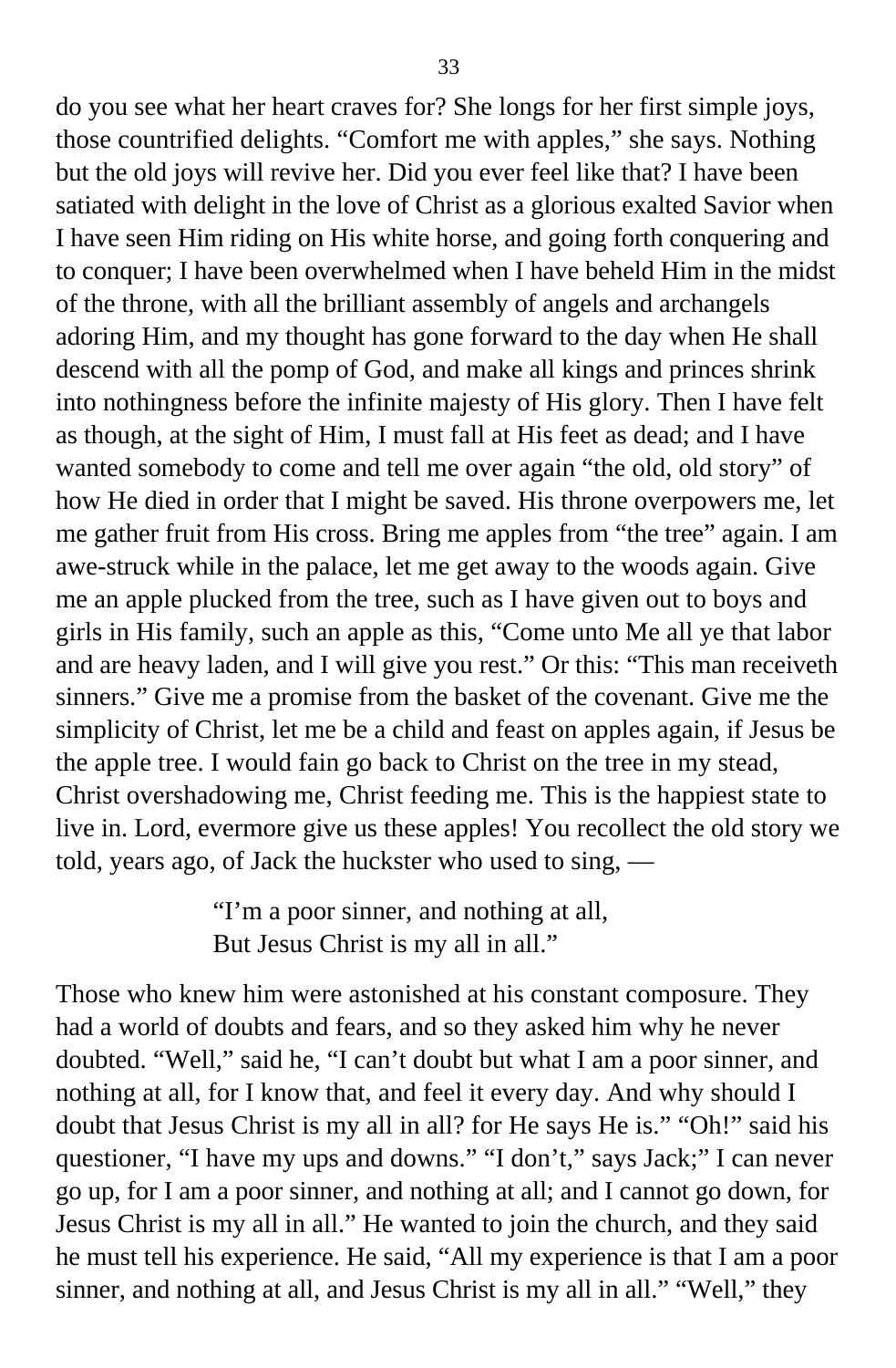said, "when you come before the church-meeting, the minister may ask you questions." "I can't help it," said Jack, "all I know I will tell you; and that is all I know, —

> "'I'm a poor sinner, and nothing at all, But Jesus Christ is my all in all.'"

He was admitted into the church, and continued with the brethren, walking in holiness; but that was still all his experience, and you could not get him beyond it. "Why," said one brother, "I sometimes feel so full of grace, I feel so advanced in sanctification, that I begin to be very happy." "I never do," said Jack; "I am a poor sinner, and nothing at all." "But then," said the other, "I go down again, and think I am not saved, because I am not as sanctified as I used to be." "But I never doubt my salvation," said Jack, "because Jesus Christ is my all in all, and He never alters." That simple story is grandly instructive, for it sets forth a plain man's faith in a plain salvation; it is the likeness of a soul under the apple tree, resting in the shade, and feasting on the fruit.

Now, at this time I want you to think of Jesus, not as a Prince, but as an apple tree; and when this is done, I pray you to *sit down under His shadow*. It is not much to do. Any child, when it is hot, can sit down in a shadow. I want you next to feed on Jesus: any simpleton can eat apples when they are ripe upon the tree. Come and take Christ, then. You who never came before, come now. Come and welcome. You who have come often, and have entered into the palace, and are reclining at the banqueting table, you lords and peers of Christianity, come to the common wood and to the common apple tree where poor saints are shaded and fed. You had better come under the apple tree, like poor sinners such as I am, and be once more shaded with boughs and comforted with apples, for else you may faint beneath the palace glories. The best of saints are never better than when they eat their first fare, and are comforted with the apples which were their first gospel feast.

The Lord Himself bring forth His own sweet fruit to you! Amen.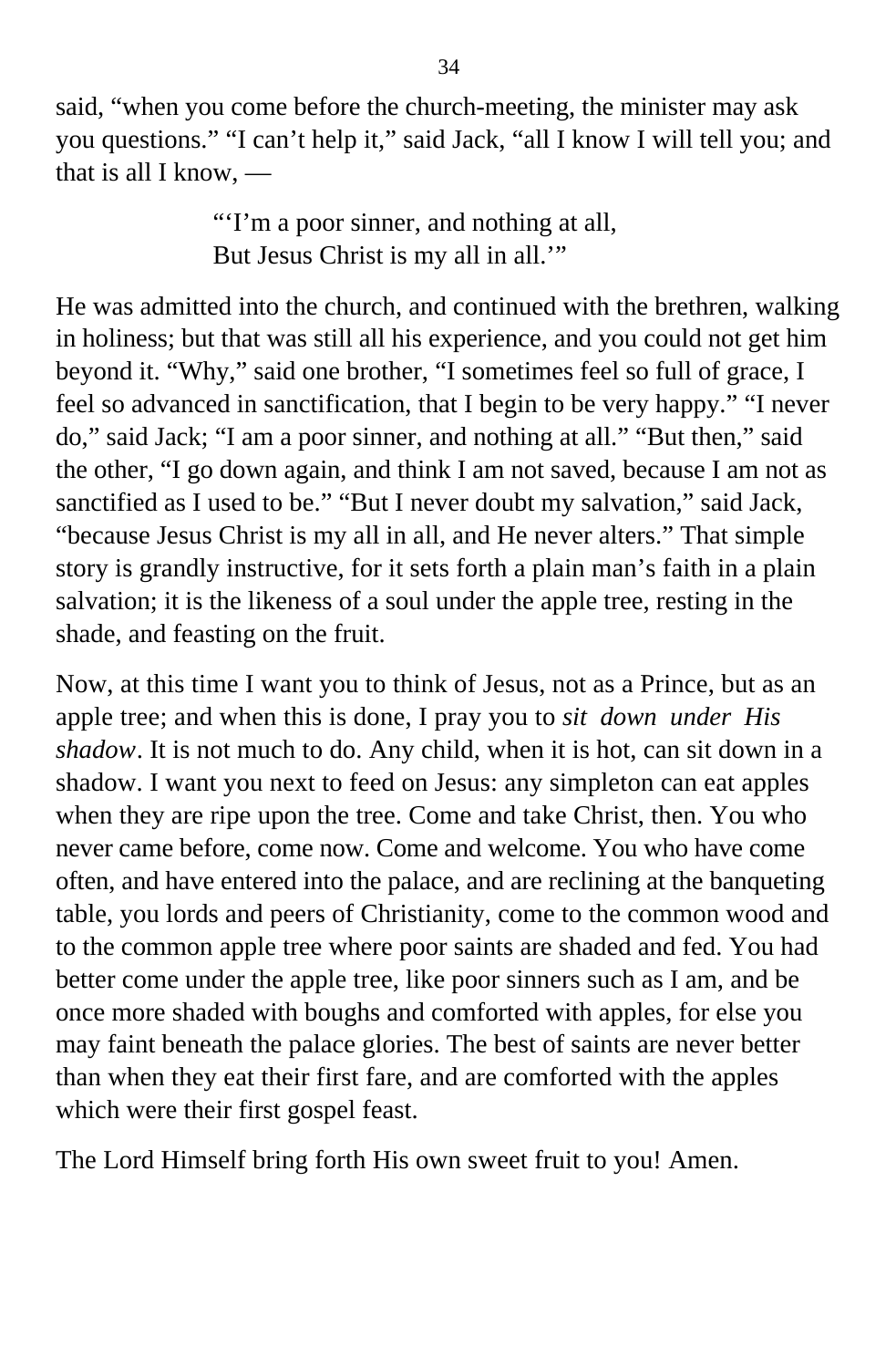## OVER THE MOUNTAINS

"My Beloved is mine, and I am His: He feedeth among the lilies. Until the day break, and the shadows flee away, turn, my Beloved, and be Thou like a roe or a young hart upon the mountains of Bether."

— Solomon's Song 2:16, 17.

IT may be that there are saints who are always at their best, and are happy enough never to lose the light of their Father's countenance. I am not sure that there are such persons, for those believers with whom I have been most intimate have had a varied experience; and those whom I have known, who have boasted of their constant perfectness, have not been the most reliable of individuals. I hope there is a spiritual region attainable where there are no clouds to hide the Sun of our soul; but I cannot speak with positiveness, for I have not traversed that happy land. Every year of my life has had a winter as well as a summer, and every day its night. I have hitherto seen clear shinings and heavy rains, and felt warm breezes and fierce winds. Speaking for the many of my brethren, I confess that though the substance be in us, as in the teil-tree and the oak, yet we do lose our leaves, and the sap within us does not flow with equal vigor at all seasons. We have our downs as well as our ups, our valleys as well as our hills. We are not always rejoicing; we are sometimes in heaviness through manifold trials. Alas! we are grieved to confess that our fellowship with the Well-beloved is not always that of rapturous delight; but we have at times to seek Him, and cry, "Oh, that I knew where I might find Him!" This appears to me to have been in a measure the condition of the spouse when she cried, "Until the day break, and the shadows flee away, turn, my Beloved."

#### **I.**

These words teach us, first, that communion may be broken. The spouse had lost the company of her Bridegroom: conscious communion with Him was gone, though she loved her Lord, and sighed for Him. In her loneliness she was sorrowful; but *she had by no means ceased to love Him*, for she calls Him her Beloved, and speaks as one who felt no doubt upon that point. Love to the Lord Jesus may be quite as true, and perhaps quite as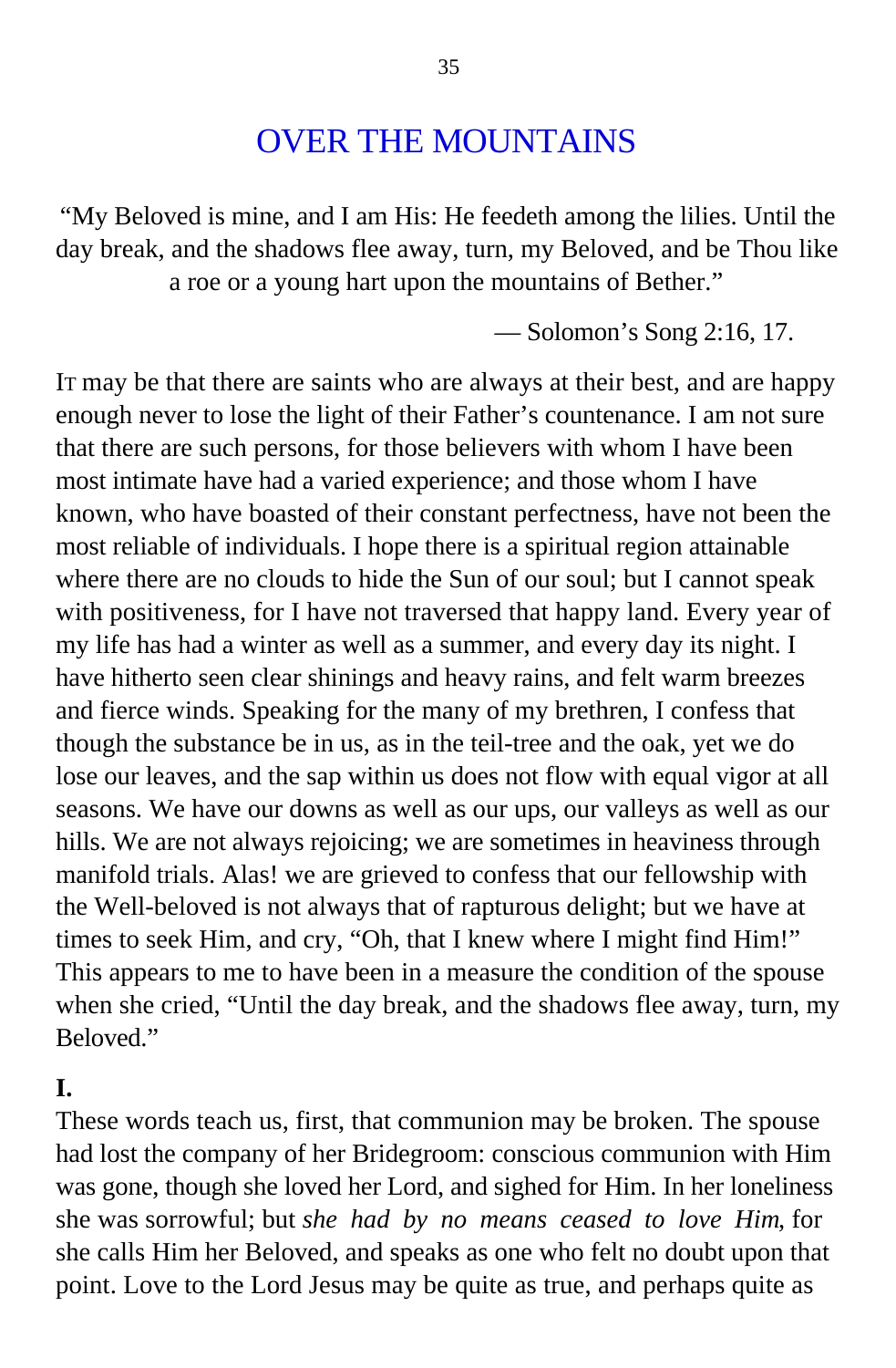strong, when we sit in darkness as when we walk in the light. Nay, *she had not last her assurance of His love to her*, and of their mutual interest in one another; for she says, "My Beloved is mine, and I am His;" and yet she adds, "Turn, my Beloved." The condition of our graces does not always coincide with the state of our joys. We may be rich in faith and love, and yet have so low an esteem of ourselves as to be much depressed.

It is plain, from this Sacred Canticle, that the spouse may love and be loved, may be confident in her Lord, and be fully assured of her possession of Him, and yet there may for the present be mountains between her and Him. Yes, we may even be far advanced in the divine life, and yet be exiled for a while from conscious fellowship. There are nights for men as well as babes, and the strong know that the sun is hidden quite as well as do the sick and the feeble. Do not, therefore, condemn yourself, my brother, because a cloud is over you; cast not away your confidence; but the rather let faith burn up in the gloom, and let your love resolve to come at your Lord again whatever be the barriers which divide you from Him.

When Jesus is absent from a true heir of heaven, sorrow will ensue. The healthier our condition, the sooner will that absence be perceived, and the more deeply will it be lamented. This sorrow is described in the text as darkness; this is implied in the expression, "Until the day break." Till Christ appears, no day has dawned for us. We dwell in midnight darkness; the stars of the promises and the moon of experience yield no light of comfort till our Lord, like the sun, arises and ends the night. We must have Christ with us, or we are benighted: we grope like blind men for the wall, and wander in dismay.

The spouse also speaks of shadows. "Until the day break, *and the shadows flee away*." Shadows are multiplied by the departure of the sun, and these are apt to distress the timid. We are not afraid of real enemies when Jesus is with us; but when we miss Him, we tremble at a shade. How sweet is that song, "Yea, though I walk through the valley of the shadow of death, I will fear no evil: for Thou art with me; Thy rod and Thy staff they comfort me!" But we change our note when midnight is now come, and Jesus is not with us: then we people the night with terrors: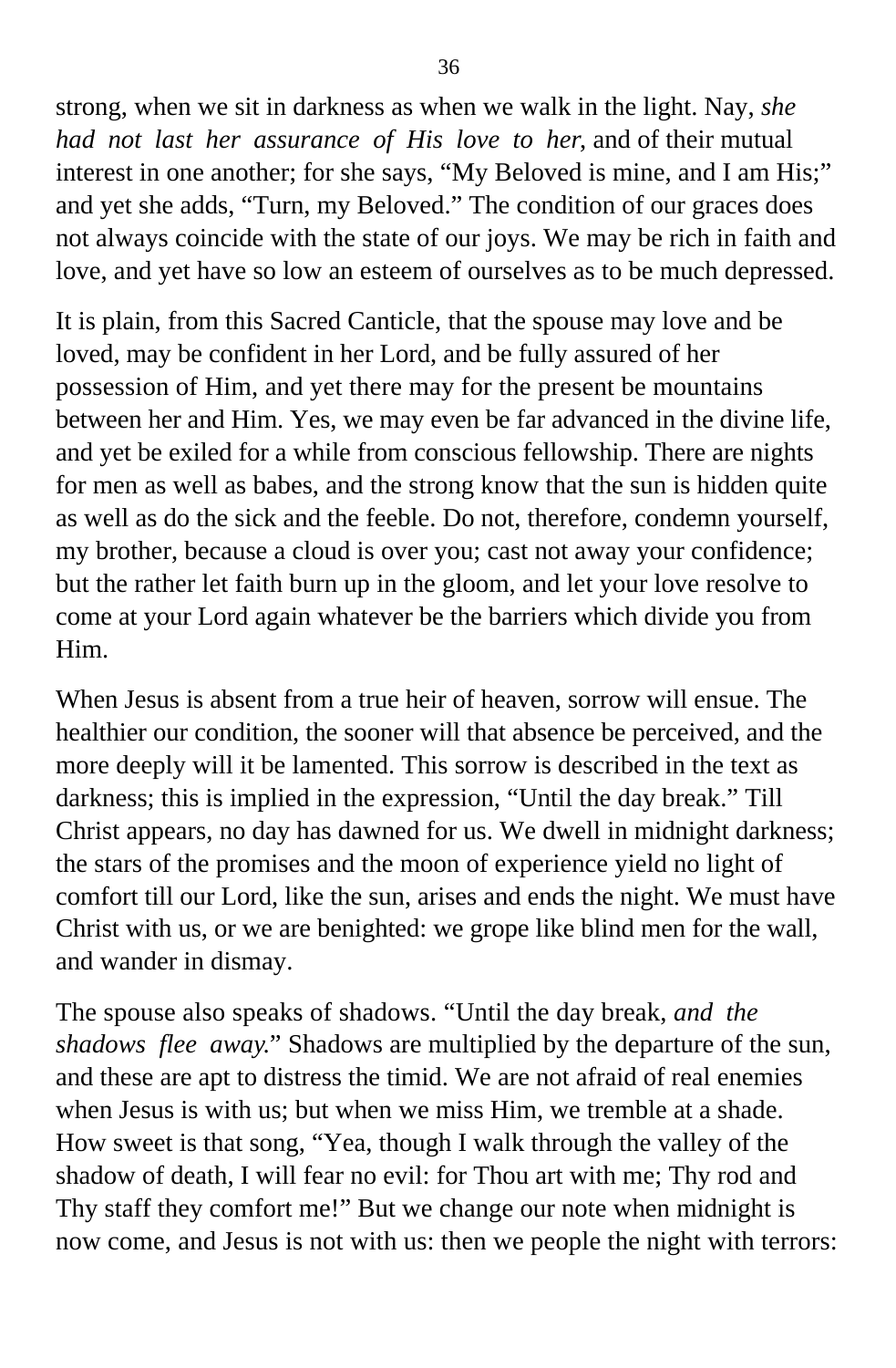spectres, demons, hobgoblins, and things that never existed save in fancy, are apt to swarm about us; and we are in fear where no fear is.

The spouse's worst trouble was that *the back of her Beloved was turned to her*, and so she cried, "Turn, my Beloved." When His face is towards her, she suns herself in His love; but if the light of His countenance is withdrawn, she is sorely troubled. Our Lord turns His face from His people though He never turns His heart from His people. He may even close His eyes in sleep when the vessel is tossed by the tempest, but His heart is awake all the while. Still, it is pain enough to have grieved Him in any degree: it cuts us to the quick to think that we have wounded His tender heart. He is jealous, but never without cause. If He turns His back upon us for a while, He has doubtless a more than sufficient reason. He would not walk contrary to us if we had not walked contrary to Him. Ah, it is sad work this! The presence of the Lord makes this life the preface to the life celestial; but His absence leaves us pining and fainting, neither doth any comfort remain in the land of our banishment. The Scriptures and the ordinances, private devotion and public worship, are all as sun-dials, — most excellent when the sun shines, but of small avail in the dark. O Lord Jesus, nothing can compensate us for Thy loss! Draw near to Thy beloved yet again, for without Thee our night will never end.

> "See! I repent, and vex my soul, That I should leave Thee so! Where will those vile affections roll That let my Savior go?"

When communion with Christ is broken, in all true hearts *there is a strong desire to win it back again*. The man who has known the joy of communion with Christ, if he loses it, will never be content until it is restored. Hast thou ever entertained the Prince Emmanuel? Is He gone elsewhere? Thy chamber will be dreary till He comes back again. "Give me Christ or else I die," is the cry of every spirit that has lost, the dear companionship of Jesus. We do not part with such heavenly delights without many a pang. It is not with us a matter of "maybe He will return, and we hope He will;" but it must be, or we faint and die. We cannot live without Him; and this is a cheering sign; for the soul that cannot live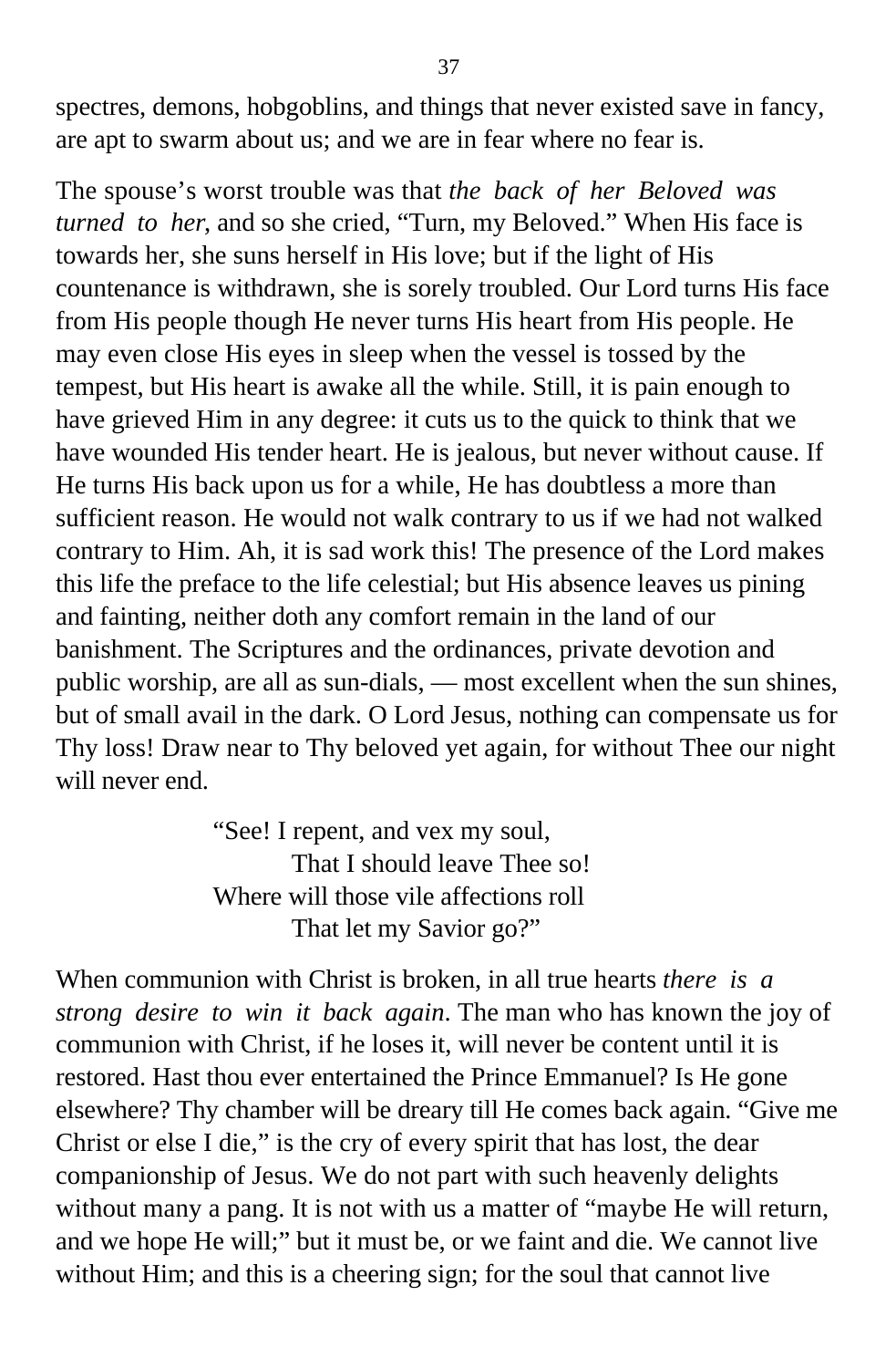without Him shall not live without Him: He comes speedily where life and death hang on His coming. If you must have Christ you shall have Him. This is just how the matter stands: we must drink of this well or die of thirst; we must feed upon Jesus or our spirit will famish.

## **II.**

We will now advance a step, and say that when communion with Christ is broken, there are great difficulties in the way of its renewal. It is much easier to go down hill than to climb to the same height again. It is far easier to lose joy in God than to find the lost jewel. The spouse speaks of "mountains" dividing her from her Beloved: she means that *the difficulties were great*. They were not little hills, but mountains, that closed up her way. Mountains of remembered sin, Alps of backsliding, dread ranges of forgetfulness, ingratitude, worldliness, coldness in prayer, frivolity, pride, unbelief. Ah me, I cannot teach you all the dark geography of this sad experience! Giant walls rose before her like the towering steeps of Lebanon. How could she come at her Beloved?

The dividing difficulties were many as well as great. She does not speak of "a mountain", but of "mountains": Alps rose on Alps, wall after wall. She was distressed to think that in so short a time so much could come between her and Him of whom she sang just now, "His left hand is under my head, and His right hand doth embrace me." Alas, we multiply these mountains of Bether with a sad rapidity! Our Lord is jealous, and we give Him far too much reason, for hiding His face. A fault, which seemed so small at the time we committed it, is seen in the light of its own consequences, and then it grows and swells till it towers aloft, and hides the face of the Beloved. Then has our sun gone down, and fear whispers, "Will His light ever return? Will it ever be daybreak? Will the shadows ever flee away?" It is easy to grieve away the heavenly sunlight, but ah, how hard to clear the skies, and regain the unclouded brightness!

Perhaps the worst thought of all to the spouse was the dread that *the dividing barrier might be permanent*. It was high, but it might dissolve; the walls were many, but they might fall; but, alas, they were mountains, and these stand fast for ages! She felt like the Psalmist, when he cried, "My sin is ever before me." The pain of our Lord's absence becomes: intolerable when we fear that we are hopelessly shut out from Him. A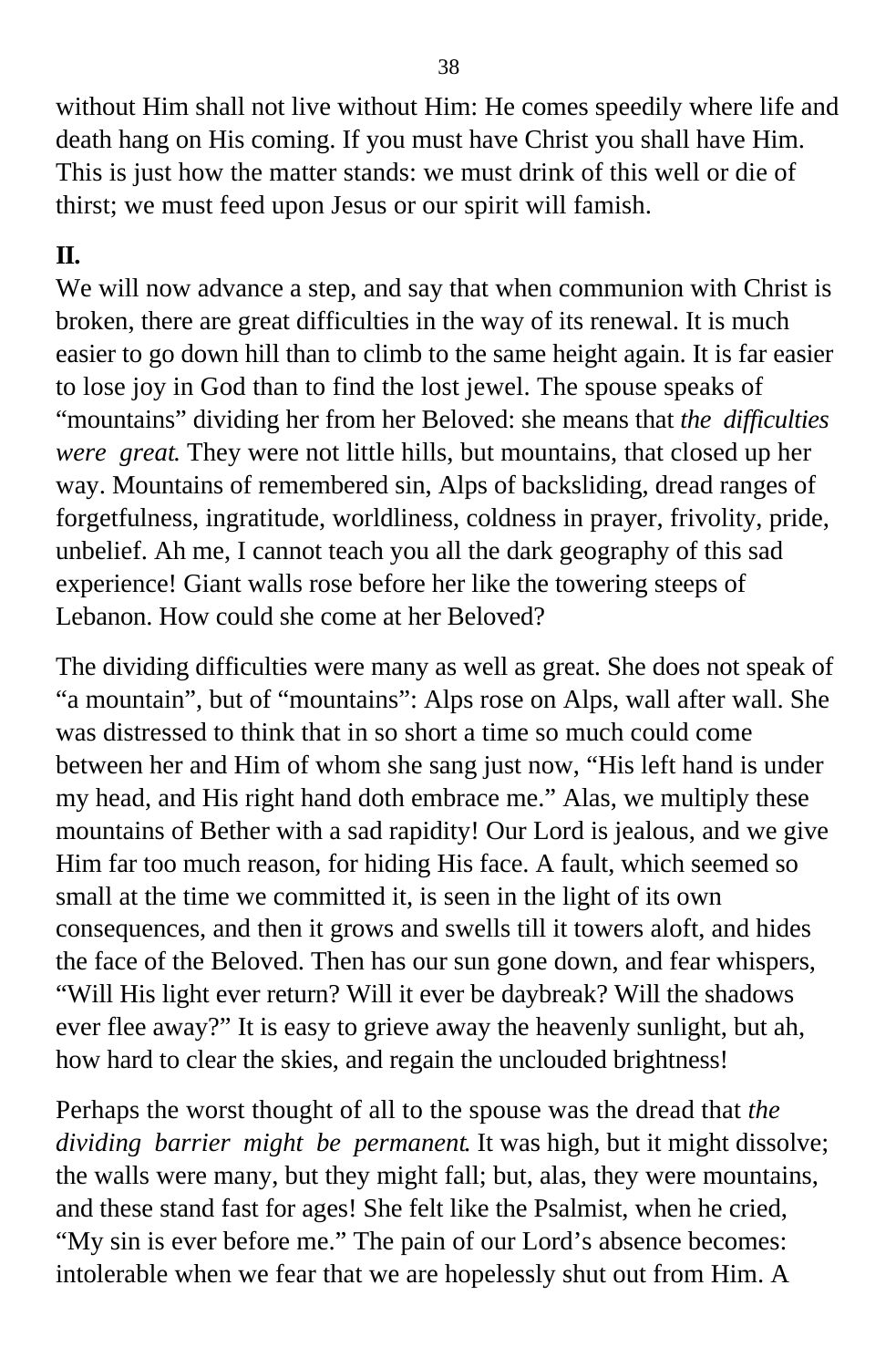night one can bear, hoping for the morning; but what if the day should never break? And you and I, if we have wandered away from Christ, and feel that there are ranges of immovable mountains between Him and us, will feel sick at heart. We try to pray, but devotion dies on our lips. We attempt to approach the Lord at the communion table, but we feel more like Judas than John. At such times we have felt that we would give our eyes once more to behold the Bridegroom's face, and to know that He delights in us as in happier days. Still there stand the awful mountains, black, threatening, impassable; and in the far-off land the Life of our life is away, and grieved.

So the spouse seems to have come to the conclusion that *the difficulties in her way were insurmountable by her own power*. She does not even think of herself going over the mountains to her Beloved, but she cries, "Until the day break, and the shadows flee away, turn, my Beloved, and be Thou like a roe or a young hart upon the mountains of Bether." She will not try to climb the mountains, she knows she cannot: if they had been less high, she might have attempted it; but their summits reach to heaven. If they had been less craggy or difficult, she might have tried to scale them; but these mountains are terrible, and no foot may stand upon their lone crags. Oh, the mercy of utter self-despair! I love to see a soul driven into that close corner, and forced therefore to look to God alone. The end of the creature is the beginning of the Creator. Where the sinner ends the Savior begins. If the mountains can be climbed, we shall have to climb them; but if they are quite impassable, then the soul cries out with the prophet, "Oh, that Thou wouldest rend the heavens, that Thou wouldest come down, that the mountains might flow down at Thy presence. As when the melting fire burneth, the fire causeth the waters to boil, to make Thy name known to Thine adversaries, that the nations may tremble at Thy presence. When Thou didst terrible things which we looked not for, Thou camest down, the mountains flowed down at Thy presence." Our souls are lame, they cannot move to Christ, and we turn our strong desires to Him, and fix our hopes alone upon Him; will He not remember us in love, and fly to us as He did to His servant of old when He rode upon a cherub, and did fly, yea, He did fly upon the wings of the wind?

**III.**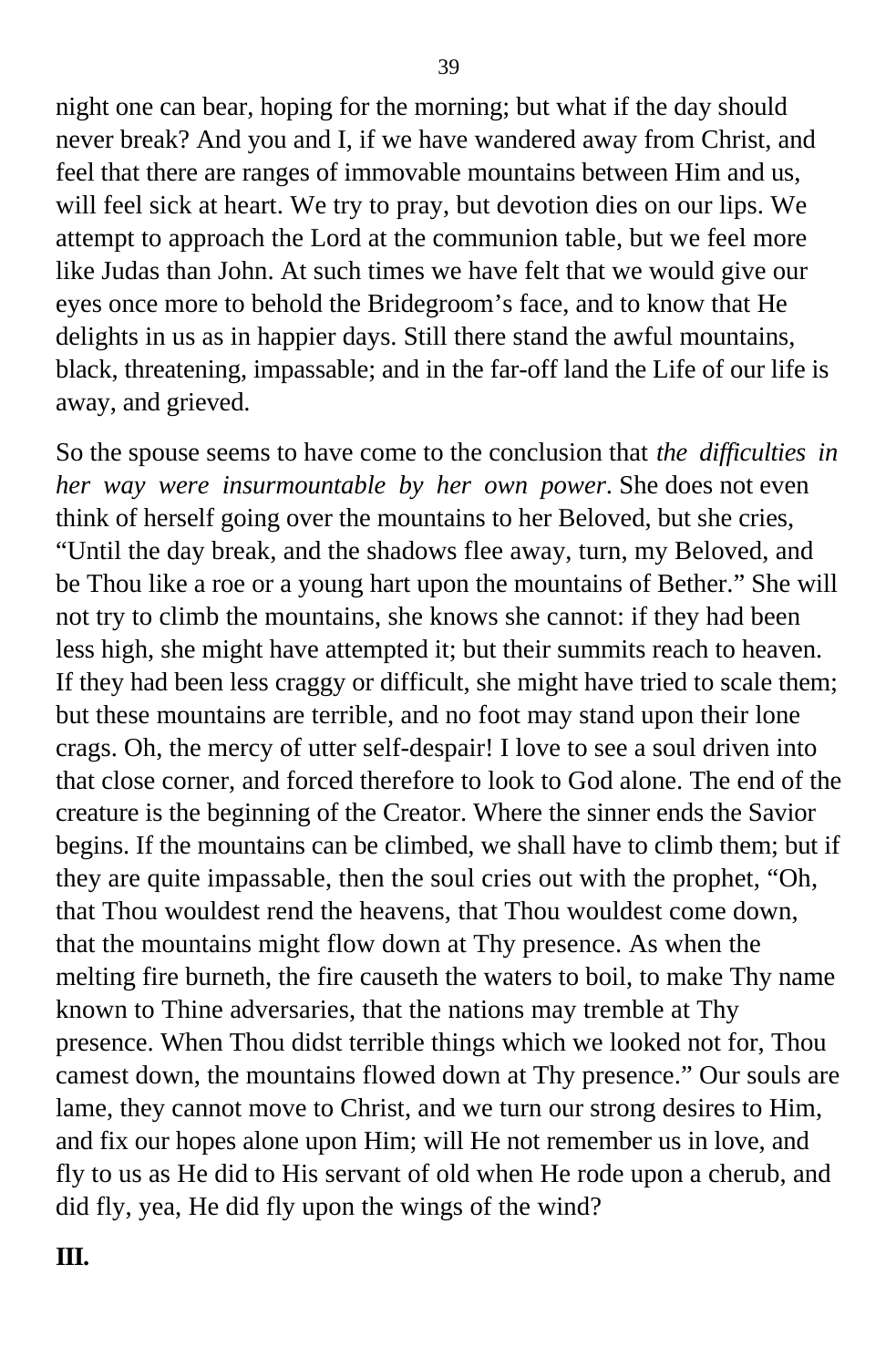Here arises that prayer of the text which fully meets the case. "Turn, my Beloved, and be Thou like a roe or a young hart upon the mountains of division." Jesus can come to us when we cannot go to Him. The roe and the young hart, or, as you may read it, the gazelle and the ibex, live among the crags of the mountains, and leap across the abyss with amazing agility. For swiftness and sure-footedness they are unrivalled. The sacred poet said, "He maketh my feet like hinds' feet, and setteth me upon my high places," alluding to the feet of those creatures which are so fitted to stand securely on the mountain's side. Our blessed Lord is called, in the title of the twenty-second Psalm, "the Hind of the morning "; and the spouse in this golden Canticle sings, "My Beloved is like a roe or a young hart; behold He cometh, leaping upon the mountains, skipping upon the hills."

Here I would remind you that this prayer is one that we may fairly offer, because *it is the way of Christ to come to us* when our coming to Him is out of the question. "How?" say you. I answer that of old He did this; for we remember "His great love wherewith He loved us even when we were dead in trespasses and in sins." His first coming into the world in human form, was it not because man could never come to God until God had come to him? I hear of no tears, or prayers, or entreaties after God on the part of our first parents; but the offended Lord spontaneously gave the promise that the Seed of the woman should bruise the serpent's head. Our Lord's coming into the world was unbought, unsought, unthought of; he came altogether of His own free will, delighting to redeem.

> "With pitying eyes, the Prince of grace Beheld our helpless grief; He saw, and (oh, amazing love!) He ran to our relief."

His incarnation was a type of the way in which He comes to us by His Spirit. He saw us cast out, polluted, shameful, perishing; and as He passed by, His tender lips said, "Live!" In us is fulfilled that word, "I am found of them that sought Me not." We were too averse to holiness, too much in bondage to sin, ever to have returned to Him if He had not turned to us. What think you? Did He come to us when we were enemies, and will He not visit us now that we are friends? Did He come to us when we were dead sinners, and will He not hear us now that we are weeping saints? If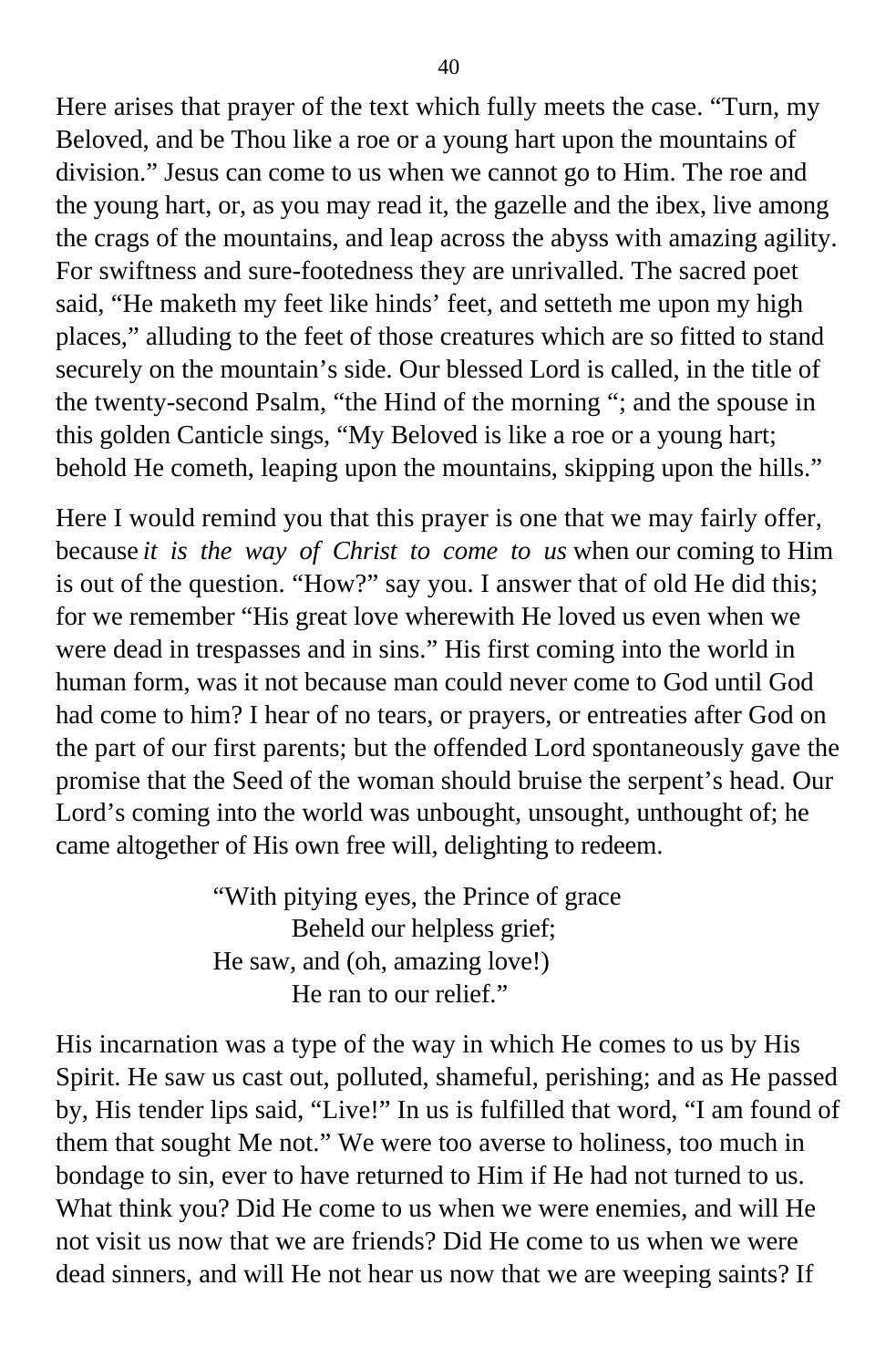Christ's coming to the earth was after this manner, and if His coming to each one of us was after this style, we may well hope that now He will come to us in like fashion, like the dew which refreshes the grass, and waiteth not for man, neither tarrieth for the sons of men. Besides, He is coming again in person, in the latter-day, and mountains of sin, and error, and idolatry, and superstition, and oppression stand in the way of His kingdom; but He will surely come and overturn, and overturn, till He shall reign over all. He will come in the latter-days, I say, though He shall leap the hills to do it, and because of that I am sure we may comfortably conclude that He will draw near to us who mourn His absence so bitterly. Then let us bow our heads a moment, and silently present to His most excellent Majesty the petition of our text: "Turn, my Beloved, and be Thou like a roe or a young hart upon the mountains of division."

Our text gives us sweet assurance that *our Lord is at home with those difficulties* which are quite insurmountable by us. Just as the roe or the young hart knows the passes of the mountains, and the stepping-places among the rugged rocks, and is void of all fear among the ravines and the precipices, so does our Lord know the heights and depths, the torrents and the caverns of our sin and sorrow. He carried the whole of our transgression, and so became aware of the tremendous load of our guilt. He is quite at home with the infirmities of our nature; He knew temptation in the wilderness, heart-break in the garden, desertion on the cross. He is quite at home with pain and weakness, for "Himself took our infirmities, and bare our sicknesses." He is at home with despondency, for He was "a Man of sorrows, and acquainted with grief." He is at home even with death, for He gave up the ghost, and passed through the sepulchre to resurrection. O yawning gulfs and frowning steeps of woe, our Beloved, like hind or hart, has traversed your glooms! O my Lord, Thou knowest all that divides me from Thee; and Thou knowest also that I am far too feeble to climb these dividing mountains, so that I may come at Thee; therefore, I pray Thee, come Thou over the mountains to meet my longing spirit! Thou knowest each yawning gulf and slippery steep, but none of these can stay Thee; haste Thou to me, Thy servant, Thy beloved, and let me again live by Thy presence.

It is easy, too, for Christ to come over the mountains for our relief. It is easy for the gazelle to cross the mountains, it is made for that end; so is it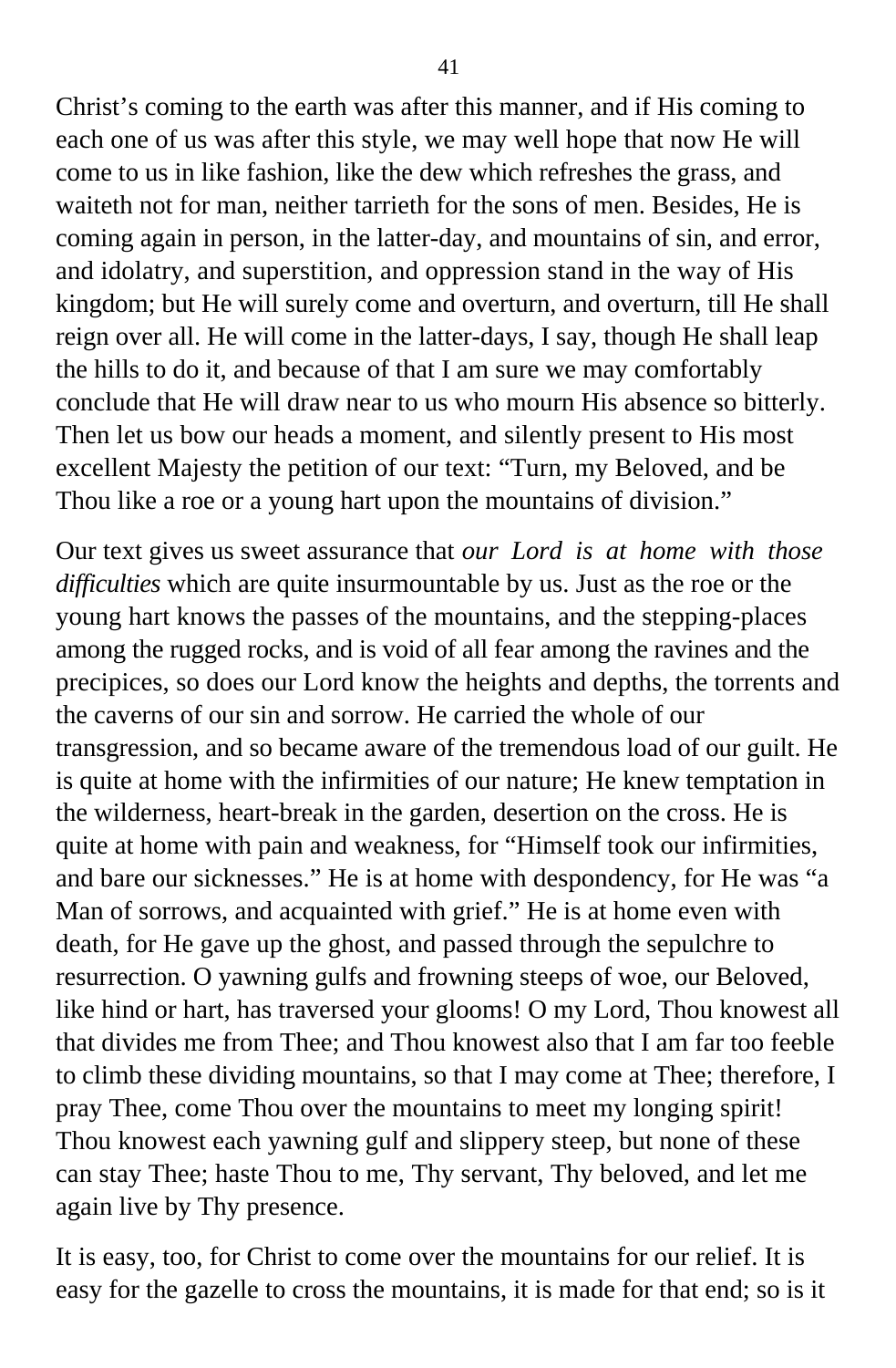easy for Jesus, for to this purpose was He ordained from of old that He might come to man in his worst estate, and bring with Him the Father's love. What is it that separates us from Christ? Is it a sense of sin? You have been pardoned once, and Jesus can renew most vividly a sense of full forgiveness. But you say, "Alas! I have sinned again: fresh guilt alarms me." He can remove it in an instant, for the fountain appointed for that purpose is opened, and is still full. It is easy for the dear lips of redeeming love to put away the child's offenses, since He has already obtained pardon for the criminal's iniquities. If with His heart's blood He won our pardon from our Judge, he can easily enough bring us the forgiveness of our Father. Oh, yes, it is easy enough for Christ to say again, "Thy sins be forgiven"! "But I feel so unfit, so unable to enjoy communion." He that healed all manner of bodily diseases can heal with a word your spiritual infirmities. Remember the man whose ankle-bones received strength, so that he ran and leaped; and her who was sick of a fever, and was healed at once, and arose, and ministered unto her Lord. "My grace is sufficient for thee; for My strength is made perfect in weakness." "But I have such afflictions, such troubles, such sorrows, that I am weighted down, and cannot rise into joyful fellowship." Yes, but Jesus can make every burden light, and cause each yoke to be easy. Your trials can be made to aid your heavenward course instead of hindering it. I know all about those heavy weights, and I perceive that you cannot lift them; but skilful engineers can adapt ropes and pulleys in such a way that heavy weights lift other weights. The Lord Jesus is great at gracious machinery, and He has the art of causing a weight of tribulation to lift from us a load of spiritual deadness, so that we ascend by that which, like a millstone, threatened to sink us down.

What else doth hinder? I am sure that, if it were a sheer impossibility, the Lord Jesus could remove it, for things impossible with men are possible with God. But someone objects, "I am so unworthy of Christ. I can understand eminent saints and beloved disciples being greatly indulged, but I am a worm, and no man; utterly below such condescension." Say you so? Know you not that the worthiness of Christ covers your unworthiness, and He is made of God unto you wisdom, righteousness, sanctification, and redemption? In Christ, the Father thinks not so meanly of you as you think of yourself; you are not worthy to be called His child, but He does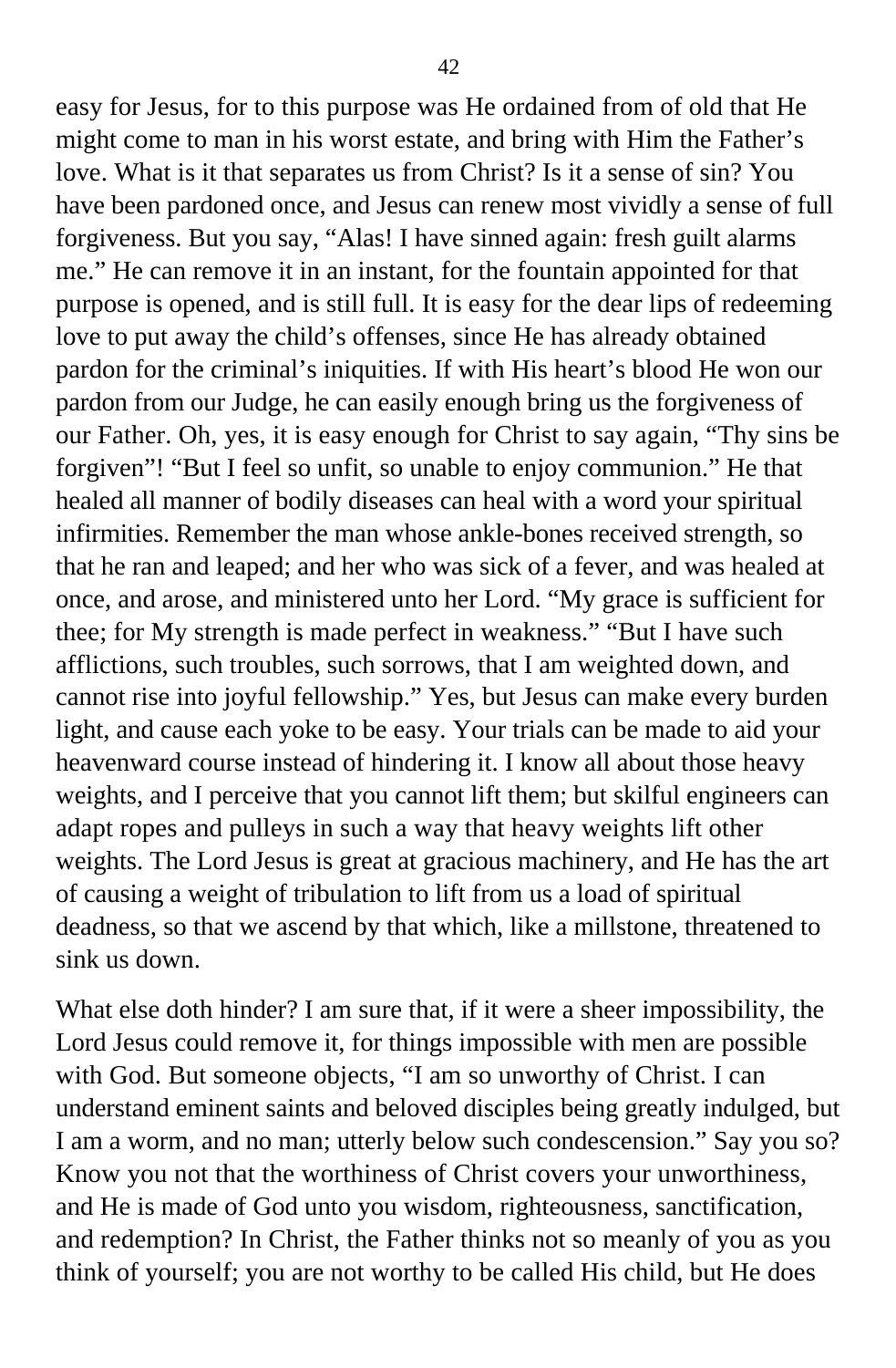call you so, and reckons you to be among His jewels. Listen, and you shall hear Him say," Since thou wast precious in My sight, thou hast been honorable, and I have loved thee. I gave Egypt for thy ransom; Ethiopia and Seba for thee." Thus, then, there remains nothing which Jesus cannot overleap if He resolves to come to you, and re-establish your broken fellowship.

To conclude, *our Lord can do all this directly*. As in the twinkling of an eye the dead shall be raised incorruptible, so in a moment can our dead affections rise to fulness of delight. He can say to this mountain, "Be thou removed hence, and be thou cast into the midst of the sea," and it shall be done. In the sacred emblems now upon this supper table, Jesus is already among us. Faith cries, "He has come!" Like John the Baptist, she gazes intently on Him, and cries, "Behold the Lamb of God!" At this table Jesus feeds us with His body and His blood. His corporeal presence we have not, but His real spiritual presence we perceive. We are like the disciples when none of them durst ask Him, "Who art Thou?" knowing that it was the Lord. He is come. He looketh forth at these windows, — I mean this bread and wine; showing Himself through the lattices of this instructive and endearing ordinance. He speaks. He saith, "The winter is past, the rain is over and gone." And so it is; we feel it to be so: a heavenly springtide warms our frozen hearts. Like the spouse, we wonderingly cry, "Or ever I was aware, my soul made me like the chariots of Amminadib." Now in happy fellowship we see the Beloved, and hear His voice; our heart burns; our affections glow; we are happy, restful, brimming over with delight. The King has brought us into his banqueting-house, and His banner over us is love. It is good to be here!

Friends, we must now go our ways. A voice saith, "Arise, let us go hence." O Thou Lord of our hearts, go with us! Home will not be home without Thee. Life will not be life without Thee. Heaven itself would not be heaven if Thou wert absent. Abide with us. The world grows dark, the gloaming of time draws on. Abide with us, for it is toward evening. Our years increase, and we near the night when dews fall cold and chill. A great future is all about us, the splendors of the last age are coming down; and while we wait in solemn, awe-struck expectation, our heart continually cries within herself, "Until the day break, and the shadows flee away,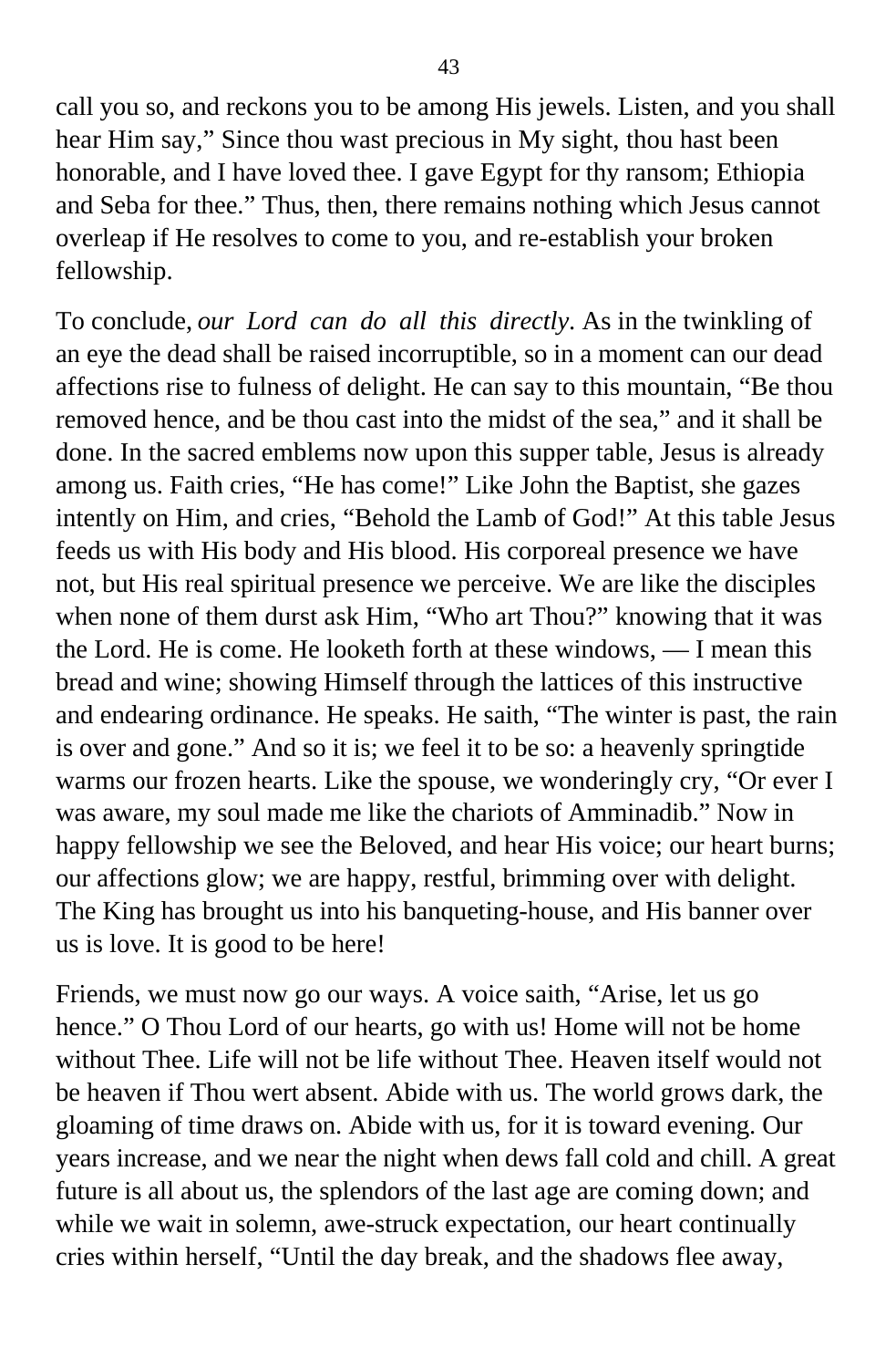turn, my Beloved, and be Thou like a roe or a young hart upon the mountains of division."

> "Hasten, Lord! the promised hour; Come in glory and in power; Still Thy foes are unsubdued; Nature sighs to be renew'd. Time has nearly reach'd its sum, All things with Thy bride say 'Come;' Jesus, whom all worlds adore, Come and reign for evermore!"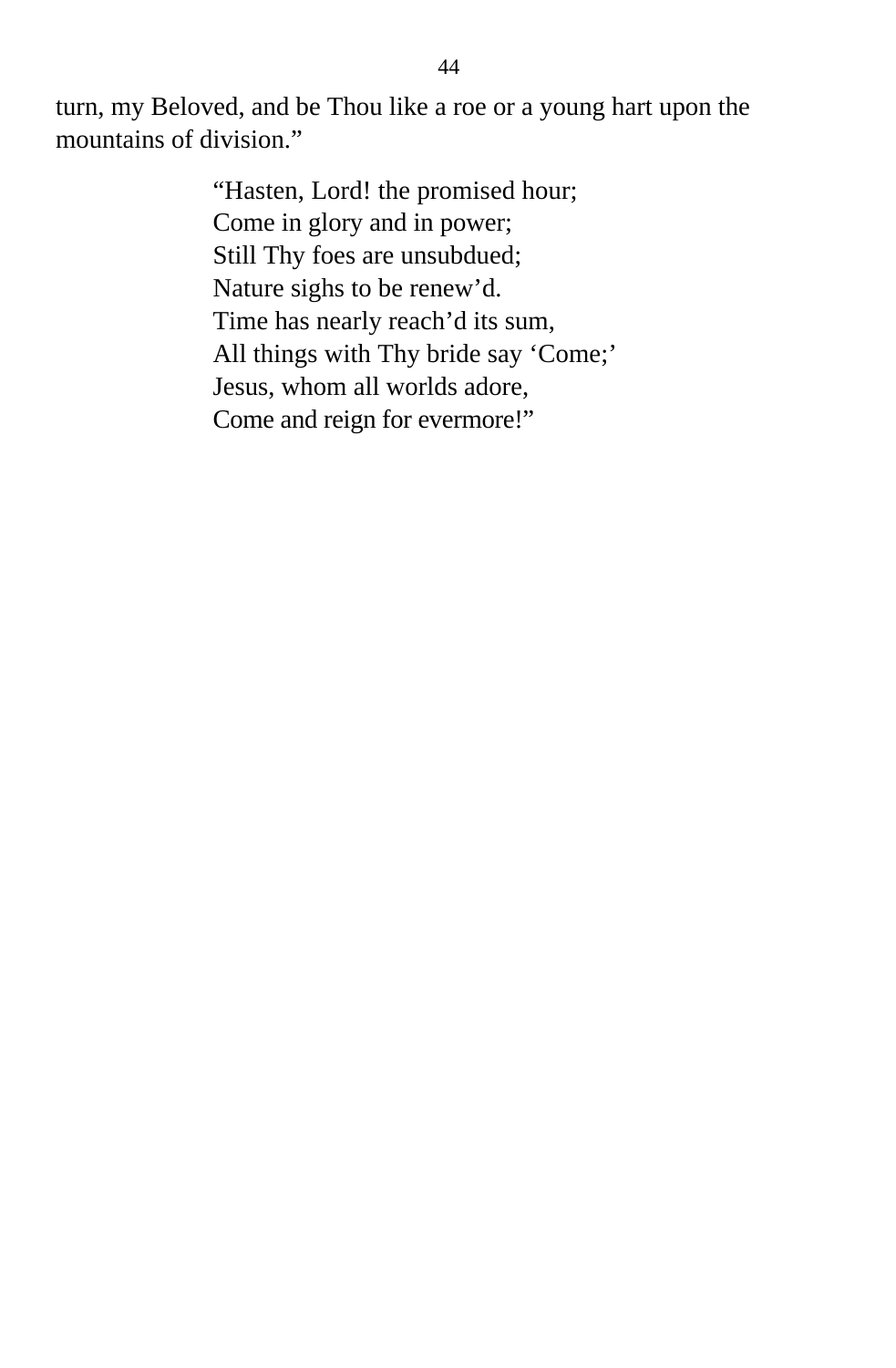# FRAGRANT SPICES FROM

## THE MOUNTAINS OF MYRRH

"Thou art all fair, My love; there is no spot in thee."

— Solomon's Song 4:7

HOW marvelous are these words! "Thou art all fair, My love; there is no spot in thee." The glorious Bridegroom is charmed with His spouse, and sings soft canticles of admiration. When the bride extols her Lord there is no wonder, for He deserves it well, and in Him there is room for praise without possibility of flattery. But does He who is wiser than Solomon condescend to praise this sunburnt Shulamite? 'Tis even so, for these are His own words, and were uttered by His own sweet lips. Nay, doubt not, O young believer, for we have more wonders to reveal! There are greater depths in heavenly things than thou hast at present dared to hope. The Church not only is all fair in the eyes of her Beloved, but in one sense she always was so.

> "In God's decree, her form He view'd; All beauteous in His eyes she stood, Presented by Th' eternal name, Betroth'd in love, and free from blame.

"Not as she stood in Adam's fall, When guilt and ruin cover'd all; But as she'll stand another day, Fairer than sun's meridian ray."

He delighted in her before she had either a natural or a spiritual being, and from the beginning could He say, "My delights were with the sons of men." (Proverbs 8:31.) Having covenanted to be the Surety of the elect, and having determined to fulfil every stipulation of that covenant, He from all eternity delighted to survey the purchase of His blood, and rejoiced to view His Church, in the purpose and decree, as already by Him delivered from sin, and exalted to glory and happiness.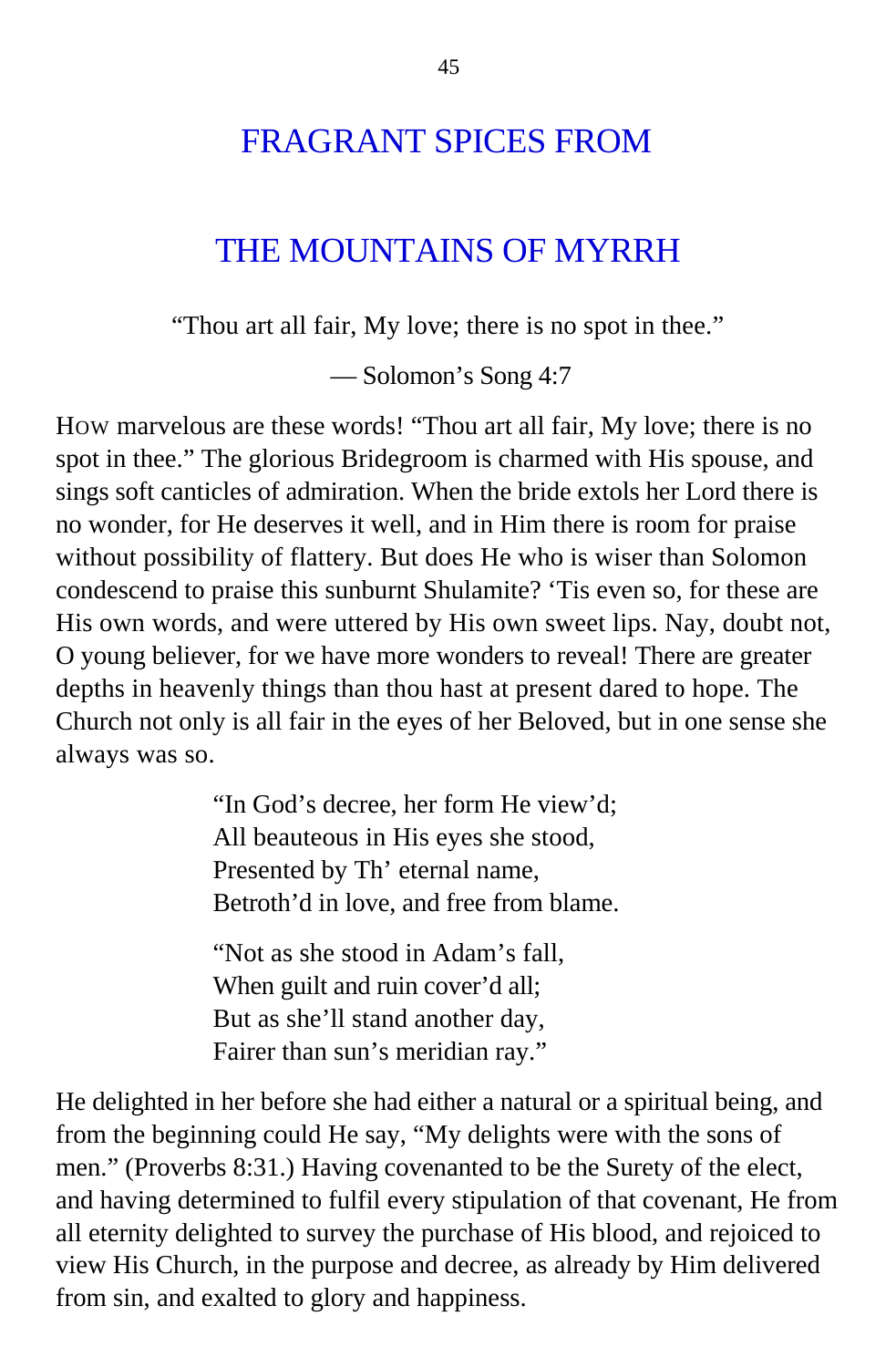"Oh, glorious grace, mysterious plan Too great for angel-mind to scan, Our thoughts are lost, our numbers fail; All hail, redeeming love, all hail!"

Now with joy and gladness let us approach the subject of Christ's delight in His Church, as declared by Him whom the Spirit has sealed in our hearts as the faithful and true Witness.

Our first bundle of myrrh lies in the open hand of the text.

## **I.**

Christ has a high esteem for his church. He does not blindly admire her faults, or even conceal them from Himself. He is acquainted with her sin, in all its heinousness of guilt, and desert of punishment. That sin He does not shun to reprove. His own words are, "As many as I love, I rebuke and chasten." (Rev 3:19.) He abhors sin in her as much as in the ungodly world, nay even more, for He sees in her an evil which is not to be found in the transgressions of others, — sin against love and grace. She is black in her own sight, how much more so in the eyes of her Omniscient Lord! Yet there it stands, written by the inspiration of the Holy Spirit, and flowing from the lips of the Bridegroom, "Thou art all fair, My love; there is no spot in thee." How then is this? Is it a mere exaggeration of love, an enthusiastic canticle, which the sober hand of truth must strip of its glowing fables? Oh, no! The King is full of love, but He is not so overcome with it as to forget His reason. The words are true, and He means us to understand them as the honest expression of His unbiassed judgment, after having patiently examined her in every part. He would not have us diminish aught, but estimate the gold of His opinions by the bright glittering of His expressions; and, therefore, in order that there may be no mistake, *He states it positively:* "Thou art all fair, My love," *and confirms it by a negative:* "there is no spot in thee."

When He speaks *positively*, how complete is His admiration! She is "fair", but that is not a full description; He styles her "all fair." He views her in Himself, washed in His sin-atoning blood, and clothed in His meritorious righteousness, and He considers her to be full of comeliness and beauty. No wonder that such is the case, since it is but His own perfect excellences that He admires, seeing that the holiness, glory, and perfection of His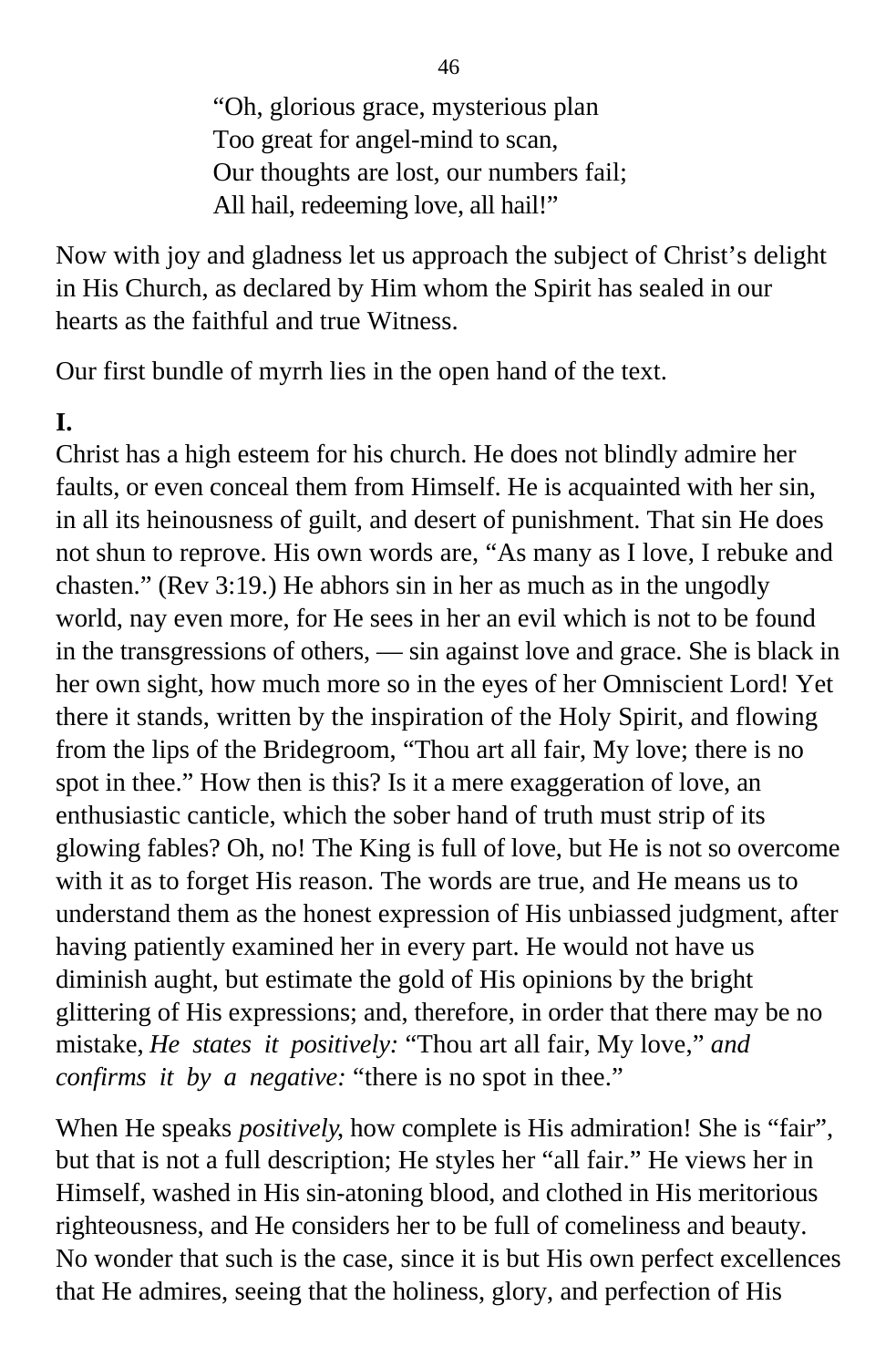Church are His own garments on the back of His own well-beloved spouse, and she is "bone of His bone, and flesh of His flesh." She is not simply pure, or well-proportioned; she is positively lovely and fair! She has actual merit! Her deformities of sin are removed; but more, she has through her Lord obtained a meritorious righteousness by which an actual beauty is conferred upon her. Believers have a positive righteousness given to them when they become "accepted in the Beloved." (Ephesians 1:6.)

Nor is the Church barely lovely, she is *superlatively so*. Her Lord styles her, "Thou fairest among women." (Sol. Song 1:8.) She has a real worth and excellence which cannot be rivalled by all the nobility and royalty of the world. If Jesus could exchange His elect bride for all the queens and empresses of earth, or even for the angels in heaven, He would not, for He puts her first and foremost, — "fairest among women." Nor is this an opinion which He is ashamed of, for He invites all men to hear it. He puts a "behold" before it, a special note of exclamation, inviting and arresting attention. "Behold, thou art fair, My love; *behold*, thou art fair." (Sol. Song 4:1.) His opinion He publishes abroad even now, and one day from the throne of His glory He will avow the truth of it before the assembled universe. "Come, ye blessed of My Father" (Matthew 25:34), will be His solemn affirmation of the loveliness of His elect.

Let us mark well *the repeated sentences of His approbation*.

"Lo, thou art fair! lo, thou art fair! Twice fair thou art, I say; My righteousness and graces are Thy double bright array.

"But since thy faith can hardly own My beauty put on thee; Behold! behold! twice be it known Thou art all fair to Me!"

He turns again to the subject, a second time looks into those doves' eyes of hers, and listens to her honey-dropping lips. It is not enough to say, "Behold, thou art fair, My love;" He rings that golden bell again, and sings again, and again, "Behold, thou art fair."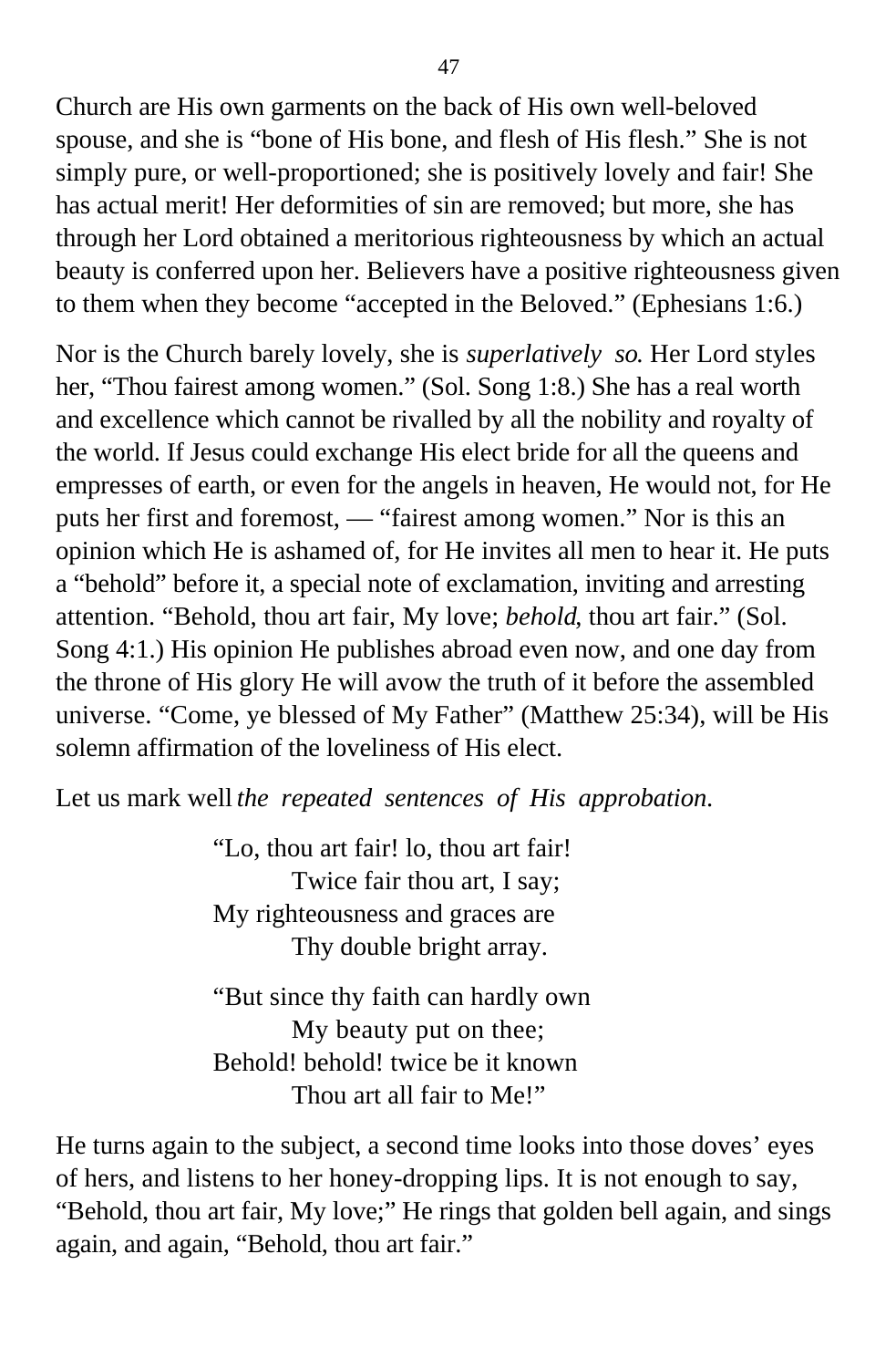After having surveyed her whole person with rapturous delight, He cannot be satisfied until He takes a second gaze, and afresh recounts her beauties. Making but little difference between His first description and the last, he adds extraordinary expressions of love to manifest His increased delight. "Thou art beautiful, O My love, as Tirzah, comely as Jerusalem, terrible as an army with banners. Turn away thine eyes from Me, for they have overcome Me: thy hair is as a flock of goats that appear from Gilead. Thy teeth are as a flock of sheep which go up from the washing, whereof every one beareth twins, and there is not one barren among them. As a piece of a pomegranate are thy temples within thy locks.... My dove, My undefiled is but one; she is the only one of her mother, she is the choice one of her that bare her." (Sol. Song 6:4-7, 9.)

The beauty which He admires is *universal*, He is as much enchanted with her temples as with her breasts. All her offices, all her pure devotions, all her earnest labors, all her constant sufferings, are precious to His heart. She is "all fair." Her ministry, her psalmody, her intercessions, her alms, her watching, all are admirable to Him, when performed in the Spirit. Her faith, her love, her patience, her zeal, are alike in His esteem as "rows of jewels" and "chains of gold." (Sol. Song 1:10.) He loves and admires her everywhere. In the house of bondage, or in the land of Canaan, she is ever fair. On the top of Lebanon His heart is ravished with one of her eyes, and in the fields and villages He joyfully receives her loves. He values her above gold and silver in the days of His gracious manifestations, but He has an equal appreciation of her when He withdraws Himself, for it is immediately after He had said, "Until the day break, and the shadows flee away, I will get Me to the mountain of myrrh, and to the hill of frankincense," (Sol. Song 4:6,) that He exclaims, in the words of our text, "Thou art all fair, My love." At all seasons believers are very near the heart of the Lord Jesus, they are always as the apple of His eye, and the jewel of His crown. Our name is still on His breastplate, and our persons are still in His gracious remembrance. He never thinks lightly of His people; and certainly in all the compass of His Word there is not one syllable which looks like contempt of them. They are the choice treasure and peculiar portion of the Lord of hosts; and what king will undervalue his own inheritance? What loving husband will despise his own wife? Let others call the Church what they may, Jesus does not waver in His love to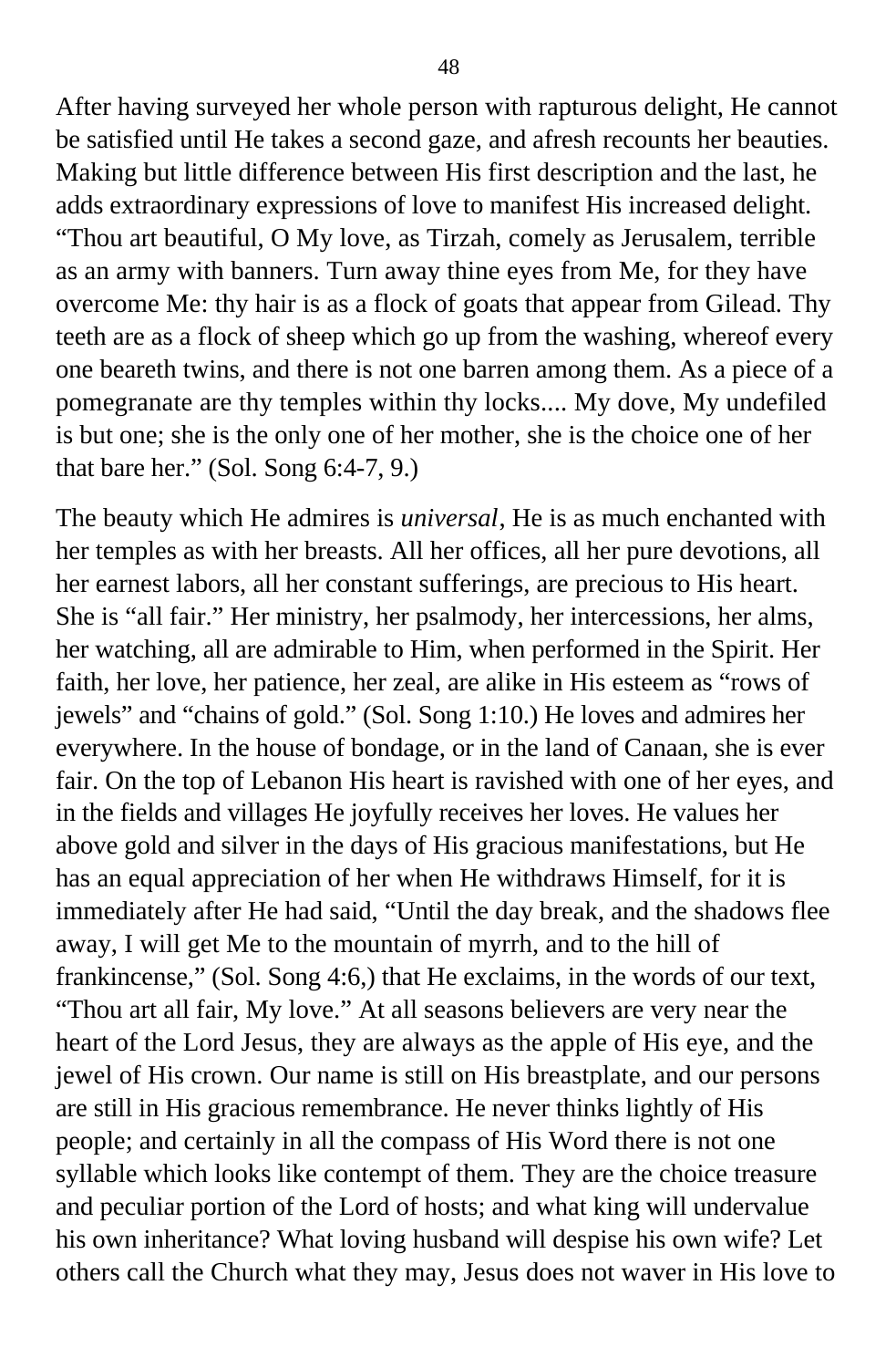her, and does not differ in His judgment of her, for He still exclaims, "How fair and how pleasant art thou, O love, for delights!" (Sol. Song 7:6.)

Let us remember that He who pronounces the Church and each individual believer to be "all fair" is none other than the glorious Son of God, who is "very God of very God." Hence His declaration is decisive, since infallibility has uttered it. There can be no mistake where the all-seeing Jehovah is the Judge. If He has pronounced her to be incomparably fair, she is so, beyond a doubt; and though hard for our poor puny faith to receive, it is nevertheless as divine a verity as any of the undoubted doctrines of revelation.

Having thus pronounced her *positively* full of beauty, He now confirms His praise by *a precious negative*: "There is no spot in thee." As if the thought occurred to the Bridegroom that the carping world would insinuate that He had only mentioned her comely parts, and had purposely omitted those features which were deformed or defiled, He sums all up by declaring her universally and entirely fair, and utterly devoid of stain. A spot may soon be removed, and is the very least thing that can disfigure beauty, but even from this little blemish the Church is delivered in her Lord's sight. If He had said there is no hideous scar, no horrible deformity, no filthy ulcer, we might even then have marvelled; but when He testifies that she is free from the slightest spot, all these things are included, and the depth of wonder is increased. If He had but promised to remove all spots, we should have had eternal reason for joy; but when He Speaks of it as already done, who can restrain the most intense emotions of satisfaction and delight? O my soul, here is marrow and fatness for thee; eat thy full, and be abundantly glad therein!

Christ Jesus has no quarrel with His spouse. She often wanders from Him, and grieves His Holy Spirit, but He does not allow her faults to affect His love. He sometimes chides, but it is always in the tenderest manner, with the kindest intentions; —

it is "My love" even then. There is no remembrance of our follies, He does not cherish ill thoughts of us, but He pardons, and loves as well after the offense as before it. It is well for us it is so, for if Jesus were as mindful of injuries as we are, how could He commune with us? Many a time a believer will put himself out of humor with the Lord for some slight turn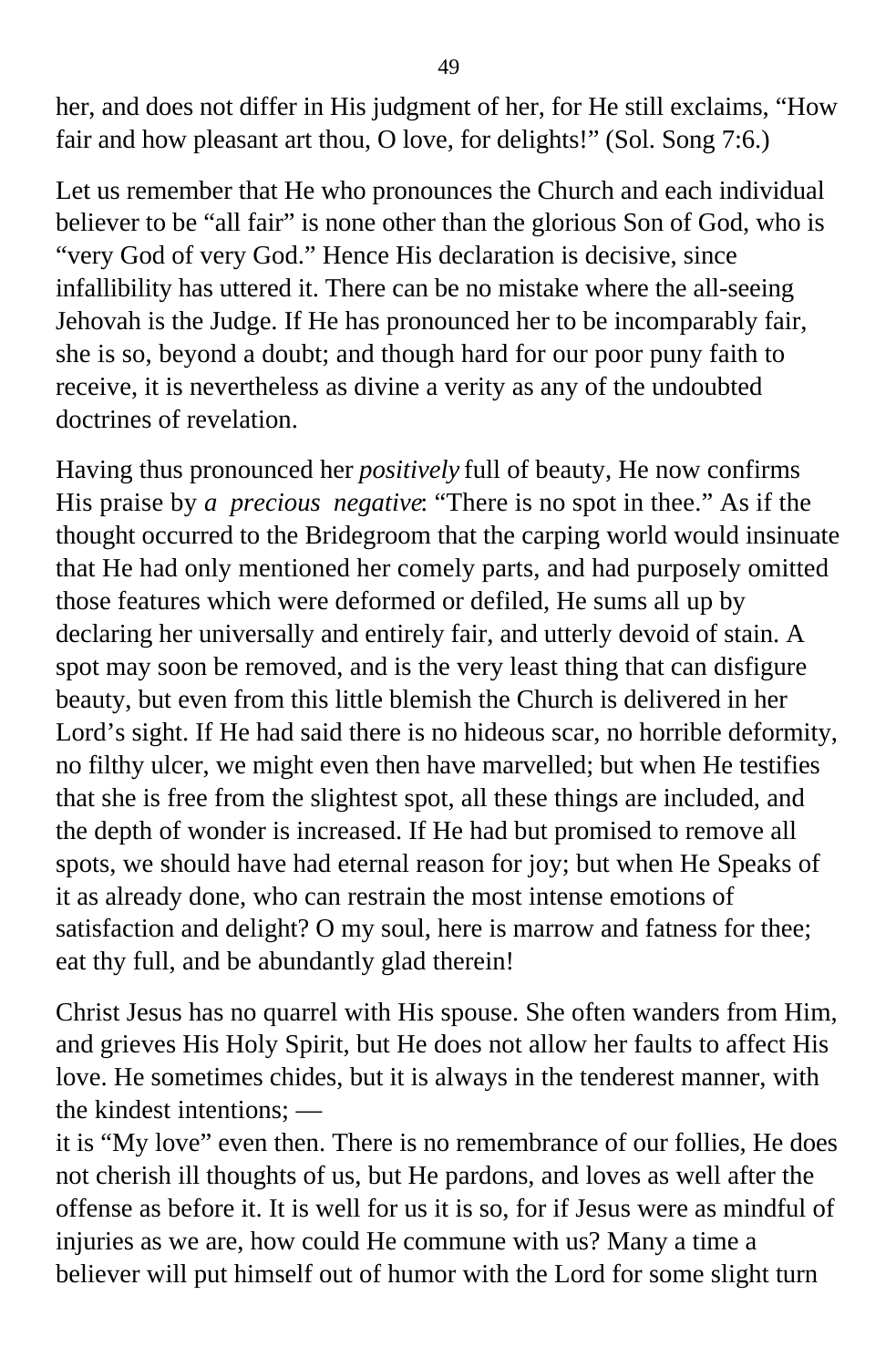in providence, but our precious Husband knows our silly hearts too well to take any offense at our ill manners.

If He were as easily provoked as we are, who among us could hope for a comfortable look or a kind salutation? but He is "ready to pardon,... slow to anger." (Nehemiah 9:17.) He is like Noah's sons, He goes backward, and throws a cloak over our nakedness; or we may compare Him to Apelles, who, when he painted Alexander, put his finger over the scar on the cheek, that it might not be seen in the picture. "He hath not beheld iniquity in Jacob, neither hath He seen perverseness in Israel" (Numbers 23:21); and hence He is able to commune with the erring sons of men.

But the question returns, — How is this? Can it be explained, so as not to clash with the most evident fact that sin remaineth even in the hearts of the regenerate? Can our own daily bewailings of sin allow of anything like perfection as a present attainment? The Lord Jesus saith it, and therefore it must be true; but in what sense is it to be understood? How are we "all fair" though we ourselves feel that we are black, because the sun hath looked upon us? (Sol. Song 1:6.) The answer is ready, if we consider the analogy of faith.

1. In the matter of justification, the saints are complete and without sin. As Durham says, these words are spoken "in respect of the imputation of Christ's righteousness wherewith they are adorned, and which they have put on, which makes them very glorious and lovely, so that they are beautiful beyond all others, through His comeliness put upon them."

And Dr. Gill excellently expresses the same idea, when he writes, "though all sin is seen by God, *in articulo providentiae, in the matter of providence*, wherein nothing escapes His all-

seeing eye; yet *in articula iustificationis, in the matter of justification*, He sees no sin in His people, so as to reckon it to them, or condemn them for it; for they all stand 'holy and unblameable and unreproveable in His sight.'" (Colossians 1:22.) The blood of Jesus removes all stain, and His righteousness confers perfect beauty; and, therefore, in the Beloved, the true believer is at this hour as much accepted and approved, in the sight of God, as He will be when He stands before the throne in heaven. The beauty of justification is at its fulness the moment a soul is by faith received into the Lord Jesus. This is righteousness so transcendent that no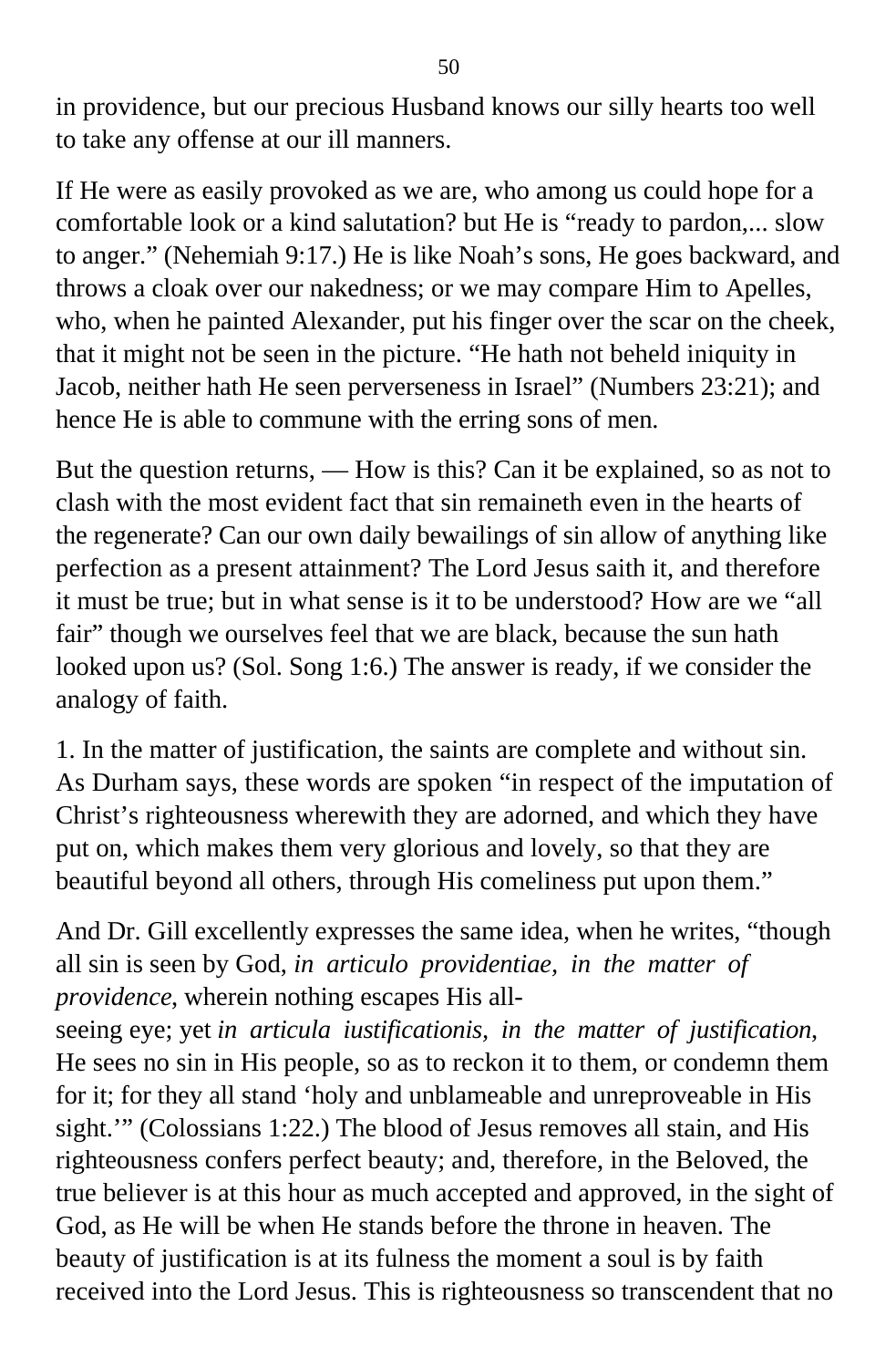one can exaggerate its glorious merit. Since this righteousness is that of Jesus, the Son of God, it is therefore divine, and is, indeed, the holiness of God; and, hence, Kent was not too daring when, in a bold flight of rapture, he sang, —

> "In thy Surety thou art free, His dear hands were pierced for thee; With His spotless vesture on, Holy as the Holy One.

> "Oh, the heights and depths of grace, Shining with meridian blaze; Here the sacred records show Sinners black, but comely too!"

2. But perhaps it is best to understand this as relating to the design of Christ concerning them. It is His purpose to present them without "spot, or wrinkle, or any such thing." (Ephesians 5:27.) They shall be holy and unblameable and unreproveable in the sight of the Omniscient God. In prospect of this, the Church is viewed as being virtually what she is soon to be actually. Nor is this a frivolous antedating of her excellence; for be it ever remembered that the Representative, in whom she is accepted, is actually complete in all perfections and glories at this very moment. As the Head of the body is already without sin, being none other than the Lord from heaven, it is but in keeping that the whole body should be pronounced comely and fair through the glory of the Head. The fact of her future perfection is so certain that it is spoken of as if it were already accomplished, and indeed it is so in the mind of Him to whom a thousand years are but as one day. "Christ often expounds an honest believer, from His own heart, purpose and design; in which respect they get many titles, otherwise unsuitable to their present condition. (Durham.) Let us magnify the name of our Jesus, who loves us so well that He will overleap the dividing years of our pilgrimage, that He may give us even now the praise which seems to be only fitted for the perfection of Paradise. As Erskine  $sings$ , —

> "My love, thou seem'st a loathsome worm: Yet such thy beauties be,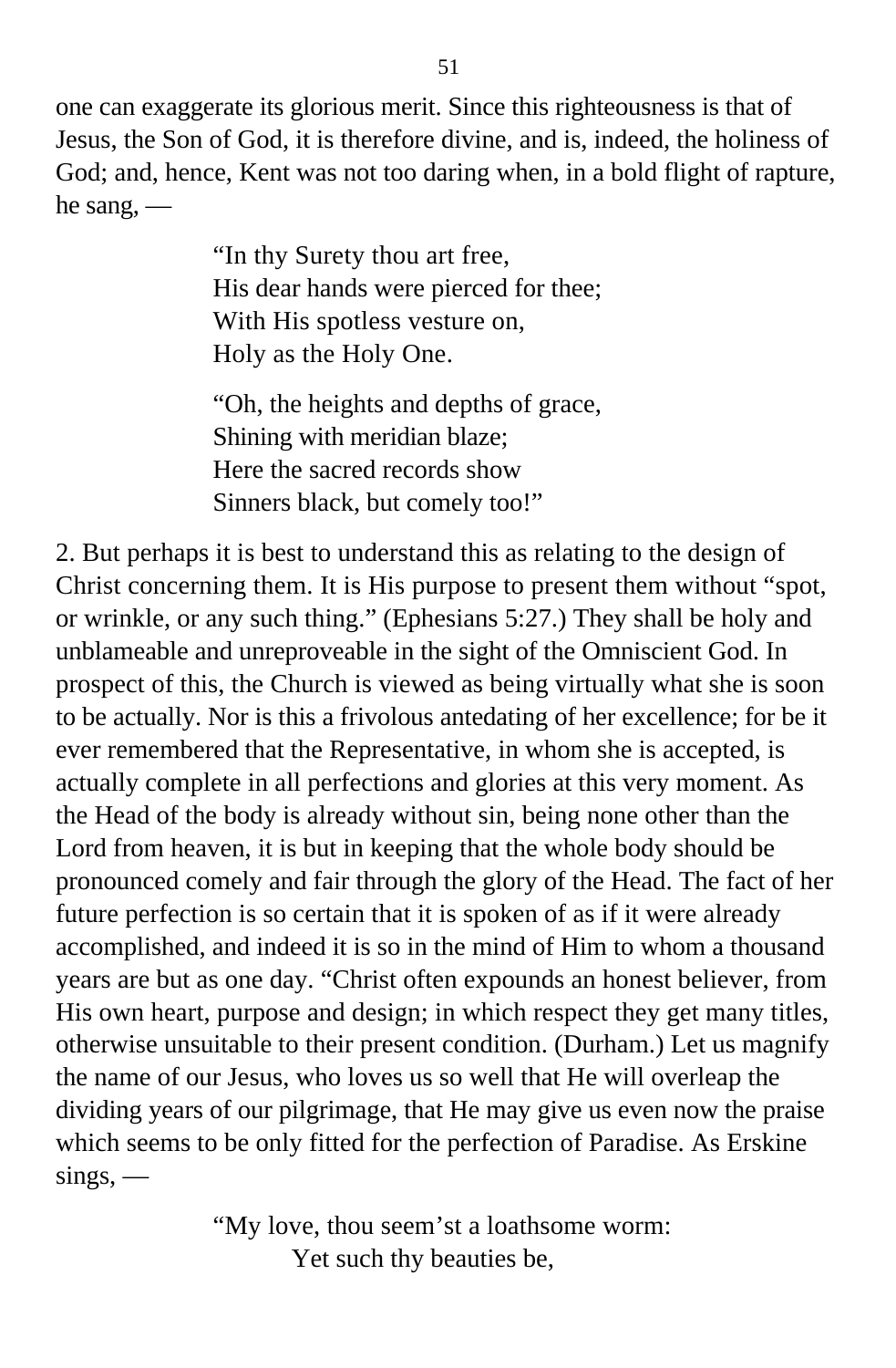I spoke but half thy comely form; Thou'rt wholly fair to Me.

"Whole justified, in perfect dress; Nor justice, nor the law Can in thy robe of righteousness Discern the smallest flaw.

"Yea, sanctified in ev'ry part, Thou art perfect in design: And I judge thee by what thou art In thy intent and Mine.

"Fair love, by grace complete in Me, Beyond all beauteous brides; Each spot that ever sullied thee My purple vesture hides."

#### **II.**

Our Lord's admiration is sweetened by love. He addresses the spouse as "My love." The virgins called her "the fairest among women"; they saw and admired, but it was reserved for her Lord to love her. Who can fully tell the excellence of His love? Oh, how His heart goeth forth after His redeemed! As for the love of David and Jonathan, it is far exceeded in Christ. No tender husband was ever so fond as He. No figures can completely set forth His heart's affection, for it surpasses all the love that man or woman hath heard or thought of. Our blessed Lord, Himself, when He would declare the greatness of it, was compelled to compare one inconceivable thing with another, in order to express His own thoughts. "As the Father hath loved Me, so have I loved you." (John 15:9.) All the eternity, fervency, immutability, and infinity which are to be found in the love of Jehovah the Father, towards Jehovah-Jesus the Son, are copied to the letter in the love of the Lord Jesus towards His chosen ones. Before the foundation of the world He loved His people, in all their wanderings He loved them, and unto the end He will abide in His love. (John 13:1.) He has given them the best proof of His affection, in that He gave Himself to die for their sins, and hath revealed to them complete pardon as the result of His death. The willing manner of His death is further confirmation of His boundless love. How Christ did delight in the work of our redemption!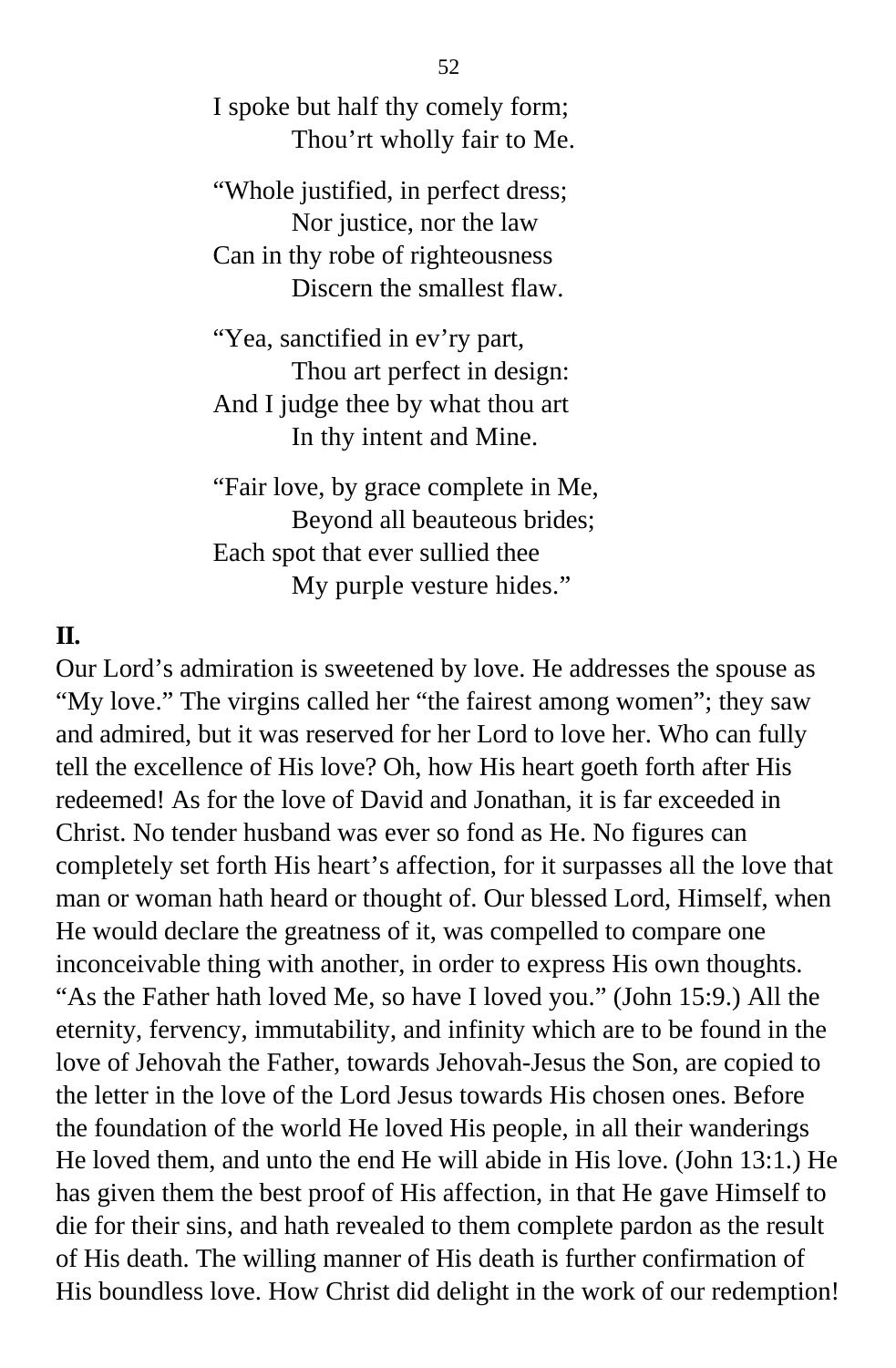"Lo, I come: in the volume of the book it is written of Me, I delight to do Thy will, O my God." (Psalm 40:7, 8.) When He came into the world to sacrifice His life for us, it was a freewill offering. "I have a baptism to be baptized with." (Luke 12:50.) Christ was to be, as it were, baptized in His own blood, and how did He thirst for that time! "How am I straitened till it be accomplished." There was no hesitation, no desire to be quit of His engagement. He went to His crucifixion without once halting by the way to deliberate whether He should complete His sacrifice. The stupendous mass of our fearful debt He paid at once, asking neither delay nor diminution. From the moment when He said, "Not My will, but Thine, be done" (Luke 22:42), His course was swift and unswerving; as if He had been hastening to a crown rather than to a cross. The fulness of time was His only remembrancer; He was not driven by bailiffs to discharge the obligations of His Church, but joyously, even when full of sorrow, He met the law, answered its demands, and cried, "It is finished."

How hard it is to talk of love so as to convey out meaning with it! How often have our eyes been full of tears when we have realized the thought that Jesus loves us! How has our spirit been melted within us at the assurance that He thinks of us and bears us on His heart! But we cannot kindle the like emotion in others, nor can we give, by word of mouth, so much as a faint idea of the bliss which coucheth in that exclamation, "Oh, how He loves!" Come, reader, canst thou say of thyself, "He loved me"? (Galatians 2:20.) Then look down into this sea of love, and endeavor to guess its depth. Doth it not stagger thy faith, that He should love *thee?* Or, if thou hast strong confidence, say, does it not enfold thy spirit in a flame of admiring and adoring gratitude? O ye angels, such love as this ye never knew! Jesus doth not bear your names upon His hands, or call you His bride. No! this highest fellowship he reserves for worms whose only return is tearful, hearty thanksgiving and love.

#### **III.**

Let us note that Christ delights to think upon his Church, and to look upon her beauty. As the bird returneth often to its nest, and as the wayfarer hastens to his home, so doth the mind continually pursue the object of its choice. We cannot look too often upon that face which we love; we desire always to have our precious things in our sight. It is even so with our Lord Jesus. From all eternity, "His delights were with the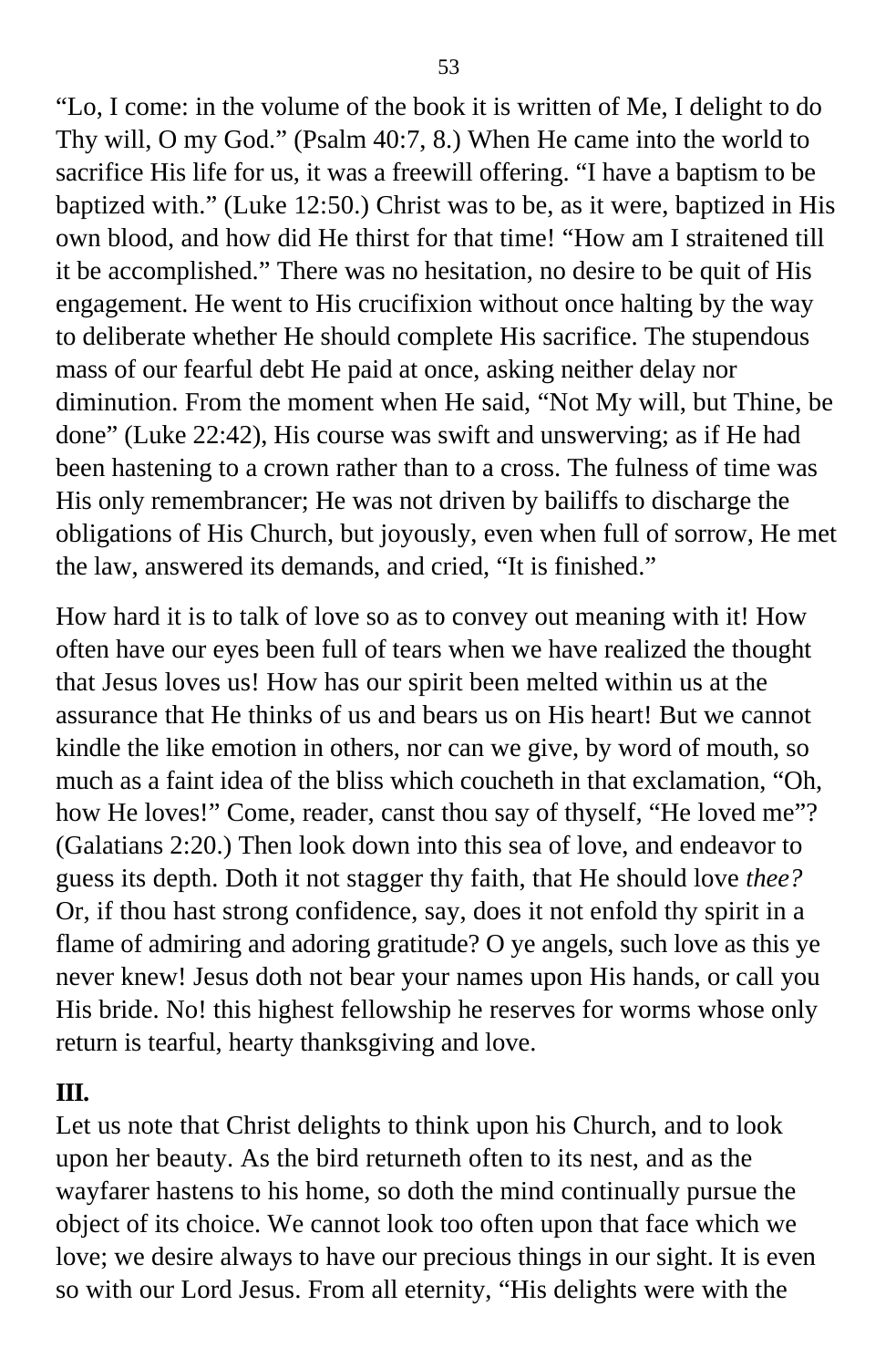sons of men;" His thoughts rolled onward to the time when His elect should be born into the world; He viewed them in the mirror of His foreknowledge. "In thy book," He says, "all my members were written, which in continuance were fashioned, when as yet there was none of them." (Psalm cxxxix. 16.) When the world was set upon its pillars, He was there, and He set the bounds of the people according to the number of the children of Israel. Many a time, before His incarnation, He descended to this earth in the similitude of a man; on the plains of Mamre (Genesis xviii.), by the brook of Jabbok (Genesis 32:24-30), beneath the walls of Jericho (Joshua 5:13), and in the fiery furnace of Babylon (Daniel 3:19-25), the Son of man did visit His people. Because His soul delighted in them, He could not rest away from them, for His heart longed after them. Never were they absent from His heart, for He had written their names upon His hands, and graven them upon His heart. As the breast-plate containing the names of the tribes of Israel was the most brilliant ornament worn by the high priest, so the names of Christ's elect were His most precious Jewels, which He ever hung nearest His heart. We may often forget to meditate upon the perfections of our Lord, but He never ceases to remember us. He

cares not one half so much for any of His most glorious works as He does for His children. Although His eye seeth everything that hath beauty and excellence in it, He never fixes His gaze anywhere with that admiration and delight which He spends upon His purchased ones. He charges His angels concerning them, and calls upon those holy beings to rejoice with Him over His lost sheep. (Luke 15:4-7.) He talked of them to Himself, and even on the tree of doom He did not cease to soliloquize concerning them. He saw of the travail of His soul, and He was abundantly satisfied.

> "That day acute of ignominious woe, Was, notwithstanding, in a perfect sense, 'The day of His heart's gladness,' for the joy That His redeem'd should be brought home at last (Made ready as in robes of bridal white), Was set before Him vividly, — He look'd; — And for that happiness anticipate, Endurance of all torture, all disgrace, Seem'd light infliction to His heart of love."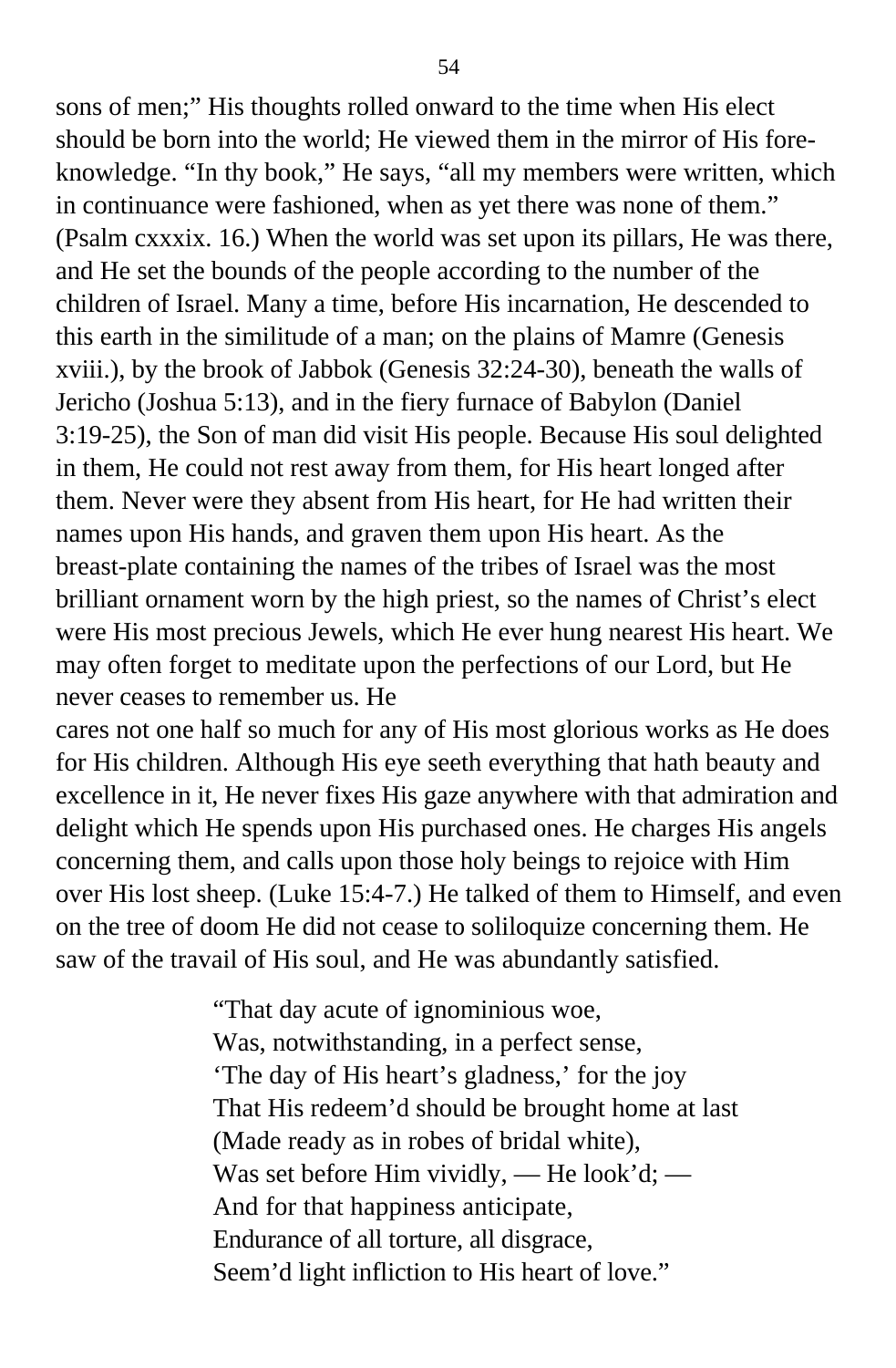Like a fond mother, Christ Jesus, our thrice-blessed Lord, sees every dawning of excellence, and every bud of goodness in us, making much of our litties, and rejoicing over the beginnings of our graces. As He is to be our endless song, so we are His perpetual prayer. When He is absent He thinks of us, and in the black darkness He has a window through which He looks upon us. When the sun sets in one part of the earth, he rises in another place beyond our visible horizon; and even so Jesus, our Sun of Righteousness, is only pouring light upon His people in a different way, when to our apprehension He seems to have set in darkness. His eye is ever upon the vineyard, which is His Church: "I the Lord do keep it; I will water it every moment: lest any hurt it, I will keep it night and day." (Isaiah 27:3.) He will not trust to His angels to do it, for it is His delight to do all with His own hands. Zion is in the center of His heart, and He cannot forget her, for every day His thoughts are set upon her. When the bride by her neglect of Him hath hidden herself from His sight, He cannot be quiet until again He looks upon her. He calls her forth with the most wooing words, "O My dove, that art in the clefts of the rock, in the secret places of the stairs, let Me see thy countenance; let Me hear thy voice; for sweet is thy voice, and thy countenance is comely." (Sol. Song 2:14.) She thinks herself unmeet to keep company with such a Prince, but He entices her from her lurking-place, and inasmuch as she comes forth trembling, and bashfully hides her face with her veil, He bids her uncover her face, and let her Husband gaze upon her. She is ashamed to do so, for she is black in her own esteem, and therefore He urges that she is comely to Him.

Nor is He content with looking, He must feed His ears as well as His eyes, and therefore He commends her speech, and intreats her to let Him hear her voice. See how truly our Lord rejoiceth in us. Is not this unparalleled love! We have heard of princes who have been smitten by the beauty of a peasant's daughter, but what of that? Here is the Son of God doting upon a worm, looking with eyes of admiration upon a poor child of Adam, and listening with joy to the lispings of poor flesh and blood. Ought we not to be exceedingly charmed by such matchless condescension? And should not our hearts as much delight in Him as He doth in us? O surprising truth! Christ Jesus rejoices over His poor, tempted, tried, and erring people.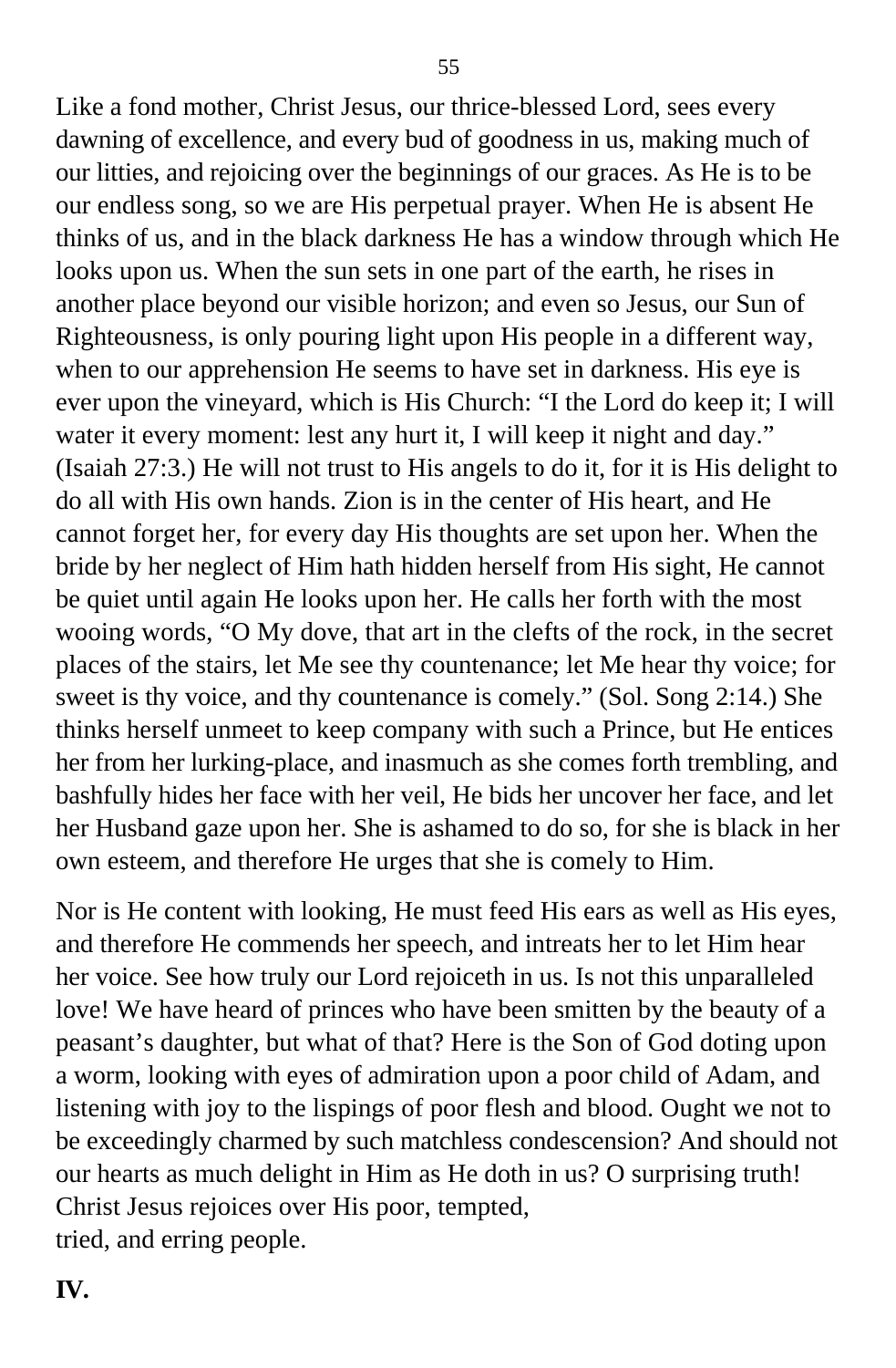It is not to be forgotten that sometimes the Lord Jesus tells His people His love thoughts. "He does not think it enough behind her back to tell it, but in her very presence, He says, 'Thou art all fair, My love.' It is true, this is not His ordinary method; He is a wise lover, that knows when to keep back the intimation of love, and when to let it out; but there are times when He will make no secret of it; times when He will put it beyond all dispute in the souls of His people."

The Holy Spirit is often pleased in a most gracious manner to witness with our spirits of the love of Jesus. He takes of the things of Christ, and reveals them unto us. No voice is heard from the clouds, and no vision is seen in the night, but we have a testimony more sure than either of these. If an angel should fly from heaven, and inform the saint personally of the Savior's love to him, the evidence would not be one whir more satisfactory than that which is born in the heart by the Holy Ghost. Ask those of the Lord's people who have lived the nearest to the gates of heaven, and they will tell you that they have had seasons when the love of Christ towards them has been a fact so clear and sure, that they could no more doubt it than they could question their own existence.

Yes, beloved believer, you and I have had times of refreshing from the presence of the Lord, and then our faith has mounted to the topmost heights of assurance. We have had confidence to lean our heads upon the bosom of our Lord, and we have had no more question about our Master's affection than John had when in that blessed posture, nay, nor so much; for the dark question, "Lord, is it I that shall betray Thee?" has been put far from us. He has kissed us with the kisses of His love, and killed our doubts by the closeness of His embrace. His love has been sweeter than wine to our souls. We felt that we could sing, "His left hand is under my head, and His right hand doth embrace me." (Sol. Song 8:3.) Then all earthly troubles were light as the chaff of the threshing-floor, and the pleasures of the world as tasteless as the white of an egg. We would have welcomed death as the messenger who would introduce us to our Lord to whom we were in haste to be gone; for His love had stirred us to desire more of Him, even His immediate and glorious presence. I have, sometimes, when the Lord has assured me of His love, felt as if I could not contain more joy and delight. My eyes ran down with tears of gratitude. I fell upon my knees to bless Him, but rose again in haste, feeling as if I had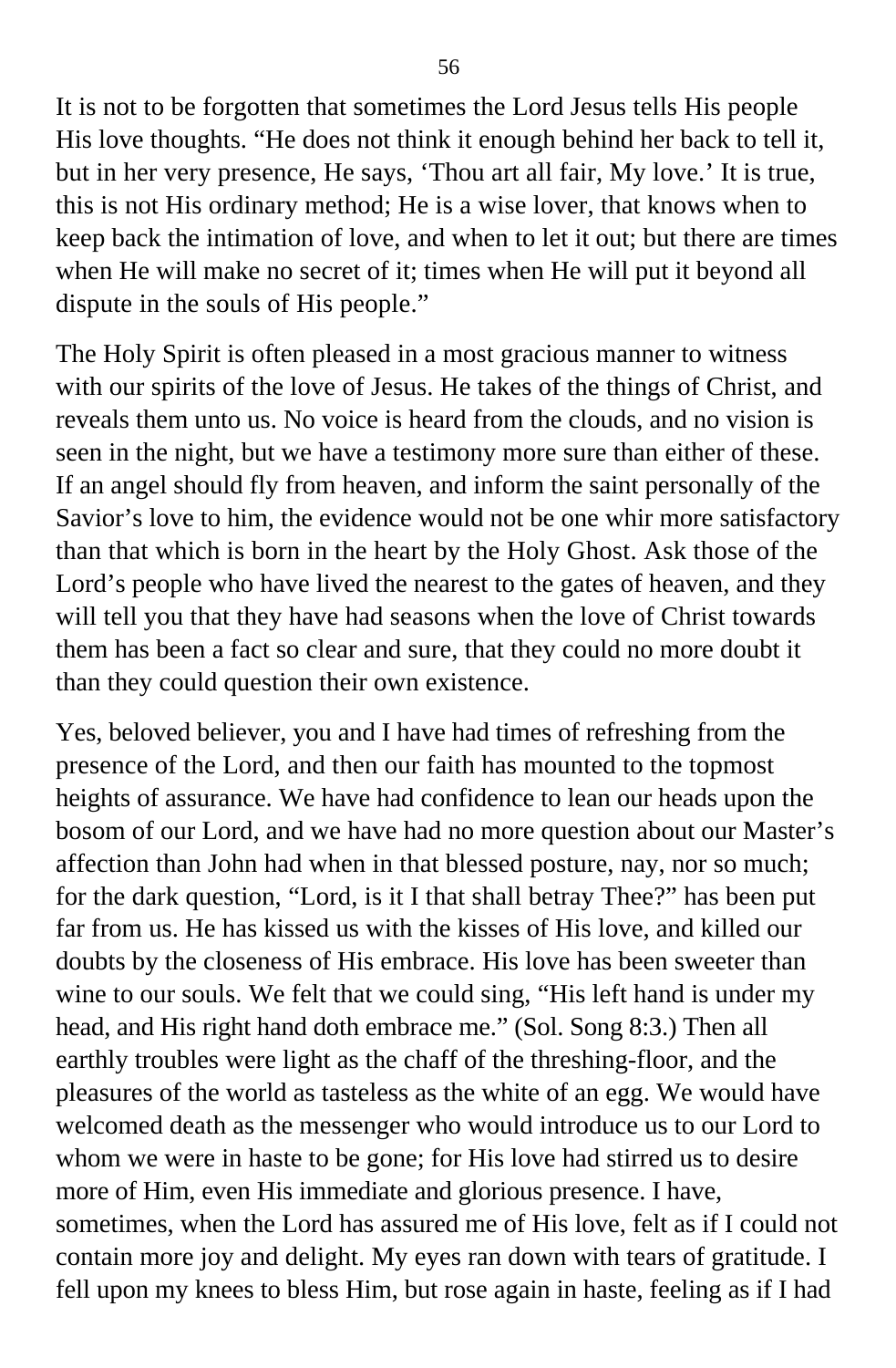nothing more to ask for, but must stand up and praise Him; then have I lifted my hands to heaven, longing to fill my arms with Him; panting to talk with Him, as a man talketh with his friend, and to see Him in His own person, that I might tell Him how happy He had made His unworthy servant, and might fall on my face, and kiss His feet in unutterable thankfulness and love. Such a banquet have I had upon one word of my Beloved, — "thou art Mine," — that I wished, like Peter, to build tabernacles in that mount, and dwell for ever. But, alas, we have not, all of us, yet learned how to preserve that blessed assurance. We stir up our Beloved and awake Him, then He leaves our unquiet chamber, and we grope after Him, and make many a weary journey trying to find Him.

If we were wiser and more careful, we might preserve the fragrance of Christ's words far longer; for they are not like the ordinary manna which soon rotted, but are comparable to that omer of it which was put in the golden pot, and preserved for many generations. The sweet Lord Jesus has been known to write his love-thoughts on the heart of His people in so clear and deep a manner, that they have for months, and even for years, enjoyed an abiding sense of His affection. A few doubts have flitted across their minds like thin clouds before a summer's sun, but the warmth of their assurance has remained the same for many a gladsome day. Their path has been a smooth one, they have fed in the green pastures beside the still waters, for His rod and staff have comforted them, and His right hand hath led them. I am inclined to think that there is more of this in the Church than some men would allow. We have a goodly number who dwell upon the hills, and behold the light of the sun. There are giants in these days, though the times are not such as to allow them room to display their gigantic strength; in many a humble cot, in many a crowded workshop, in many a village manse there are to be found men of the house of David, men after God's own heart, anointed with the holy oil. It is, however, a mournful truth, that whole ranks in the army of our Lord are composed of dwarfish Littlefaiths. The men of fearful mind and desponding heart are everywhere to be seen. Why is this? Is it the Master's fault, or ours? Surely *He* cannot be blamed. Is it not then a matter of enquiry in our own souls, Can I not grow stronger? Must I be a mourner all my days? How can I get rid of my doubts? The answer must be: yes, you can be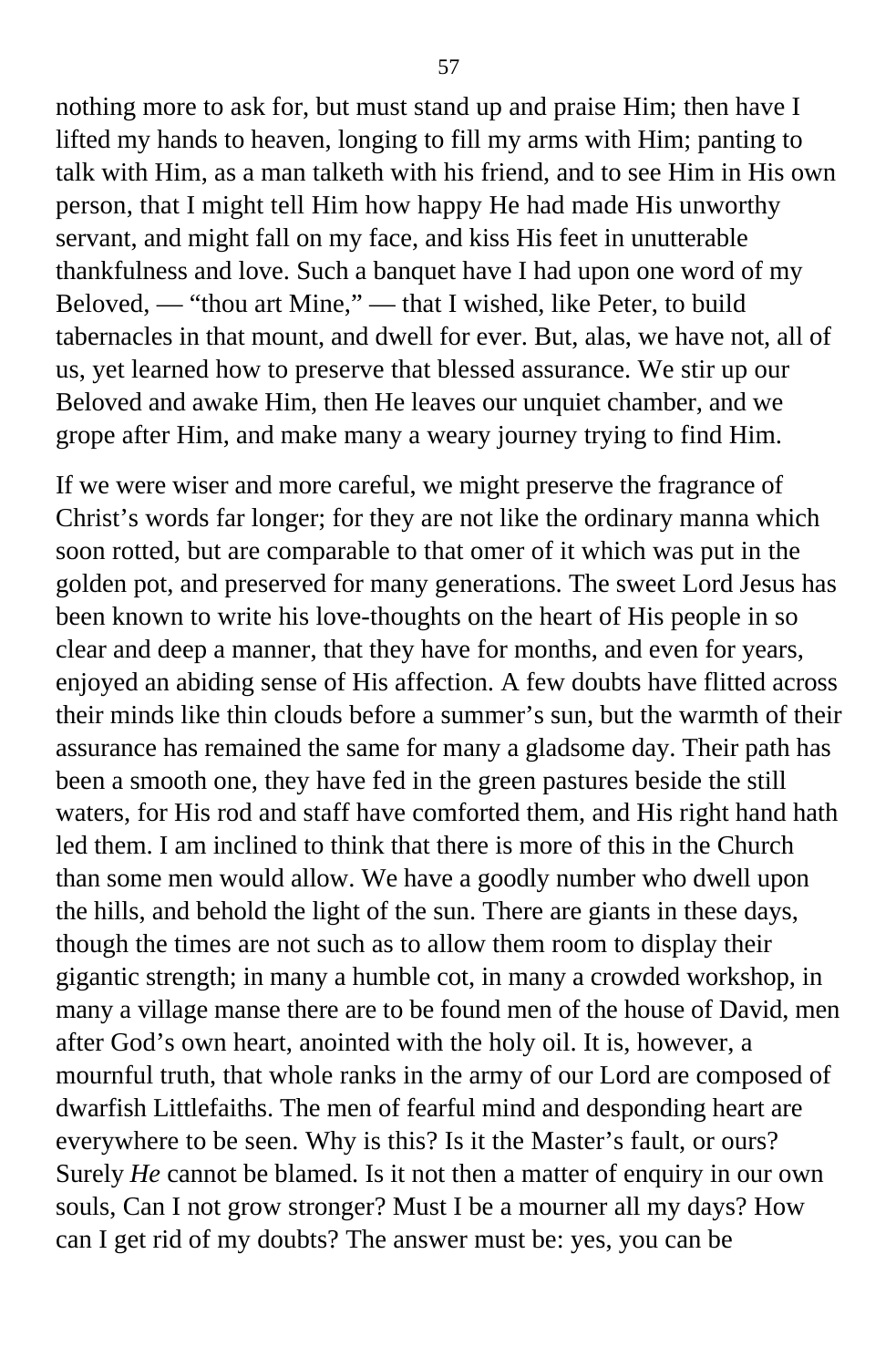comforted, but only the mouth of the Lord can do it, for anything less than this will be unsatisfactory.

I doubt not that there are means, by the use of which those who are now weak and trembling may attain unto boldness in faith and confidence in hope; but I see not how this can be done unless the Lord Jesus Christ manifest His love to them, and tell them of their union to Him. This He will do, if we seek it of Him. The importunate pleader shall not lack his reward. Haste thee to Him, O timid one, and tell Him that nothing will content thee but a smile from His own face, and a word from His own lips! Speak to Him, and say, "O my Lord Jesus, I cannot rest unless I know that Thou lovest me! I desire to have proof of Thy love under Thine own hand and seal.

I cannot live upon guesses and surmises; nothing but certainty will satisfy my trembling heart. Lord, look upon me, if, indeed, Thou lovest me, and though I be less than the least of all saints, say unto my soul, 'I am thy salvation." When this prayer is heard, the castle of despair must totter; there is not one stone of it which can remain upon another, if Christ whispers forth His love. Even Despondency and Much-afraid will dance, and Ready-to-Halt leap upon his crutches.

Oh, for more of these Bethel visits, more frequent visitations from the God of Israel! Oh, how sweet to hear Him say to us, as He did to Abraham, "Fear not, Abram, I am thy shield, and thy exceeding great reward." (Genesis 15:1.) To be addressed as Daniel was of old, "O man greatly beloved" (Daniel 10:19), is worth a thousand ages of this world's joy. What more can a creature want this side of heaven to make him peaceful and happy than a plain avowal of love from his Lord's own lips? Let me ever hear Thee, speak in mercy to my soul, and, O my Lord, I ask no more while here I dwell in the land of my pilgrimage!

Brethren, let us labor to obtain a confident assurance of the Lord's delight in us, for this, as it enables Him to commune with us, will be one of the readiest ways to produce a like feeling in our hearts towards Him. Christ is well pleased with us; let us approach Him with holy familiarity; let us unbosom our thoughts to Him, for His delight in us will secure us an audience. The child may stay away from the father, when he is conscious that he has aroused his father's displeasure, but why should we keep at a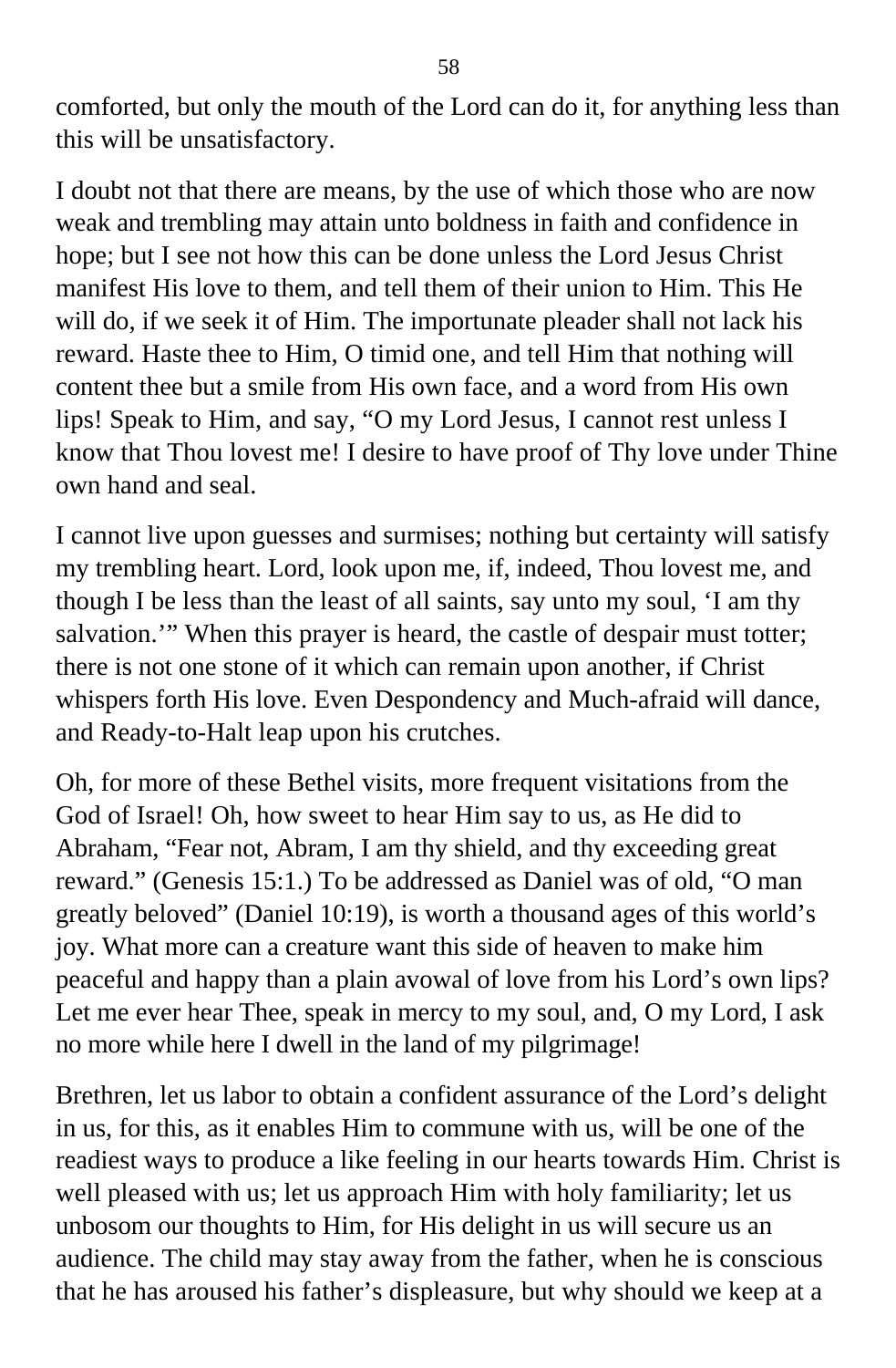distance when Christ Jesus is smiling upon us? No! since His smiles attract us, let us enter into His courts, and touch His golden sceptre. O Holy Spirit, help us to live in happy fellowship with Him whose soul is knit unto us!

> "O Jesus! let eternal blessings dwell On Thy transporting name. Let me be wholly Thine from this blest hour. Let Thy lov'd image be for ever present; Of Thee be all my thoughts, and let my tongue Be sanctified with the celestial theme. Dwell on my lips, Thou dearest, sweetest name! Dwell on my lips, 'till the last parting breath! Then let me die, and bear the charming sound In triumph to the skies. In other strains, In language all divine, I'll praise Thee then; While all the Godhead opens in the view Of a Redeemer's love. Here let me gaze, For ever gaze; the bright variety Will endless joy and admiration yield. Let me be wholly Thine from this blest hour. Fly from my soul all images of sense, Leave me in silence to possess my Lord: My life, my pleasures, flow from Him alone, My strength, my great salvation, and my hope. Thy name is all my trust; O name divine! Be Thou engraven on my inmost soul, And let me own Thee with my latest breath, Confess Thee in the face of ev'ry horror, That threat'ning death or envious hell can raise; Till all their strength subdu'd, my parting soul Shall give a challenge to infernal rage, And sing salvation to the Lamb for ever."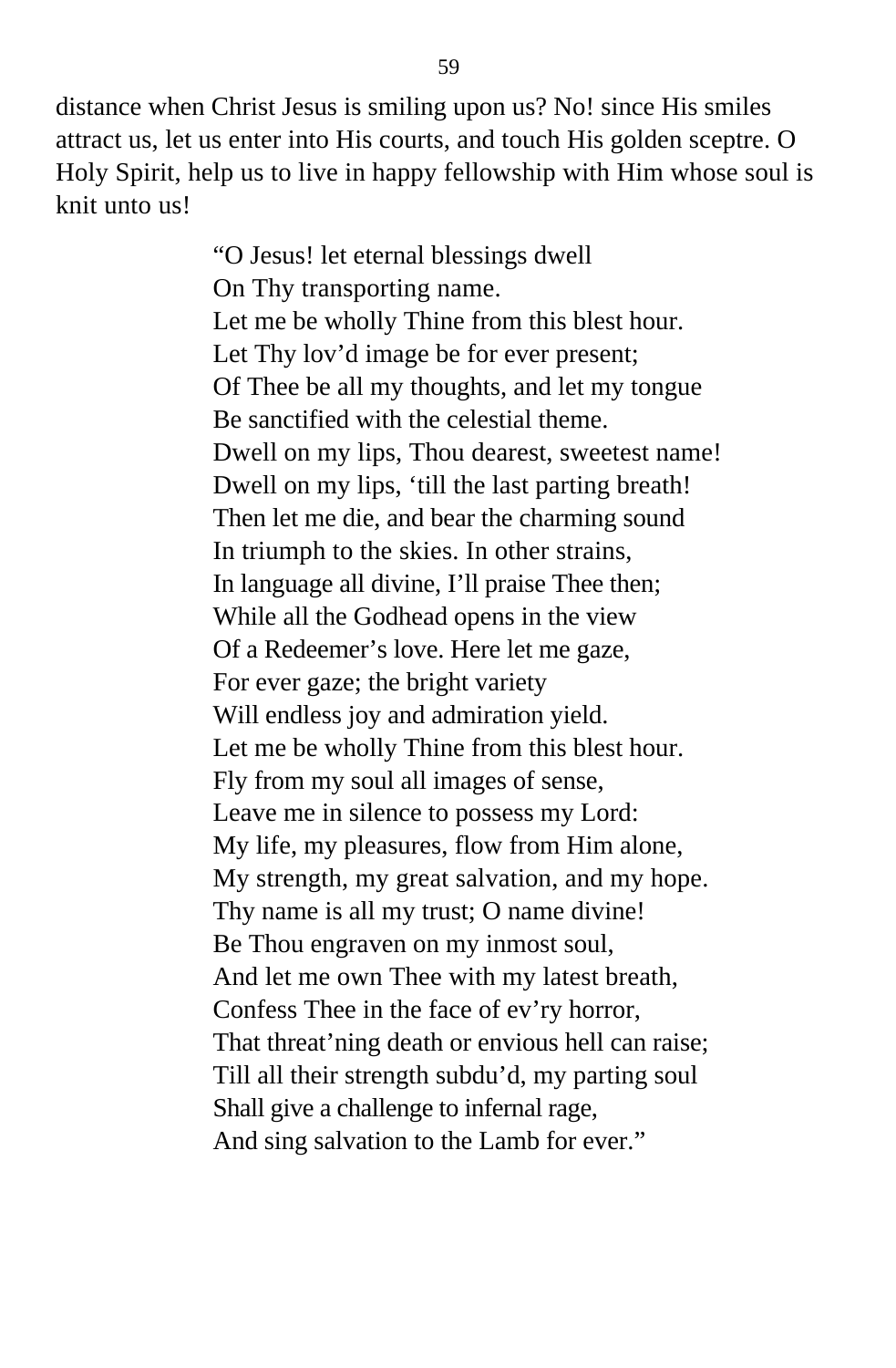# THE WELL-BELOVED

#### *A COMMUNION ADDRESS AT MENTONE*

"Yea, He is altogether lovely." — Solomon's Song 5:16

THE soul that is familiar with the Lord worships Him in the outer court of nature, wherein it admires His *works*, and is charmed by every thought of what He must be who made them all. When that soul enters the nearer circle of inspiration, and reads the wonderful *words* of God, it is still more enraptured, and its admiration is heightened. In revelation, we see the same all-glorious Lord as in creation, but the vision is more clear, and the consequent love is more intense.

The Word is an inner court to the Creation; but there is yet an innermost sanctuary, and blessed are they who enter it, and have fellowship with the Lord Himself. We come to Christ, and in coming to Him we come to God; for Jesus says, "He that hath seen Me hath seen the Father." When we know the Lord Jesus, we stand before the mercy-seat, where the glory of Jehovah shineth forth. I like to think of the text as belonging to those who are as priests unto God, and stand in the Holy of holies, while they say, "Yea, He is altogether lovely." His works are marvelous, His words are full of majesty, but He Himself is altogether lovely.

Can we come into this inner circle? All do not enter here. Alas! many are far off from Him, and are blind to His beauties. "He was despised and rejected of men," and He is so still. They do not see God in His works, but dream that these wonders were evolved, and not created by the Great Primal Cause. As for His words, they seem to them as idle tales, or, at best, as inspired only in the same sense as the language of Shakespeare or Spenser. They see not the Lord in the stately aisles of Holy Scripture; and have no vision of *Himself*. May He, who openeth the eyes of the blind, have pity on them!

Certain others are in a somewhat happier position, for they are inquirers after Christ. They are like the persons who, in the ninth verse of the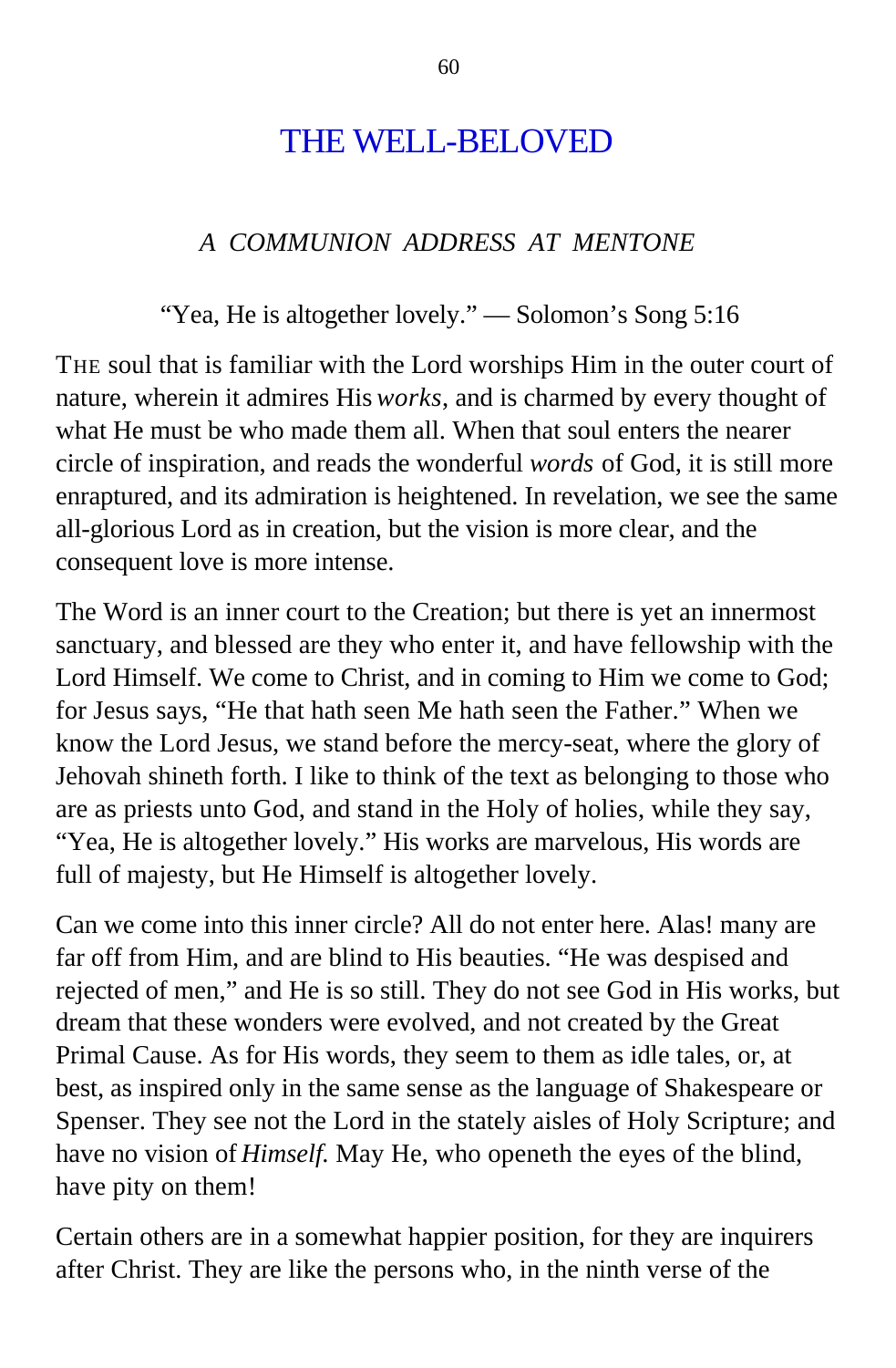chapter, asked, "What is thy Beloved more than another beloved, O thou fairest among women? What is thy Beloved more than another beloved, that thou dost so charge us?" They want to know who this Jesus is. But they have not seen Him yet, and cannot join with the spouse in saying, "He is altogether lovely."

If we enter this sacred inner circle, we must become witnesses, as she does who speaks of Christ, "Yea, He is altogether lovely." She knows what He is, for she has seen Him. The verses which precede the text are a description of every feature of the heavenly Bridegroom; all His members are there set forth with richness of Oriental imagery. The spouse speaks what she knows. Have we, also, seen the Lord? Are we His familiar acquaintances? If so, may the Lord help us to understand our text!

If we are to know the full joy of the text, we must come to our Lord as His intimates. He permits us this high honor, since, in this ordinance, He makes us His table-companions. He says, "Henceforth I call you not servants; but I have called you friends." He calls upon us to eat bread with Him; yea, to partake of Himself, by eating His flesh and drinking His blood. Oh, that we may pass beyond the outward signs into the closest intimacy with *Himself!* Perhaps, when you are at home, you will examine the spouse's description of her Lord. It is a wonderful piece of tapestry. She has wrought into its warp and woof all things charming, sweet, and precious. In Him she sees all lovely colors, — "My Beloved is white and ruddy." In comparison with Him all others fail, for He is "chief among ten thousand" chieftains. She cannot think of Him as comparable to anything less valuable than "fine gold." She sees, soaring in the air, birds of divers wing; and these must aid her, whether it be the raven or the dove. The rivers of waters, and the beds of spices and myrrh-dropping lilies, must come into the picture, with sweet flowers and goodly cedars. All kinds of treasured things are in Him; for He is like to gold rings set with the beryl, and bright ivory overlaid with sapphires, and pillars of marble set upon sockets of fine gold. She labors to describe His beauty and His excellency, and strains all comparisons to their utmost use, and somewhat more; and yet she is conscious of failure, and therefore sums up all with the pithy sentence, "Yea, He is altogether lovely."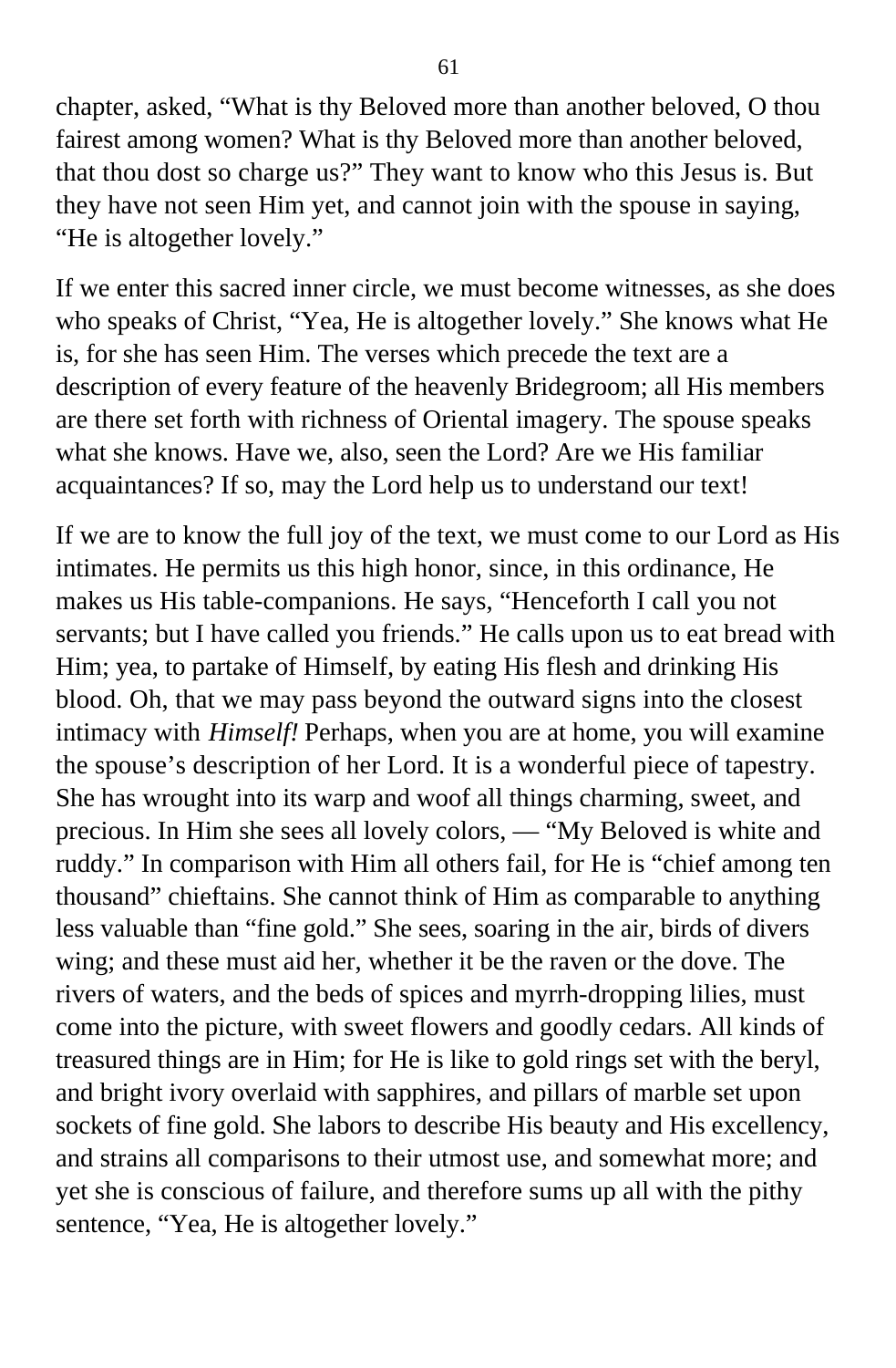If the Holy Spirit will help me, I should like to lift the veil, that we may, in sacred contemplation, look on our Beloved.

### **I.**

We would do so, first, with reverent emotions. In the words before us, "Yea, He is altogether lovely," two emotions are displayed, namely, admiration and affection.

It is *admiration* which speaks of Him as "altogether lovely" or beautiful. This admiration rises to the highest degree. The spouse would fain show that her Beloved is more than any other beloved; therefore she cries, "He is altogether lovely." Surely no one else has reached that point. Many are lovely, but no one save Jesus is "altogether lovely." We see something that is lovely in one, and another point is lovely in another; but all loveliness meets in Him. Our soul knows nothing which can rival Him: He is the gathering up of all sorts of loveliness to make up one perfect loveliness. He is the climax of beauty; the crown of glory; the uttermost of excellence.

Our admiration of Him, also, is unrestrained. The spouse dared to say, even in the presence of the daughters of Jerusalem, who were somewhat envious, "Yea, He is altogether lovely." They knew not, as yet, His perfections; they even asked, "What is thy Beloved more than another beloved?" But she was not to be blinded by their want of sympathy, neither did she withhold her testimony from fear of their criticism. To her, He was "altogether lovely", and she could say no less. Our admiration of Christ is such that we would tell the kings of the earth that they have no majesty in His presence; and tell the wise men that He alone is wisdom; and tell the great and mighty that He is the blessed and only Potentate, King of kings, and Lord of lords.

Our admiration of our Lord is inexpressible. We can never tell all we know of our Lord; yet all our knowledge is little. All that we know is, that His love passeth knowledge, that His excellence baffles understanding, that His glory is unutterable. We can embrace Him by our love, but we can scarcely touch Him with our intellect, He is so high, so glorious. As to describing Him, we cry, with Mr. Berridge, —

> "Then my tongue would fain express All His love and loveliness;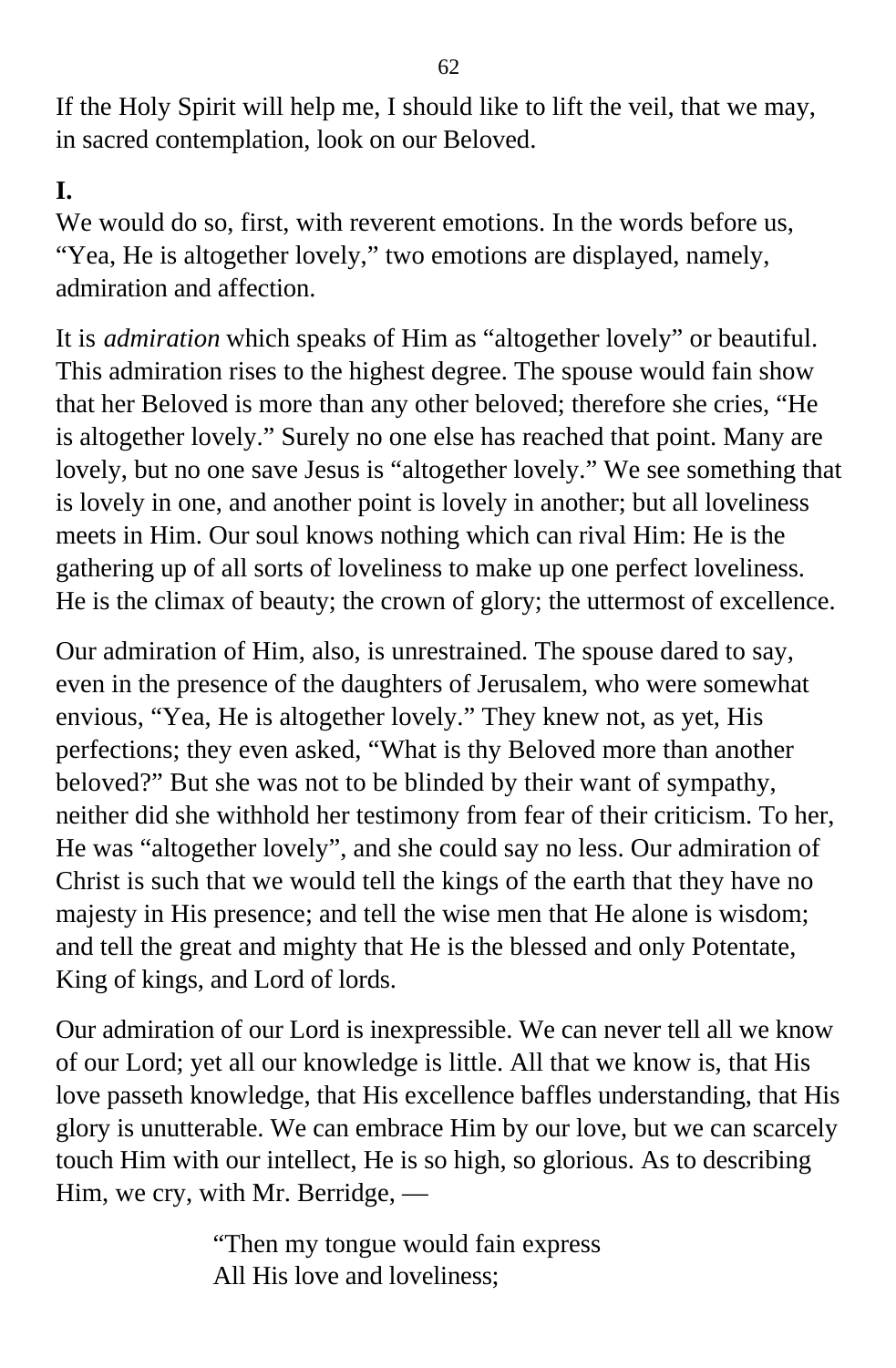But I lisp, and falter forth Broken words, not half His worth.

"Vex'd, I try and try again, Still my efforts all are vain: Living tongues are dumb at best, We must die to speak of Christ."

"He is altogether lovely." Do we not feel an inexpressible admiration for Him? There is none like unto Thee, O Son of God!

Still, our paramount emotion is not admiration, but *affection*. "He is altogether" — not beautiful, nor admirable, —

but "lovely." All His beauties are loving beauties towards us, and beauties which draw our hearts towards Him in humble love. He charms us, not by a cold comeliness, but by a living loveliness, which wins our hearts. His is an approachable beauty, which not only overpowers us with its glory, but holds us captive by its charms. We love Him: we cannot do otherwise, for "He is altogether lovely." He has within Himself and unquenchable flame of love, which sets our soul on fire. He is all love, and all the love in the world is less than His. Put together all the loves of husband wives, parents, children, brothers, sisters, and they only make a drop compared with His great deeps of love, unexplored and unexplorable. This love of His has a wonderful power to beget love in unlovely hearts, and to nourish it into a mighty force. " It is a torrent which sweeps all before it when its founts break forth within the soul. It is a Gulf Stream in which all icebergs melt. When our heart is full of love to Jesus, His loveliness becomes the passion of the soul, and sin and self are swept away. May we feel it now!

There He stands: we know Him by the thorn-crown, and the wounds, and the visage more marred than that of any man! He suffered all this for us. O Son of man! O Son of God! With the spouse, we feel, in the inmost depths of our soul, that Thou art "altogether lovely."

#### **II.**

Now would I lift the veil a second time, with deep solemnity, not so much to suggest emotions as to secure your intelligent assurance of the fact that "He is altogether lovely." We say this with absolute certainty. The spouse places a "Yea" before her enthusiastic declaration, because she is sure of it.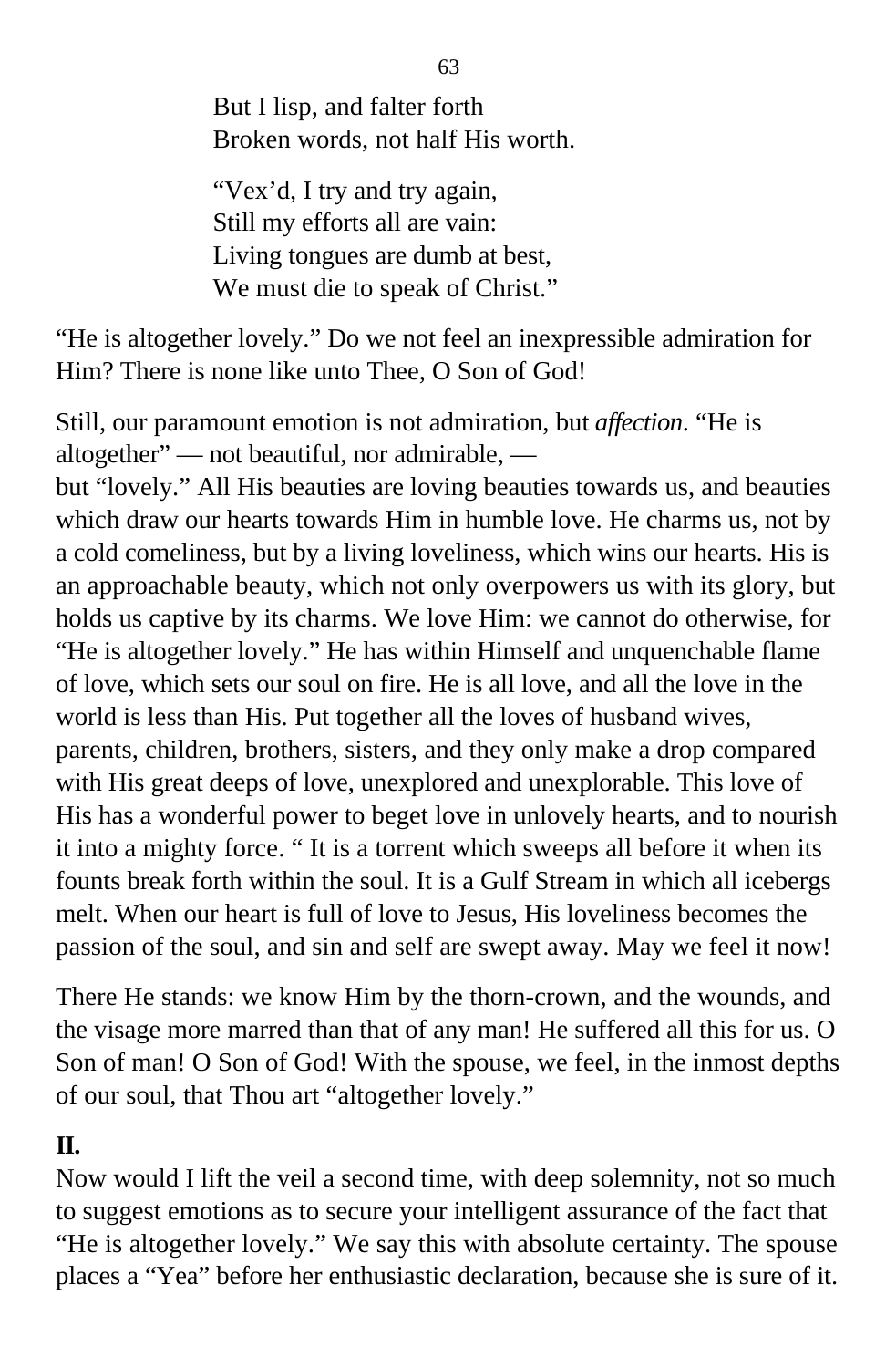She sees her Beloved, and sees Him to be altogether lovely. This is no fiction, no dream, no freak of imagination, no outburst of partiality. The highest love to Christ does not make us speak more than the truth; we are as reasonable when we are filled with love to Him as ever we were in our lives; nay, never are we more reasonable than when we are carried clean away by a clear perception of His superlative excellence.

Let us meditate upon the proof of our assertion. "He is altogether lovely" *in His person*. He is God. The glory of Godhead I must leave in lowly silence. Yet is our Jesus also man, more emphatically man than any one here present this afternoon, for we are English, American, French, German, Dutch, Russian; but Christ is man, the second Adam, the Head of the race: as truly as He is very God of very God, so is He man, of the substance of His mother. What a marvelous union! The miracle of miracles! In his incomparible personality He is altogether lovely; for in Him we see how God comes down to man in condescension, and how man goes up to God in close relationship. There is no other such as He, in all respects, even in heaven itself: in His personality He must ever stand alone, in the eyes of both God and man, "altogether lovely."

As for *His character*, time would fail us to enter upon that vast subject; but the more we know of the character of our Lord, and the more we grow like Him, the more lovely will it appear to us. In all aspects, it is lovely; in all its minutiae and details, it is perfect; and as a whole, it is perfection's model. Take any one action of His, look into its mode, its spirit, its motive, and all else that can be revealed by a microscopic examination, and it is "altogether lovely." Consider his life, as a whole, in reference to God, to man, to His friends, to His foes, to those around Him, and to the ages yet to be, and you shall find it absolutely perfect. More than that: there is such a thing as a cold perfection, with which one can find no fault, and yet it commands no love; but in Christ, our Well-beloved, every part of His character attracts. To a true heart, the life of Christ is as much an object of love as of reverence: "He is altogether lovely." We must *love* that which we see in Him: admiration is not the word. When cold critics commend Him, their praise is half an insult: what know these frozen hearts of our Beloved? As for a word against Him, it wounds us to the soul. Even an omission of His praise is a torture to us. If we hear a sermon which has no Christ in it, we weary of it. If we read a book that contains a slighting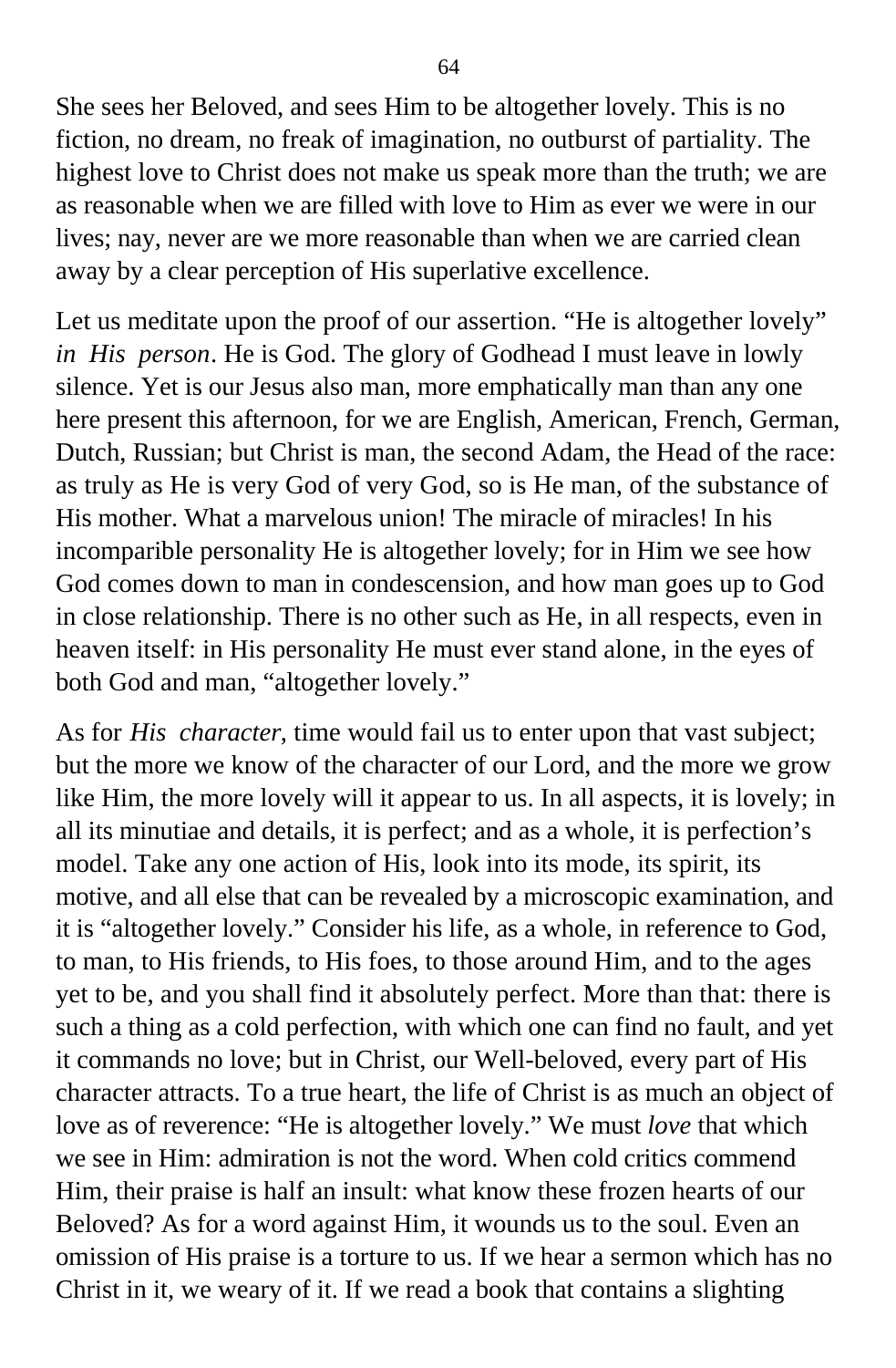syllable of Him, we abhor it. He, Himself, has become everything to us now, and only in the atmosphere of fervent love to Him can we feel at home.

Passing from His character to *His sacrifice;* there especially "He is altogether lovely." You may have read "Rutherford's Letters"; I hope you have. How wondrously he writes, when he describes his Lord in garments red from His sweat of blood, and with hands bejewelled with His wounds! When we view His body taken down from the cross, all pale and deathly, and wrapped in the cerements of the grave, we see a strange beauty in Him. He is to us never more lovely than when we read in our Beloved's white and red that His Sacrifice is accomplished, and He has been obedient unto death for us. In Him, as the sacrifice once offered, we see our pardon, our life, our heaven, our all. So lovely is Christ in His sacrifice, that He is for ever most pleasing to the great Judge of all, ay, so lovely to His Father, that He makes us also lovely to God the Father, and we are "accepted in the Beloved." His sacrifice has such merit and beauty in the sight of heaven, that in Him God is well pleased, and guilty men become in Him pleasant unto the Lord. Is not His sacrifice most sweet to us? Here our guilty conscience finds peace; here we see ourselves made comely in His comeliness. We cannot stand at Calvary, and see the Savior die, and hear Him cry, "It is finished," without feeling that "He is altogether lovely." Forgive me that I speak so coolly! I dare not enter fully into a theme which would pull up the sluices of my heart.

Remember what He was when He rose from the grave on the third day. Oh, to have seen Him in the freshness of *His resurrection beauty!* And what will He be in *His glory*, when He comes again the second time, and all His holy angels with Him, when He shall sit upon the throne of His glory, and heaven and earth shall flee away before His face? To His people He will then be "altogether lovely." Angels will adore Him, saints made perfect will fall on their faces before Him; and we ourselves shall feel that, at last, our heaven is complete. We shall see Him, and being like Him, we shall be satisfied.

Every feature of our Lord is lovely. You cannot think of anything that has to do with Him which is unworthy of our praise. All over glorious is our Lord. The spouse speaks of His head, His locks, His eyes, His cheeks, His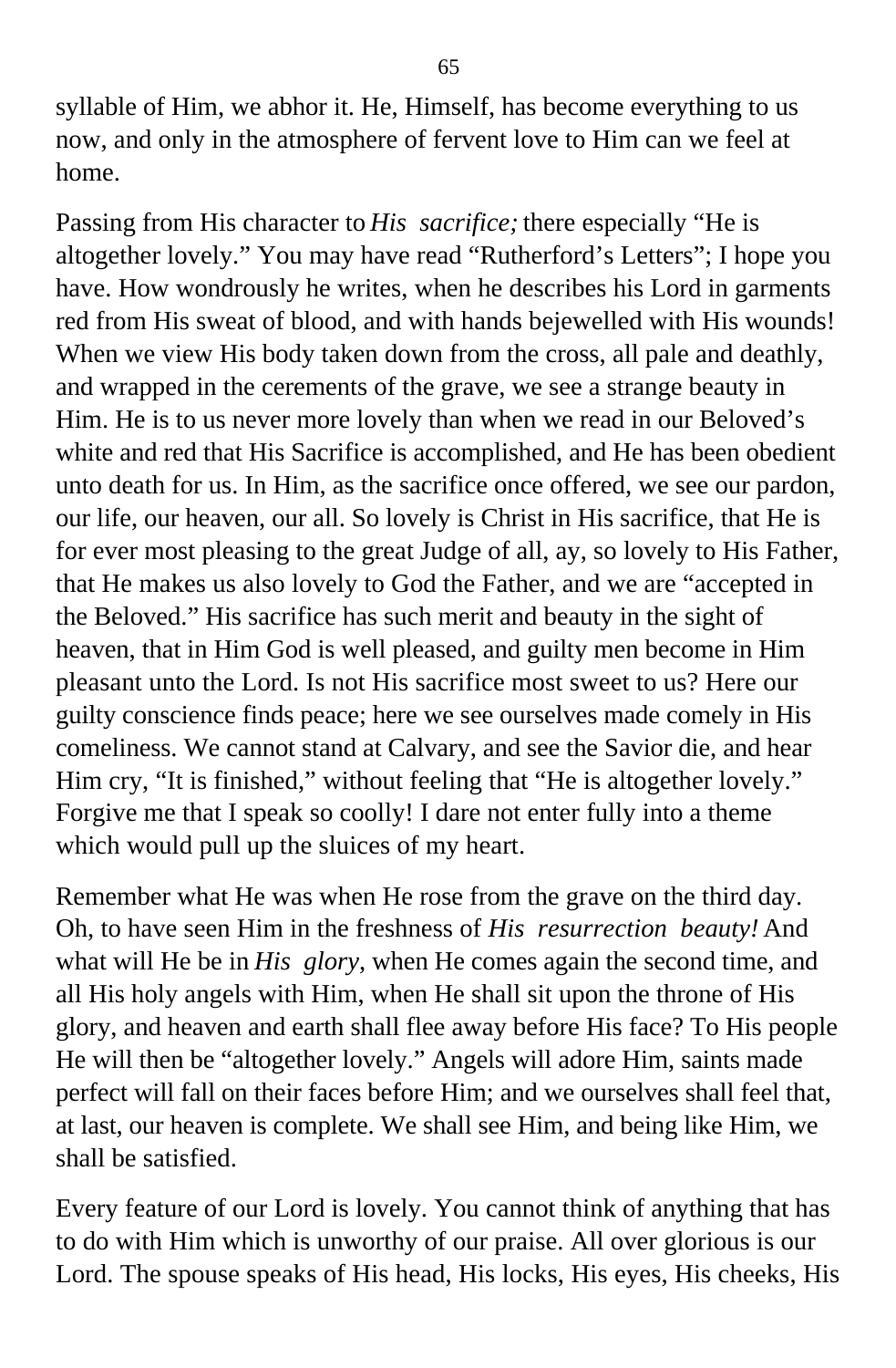lips, His hands, His legs, His countenance, His mouth; and when she has mentioned them all, she sums up with reference to all by saying, "Yea, He is altogether lovely."

There is *nothing unlovely about Him*. Certain persons would be beautiful were it not for a wound or a bruise, but our Beloved is all the more lovely for His wounds; the marring of His countenance has enhanced its charms. His scars are, for glory and for beauty, the jewels of our King. To us He is lovely even from that side which others dread: His very frown has comfort in it to His saints, since He only frowns on evil. Even His feet, which are "like unto fine brass, as if they burned in a furnace," are lovely to us for His sake; these are His poor saints, who are sorely tried, but are able to endure the fire. Everything of Christ, everything that partakes of Christ, everything that hath a flavour or savor of Christ, is lovely to us.

There is *nothing lacking about His loveliness*. Some would be very lovely were there a brightness in their eyes, or a color in their countenances: but something is away. The absence of a tooth or of an eyebrow may spoil a countenance, but in Christ Jesus there is no omission of excellence. Everything that should be in Him is in Him; everything that is conceivable in perfection is present to perfection in Him.

In Him is nothing excessive. Many a face has one feature in it which is overdone; but in our Lord's character everything is balanced and proportionate. You never find His kindness lessening His holiness, nor His holiness eclipsing His wisdom, nor His wisdom abating His courage, nor His courage injuring His meekness. Everything is in our Lord that should be there, and everything in due measure. Like rare spices, mixed after the manner of the apothecary, our Lord's whole person, and character, and sacrifice, are as incense sweet unto the Lord.

Neither is there anything in our Lord which is incongruous with the rest. In each one of us there is, at least, a little that is out of place. We could not be fully described without the use of a "but." If we could all look within, and see ourselves as God sees us, we should note a thousand matters, which we now permit, which we should never allow again. But in the Well-beloved all is of a piece, all is lovely; and when the sum of the whole is added up, it comes to an absolute perfection of loveliness: "Yea, He is altogether lovely."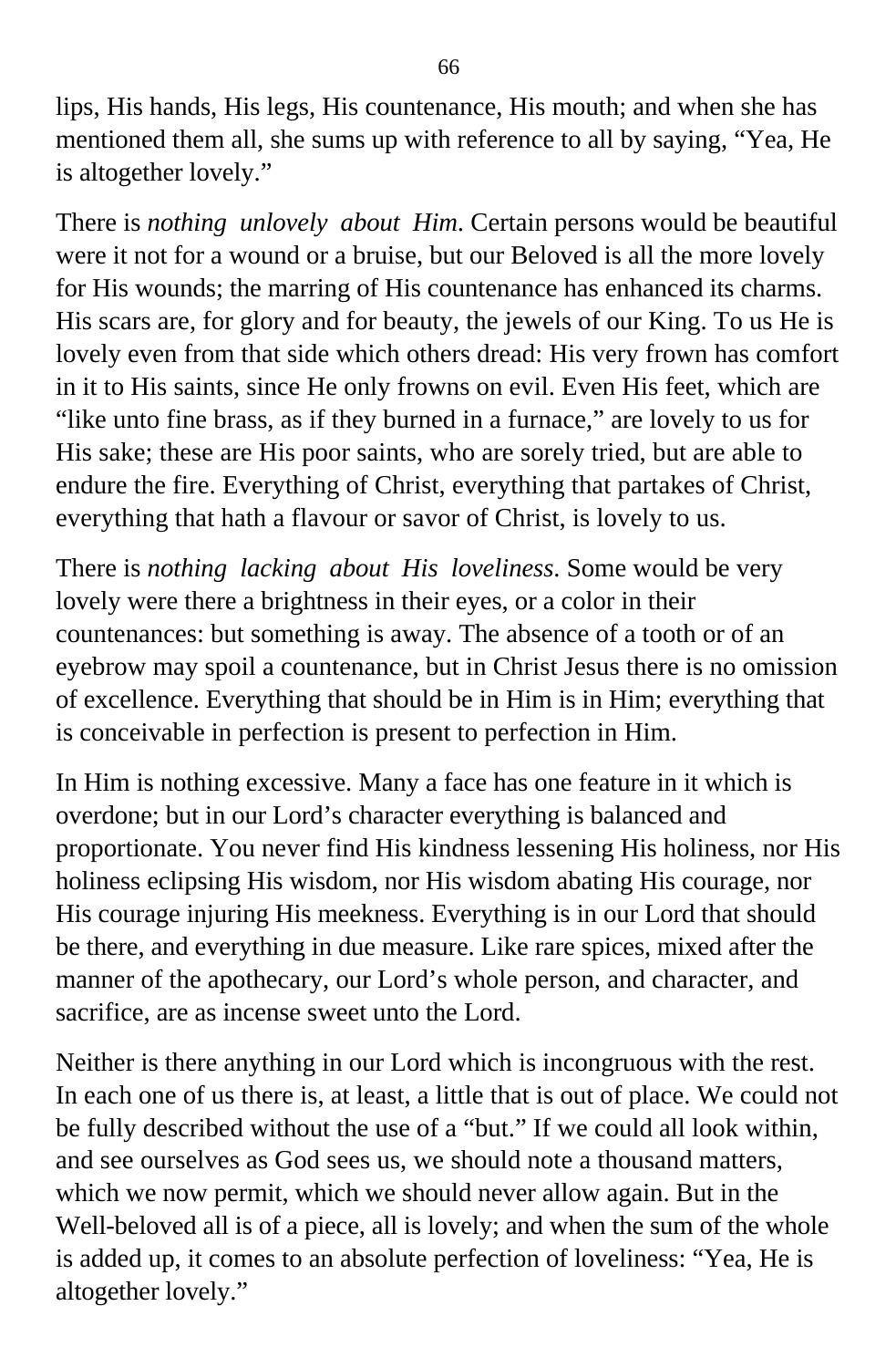We are sure that the Lord Jesus must be Himself exceedingly lovely, since *He gives loveliness to His people*. Many saints are lovely in their lives; one reads biographies of good men and women which make us wish to grow like them; yet all the loveliness of all the most holy among men has come from Jesus their Lord, and is a copy of His perfect beauty. Those who write well do so because He sets the copy.

What is stranger and more wonderful still, *our Lord Jesus makes sinners lovely.* In their natural state, men are deformed and hideous to the eye of God; and as they have no love to God, so He has no delight in them. He is weary of them, and is grieved that He made men upon the earth. The Lord is angry with the wicked every day. Yet, when our Lord Jesus comes in, and covers these sinful ones with His righteousness, and, at the same time, infuses into them His life, the Lord is well pleased with them for His Son's sake. Even in heaven, the infinite Jehovah sees nothing which pleases Him like His Son. The Father from eternity loved His Only-begotten, and again and again He hath said of Him, "This is My beloved Son, in whom I am well pleased." What higher encomium can be passed upon Him?

If we had time to think over this subject, we should say of our Lord that *He is lovely in every office.* He is the most admirable Priest, and King, and Prophet that ever yet exercised the office. He is a lovely Shepherd of a chosen flock, a lovely Friend, lovely Husband, a lovely Brother: He is admirable in every position that He occupies for our sakes.

Our Lord's loveliness appears in every condition: in the manger, or in the temple; by the well, or on the sea; in the garden, or on the cross; in the tomb, or in the resurrection; in His first, or in His second coming. He is not as the herb, which flowers only at one season; or as the tree, which loses its leaves in winter; or as the moon, which waxes and wanes; or as the sea, which ebbs and flows. In every condition, and at every time, "He is altogether lovely."

He is lovely, whichever way we look at Him. If we view Him as in the past, entering into a covenant of peace on our behalf; or, in the present, yielding Himself to us as Intercessor, Representative, and Forerunner; or, in the future, coming, reigning, and glorifying His people; "He is altogether lovely." Behold Him from heaven, view Him from the gates of hell, regard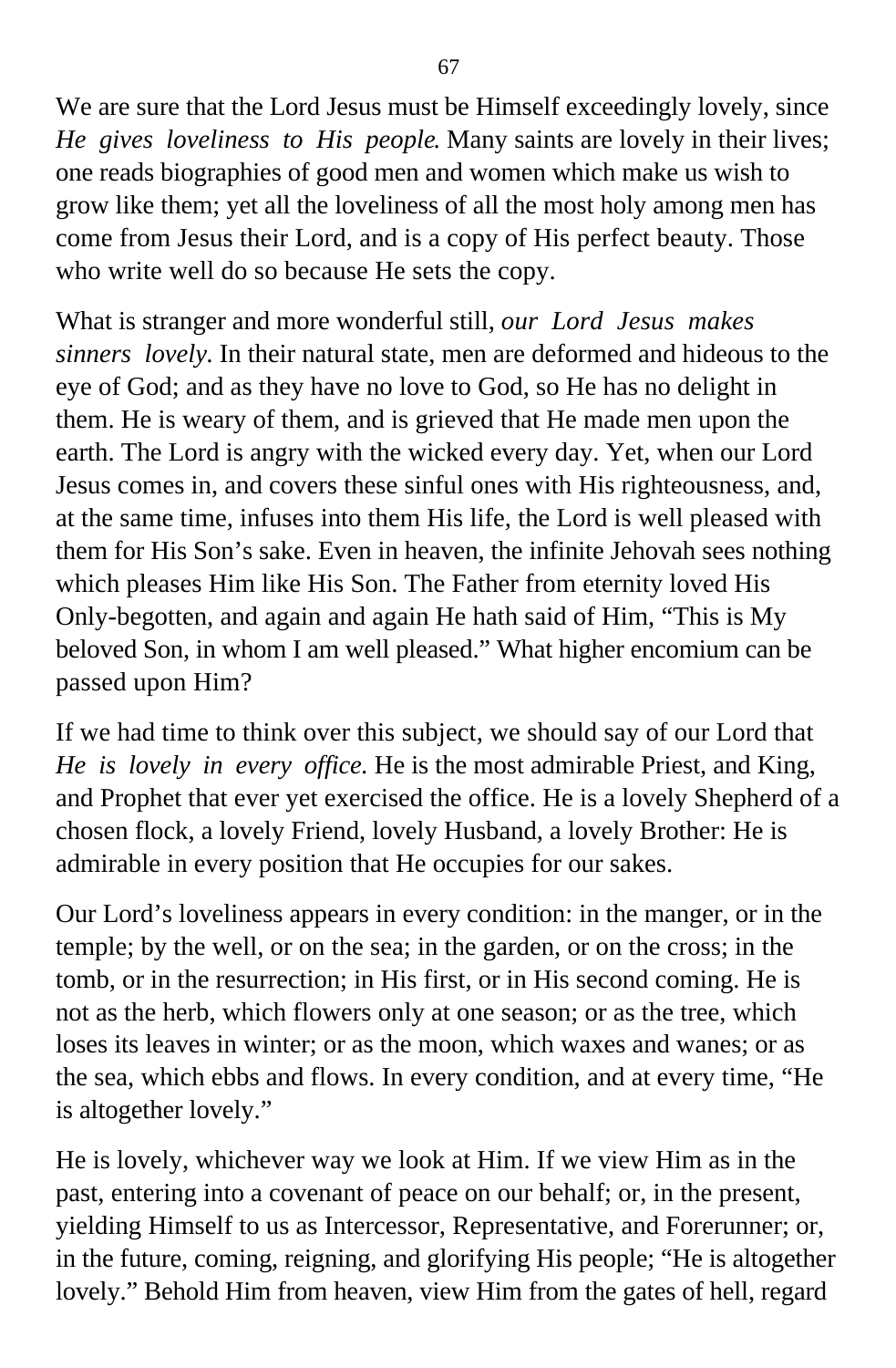Him as he goes before, look up to Him as He sits above; He is as beautiful from one point of view as from another; "Yea, He is altogether lovely." Wherever we may be, He is the same in His perfection. How lovely He was to my eyes when I was sinking in despair! To see Him suffering for my sin upon the tree, was as the opening of the gates of the morning to my darkened soul. How lovely He is to us when we are sick, and the hours of night seem lengthened into days! "He giveth songs in the night." How lovely has He been to us when the world has frowned, and friends have forsaken, and worldly goods have been scant! To see "the King in His beauty" is a sight sufficient, even if we never saw another ray of comfort. How blessed, when we lie dying, to hear Him say, "I am the resurrection and the life"! Mark that word; He says not, "I will give you resurrection and life," but, "I am the resurrection and the life." Blessed are the eyes which can see that in Jesus which is really in Him. When we think of seeing Him as He is, and being like Him, how heaven approaches us! We shall soon behold the beatific vision, of which He will be the center and the sun. At the thought thereof our soul takes wing, and our imagination soars aloft, while our faith, with eagle eye, beholds the glory. As we think of that glad period, when we shall be with our Beloved for ever, we are ready to swoon away with delight. It is near, far nearer than we think.

#### **III.**

The little time which we can give to this meditation has run out, and therefore I hasten to a close. I have bidden you look at our Lord as "altogether lovely" with reverent emotions, and with absolute certainty. Now, to conclude, think of Him with practical results. "He is altogether lovely." What shall we do for this chief among ten thousand?

First, *we will tell others of Him*. For that cause was our text spoken. The daughters of Jerusalem asked the spouse, "What is thy Beloved more than another beloved?" Her answer is here: "He is altogether lovely." It is a great joy to praise our Lord to enquiring minds. We, who are preachers, have a glorious time of it when we extol our Lord. If we had nothing to do but to preach Christ, and had no discipline to administer, no sin to battle with, no doubts to drive away, we should have a heavenly service. For my part, I wish I could be bound over to play only upon this one string. Paul did well when he turned ignoramus, and determined to know nothing among the Corinthians save Jesus Christ, and Him crucified. As the harp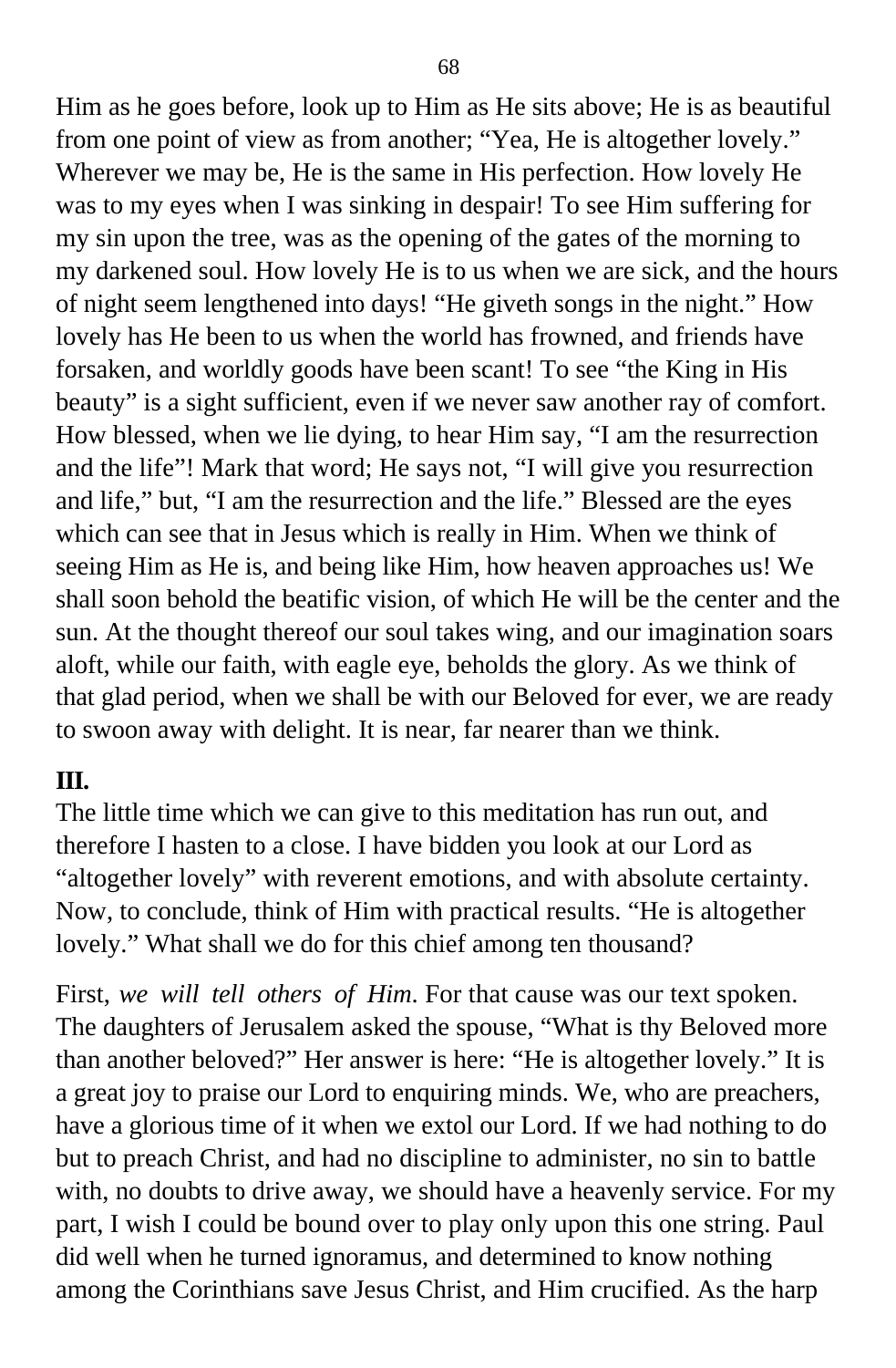of Anacreon would resound love alone, so would I have but one sole subject for my ministry, — the love and loveliness of my Lord. Then to speak would be its own reward; and to study and prepare discourses would be only a phase of rest. Fain would I make my whole ministry to speak of Christ and His surpassing loveliness.

You who are not preachers cannot do better than speak much of Jesus, as opportunity offers. Make *Him* the theme of conversation. People talk about ministers; but we beg you to talk of our Master. Our undecided neighbors are always talking of hypocrites and inconsistent professors; but we would say to them, "Never mind about His followers: talk about the Master Himself." His followers, by themselves considered, never were worth your words; but what a theme is this, — "He is altogether lovely"! Our Lord's people are far worthier than the world thinks them to be; for my part, I rejoice in the many gracious and beautiful characters with which I meet, but even if all the ill reports we hear were true, this would not detract from the loveliness of our Lord, who is infinitely beyond all praise.

The next practical result of viewing the loveliness of our blessed Lord is, that *we appropriate Him to ourselves*, grasping Him with our two hands of faith and love, and making the rest of the verse to be our own: "This is my Beloved, and this is my Friend, O daughters of Jerusalem!" Since He is so amiable, He must be "my Beloved"; my heart clings to Him. Since He is admirable, I rejoice that He is "my Friend"; my soul trusts in Him. The heart that most appreciates Jesus is the most eager to appropriate Him. He who beholds Jesus as "altogether lovely" will never rest till he is altogether sure that Jesus is altogether his own. I think I may also add that appreciation is in great measure the seal of appropriation, for the soul that values Christ most is the soul that hath most surely taken possession of Christ. Sometimes a heart prizes the Lord very highly, and tremblingly longs for Him; but it is my conviction that the very fact of prizing Him argues a measure of possession of Him. Jesus never wins a heart to which He refuses His love. If thou lovest Him, He loves thee: be sure of that. No soul ever cries, "Yea, He is altogether lovely," without sooner or later adding, "This is my Beloved, and this is my Friend."

Rest not, any one of you, till you know of a surety that Jesus is yours. Do not be content with a hope, struggle after the full assurance of faith.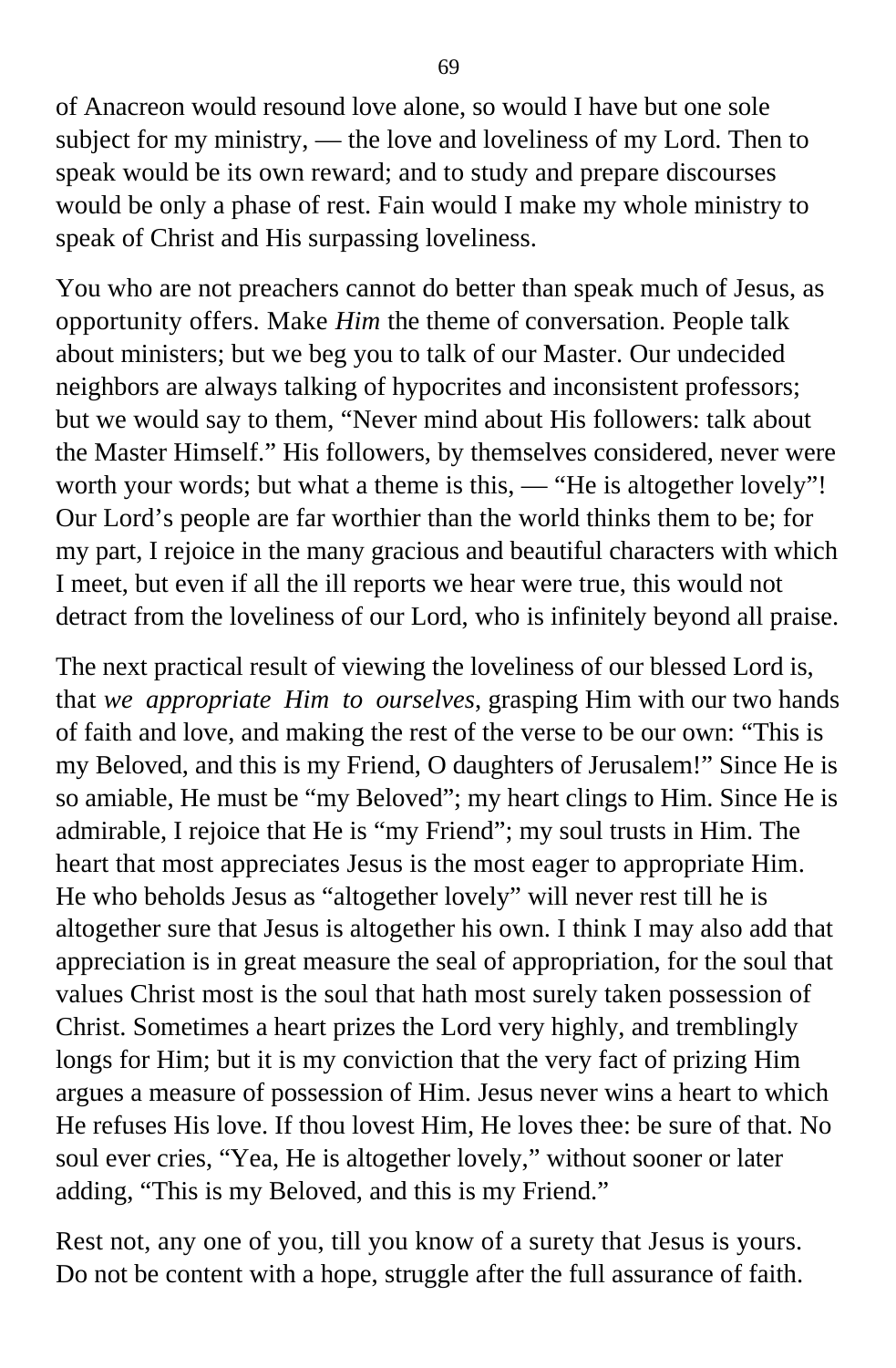This is to be had, and you ought not to be content without it. It may be your lifelong song, "My Beloved is mine, and I am His." You need not pine in the shade: the sun is shining, "walk in the light." Away with the idea that we cannot know whether we are condemned or forgiven, in Christ or out of Him! We may know, we must know; and, as we appreciate our Lord, we shall know. Either Jesus is ours, or He is not. If He is, let us rejoice in the priceless possession. If He is not ours, let us at once lay hold upon Him by faith; for, the moment we trust Him, He is ours. The enjoyment of religion lies in assurance: a mere hope is scant diet.

Once more, it is a fair fruit of our delight in our Lord that *our valuation of Him becomes a bond of union between us and others*. The spouse cries, "This is my Beloved, and this is my Friend, O daughters of Jerusalem!" and they reply, "Whither is thy Beloved gone, O thou fairest among women? Whither is thy Beloved turned aside, that we may seek Him with thee?" Thus, you see, they institute a companionship through the Well-beloved. Few of us, in this room, would ever have known each other, had it not been for our common admiration of the Lord Jesus. We should have gone on walking past each other by the sea to this day, and we should have missed much cheering fellowship. Our Lord has become our center; we meet in Him, and feel that in Him we are partakers of one life. We seek our Well-beloved together, and around His table we find Him together; and finding Him, we have found one another, and the lost jewel of Christian love glitters on every bosom. We have differing views on certain parts of divine truth; and I do not know that it is wrong for us to differ where the Holy Spirit has left truth without rigidly defining it. We are bound each one devoutly to use his judgment in the interpretation of the Sacred Word; but we all agree in this one clear judgment: "Yea, He is altogether lovely." This is the point of union. Those who enthusiastically love the same person are on the way to loving each other. This is growingly our case; and it is the same with all spiritual people. Professors quarrel, but possessors are at one. We hear much discourse upon "the Unity of the Church" as a thing to be desired, and we may heartily agree with it; but it would be well also to remember that in the true Church of Christ real union already exists. Our Lord prayed for those whom the Father had given Him, that they might be one, and the Father granted the prayer: the Lord's own people are one. In this room we have an example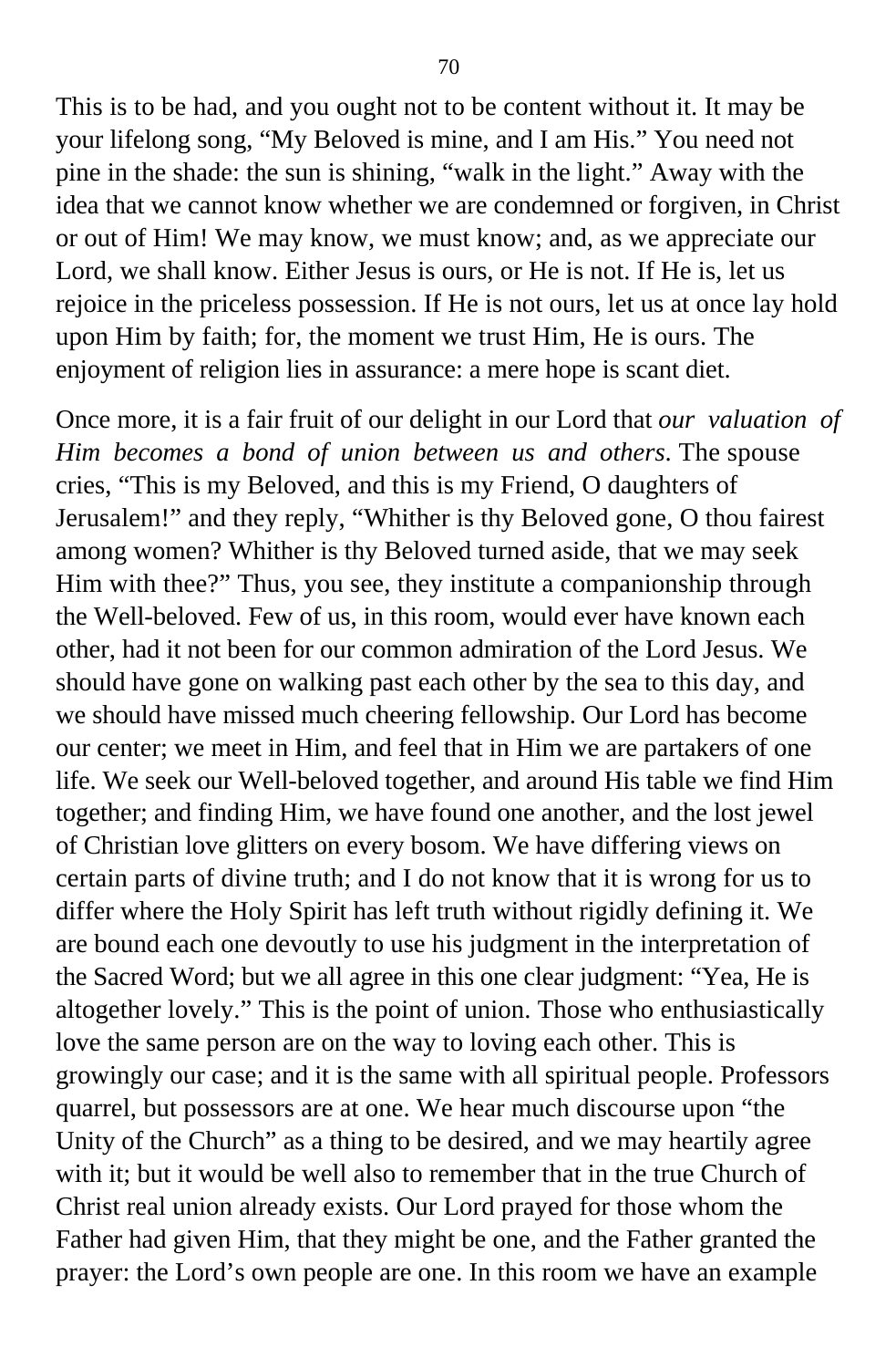of how closely we are united in Christ. Some of you are more at home in this assembly, taken out of all churches, than you are in the churches to which you nominally belong. Our union in one body as Episcopalians, Baptists, Presbyterians, or Independents, is not the thing which our Lord prayed for; but our union *in Himself*. *That* union we do at this moment enjoy; and therefore do we eat of one bread, and drink of one cup, and are baptized into one Spirit, at His feet who is to each one of us, and so to all of us, altogether lovely.

> "White and ruddy is my Belovèd, All His heavenly beauties shine; Nature can't produce an object, Nor so glorious, so divine; He hath wholly Won my soul to realms above.

"Farewell, all ye meaner creatures, For in Him is every store; Wealth, or friends, or darling beauty, Shall not draw me any more; In my Savior I have found a glorious whole."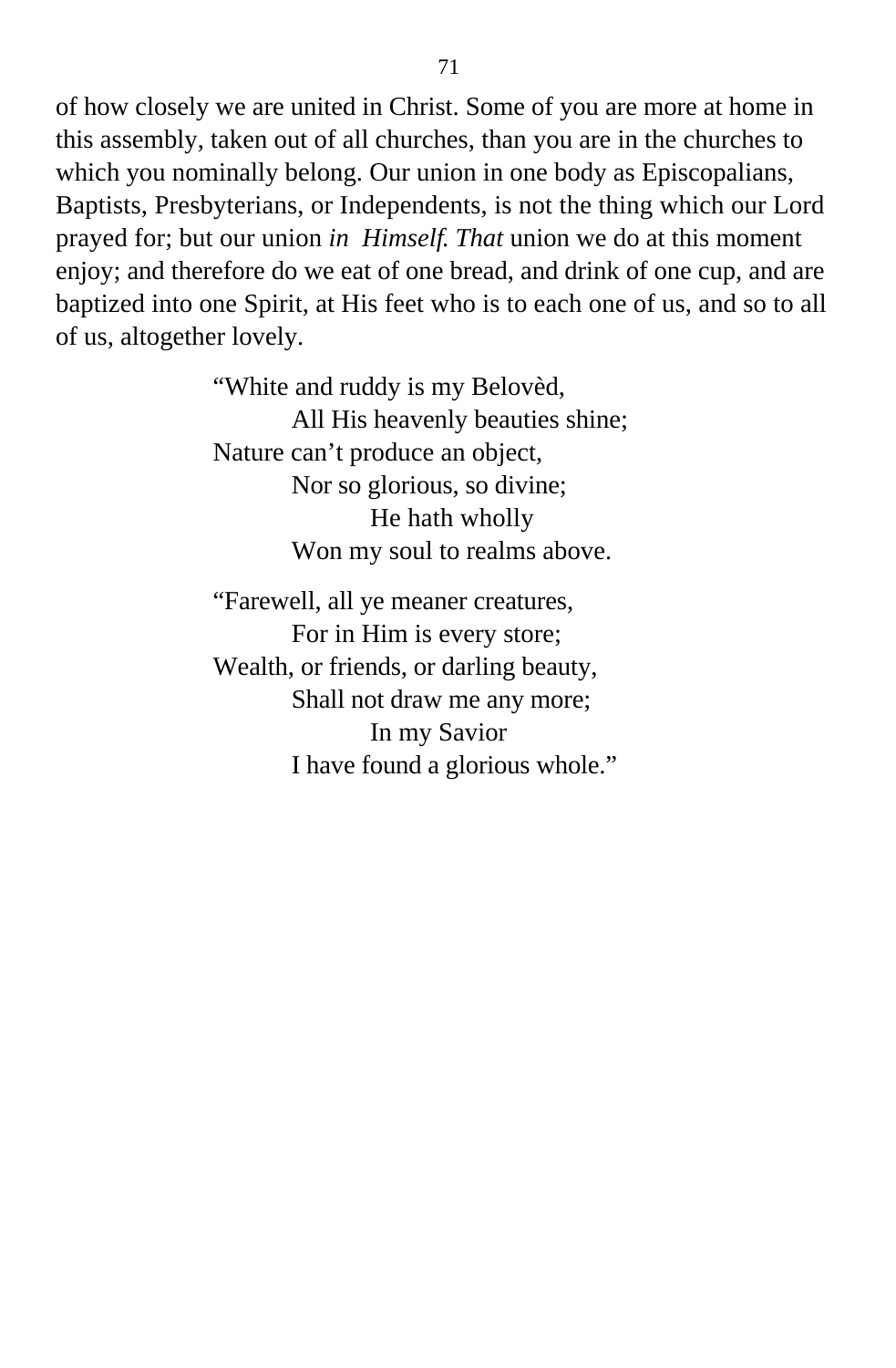# THE SPICED WINE OF MY POMEGRANATE;

#### *OR, THE COMMUNION OF COMMUNICATION*

"I would cause Thee to drink of spiced wine of the juice of my pomegranate."

— Solomon's Song 8:2

And of His fulness have all we received, and grace for grace." — John 1:16

THE immovable basis of communion having been laid of old in the eternal union which subsisted between Christ and His elect, it only needed a fitting occasion to manifest itself in active development. The Lord Jesus had for ever delighted Himself with the sons of men, and he ever stood prepared to reveal and communicate that delight to His people; but they were incapable of returning His affection or enjoying His fellowship, having fallen into a state so base and degraded, that they were dead to Him, and careless concerning Him. It was therefore needful that something should be done for them, and in them, before they could hold converse with Jesus, or feel concord with Him. This preparation being a work of grace and a result of previous union, Jesus determined that, even in the preparation for communion, there should be communion. If they must be washed before they could fully converse with Him, He would commune with them in the washing; and if they must be enriched by gifts before they could have full access to Him, He would commune with them in the giving. He has therefore established a fellowship in imparting His grace, and in partaking of it.

This order of fellowship we have called "The Communion of Communication," and we think that a few remarks will prove that we are not running beyond the warranty of Scripture.

The word koinwnia, or communion, is frequently employed by inspired writers in the sense of communication or contribution. When, in our English version, we read, "For it hath pleased them of Macedonia and Achaia to make *a certain contribution* for the poor saints which are at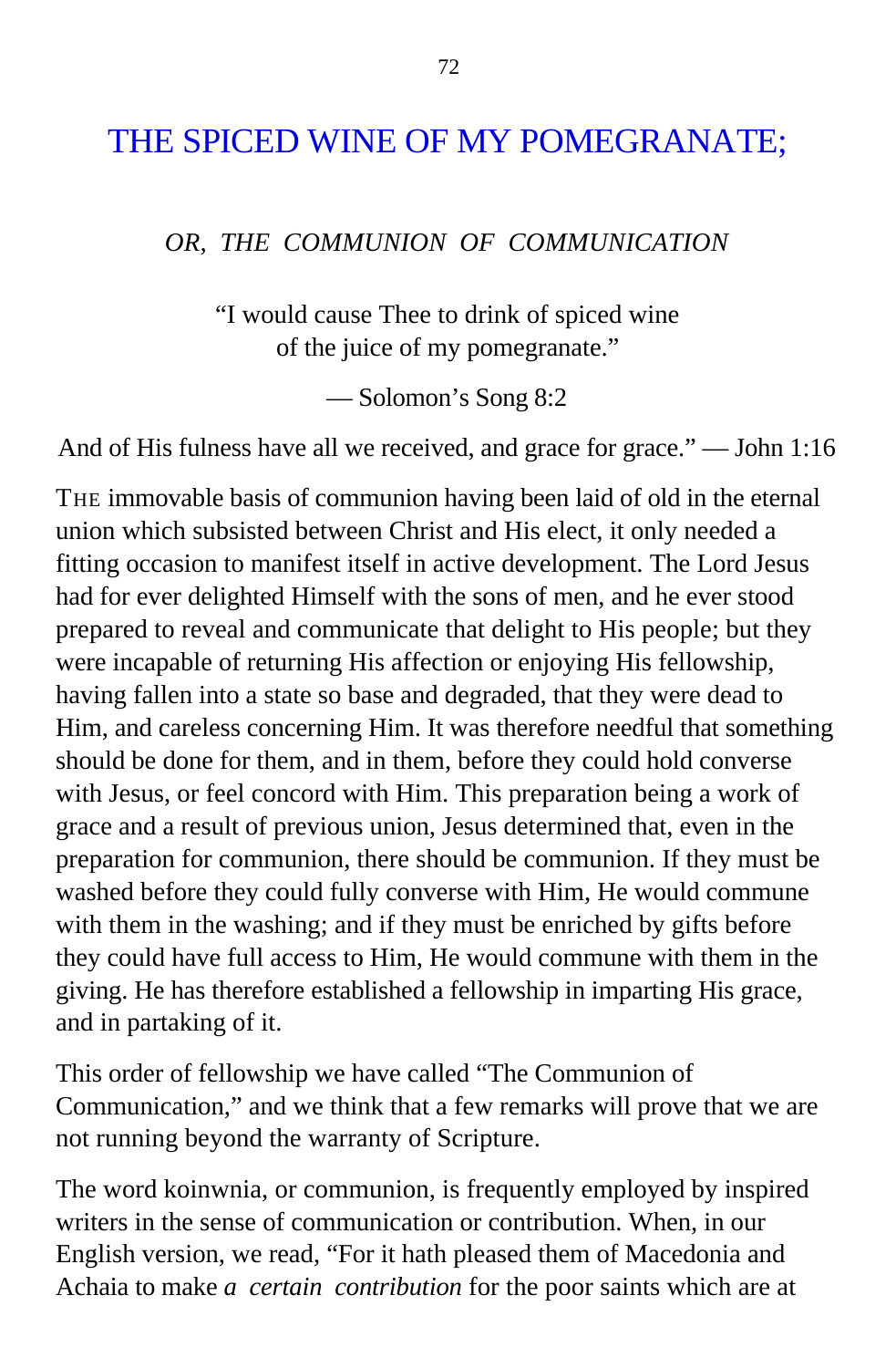Jerusalem" (Romans 15:26), it is interesting to know that the word koinonia used, as if to show that the generous gifts of the Church in Achaia to its sister Church at Jerusalem was a communion. Calvin would have us notice this, because, saith he, "The word here employed well expresses the feeling by which it behoves us to succor the wants of our brethren, even because there is to be a common and mutual regard on account of the union of the body." He would not have strained the text if he had said that there was in the contribution the very essence of communion. Gill, in his commentary upon the above verse, most pertinently remarks, "Contribution, or communion, as the word signifies, it being one part of the communion of churches and of saints to relieve their poor by communicating to them." The same word is employed in Hebrews 13:16, and is there translated by the word "communicate." "But to do good, and to communicate, forget not: for with such sacrifices God is well pleased." It occurs again in 2 Corinthians 9:13, "And for your liberal *distribution* unto them, and unto all men;" and in numerous other passages the careful student will observe the word in various forms, representing the ministering of the saints to one another as an act of fellowship. Indeed, at the Lord's supper, which is the embodiment of communion, we have ever been wont to make a special contribution for the poor of the flock, and we believe that in the collection there is as true and real an element of communion as in the partaking of the bread and wine. The giver holds fellowship with the receiver when he bestows his benefaction for the Lord's sake, and because of the brotherhood existing between him and his needy friends. The teacher holds communion with the young disciple when he labors to instruct him in the faith, being moved thereto by a spirit of Christian love. He who intercedes for a saint because he desires his well-being as a member of the one family, enters into fellowship with his brother in the offering of prayer. The loving and mutual service of church-members is fellowship of a high degree. And let us remember that the recipient communes with the benefactor: the communion is not confined to the giver, but the heart overflowing with liberality is met by the heart brimming with gratitude, and the love manifested in the bestowal is reciprocated in the acceptance. When the hand feeds the mouth or supports the head, the divers members feel their union, and sympathize with one another; and so is it with the various portions of the body of Christ, for they commune in mutual acts of love.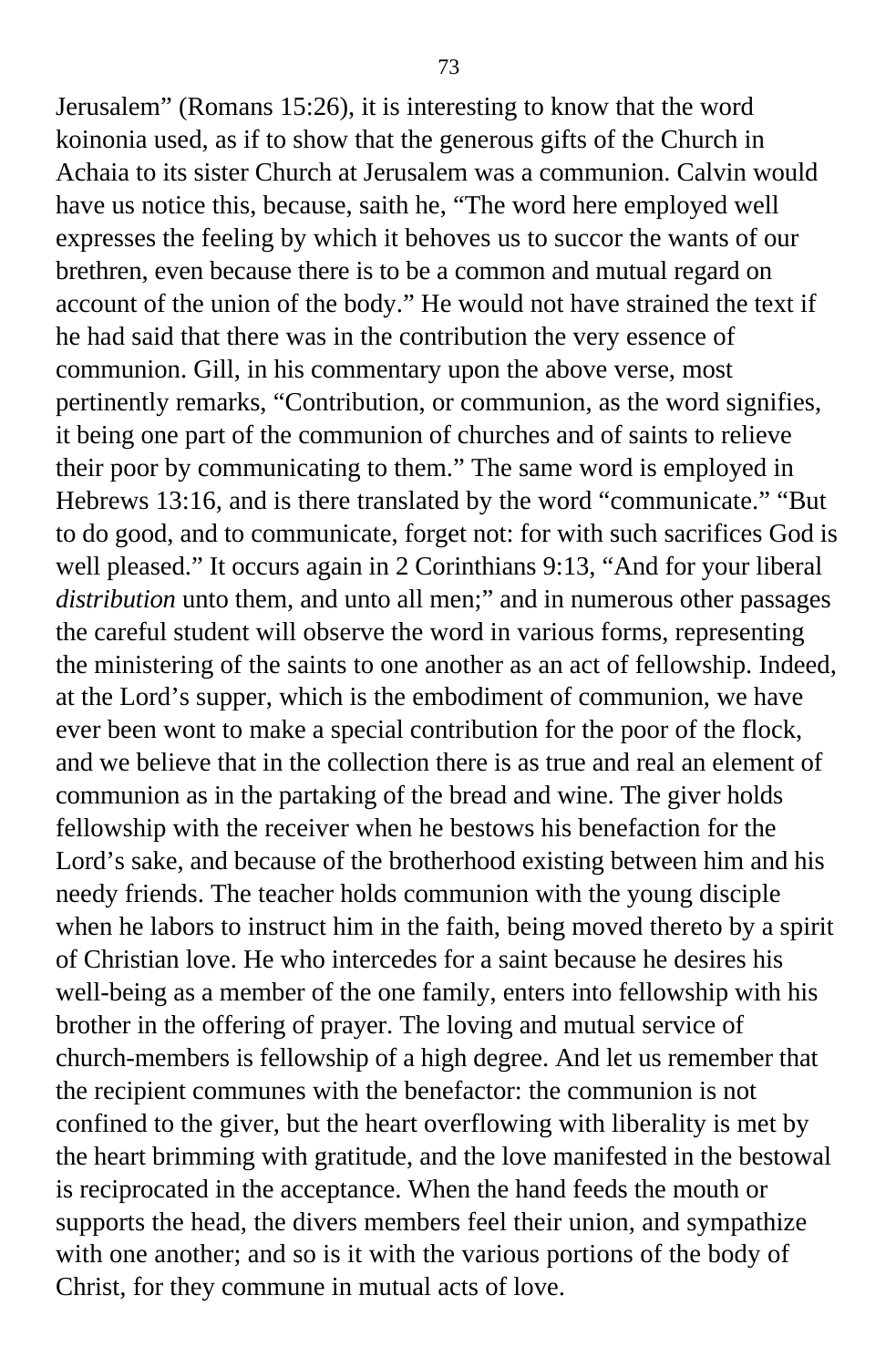Now, this meaning of the word communion furnishes us with much instruction, since it indicates the manner in which recognized fellowship with Jesus is commenced and maintained, namely, by giving and receiving, by *communication* and reception. The Lord's supper is the divinely-ordained exhibition of communion, and therefore in it there is the breaking of bread and the pouring forth of wine, to picture the free gift of the Savior's body and blood to us; and there is also the eating of the one and the drinking of the other, to represent the reception of these priceless gifts by us. As without bread and wine there could be no Lord's supper, so without the gracious bequests of Jesus to us there would have been no communion between Him and our souls: and as participation is necessary before the elements truly represent the meaning of the Lord's ordinance, so is it needful that we should receive His bounties, and feed upon His person, before we can commune with Him.

It is one branch of this mutual communication which we have selected as the subject of this address. "Looking unto Jesus," who hath delivered us from our state of enmity, and brought us into fellowship with Himself, we pray for the rich assistance of the Holy Spirit, that we may be refreshed in spirit, and encouraged to draw more largely from the covenant storehouse of Christ Jesus the Lord.

We shall take a text, and proceed at once to our delightful task. "And of His fulness have all we received, and grace for grace." (John 1:16.)

As the life of grace is first begotten in us by the Lord Jesus, so is it constantly sustained by Him. We are always drawing from this sacred fountain, always deriving sap from this divine root; and as Jesus communes with us in the bestowing of mercies, it is our privilege to hold fellowship with Him in the receiving of them.

There is this difference between Christ and ourselves, He never gives without manifesting fellowship, but we often receive in so ill a manner that communion is not reciprocated, and we therefore miss the heavenly opportunity of its enjoyment. We frequently receive grace insensibly, that is to say, the sacred oil runs through the pipe, and maintains our lamp, while we are unmindful of the secret influence. We may also be the partakers of many mercies which, through our dulness, we do not perceive to be mercies at all; and at other times well-known blessings are recognized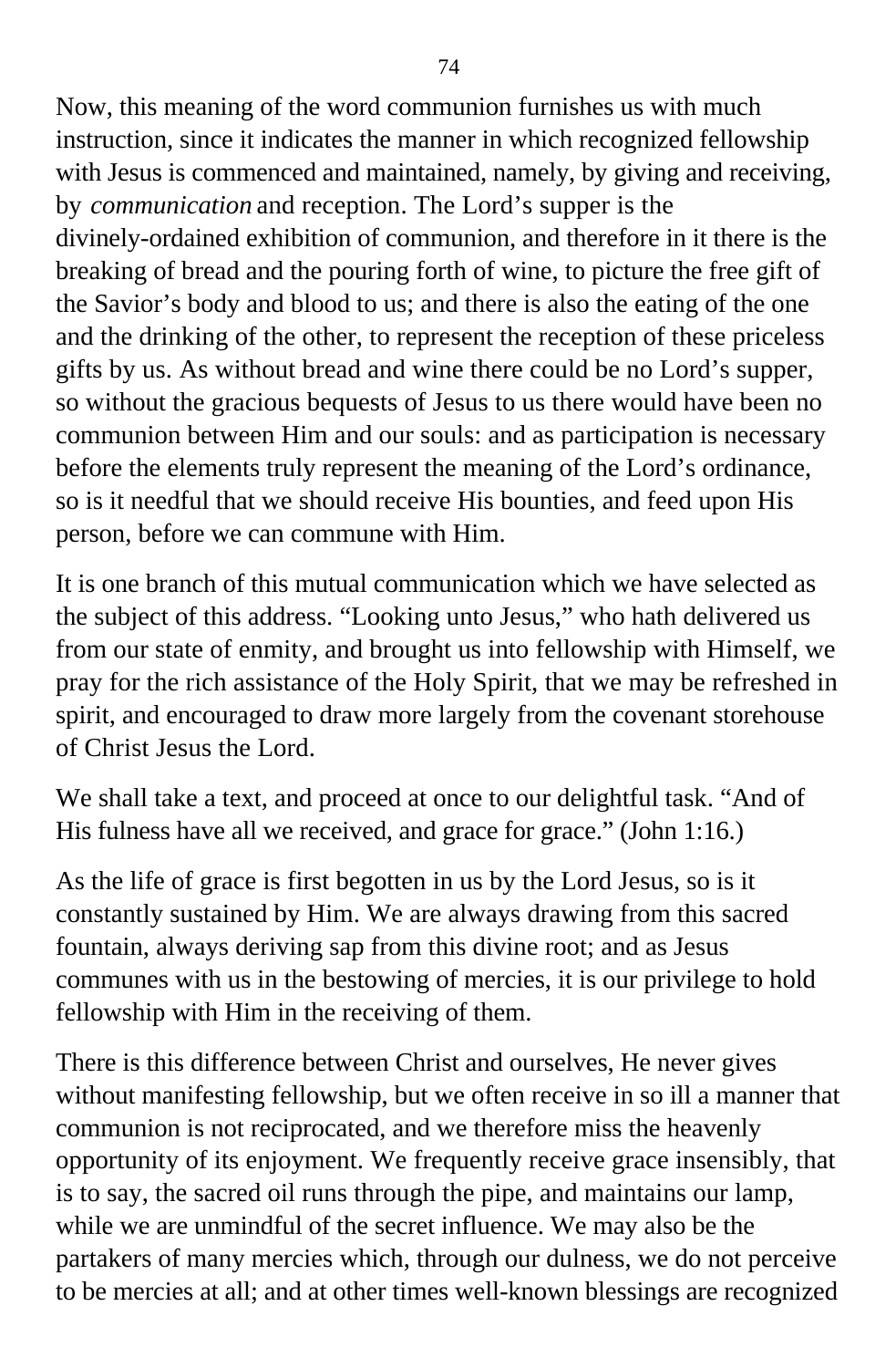as such, but we are backward in tracing them to their source in the covenant made with Christ Jesus.

Following out the suggestion of our explanatory preface, we can well believe that when the poor saints received the contribution of their brethren, many of them did in earnest acknowledge the fellowship which was illustrated in the generous offering, but it is probable that some of them merely looked upon the material of the gift, and failed to see the spirit moving in it. Sensual thoughts in some of the receivers might possibly, at the season when the contribution was distributed, have mischievously injured the exercise of spirituality; for it is possible that, after a period of poverty, they would be apt to give greater prominence to the fact that their need was removed than to the sentiment of fellowship with their sympathizing brethren. They would rather rejoice over famine averted than concerning fellowship manifested. We doubt not that, in many instances, the mutual benefactions of the Church fail to reveal our fellowship to our poor brethren, and produce in them no feelings of communion with the givers.

Now this sad fact is an illustration of the yet more lamentable statement which we have made. We again assert that, as many of the partakers of the alms of the Church are not alive to the communion contained therein, so the Lord's people are never sufficiently attentive to fellowship with Jesus in receiving His gifts, but many of them are entirely forgetful of their privilege, and all of them are too little aware of it. Nay, worse than this, how often doth the believer pervert the gifts of Jesus into food for his own sin and wantonness! We are not free from the fickleness of ancient Israel, and well might our Lord address us in the same language: "Now when I passed by thee, and looked upon thee, behold, thy time was the time of love; and I spread My skirt over thee, and covered thy nakedness: yea, I swear unto thee, and entered into a covenant with Thee, saith the Lord God, and thou becamest Mine. Then washed I thee with water; yea, I throughly washed away thy blood from thee, and I anointed thee with oil. I clothed thee also with broidered work, and shod thee with badgers' skin, and I girded thee about with fine linen, and I covered thee with silk. I decked thee also with ornaments, and I put bracelets upon thy hands, and a chain on thy neck. And I put a jewel on thy forehead, and earrings in thine ears, and a beautiful crown upon thine head. Thus wast thou decked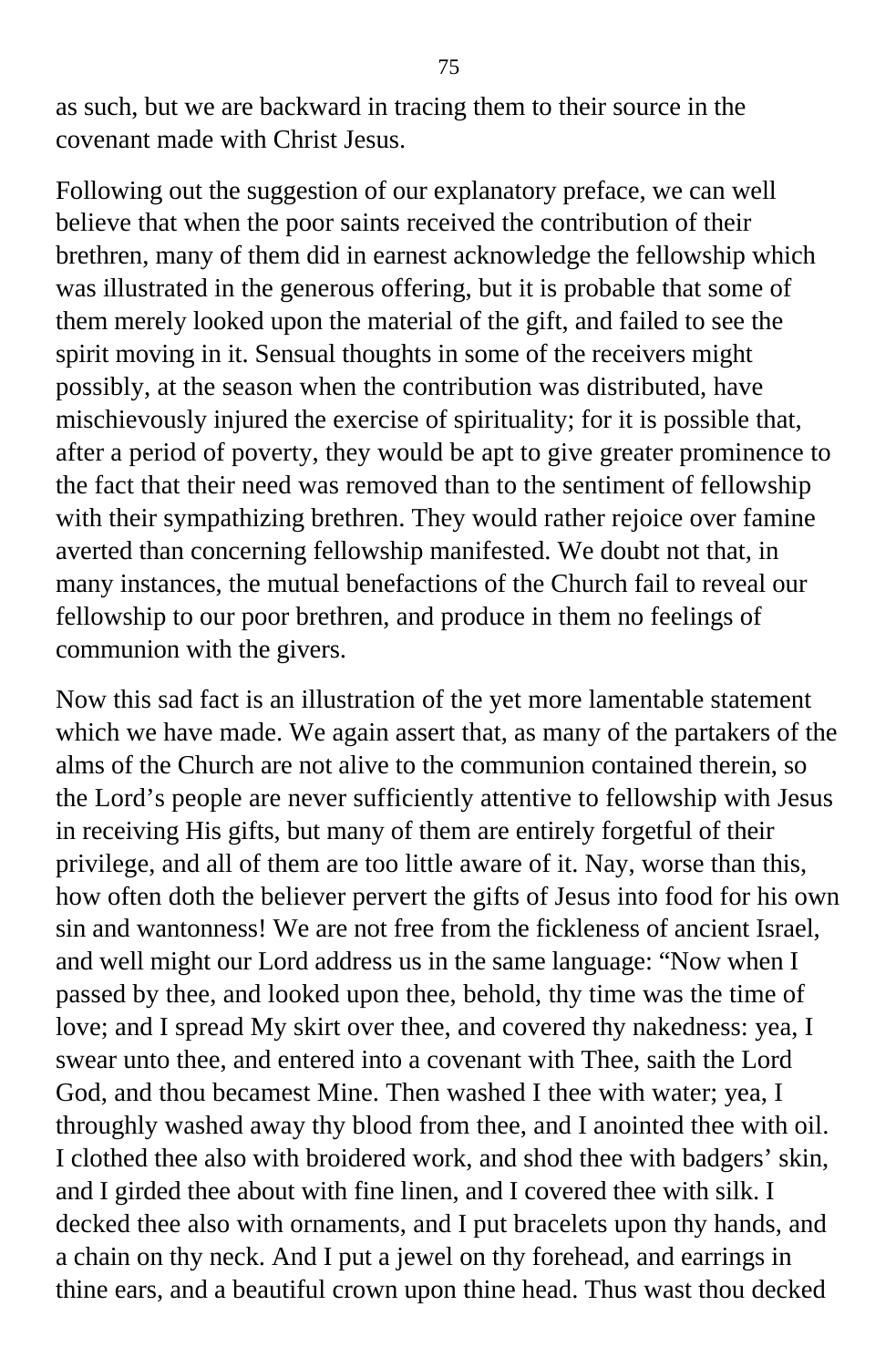with gold and silver; and thy raiment was of fine linen, and silk, and broidered work; thou didst eat fine flour, and honey, and oil: and thou wast exceeding beautiful, and thou didst prosper into a kingdom. And thy renown went forth among the heathen for thy beauty: for it was perfect through My comeliness, which I had put upon thee, saith the Lord God. But thou didst trust in thine own beauty, and playedst the harlot because of thy renown." (Ezekiel 16:8-16.)

Ought not the mass of professors to confess the truth of this accusation? Have not the bulk of us most sadly departed from the purity of our love? We rejoice, however, to observe a remnant of choice spirits, who live near the Lord, and know the sweetness of fellowship. These receive the promise and the blessing, and so digest them that they become good blood in their veins, and so do they feed on their Lord that they grow up into Him. Let us imitate those elevated minds, and obtain their high delights. There is no reason why the meanest of us should not be as David, and David as the servant of the Lord. We may now be dwarfs, but growth is possible; let us therefore aim at a higher stature. Let the succeeding advice be followed, and, the Holy Spirit helping us, we shall have attained thereto.

Make every time of need a time of embracing thy Lord. Do not leave the mercy-seat until thou hast clasped Him in thine arms. In every time of need He has promised to give thee grace to help, and what withholdeth thee from obtaining sweet fellowship as a precious addition to the promised assistance? Be not as the beggar who is content with the alms, however grudgingly it may be cast to him; but, since thou art a near kinsman, seek a smile and a kiss with every benison He gives thee. Is He not better than His mercies? What are they without Him? Cry aloud unto Him, and let thy petition reach His ears, "O my Lord, it is not enough to be a partaker of Thy bounties, I must have Thyself also; if Thou dost not give me Thyself with Thy favors, they are but of little use to me! O smile on me, when Thou blessest me, for else I am still unblest! Thou puttest perfume into all the flowers of Thy garden, and fragrance into Thy spices; if Thou withdrawest Thyself, they are no more pleasant to me. Come, then, my Lord, and give me Thy love with Thy grace." Take good heed, Christian, that thine own heart is in right tune, that when the fingers of mercy touch the strings, they may resound with full notes of communion.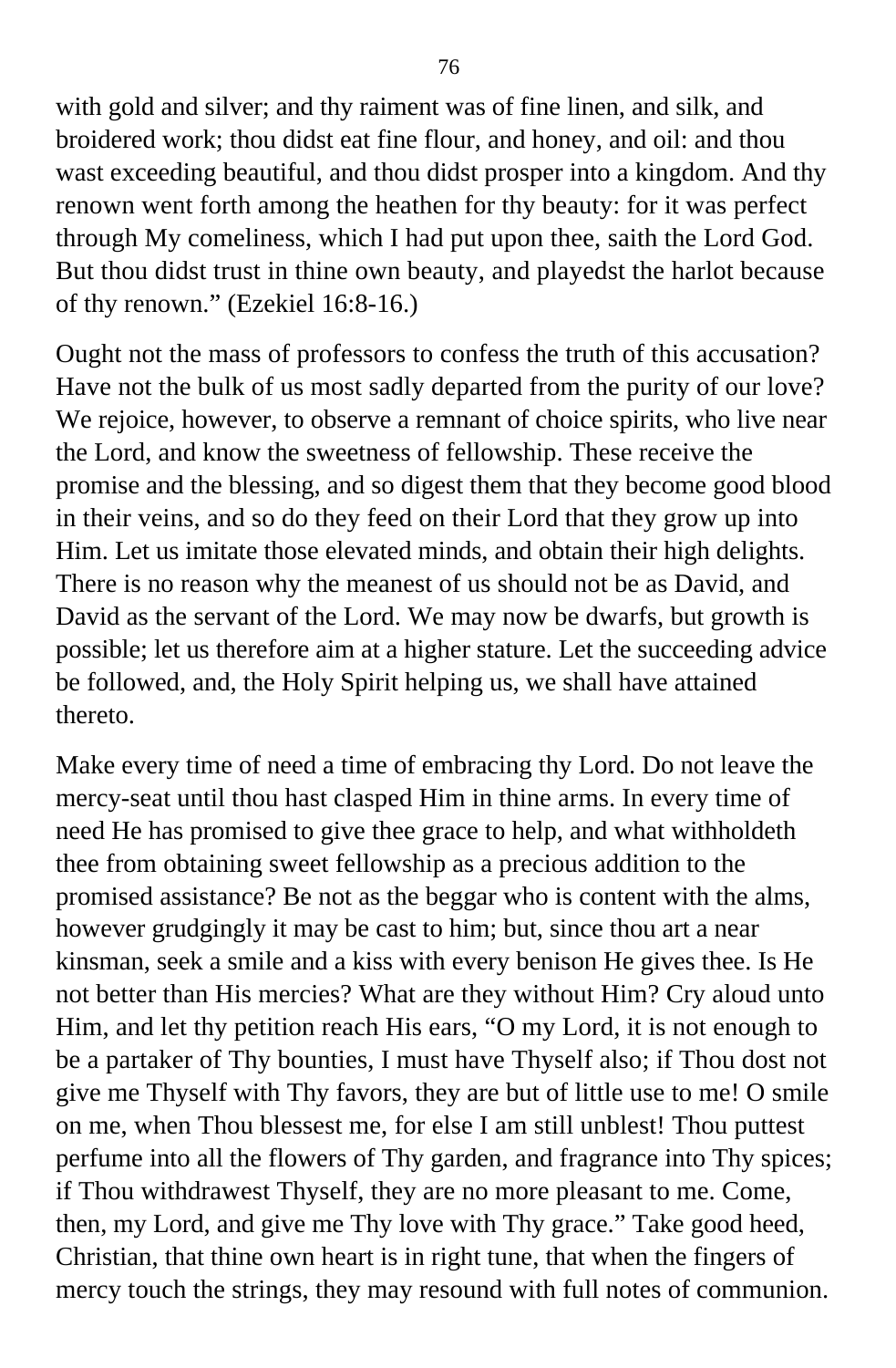How sad is it to partake of favor without rejoicing in it! Yet such is often the believer's case. The Lord casts His lavish bounties at our doors, and we, like churls, scarcely look out to thank Him. Our ungrateful hearts and unthankful tongues mar our fellowship, by causing us to miss a thousand opportunities for exercising it.

If thou wouldst enjoy communion with the Lord Jesus in the reception of His grace, *endeavor to be always sensibly drawing supplies from Him*. Make thy needs public in the streets of thine heart, and when the supply is granted, let all the powers of thy soul be present at the reception of it. Let no mercy come into thine house unsung. Note in thy memory the list of thy Master's benefits. Wherefore should the Lord's bounties be hurried away in the dark, or buried in forgetfulness? Keep the gates of thy soul ever open, and sit thou by the wayside to watch the treasures of grace which God the Spirit hourly conveys into thy heart from Jehovah — Jesus, thy Lord.

Never let an hour pass without drawing upon the bank of heaven. If all thy wants seem satisfied, look steadfastly until the next moment brings another need, and then delay not, but with this warrant of necessity, hasten to thy treasury again. Thy necessities are so numerous that thou wilt never lack a reason for applying to the fulness of Jesus; but if ever such an occasion should arise, enlarge thine heart, and then there will be need of more love to fill the wider space. But do not allow any supposititious riches of thine own to suspend thy daily receivings from the Lord Jesus. You have constant need of Him. You need His intercession, His upholding, His sanctification; you need that He should work all your works in you, and that He should preserve you unto the day of His appearing. There is not one moment of your life in which you can do without Christ. Therefore be always at His door, and the wants which you bemoan shall be remembrances to turn your heart unto your Savior. Thirst makes the heart pant for the waterbrooks, and pain reminds man of the physician. Let your wants conduct you to Jesus, and may the blessed Spirit reveal Him unto you while He lovingly affords you the rich supplies of His love! Go, poor saint, let thy poverty be the cord to draw thee to thy rich Brother. Rejoice in the infirmity which makes room for grace to rest upon thee, and be glad that thou hast constant needs which compel thee perpetually to hold fellowship with thine adorable Redeemer.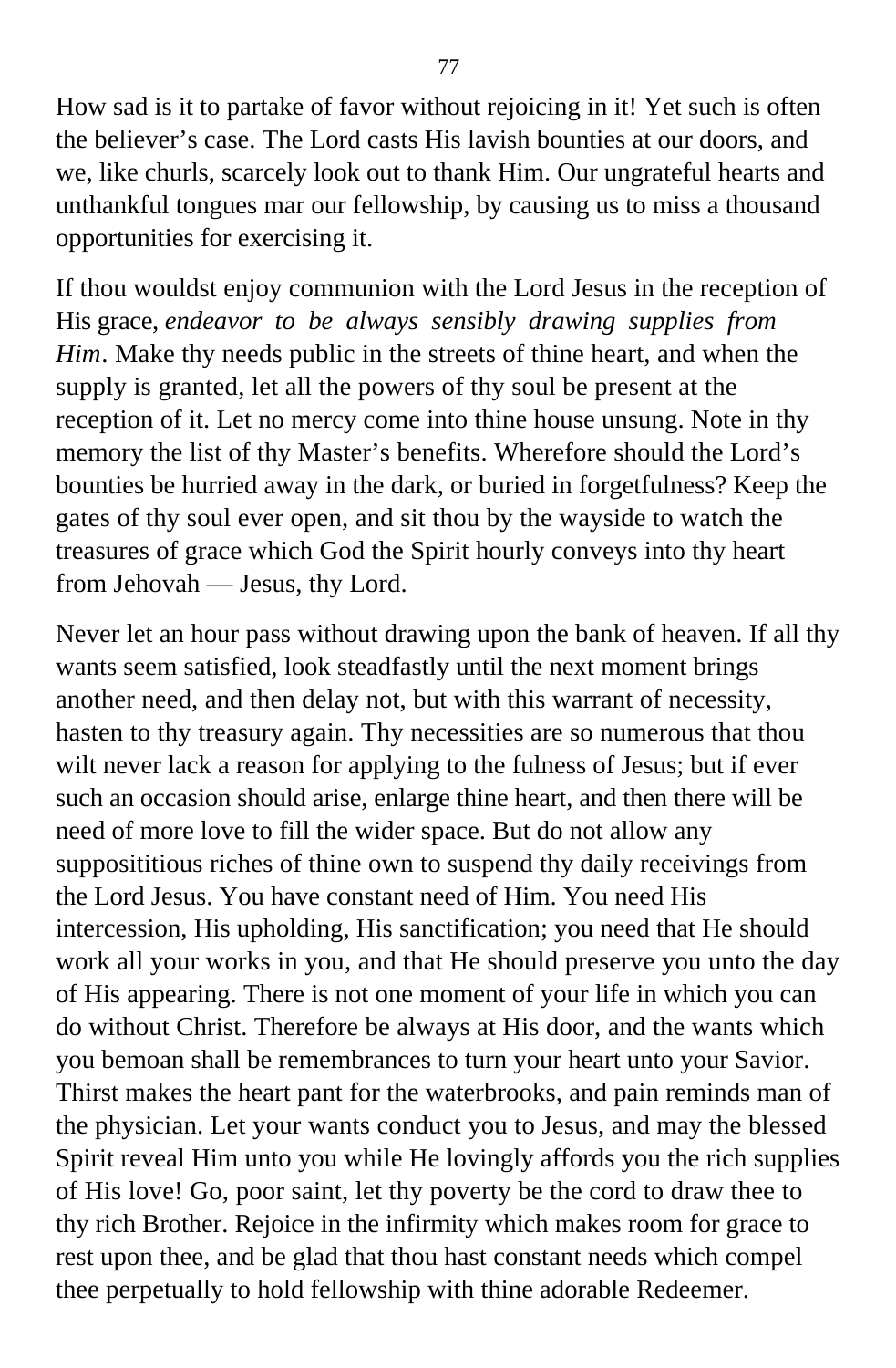Study thyself, seek out thy necessities, as the housewife searches for chambers where she may bestow her summer fruits. Regard thy wants as rooms to be filled with more of the grace of Jesus, and suffer no corner to be unoccupied. Pant after more of Jesus. Be covetous after Him. Let all the past incite thee to seek greater things. Sing the song of the enlarged heart,

> "All this is not enough: methinks I grow More greedy by fruition; what I get Serves but to set An edge upon my appetite; And all Thy gifts invite My pray'rs for more."

Cry out to the Lord Jesus to fill the dry beds of thy rivers until they overflow, and then empty thou the channels which have hitherto been filled with thine own self-sufficiency, and beseech Him to fill these also with His superabundant grace. If thy heavy trials sink thee deeper in the flood of His consolations, be glad of them; and if thy vessel shall be sunken up to its very bulwarks, be not afraid. I would be glad to feel the mast-head of my soul twenty fathoms beneath the surface of such an ocean; for, as Rutherford said, "Oh, to be over the ears in this well! I would not have Christ's love entering into me, but I would enter into it, and be swallowed up of that love." Cultivate an insatiable hunger and a quenchless thirst for this communion with Jesus through His communications. Let thine heart cry for ever, "Give, give," until it is filled in Paradise.

> "O'ercome with Jesu's condescending love, Brought into fellowship with Him and His, And feasting with Him in His house of wine, I'm sick of love, — and yet I pant for more Communications from my loving Lord. Stay me with flagons full of choicest wine, Press'd from His heart upon Mount Calvary, To cheer and comfort my love-conquer'd soul. \* \* \* Thyself I crave!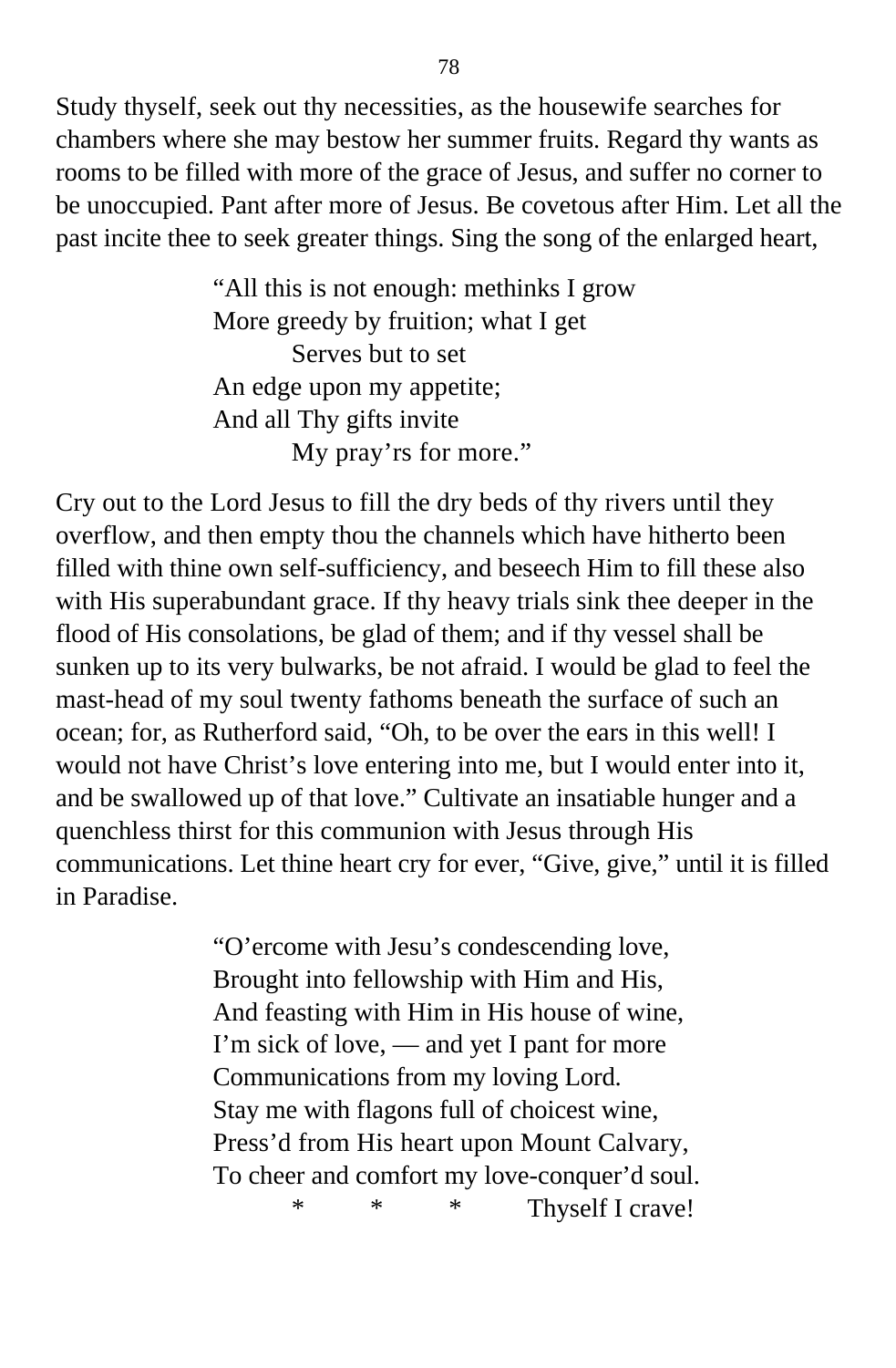Thy presence is my life, my joy, my heav'n, And all, without Thyself, is dead to me. Stay me with flagons, Savior, hear my cry, Let promises, like apples, comfort me; Apply atoning blood, and cov'nant love, Until I see Thy face among the guests Who in Thy Father's kingdom feast."

(*Nymphas*, by JOSEPH IRONS.)

This is the only covetousness which is allowable: but this is not merely beyond rebuke, it is worthy of commendation. O saints, be not straitened in your own bowels, but enlarge your desires, and so receive more of your Savior's measureless fulness! I charge thee, my soul, thus to hold continual fellowship with thy Lord, since He invites and commands thee thus to partake of His riches.

Rejoice thyself in benefits received. Let the satisfaction of thy spirit overflow in streams of joy. When the believer reposes all his confidence in Christ, and delights himself in Him, there is an exercise of communion. If he forgetteth his psalm-

book, and instead of singing is found lamenting, the mercies of the day will bring no communion. Awake, O music! stir up thyself, O my soul, be glad in the Lord, and exceedingly rejoice! Behold His favors, rich, free, and continual; shall they be buried in unthankfulness? Shall they be covered with a winding-sheet of ingratitude? No! I will praise Him. I must extol Him. Sweet Lord Jesus, let me kiss the dust of Thy feet, let me lose myself in thankfulness, for Thy thoughts unto me are precious, how great is the sum of them! Lo, I embrace Thee in the arms of joy and gratitude, and herein I find my soul drawn unto Thee!

This is a blessed method of fellowship. It is kissing the divine lip of benediction with the sanctified lip of affection. Oh, for more rejoicing grace, more of the songs of the heart, more of the melody of the soul!

Seek to recognize the source of thy mercies as lying alone in Him who is our Head. Imitate the chicken, which, every time it drinketh of the brook, lifts up its head to heaven, as if it would return thanks for every drop. If we have anything that is commendable and gracious, it must come from the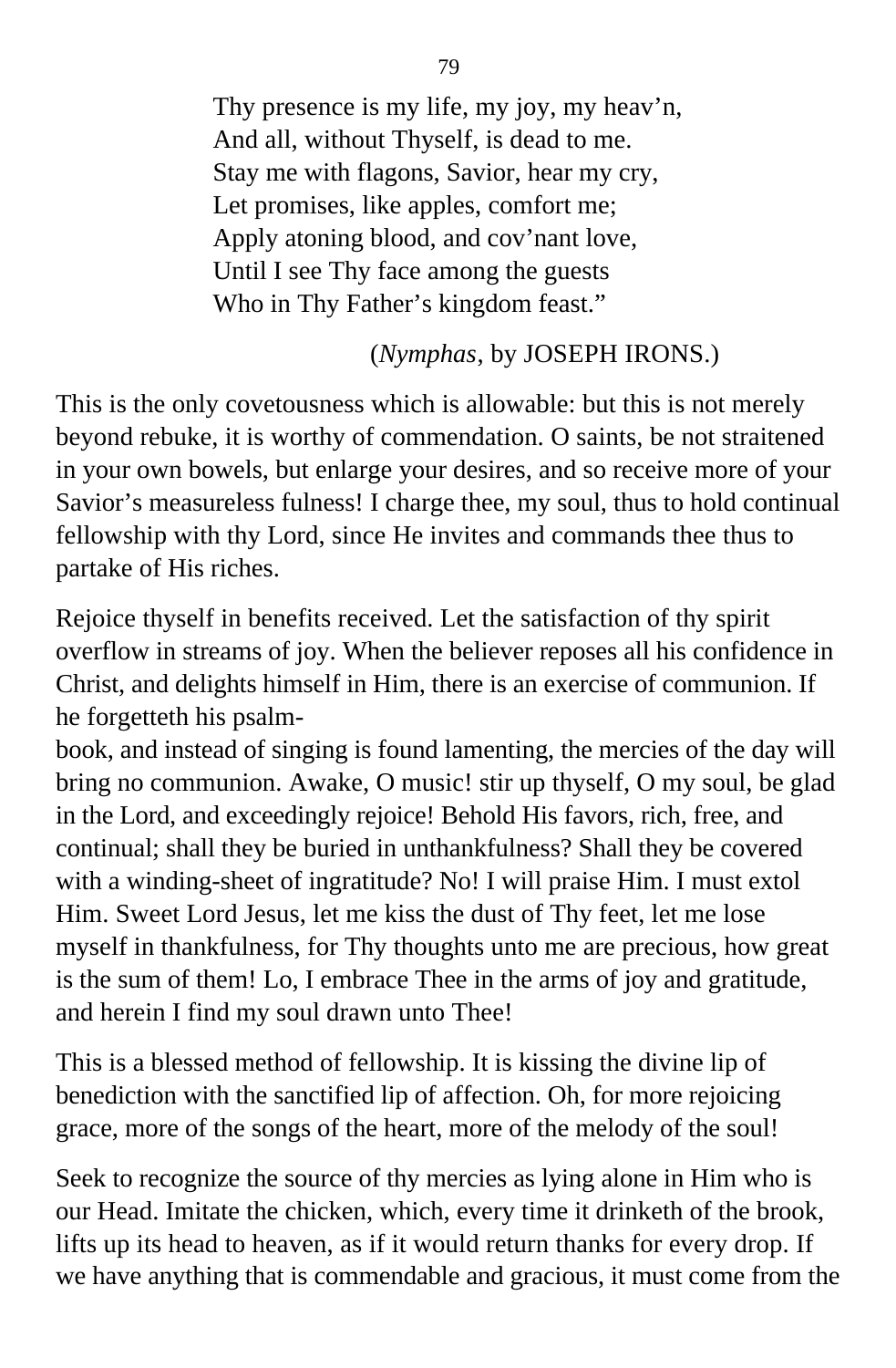Holy Spirit, and that Spirit is first bestowed on Jesus, and then through Him on us. The oil was first poured on the head of Aaron, and thence it ran down upon his garments. Look on the drops of grace, and remember that they distil from the Head, Christ Jesus. All thy rays are begotten by this Sun of Righteousness, all thy showers are poured from this heaven, all thy fountains spring from this great and immeasurable depth. Oh, for grace to see the hand of Jesus on every favor! So will communion be constantly and firmly in exercise. May the great Teacher perpetually direct us to Jesus by making the mercies of the covenant the handposts on the road which leadeth to Him. Happy is the believer who knows how to find the secret abode of his Beloved by tracking the footsteps of His loving providence: herein is wisdom which the casual observer of mere second causes can never reach. Labor, O Christian, to follow up every clue which thy Master's grace affords thee!

Labor to maintain a sense of thine entire dependence upon His good will and pleasure for the continuance of thy richest enjoyments. Never try to live on the old manna, nor seek to find help in Egypt. All must come from Jesus, or thou art undone for ever. Old anointings will not suffice to impart unction to our spirit; thine head must have fresh oil poured upon it from the golden horn of the sanctuary, or it will cease from its glory. Today thou mayest be upon the summit of the mount of God; but He who has put thee there must keep thee there, or thou wilt sink far more speedily than thou dreamest. Thy mountain only stands firm when He settles it in its place; if He hide His face, thou wilt soon be troubled. If the Savior should see fit, there is not a window through which thou seest the light of heaven which he could not darken in an instant. Joshua bade the sun stand still, but Jesus can shroud it in total darkness. He can withdraw the joy of thine heart, the light of thine eyes, and the strength of thy life; in His hand thy comforts lie, and at His will they can depart from thee. Oh! how rich the grace which supplies us so continually, and doth not refrain itself because of our ingratitude! O Lord Jesus, we would bow at Thy feet, conscious of our utter inability to do aught without Thee, and in every favor which we are privileged to receive, we would adore Thy blessed name, and acknowledge Thine unexhausted love!

When thou hast received much, admire the all-sufficiency which still remaineth undiminished, thus shall you commune with Christ, not only in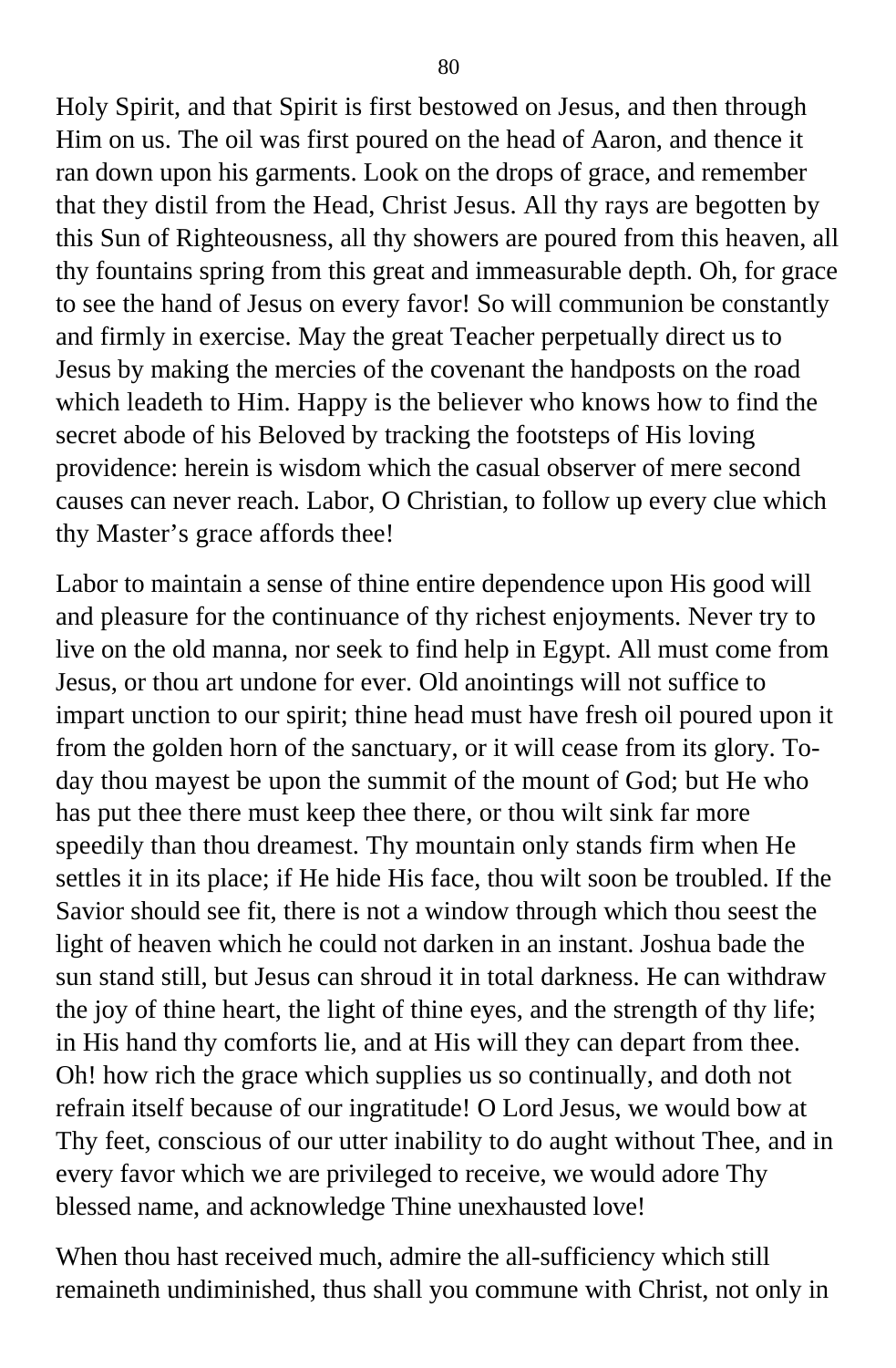what you obtain from Him, but also in the superabundance which remains treasured up in Him. Let us ever remember that giving does not impoverish our Lord. When the clouds, those wandering cisterns of the skies, have poured floods upon the dry ground, there remains an abundance in the storehouse of the rain: so in Christ there is ever an unbounded supply, though the most liberal showers of grace have fallen ever since the foundation of the earth. The sun is as bright as ever after all his shining, and the sea is quite as full after all the clouds have been drawn from it: so is our Lord Jesus ever the same overflowing fountain of fulness. All this is ours, and we may make it the subject of rejoicing fellowship. Come, believer, walk through the length and breadth of the land, for as far as the eye can reach, the land is thine, and far beyond the utmost range of thine observation it is thine also, the gracious gift of thy gracious Redeemer and Friend. Is there not ample space for fellowship *here?*

Regard every spiritual mercy as an assurance of the Lord's communion with thee. When the young man gives jewels to the virgin to whom he is affianced, she regards them as tokens of his delight in her. Believer, do the same with the precious presents of thy Lord. The common bounties of providence are shared in by all men, for the good Householder provides water for His swine as well as for His children: such things, therefore, are no proof of divine complacency. But thou hast richer food to eat; "the children's bread" is in thy wallet, and the heritage of the righteous is reserved for thee. Look, then, on every motion of grace in thine heart as a pledge and sign of the moving of thy Savior's heart towards thee. There is His whole heart in the bowels of every mercy which He sends thee. He has impressed a kiss of love upon each gift, and He would have thee believe that every jewel of mercy is a token of His boundless love. Look on thine adoption, justification, and preservation, as sweet enticements to fellowship. Let every note of the promise sound in thine ears like the ringing of the bells of the house of thy Lord, inviting thee to come to the banquets of His love. Joseph sent to his father asses laden with the good things of Egypt, and good old Jacob doubtless regarded them as pledges of the love of his son's heart: be sure not to think less of the kindnesses of Jesus.

Study to know the value of His favors. They are no ordinary things, no paste jewels, no mosaic gold: they are every one of them so costly, that,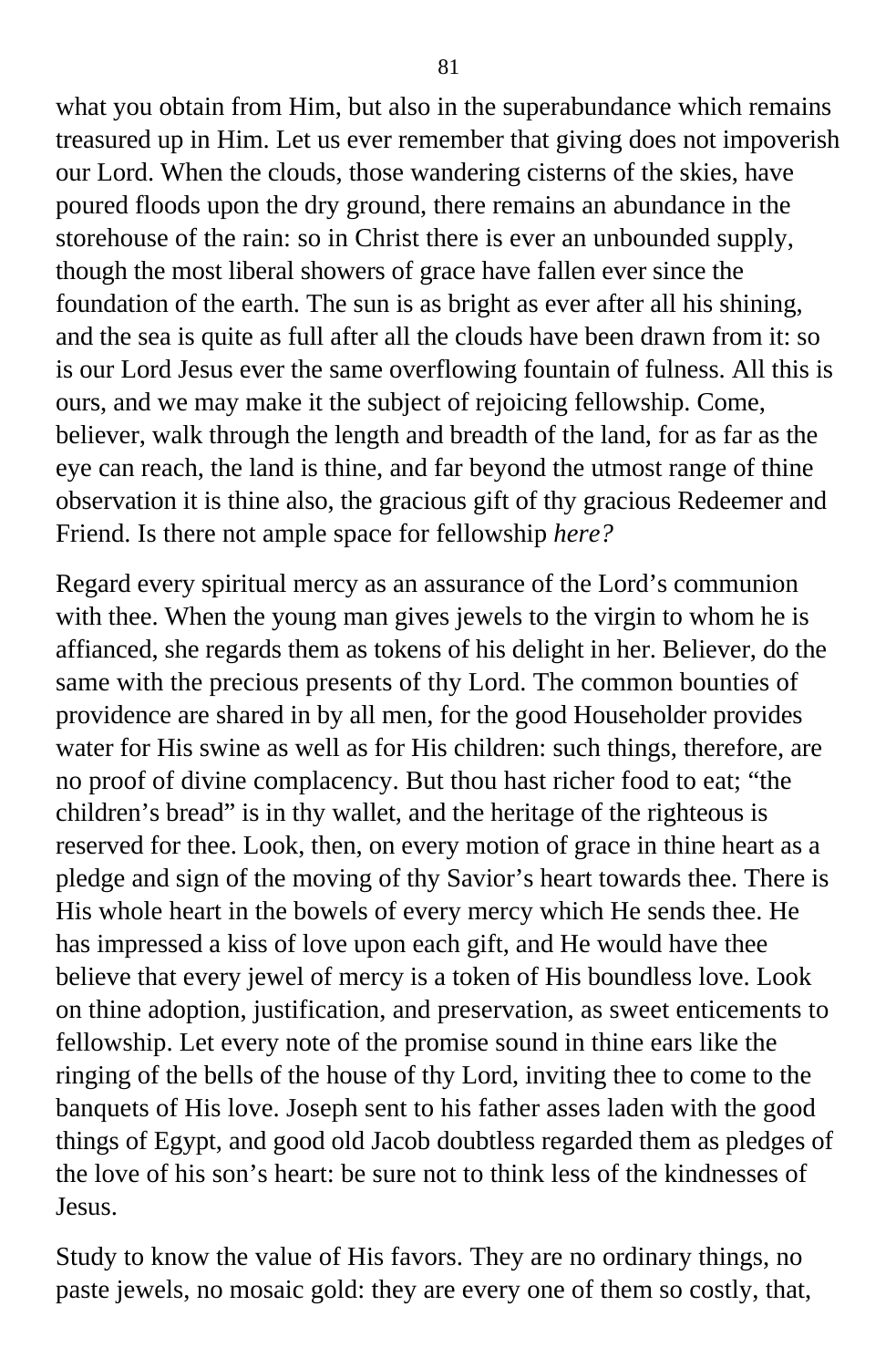had all heaven been drained of treasure, apart from the precious offering of the Redeemer, it could not have purchased so much as the least of His benefits. When thou seest thy pardon, consider how great a boon is contained in it! Bethink thee that hell had been thine eternal portion unless Christ had plucked thee from the burning! When thou art enabled to see thyself as clothed in the imputed righteousness of Jesus, admire the profusion of precious things of which thy robe is made. Think how many times the Man of sorrows wearied Himself at that loom of obedience in which He wove that matchless garment; and reckon, if thou canst, how many worlds of merit were cast into the fabric at every throw of the shuttle! Remember that all the angels in heaven could not have afforded Him a single thread which would have been rich enough to weave into the texture of His perfect righteousness. Consider the cost of thy maintenance for an hour; remember that thy wants are so large, that all the granaries of grace that all the saints could fill, could not feed thee for a moment.

What an expensive dependent thou art! King Solomon made marvelous provision for his household (1 Kings 4:22), but all his beeves and fine flour would be as the drop of the bucket compared with thy daily wants. Rivers of oil, and ten thousand rams or fed beasts, would not provide enough to supply the necessities of thy hungering soul. Thy least spiritual want demands infinity to satisfy it, and what must be the amazing aggregate of thy perpetually repeated draughts upon thy Lord! Arise, then, and bless thy loving Immanuel for the invaluable riches with which He has endowed thee. See what a dowry thy Bridegroom has brought to His poor, penniless spouse. He knows the value of the blessings which He brings thee, for He has paid for them out of His heart's richest blood; be not thou so ungenerous as to pass them over as if they were but of little worth. Poor men know more of the value of money than those who have always revelled in abundance of wealth. Ought not thy former poverty to teach thee the preciousness of the grace which Jesus gives thee? For remember, there was a time when thou wouldst have given a thousand worlds, if they had been thine, in order to procure the very least of His abundant mercies.

Remember how impossible it would have been for thee to receive a single spiritual blessing unless thou hadst been in Jesus. On none of Adam's race can the love of God be fixed, unless they are seen to be in union with His Son. No exception has ever been made to the universal curse on those of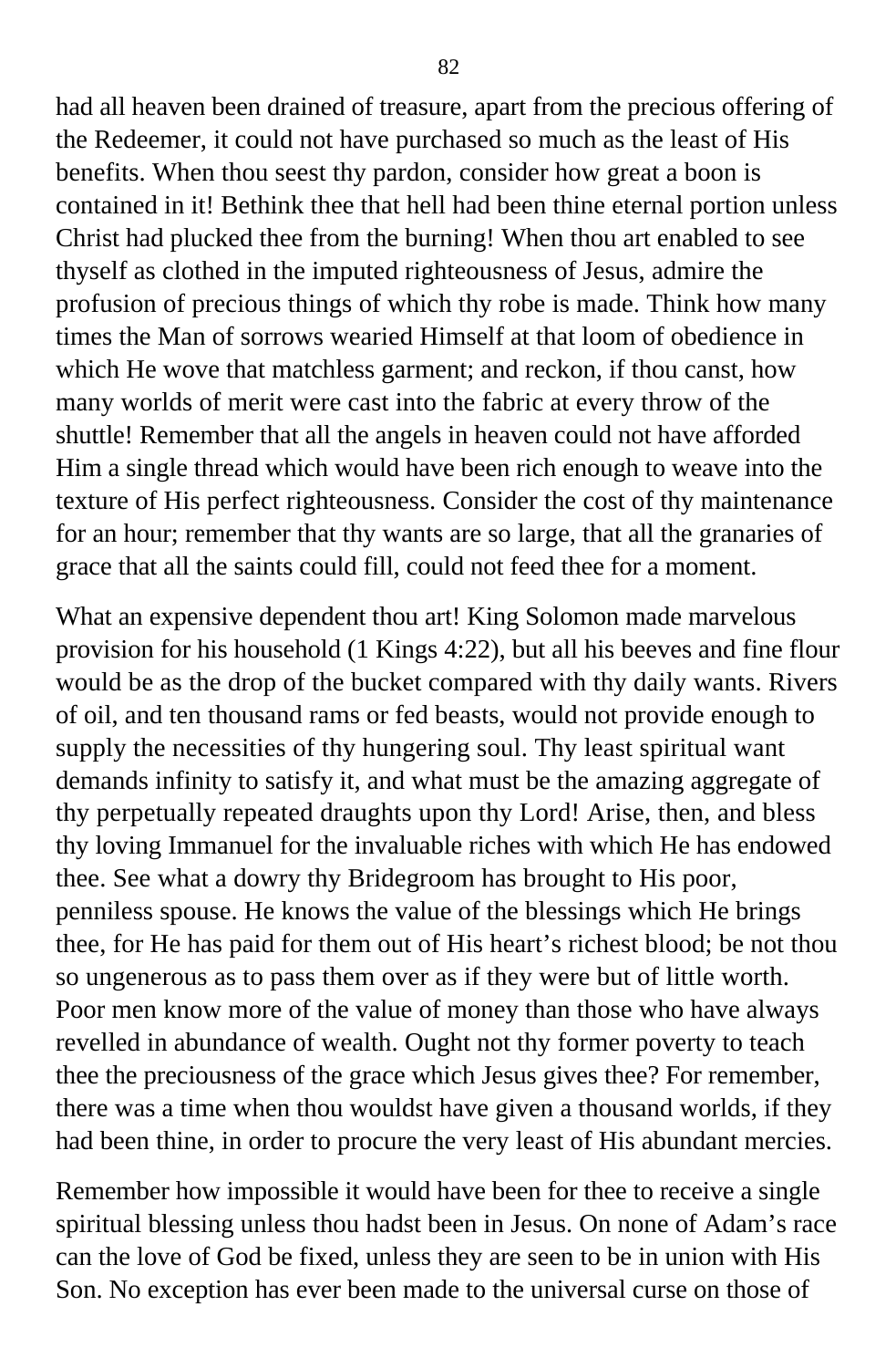the first Adam's seed who have no interest in the second Adam. Christ is the only Zoar in which God's Lots can find a shelter from the destruction of Sodom. Out of Him, the withering blast of the fiery furnace of God's wrath consumes every green herb, and it is only in Him that the soul can live. As when the prairie is on fire, men see the heavens wrapped in sheets of flame, and in hot haste they fly before the devouring element. They have but one hope. There is in the distance a lake of water. They reach it, they plunge into it, and are safe. Although the skies are molten with the heat, the sun darkened with the smoke, and the earth utterly consumed in the fire, they know that they are secure while the cooling flood embraces them. Christ Jesus is the only escape for a sinner pursued by the fiery wrath of God, and we would have the believer remember this. Our own works could never shelter us, for they have proved but refuges of lies. Had they been a thousand times more and better, they would have been but as the spider's web, too flail to hang eternal interests upon. There was but one name, one sacrifice, one blood, by which we could escape. All other attempts at salvation were a grievous failure. For, "though a man could scourge out of his body rivers of blood, and in neglect of himself could outlast Moses or Elias; though he could wear out his knees with prayer, and had his eyes nailed on heaven; though he could build hospitals for all the poor on earth, and exhaust the mines of India in alms; though he could walk like an angel of light, and with the glittering of an outward holiness dazzle the eyes of all beholders; nay (if it were possible to be conceived) though he should live for a thousand years in a perfect and perpetual observation of the whole law of God, if the only exception to his perfection were the very least deviation from the law, yet such a man as this could no more appear before the tribunal of God's justice, than stubble before a consuming fire." How, then, with thine innumerable sins, couldst thou escape the damnation of hell, much less become the recipient of bounties so rich and large? Blessed window of heaven, sweet Lord Jesus, let Thy Church for ever adore Thee, as the only channel by which mercies can flow to her. My soul, give Him continual praise, for without Him thou hadst been poorer than a beggar. Be thou mindful, O heir of heaven, that thou couldst not have had one ray of hope, or one word of comfort, if thou hadst not been in union with Christ Jesus! The crumbs which fall from thy table are more than grace itself would have given thee, hadst thou not been in Jesus beloved and approved.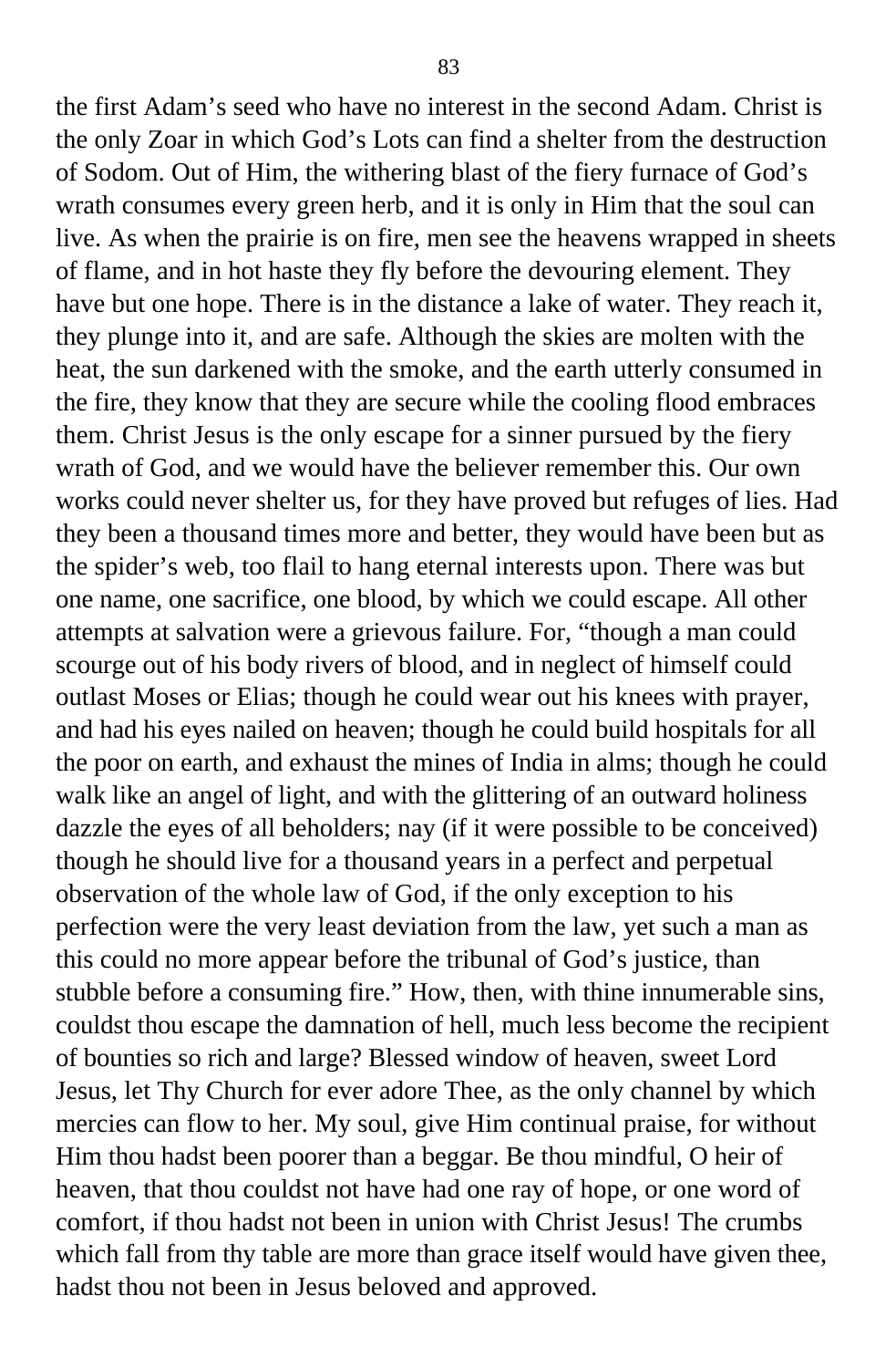All thou hast, thou hast in Him: in Him chosen, in Him redeemed, in Him justified, in Him accepted. Thou art risen in Him, but without Him thou hadst died the second death. Thou art in Him raised up to the heavenly places, but out of Him thou wouldst have been damned eternally. Bless Him, then. Ask the angels to bless Him. Rouse all ages to a harmony of praise for His condescending love in taking poor guilty nothings into oneness with His all-adorable person. This is a blessed means of promoting communion, if the sacred Comforter is pleased to take of the things of Christ, and reveal them to us as ours, but only ours as we are in Him. Thrice-blessed Jesus, let us never forget that we are members of Thy mystical body, and that it is for this reason that we are blessed and preserved.

Meditate upon thee gracious acts which procured thy blessings. Consider the ponderous labors which thy Lord endured for thee, and the stupendous sufferings by which He purchased the mercies which He bestows. What human tongue can speak forth the unutterable misery of His heart, or describe so much as one of the agonies which crowded upon His soul? How much less shall any finite comprehension arrive at an idea of the vast total of His woe! But all His sorrows were necessary for thy benefit, and without them not one of thine unnumbered mercies could have been bestowed. Be not unmindful that —

> "There's ne'er a gift His hand bestows, But cost His heart a groan."

Look upon the frozen ground of Gethsemane, and behold the bloody sweat which stained the soil! Turn to the hall of Gabbatha, and see the victim of justice pursued by His clamorous foes! Enter the guard-room of the Praetorians, and view the spitting, and the plucking of the hair! and then conclude your review upon Golgotha, the mount of doom, where death consummated His tortures; and if, by divine assistance thou art enabled to enter, in some humble measure, into the depths of thy Lord's sufferings, thou wilt be the better prepared to hold fellowship with Him when next thou receivest His priceless gifts. In proportion to thy sense of their costliness will be thy capacity for enjoying the love which is centerd in them.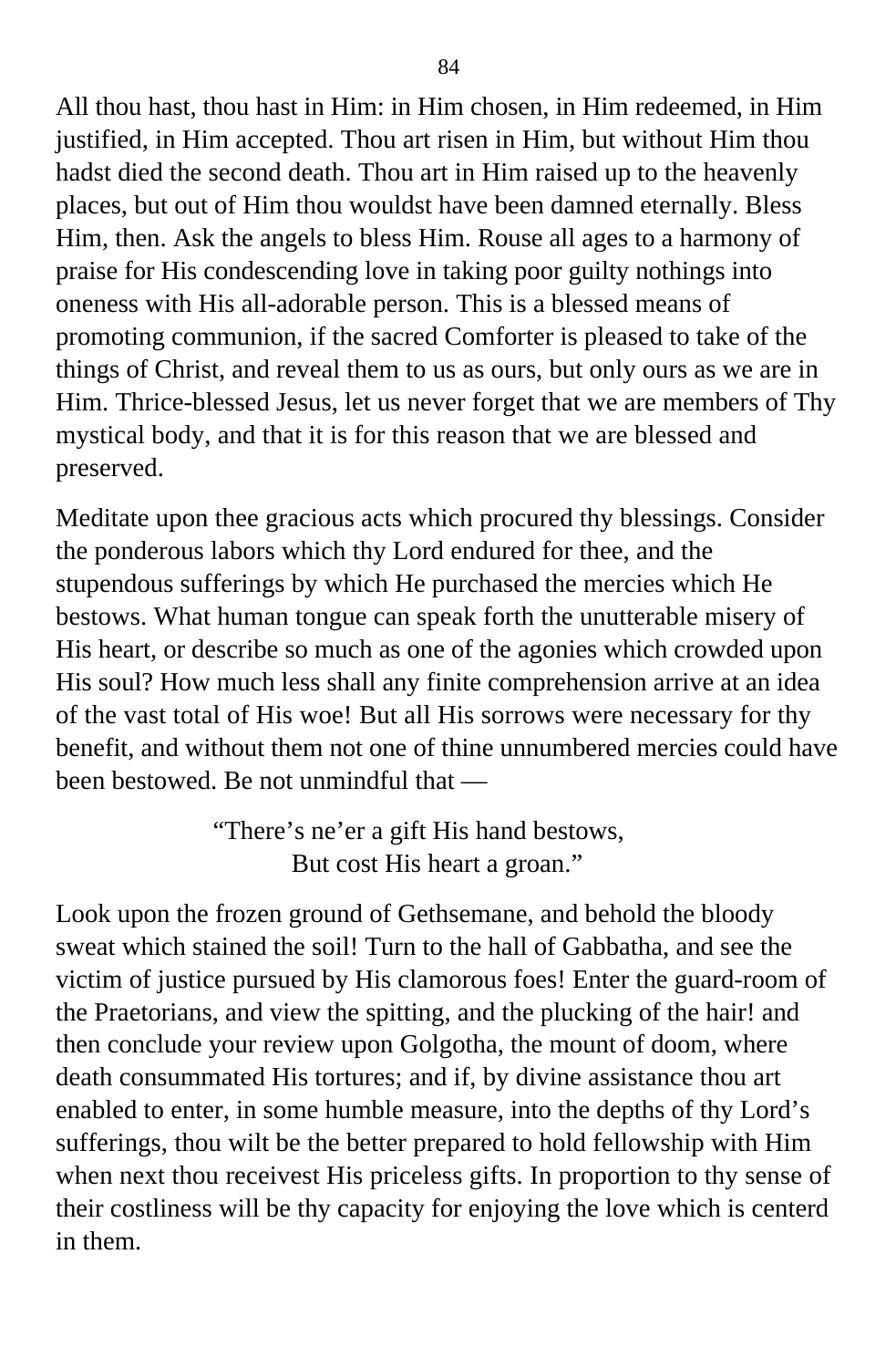Above all, and chief of all, never forget that Christ is thine. Amid the profusion of His gifts, never forget that the chief gift is Himself, and do not forget that, after all, His gifts are but Himself. He clothes thee, but it is with Himself, with His own spotless righteousness and character. He washes thee, but His innermost self, His own heart's blood, is the stream with which the fountain overflows. He feeds thee with the bread of heaven, but be not unmindful that the bread is Himself, His own body which He gives to be the food of souls. Never be satisfied with a less communication than a whole Christ. A wife will not be put off with maintenance, jewels, and attire, all these will be nothing to her unless she can call her husband's heart and person her own. It was the Paschal lamb upon which the ancient Israelite did feast on that night that was never to be forgotten. So do thou feast on Jesus, and on nothing less than Jesus, for less than this will be food too light for thy soul's satisfaction. Oh, be careful to eat His flesh and drink His blood, and so receive Him into thyself in a real and spiritual manner, for nothing short of this will be an evidence of eternal life in thy soul!

What more shall we add to the rules which we have here delivered? There remains but one great exhortation, which must not be omitted. *Seek the abundant assistance of the Holy Spirit* to enable you to put into practice the things which we have said, for without His aid, all that we have spoken will but be tantalizing the lame with rules to walk, or the dying with regulations for the preservation of health. O thou Divine Spirit, while we enjoy the grace of Jesus, lead us into the secret abode of our Lord, that we may sup with Him, and He with us, and grant unto us hourly grace that we may continue in the company of our Lord from the rising to the setting of the sun! Amen.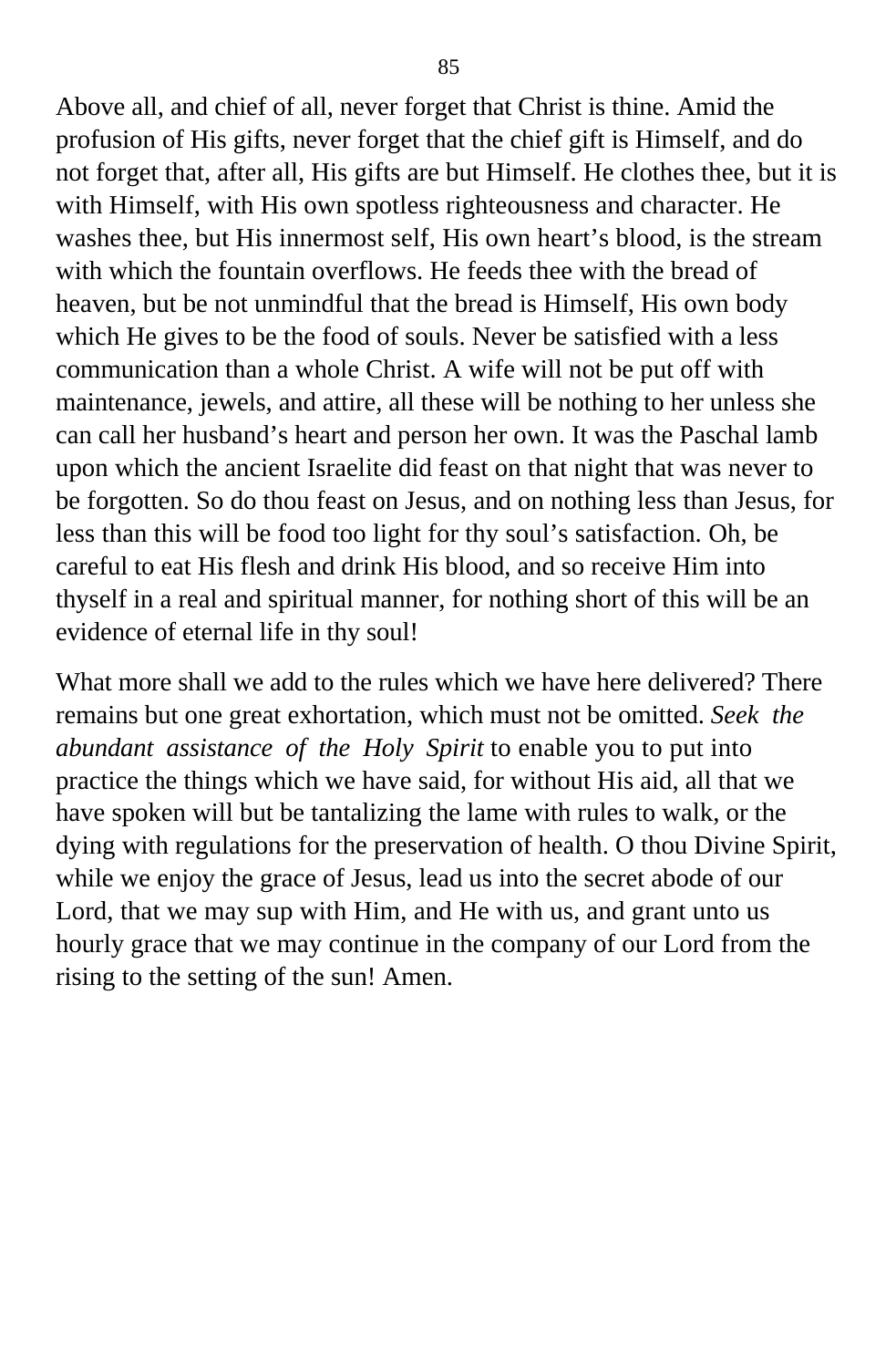# THE WELL-BELOVED'S VINEYARD

### *AN ADDRESS TO A LITTLE COMPANY OF BELIEVERS, IN MR. SPURGEON'S OWN ROOM AT MENTONE*

"My Well-beloved hath a vineyard in a very fruitful hill." — Isaiah 5:1

WE recognize at once that Jesus is here. Who but He can be meant by "My Well-beloved"? Here is a word of possession and a word of affection, — He is mine, and my Well-beloved. He is loveliness itself, the most loving and lovable of beings; and we personally love Him with all our heart, and mind, and soul, and strength: He is ours, our Beloved, our Well-beloved, we can say no less.

The delightful relationship of our Lord to us is accompanied by words which remind us of our relationship to Him, "My Wellbeloved hath a vineyard," and what vineyard is that but our heart, our nature, our life? We are His: and we are His for the same reason that any other vineyard belongs to its owner. He made us a vineyard. Thorns and briars were all our growth naturally, but He bought us with a price, He hedged us about, and set us apart for Himself, and then He planted and cultivated us. All within us that can bring forth good fruit is of His creating, His tending, and His preserving; so that if we be vineyards at all we must be *His* vineyards. We gladly agree that it shall be so. I pray that I may not have a hair on my head that does not belong to Christ, and you all pray that your every pulse and breath may be the Lord's.

This happy afternoon I want you to note that this vineyard is said to be upon "a very fruitful hill." I have been thinking of the advantages of my own position towards the Lord, and lamenting with great shamefacedness that I am not bringing forth such fruit to Him as my position demands. Considering our privileges, advantages, and opportunities, I fear that many of us have need to feel great searchings of heart. Perhaps to such the text may be helpful, and it will not be without profit to any one of us, if the Lord will bless our meditation upon it.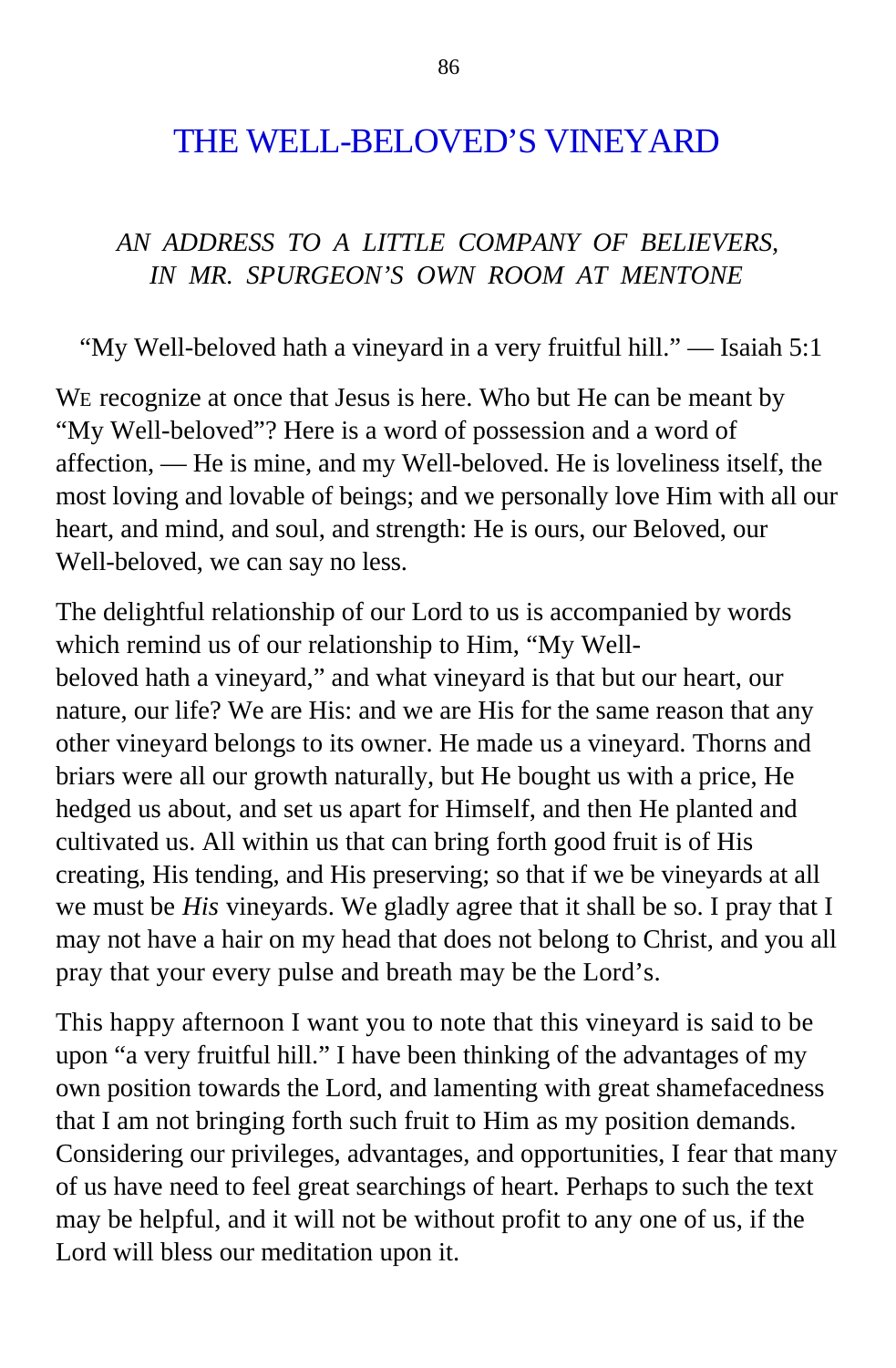Our first thought, in considering these words, is that our position as the Lord's vineyard is a very favorable one: "My Well-beloved hath a vineyard in a very fruitful hill." No people could be better placed for serving Christ than we are. I hardly think that any man is better situated for glorifying God than I am. I do not think that any women could be in better positions for serving Christ than some of you, dear sisters, now occupy. Our heavenly Father has placed us just where He can do the most for us, and where we can do the most for Him. Infinite wisdom has occupied itself with carefully selecting the soil, and site, and aspect of every tree in the vineyard. We differ greatly, and need differing situations in order to fruitfulness: the place which would suit one might be too trying for another. Friend, the Lord has planted you in the right spot: your station may not be the best in itself, but it is the best for you. We are in the best possible position for some present service at this moment; the providence of God has put us on a vantage ground for our immediate duty: "My Well-beloved hath a vineyard in a very fruitful hill."

Let us think of *the times in which we live* as calling upon us to be very fruitful when we compare them with the years gone by. Time was when we could not have met thus happily in our own room: if we had been taken in the act of breaking bread, or reading God's Word, we should have been haled off to prison, and perhaps put to death. Our forefathers scarcely dared to lift up their voices in a psalm of praise, lest the enemy should be upon them. Truly, the lines have fallen unto us in pleasant places; yea, we have a goodly heritage, in a very fruitful hill.

We do not even live in times when error is so rampant as to be paramount. There is too much of it abroad; but taking a broad view of things, I venture to say that there never was a time when the truth had a wider sway than it has now, or when the gospel was more fully preached, or when there was more spiritual activity. Black clouds of error hover over us; but at the same time we rejoice that, from John o' Groat's House to the Land's End, Christ is preached by ten thousand voices, and even in the dark parts of the earth the name of Jesus is shining like a candle in the house. If we had the pick of the ages in which to live, we could not have selected a better time for fruitbearing than that which is now occurrent: this age is "a very fruitful hill."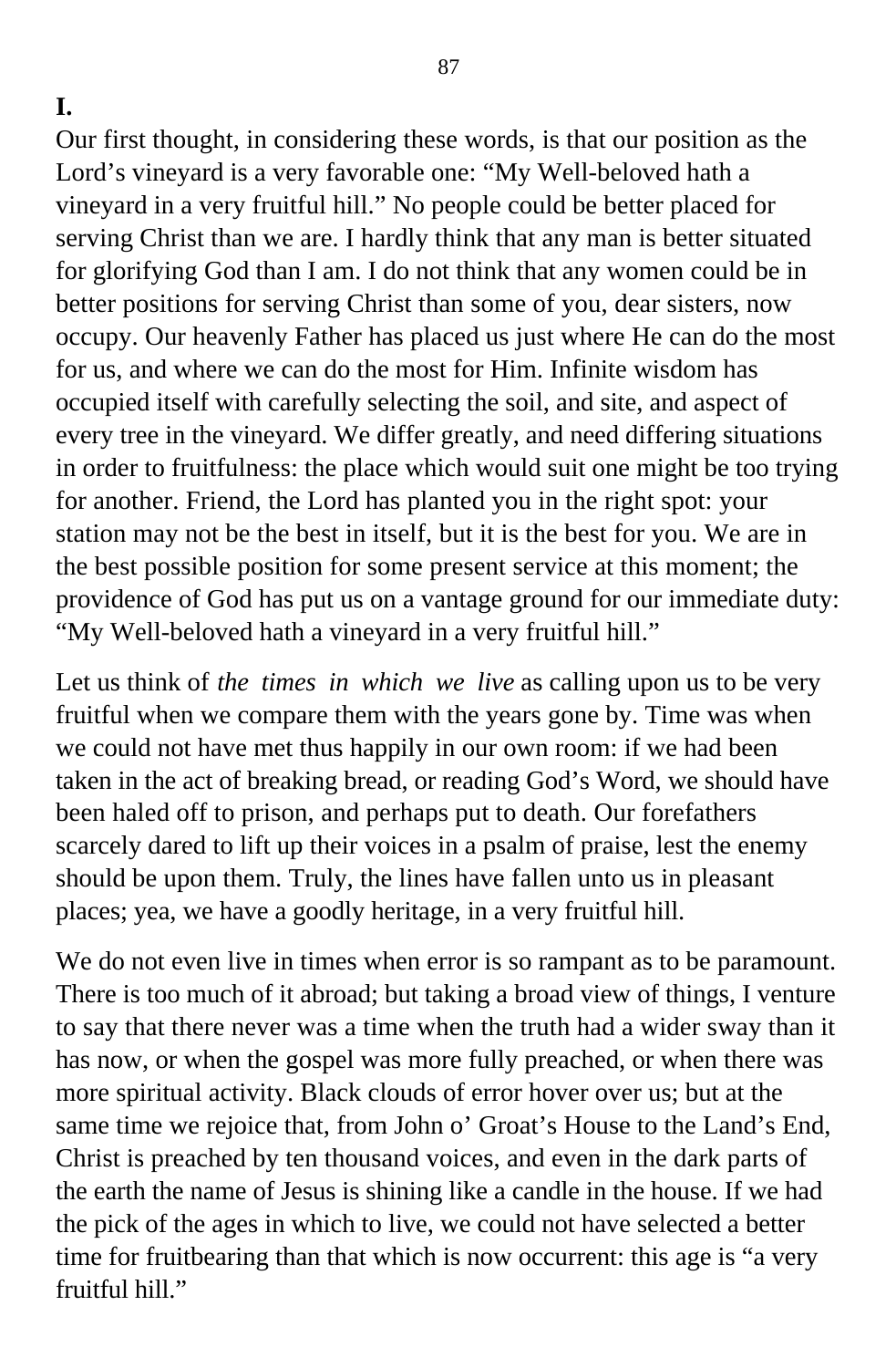That this is the case some of us know positively, *because we have been fruitful.* Look back, brothers and sisters, upon times when your hearts were warm, and your zeal was fervent, and you served the Lord with gladness. I join with you in those happy memories. Then we could run with the swiftest, we could fight with the bravest, we could work with the strongest, we could suffer with the most patient. The grace of God has been upon certain of us in such an unmistakable manner that we have brought forth all the fruits of the Spirit. Perhaps today we look back with deep regret because we are not so fruitful as we once were: if it be so, it is well that our regrets should multiply, but we must change each one of them into a hopeful prayer. Remember, the vine may have changed, but the soil is the same. We have still the same motives for being fruitful, and even more than we used to have. Why are we not more useful? Has some spiritual phylloxera taken possession of the vines, or have we become frost-bitten, or sun-

burnt? What is it that withholds the vintage? Certainly, if we were fruitful once, we ought to be more fruitful now. The fruitful hill is not exhausted; what aileth us that our grapes are so few?

We are planted on a fruitful hill, *for we are called to work which of all others is the most fruitful*. Blessed and happy is the man who is called to the Christian ministry; for this service has brought more glory to Christ than any other. You, beloved friends, are not called to be rulers of nations, nor inventors of engines, nor teachers of sciences, nor slayers of men; but we are soul-winners, our work is to lead men to Jesus. Ours is, of all the employments in the world, the most fruitful in benefits to men and glory to God. If we are not serving God in the gospel of His Son with all our might and ability, then we have a heavy responsibility resting upon us. "Our Well-beloved hath a vineyard in a very fruitful hill:" there is not a richer bit of soil outside Immanuel's land than the holy ministry for souls. Certain of us are teachers, and gather the young about us while we speak of Jesus. This also is choice soil. Many teachers have gathered a grand vintage from among the little ones, and have not been a whit behind pastors and evangelists in the glory of soul-winning. Dear teachers, your vines are planted in a very fruitful hill. But I do not confine myself to preachers and teachers; for all of us, as we have opportunities of speaking for the Lord Jesus Christ, and privately talking to individuals, have also a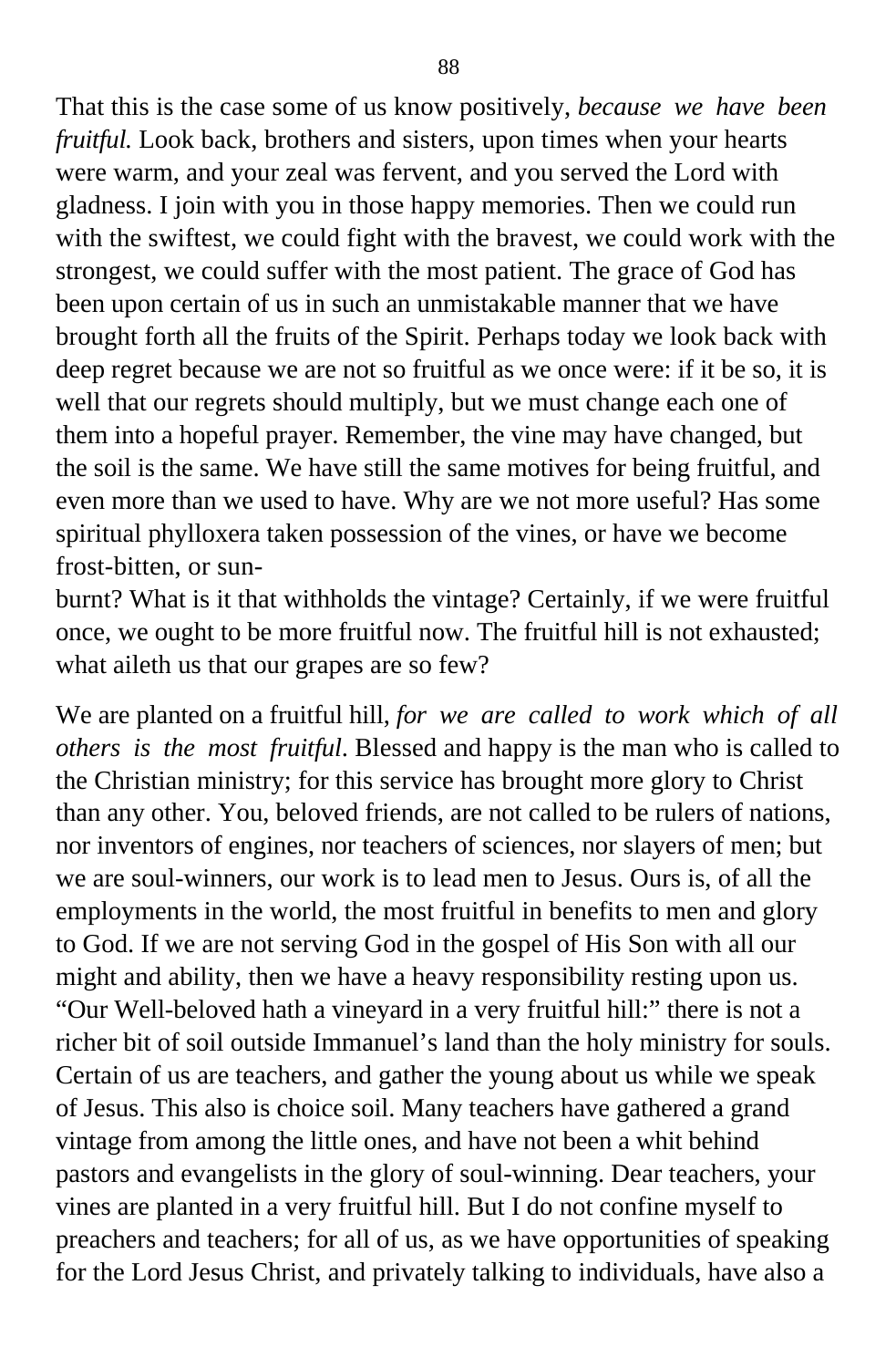fertile soil to grow in. If we do not glorify God by soul-winning, we shall be greatly blamable, since of all forms of service it is most prolific in praise of God.

And what is more, *the very circumstances with which we are surrounded* all tend to make our position exceedingly favorable for fruit-bearing. In this little company we have not one friend who is extremely poor; but if such were among us, I should say the same thing. Christ has gathered some of His choicest clusters from the valley of poverty. Many eminent saints have never owned a foot of land, but lived upon their weekly wage, and found scant fare at that. Yes, by the grace of God, the vale of poverty has blossomed as the rose. It so happens, however, that the most of us here have a competence, we have all that we need, and something over to give to the poor and to the cause of God. Surely we ought to be fruitful in almsgiving, in caring for the sick, and in all manner of sweet and flagrant influences. "Give me neither poverty nor riches," is a prayer that has been answered for most of us; and if we do not now give honor unto God, what excuse can we make for our barrenness? I am speaking to some who are singularly healthy, who are never hindered by aches and pains; and to others who have been prospered in business for twenty years at a stretch: yours is great indebtedness to your Lord: in your case, "My Well-beloved hath a vineyard in a very fruitful hill." Give God your strength and your wealth, my brother, while they last: see that all His care of thee is not thrown away. Others of us seldom know many months together of health, but have often had to suffer sorely in body; this ought to make us fruitful, for there is much increase from the tillage of affliction. Has not the Master obtained the richest of all fruit from bleeding vines? Do not His heaviest bunches come from vines which have been sharply cut and pruned down to the ground? Choice flavours, dainty juices, and delicious aromas come mostly from the use of the keen-edged knife of trial. Some of us are at our best for fruitbearing when in other respects we are at our worst. Thus I might truly say that, whatever our circumstances may be, whether we are poor or rich, in health or in affliction, each one of our cases has its advantages, and we are planted "in a very fruitful hill."

Furthermore, when I look at our spiritual condition, I must say for myself, and I think for you also, "My Well-beloved hath a vineyard in a very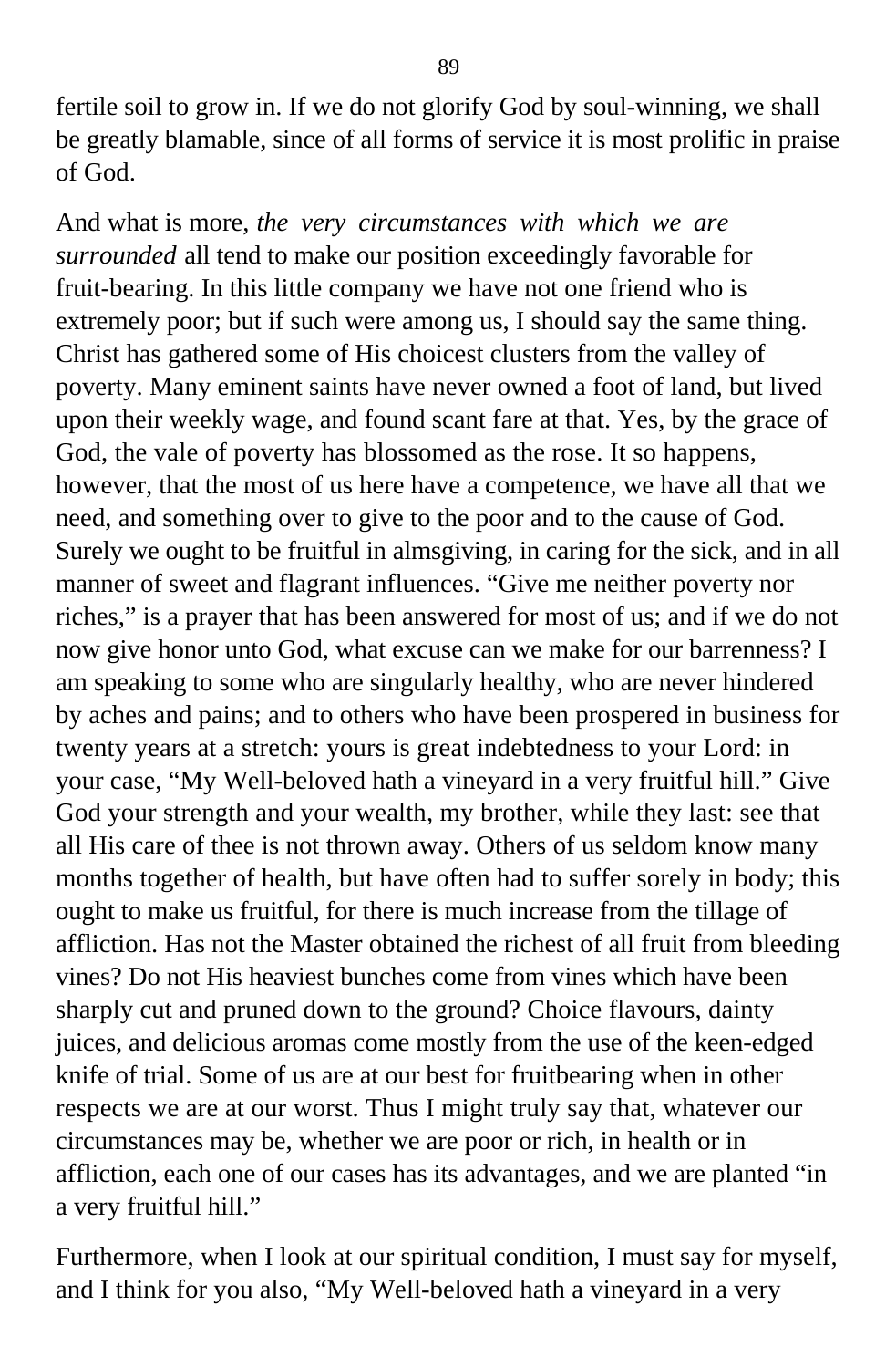fruitful hill." For what has God done for us? To change the question, what has God not done for us? What more could He say than to us He hath said? What more could He do than to us He hath done? He hath dealt with us like a God. He has loved us up from the pit, He has loved us up to the cross, and up to the gates of heaven; He has quickened us, forgiven us, and renewed us; He dwells in us, comforts us, instructs us, upholds us, preserves us, guides us, leads us, and He will surely perfect us. If we are not fruitful, to His praise, how shall we excuse ourselves? Where shall we hide our guilty heads? Shall yonder sea suffice to lend us briny tears wherewith to weep over our ingratitude?

### **II.**

I go a step further, by your leave, and say that our position, as the Lord's vineyard, is favorable to the production of the fruit which He loves best. I believe that my own position is the most favorable for the production of the fruit that the Lord loves best in me, and that your position is the same. What is this fruit?

First, it is *faith*. Our Lord is very delighted to see faith in His people. The trust which clings to Him with childlike confidence is pleasant to His loving heart. Our position is such that faith ought to be the easiest thing in the world to us. Look at the promises He has given us in His Word: can we not believe them? Look at what the Father has done for us in the gift of His dear Son: can we not trust Him after that? Our daily experience all goes to strengthen our confidence in God. Every mercy asks, "Will you not trust Him?" Every want that is supplied cries, "Can you not trust Him?" Every sorrow sent by the great Father tests our faith, and drives us to Him on whom we repose, and so strengthens and confirms our confidence in God. Mercies and miseries alike operate for the growth of faith. Some of us have been called upon to trust God on a large scale, and that necessity has been a great help towards fruit-bearing. The more troubles we have, the more is our vine digged about, and the more nourishment is laid to its roots. If faith does not ripen under trial, when will it ripen? Our afflictions fertilize the soil wherein faith may grow.

Another choice fruit is *love*. Jesus delights in love. His tender heart delights to see its love returned. Am I not of all men most bound to love the Lord? I speak for each brother and sister here, is not that your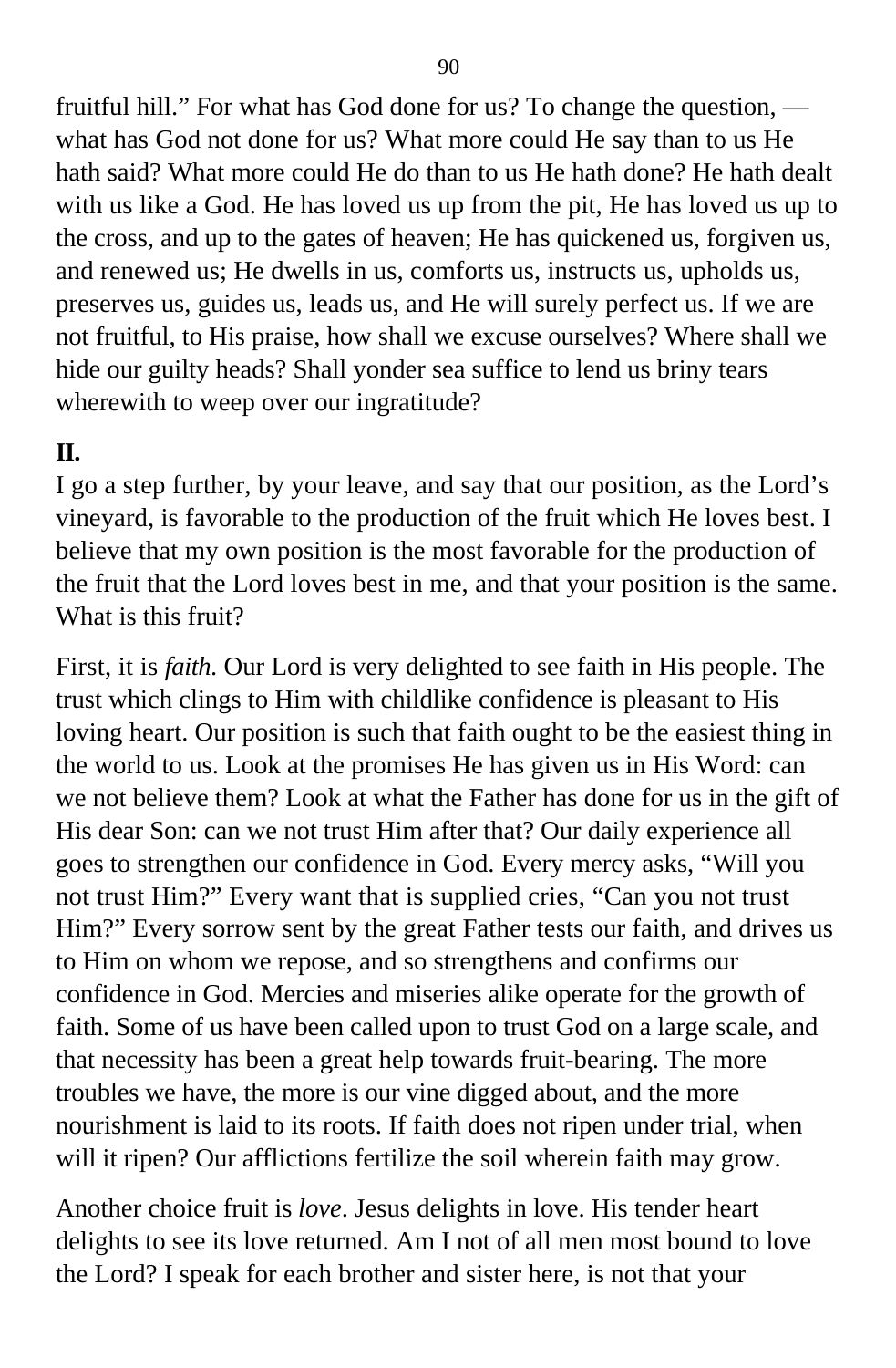language? Do you not all say, "Lives there a person beneath yon blue sky who ought to love Jesus more than I should do?" Each sister soliloquizes, "Sat there ever a woman in her chamber who had more reason for loving God than I have?" No, the sin which has been forgiven us should make us love our Savior exceeding much. The sin which has been prevented in other cases should make us love our Preserver much. The help which God has sent us in hours of need, the guidance which He has given in times of difficulty, the joy which He has poured into us in days of fellowship, and the quiet He has breathed upon us in seasons of trial, — all ought to make us love Him. Along our life-

road, reasons for loving God are more numerous than the leaves upon the olives. He has hedged us about with His goodness, even as the mountains and the sea are round our present resting-place. Look backward as far as time endures, and then look far beyond that, into the eternity which has been, and you will see the Lord's great love set upon us: all through time and eternity reasons have been accumulating which constrain us to love our Lord. Now turn sharply round, and gaze before you, and all along the future faith can see reasons for loving God, golden milestones on the way that is yet to be traversed, all calling for our loving delight in God.

Christ is also very pleased with the fruit of *hope*, and we are so circumstanced that we ought to produce much of it. The aged ought to look forward, for they cannot expect to see much more on earth. Time is short, and eternity is near; how precious is a good hope through grace! We who are not yet old ought to be exceedingly hopeful; and the younger folk, who are just beginning the spiritual life, should abound in hope most fresh and bright. If any man has expectations greater than I have, I should like to see him. We have the greatest of expectations. Have you never felt like Mercy in her dream, when she laughed and when Christiana asked her what made her laugh, she said that she had had a vision of things yet to be revealed?

Select any fruit of the Spirit you choose, and I maintain that we are favorably circumstanced for producing it; we are planted upon a very fruitful hill. What a fruitful hill we are living in as regards *labor for Christ! Each one of us may find work for the Master; there are capital opportunities around us. There never was an age in which a man, consecrated to God, might do so much as he can at this time.*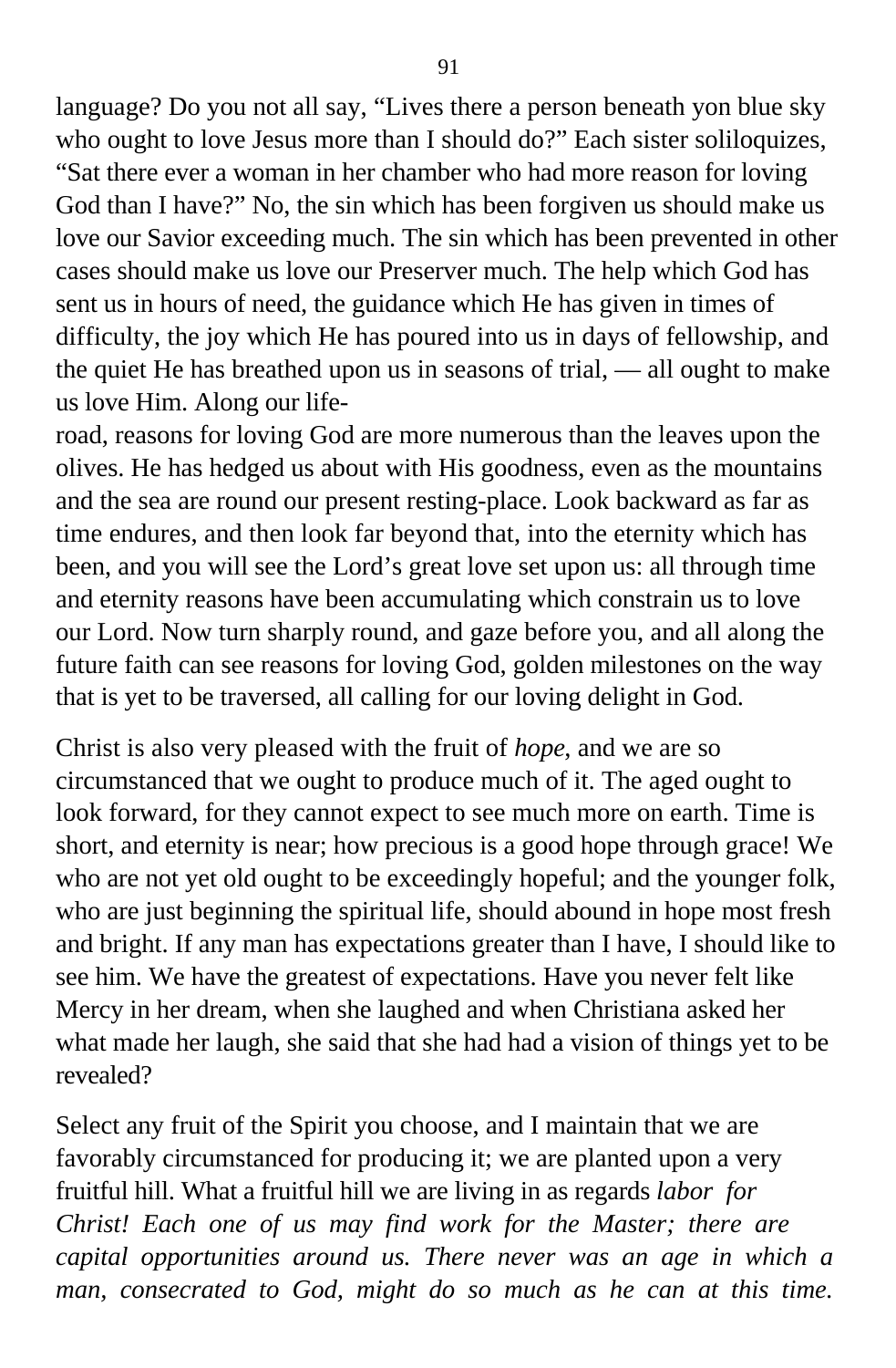92

*There is nothing to restrain the most ardent zeal. We live in such happy times that, if we plunge into a sea of work, we may swim, and none can hinder us. Then, too, our labor is made, by God's grace, to be so pleasant to us. No true servant of Christ is weary of* the work, though he may be weary *in* the work: it is not the work that he ever wearies of, for he wishes that he could do ten times more. Then our Lord makes our work to be successful. We bring one soul to Jesus, and that one brings a hundred. Sometimes, when we are fishing for Jesus, there may be few fish, but, blessed be His name, most of them enter the net; and we have to live praising and blessing God for all the favor with which He regards our labor of love. I do think I am right in saying that, for the bearing of the fruit which Jesus loves best, our position is exceedingly favorable.

## **III.**

And now, this afternoon, at this table, our position here is favorable even now to our producing immediately, and upon the spot, the richest, ripest, rarest fruit for our Well-beloved. Here, at the communion-table, we are at the center of the truth, and at the well-head of consolation. Now we enter the holy of holies, and come to the most sacred meeting-place between our souls and God.

Viewed from this table, *the vineyard slopes to the south*, for everything looks towards Christ, our Sun. This bread, this wine, all set our souls aslope towards Jesus Christ, and He shines full upon our hearts, and minds, and souls, to make us bring forth much fruit. Are we not planted on a very fruitful hill?

As we think of His passion for our sake, we feel that a wall is set about us to the north, to keep back every sharp blast that might destroy the tender grapes. No wrath is dreaded now, for Jesus has born it for us; behold the tokens of His all-sufficient sacrifice! No anger of the Lord shall come to our restful spirits, for the Lord saith, "I have sworn that I will not be wroth with thee, nor rebuke thee." Here, on this table, are the pledges of His love unspeakable, and these, like a high wall, keep out the rough winds. Surely, we are planted on a very fruitful hill.

Moreover, *the Well-beloved Himself is among us*. He has not let us out to husbandmen, but He Himself doth undertake to care for us; and that He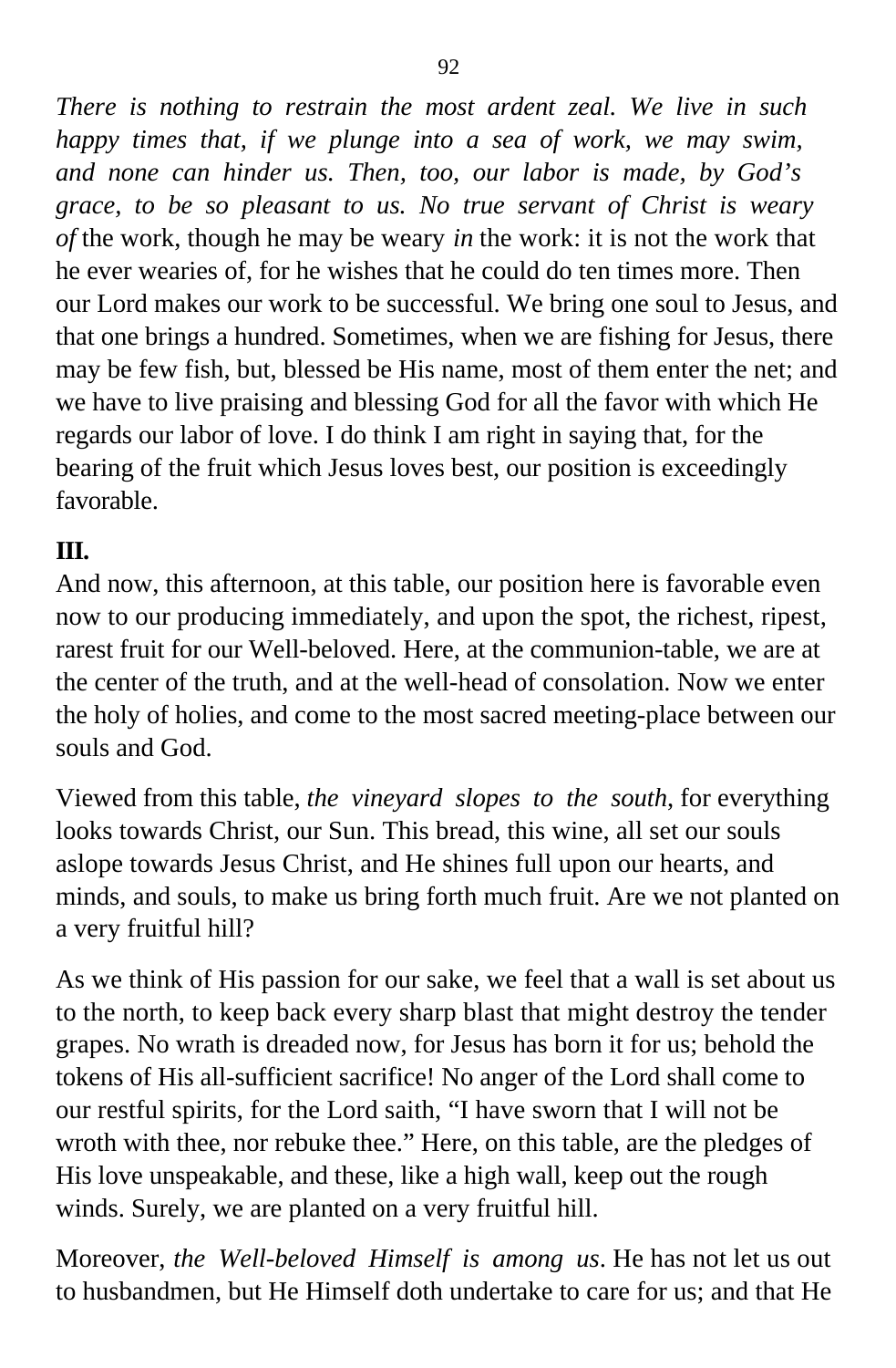is here we are sure, for here is His flesh, and here is His blood. You see the outward tokens, may you feel the unseen reality; for we believe in His real presence, though not in the gross corporeal sense with which worldly spirits blind themselves. The King has come into His garden: let us entertain Him with our fruits. He who for this vineyard poured out a bloody sweat, is now surveying the vines; shall they not at this instant give forth a goodly smell? The presence of our Lord makes this assembly a very fruitful hill: where He sets His feet, all good things flourish.

Around this table, *we are in a place where others have fruited well*. Our literature contains no words more precious than those which have been spoken at the time of communion. Perhaps you know and appreciate the discourses of Willison, delivered on sacramental occasions. Rutherford's communion sermons have a sacred unction upon them. The poems of George Herbert, I should think, were most of them inspired by the sight of Christ in this ordinance. Think of the canticles of holy Bernard, how they flame with devotion. Saints and martyrs have been nourished at this table of blessing. This hollowed ordinance, I am sure, is a spot where hopes grow bright, and hearts grow warm, resolves become firm, and lives become fruitful, and all the clusters of our soul's fruit ripen for the Lord.

Blessed be God, *we are where we have ourselves often grown*. We have enjoyed our best times when celebrating this sacred Eucharist. God grant it may be so again! Let us, in calm meditation and inward thought, now produce from our hearts sweet fruits of love, and zeal, and hope, and patience; let us yield great clusters like those of Eshcol, all for Jesus, and for Jesus only. Even now, let us give ourselves up to meditation, gratitude, adoration, communion, rapture; and let us spend the rest of our lives in glorifying and magnifying the ever-blessed name of our Well-beloved whose vineyard we are.

> "While such a scene of sacred joys Our raptured eyes and souls employs, Here we could sit, and gaze away A long, an everlasting day.

> "Well, we shall quickly pass the night, To the fair coasts of perfect light;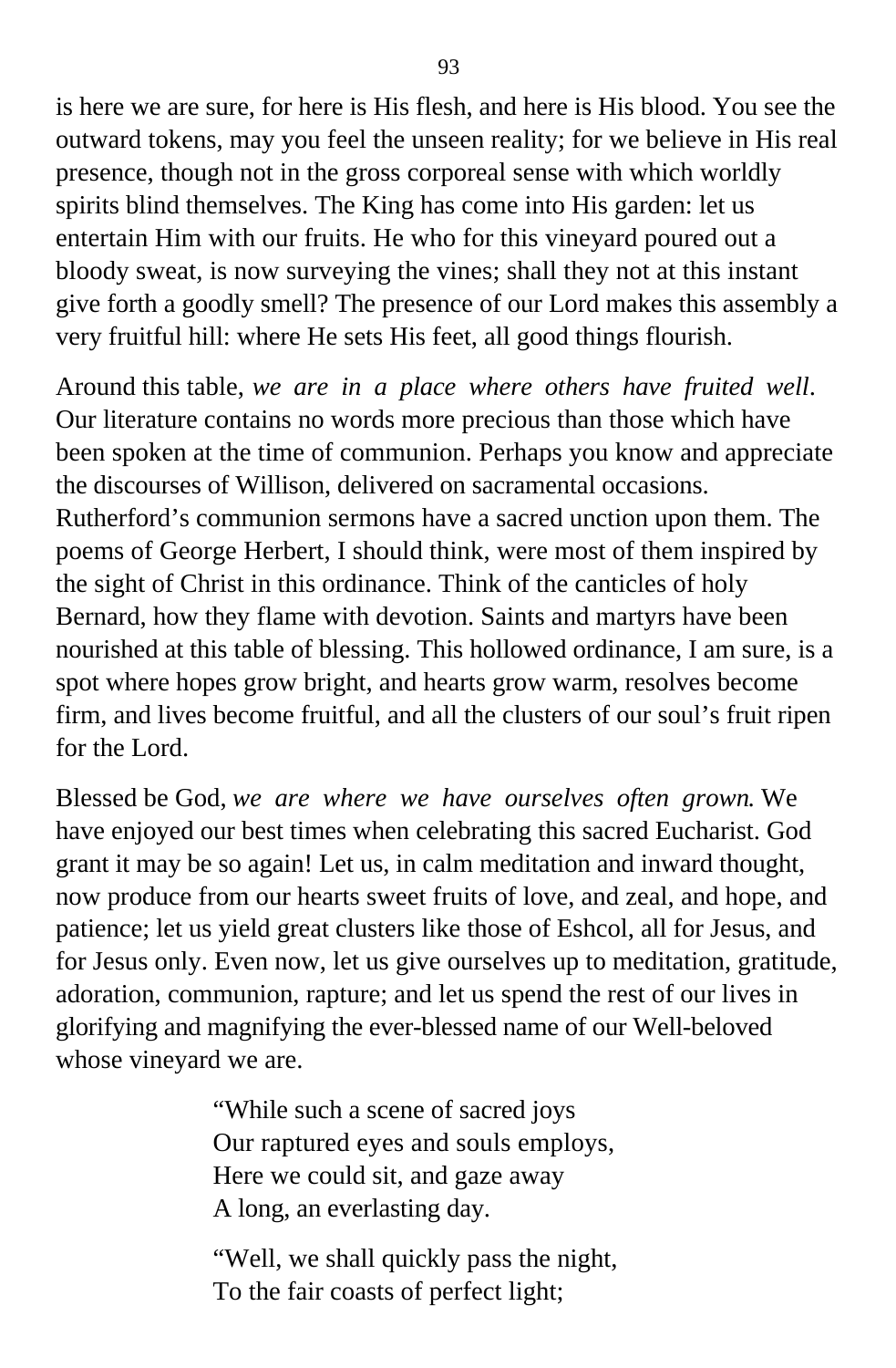Then shall our joyful senses rove O'er the dear object of our love.

"There shall we drink full draughts of bliss, And pluck new life from heavenly trees. Yet now and then, dear Lord, bestow A drop of heaven on worms below."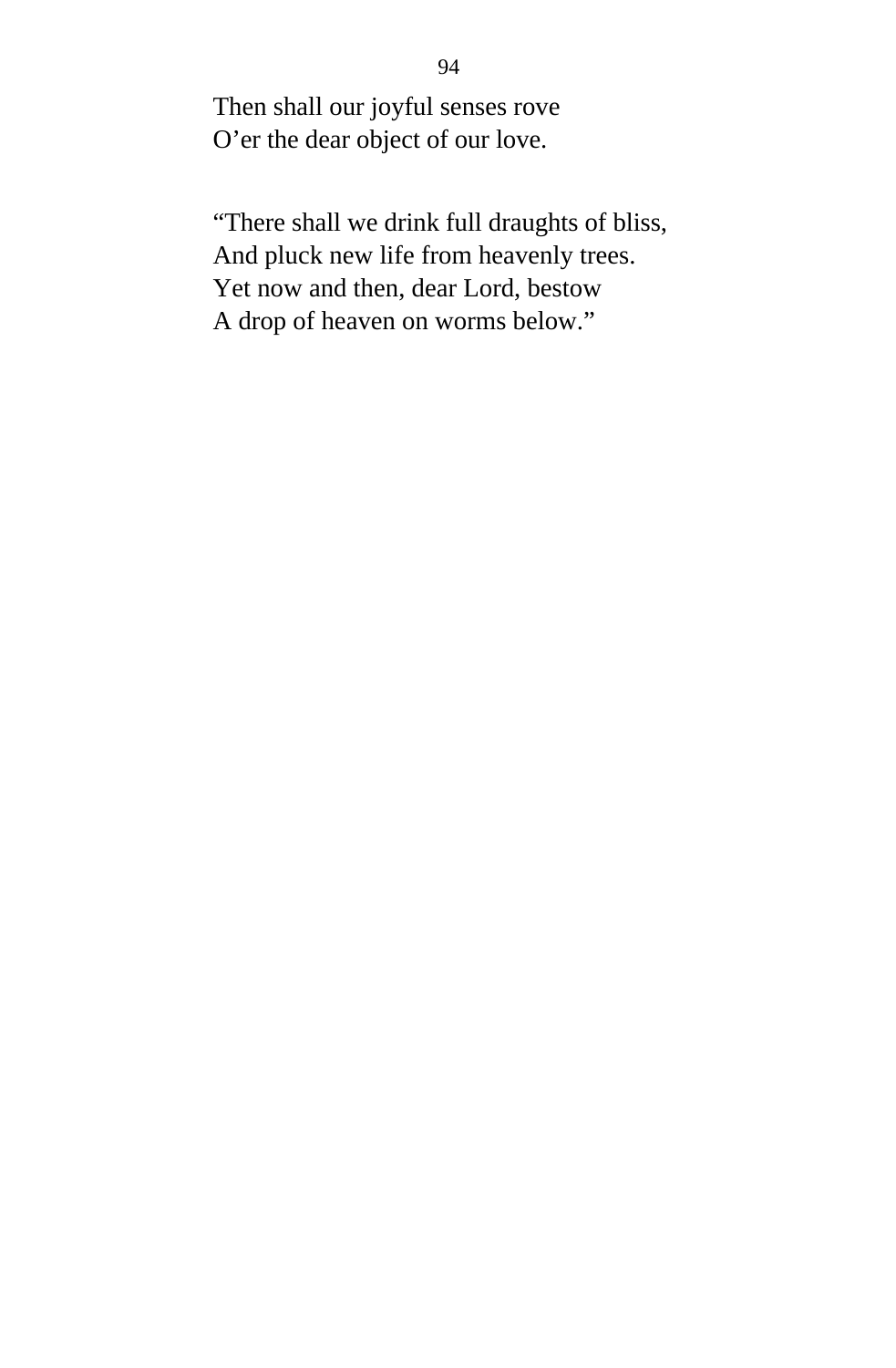# REDEEMED SOULS FREED FROM FEAR

#### *A TALK WITH A FEW FRIENDS AT MENTONE*

"Fear not: for I have redeemed thee." — Isaiah 43:1

I WAS lamenting this morning my unfitness for my work, and especially for the warfare to which I am called. A sense of heaviness came over me, but relief came very speedily, for which I thank the Lord. Indeed, I was greatly burdened, but the Lord succored me. The first verse read at the Sabbath morning service exactly met my case. It is in Isaiah 43:1: "But now thus saith the Lord that created thee, O Jacob, and He that formed thee, O Israel, Fear not." I said to myself, "I am what God created me, and I am what He formed me, and therefore I must, after all, be the right man for the place wherein He has put me." We may not blame our Creator, nor suspect that He has missed His mark in forming an instrument for His work. Thus new comfort comes to us. Not only do the operations of grace in the spiritual world yield us consolation, but we are even comforted by what the Lord has done in creation. We are told to cease from our fears; and we do so, since we perceive that it is the Lord that made us, and not we ourselves, and He will justify His own creating skill by accomplishing through us the purposes of His love. Pray, I beseech you, for me, the weakest of my Lord's servants, that I may be equal to the overwhelming task imposed upon me.

The next sentence of the chapter is usually most comforting to my soul, although on this one occasion the first sentence was a specially reviving cordial to me. The verse goes on to say, —

"Fear not: for I have redeemed thee."

Let us think for a few minutes of the wonderful depth of consolation which lies in this fact. We have been redeemed by the Lord Himself, and this is a grand reason why we should never again be subject to fear. Oh, that the logic of this fact could be turned into practice, so that we henceforth rejoiced, or at least felt the peace of God!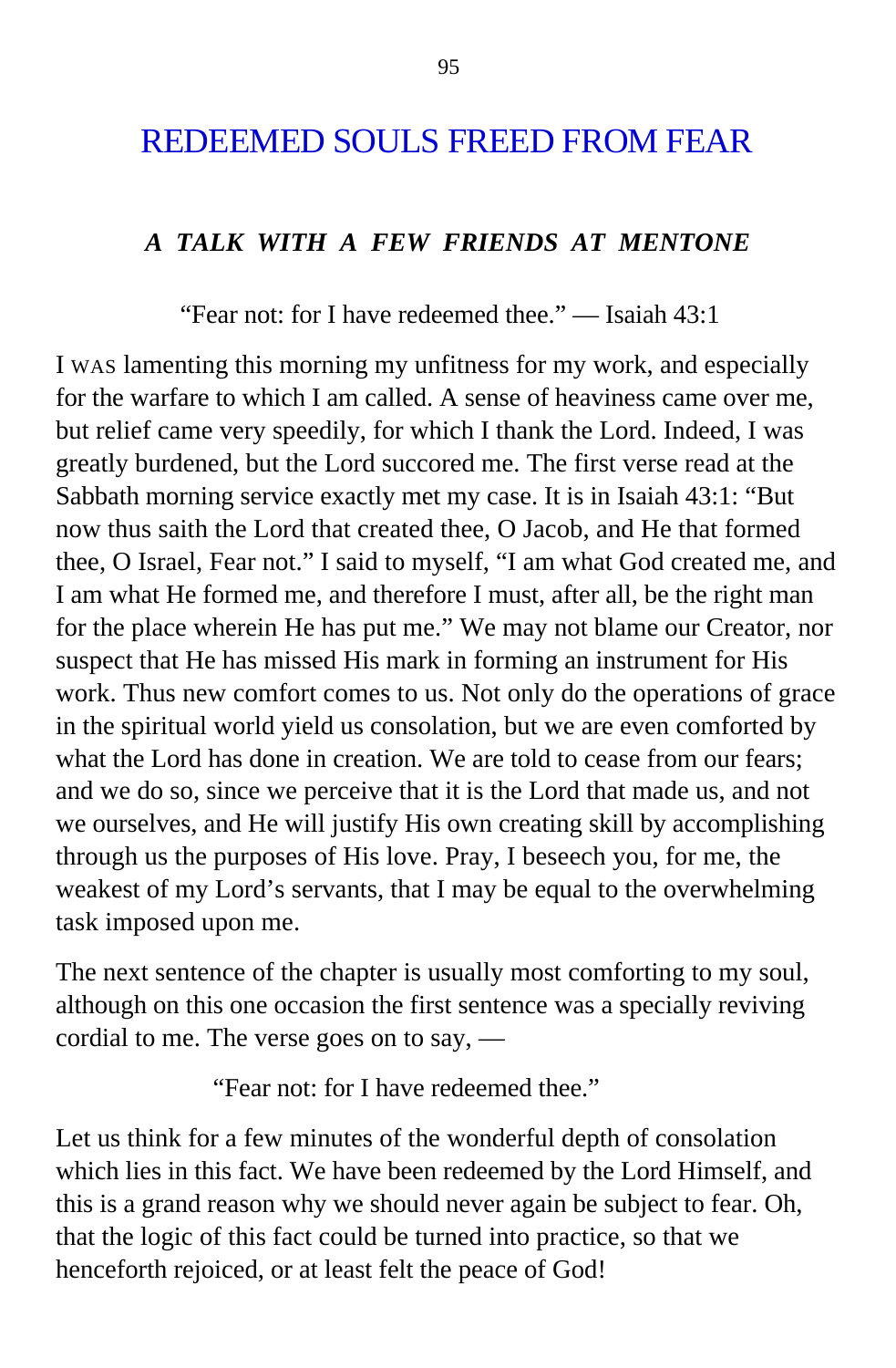These words may be spoken, first of all, of those frequent occasions in which the Lord has redeemed His people out of *trouble*. Many a time and oft might our Lord say to each one of us, "I have redeemed thee." Out of six, yea, six thousand trials He has brought us forth by the right hand of His power. He has released us from our afflictions, and brought us forth into a wealthy place. In the remembrance of all these redemptions the Lord seems to say to us, "What I have done before, I will do again. I have redeemed thee, and I will still redeem thee. I have brought thee from under the hand of the oppressor; I have delivered thee from the tongue of the slanderer; I have born thee up under the load of poverty, and sustained thee under the pains of sickness; and I am able still to do the same: wherefore, then, dost thou fear? Why shouldst thou be afraid, since already I have again and again redeemed thee? Take heart, and be confident; for even to old age and to death itself I will continue to be thy strong Redeemer."

I suppose there would be a reference here to the great redemption out of Egypt. This word is addressed to the people of God under captivity in Babylon, and we know that the Lord referred to the Egyptian redemption; for He says in the third verse, "I gave Egypt for thy ransom." Egypt was a great country, and a rich country, for we read of "all the treasures of Egypt", but God gave them for His chosen: He would give all the nations of the earth for His Israel. This was a wonderful stay to the people of God: they constantly referred to Egypt and the Red Sea, and made their national song out of it. In all Israel's times of disaster, and calamity, and trial, they joyfully remembered that the Lord had redeemed them when they were a company of slaves, helpless and hopeless, under a tyrant who cast their firstborn children into the Nile, a tyrant whose power was so tremendous that all the armies of the world could not have wrought their deliverance from his iron hand. The very nod of Pharaoh seemed to the inhabitants of Egypt to be omnipotent; he was a builder of pyramids, a master of all the sciences of peace and the arts of war. What could the Israelites have done against him? Jehovah came to their relief in their dire extremity. His plagues followed each other in quick succession. The dread volleys of the Lord's artillery confounded His foes. At last He smote all the firstborn of Egypt, the chief of all their strength. Then was Egypt glad that Israel departed, and the Lord brought forth His people with silver and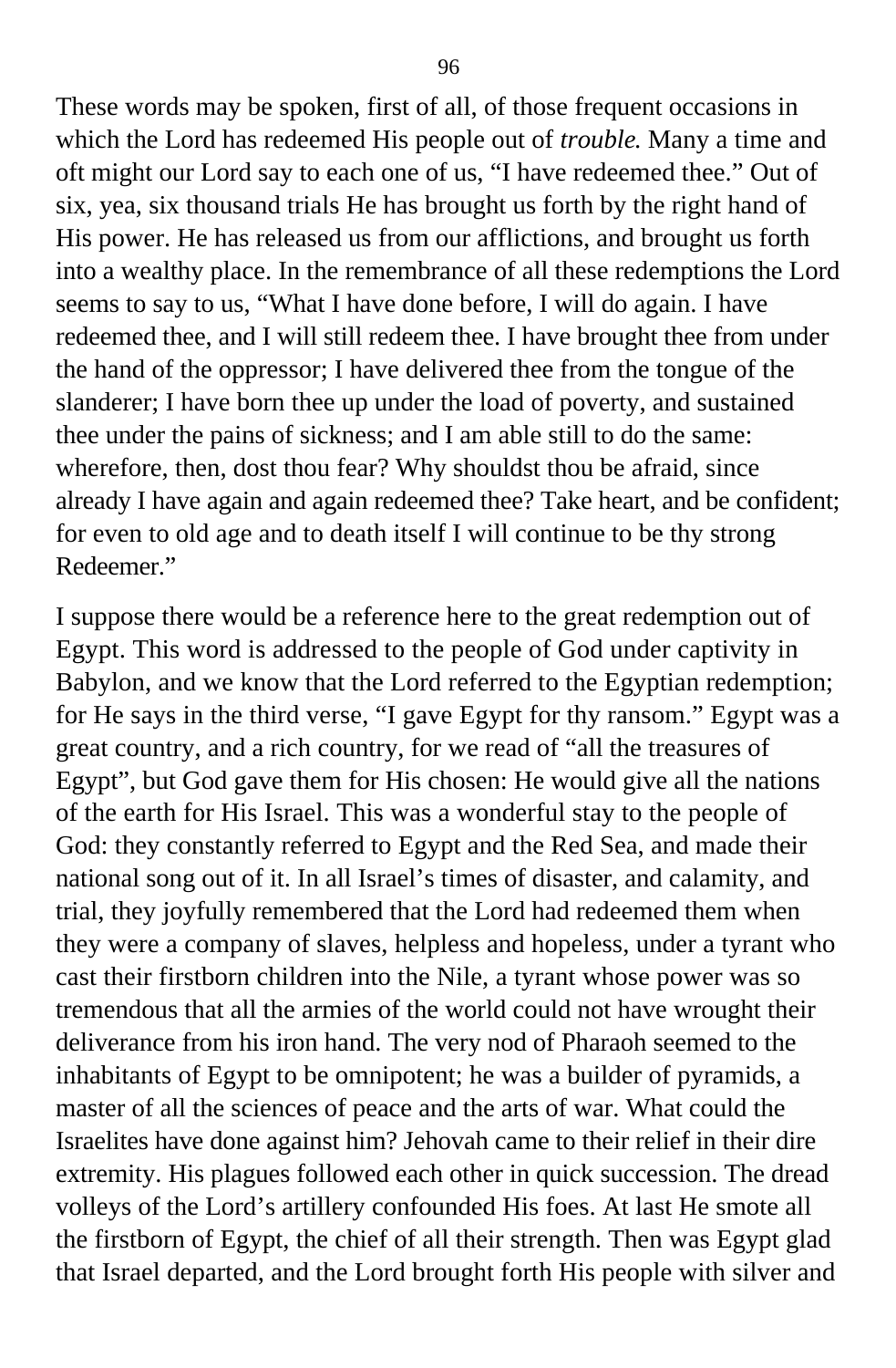gold. All the chivalry of Egypt was overthrown and destroyed at the Red Sea, and the timbrels of the daughters of Israel sounded joyously upon its shores. This redemption out of Egypt is so remarkable that it is remembered even in heaven. The Old Testament song is woven into that of the New Covenant; for there they "sing the song of Moses the servant of God, and the song of the Lamb." The first redeemption was so wonderful a type and prophecy of the other that it is no alloy to the golden hymn of eternal glory, but readily melts into the same celestial chant. Other types may cease to be remembered, but this was so much a fact as well as a type that it shall be had in memory for ever and ever. Every Israelite ought to have had confidence in God after what He had done for the people in redeeming them out of Egypt. To every one of the seed of Jacob it was a grand argument to enforce the precept, "Fear not."

But I take it that the chief reference of these words are to that redemption which has been wrought out for us by Him who loved us, and washed us from our sins by His own blood. Let us think of it for a minute or two before we break the bread and drink of the cup of communion.

The remembrance of this transcendent redemption ought to comfort us in all times of *perplexity*. When we cannot see our way, or cannot make out what to do, we need not be at all troubled concerning it; for the Lord Jehovah can see a way out of every intricacy. There never was a problem so hard to solve as that which is answered in redemption. Herein was the tremendous difficulty — How can God be just, and yet the Savior of sinners? How can He fulfil His threatenings, and yet forgive sin? If that problem been left to angels and men, they could never worked it out throughout eternity; but God has solved it through freely delivering up His own Son. In the glorious sacrifice of Jesus we see the justice of God magnified; for He laid sin on the blessed Lord, who had become one with His chosen. Jesus identified Himself with His people, and therefore their sin was laid upon Him, and the sword of the Lord awoke against Him. He was not taken arbitrarily to be a victim, but He was a voluntary Sufferer. His relationship amounted to covenant oneness with His people, and "it behoved Christ to suffer." Herein is a wisdom which must be more than equal to all minor perplexities. Hear this, then, O poor soul in suspense! The Lord says, "I have redeemed thee. I have already brought thee out of the labyrinth in which thou wast lost by sin, and therefore I will take thee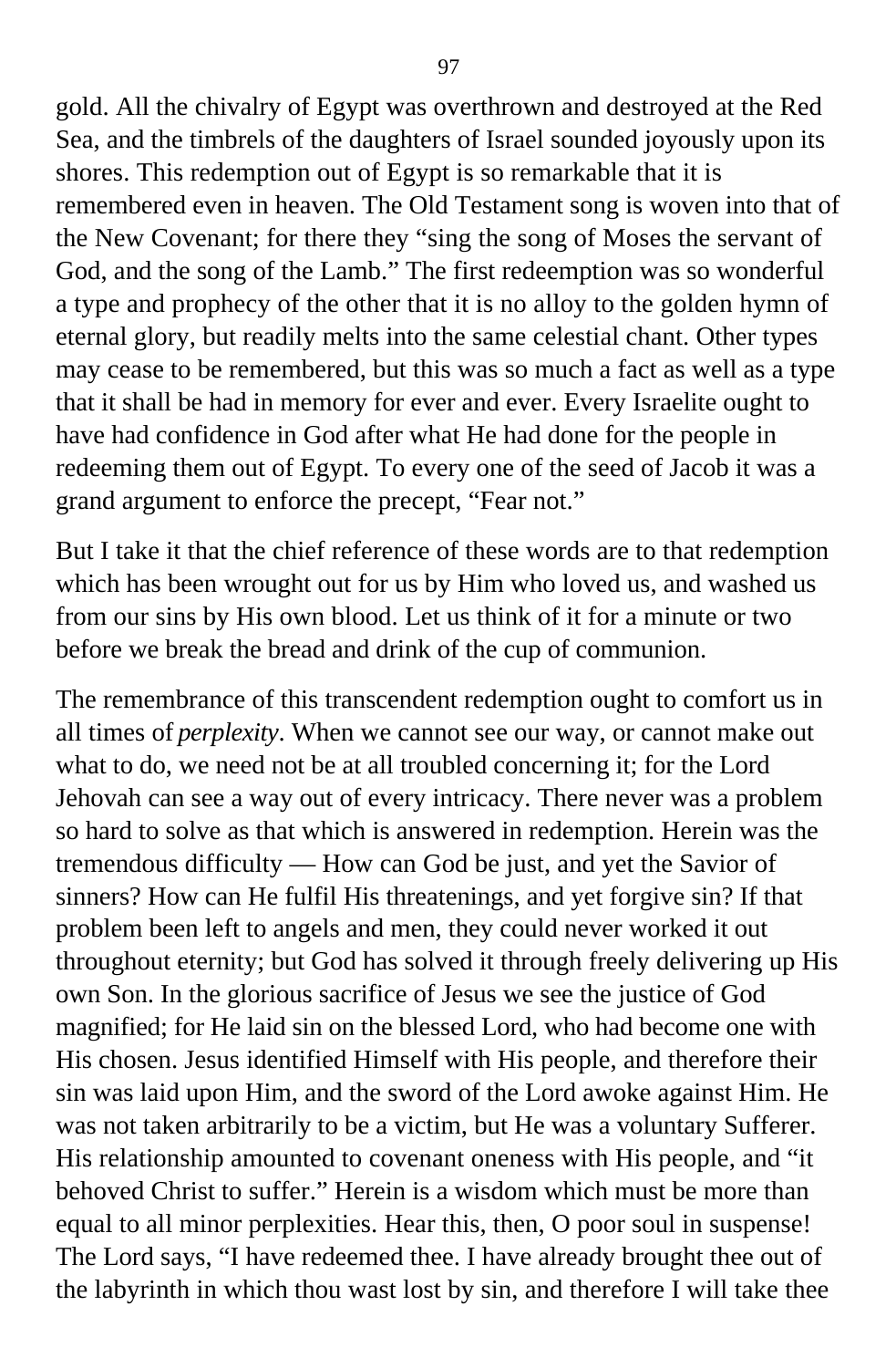out of the meshes of the net of temptation, and lead thee through the maze of trial; I will bring the blind by a way that they know not, and lead them in paths which they have not known. I will bring again from Bashan, I will bring up My people from the depths of the sea." Let us commit our way unto the Lord. Mine is a peculiarly difficult one, but I know that my Redeemer liveth, and He will lead me by a right way. He will be our Guide even unto death; and after death He will guide us through those tracks unknown of the mysterious region, and cause us to rest with Him for ever.

So also, if at any time we are in great *poverty*, or in great straitness of means for the Lord's work, and we are, therefore, afraid that we shall never get our needs supplied, let us cast off such fears as we listen to the music of these words: "Fear not: for I have redeemed thee." God Himself looked down from heaven, and saw that there was no man who could give to Him a ransom for his brother, and each man on his own part was hopelessly bankrupt; and then, despite our spiritual beggary, He found the means of our redemption. What then? Let us hear the use which the Holy Spirit makes of this fact: "He that spared not His own Son, but delivered Him up for us all, how shall He not with Him also freely give us all things?" We cannot have a want which the Lord will not supply. Since God has given us Jesus, He will give us, not some things, but "all things." Indeed, all things are ours in Christ Jesus. No necessity of his life can for a single moment be compared to that dread necessity which the Lord has already supplied. The infinite gift of God's own Son is a far greater one than all that can be included in the term "all things": wherefore, it is a grand argument to the poor and needy, "Fear not: for I have redeemed thee." Perplexity and poverty are thus effectually met.

We are at times troubled by a sense of our personal *insignificance*. It seems too much to hope that God's infinite mind should enter into our mean affairs. Though David said, "I am poor and needy, yet the Lord thinketh upon me," we are not always quite prepared to say the same. We make our sorrows great under the vain idea that they are too small for the Lord to notice. I believe that our greatest miseries spring from those little worries which we hesitate to bring to our heavenly Father. Our gracious God puts an end to all such thoughts as these by saying "Fear not for I have redeemed thee." You are not of such small account as you suppose. The Lord would never be wasteful of His sacred expenditure.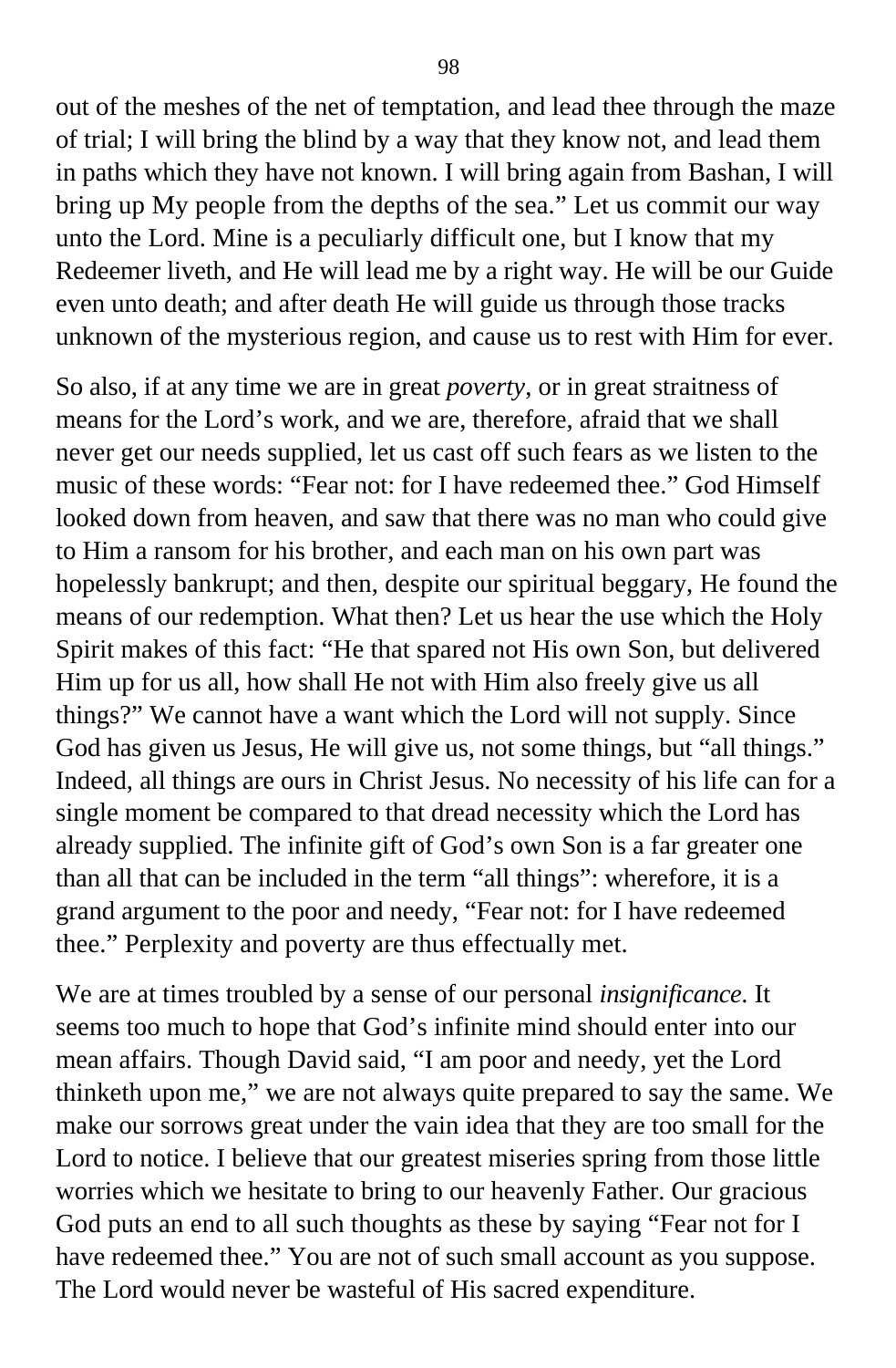He bought you with a price, and therefore He sets great store by you. Listen to what the Lord says: "Since thou wast precious in My sight, thou hast been honorable, and I have loved thee: therefore will I give men for thee, and people for thy life." It is amazing that the Lord should think so much of us as to give Jesus for us. "What is man that Thou art mindful of him?" Yet God's mind is filled with thoughts of love towards man. Know ye not that His only-begotten Son entered this world, and became a man? The man Christ Jesus has a name at which every knee shall bow, and He is so dear to the Father that, for His sake, His chosen ones are accepted, and are made to enjoy the freest access to Him. We sing truly, —

> "So near, so very near to God, Nearer we cannot be, For in the person of His Son We are as near as He."

And now the very hairs of our head are all numbered, and the least burden we may roll upon the Lord. Those cares which we ought not to have may well cease, for "He careth for us." He that redeemed us never forgets us: His wounds have graven us upon the palms of His hands, and written our names deep in His side. Jesus stoops to our level, for He stooped to bear the cross to redeem us. Do not, therefore, be again afraid because of your insignificance. "Why sayest thou, O Jacob, and speakest, O Israel, My way is hid from the Lord, and my judgment is passed over from my God? Hast thou not known? Hast thou not heard, that the everlasting God, the Lord, the Creator of the ends of the earth, fainteth not, neither is weary? There is no searching of His understanding. He giveth power to the faint; and to them that have no might He increaseth strength." The Lord's memory is toward the little in Israel. He carrieth the lambs in His bosom.

We are liable to fret a little when we think of our *changeableness*. If you are at all like me, you are very far from being always alike; I am sometimes lifted up to the very heavens, and then I go down to the deeps; I am at one time bright with joy and confidence, and at another time dark as midnight with doubts and fears. Even Elijah, who was so brave, had his fainting fits. We are to be blamed for this, and yet the fact remains: our experience is as an April day, when shower and sunshine take their turns. Amid our mournful changes we rejoice to hear the Lord's own voice, saying, "Fear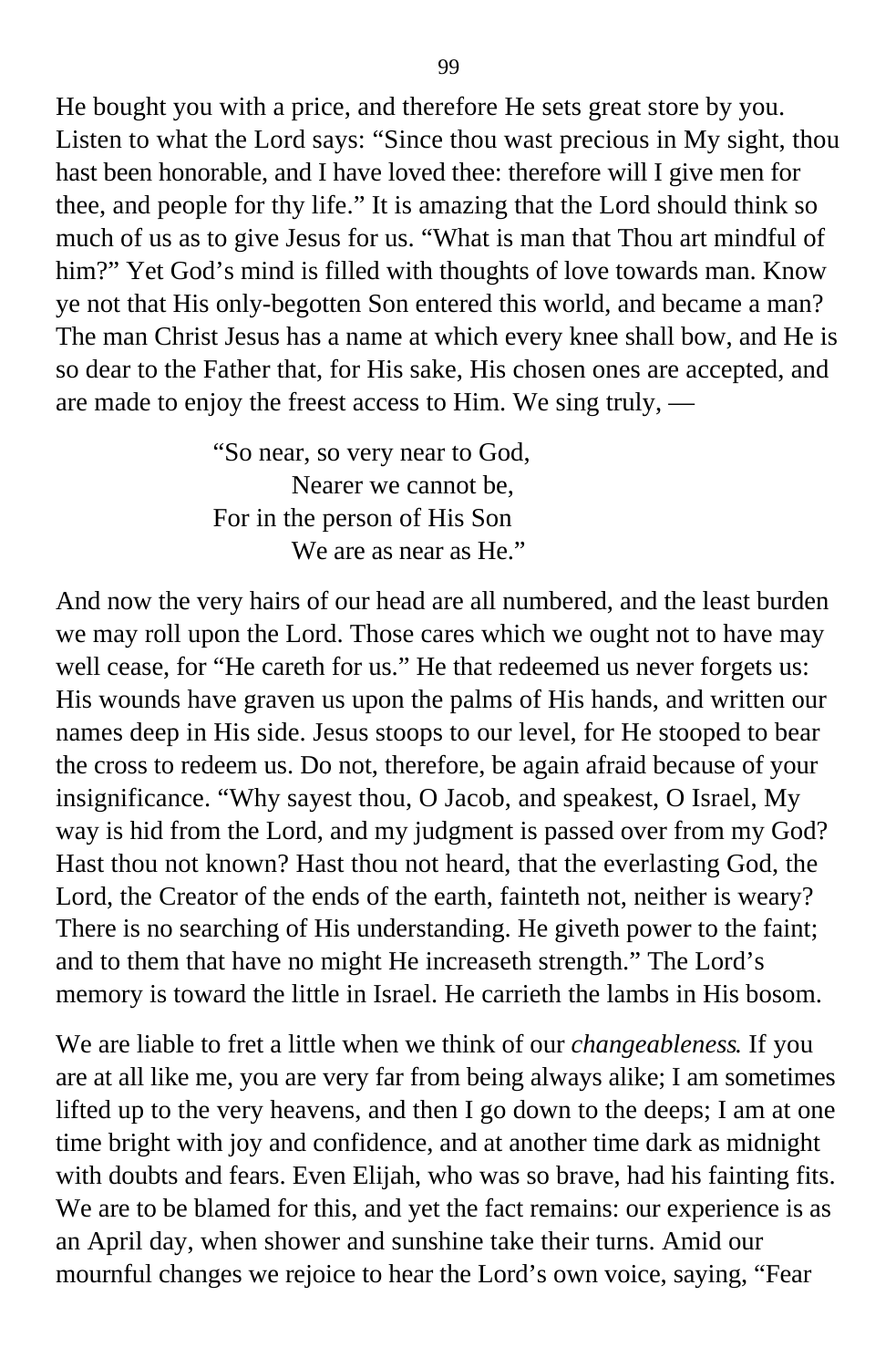not: for I have redeemed thee." Everything is not changeful wave; there is rock somewhere. Redemption is a fact accomplished.

"The Cross, it standeth fast. Hallelujah!"

The price is paid, the ransom accepted. This is done, and can never be undone. Jesus says, "I have redeemed thee." Change of feeling within does not alter the fact that the believer has been bought with a price, and made the Lord's own by the precious blood of Jesus. The Lord God has already done so much for us that our salvation is sure in Christ Jesus. Will He begin to build, and fail to finish? Will He lay the foundation in the everlasting covenant? Will He dedicate the walls with the infinite sacrifice of the Lamb of God? Will He give up the choicest treasure He ever had, the chosen of God and precious, to be the corner-stone, and then not finish the work He has begun? It is impossible. If He has redeemed us, He has, in that act, given us the pledge of all things.

See how the gifts of God are bound to this redemption. "I have redeemed thee. I have called thee." "For whom He did foreknow, He also did predestinate to be conformed to the image of His Son, that He might be the firstborn among many brethren. Moreover whom He did predestinate, them He also called: and whom He called, them He also justified: and whom He justified, them He also glorified." Here is a chain in which each link is joined to all the rest, so that it cannot be separated. If God had only gone so far as to make a promise, He would not have drawn back from it; if God had gone as far as to swear an oath by Himself, He would not have failed to keep it; but when He went beyond promise and oath, and in very deed the sacrifice was slain, and the covenant was ratified: why, then it would be blasphemous to imagine that He would afterwards disannul it, and turn from His solemn pledge. There is no going back on the part of God, and consequently His redemption will redeem, and in redeeming it will secure us all things. "Who shall separate us from the love of Christ?" With the blood-mark upon us we may well cease to fear. How can we perish? How can we be deserted in the hour of need? We have been bought with too great a price for our Redeemer to let us slip. Therefore, let us march on with confidence, hearing our Redeemer say to us, "When thou passest through the waters, I will be with thee; and through the rivers, they shall not overflow thee: when thou walkest through the fire, thou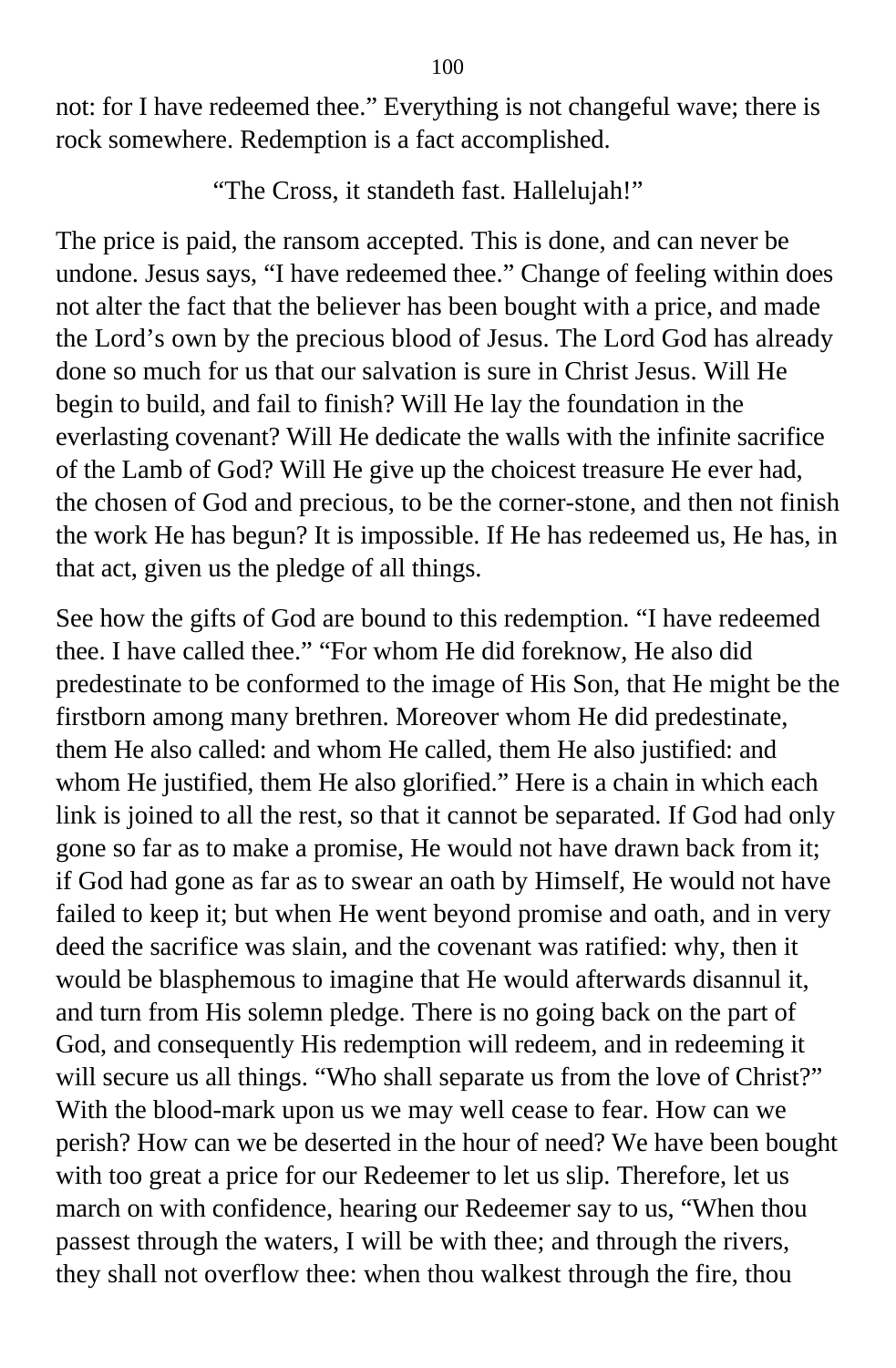shalt not be burned; neither shall the flame kindle upon thee." Concerning His redeemed, the Lord will say to the enemy, "Touch not Mine anointed, and do My prophets no harm." The stars in their courses fight for the ransomed of the Lord. If their eyes were opened, they would see the mountain full of horses of fire and chariots of fire round about them. Oh, how my weary heart prizes redeeming love! If it were not for this, I would lay me down, and die. Friends forsake me, foes surround me, I am filled with contempt, and tortured with the subtlety which I cannot baffle; but as the Lord of all brought again from the dead our Lord Jesus, that great Shepherd of the sheep, by the blood of the everlasting covenant, so by the blood of His covenant doth He loose His prisoners, and sustain the hearts of those who tremble at His Word. "O my soul, thou hast trodden down strength," for the Lord hath said unto thee, "Fear not: for I have redeemed thee."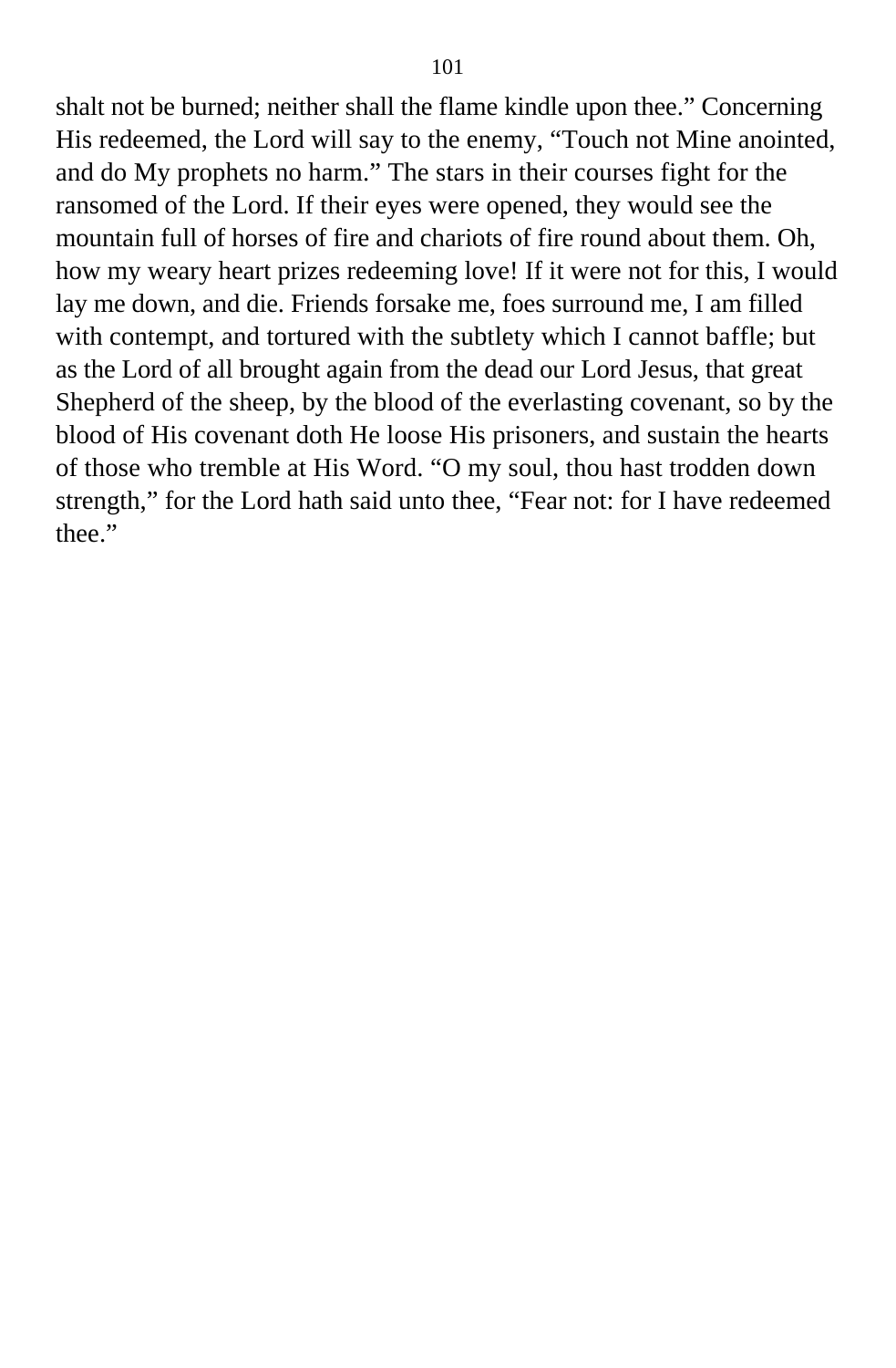# JESUS, THE GREAT OBJECT OF ASTONISHMENT

### *A COMMUNION ADDRESS AT MENTONE*

"Behold, My Servant shall deal prudently, He shall be exalted and extolled, and be very high. As many were astonied at Thee. His visage was so marred more than any man, and His form more than the sons of men; so shall He sprinkle many nations; the kings shall shut their mouths at Him: for that which had not been told them shall they see; and that which they had not heard shall they consider."

— Isaiah 52:13-15.

OUR Lord Jesus Christ bore from of old the name of "Wonderful", and the word seems all too poor to set forth His marvelous person and character. He says of Himself, in the language of the prophet, — "Behold, I and the children whom the Lord hath given Me are for signs and for wonders." He is a fountain of astonishment to all who know Him, and the more they know of Him, the more are they "astonied" at Him. It is an astonishing thing that there should have been a Christ at all: the Incarnation is the miracle of miracles; that He who is the Infinite should become an infant, that He who made the worlds should be wrapt in swaddling-bands, remains a fact out of which, as from a hive, new wonders continually fly forth. In His complex nature He is so mysterious, and yet so manifest, that doubtless all the angels of heaven were and are astonished at Him. O Son of God, and Son of man, when Thou, the Word, wast made flesh, and dwelt among us, and Thy saints beheld Thy glory, it was but natural that many should be astonished at Thee!

Our text seems to say that our Lord was, first, a great wonder in His griefs; and, secondly, that He was *a great wonder in His glory*.

## **I.**

He was a great wonder in his griefs: "As many were astonied at Thee; His visage was so marred more than any man, and His form more than the sons of men."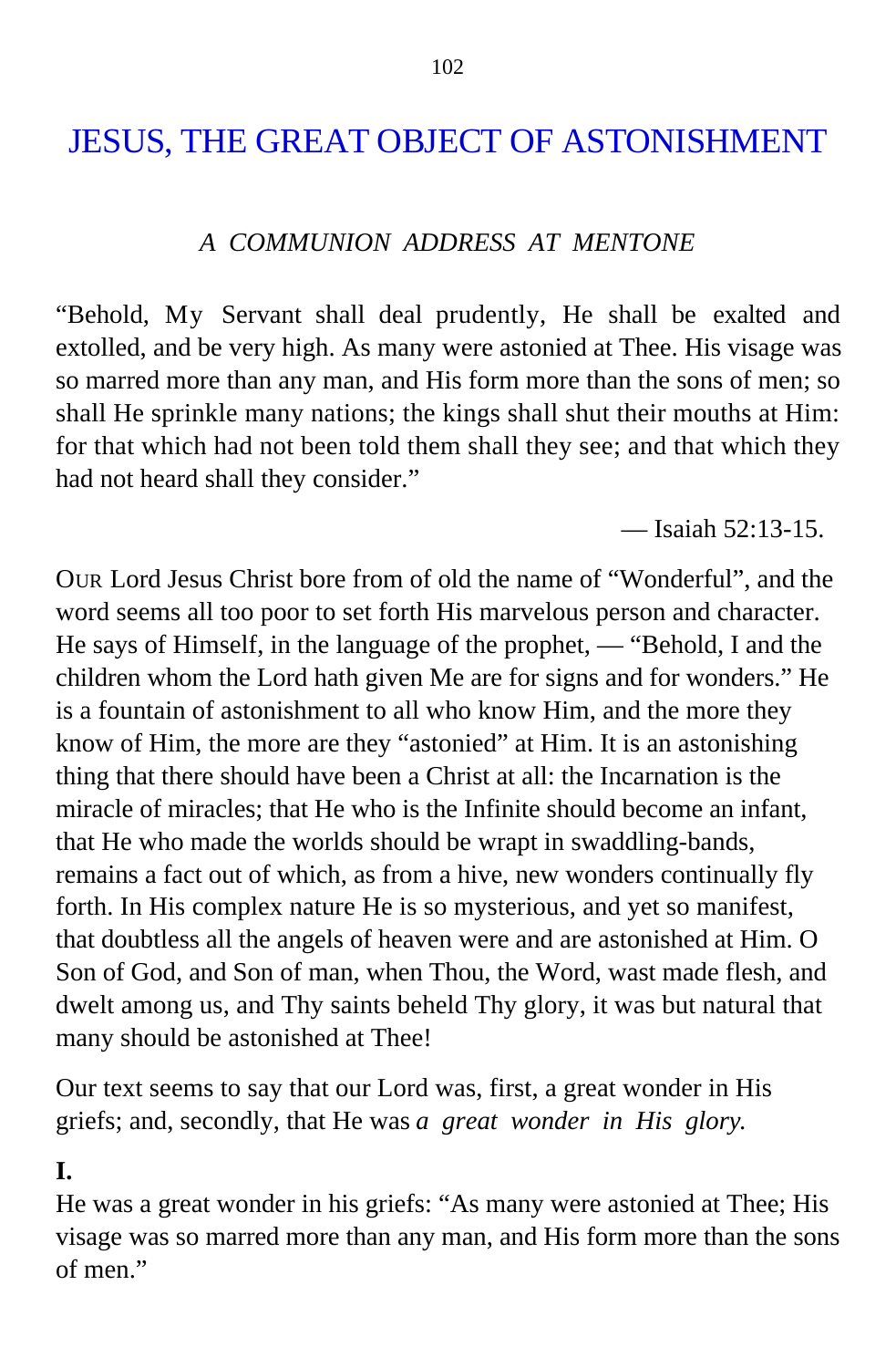His visage was marred: no doubt His countenance bore the signs of a matchless grief. There were ploughings on His brow as well as upon His back; suffering, and brokenness of spirit, and agony of heart, had told upon that lovely face, till its beauty, though never to be destroyed, was "so" marred that never was any other so spoiled with sorrow. But it was not His face only, His whole form was marred more than the sons of men. The contour of His bodily manhood showed marks of singular assaults of sorrow, such as had never bowed another form so low. I do not know whether His gait was stooping, or whether His knees tottered, and His walk was feeble; but there was evidently a something about Him which gave Him the appearance of premature age, since to the Jews He looked older than He was, for when He was little more than thirty they said unto Him, "Thou art not yet fifty years old." I cannot conceive that He was deformed or ungainly; but despite His natural dignity, His worn and emaciated appearance marked Him out as "the Man of sorrows", and to the carnal eye His whole natural and spiritual form had in it nothing which evoked admiration; even as the prophet said, "When we shall see Him, there is no beauty that we should desire Him." The marring was not of that lovely face alone, but of the whole fabric of His wondrous manhood, so that many were astonied at Him.

Our astonishment, when in contemplation we behold our suffering Lord, will arise from the consideration of what His natural beauty must have been, enshrined as He was from the first within a perfect body. Conceived without sin, and so born of a pure virgin without taint of hereditary sin, I doubt not that He was the flower and glow of manhood as to His form, and from His early youth He must have been a joy to His mother's eye. Great masters of the olden time expended all their skill upon the holy child Jesus, but it is not for the colors of earth to depict the Lord from heaven. That "holy thing" which was born of Mary was "seen of angels," and it charmed their eyes. Must such loveliness be marred? His every look was pure, His every thought was holy, and therefore the expression of His face must have been heavenly, and yet it must be marred. Poverty must mark it; hunger, and thirst, and weariness, must plough it; heart-griefs must seam and scar it; spittle must distain it; tears must scald it; smiting must bruise it; death must make it pale and bloodless. Well does Bernard sing —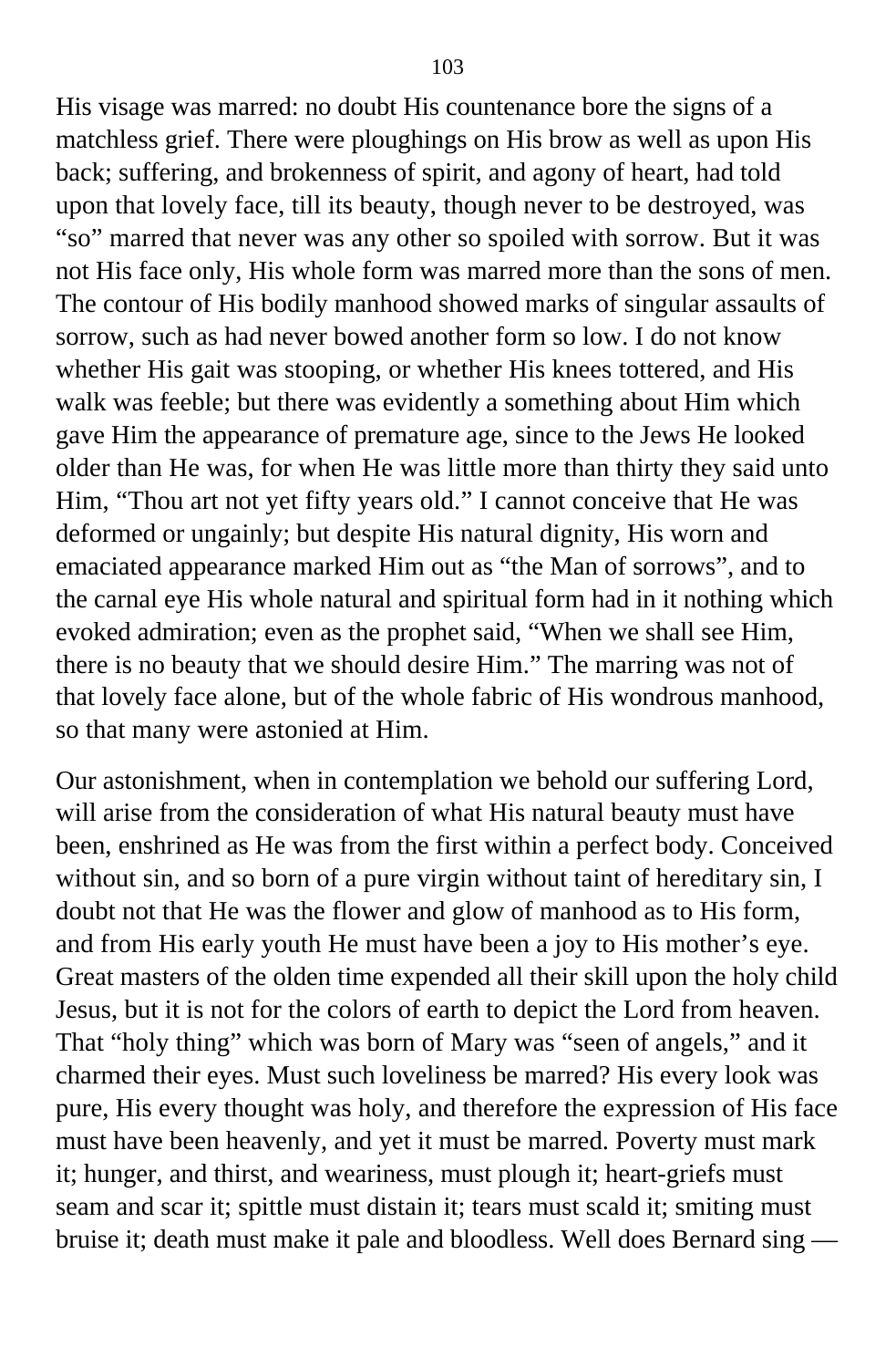"O sacred Head, once wounded, With grief and pain weigh'd down, How scornfully surrounded With thorns, Thine only crown; How pale art Thou with anguish, With sore abuse and scorn! How does that visage languish, Which once was bright as morn!"

The second astonishment to us must be that he could be so marred who had nothing in His character to mar His countenance. Sin is a sad disfigurement to faces which in early childhood were surpassingly attractive. Passion, if it be indulged in, soon sets a seal of deformity upon the countenance. Men that plunge into vice bear upon their features the traces of their hearts' volcanic fires. We most of us know some withered beings, whose beauty has been burned up by the fierce fires of excess, till they are a horror to look upon, as if the mark of Cain were set upon them. Every sin makes its line on a fair face. But there was no sin in the blessed Jesus, no evil thought to mar His natural perfectness. No redness of eyes ever came to Him by tarrying long at the wine; no unhallowed anger ever flushed His cheek; no covetousness gave to His eye a wolfish glance; no selfish care lent to His features a sharp and anxious cast. Such an unselfish, holy life as His ought to have rendered Him, if it had been possible, more beautiful every day. Indulging such benevolence, abiding in such communion with God, surely the face of Christ must, in the natural order of things, have more and more astonished all sympathetic observers with its transcendent charms. But sorrow came to engrave her name where sin had never made a stroke, and she did her work so effectually that His visage was more marred than that of any man, although the God of mercy knows there have been other visages that have been worn with pain and anguish past all recognition. I need not repeat even one of the many stories of human woe: that of our Lord surpasses all.

Remember that the face of our Well-beloved, as well as all His form, must have been an accurate index of His soul. Physiognomy is a science with much truth in it when it deals with men of truth. Men weaned from simplicity know how to control their countenances; the crafty will appear to be honest, the hardened will seem to sympathize with the distressed,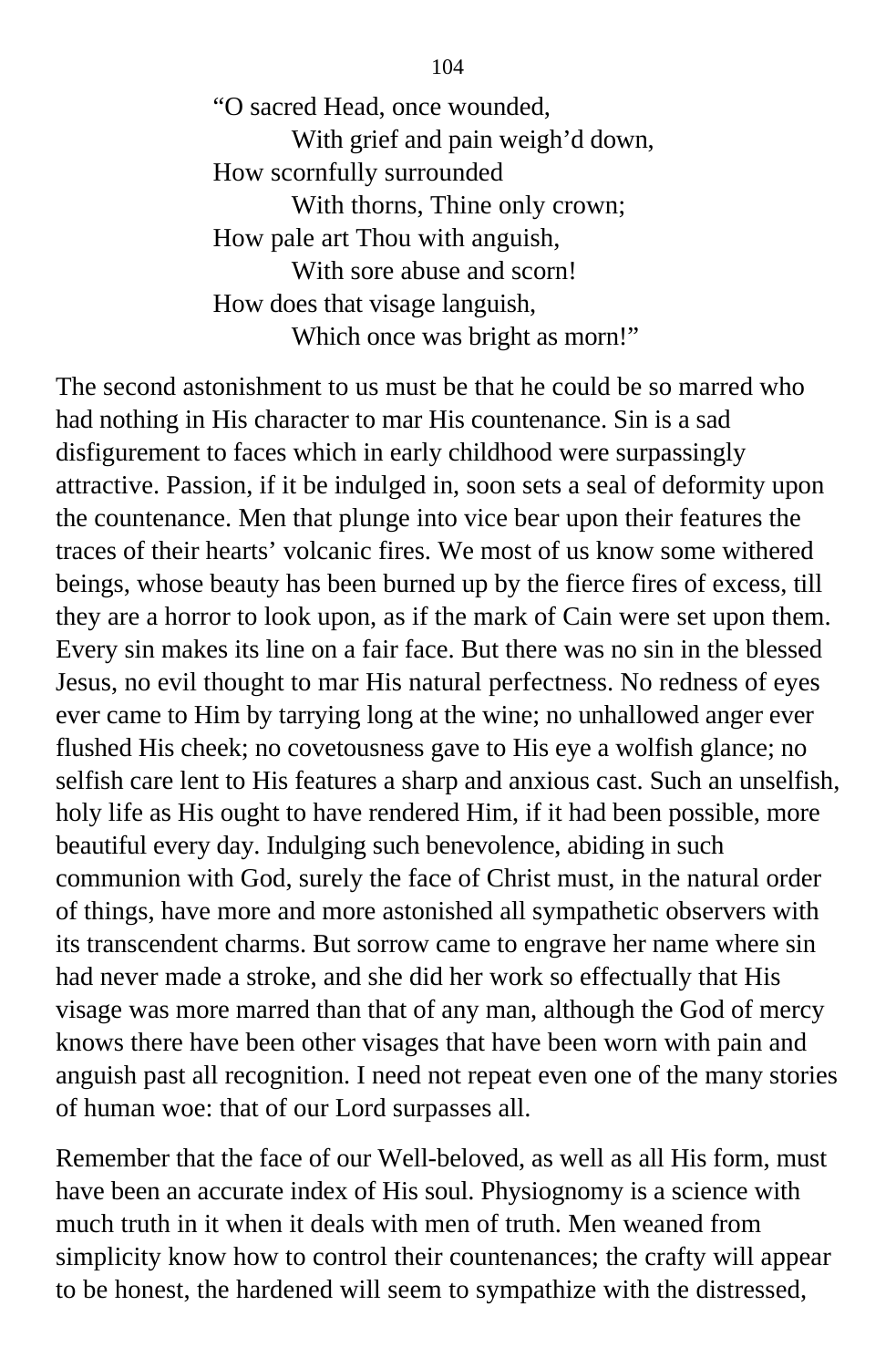the revengeful will mimic goodwill. There are some who continually use their countenance as they do their speech, to conceal their feelings; and it is almost a point of politeness with them never to show themselves, but always to go masked among their fellows.

But the Christ had learned no such arts. He was so sincere, so transparent, so child-like and true, that whatever stirred within Him was apparent to those about Him, so far as they were capable of understanding His great soul. We read of Him that He was "moved with compassion." The Greek word means that He experienced a wonderful emotion of His whole nature, He was thrilled with it, and His disciples saw how deeply He felt for the people, who were as sheep without a shepherd. Though He did not commit Himself to men, He did not conceal Himself, but wore His heart upon His sleeve, and all could see what He was, and knew that He was full of grace and truth. We are, therefore, not surprised, when we devoutly consider our Lord's character, that His visage and form should indicate the inward agonies of His tender spirit; it could not be that His face should be untrue to His heart. The ploughers made deep furrows upon His soul as well as upon His back, and His heart was rent with inward convulsions, which could not but affect His whole appearance. Those eyes saw what those around Him could not see; those shoulders bore a constant burden which others could not know; and, therefore, His countenance and form betrayed the fact. O dear, dear Savior, when we think of Thee, and of Thy majesty and purity, we are again astonished that woes should come upon Thee so grievously as to mar Thy visage and Thy form!

Now think, dear friends, what were the causes of this marring. It was not old age that had wrinkled His brow, for He was still in the prime of life, neither was it a personal sickness which had caused decay; much less was it any congenital weakness and disease, which at length betrayed itself, for in His flesh there was no possibility of impurity, which would, in death, have led to corruption. It was occasioned, first, by His constant sympathy with the suffering. There was a heavy wear and tear occasioned by the extraordinary compassion of His soul. In three years it had told upon Him most manifestly, till His visage was marred more than that of any other man. To Him there was a kind of sucking up into Himself of all the suffering of those whom He blessed. He always bore upon Him the burden of mortal woe. We read of Christ healing all that were sick, "that it might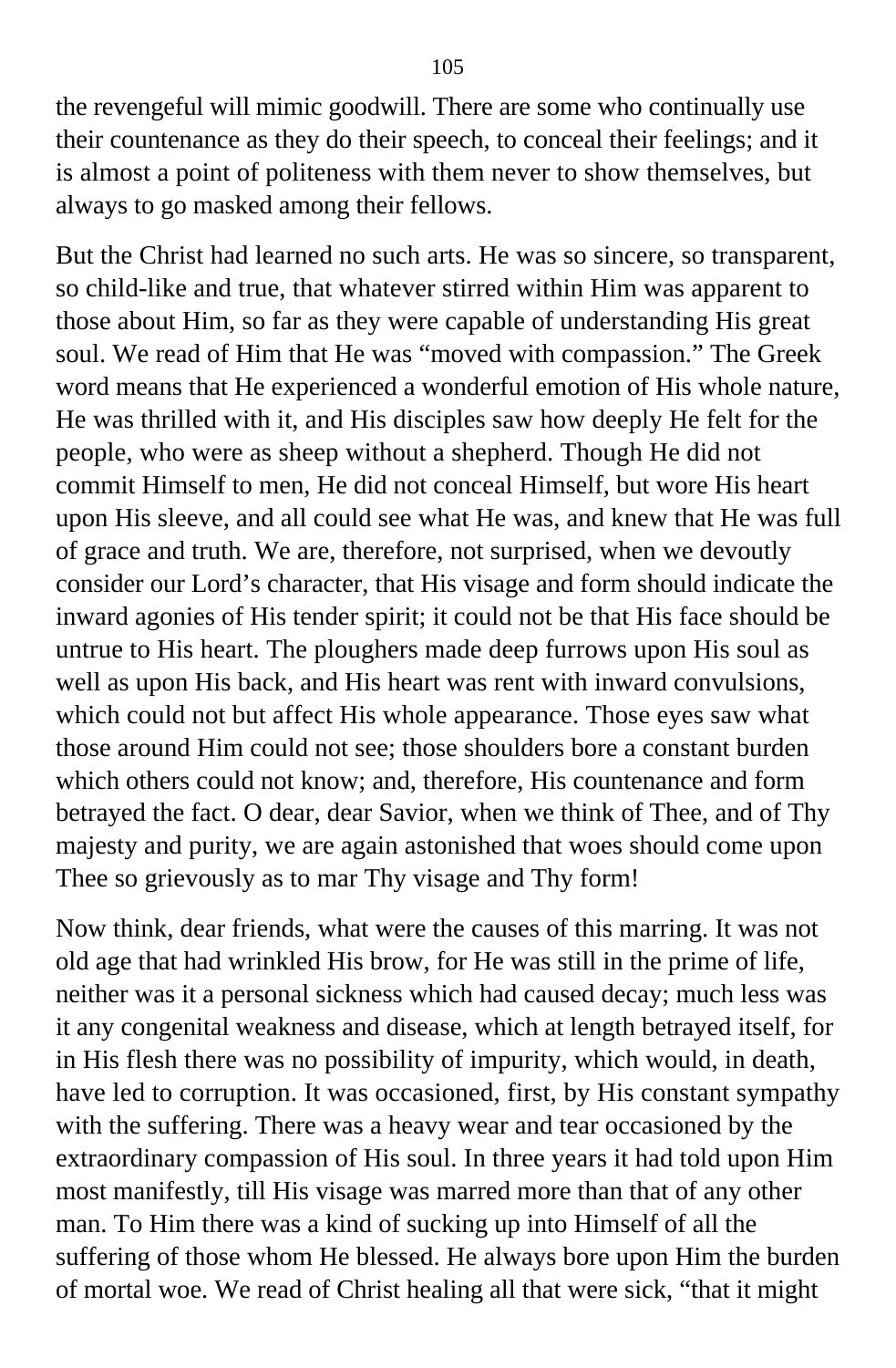be fulfilled which was spoken by Esaias the prophet, saying, Himself took our infirmities, and bare our sicknesses." Yes, He took those infirmities and sicknesses in some mystical way to Himself, just as I have heard of certain trees, which scatter health, because they themselves imbibe the miasma, and draw up into themselves those noxious vapors which otherwise would poison mankind. Thus, without being themselves polluted, they disinfect the atmosphere around them. This, our Savior did, but the cost was great to Him. You can imagine, living as He did in the midst of one vast hospital, how constantly He must have seen sights that grieved and pained Him. Moreover, with a nature so pure and loving, He must have been daily tortured with the sin, and hypocrisy, and oppression which so abounded in His day. In a certain sense, He was always laying down His life for men, for He was spent in their service, tortured by their sin, and oppressed with their sorrow. The more we look into that marred visage, the more shall we be astonished at the anguish which it indicated.

Do not wonder that He was more marred than any man, for He was more sensitive than other men. No part of Him was callous, He had no seared conscience, no blunted sensibility, no drugged and deadened nerve. His manhood was in its glory, in the perfection in which Adam was when God made him in His own image, and therefore He was ill-housed in such a fallen world. We read of Christ that He was "grieved for the hardness of their hearts," "He marvelled because of their unbelief," "He sighed deeply in His spirit," "He groaned in the spirit, and was troubled." This, however, was only the beginning of the marring.

His deepest griefs and most grievous marring came of *His substitutionary work*, while bearing the penalty of our sin. One word recalls much of His woe: it is, "Gethsemane." Betrayed by Judas, His trusted friend, that the Scripture might be fulfilled, "He that eateth bread with Me hath lifted up his heel against Me;" deserted even by John, for all the disciples forsook Him and fled;

not one of all the loved ones with Him: He was left alone. He had washed their feet, but they could not watch with Him one hour; and in that garden He wrestled with our deadly foe, till His sweat was as it were great drops of blood falling down to the ground, and as Hart puts it, He —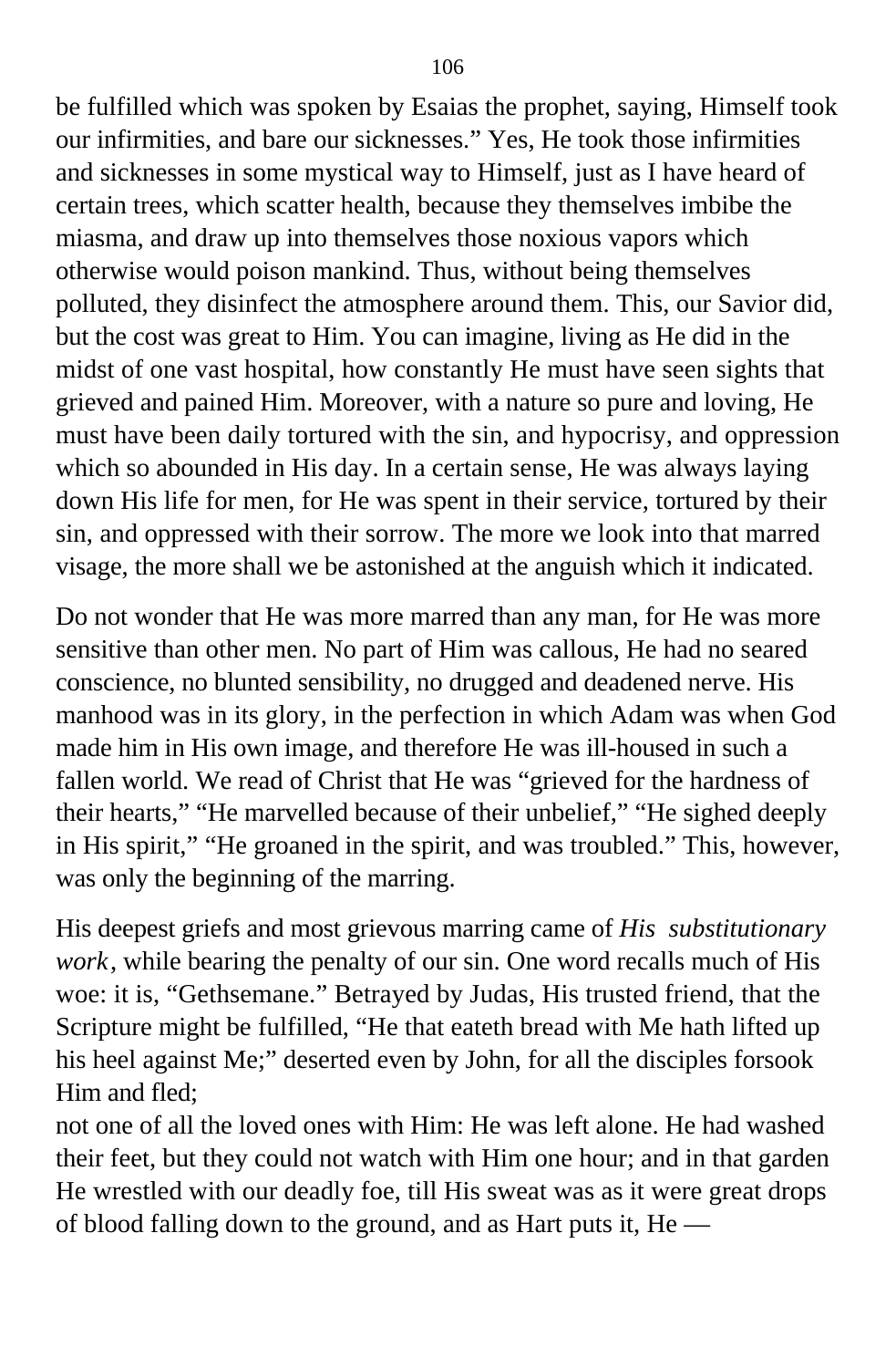"Bore all Incarnate God could bear, With strength enough, but none to spare."

I do verily believe that verse to be true. Herein you see what marred His countenance, and His form, even while in life. The whole of His manhood felt that dreadful shock, when He and the prince of darkness, in awful duel, fought it out amidst the gloom of the olives on that cold midnight when our redemption began to be fully accomplished.

The whole of His passion marred His countenance and His form with its unknown sufferings. I restrain myself, lest this meditation should grow too painful. They bound Him, they scourged Him, they mocked Him, they plucked off the hair from His face, they spat upon Him, and at last they nailed Him to the tree, and there He hung. His physical pain alone must have been very great, but all the while there was within His soul an inward torment which added immeasurably to His sufferings. His God forsook Him. "Eloi, Eloi, lama, sabachthani?" is a voice enough to rend the rocks, and assuredly it makes us all astonished when, in the returning light, we look upon His visage, and are sure that never face of any man was so marred before, and never form of any son of man so grievously disfigured. Weeping and wondering, astonied and adoring, we leave the griefs of our own dear Lord, and with loving interest turn to the brighter portion of His unrivalled story.

> "Behold your King! Though the moonlight steals Through the silvery sprays of the olive tree, No star-gemmed sceptre or crown it reveals, In the solemn shade of Gethsemane. Only a form of prostrate grief, Fallen, crushed, like a broken leaf! Oh, think of His sorrow, that we may know The depth of love in the depth of woe! "Behold your King, with His sorrow crowned, Alone, alone in the valley is He! The shadows of death are gathering round, And the cross must follow Gethsemane. Darker and darker the gloom must fall, Filled is the cup, He must drink it all!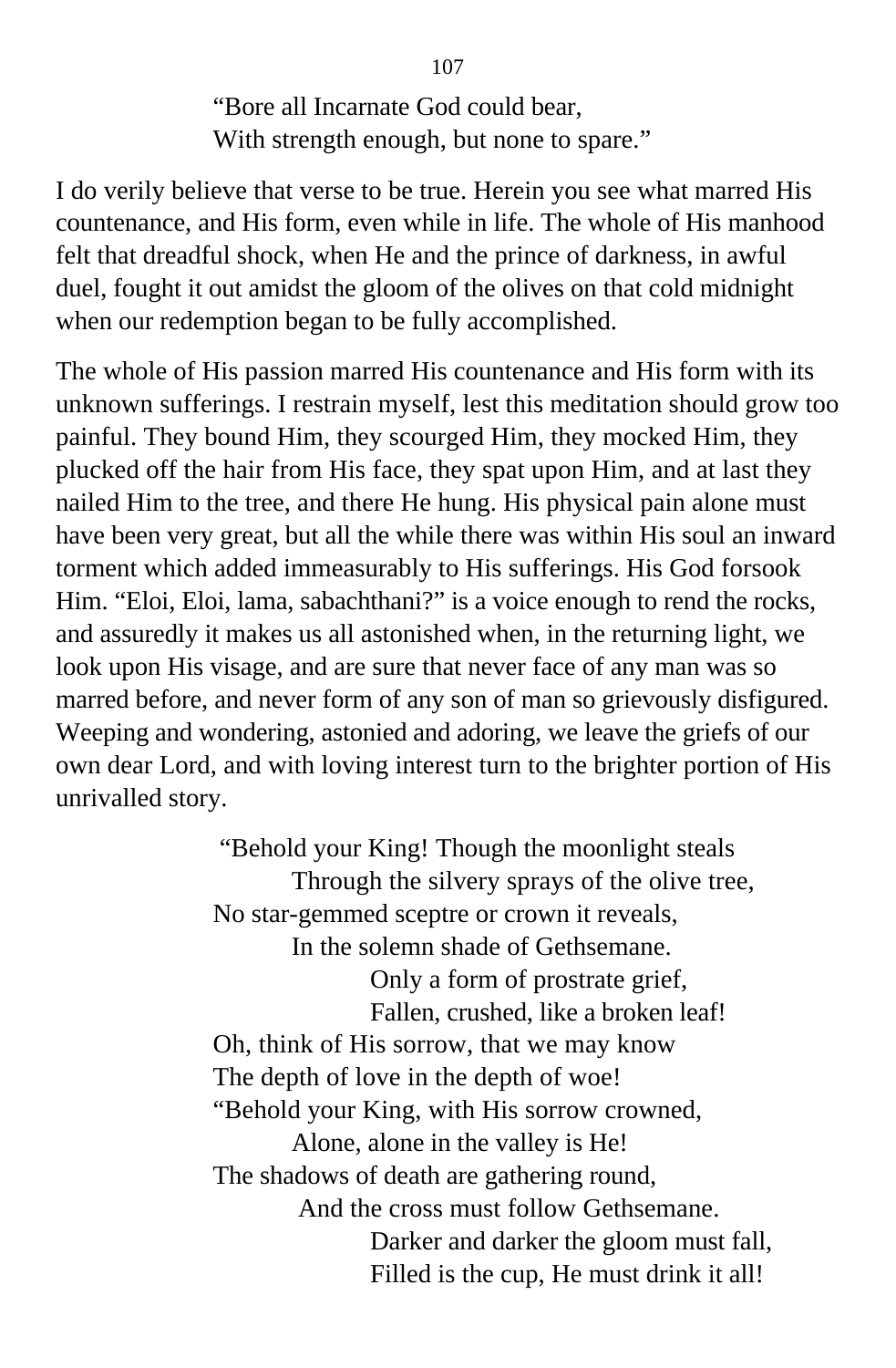Oh, think of His sorrow, that we may know His wondrous love in His wondrous woe!"

#### **II.**

There is an equal astonishment at His glories. I doubt not, if we could see Him now, as He appeared to John in Patmos, we should feel that we must do exactly as the beloved disciple did, for He deliberately wrote, "When I saw Him, I fell at His feet as dead." His astonishment was so great that he could not endure the sight. He had doubtless longed often to behold that glorified face and form, but the privilege was too much for him. While we are encumbered with these frail bodies, it is not fit for us to behold our Lord, for we should die with excess of delight if we were suddenly to behold that vision of splendor. Oh, for those glorious days when we shall lie for ever at His feet, and see our exalted Lord!

 "Behold, My servant shall deal prudently, He shall be exalted and extolled, and be very high." Observe the three words, "exalted and extolled, and be very high;" language pants for expression. Our Lord is now *exalted* in being lifted up from the grave, lifted up above all angels, and principalities, and powers. The Man Christ Jesus is the nearest to the eternal throne, ay, the Lamb is before the throne. "And I beheld, and, lo, in the midst of the throne and of the four beasts, and in the midst of the elders, stood a Lamb as it had been slain." He is in His own state and person exalted, and then by the praise rendered Him he is *extolled*, for he is worshipped and adored by the whole universe. All praise goes up before Him now, so that men extol Him, while "God also hath highly exalted Him, and given Him a name, which is above every name; that at the name of Jesus every knee should bow, of things in heaven, and things in earth, and things under the earth; and that every tongue should confess that Jesus Christ is Lord, to the glory of God the Father." Deep were His sorrows, but as high are His joys. It is said that, around many of the lochs in Scotland, the mountains are as high as the water is deep; and so our Lord's glories are as immeasurable as were His woes. What a meditation is furnished by these two-fold and incalculable heights and depths! Our text says that He shall "be very high." It cannot tell us how high. It is inconceivable how great and glorious in all respects the Lord Jesus Christ is at this moment. Oh, that He may be very high in our esteem! He is not yet exalted and extolled in any of our hearts as He deserves to be. I would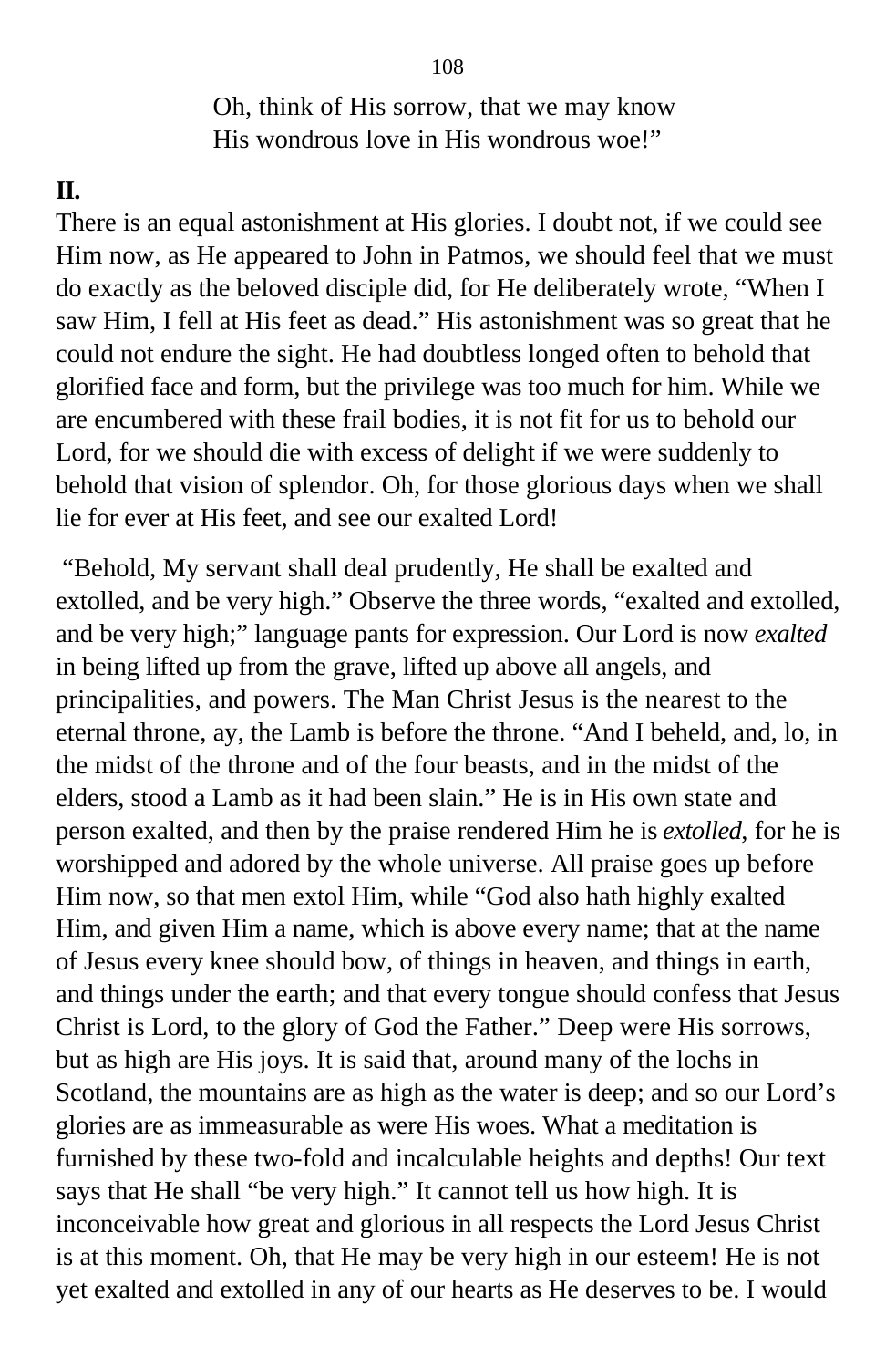we loved Him a thousand times as much as we do, but our whole heart goeth after Him, does it not? Would we not die for Him? Would we not set Him on a throne as high as seven heavens, and then think that we had not done enough for Him, who is now our all in all, and more than all?

You notice what is said, concerning the Christ, as the most astonishing thing of all: "So shall He sprinkle many nations." Now is it the glory of our risen Lord, at this moment, that His precious blood is to save many nations. Before the throne, men of all nations shall sing, "Thou wast slain, and hast redeemed us unto God by Thy blood." Not the English nation alone shall be purified by His atoning blood, but many nations shall He sprinkle with His reconciling blood, even as Israel of old was sprinkled with the blood of sacrifice. We read in the tenth chapter of the Epistle to the Hebrews, at the twenty-second verse, of "having our hearts sprinkled from an evil conscience," and this is effected by that precious blood by which we have been once purged so effectually that we have no more consciousness of sins, but enter into perfect peace. The blood of bulls and of goats, and the ashes of an heifer, sprinkling the unclean, sanctified to the purifying of the flesh, and much more doth the blood of Christ purge our conscience from dead works, to serve the living God.

The sprinkling of the blood was meant also to confirm the covenant: thus Moses "sprinkled both the book and all the people, saying, This is the blood of the testament which God hath enjoined unto you." Our Lord Himself said, "This is My blood of the new covenant, which is shed for many for the remission of sins." But is it not a wonderful thing that He should die as a malefactor on the tree, amid scorn and ridicule, and yet that He is this day bringing nations into covenant with God? Once so despised, and now: so mighty! God has given Him "for a covenant of the people, for a light of the Gentiles." Many nations shall by Him be joined in covenant with the God of the whole earth. Do not fall into the erroneous idea that this world is like a great ship-wrecked vessel, soon to go to pieces on an iron-bound coast; but rather let us expect the conversion of the world to the Lord Jesus. As a reward for the travail of His soul, He shall cause many nations to "exult with joy", for so some read the passage; the peoples of the earth shall not only be astonished at His griefs, but they shall admire His glories, adore His perfections, and be filled with an amazement of joy at His coming and kingdom. I can conceive nothing in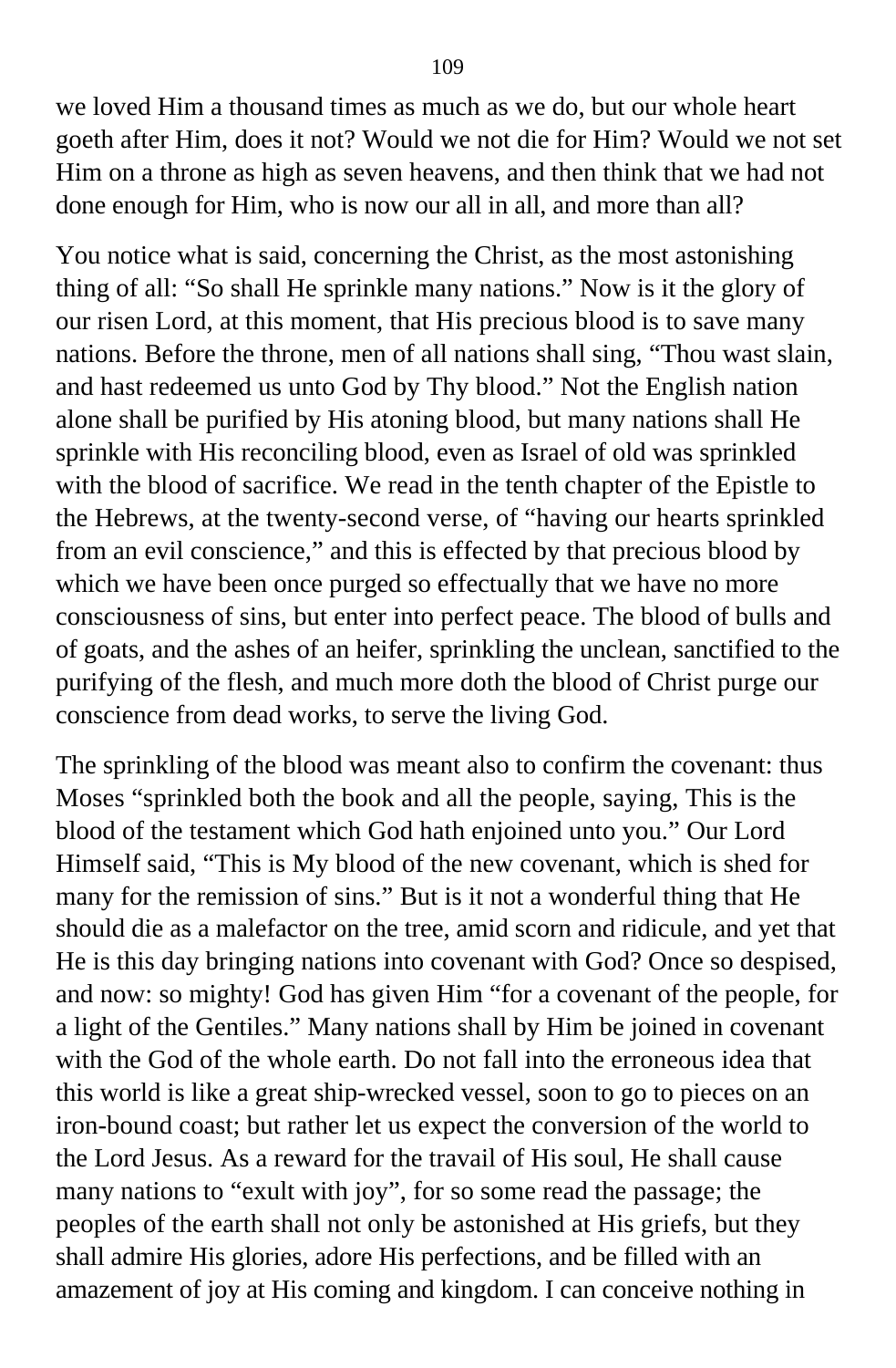the future too great and glorious to result from the passion and death of our Divine Lord.

Listen to this, "Kings shall shut their mouths at Him." They shall see such a King as they themselves have never been; they speak freely to their brother-kings, but they shall not dare to speak to Him, and as for speaking against Him, that will be altogether out of the question.

> "Kings shall fall down before Him, And gold and incense bring."

"For that which had not been told them shall they see." Kings are often out of the reach of the gospel, they do not hear it, it is not told to them. They would despise the lowly preacher, and little gatherings of believers meeting together for worship; they would only listen to stately discourses, which do not touch the heart and conscience. The great ones of the earth are usually the least likely to know the things of God, for while the poor have the gospel preached unto them, princes are more likely to hear soft flatteries and fair speeches. The time shall come, however, when Caesar shall bow before a real Imperator, and monarchs shall behold the Prince of the kings of the earth. "For the Lord Himself shall descend from heaven with a shout, with the voice of the archangel, and with the trump of God." They shall see His majesty, of which they had not even been told.

 "That which they had not heard shall they consider." They shall be obliged, even on their thrones, to think about the kingdom of the King of kings, and they shall retire to their closets to confess their sins, and to put on sackcloth and ashes, and to give heed to the words of wisdom. "Be wise now, therefore, O ye kings: be instructed, ye judges of the earth." Today, the humble listen to Christ, but by-and-by the mightiest of the mighty shall turn all their thoughts towards Him. He shall gather sheaves of sceptres beneath His arm, and crowns shall be strewn at His feet; and "He shall reign for ever and ever," and "of the increase of His government and peace there shall be no end." If we were astonished at the marring of His face, we shall be much more astonished at the magnificence of His glory. Upon His throne none shall question His supremacy, none shall doubt His loveliness; but His enemies shall weep and wail because of Him whom they pierced; while He shall be admired in all them that believe.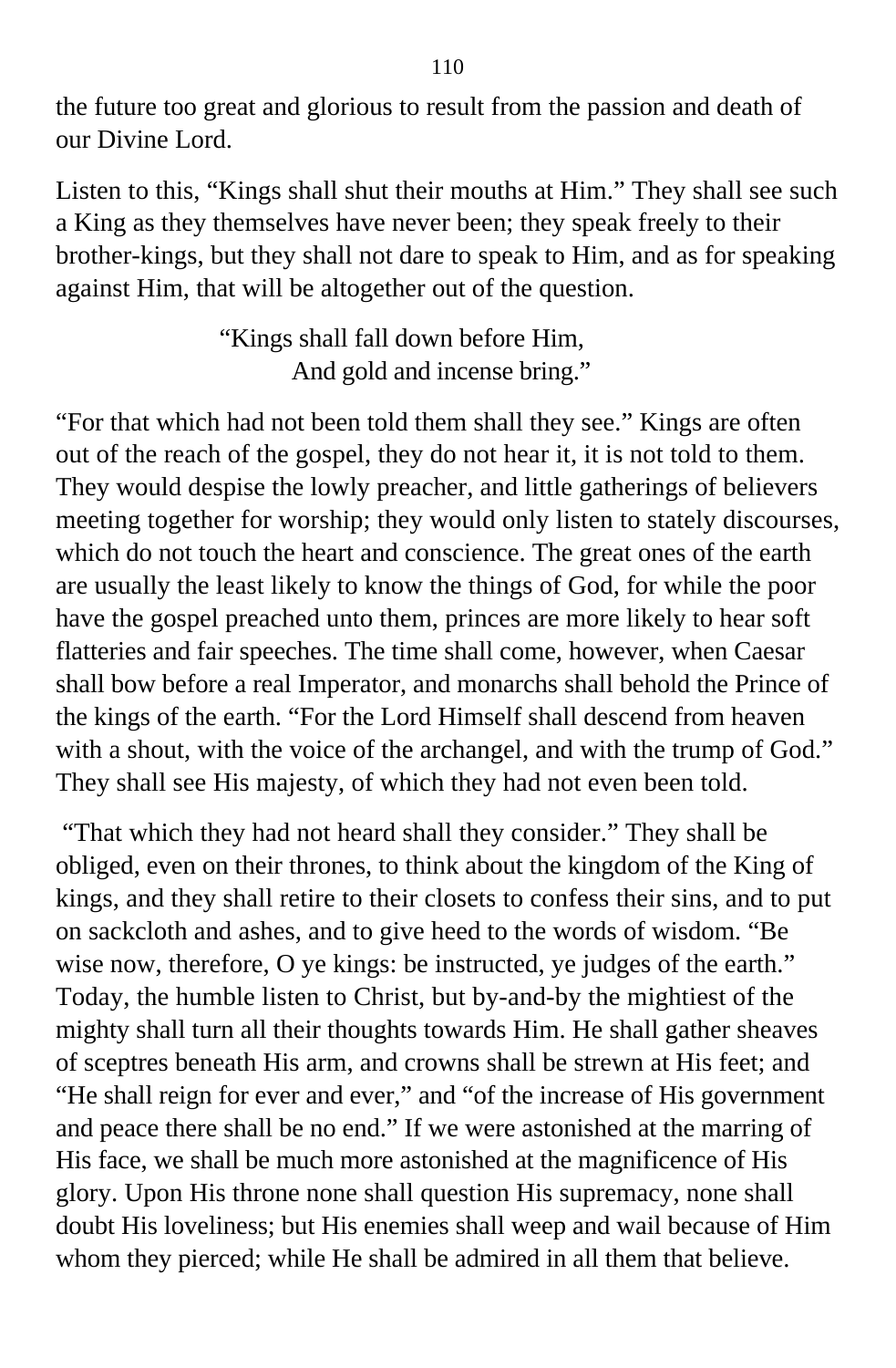Adorable Lord, we long for Thy glorious appearing! We beseech Thee tarry not!

> "Come, and begin Thy reign Of everlasting peace;

Come, take the kingdom to Thyself, Great King of Righteousness!"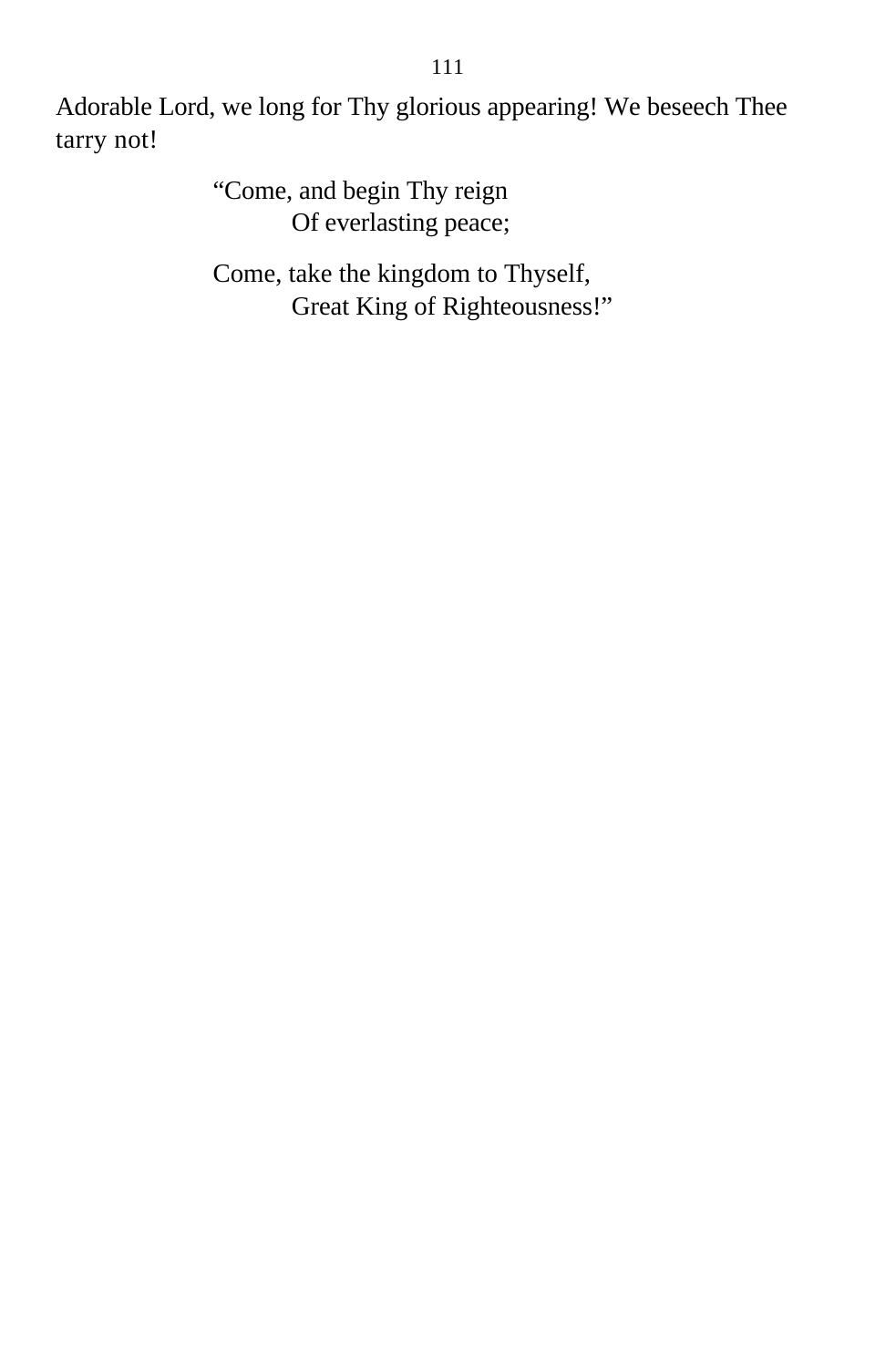# BANDS OF LOVE; OR, UNION TO CHRIST

"I drew them with cords of a man, with bands of love: and I was to them as they that take off the yoke on their jaws, and I laid meat unto them."

— Hosea 11:4.

SYSTEMATIC theologians have usually regarded union to Christ under three aspects, natural, mystical and federal, and it may be that these three terms are comprehensive enough to embrace the whole subject, but as our aim is simplicity, let us be pardoned if we appear diffuse when we follow a less concise method.

1. The saints were from the beginning joined to Christ by bands of *everlasting love*. Before He took on Him their nature, or brought them into a conscious enjoyment of Himself, His heart was set upon their persons, and His soul delighted in them. Long ere the worlds were made, His prescient eye beheld His chosen, and viewed them with delight. Strong were the indissoluble bands of love which then united Jesus to the souls whom He determined to redeem. Not bars of brass, or triple steel, could have been more real and effectual bonds. True love, of all things in the universe, has the greatest cementing force, and will bear the greatest strain, and endure the heaviest pressure: who shall tell what trials the Savior's love has born; and how well it has sustained them? Never union was more true than this. As the soul of Jonathan was knit to the soul of David so that he loved David as his own soul, so was our glorious Lord united and joined to us by the ties of fervent, faithful love. Love has a most potent power in effecting and sustaining union, but never does it display its force so well as when we see it bringing the Creator into oneness with the creature, the divine into alliance with the human. This, then, is to be regarded as the day-spring of union —

the love of Christ embracing in its folds the whole of the elected family.

2. There is, moreover, a *union of purpose* as well as of love. By the first, we have seen that the elect are made one with Jesus by the act and will of the Son; by the second, they are joined to Him by the ordination and decree of the Father. These divine acts are co-eternal. The Son loved and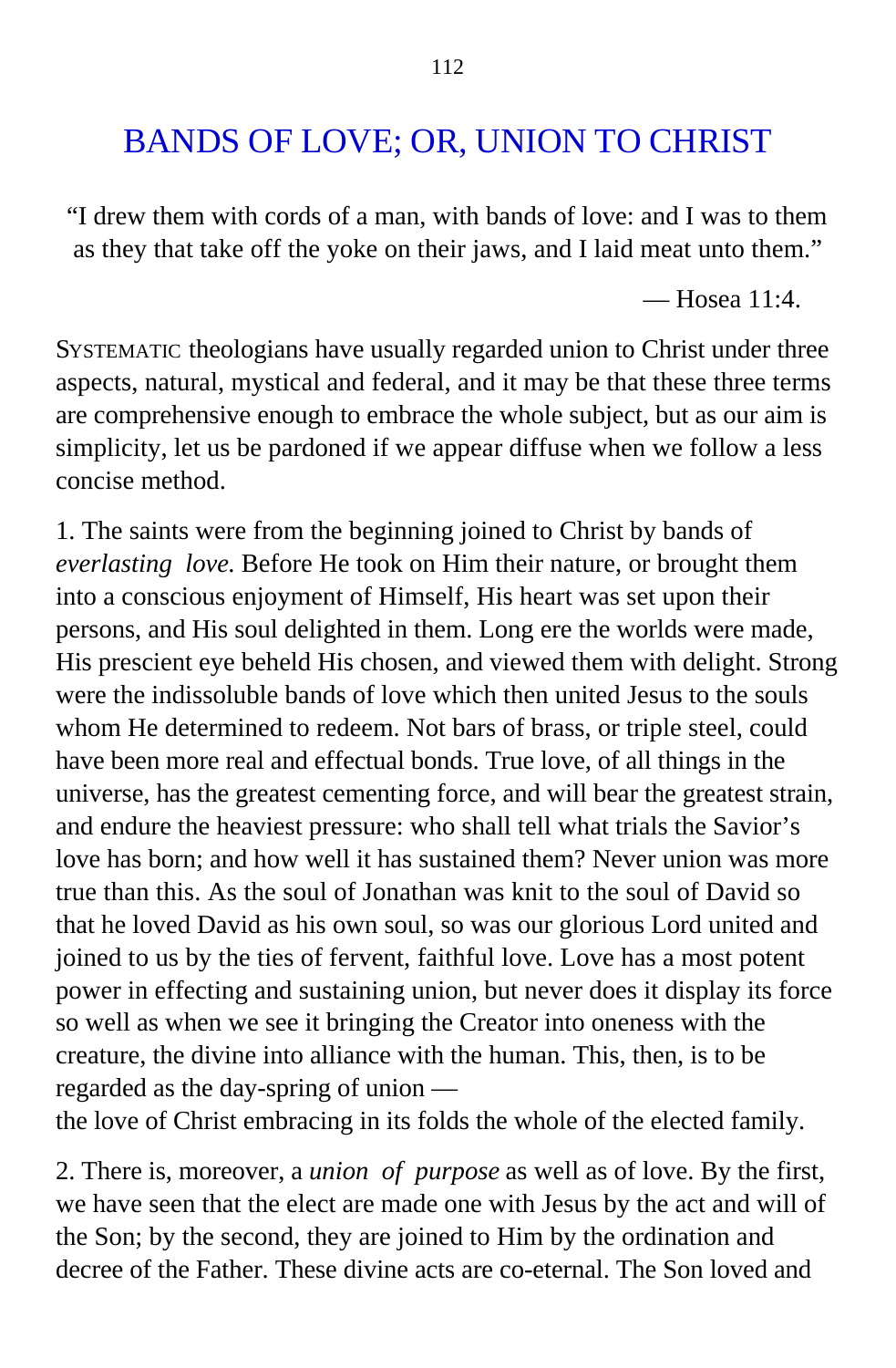chose His people to be His own bride, the Father made the same choice, and decreed the chosen ones for ever one with His all-glorious Son. The Son loved them, and the Father decreed them His portion and inheritance; the Father ordained them to be what the Son Himself did make them.

In God's purpose they have been eternally associated as parts of one design. Salvation was the fore-ordained scheme whereby God would magnify Himself, and a Savior was in that scheme from necessity associated with the persons chosen to be saved. The scope of the dispensation of grace included both; the circle of wisdom comprehended Redeemer and redeemed in its one circumference. They could not be dissociated in the mind and will of the all-planning Jehovah.

> "Christ be My first elect,' He said, Then chose our souls in Christ, our Head."

The same Book which contains the names of the heirs of life contains the name of their Redeemer. He could not be a Redeemer unless souls had been given Him to redeem, nor could they have been called the ransomed of the Lord, if He had not engaged to purchase them. Redemption, when determined upon by the God of heaven, included in it both Christ and His people; and hence, in the decree which fixed it, they were brought into a near and intimate alliance.

The foresight of the Fall led the divine mind to provide for the catastrophe in which the elect would have perished, had not their ruin been prevented by gracious interposition. Hence followed as part of the divine arrangement other forms of union, which, besides their immediate object in salvation, had doubtless a further design of illustrating the condescending alliance which Jesus had formed with His chosen. The next and following points are of this character.

3. *Jesus is one with His elect federally*. As every heir of flesh and blood has a personal interest in Adam, because he is the covenant head and representative of the race as considered under the law of works; so, under the law of grace, every redeemed soul is one with the Lord from heaven, since He is the Second Adam, the Sponsor and Substitute of the elect in the new covenant of love. The apostle Paul declares that Levi was in the loins of Abraham when Melchizedek met him: it is equally true that the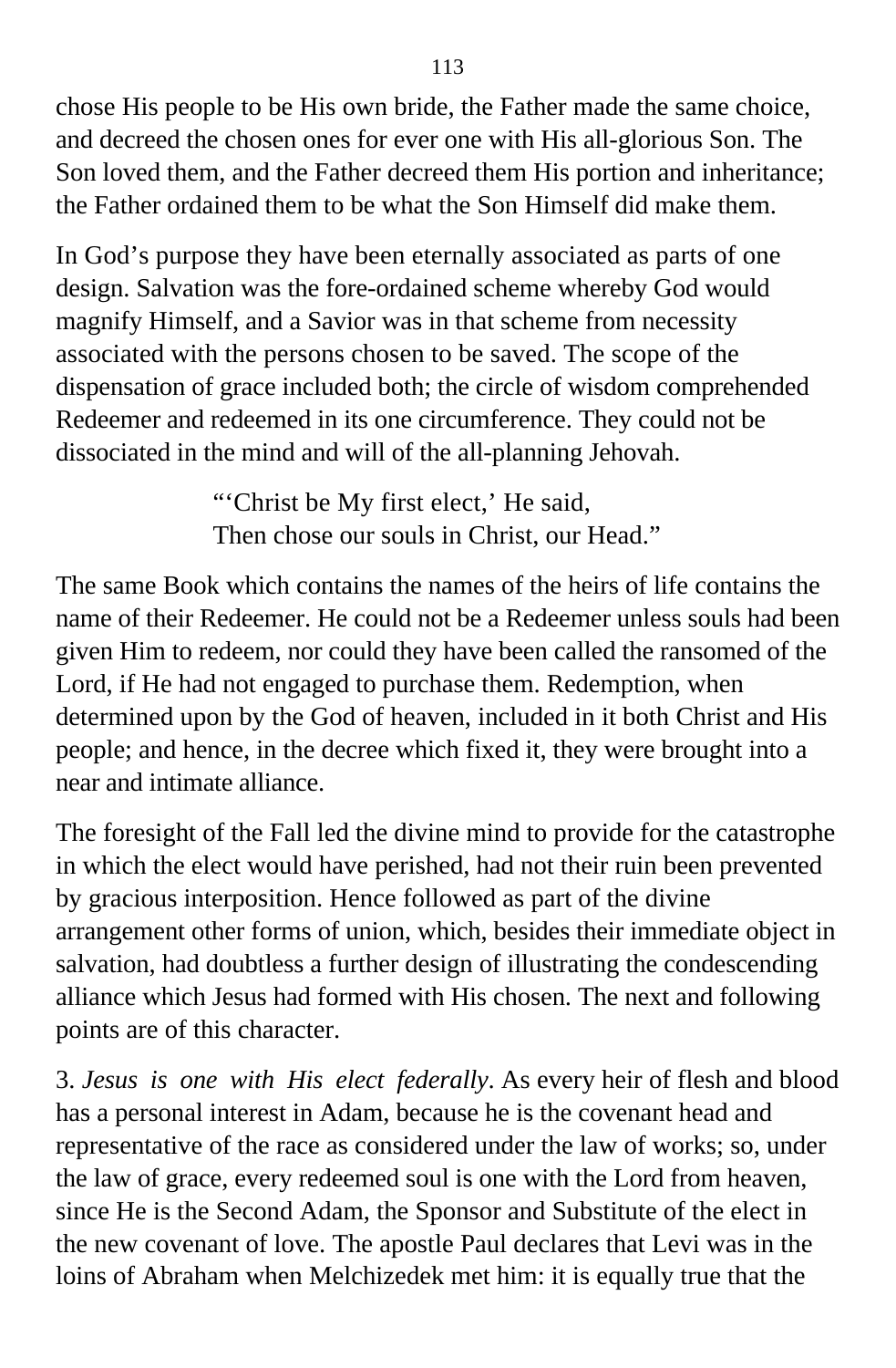believer was in the loins of Jesus Christ, the Mediator, when in old eternity the covenant settlements of grace were decreed, ratified, and made sure for ever. Thus, whatever Christ hath done, He hath wrought for the whole body of His Church. We were crucified in Him, and buried with Him (read Colossians 2:10-13), and to make it still more wonderful, we are risen with Him, and have even ascended with Him to the seats on high (Ephesians 2:6). It is thus that the Church has fulfilled the law, and is "accepted *in the Beloved*." It is thus that she is regarded with complacency by the just Jehovah, for He views her in Jesus, and does not look upon her as separate from her covenant Head. As the anointed Redeemer of Israel, Christ Jesus has nothing distinct from His Church, but all that He has He holds for her. Adam's righteousness was ours as long as he maintained it, and his sin was ours the moment that he committed it; and, in the same manner, all that the Second Adam is, or does, is ours as well as His, seeing that He is our Representative. Here is the foundation of the covenant of grace. This gracious system of representation and substitution, which moved Justin Martyr to cry out, "O blessed change! O sweet permutation!" this, I say, is the very groundwork of the gospel of our salvation, and is to be received with strong faith and rapturous joy. In every place the saints are perfectly one with Jesus.

> "One in the tomb, one when He rose, One when He triumph'd o'er His foes, One when in heaven He took His seat, While seraphs sang all hell's defeat.

"This sacred tie forbids their fears, For all He is or has is theirs; With Him, their Head, they stand or fall, Their life, their Surety, and their all."

4. For the accomplishment of the great works of atonement and perfect obedience, it was needful that the Lord Jesus should take upon Him "the likeness of sinful flesh." Thus, *He became one with us in our nature*, for in Holy Scripture all partakers of flesh and blood are regarded as of one family. By the fact of common descent from Adam, all men are of one race, seeing that "God hath made of one blood all nations that dwell upon the face of the earth." Hence, in the Bible, man is spoken of universally as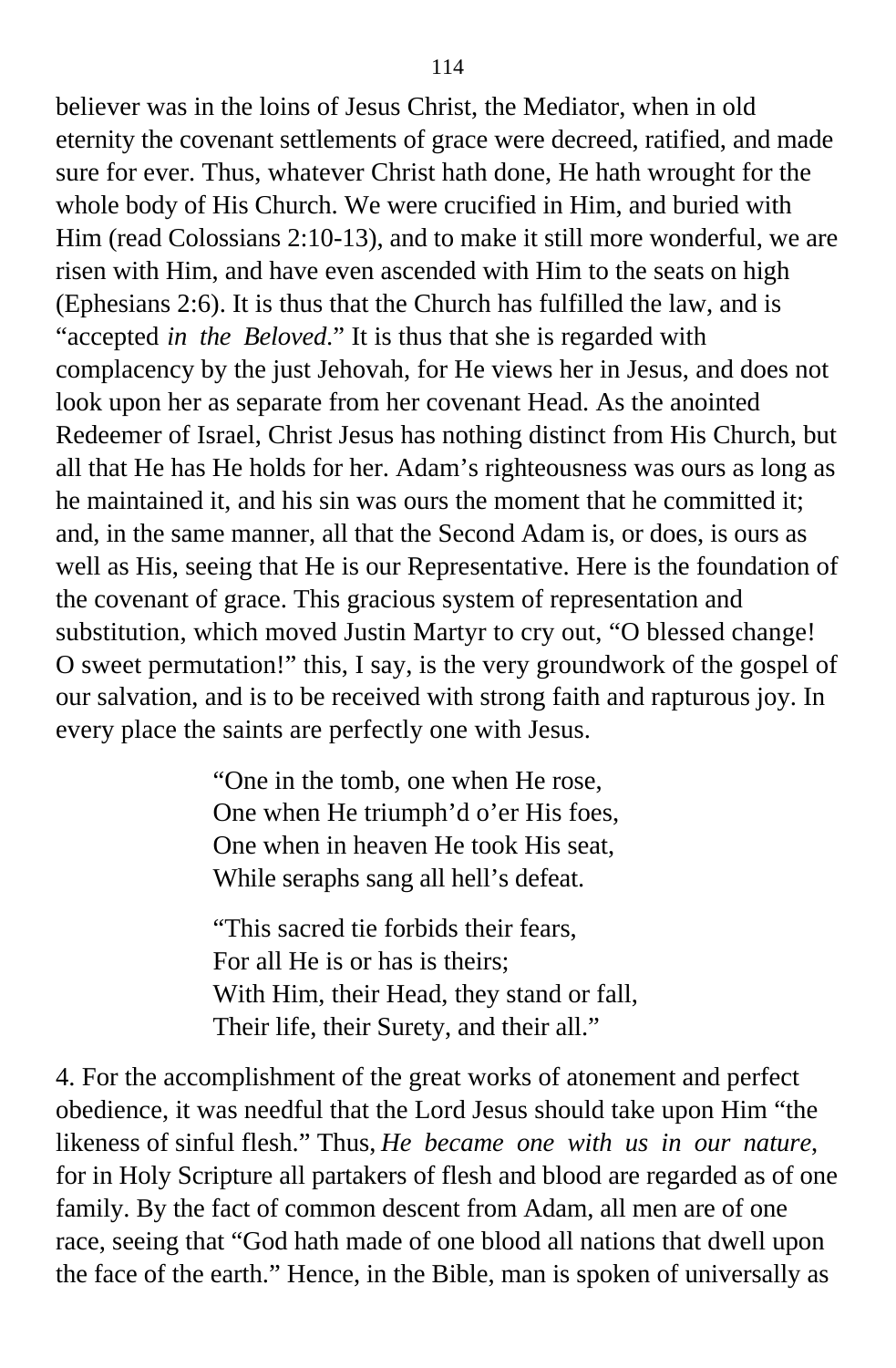"thy brother" (Leviticus 19:17; Job 22:6; Matthew 5:23, 24; Luke 17:3; Romans 14:10, etc., etc.); and "thy neighbor" (Exodus 20:16; Leviticus 19:13-18; Matthew 5:43; Romans 13:9; James 2:8); to whom, on account of nature and descent, we are required to render kindness and goodwill. Now, although our great Melchizedek in His divinity is without father, without mother, without descent, having neither beginning of days nor end of life, and is both in essence and rank at an infinite remove from fallen manhood; yet as to His manhood He is to be reckoned as one of ourselves. He was born of a woman, He hung upon her breasts, and was dandled upon her knee; He grew from infancy to youth and thence to manhood, and in every stage He was a true and real partaker of our humanity. He is as certainly of the race of Adam as He is divine. He is God without fiction or metaphor, and He is man beyond doubt or dispute. The Godhead was not humanized, and so diluted; and the manhood was not transformed into divinity, and so rendered more than human. Never was any man more a portion of His kind than was the Son of man, the Man of sorrows and the Acquaintance of grief. He is man's Brother, for He bore the whole nature of man. "The Word was made flesh, and dwelt among us." He who was very God of very God made Himself a little lower than the angels, and took upon Him the form of a servant, and was made in the likeness of men.

This was done with the most excellent design with regard to our redemption, inasmuch as it was necessary that, as *man* had sinned, *man* should suffer; but doubtless it had a further motive, the honoring of the Church, and the enabling of her Lord to sympathize with her. The apostle most sweetly remarks, "Forasmuch then as the children are partakers of flesh and blood, He also Himself likewise took part of the same; that through death He might destroy him that had the power of death, that is, the devil; and deliver them who through fear of death were all their lifetime subject to bondage" (Hebrews 2:14, 15); and again, "For we have not an high priest which cannot be touched with the feeling of our infirmities; but was in all points tempted like as we are, yet without sin" (Hebrews 4:15). Thus, in ties of blood, Jesus, the Son of man, is one with all the heirs of heaven: "For which cause He is not ashamed to call them brethren" (Hebrews 2:11). What reason we have here for the strongest consolation and delight, seeing that, "Both He that sanctifieth and they who are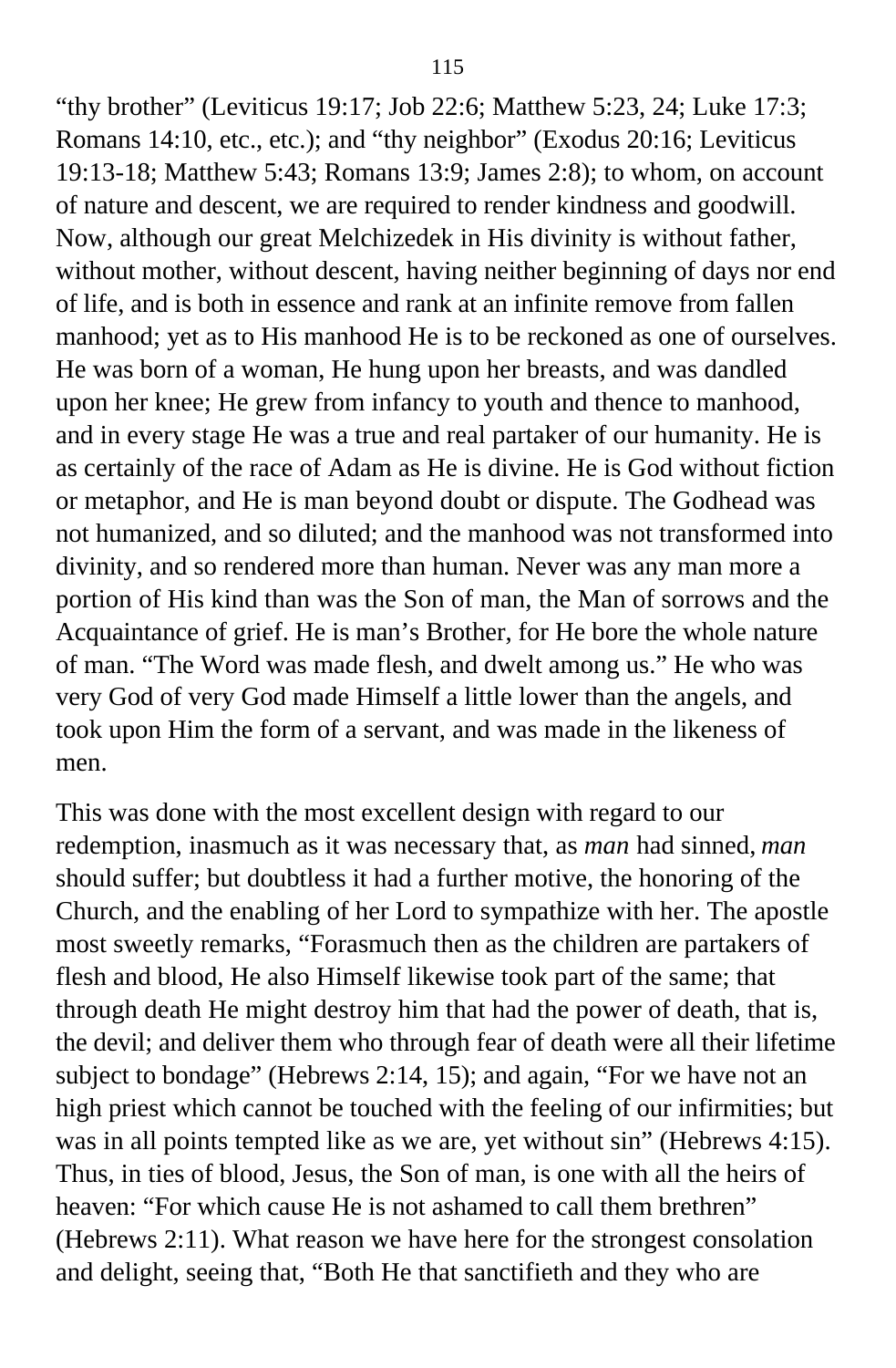sanctified are all of one." We can say of our Lord as poor Naomi said of bounteous Boaz, "The man is near of kin unto us, one of our next kinsmen." Overwhelmed by the liberality of our blessed Lord, we are often led to cry with Ruth, "Why have I found grace in thine eyes, that thou shouldest take knowledge of me, seeing I am a stranger?" and are we not ready to die with wonder when, in answer to such a question, He tells us that He is our Brother, bone of our bone, and flesh of our flesh?

If, in all our straits and distresses, we would always treasure in our minds the remembrance of our Redeemer's manhood, we should never bemoan the absence of a sympathizing heart, since we should always have His abundant compassion for our consolation. He is no stranger, He is able to enter into the heart's bitterness, for He has Himself tasted the wormwood and the gall. Let us never doubt His power to sympathize with us in our infirmities and sorrows.

There is one aspect of this subject of our natural union to Christ which it were improper to pass over in silence, for it is very precious to the believer. While the Lord Jesus takes upon Himself our nature (2 Peter 1:4), He restores in us that image of God (Genesis 1:27) which was blotted and defaced by the fall of Adam. He raises us from the degradation of sin to the dignity of perfection. So that, in a two-fold sense, the Head and members are of one nature, and not like that monstrous image which Nebuchadnezzar saw in his dream. The head was of fine gold, but the belly and the thighs were of brass, the legs of iron, and the feet, part of iron and part of clay. Christ's mystical body is no absurd combination of opposites; the Head is immortal, and the body is immortal, too, for thus the record stands, "Because I live, ye shall live also." "As is the heavenly, such are they also that are heavenly." "As we have born the image of the earthy, we shall also bear the image of the heavenly:" and this shall in a few more years be more fully manifest to us, for "this corruptible must put on incorruption, and this mortal must put on immortality." Such as is the Head, such is the body, and every member in particular; — a chosen Head, and chosen members; an accepted Head, and accepted members; a living Head, and living members. If the Head be of pure gold, all the parts of the body are of pure gold also. Thus is there a double union of nature as a basis for the closest communion.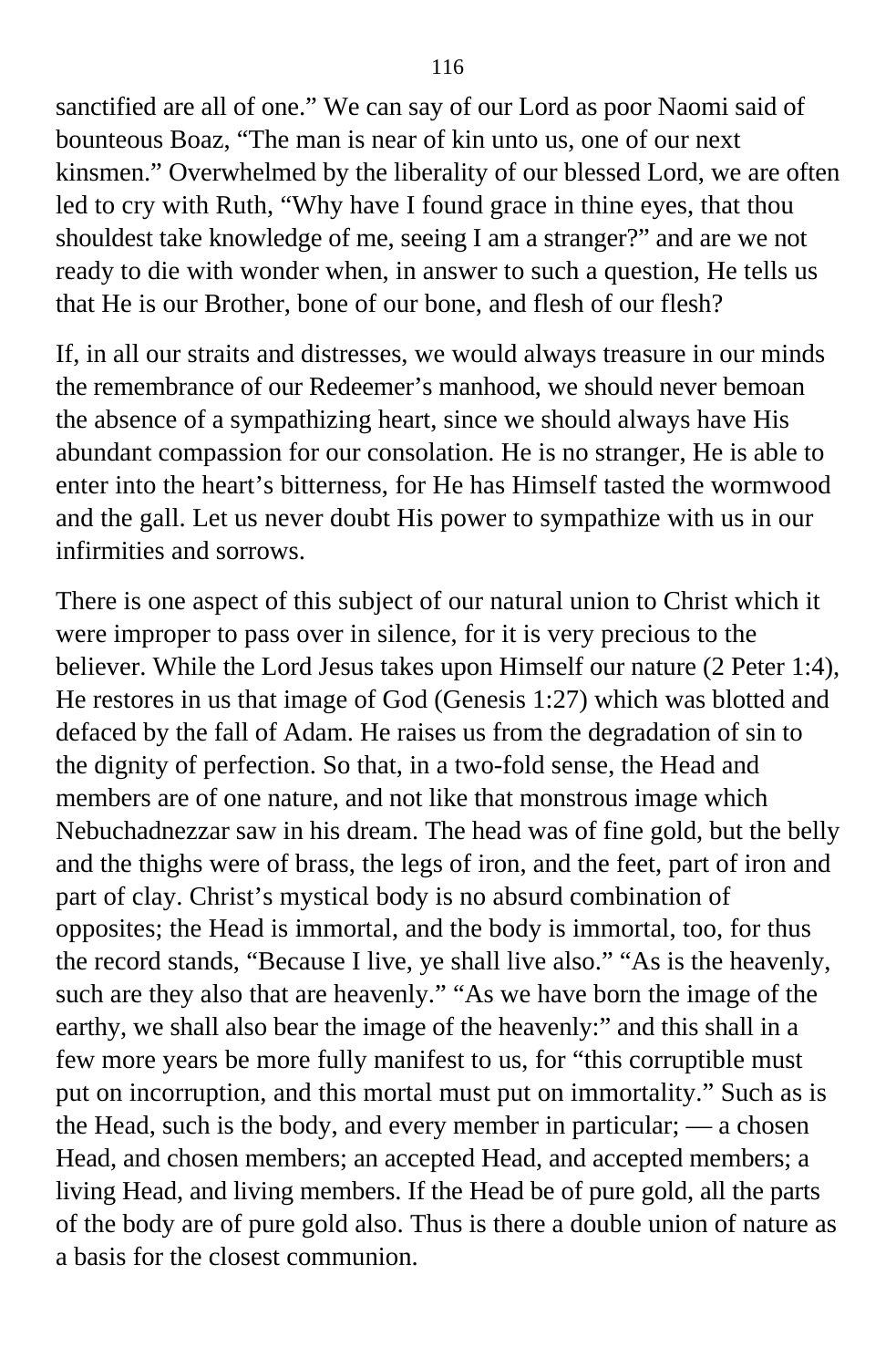Pause here, and see if thou canst, without ecstatic amazement, contemplate the infinite condescension of the Son of God in exalting thy wretchedness into blessed union with His glory. Thou art so mean that, in remembrance of thy mortality, thou mayest say to corruption, "Thou art my father," and to the worm, "Thou art my sister;" and yet, in Christ, thou art so honored that thou canst say to the Almighty, "Abba, Father," and to the Incarnate God, "Thou art my Brother and my Husband." Surely, if relationships to ancient and noble families make men think highly of themselves, we have whereof to glory over the heads of them all. Lay hold upon this privilege; let not a senseless indolence make thee negligent to trace this pedigree, and suffer no foolish attachment to present vanities to occupy thy thoughts to the exclusion of this glorious privilege, this heavenly honor of union with Christ.

We must now retrace our steps to the ancient mountains, and contemplate this union in one of its earliest forms.

5. *Christ Jesus is also joined unto His people in a mystical union*. Borrowing once more from the story of Ruth, we remark that Boaz, although one with Ruth by kinship, did not rest until he had entered into a nearer union still, namely, that of marriage; and in the same manner there is, superadded to the natural union of Christ with His people, a mystical union by which He assumes the position of Husband, while the Church is owned as His bride. In love He espoused her to Himself, as a chaste virgin, long before she fell under the yoke of bondage. Full of burning affection, He toiled like Jacob for Rachel, until the whole of her purchasemoney had been paid, and now, having sought her by His Spirit, and brought her to know and love Him, He awaits the glorious hour when their mutual bliss shall be consummated at the marriage-supper of the Lamb. Not yet hath the glorious Bridegroom presented His betrothed, perfected and complete, before the Majesty of heaven; not yet hath she actually entered upon the enjoyment of her dignities as His wife and queen; she is as yet a wanderer in a world of woe, a dweller in the tents of Kedar; but she is even now the bride, the spouse of Jesus, dear to His heart, precious in His sight, and united with His person. In love and tenderness, He says to her, —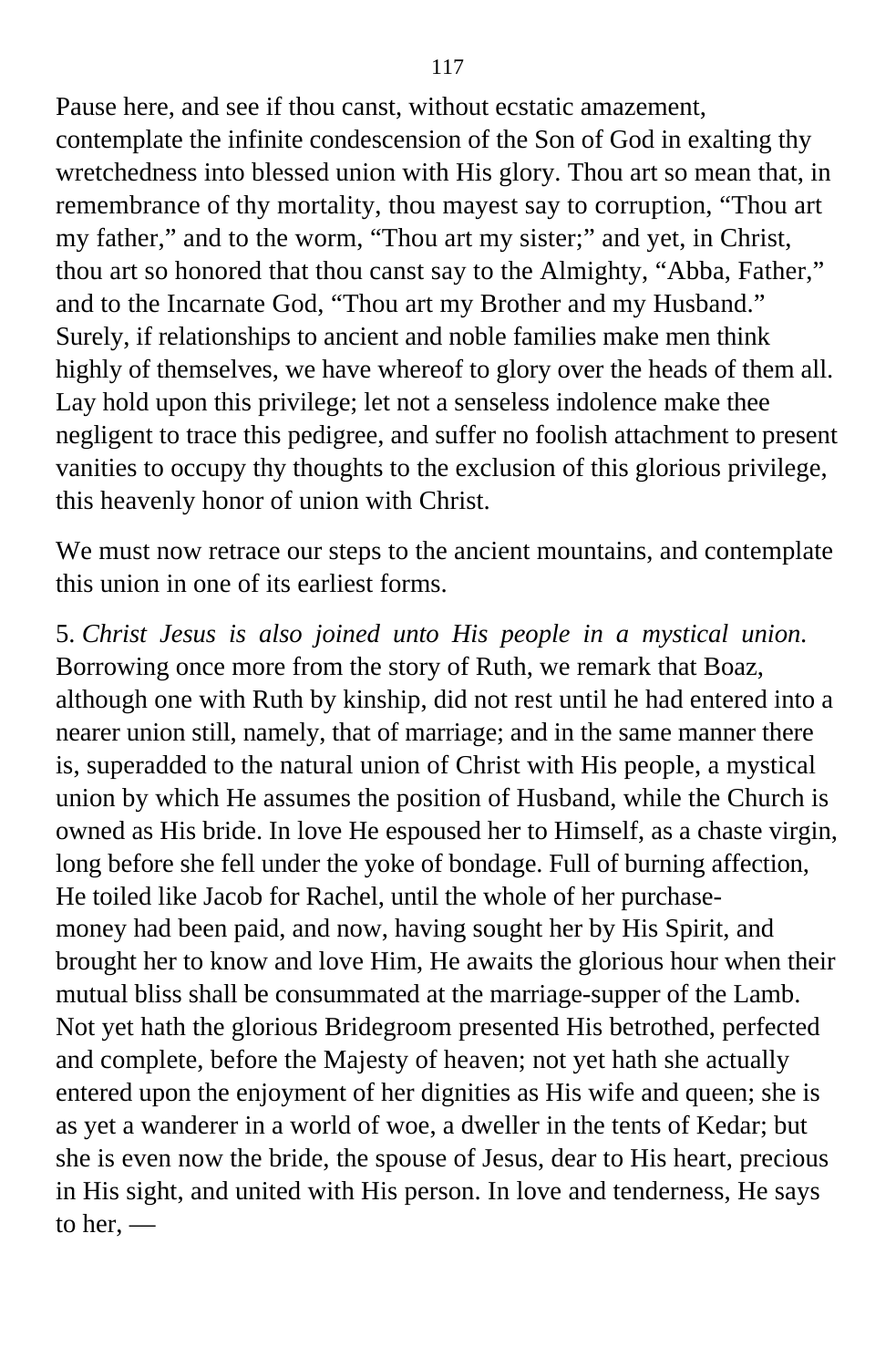"Forget thee I will not, I cannot, thy name Engraved on My heart doth for ever remain: The palms of My hands whilst I look on I see The wounds I received when suffering for thee."

He exercises towards her all the affectionate offices of Husband. He makes rich provision for her wants, pays all her debts, allows her to assume His name, and to share in all His wealth. Nor will He ever act otherwise to her. The word divorce He will never mention, for "He hateth putting away." Death must sever the conjugal tie between the most loving mortals, but it cannot divide the links of this immortal marriage. In heaven they marry not, but are as the angels of God; yet is there this one marvelous exception to the rule, for in heaven Christ and His Church shall celebrate their joyous nuptials. And this affinity, as it is more lasting, so is it more near than earthly wedlock. Let the love of husband be never so pure and fervent, it is but a faint picture of the flame that burns in the heart of Jesus. Passing all human union is that mystical cleaving unto the Church, for which Christ did leave His Father, and become one flesh with her.

If this be the union which subsists between our souls and the person of our Lord, how deep and broad is the channel of our communion! This is no narrow pipe through which a thread-like stream may wind its way, it is a channel of amazing depth and breadth, along whose breadth and length a ponderous volume of living water may roll its strength. Behold, He hath set before us an open door; let us not be slow to enter. This city of communion hath many pearly gates, every several gate is of one pearl, and each gate is thrown open to the uttermost that we may enter, assured of welcome. If there were but one small loophole through which to talk with Jesus, it would be a high privilege to thrust a word of fellowship through the narrow door; how much we are blessed in having so large an entrance! Had the Lord Jesus been far away from us, with many a stormy sea between, we should have longed to send a messenger to Him to carry Him our love, and bring us tidings from His Father's house; but see His kindness, He has built His house next door to ours, nay, more, He takes lodgings with us, and tabernacles in poor humble hearts, that so He may have perpetual intercourse with us. Oh, how foolish must we be, if we do not live in habitual communion with Him! When the road is long, and dangerous, and difficult, we need not wonder that friends seldom meet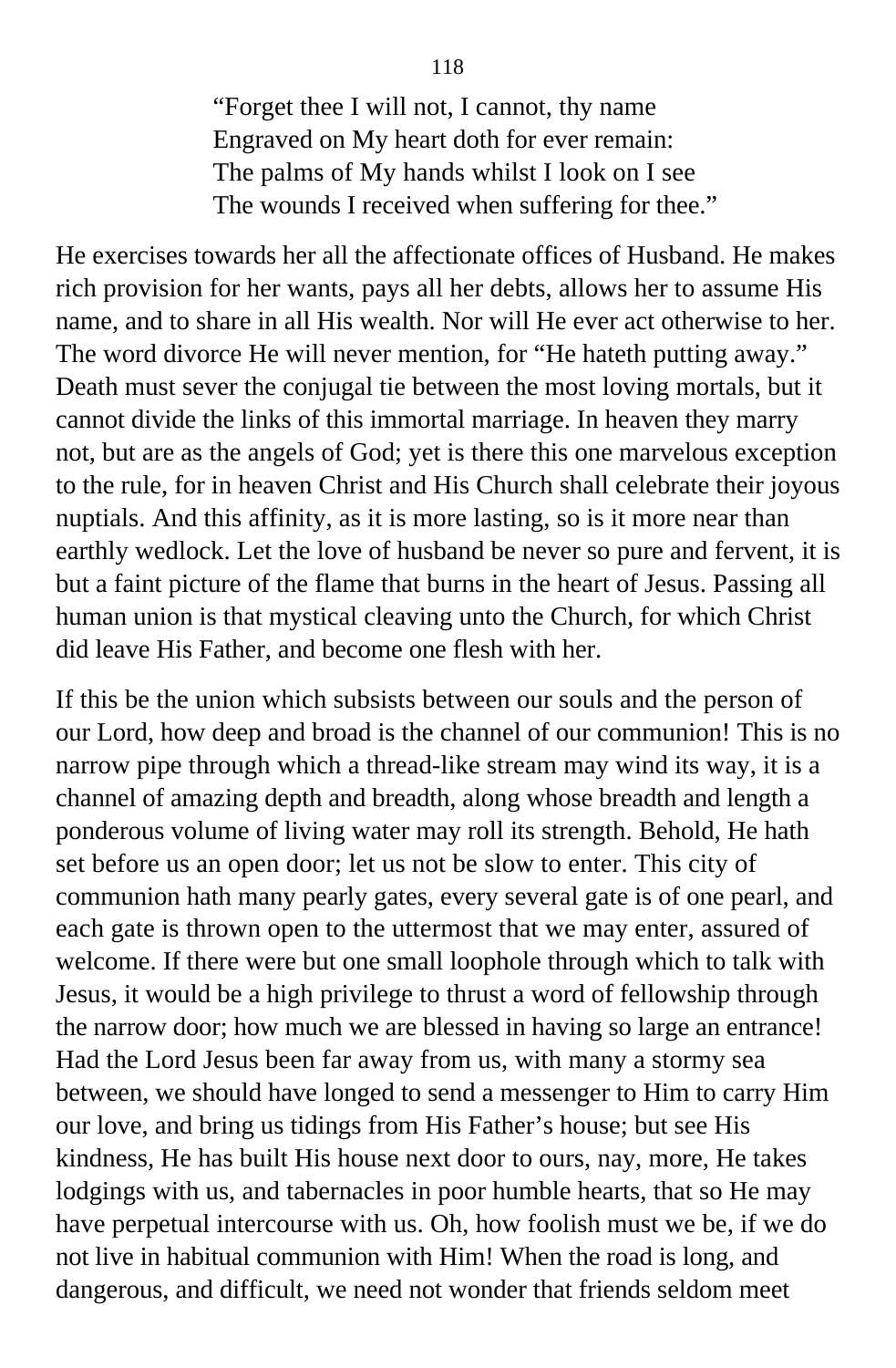each other; but when they live together, shall Jonathan forget his David? A wife may, when her husband is upon a journey, abide many days without holding converse with him; but she could never endure to be separated from him if she knew him to be in one of the chambers of their own house. Seek thy Lord, for He is near; embrace Him, for He is thy Brother; hold Him fast, for He is thine Husband; press Him to thine heart, for He is of thine own flesh.

6. As yet we have only considered the acts of Christ for us, whereby He effects and proves His union to us; we must now come to *more personal and sensible forms of this great truth*.

Those who are set apart for the Lord are in due time severed from the impure mass of fallen humanity, and are by sovereign grace engrafted into the person of the Lord Jesus. This, which we call *vital union*, is rather a matter of experience than of doctrine; it must be learned in the heart, and not by the head. Like every other work of the Spirit, the actual implantation of the soul into Christ Jesus is a mysterious and secret operation, and is no more to be understood by carnal reason than is the new birth of which it is an attendant. Nevertheless, the spiritual man discerns it as a most essential thing in the salvation of the soul, and he clearly sees how a living union to Christ is the sure consequence of the quickening influence of the Holy Spirit, and is indeed, in some respects, identical with it.

When the Lord in mercy passed by and saw us in our blood, He first of all said, "Live"; and this He did *first*, because, without life, there can be no spiritual knowledge, feeling, or motion. Life is one of the absolutely essential things in spiritual matters; and until it be bestowed, we are incapable of partaking in the things of the kingdom. Now, the life which grace confers upon the saints at the moment of their quickening is none other than the life of Christ, which, like the sap from the stem, runs into us, the branches, and establishes a living connection between our souls and Jesus. Faith is the grace which perceives this union, and proceeds from it as its firstfruit. It is, to use a metaphor from the Canticles, the neck which joins the body of the Church to its all-glorious Head.

> "O Faith! thou bond of union with the Lord, Is not this office thine? and thy fit name,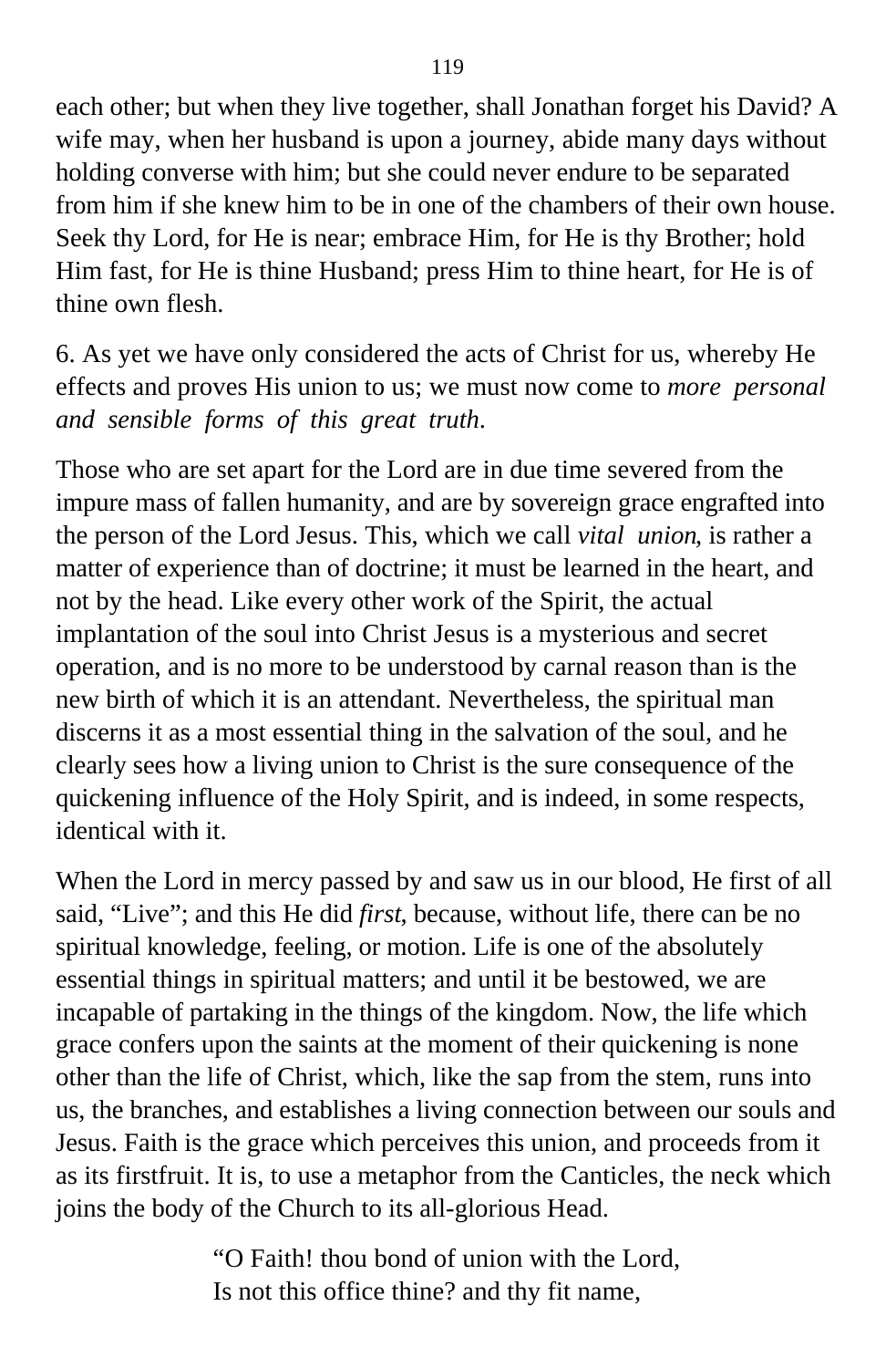In the economy of gospel types, And symbols apposite — the Church's neck; Identifying her in will and work With Him ascended?"

Faith lays hold upon the Lord Jesus with a firm and determined grasp. She knows His excellence and worth, and no temptation can induce her to repose her trust elsewhere; and Christ Jesus is so delighted with this heavenly grace, that He never ceases to strengthen and sustain her by the loving embrace and all-sufficient support of His eternal arms. Here, then, is established a living, sensible, and delightful union, which casts forth streams of love, confidence, sympathy, complacency, and joy, whereof both the bride and Bridegroom love to drink. When the eye is clear, and the soul can evidently perceive this oneness between itself and Christ, the pulse may be felt as beating for both, and the one blood may be known as flowing through the veins of each. Then is the heart made exceedingly glad, it is as near heaven as it ever can be on earth, and is prepared for the enjoyment of the most sublime and spiritual kind of fellowship. This union may be quite as true when we are troubled with doubts concerning it, but it cannot afford consolation to the soul unless it be indisputably proven and assuredly felt; then is it indeed a honeycomb dropping with sweetness, a precious jewel sparkling with light. Look well to this matter, ye saints of the Most High!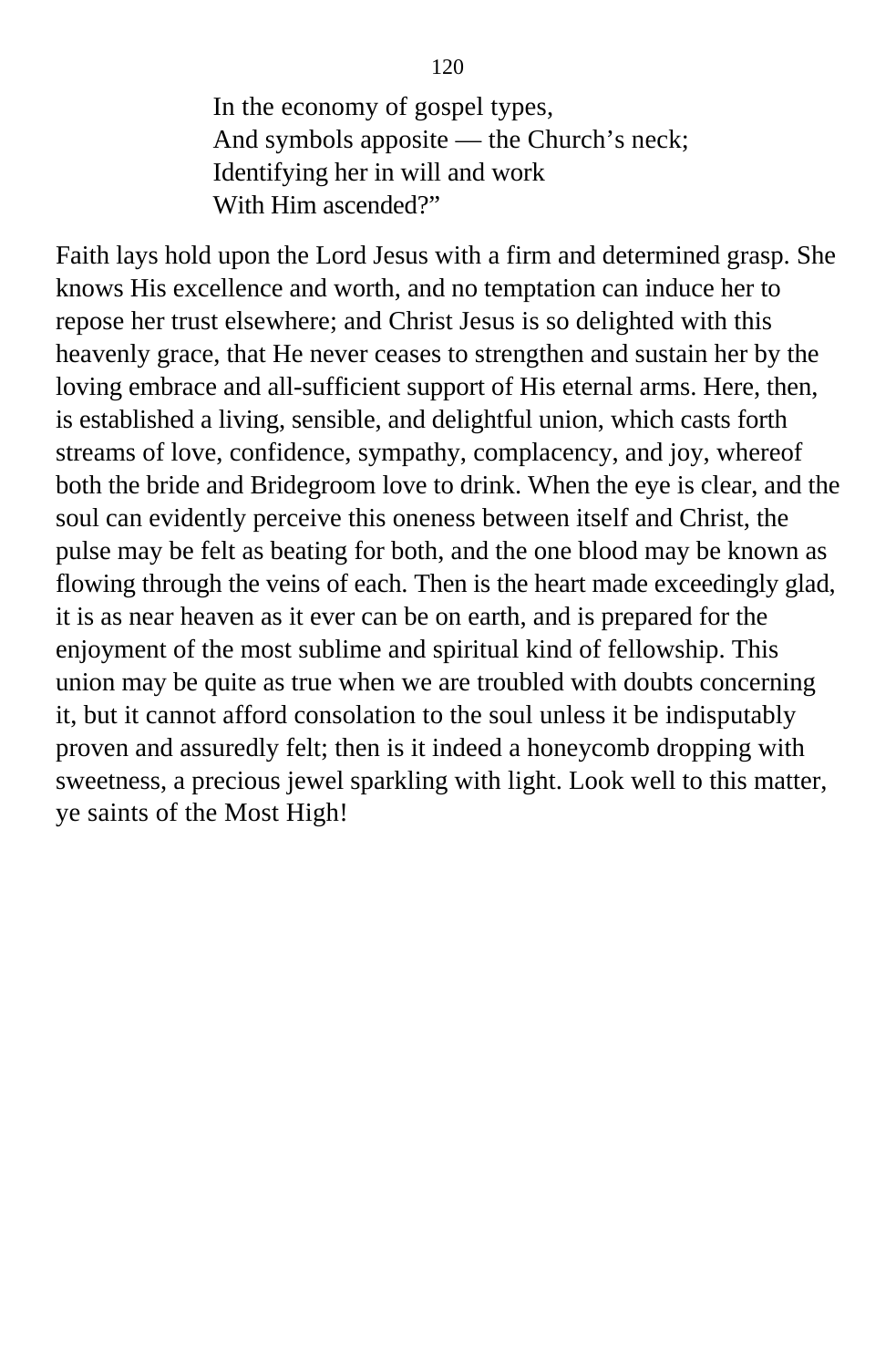# "I WILL GIVE YOU REST."

## *A COMMUNION ADDRESS AT MENTONE*

"I will give you rest." — Matthew 11:28

WE have a thousand times considered these words as an encouragement to the laboring and the laden; and we may, therefore, have failed to read them as a promise to ourselves. But, beloved friends, we have come to Jesus, and therefore He

stands engaged to fufil this priceless pledge to us. We may now enjoy the promise; for we have obeyed the precept. The faithful and true Witness, whose word is truth, promised us rest if we would come to Him; and, therefore, since we have come to Him, and are always coming to Him, we may boldly say, "O Thou, who art our Peace, make good Thy word to us wherein Thou hast said, 'I will give you rest.'"

By faith, I see our Lord standing in our midst, and I hear Him say, with voice of sweetest music, first to all of us together, and then to each one individually, "I will give you rest." May the Holy Spirit bring to each of us the fulness of the rest and peace of God! For a few minutes only shall I need your attention; and we will begin by asking the question, —

## **I.**

What must these words mean?

A dear friend prayed this morning that, while studying the Scriptures, we might be enabled to read between the lines, and beneath the letter of the Word. May we have holy insight thus to read our Lord's most gracious language!

This promise must mean rest to all parts of our spiritual nature. Our bodies cannot rest if the head is aching, or the feet are full of pain; if one member is disturbed, the whole frame is unable to rest; and so the higher nature is one, and such intimate sympathies bind together all its faculties and powers, that every one of them must rest, or none can be at ease,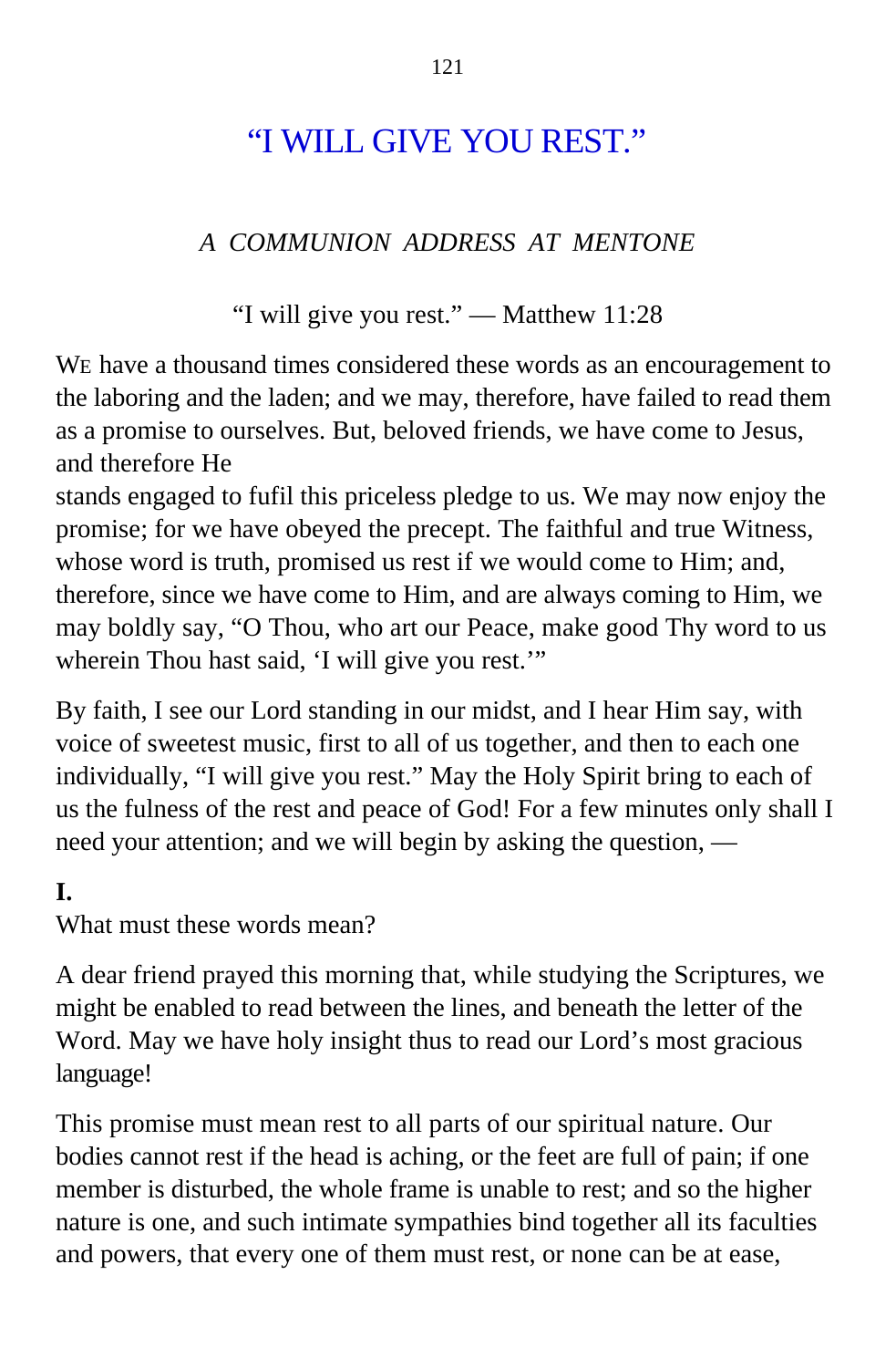Jesus gives real, and, consequently, universal rest to every part of our spiritual being.

The heart is by nature restless as old ocean's waves; it seeks an object for its affection; and when it finds one beneath the stars, it is doomed to sorrow. Either the beloved changes, and there is disappointment; or death comes in, and there is bereavement. The more tender the heart, the greater its unrest. Those in whom the heart is simply one of the largest valves are undisturbed, because they are callous; but the sensitive, the generous, the unselfish, are often found seeking rest and finding none. To such, the Lord Jesus says, "Come unto Me, and I will give you rest." Look hither, ye loving ones, for here is a refuge for your wounded love! You may delight yourselves in the Well-beloved, and never fear that He will fail or forget you. Love will not be wasted, however much it may be lavished upon Jesus. He deserves it all, and he requites it all. In loving Him, the heart finds a delicious content. When the head lies in His bosom, it enjoys an ease which no pillow of down could bestow. How Madame Guyon rested amid severe persecutions, because her great love to Jesus filled her soul to the brim! O aching heart, O breaking heart, come hither, for Jesus saith, "I will give you rest."

The conscience, when it is at all alive and awake, is much disturbed because the holy law of God has been broken by sin. Now, conscience once aroused is not easily quieted. Neither unbelief nor superstition can avail to lull it to sleep; it defies these opiates of falsehood, and frets the soul with perpetual annoyance. Like the troubled sea, it cannot rest; but constantly casts up upon the shore of memory the mire and dirt of past transgressions and iniquities. Is this your case? Then Jesus says, "I will give you rest." If, at any time, fears and apprehensions arise from an awakened conscience, they can only be safely and surely quieted by our flying to the Crucified. In the blessed truth of a substitution, accepted of God, and fully made by the Lord Jesus, our mind finds peace. Justice is honored, and law is vindicated, in the sacrifice of Christ. Since God is satisfied, I may well be so. Since the Father has raised Jesus from the dead, and set Him at His own right hand, there can be no question as to His acceptance; and, consequently, all who are in Him are accepted also. We are under no apprehension now as to our being condemned; Jesus gives us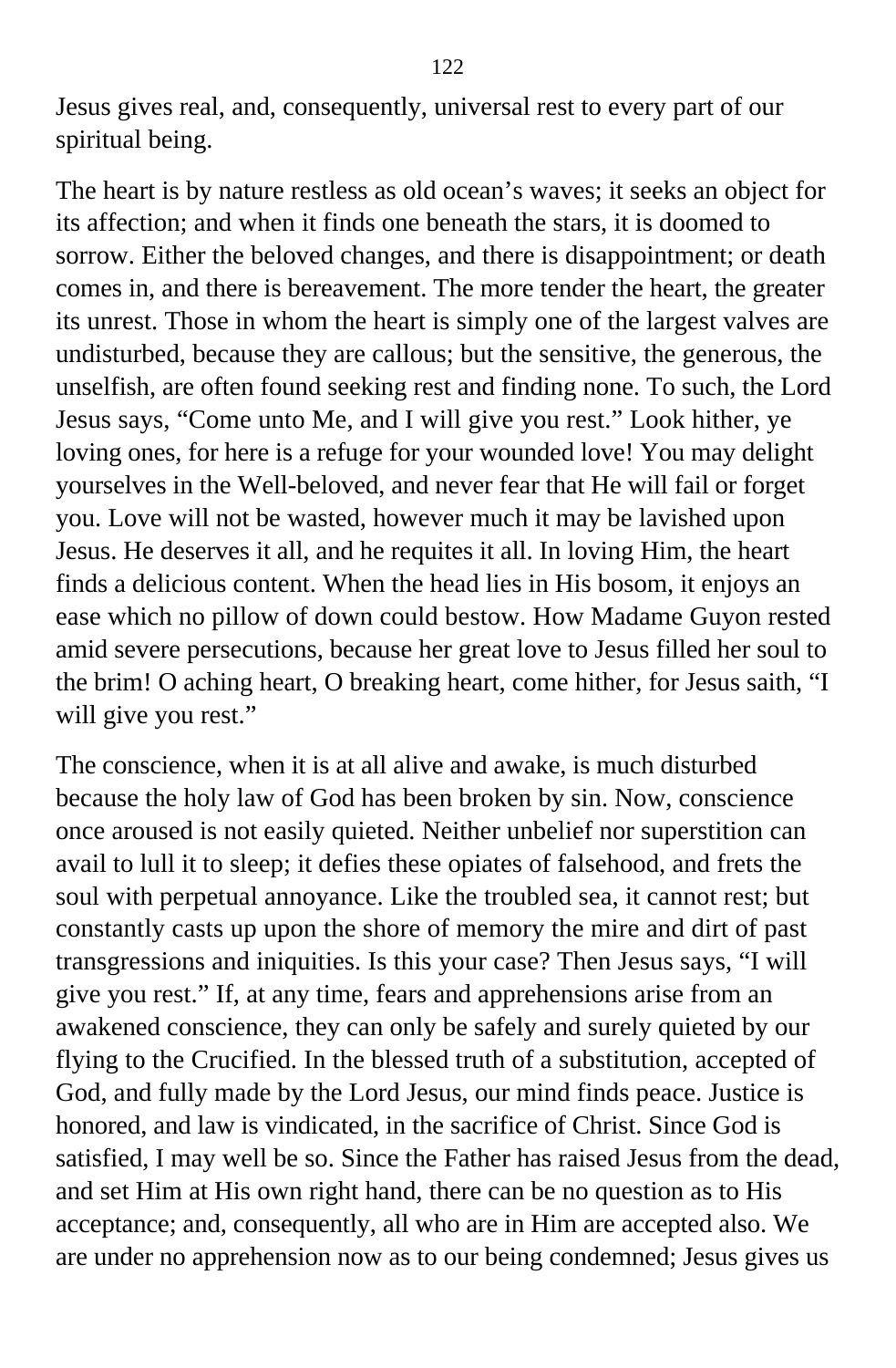rest, by enabling us to utter the challenge, "Who is he that condemneth?" and to give the reassuring answer, "Christ hath died."

The intellect is another source of unrest; and in these times it operates with special energy towards labor and travail of mind. Doubts, stinging like mosquitoes, are suggested by almost every page of the literature of the day. Most men are drifting, like vessels which have no anchors, and these come into collision with us. How can we rest? This scheme of philosophy eats up the other; this new fashion of heresy devours the last. Is there any foundation? Is anything true? Or is it all romance, and are we doomed to be the victims of an ever-changing lie? O soul, seek not a settlement by learning of men; but come and learn of Jesus, and thou shalt find rest! Believe Jesus, and let all the Rabbis contradict. The Son of God was made flesh, He lived, He died, He rose again, He lives, He loves; this is true, and all that He teaches in His Word is assured verity; the rest may blow away, like chaff before the wind. A mind in pursuit of truth is a dove without a proper resting-place for the sole of its foot, till it finds its rest in Jesus, the true Noah.

Next, *these words mean rest about all things*. He who is uneasy about anything has not found rest. A thousand thorns and briars grow on the soil of this earth, and no man can happily tread life's ways unless his feet are shod with that preparation of the gospel of peace which Jesus gives. In Christ, we are at rest as to our duties; for He instructs and helps us in them. In Him, we are at rest about our trials; for He sympathizes with us in them. With His love, we are restful as to the movements of Providence; for His Father loves us, and will not suffer anything to harm us. Concerning the past, we rest in His forgiving love; as to the present, it is bright with His loving fellowship; as to the future, it is brilliant with His expected Advent. This is true of the little as well as of the great. He who saves us from the battle-axe of Satanic temptation, also extracts the thorn of a domestic trial. We may rest in Jesus as to our sick child, as to our business trouble, or as to grief of any kind. He is our Comforter in all things, our Sympathizer in every form of temptation. Have you such all-covering rest? If not, why not? Jesus gives it; why do you not partake of it? Have you something which you could not bring to Him? Then, fly from it; for it is no fit thing for a believer to possess. A disciple should know neither grief nor joy which he could not reveal to his Lord.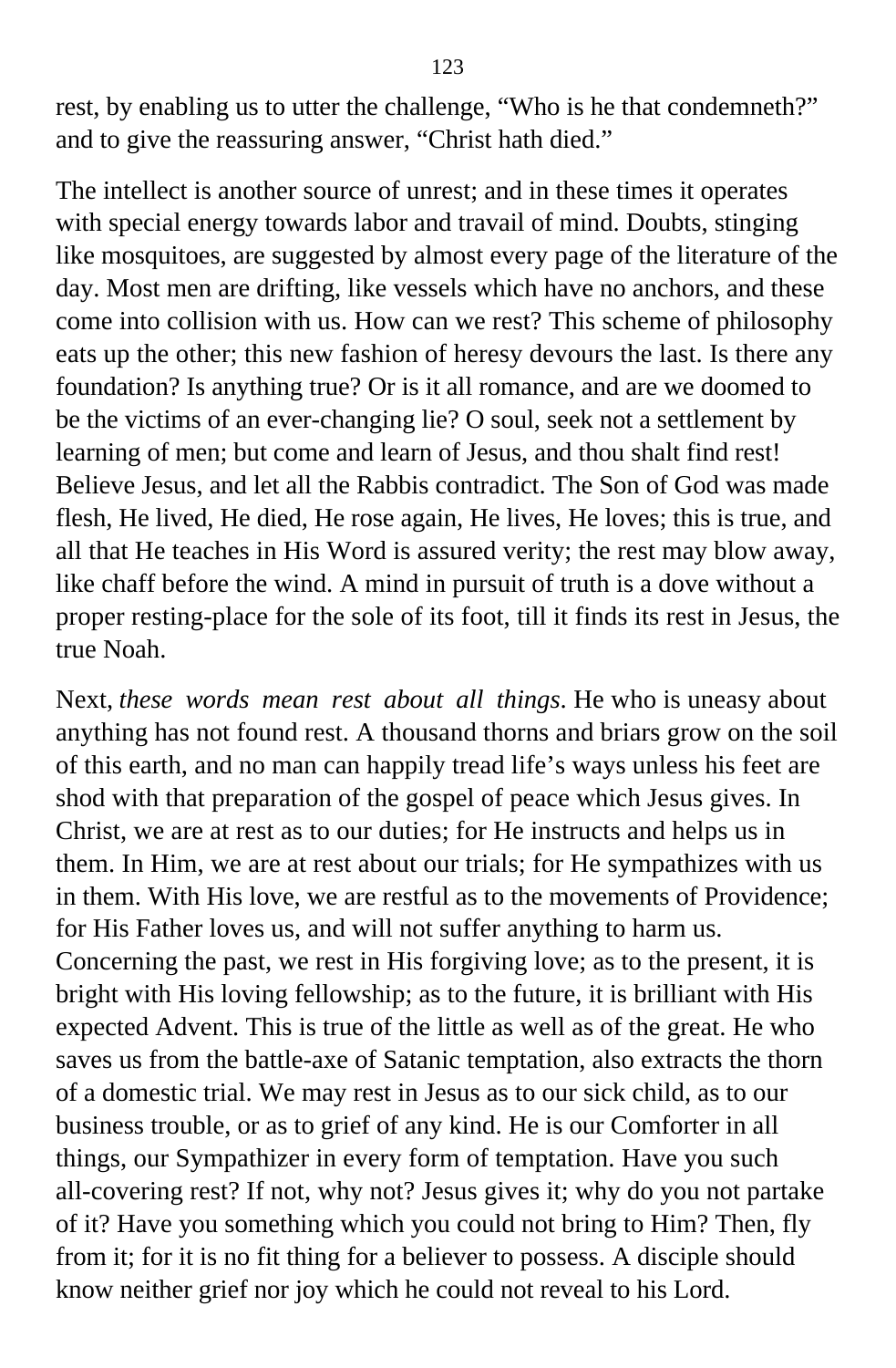This rest, we may conclude, *must be a very wonderful one*, since Jesus gives it. His hands give not by pennyworths and ounces; he gives golden gifts, in quantity immeasurable. It is Jesus who gives the peace of God which passeth all understanding. It is written, "Great peace have they which love Thy law;" what peace must they have who love God's Son! There are periods when Jesus gives us a heavenly Elysium of rest; we cannot describe the divine repose of our hearts at such times. We read, in the Gospels, that when Jesus hushed the storm, "there was a great calm," not simply "a calm", but a great calm, unusual, absolute, perfect, memorable. It reminds us of the stillness which John describes in the Revelation: "I saw four angels standing on the four corners of the earth, holding the four winds of the earth, that the wind should not blow on the earth, nor on the sea, nor on any tree;" not a ripple stirred the waters, not a leaf moved on the trees.

Assuredly, our Lord has given a blessed rest to those who trust Him, and follow Him. They are often unable to inform others as to their deep peace, and the reasons upon which it is founded; but they know it, and it brings them an inward wealth compared with which the fortune of an ungodly millionaire is poverty itself. May we all know to the full, by happy, personal experience, the meaning of our Savior's promise, "I will give you rest"!

## **II.**

But now, in the second: place, let us ask, — Why should we have this rest?

The first answer is in our text. We should enjoy this rest *because Jesus gives it*. As He gives it, we ought to take it. Because He gives it, we *may* take it. I have known some Christians who have thought that it would be presumption on their part to take this rest; so they have kept fluttering about, like frightened birds, weary with their long flights, but not daring to fold their tired wings, and rest. If there is any presumption in the case, let us not be so presumptuous as to think that we know better than our Lord. He gives us rest: for that reason, if for no other, let us take it, promptly and gratefully. "Rest in the Lord, and wait patiently for Him." Say with David, "My heart is fixed, O God, my heart is fixed: I will sing and give praise."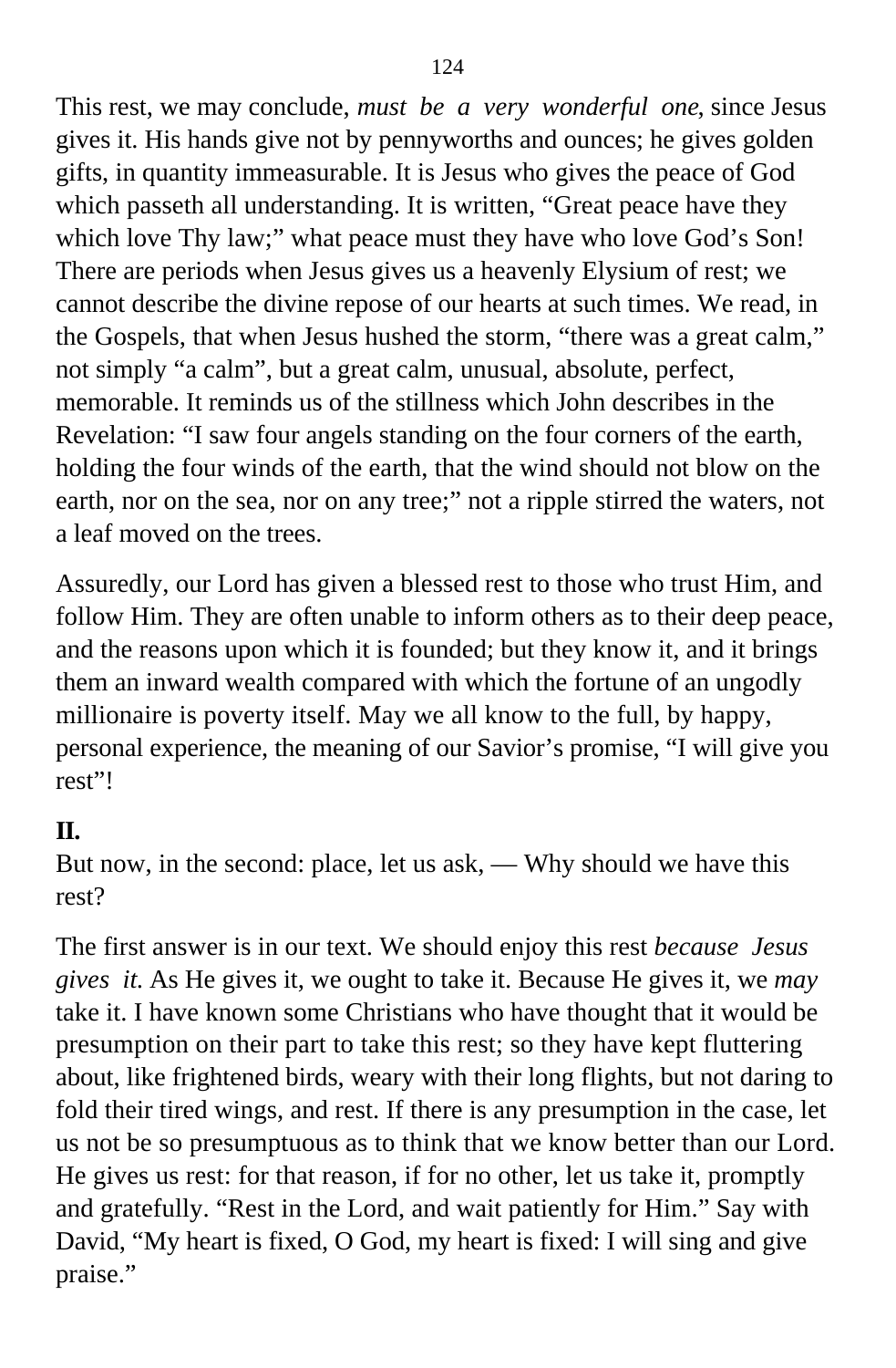"Now rest, my long-divided heart, Fix'd on this blissful center, rest."

Next, we should take the rest that Jesus gives, *because it will refresh us*. We are often weary; sometimes we are weary in God's work, though I trust we are never weary of it. There are many things to cause us weariness: sin, sorrow, the worldliness of professors, the prevalence of error in the Church, and so on. Often, we are like a tired child, who can hold up his little head no longer. What does he do? Why, he just goes to sleep in his mother's arms! Let us be as wise as the little one; and let us rest in our loving Savior's embrace. The poet speaks of —

"Tired nature's sweet restorer, balmy sleep;"

and so it is. Sometimes, the very best thing a Christian man can do is, literally, to go to sleep. When he wakes, he will be so refreshed, that he will seem to be in a new world. But spiritually, there is no refreshing like that which comes from the rest which Christ gives. As Isaiah said, "This is the rest wherewith ye may cause the weary to rest: and this is the refreshing." Dr. Bonar's sweet hymn, which is so suitable for a sinner coming to Christ for the first time, is just as appropriate for a weary saint returning to his Savior's arms; for he, too, can sing, —

> "I heard the voice of Jesus say, 'Come unto Me, and rest; Lay down, thou weary one, lay down Thy head upon My breast.' I came to Jesus as I was, Weary, and worn, and sad: I found in Him a resting-place, And He has made me glad."

Another reason why we should have this rest is, that *it will enable us to concentrate all our faculties*. Many, who might be strong servants of the Lord, are very weak, because their energies are not concentrated upon one object. They do not say with Paul, "This one thing I do." We are such poor creatures that we cannot occupy our minds with more than one subject, at a time. Why, even the buzzing of a fly, or the trumpeting of a mosquito, would be quite sufficient to take our thoughts away from our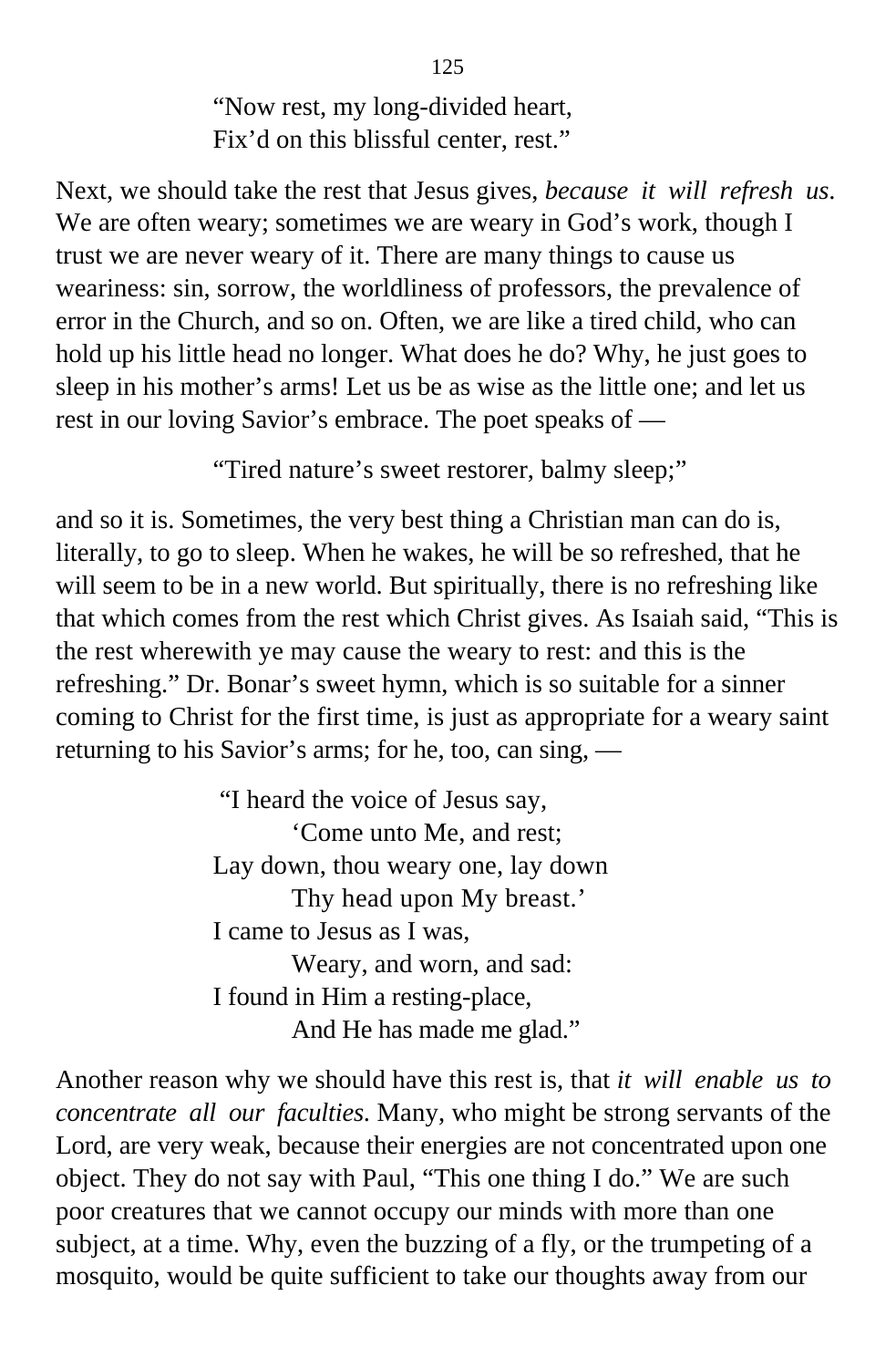present holy service! As long as we have any burden resting on our shoulders, we cannot enjoy perfect rest; and as long as there is any burden on our conscience or heart, we cannot have rest of soul. How are we to be freed from these burdens? Only by yielding ourselves wholly to the Great Burden-Bearer, who says, "Come unto Me, and, I will give you rest." Possessing this rest, all our faculties will be centerd and focussed upon one object, and with undivided hearts we shall seek God's glory.

Having obtained this rest, *we shall be able to testify for our Lord*. I remember, when I first began to teach in a Sunday-

school, that I was speaking one day to my class upon the words, "He that believeth on Me hath everlasting life." I was rather taken by surprise when one of the boys said to me, "Teacher, have *you* got everlasting life?" I replied, "I hope so." The scholar was not satisfied with my answer, so he asked another question, "But, teacher, don't you *know?*" The boy was right; there can be no true testimony except that which springs from assured conviction of our own safety and joy in the Lord. We speak that we do know; we believe, and therefore speak. Rest of heart, through coming to Christ, enables us to invite others to Him with great confidence, for we can tell them what heavenly peace He has given to us. This will enable us to put the gospel very attractively, for the evidence of our own experience will help others to trust the Lord for themselves. With the beloved apostle John, we shall be able to say to our hearers, "That which was from the beginning, which we have heard, which we have seen with our eyes, which we have looked upon, and our hands have handled, of the Word of life; (for the life was manifested, and we have seen it, and bear witness, and shew unto you that eternal life, which was with the Father, and was manifested unto us;) that which we have seen and heard declare we unto you, that ye also may have fellowship with us: and truly our fellowship is with the Father, and with His Son Jesus Christ."

Once more, *this rest is necessary to our growth*. The lily in the garden is not taken up and transplanted two or three times a day; that would be the way to prevent all growth. But it is kept in one place, and tenderly nurtured. It is by keeping it quite still that the gardener helps it to attain to perfection. A child of God would grow much more rapidly if he would but rest in one place instead of being always on the move. "In returning and rest shall ye be saved; in quietness and in confidence shall be your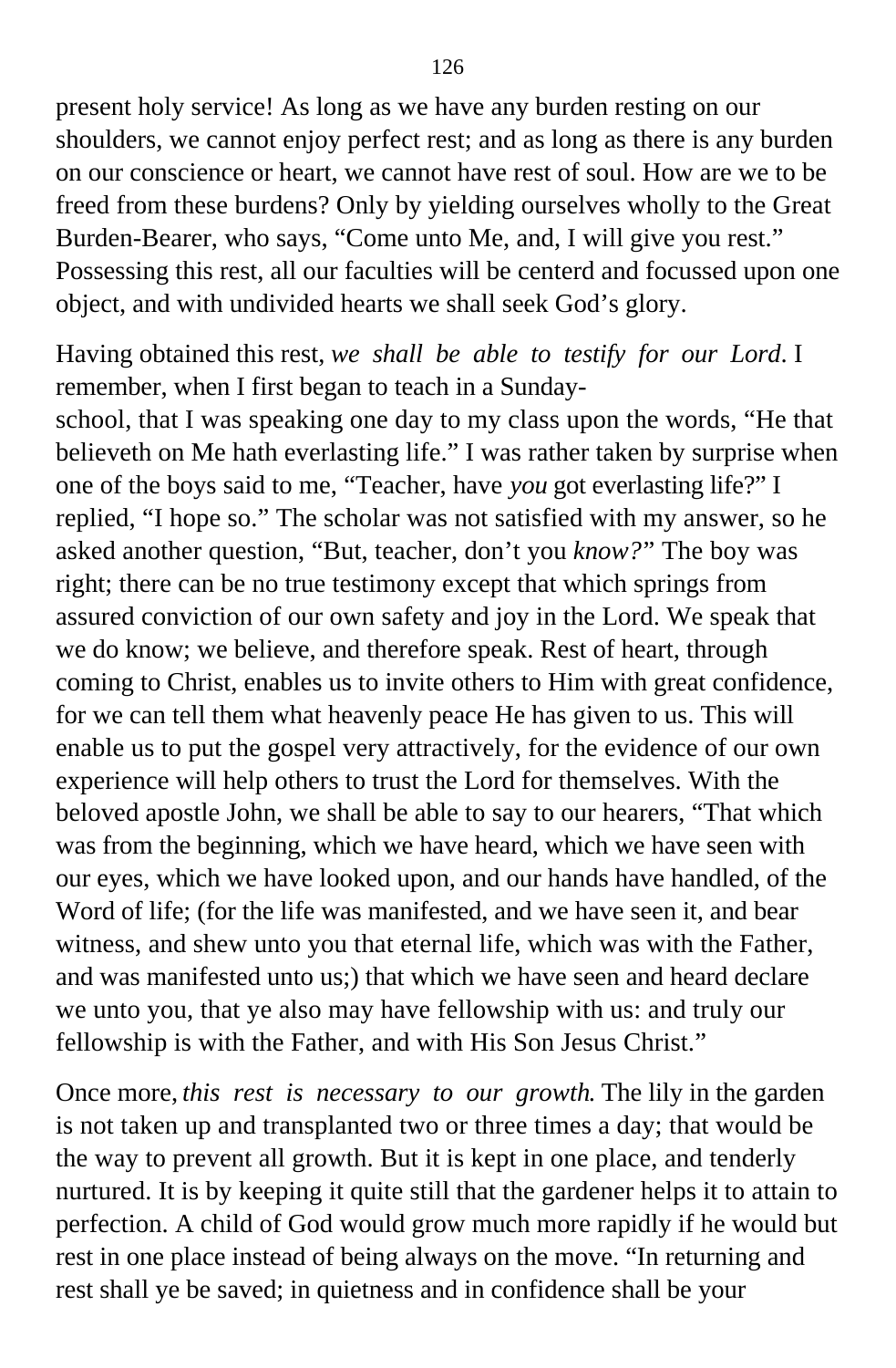strength." Martha was cumbered about much serving; but Mary sat at Jesus' feet. It is not difficult to tell which of them would be the more likely to grow in the grace and knowledge of our Lord Jesus Christ.

This is a tempting theme, but I must not linger over it, as we must come to the communion. I will give only one more answer to the question, "Why should we have this rest?" *It will prepare us for heaven*. I was reading a book, the other day, in which I met with this expression, — "The streets of heaven begin on earth." That is true; heaven is not so far away as some people think. Heaven is the place of perfect holiness, the place of sinless service, the place of eternal glory; and there is nothing that will prepare us for heaven like this rest that Jesus gives. Heaven must be in us before we are in heaven; and he who has this rest has heaven begun below. Enoch was virtually in heaven while he walked with God on the earth, and he had only to continue that holy walk to find himself actually in heaven. This world is part of our Lord's great house, of which heaven is the upper story. Some of us may hear the Master's call, "Come up higher," sooner than we think; and then, with we rest *in* Christ, there we shall rest *with* Christ, The more we have of this blessed rest now, the better shall we be prepared for the rest that remaineth to the people of God, that eternal "keeping of a Sabbath" in the Paradise above.

## **III.**

I have left myself only a minute for the answers to my third question, — How can we obtain this rest?

First, by *coming to Christ*. He says, "Come unto Me,... and I will give you rest." I trust that all in this little company have come to Christ by faith; now let us come to Him in blessed fellowship and communion at His table. Let us keep on coming to Him, as the apostle says, "to whom coming," continually coming, and never going away. When we wake in the morning, let us come to Christ in the act of renewed communion with Him; all the day long, let us keep on coming to Him even while we are occupied with the affairs of this life; and at night, let our last waking moments be spent in coming to Jesus. Let us come to Christ by searching the Scriptures, for we shall find Him there on almost every page. Let us come to Christ in our thoughts, desires, aspirations wishes; so shall the promise of the text be fulfilled to us, "I will give you rest."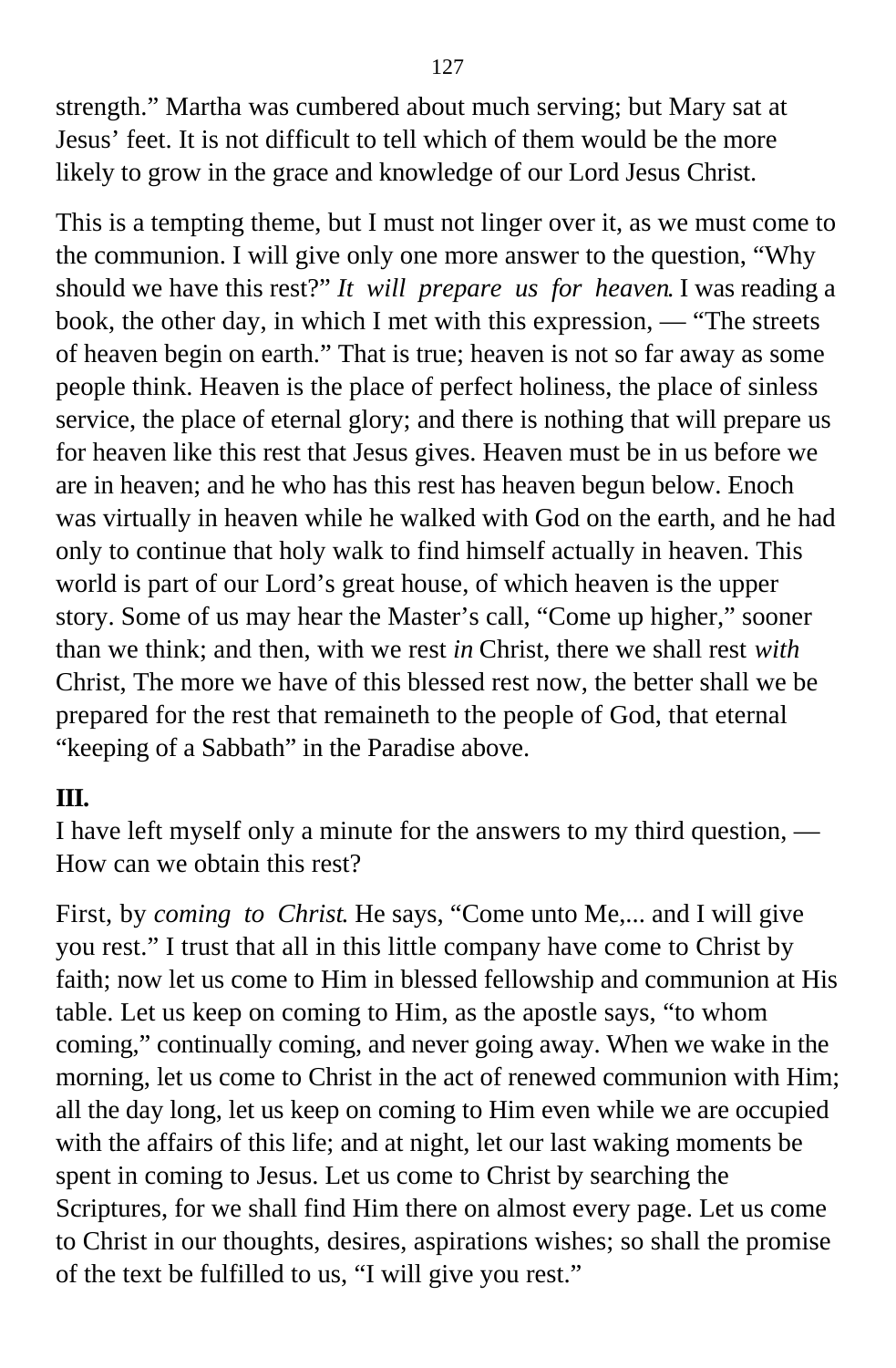Next, we obtain rest by *yielding to Christ*. "Take My yoke upon you,... and ye shall find rest unto your souls." Christ bids us wear *His* yoke; not make one for ourselves. He wants us to share the yoke with Him, to be His true yoke-fellow. It is wonderful that He should be willing to be yoked with us; the only greater wonder is that we should be so unwilling to be yoked with Him. In taking His yoke upon us what joy we shall enter upon our eternal rest! Here we find rest unto our souls; a further rest beyond that which He gives us when we come to Him. We first rest in Jesus by faith, and then we rest in Him by obedience. The first rest He gives through His death; the further rest we find through copying His life.

Lastly, we secure this rest by *learning of Christ*. "Learn of Me, for I am meek and lowly in heart: and ye shall find rest unto your souls." We are to be workers with Christ, taking His yoke upon us; and, at the same time, we are to be scholars in Christ's school, learning of Him. We are to learn *of* Christ, and to learn *Christ*; He is both Teacher and lesson. His gentleness of heart fits Him to teach, and makes Him the best illustration of His own teaching. If we can become as He is, we shall rest as He does. The lowly in heart will be restful of heart. Now, as we come to the table of communion, may we find to the full that rest of which we have been speaking, for the Great Rest-Giver's sake! Amen.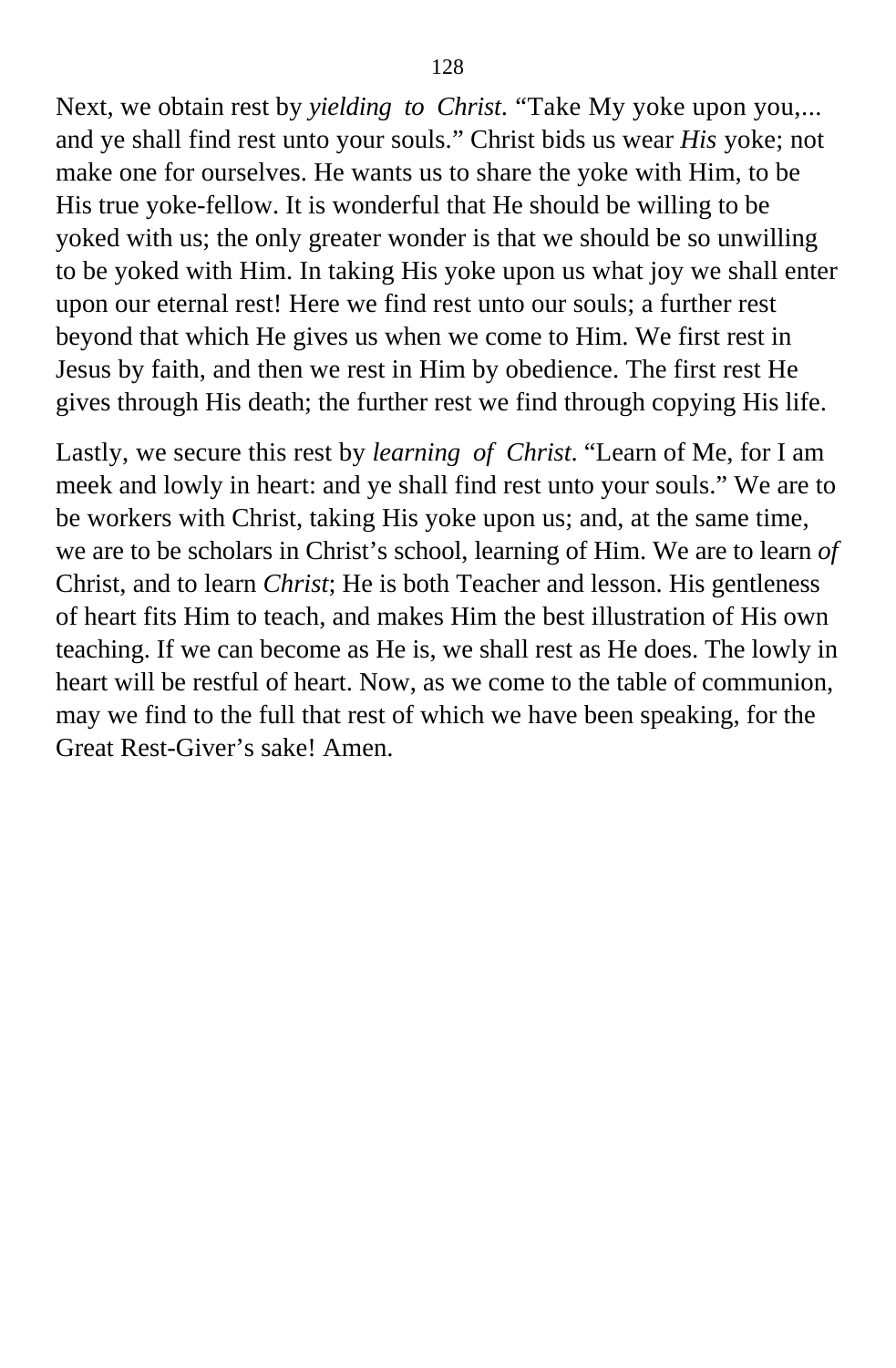# THE MEMORABLE HYMN

"And when they had sung an hymn, they went out into the mount of Olives."

— Matthew 26:30.

THE occasion on which these words were spoken was the last meal of which Jesus partook in company with His disciples before He went from them to His shameful trial and His ignominious death. It was His farewell supper before a bitter parting, and yet they needs must sing. He was on the brink of that great depth of misery into which He was about to plunge, and yet He would have them sing "an hymn." It is wonderful that He sang, and in a second degree it is remarkable that they sang. We will consider both singular facts.

#### **I.**

Let us dwell a while on the fact that Jesus sang at such a time as this. What does He teach us by it? Does He not say to each of us, His followers "My religion is one of happiness and joy; I, your Master, by My example would instruct you to sing even when the last solemn hour is come, and all the glooms of death are gathering around you? Here, at the table, I am your Singing-

master, and set you lessons in music, in which My dying voice shall lead you: notwithstanding all the griefs which overwhelm My heart, I will be to you the Chief Musician, and the Sweet Singer of Israel"? If ever there was a time when it would have been natural and consistent with the solemnities of the occasion for the Savior to have bowed His head upon the table, bursting into a flood of tears; or, if ever there was a season when He might have fittingly retired from all company, and have bewailed His coming conflict in sighs and groans, it was just then. But no; that brave heart will sing "an hymn." Our glorious Jesus plays the man beyond all other men. Boldest of the sons of men, He quails not in the hour of battle, but tunes His voice to loftiest psalmody. The genius of that Christianity of which Jesus is the Head and Founder, its object, spirit, and design, are happiness and joy, and they who receive it are able to sing in the very jaws of death.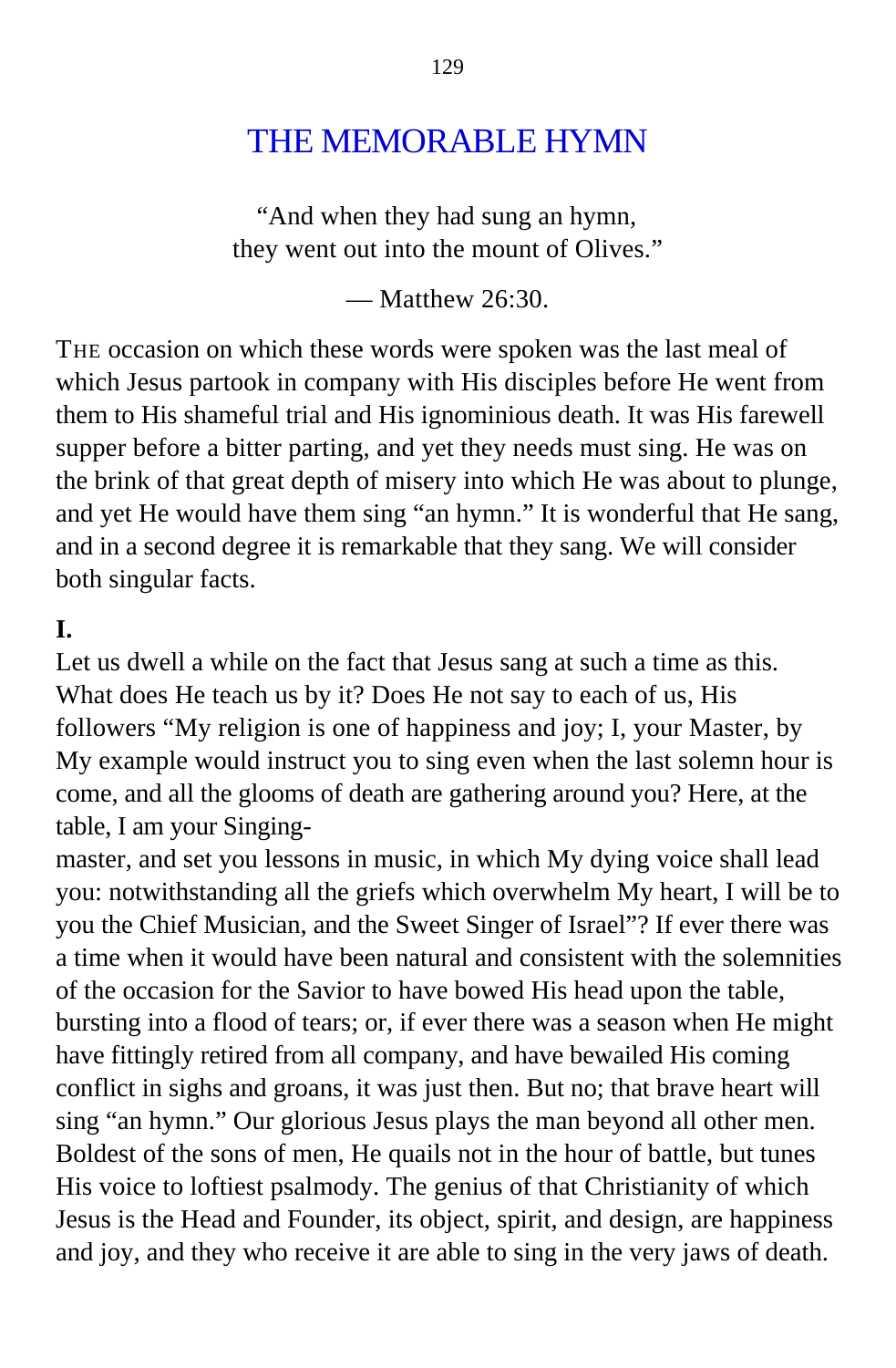This remark, however, is quite a secondary one to the next: *our Lord's complete fulfilment of the law is even more worthy of our attention*. It was customary, when the Passover was held, to sing, and this is the main reason why the Savior did so. During the Passover, it was usual to sing the hundred and thirteenth, and five following Psalms, which were called the "Hallel." The first commences, you will observe, in our version, with "Praise ye the Lord!" or, "Hallelujah!" The hundred and fifteenth, and the three following, were usually sung as the closing song of the Passover. Now, our Savior would not diminish the splendor of the great Jewish rite, although it was the last time that He would celebrate it. No; there shall be the holy beauty and delight of psalmody; none of it shall be stinted; the "Hallel" shall be full and complete. We may safely believe that the Savior sang through, or probably chanted, the whole of these six Psalms; and my heart tells me that there was no one at the table who sang more devoutly or more cheerfully than did our blessed Lord. There are some parts of the hundred and eighteenth Psalm, especially, which strike us as having sounded singularly grand, as they flowed from His blessed lips. Note verses 22, 23, 24. Particularly observe those words, near the end of the Psalm, and think you hear the Lord Himself singing them, "God is the Lord, which hath shewed us light: bind the sacrifice with cords, even unto the horns of the altar. Thou art my God, and I will praise Thee: Thou art my God, I will exalt Thee. O give thanks unto the Lord; for He is good: for His mercy endureth for ever."

Because, then, it was the settled custom of Israel to recite or sing these Psalms, our Lord Jesus Christ did the same; for He would leave nothing unfinished. Just as, when He went down into the waters of baptism, He said, "Thus it becometh us to fulfil all righteousness," so He seemed to say, when sitting at the table, "Thus it becometh us to fulfil all righteousness; therefore let us sing unto the Lord, as God's, people in past ages have done." Beloved, let us view with holy wonder the strictness of the Savior's obedience to His Father's will, and let us endeavor to follow in His steps, in all things, seeking to be obedient to the Lord's Word in the little matters as well as in the great ones.

May we not venture to suggest another and deeper reason? Did not the singing of "an hymn" at the supper show *the holy absorption of the Savior's soul in His Father's will?* If, beloved, you knew that at — say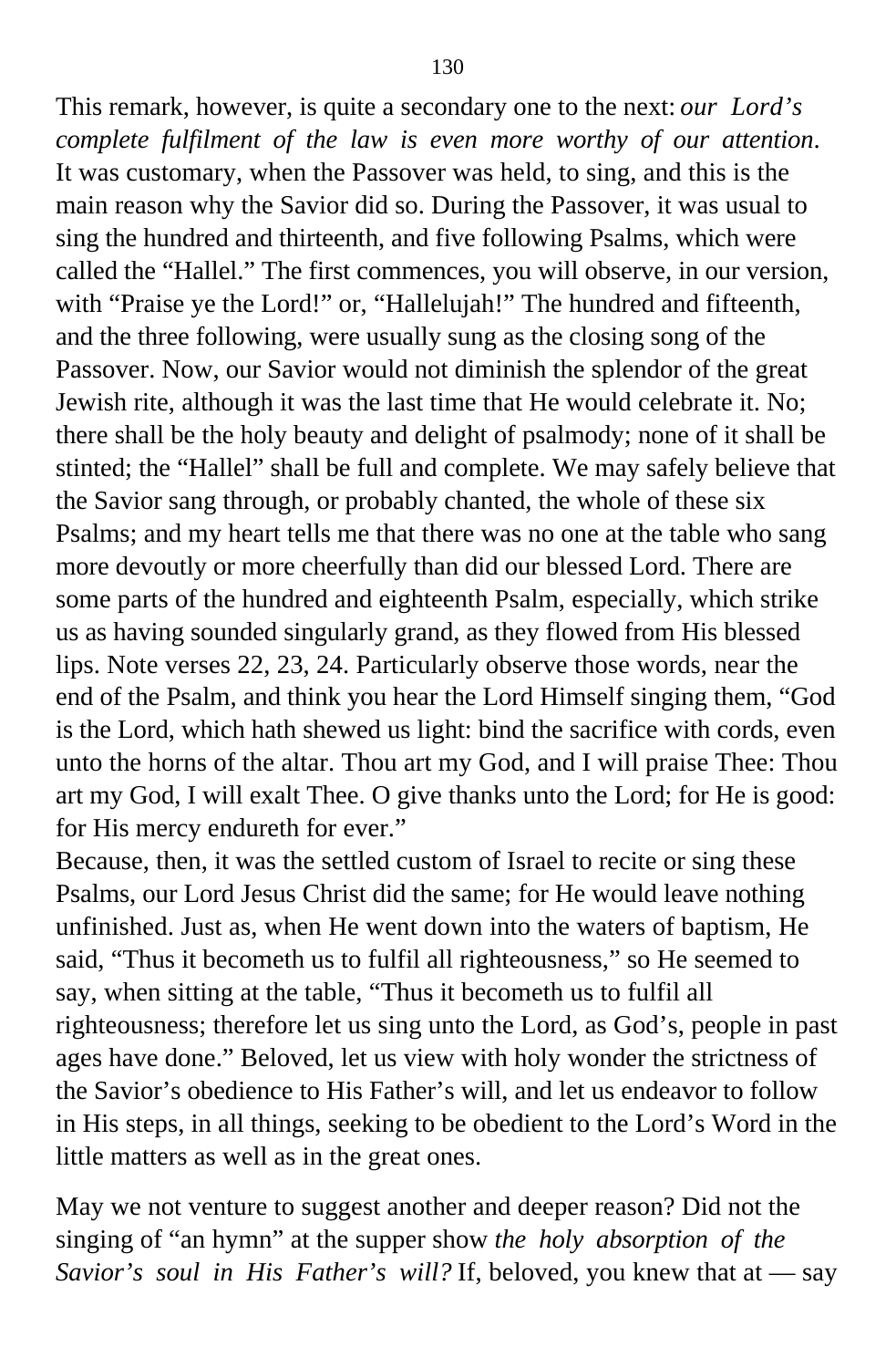ten o'clock tonight — you would be led away to be mocked, and despised, and scourged, and that to-

morrow's sun would see you falsely accused, hanging, a convicted criminal, to die upon a cross, do you think that you could sing tonight, after your last meal? I am sure you could not, unless with more than earth born courage and resignation your soul could say, "Bind the sacrifice with cords, even unto the horns of the altar." You would sing if your spirit were like the Savior's spirit; if, like Him, you could exclaim, "Not as I will, but as Thou wilt;" but if there should remain in you any selfishness, any desire to be spared the bitterness of death, you would not be able to chant the "Hallel" with the Master. Blessed Jesus, how wholly wert Thou given up! how perfectly consecrated! so that, whereas other men sing when they are marching to their joys, Thou didst sing on the way to death; whereas other men lift up their cheerful voices when honor awaits them, Thou hadst a brave and holy sonnet on Thy lips when shame, and spitting, and death were to be Thy portion.

#### This singing of the Savior also teaches us *the whole-*

heartedness of the Master in the work which He was about to do. The patriot-warrior sings as he hastens to battle; to the strains of martial music he advances to meet the foeman; and even thus the heart of our all-glorious Champion supplies Him with song even in the dreadful hour of His solitary agony. He views the battle, but He dreads it not; though in the contest His soul will be "exceeding sorrowful even unto death," yet before it, He is like Job's war-horse, "he saith among the trumpets, Ha, ha; and he smelleth the battle afar off." He has a baptism to be baptized with, and He is straitened until it be accomplished. The Master does not go forth to the agony in the garden with a cowed and trembling spirit, all bowed and crushed in the dust; but He advances to the conflict like a man who has his full strength about him — taken out to be a victim (if I may use such a figure), not as a worn-out ox that has long born the yoke, but as the firstling of the bullock, in the fulness of His strength. He goes forth to the slaughter, with His glorious undaunted spirit fast and firm within Him, glad to suffer for His people's sake and for His Father's glory.

> "For as at first Thine all-pervading look Saw from Thy Father's bosom to th' abyss, Measuring in calm presage

131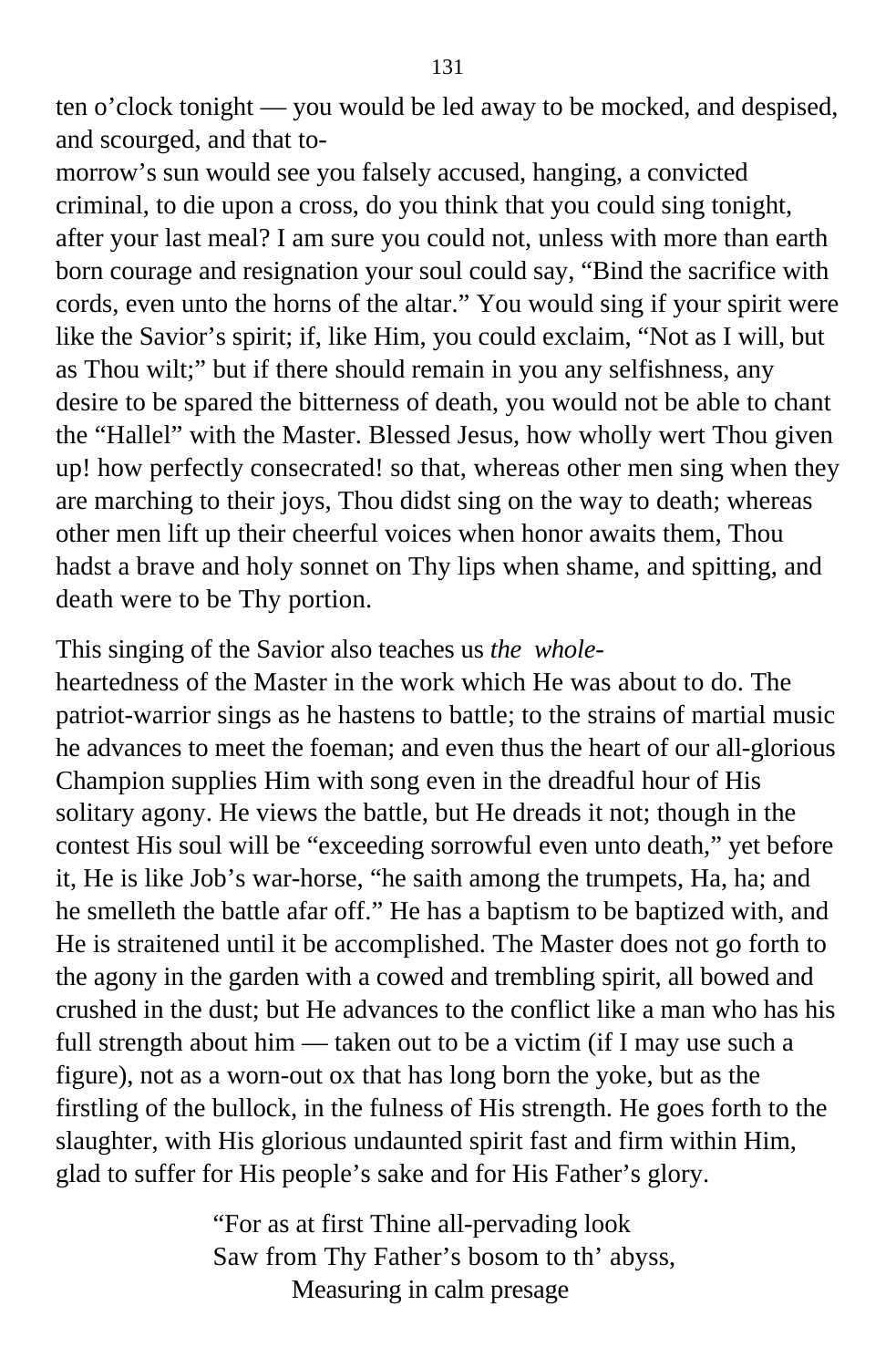Let us, O fellow-heirs of salvation, learn to sing when our suffering time comes, when our season for stern labor approaches; ay, let us pour forth a canticle of deep, mysterious, melody of bliss, when our dying hour is near at hand! Courage, brother! The waters are chilly; but fear will not by any means diminish the terrors of the river. Courage, brother! Death is solemn work; but playing the coward will not make it less so. Bring out the silver trumpet; let thy lips remember the long-loved music, and let the notes be clear and shrill as thou dippest thy feet in the Jordan: "Yea, though I walk through the valley of the shadow of death, I will fear no evil: for Thou art with me; Thy rod and Thy staff they comfort me." Dear friends, let the remembrance of the melodies of that upper room go with you tomorrow into business; and if you expect a great trial, and are afraid you will not be able to sing after it, then sing before it comes. Get your holy praise-work done before affliction mars the tune. Fill the air with music while you can. While yet there is bread upon the table, sing, though famine may threaten; while yet the child runs laughing about the house, while yet the flush of health is in your own cheek, while yet your goods are spared, while yet your heart is whole and sound, lift up your song of praise to the Most High God; and let your Master, the singing Savior, be in this your goodly and comfortable example.

There is much more that might be said concerning our Lord's sweet swan-song, but there is no need to crowd one thought out with another; your leisure will be well spent in meditation upon so fruitful a theme.

## **II.**

We will now consider the singing of the disciples. *They* united in the "Hallel" — like true Jews, they joined in the national song. Israel had good cause to sing at the Passover, for God had wrought for His people what He had done for no other nation on the face of the earth. Every Hebrew must have felt his soul elevated and rejoiced on the Paschal night. He was "a citizen of no mean city", and the pedigree which he could look back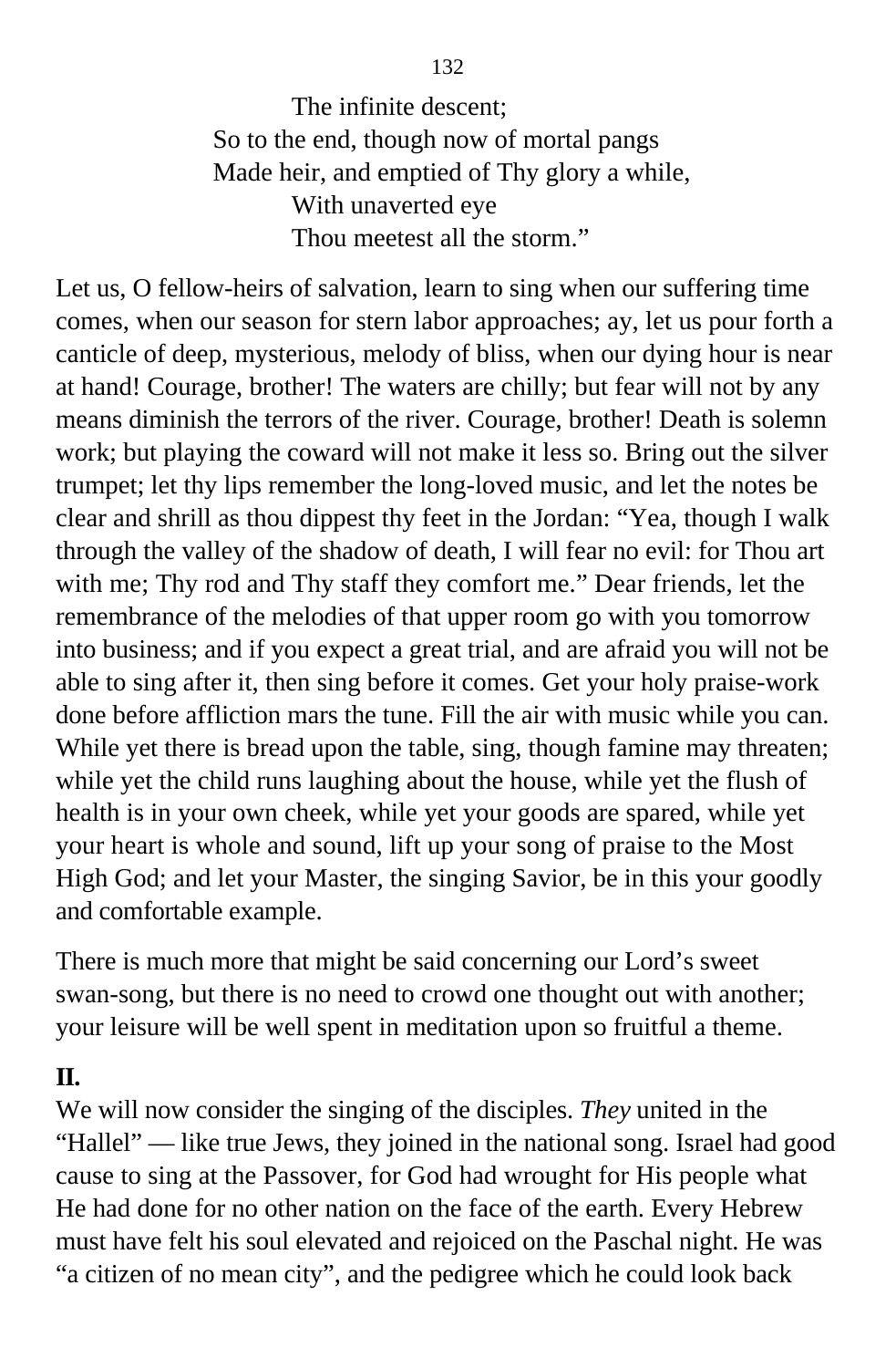upon was one, compared with which kings and princes were but of yesterday.

Remembering the fact commemorated by the Paschal supper, Israel might well rejoice. They sang of their nation in bondage, trodden beneath the tyrannical foot of Pharaoh; they began the Psalm right sorrowfully, as they thought of the bricks made without straw, and of the iron furnace; but the strain soon mounted from the deep bass, and began to climb the scale, as they sang of Moses the servant of God, and of the Lord appearing to him in the burning bush. They remembered the mystic rod, which became a serpent, and which swallowed up the rods of the magicians; their music told of the plagues and wonders which God had wrought upon Zoan; and of that dread night when the first-born of Egypt fell before the avenging sword of the angel of death, while they themselves, feeding on the lamb which had been slain for them, and whose blood was sprinkled upon the lintel and upon the side-posts of the door, had been graciously preserved. Then the song went up concerning the hour in which all Egypt was humbled at the feet of Jehovah, whilst as for His people, He led them forth like sheep, by the hand of Moses and Aaron, and they went by the way of the sea, even of the Red Sea. The strain rose higher still as they tuned the song of Moses, the servant of God, and of the Lamb. Jubilantly they sang of the Red Sea, and of the chariots of Pharaoh which went down into the midst thereof, and the depths covered them till there was not one of them left. It was a glorious chant indeed when they sang of Rahab cut in pieces, and of the dragon wounded at the sea, by the right hand of the Most High, for the deliverance of the chosen people.

But, beloved, if I have said that Israel could so properly sing, *what shall I say of those of us who are the Lord's spiritually redeemed?* We have been emancipated from a slavery worse than that of Egypt: "with a high hand and with an outstretched arm," hath God delivered us. The blood of Jesus Christ, the Lamb of God's Passover, has been sprinkled on our hearts and consciences. By faith we keep the Passover, for we have been spared; we have been brought out of Egypt; and though our sins did once oppose us, they have all been drowned in the Red Sea of the atoning blood of Jesus: "the depths have covered them, there is not one of them left." If the Jew could sing a "great Hallel", our "Hallel" ought to be more glowing still; and if every house in "Judea's happy land" was full of music when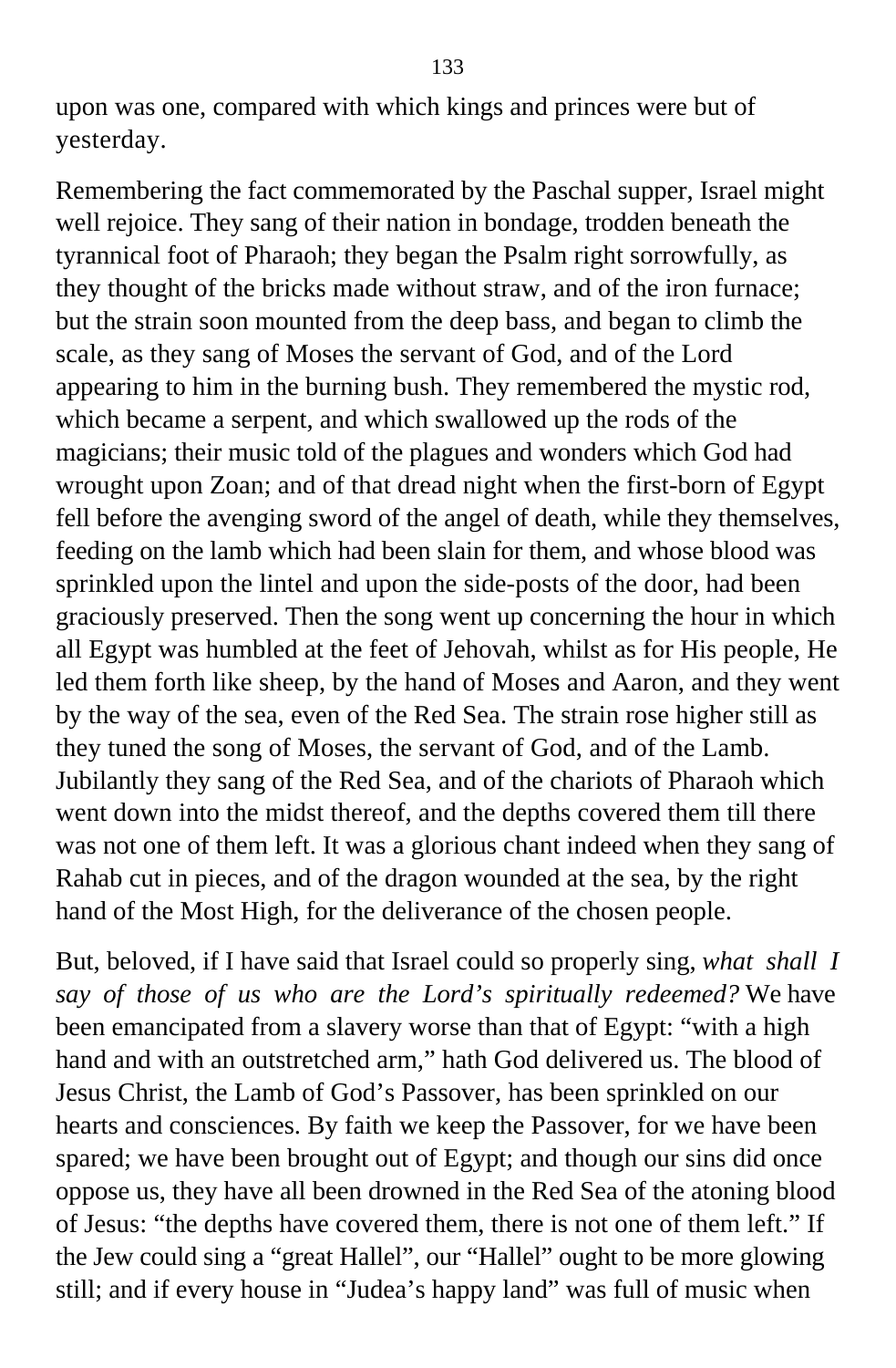the people ate the Paschal feast, much more reason have we for filling every heart with sacred harmony tonight, while we feast upon Jesus Christ, who was slain, and has redeemed us to God by His blood.

## **III.**

The time has now come for me to say how earnestly I desire you to "sing an hymn."

I do not mean to ask you to use your voices, but let your hearts be brimming with the essence of praise. Whenever we repair to the Lord's table, which represents to us the Passover, we ought not to come to it as to a funeral. Let us select solemn hymns, but not dirges. Let us sing softly, but none the less joyfully. These are no burial feasts; those are not funeral cakes which lie upon this table, and yonder fair white linen cloth is no winding-sheet. "This is My body," said Jesus, but the body so represented was no corpse, we feed upon a living Christ. The blood set forth by yonder wine is the fresh life-blood of our immortal King. We view not our Lord's body as clay-cold flesh, pierced with wounds, but as glorified at the right hand of the Father. We hold a happy festival when we break bread on the first day of the week. We come not hither trembling like bondsmen, cringing on our knees as wretched serfs condemned to eat on their knees; we approach as freemen to our Lord's banquet, like His apostles, to recline at length or sit at ease; not merely to eat bread which may belong to the most sorrowful, but to drink wine which belongs to men whose souls are glad. Let us recognize the rightness, yea, the duty of cheerfulness at this commemorative supper; and, therefore, let us "sing an hymn."

Being satisfied on this point, perhaps you ask, "What hymn shall we sing?" Many sorts of hymns were sung in the olden time: look down the list, and you will scarcely find one which may not suit us now.

One of the earliest of earthly songs was *the war-song*. They sang of old a song to the conqueror, when he returned from the battle. "Saul has slain his thousands, and David his ten thousands." Women took their timbrels, and rejoiced in the dance when the hero returned from the war. Even thus of old did the people of God extol Him for His mighty acts, singing aloud with the high-sounding cymbals: "Sing unto the Lord, for He hath triumphed gloriously... The Lord is a man of war: the Lord is His name."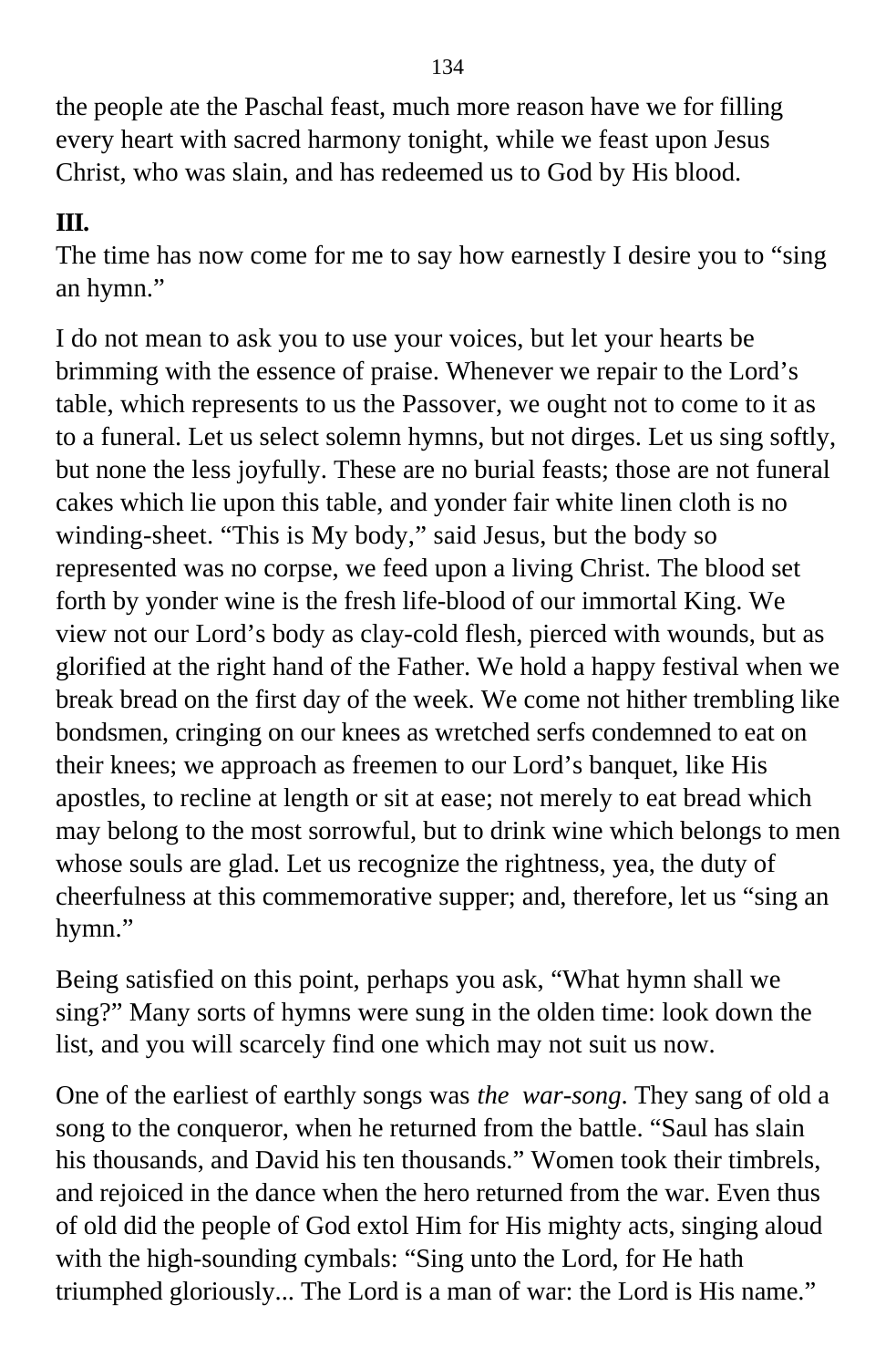My brethren, let us lift up a war-song tonight! Why not? "Who is this that cometh from Edom, with dyed garments from Bozrah? this that is glorious in His apparel, travelling in the greatness of His strength? I that speak in righteousness, mighty to save." Come, let us praise our Emmanuel, as we see the head of our foe in His right hand; as we behold Him leading captivity captive, ascending up on high, with trumpets' joyful sound, let us chant the paean; let us shout the war-song, "Io Triumphe!" Behold, He comes, all glorious from the war: as we gather at this festive table, which reminds us both of His conflict and of His victory, let us salute Him with a psalm of gladsome triumph, which shall be but the prelude of the song we expect to sing when we get up —

"Where all the singers meet."

Another early, form of song was *the pastoral*. When he shepherds sat down amongst the sheep, they tuned their pipes, and warbled forth soft and sweet airs in harmony with rustic quietude. All around was calm and still; the sun was brightly shining, and the birds were making melody among the leafy branches. Shall I seem fanciful if I say, let us unite in a pastoral tonight? Sitting round the table, why should we not sing, "The Lord is my Shepherd; I shall not want. He maketh me to lie down in green pastures: He leadeth me beside the still waters"? If there be a place beneath the stars where one might feel perfectly at rest and ease, surely it is at the table of the Lord. Here, then, let us sing to our great Shepherd a pastoral of delight. Let the bleating of sheep be in our ears as we remember the Good Shepherd who laid down His life for His flock.

You need not to be reminded that the ancients were very fond of *festive songs*. When they assembled at their great festivals, led by their chosen minstrels, they sang right joyously, with boisterous mirth. Let those who will speak to the praise of wine, my soul shall extol the precious blood of Jesus; let who will laud corn and oil, the rich produce of the harvest, my heart shall sing of the Bread which came down from heaven, whereof, if a man eateth, he shall never hunger. Speak ye of royal banquets, and minstrelsy fit for a monarch's ear? Ours is a nobler festival, and our song is sweeter far. Here is room at this table tonight for all earth's poesy and music, for the place deserves songs more lustrous with delight, more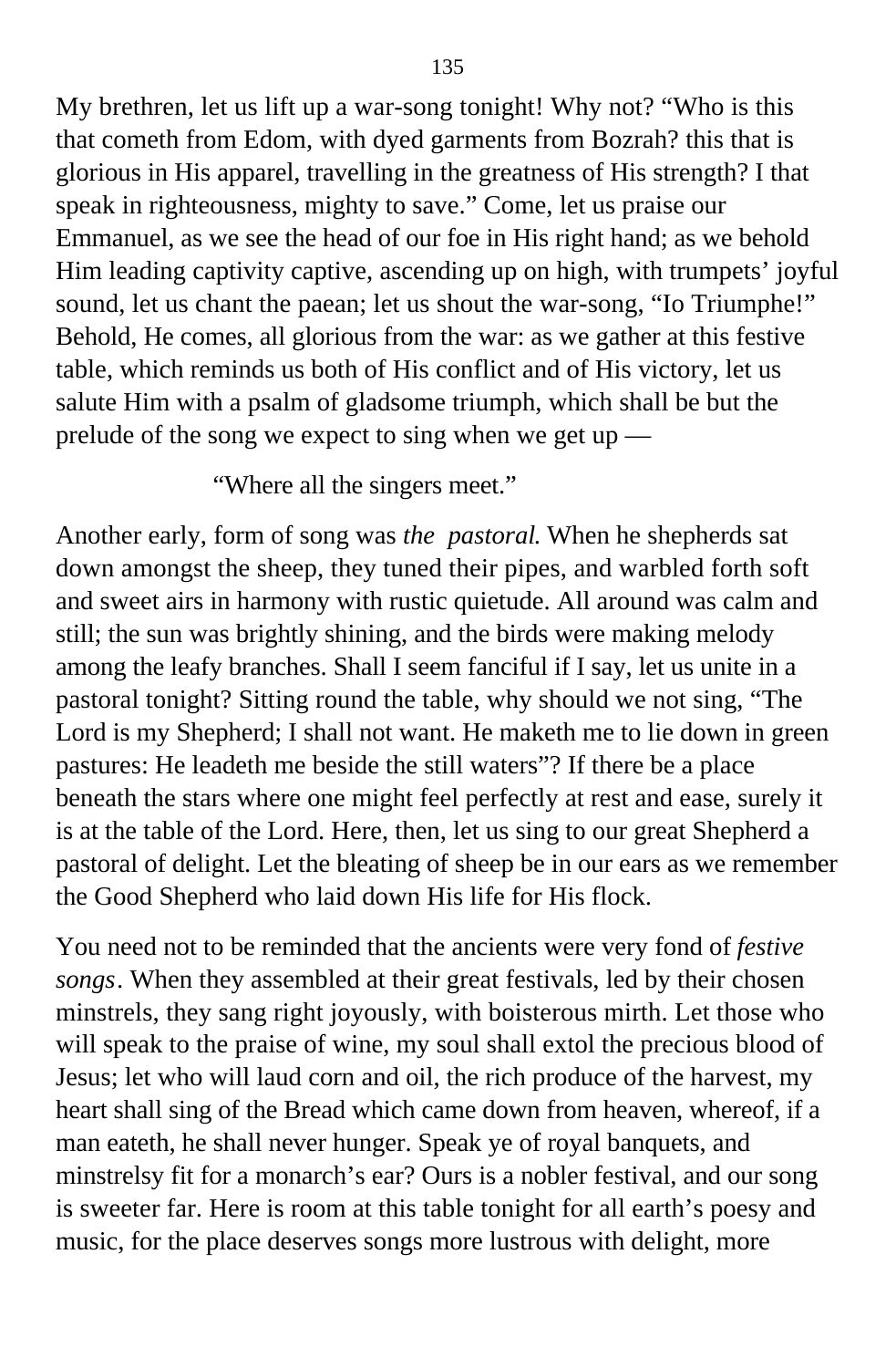sparkling with gems of holy mirth, than any of which the ancients could conceive.

> "Now for a tune of lofty praise To great Jehovah's equal Son! Awake, my voice, in heavenly lays Tell the loud wonders He hath done!"

The *love-song* we must not forget, for that is peculiarly the song of this evening. "Now will I sing unto my Well-beloved a song." His love to us is an immortal theme; and as our love, fanned by the breath of heaven, bursts into a vehement flame, we may sing, yea, and we will sing among the lilies, a song of loves.

In the Old Testament, we find many Psalms called by the title, "A Song of Degrees." This "Song of Degrees" is supposed by some to have been sung as the people ascended the temple steps, or made pilgrimages to the holy place. The strain often changes, sometimes it is dolorous, and anon it is gladsome; at one season, the notes are long drawn out and heavy, at another, they are cheerful and jubilant. We will sing a "Song of Degrees" tonight. We will mourn that we pierced the Lord, and we wilt rejoice in pardon bought with blood. Our strain must vary as we talk of sin, feeling its bitterness, and lamenting it, and then of pardon, rejoicing in its glorious fulness.

David wrote a considerable number of Psalms which he entitled, "Maschil," which may be called in English, "instructive Psalms." Where, beloved, can we find richer instruction than at the table of our Lord? He who understands the mystery of incarnation and of substitution, is a master in Scriptural theology. There is more teaching in the Savior's body and in the Savior's blood than in all the world besides. O ye who wish to learn the way to comfort, and how to tread the royal road to heavenly wisdom, come ye to the cross, and see the Savior suffer, and pour out His heart's blood for human sin!

Some of David's Psalms are called, "Michtam", which means "golden Psalm." Surely we must sing one of these. Our psalms must be golden when we sing of the Head of the Church, who is as much fine gold. More precious than silver or gold is the inestimable price which He has paid for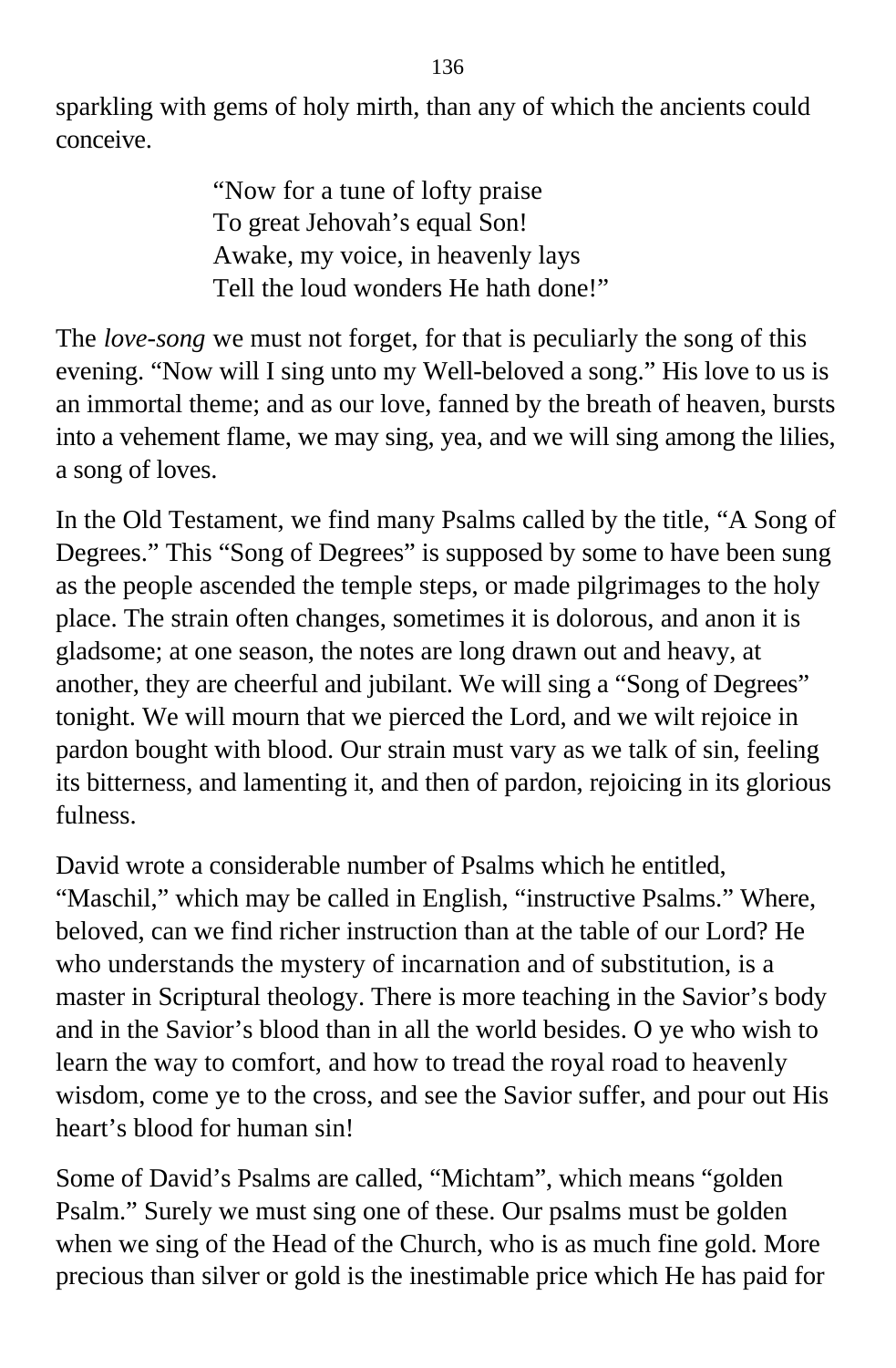our ransom. Yes, ye sons of harmony, bring your most melodious anthems here, and let your Savior have your golden psalms!

Certain Psalms in the Old Testament are entitled, "Upon Shoshannim," that is, "Upon the lilies." O ye virgin souls, whose hearts have been washed in blood, and have been made white and pure, bring forth your instruments of song: —

> "Hither, then, your music bring, Strike aloud each cheerful string!"

Let your hearts, when they are in their best state, when they are purest, and most cleansed from earthly dross, give to Jesus their glory and their excellence.

Then there are other Psalms which are dedicated "To the sons of Korah." If the guess be right, the reason why we get the title, "To the sons of Korah" — "a song of loves" — must be this: that when Korah, Dathan, and Abiram were swallowed up, the sons of Dathan and Abiram were swallowed up, too; but the sons of Korah perished not. Why they were not destroyed, we cannot tell. Perhaps it was that sovereign grace spared those whom justice might have doomed; and "the sons of Korah" were ever after made the sweet singers of the sanctuary; and whenever there was a special "song of loves", it was always dedicated to them. Ah! we will have one of those songs of love tonight, around the table, for we, too, are saved by distinguishing grace. We will sing of the heavenly Lover, and the many waters which could not quench His love.

> "Love, so vast that nought can bound; Love, too deep for thought to sound Love, which made the Lord of all Drink the wormwood and the gall.

"Love, which led Him to the cross, Bearing there unutter'd loss; Love, which brought Him to the gloom Of the cold and darksome tomb.

"Love, which made Him hence arise Far above the starry skies,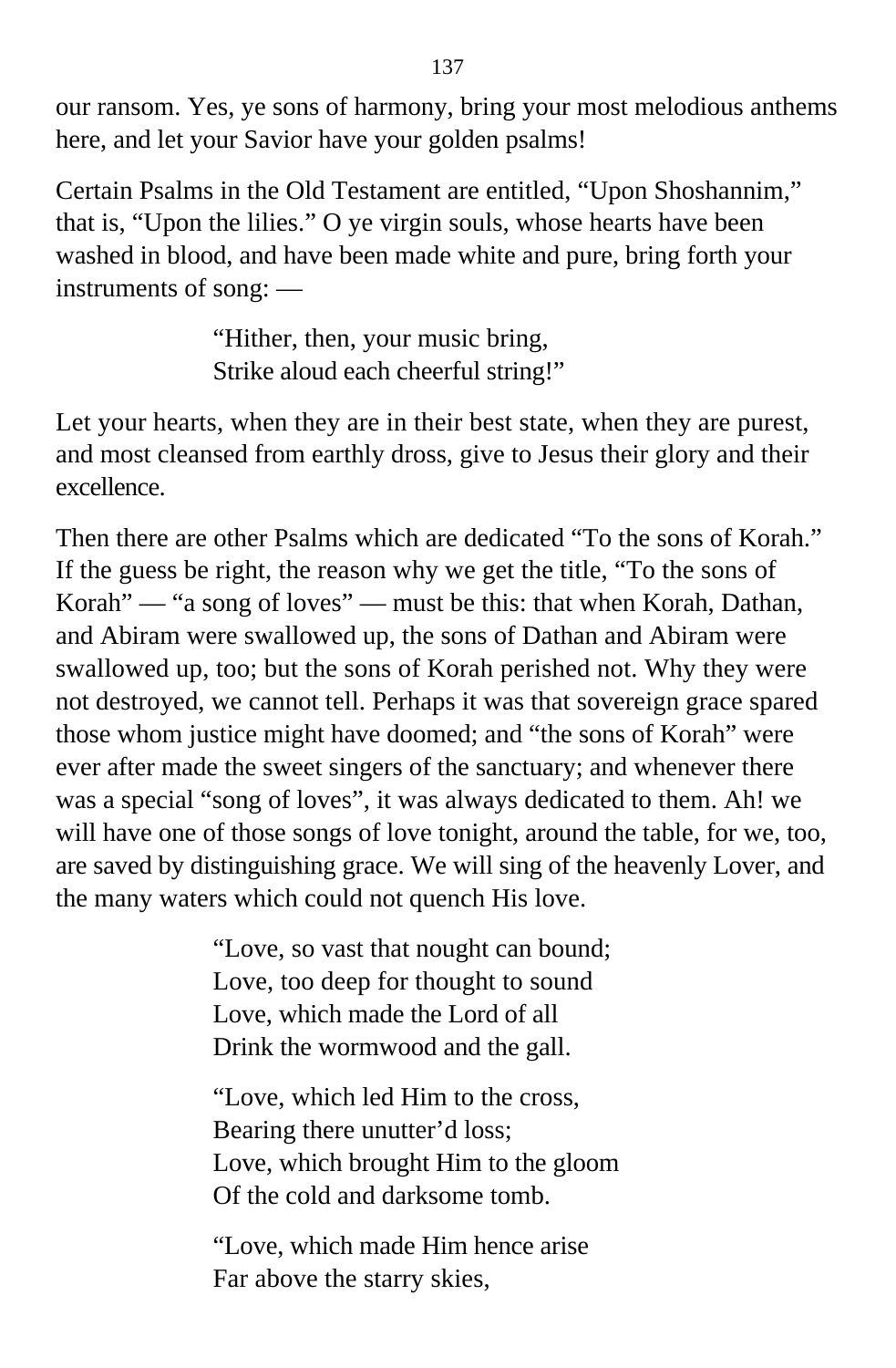There with tender, loving care, All His people's griefs to share.

"Love, which will not let Him rest Till His chosen all are blest; Till they all for whom He died Live rejoicing by His side."

We have not half exhausted the list, but it is clear that, sitting at the Lord's table, we shall have no lack of suitable psalmody. Perhaps no one hymn will quite meet the sentiments of all; and while we would not write a hymn for you, we would pray the Holy Spirit to write now the spirit of praise upon your hearts, that, sitting here, you may "after supper" sing "an hymn."

## **IV.**

For one or two minutes let us ask — "what shall the tune be?" It must be a strange one, for if we are to sing "an hymn" to-

night, around the table, the tune must have all the parts of music. Yonder believer is heavy of heart through manifold sorrows, bereavements, and watchings by the sick. He loves his Lord, and would fain praise Him, but his soul refuses to use her wings. Brother, we will have a tune in which you can join, and you shall lead the bass. You shall sing of your fellowship with your Beloved in His sufferings; how He, too, lost a friend; how He spent whole nights in sleeplessness; how His soul was exceeding sorrowful. But the tune must not be all bass, or it would not suit some of us to-

night, for we can reach the highest note. We have seen the Lord, and our spirit has rejoiced in God our Savior. We want to lift the chorus high; yea, there are some true hearts here who are at times so full of joy that they will want special music written for them. "Whether in the body, I cannot tell; or whether out of the body, I cannot tell:" said Paul, and so have said others since, when Christ has been with them. Ah! then they have been obliged to mount to the highest notes, to the very loftiest range of song.

Remember, beloved, that the same Savior who will accept the joyful shoutings of the strong, will also receive the plaintive notes of the weak and weeping. You little ones, you babes in grace, may cry, "Hosanna," and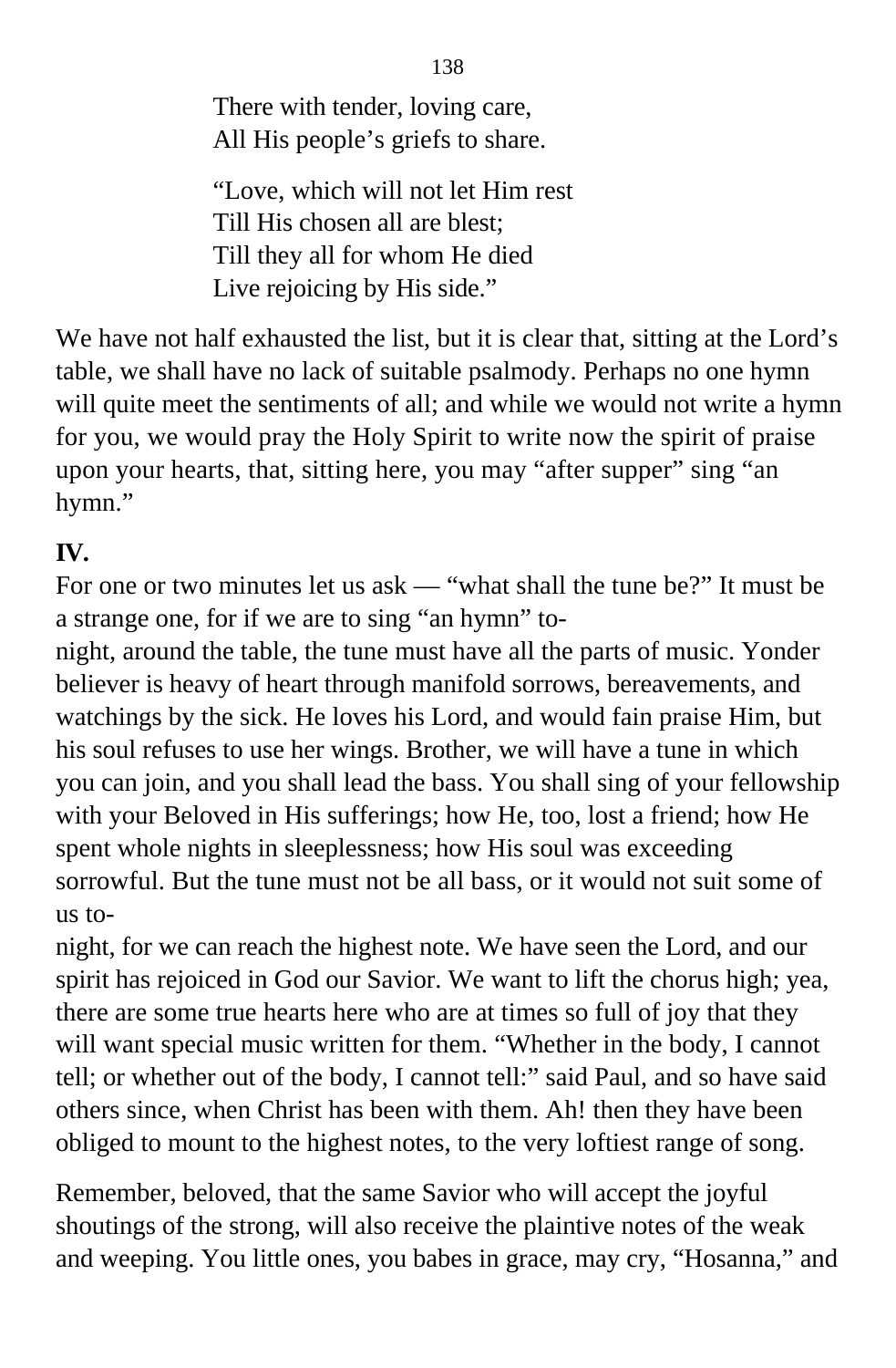the King will not silence you; and you strong men, with all your power of faith, may shout, "Hallelujah!" and your notes shall be accepted, too.

Come, then, let us have a tune in which we can all unite; but ah! we cannot make one which will suit the dead — the dead, I mean, "in trespasses and sins" — and there are some such here. Oh, may God open their mouths, and unloose their tongues; but as for those of us who are alive unto God, let us, as we come to the table, all contribute our own share of the music, and so make up a song of blended harmony, with many parts, one great united song of praise to Jesus our Lord!

We should not choose a tune for the communion table which is not very *soft*. These are no boisterous themes with which we have to deal when we tarry here. A bleeding Savior, robed in a vesture dyed with blood — this is a theme which you must treat with loving gentleness, for everything that is coarse is out of place. While the tune is soft, it must also be *sweet*. Silence, ye doubts; be dumb, ye fears; be hushed, ye cares! Why come ye here? My music must be sweet and soft when I sing of Him. But oh! it must also be *strong*; there must be a full swell in my praise. Draw out the stops, and let the organ swell the diapason! In fulness let its roll of thundering harmony go up to heaven; let every note be sounded at its loudest. "Praise ye Him upon the cymbals, upon the high-sounding cymbals; upon the harp with a solemn sound." Soft, sweet, and strong, let the music be.

Alas! you complain that your soul is out of tune. Then ask the Master to tune the heart-strings. Those "Selahs" which we find so often in the Psalms, are supposed by many scholars to mean, "Put the harpstrings in tune:" truly we require many "Selahs", for our hearts are constantly unstrung. Oh, that tonight the Master would enable each one of us to offer that tuneful prayer which we so often sing, —

> "Teach me some melodious sonnet, Sung by flaming tongues above: Praise the mount — oh, fix me on it, Mount of God's unchanging love!"

#### **V.**

We close by enquiring, — who shall sing this hymn?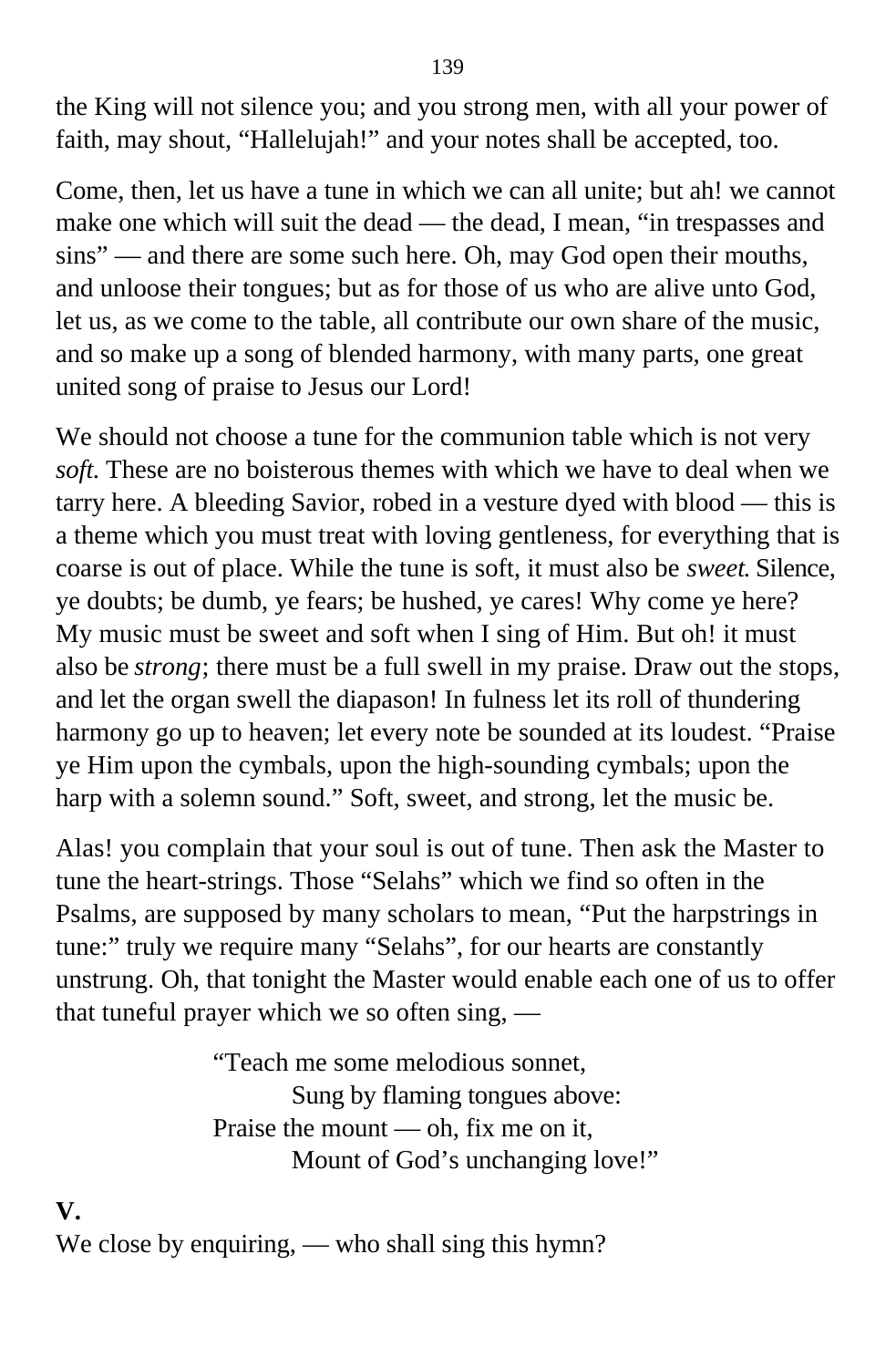Sitting around the Father's board, we will raise a joyful song, but who shall do it? "I will," saith one; "and we will," say others. What is the reason why so many are willing to join? The reason is to be found in the verse we were singing just now, —

### "When He's the subject of the song, Who can refuse to sing?"

What! a Christian silent when others are praising his Master? No; he must join in the song. Satan tries to make God's people dumb, but he cannot, for the Lord has not a tongue-tied child in all His family. They can all speak, and they can all cry, even if they cannot all sing, and I think there are times when they can all sing; yea, they must, for you know the promise, "Then shall the tongue of the dumb sing." Surely, when Jesus leads the tune, if there should be any silent ones in the Lord's family, they must begin to praise the name of the Lord. After Giant Despair's head had been cut off, Christiana and Mr. Greatheart, and all the rest of them, brought out the best of their provisions, and made a feast, and Mr. Bunyan says that, after they had feasted, they danced. In the dance there was one remarkable dancer, namely, Mr. Ready-to-Halt. Now, Mr. Ready-to-Halt usually went upon crutches, but for once he laid them aside. "And," says Bunyan, "I warrant you he footed it well!" This is quaintly showing us that, sometimes, the very sorrowful ones, the Ready-to-Halts, when they see Giant Despair's head cut off, when they see death, hell, and sin led in triumphant captivity at the wheels of Christ's victorious chariot, feel that even they must for once indulge in a song of gladness. So, when I put the question tonight, "Who will sing?" I trust that Ready-to-Halt will promise, "I will."

You have not much comfort at home, perhaps; by very hard work you earn that little. Sunday is to you a day of true rest, for you are worked very cruelly all the week. Those cheeks of yours, poor girl, are getting very pale, and who knows but what Hood's pathetic lines may be true of you? —

> "Stitch, stitch, stitch, In poverty, hunger, and dirt, Sewing at once, with a double thread, A shroud as well as a shirt."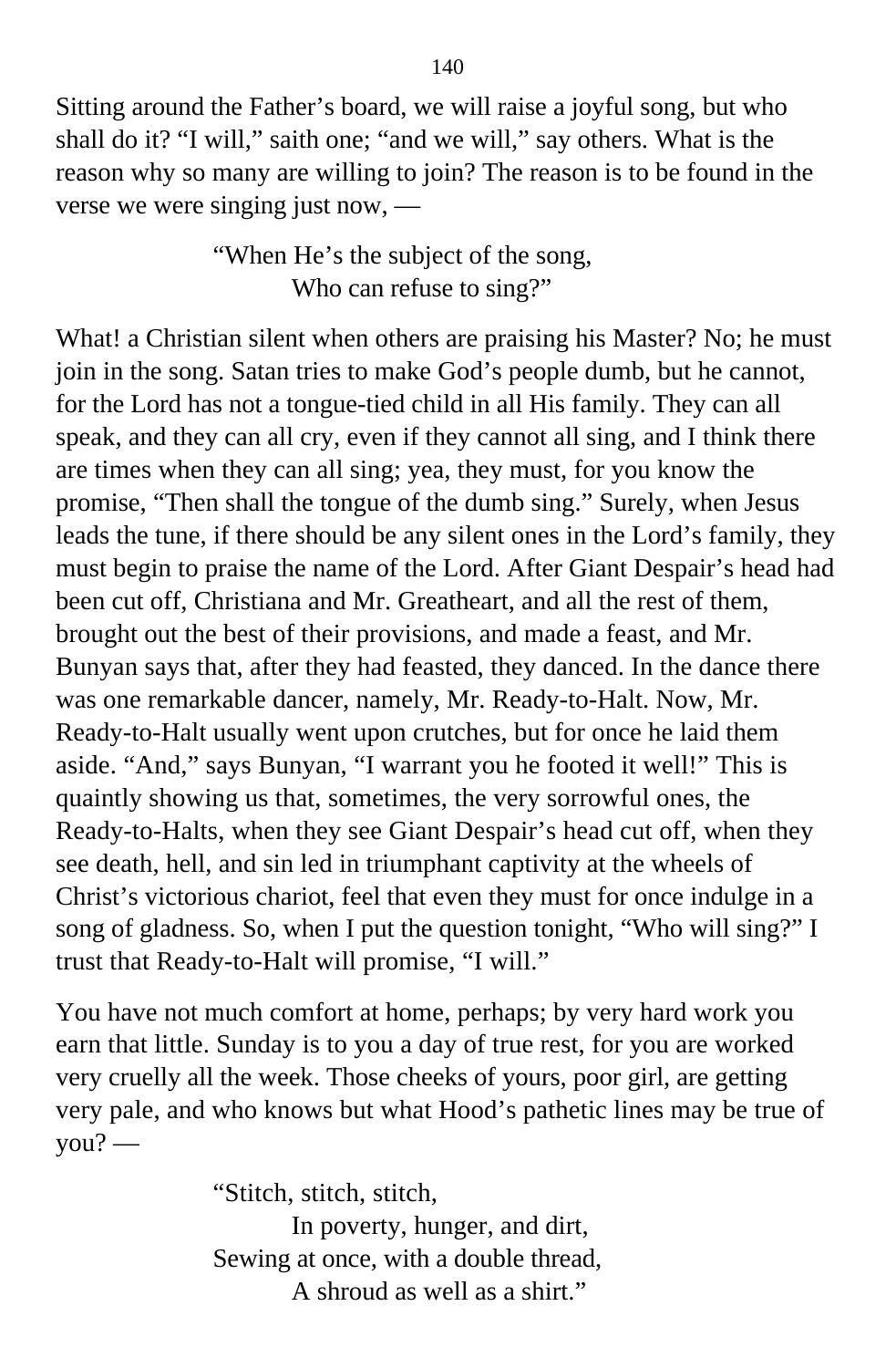But, my sister, you may surely rejoice tonight in spite of all this. There may be little on earth, but there is much in heaven. There may be but small comfort for you here apart from Christ; but oh! when, by faith, you mount into His glory, your soul is glad. You shall be as rich as the richest tonight if the Holy Spirit shall but bring you to the table, and enable you to feed upon your Lord and Master. Perhaps you have come here tonight when you ought not to have done so. The physician would have told you to keep to your bed, but you persisted in coming up to the house where the Lord has so often met with you. I trust that we shall hear your voice in the song. There appear to have been in David's day many things to silence the praise of God, but David was one who would sing. I like that expression of his, where the devil seems to come up, and put his hand on his mouth, and say, "Be quiet." "No," says David, "I will sing." Again the devil tries to quiet him, but David is not to be silenced, for three times he puts it, "I will sing, yea, I will sing praises unto the Lord." May the Lord make you resolve this night that you will praise the Lord Jesus with all your heart!

Alas! there are many of you here tonight whom I could not invite to this feast of song, and who could not truly come if you were invited. Your sins are not forgiven; your souls are not saved; you have not trusted Christ; you are still in nature's

darkness, still in the gall of bitterness, and in the bonds of iniquity. Must it always be so? Will you destroy yourselves? Have you made a league with death, and a covenant with hell? Mercy lingers! Longsuffering continues! Jesus waits! Remember that He hung upon the cross for sinners such as you are, and that if you believe in Him now, you shall be saved. One act of faith, and all the sin you have committed is blotted out. A single glance of faith's eye to the wounds of the Messiah, and your load of iniquity is rolled into the depths of the sea, and you are forgiven in a moment!

 "Oh!" says one, "would God I could believe!" Poor soul, may God help thee to believe now! God took upon Himself our flesh; Christ was born among men, and suffered on account of human guilt, being made to suffer "the Just for the unjust, that He might bring us to God." Christ was punished in the room, place, and stead of every man and woman who will believe on Him. If you believe on Him, He was punished for you; and you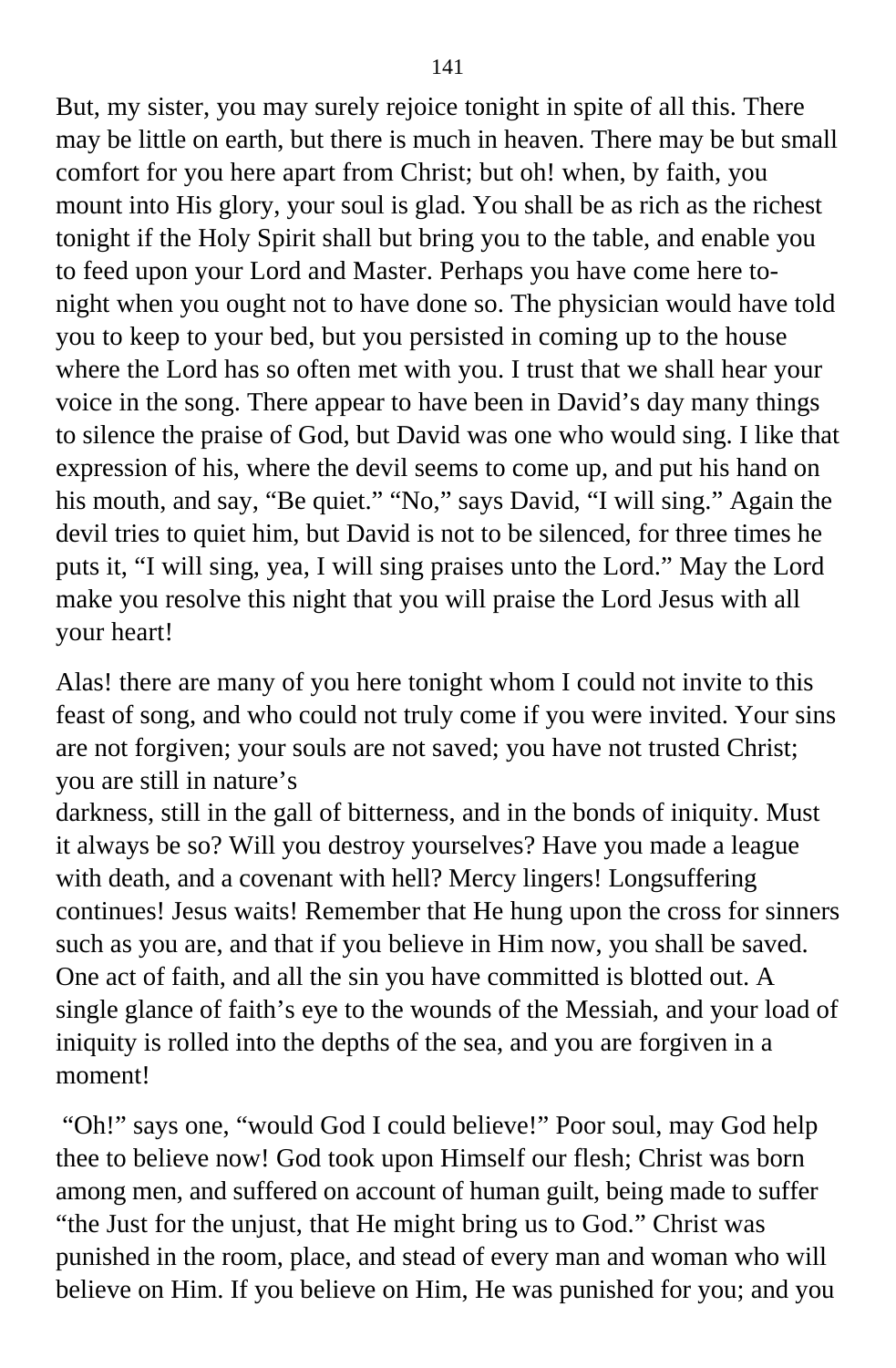will never be punished. Your debts are paid, your sins are forgiven. God cannot punish you, for He has punished Christ instead of you, and He will never punish twice for one offense. To believe is to trust. If you will now trust your soul entirely with Him, you are saved, for He loved you, and gave Himself for you. When you know this, and feel it to be true, then come to the Lord's table, and join with us, when, after supper we sing our hymn, —

> "'It is finished!' — Oh, what pleasure Do these charming words afford! Heavenly blessings without measure Flow to us from Christ the Lord: 'It is finished!' Saints, the dying words record.

"Tune your harps anew, ye seraphs, Join to sing the pleasing theme; All on earth, and all in heaven, Join to praise Immanuel's name! Hallelujah! Glory to the bleeding Lamb!"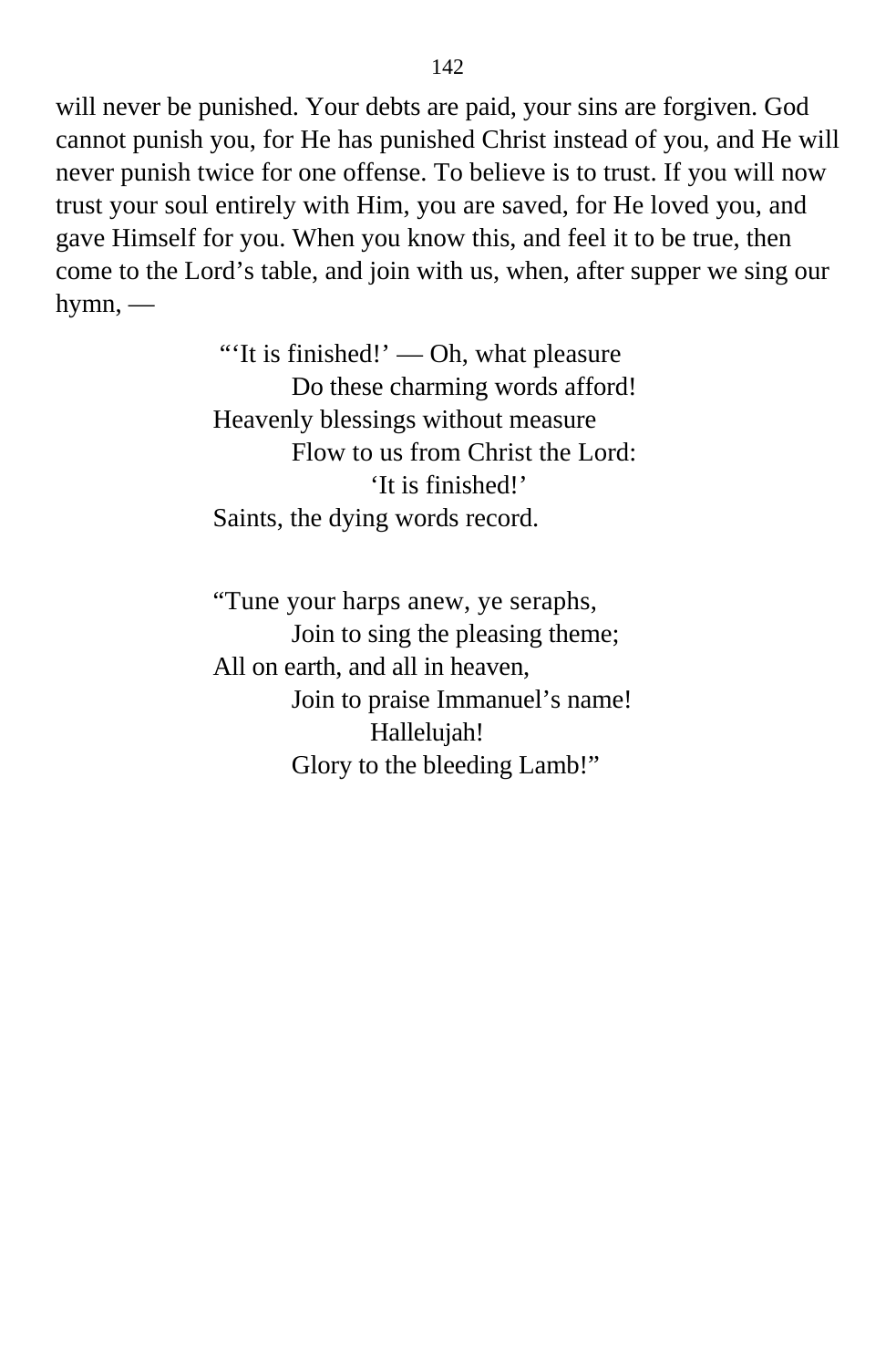# JESUS ASLEEP ON A PILLOW

"And He was in the hinder part of the ship, asleep on a pillow: and they awake Him, and say unto Him, Master, carest Thou not that we perish? And He arose, and rebuked the wind, and said unto the sea, Peace, be still. And the wind ceased, and there was a great calm."

— Mark 4:38, 39.

OUR Lord took His disciples with Him into the ship to teach them a practical lesson. It is one thing to talk to people about our oneness with them, and about how they should exercise faith in time of danger, and about their real safety in apparent peril; but it is another, and a far better thing, to go into the ship with them, to let them feel all the terror of the storm, and then to arise, and rebuke the wind, and say unto the sea, "Peace, be still." Our Lord gave His disciples a kind of Kindergarten lesson, an acted sermon, in which the truth was set forth visibly before them. Such teaching produced a wonderful effect upon their lives. May we also be instructed by it!

In our text there are two great calms; the first is, *the calm in the Savior's heart*, and the second is, *the calm which He created* with a word upon the storm-tossed sea.

## **I.**

Within the Lord where was a great calm, and that is why there was soon a great calm around Him; for what is in God comes out of God. Since there was a calm in Christ for Himself, there was afterwards a calm outside for others. What a wonderful inner calm it was! "He was in the hinder part of the ship, asleep on a pillow."

He had *perfect confidence in God* that all was well. The waves might roar, the winds might rage, but He was not at all disquieted by their fury. He knew that the waters were in the hollow of His Father's hand, and that every wind was but the breath of His Father's mouth; and so He was not troubled; nay, He had not even a careful thought, He was as much at ease as on a sunny day. His mind and heart were free from every kind of care, for amid the gathering tempest He deliberately laid Himself down, and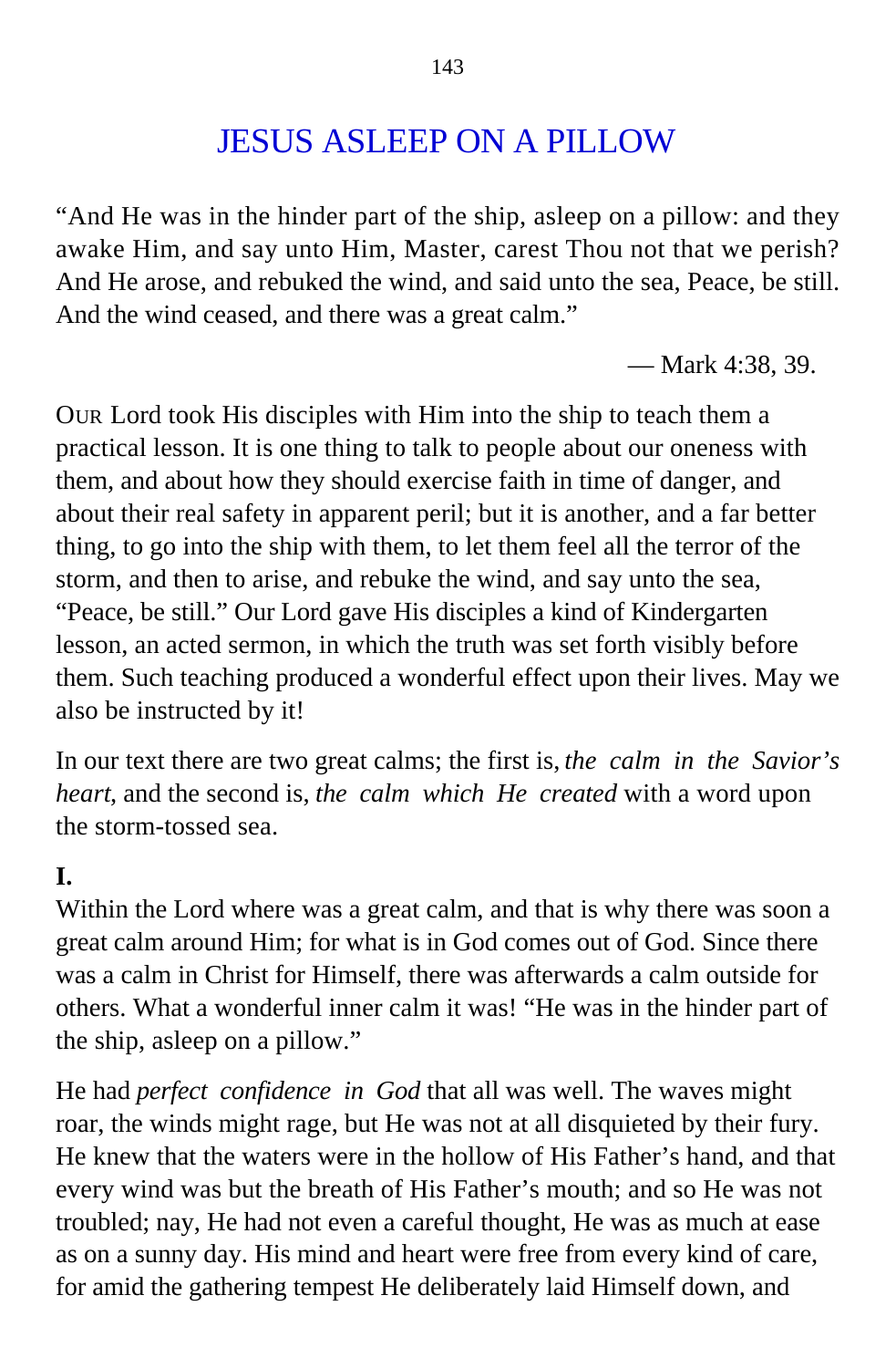slept like a weary child. He went to the hinder part of the ship, most out of the gash of the spray; He took a pillow, and put it under His head, and with fixed intent disposed Himself to slumber. It was His own act and deed to go to sleep in the storm; He had nothing for which to keep awake, so pure and perfect was His confidence in the great Father. What an example this is to us! We have not half the confidence in God that we ought to have, not even the best of us. The Lord deserves our unbounded belief, our unquestioning confidence, our undisturbed reliance. Oh, that we rendered it to Him as the Savior did!

There was also mixed with His faith in the Father *a sweet confidence in His own Sonship*. He did not doubt that He was the Son of the Highest. I may not question God's power to deliver, but I may sometimes question my right to expect deliverance; and if so, my comfort vanishes. Our Lord had no doubts of this kind. He had long before heard that word, "This is My beloved Son, in whom I am well pleased;" He had so lived and walked with God that the witness within Him was continuous, so He had no question about the Father's love to Him as His own Son. "Rocked in the cradle of the deep," His Father keeping watch over Him, — what could a child do better than go to sleep in such a happy position? And so He does. You and I, too, want a fuller assurance of our sonship if we would have greater peace with God. The devil knows that, and therefore he will come to us with his insinuating suggestion, "If thou be the son of God." If we have the Spirit of adoption in us, we shall put the accuser to rout at once, by opposing the Witness within to his question from without. Then shall we be filled with a great calm, because we have confidence in our Father, and assurance of our sonship.

Then *He had a sweet way —* -this blessed Lord of ours — of leaving all with God. He takes no watch, He makes no fret; but He goes to sleep. Whatever comes, He has left all in the hands of the great Caretaker; and what more is needful? If a watchman were set to guard my house, I should be foolish if I also sat up for fear of thieves. Why have a watchman if I cannot trust him to watch? "Cast thy burden upon the Lord;" but when thou hast done so, leave it with the Lord, and do not try to carry it thyself. That is to make a mock of God, to have the name of God, but not the reality, of God. Lay down every care, even as Jesus did when He went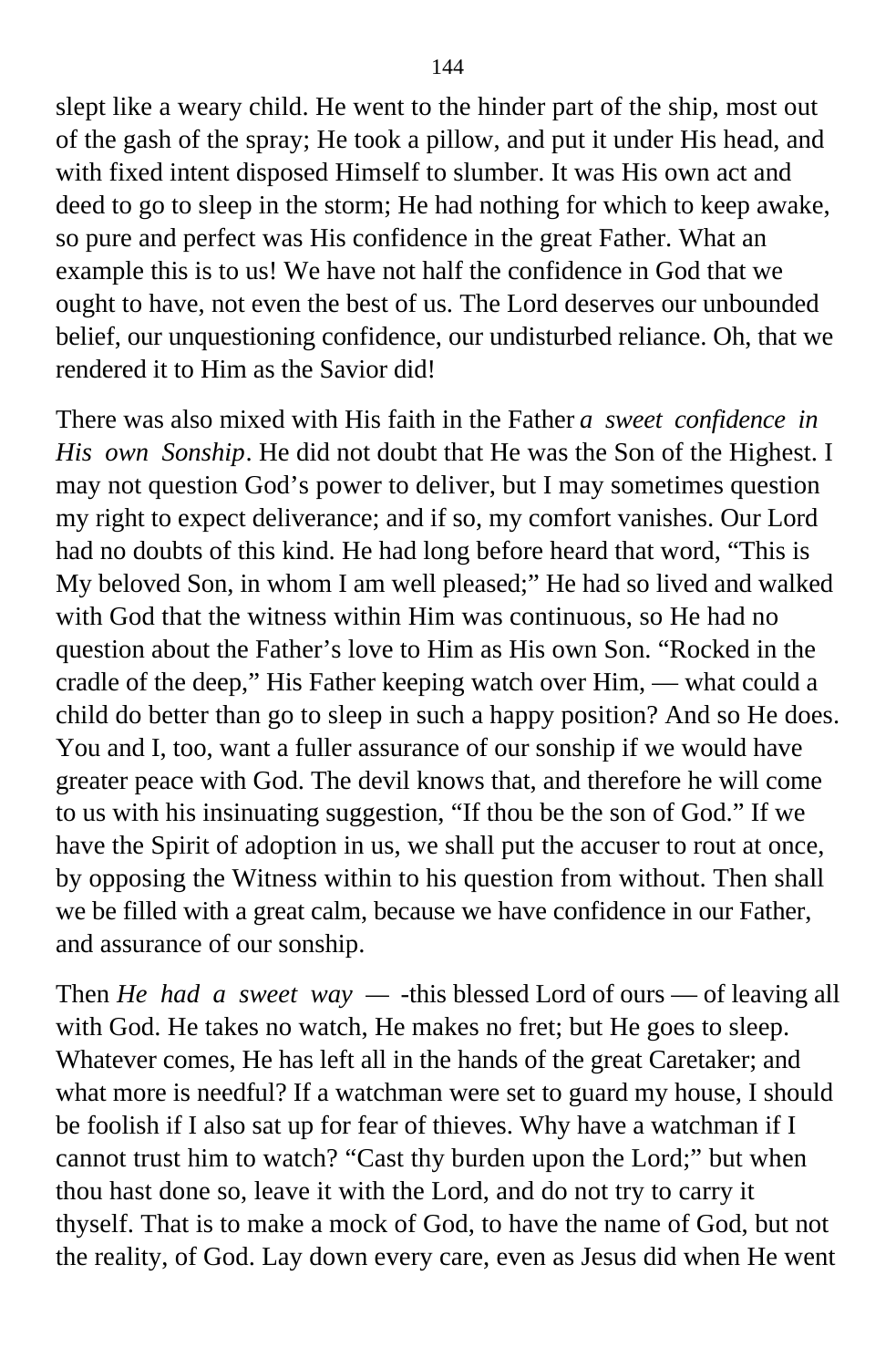calmly to the hinder part of the ship, and quietly took a pillow, and went to sleep.

But I think I hear someone say, "I could do that if mine were solely care about myself." Yes, perhaps you could; and yet you cannot cast upon God your burden of care about your children. But your Lord trusted the Father with those dear to Him. Do you not think that Christ's disciples were as precious to Him as our children are to us? If that ship had been wrecked, what would have become of Peter? What would have become of "that disciple whom Jesus loved"? Our Lord regarded with intense affection those whom He had chosen and called, and who had been with Him in His temptation, yet He was quite content to leave them all in the care of His Father, and go to sleep.

You answer, "Yes, but there is a still wider circle of people watching to see what will happen to me, and to the cause of Christ with which I am connected. I am obliged to care, whether I will or no." Is your case, then, more trying than your Lord's? Do you forget that "there were also with Him many other little ships"? When the storm was tossing His barque, their little ships were even more in jeopardy; and He cared for them all. He was the Lord High Admiral of the Lake of Gennesaret that night. The other ships were a fleet under His convoy, and His great heart went out to them all. Yet He went to sleep, because He had left in His Father's care even the solicitudes of His charity and sympathy. We, my brethren, who are much weaker than He, shall find strength in doing the same.

Having left everything with His Father, *our Lord did the very wisest thing possible*. He did just what the hour demanded. "Why," say you, "He went to sleep!" That was the best thing Jesus could do; and sometimes it is the best thing we can do. Christ was weary and worn; and when anyone is exhausted, it is his duty to go to sleep if he can. The Savior must be up again in the morning, preaching and working miracles, and if He does not sleep, He will not be fit for His holy duty; it is incumbent upon Him to keep Himself in trim for His service. Knowing that the time to sleep has come, the Lord sleeps, and does well in sleeping. Often, when we have been fretting and worrying, we should have glorified God far more had we literally gone to sleep. To glorify God by sleep is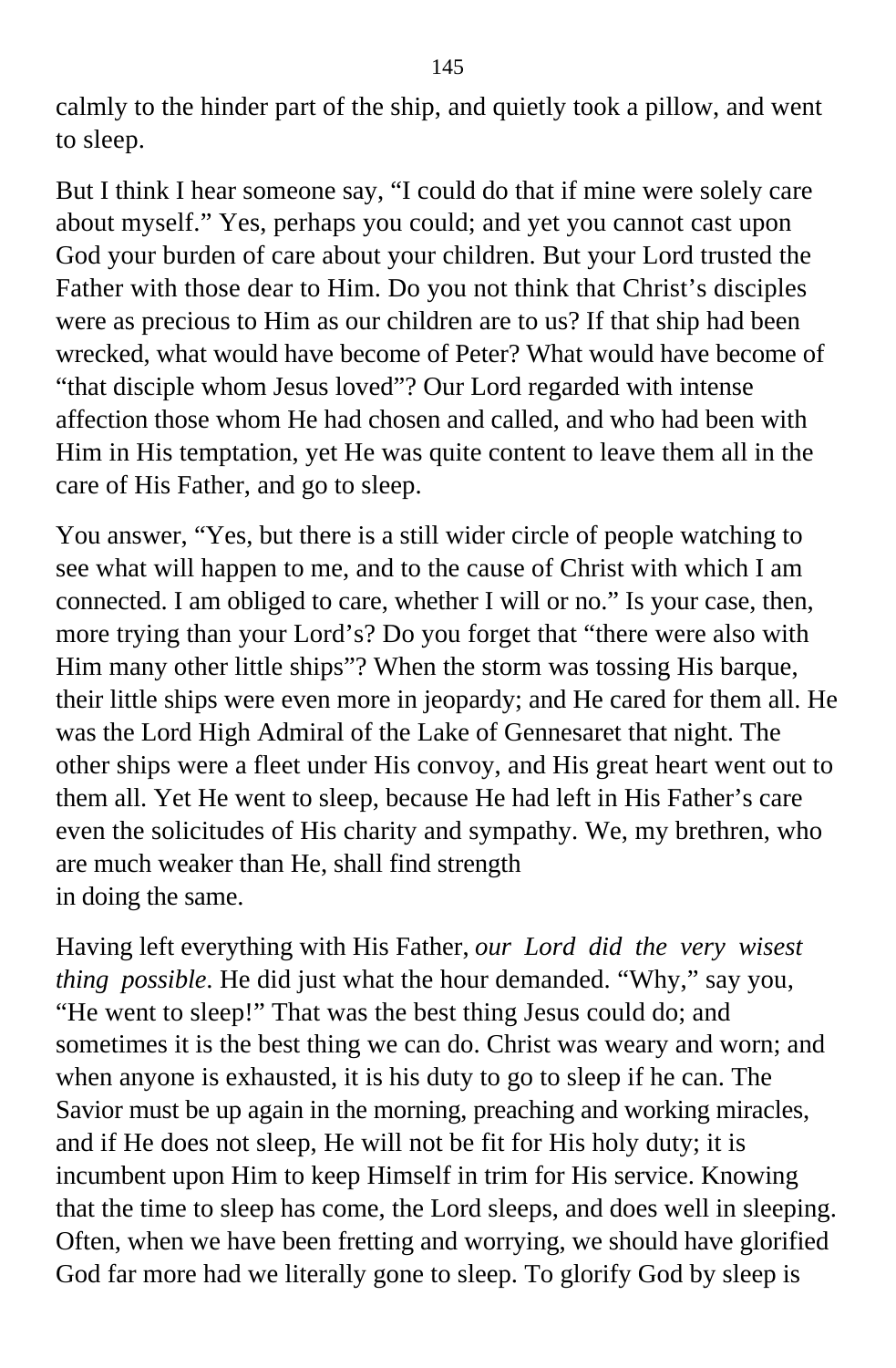not so difficult as some might think; at least, to our Lord it was natural. Here you are worried, sad, wearied; the doctor prescribes for you; his medicine does you no good; but oh! if you

enter into full peace with God, and go to sleep, you will wake up infinitely more refreshed than by any drug. The sleep which the Lord giveth to His beloved is balmy indeed. Seek it as Jesus sought it. Go to bed, brother, and you will better imitate your Lord than by putting yourself into ill humor, and worrying other people.

There is a spiritual sleep in which we ought to imitate Jesus. How often I have worried my poor brain about my great church, until I have come to my senses, and then I have said to myself, "How foolish you are! Can you not depend upon God? Is it not far more His cause than yours?" Then I have taken my load in prayer, and left it with the Lord. I have said, "In God's name, this matter shall never worry me again," and I have left my urgent care with Him, and ended it for ever. I have so deliberately given up many a trying case into the Lord's care that, when any of my friends have said to me, "What about so and so?" I have simply answered, "I do not know, and I am no longer careful to know. The Lord will interpose in some way or other, but I will trouble no more about it." No mischief has ever come through any matter which I have left in the divine keeping. The staying of my hand has been wisdom. "Stand still, and see the salvation of God," is God's own precept. Here let us follow Jesus. Having a child's confidence in the great Father, He retires to the stern of the ship, selects a pillow, deliberately lies down upon it, and goes to sleep; and though the ship is filling with water, and rolls and pitches, He sleeps on. Nothing can break the peace of His tranquil soul. Every sailor on board reels to and fro, and staggers like a drunken man, and is at his wits' end; but Jesus is neither at his wits' end, nor does He stagger, for He rests in perfect innocence, and undisturbed confidence. His heart is happy in God, and therefore doth He remain in repose. Oh, for grace to copy Him!

#### **II.**

But here notice, dear friends, The difference between the Master and His disciples; for while He was in a great calm, they were in a great storm. Here see their failure. They were just as we are, and we are often just as they were.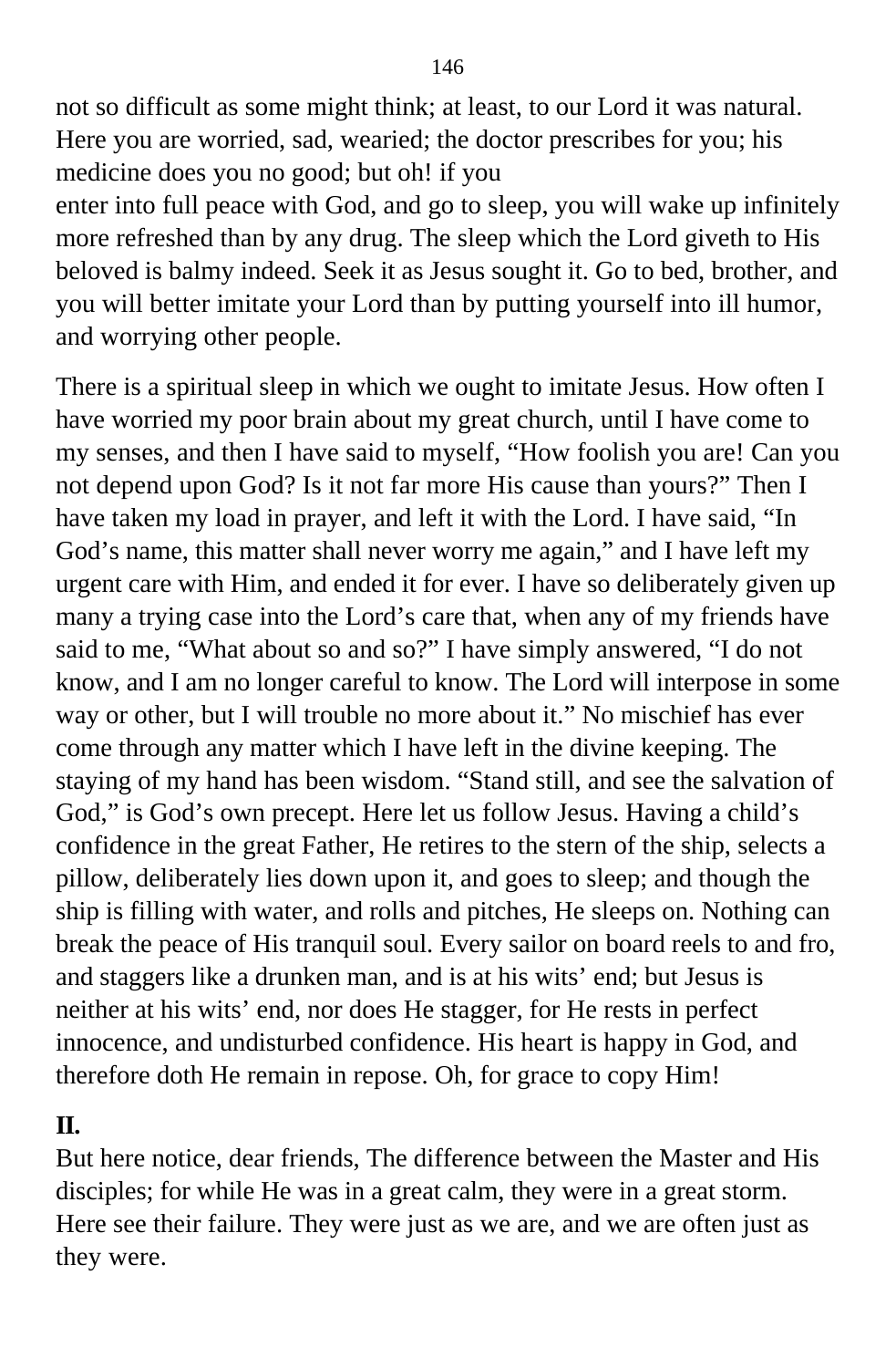They gave way to fear. They were sorely afraid that the ship would sink, and that they would all perish. In thus yielding to fear, *they forgot the solid reasons for courage which lay near at hand; for, in truth, they were safe enough. Christ is on board that vessel, and if the ship goes down, He will sink with them. The heathen mariner took courage during a storm from the fact that Caesar was on board the ship that was tossed by stormy winds; and should not the disciples feel secure with Jesus on board? Fear not, ye carry Jesus and His cause! Jesus had come to do a work, and His disciples might have known that He could not perish with that work unaccomplished. Could they not trust Him? They had seen Him multiply the loaves and fishes, and cast out devils, and heal all manner of sicknesses; could they not trust Him to still the storm? Unreasonable unbelief! Faith in God is true prudence, but to doubt God is irrational. It is the height of absurdity and folly to question omnipotent love.*

And *the disciples were so unwise as to do the Master a very ill turn*. He was sadly weary, and sorely needed sleep; but they hastened to Him, and aroused Him in a somewhat rough and irreverent manner. They were slow to do so, but their fear urged them; and therefore they awoke Him, uttering ungenerous and unloving words: "Master, carest Thou not that we perish?" Shame on the lips that asked so harsh a question! Did they not upon reflection greatly blame themselves? He had given them no cause for such hard speeches; and, moreover, it was unseemly in them to call Him "Master," and then to ask Him, "Carest Thou not that we perish?" Is He to be accused of such hard-heartednesses to let His faithful disciples perish when He has power to deliver them? Alas, we, too, have been guilty of like offenses! I think I have known some of Christ's disciples who have appeared to doubt the wisdom or the love of their Lord. They did not quite say that He was mistaken, but they said that He moved in a mysterious way; they did not quite complain that He was unkind to them, but they whispered that they could not reconcile His dealings with His infinite love. Alas, Jesus has endured much from our unbelief! May this picture help us to see our spots, and may the love of our dear Lord remove them!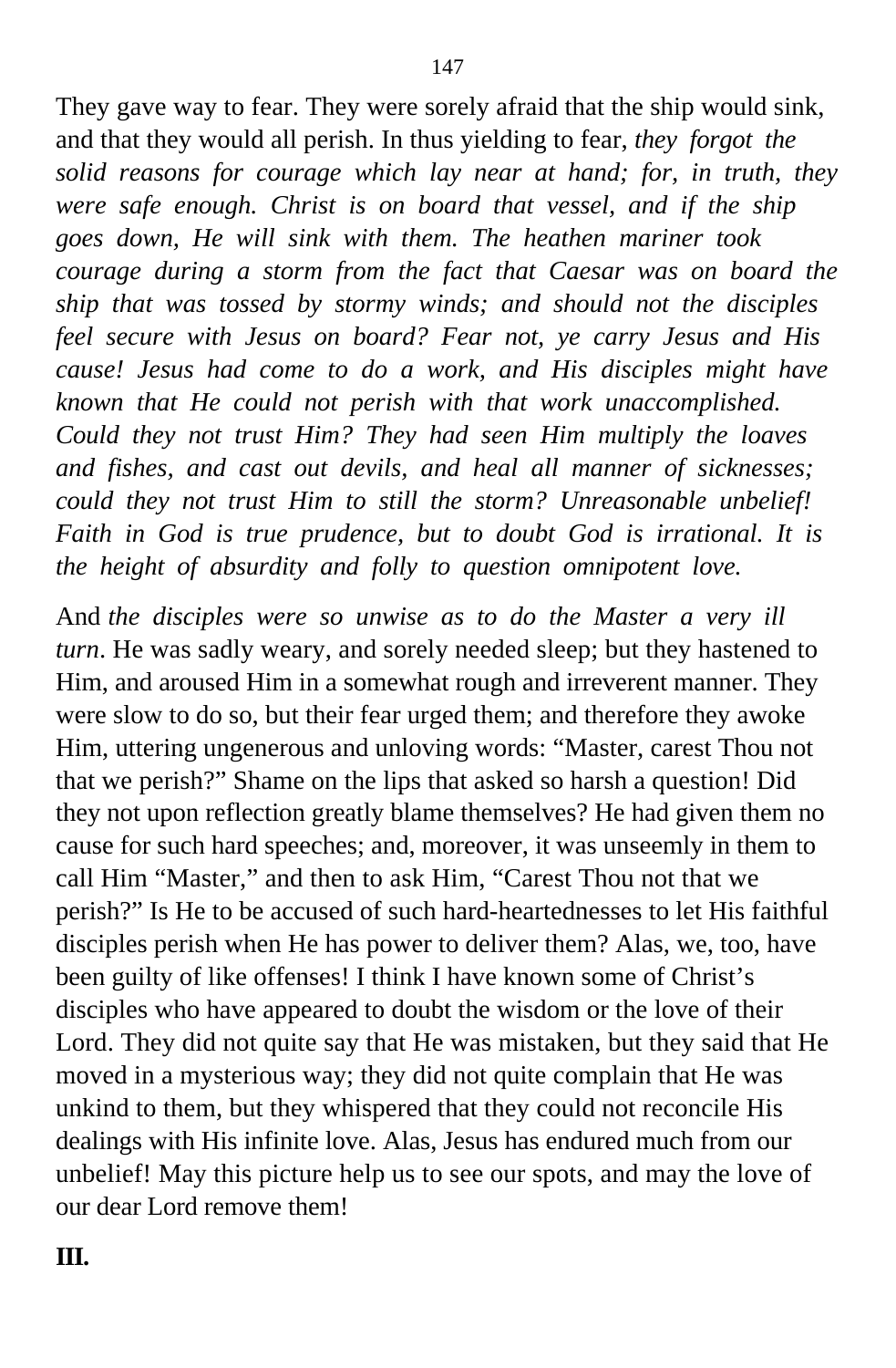I have spoken to you of the Master's calm and of the disciples' failure; now let us think of the great calm which Jesus created. "There was a great calm."

His voice produced it. They say that if oil be poured upon the waters they will become smooth, and I suppose there is *some* truth in the statement; but there is all truth in this, that if God speaks, the storm subsides into a calm, so that the waves of the sea are still. It only needs our Lord Jesus to speak in the heart of any one of us, and immediately the peace of God, which passeth all understanding, will possess us. No matter how drear your despondency, nor how dread your despair, the Lord can at once create a great calm of confidence. What a door of hope this opens to any who are in trouble! If I could speak a poor man rich, and a sick one well, I am sure I would do so at once; but Jesus is infinitely better than I am, and therefore I know that He will speak peace to the tried and troubled heart.

Note, too, *that this calm came at once*. "Jesus arose, and rebuked the wind, and said unto the sea, Peace, be still. And the wind ceased, and there was a great calm." As soon as Jesus spoke, all was quiet. I have met with a very large number of persons in trouble of mind, and I have seen a few who have slowly come out into light and liberty; but more frequently deliverance has come suddenly. The iron gate has opened of its own accord, and the prisoner has stepped into immediate freedom. "The snare is broken, and we are escaped." What a joy it is to know that rest is so near even when the tempest rages most furiously!

Note, also, that *the Savior coupled this repose with faith*, for He said to the disciples as soon as the calm came, "Why are ye so fearful? How is it that ye have no faith?" Faith and the calm go together. If thou believest, thou shalt rest; if thou wilt but cast thyself upon thy God, surrendering absolutely to His will, thou shalt have mercy, and joy, and light. Even if we have no faith, the Lord will sometimes give us the blessing that we need, for He delights to do more for us than we have any right to expect of Him; but usually the rule of His kingdom is, "According to your faith be it unto you."

This great calm is very delightful, and concerning this I desire to bear my personal testimony. I speak from my own knowledge when I say that it passeth all understanding. I was sitting, the other night, meditating on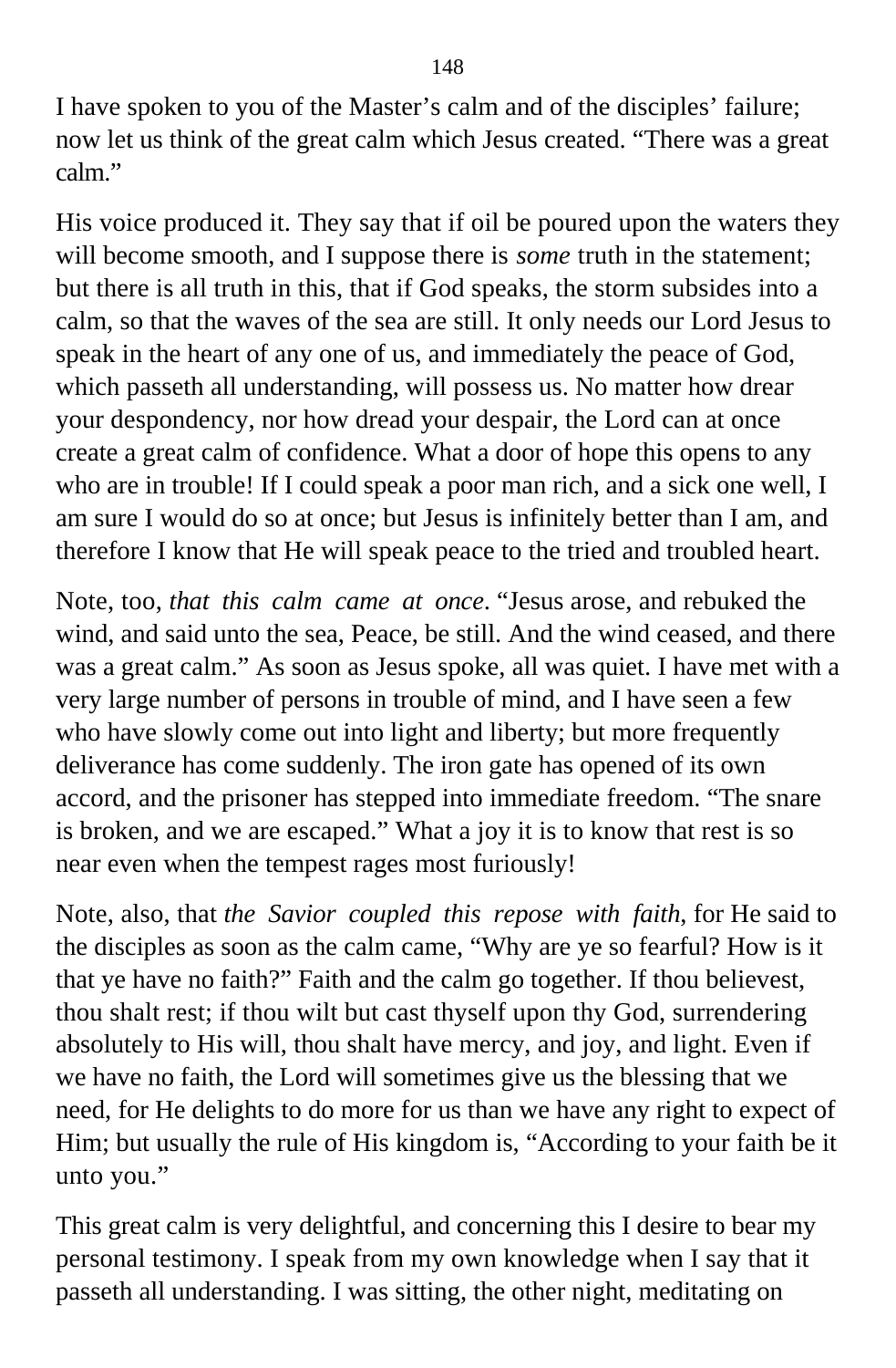God's mercy and love, when suddenly I found in my own heart a most delightful sense of perfect peace. I had come to Beulah-land, where the sun shines without a cloud. "There was a great calm." I felt as mariners might do who have been tossed about in broken water, and all on a sudden, they cannot tell why, the ocean becomes as unruffled as a mirror, and the sea-birds come and sit in happy circles upon the water. I felt perfectly content, yea, undividedly happy. Not a wave of trouble broke upon the shore of my heart, and even far out to sea in the deeps of my being all was still. I knew no ungratified wish, no unsatisfied desire. I could not discover a reason for uneasiness, or a motive for fear. There was nothing approaching to fanaticism in my feelings, nothing even of excitement: my soul was waiting upon God, and delighting herself alone in Him. Oh, the blessedness of this rest in the Lord! What an Elysium it is! I must be allowed to say a little upon this purple island in the sea of my life: it was none other than a fragment of heaven. We often talk about our great spiritual storms, why should we not speak of our great calms? If ever we get into trouble, what a noise we make of it! Why should we not sing of our deliverances?

Let us survey our mercies. Every sin that we have ever committed is forgiven. "The blood of Jesus Christ, His Son, cleanseth us from all sin." The power of sin within us is broken; it "shall not have dominion over you, for ye are not under the law but under grace." Satan is a vanquished enemy; the world is overcome by our Lord Jesus, and death is abolished by Him. All providence works for our good. Eternity has no threat for us, it bears within its mysteries nothing but immortality and glory. Nothing can harm us. The Lord is our shield, and our exceeding great reward. Wherefore, then, should we fear? The Lord of hosts is with us, the God of Jacob is our refuge. To the believer, peace is no presumption: he is warranted in enjoying "perfect peace" — a quiet which is deep, and founded on truth, which encompasses all things, and is not broken by any of the ten thousand disturbing causes which otherwise might prevent our rest. "Thou wilt keep him in perfect peace whose mind is stayed on Thee; because he trusteth in Thee." Oh, to get into that calm, and remain in it till we come to that world where there is no more sea!

A calm like that which ruled within our Savior should we be happy enough to attain to it, will give us in our measure the power to make outside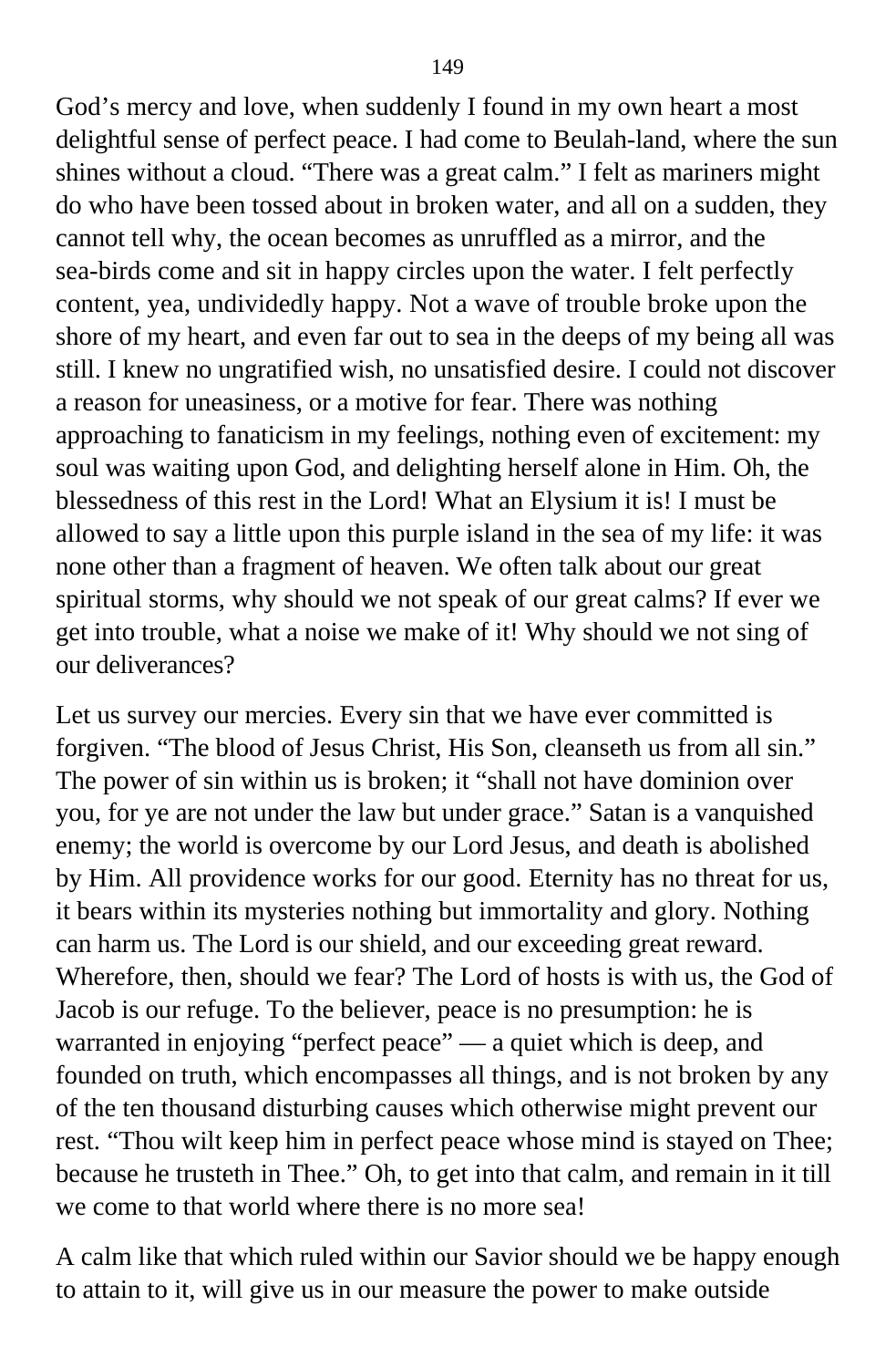matters calm. He that hath peace can make peace. We cannot work miracles, and yet the works which Jesus did shall we do also. Sleeping His sleep, we shall awake in His rested energy, and treat the winds and waves as things subject to the power of faith, and therefore to be commanded into quiet. We shall speak so as to console others: our calm shall work marvels in the little ships whereof others are captains. We, too, shall say, "Peace! Be still." Our confidence shall prove contagious, and the timid shall grow brave: our tender love shall spread itself, and the contentious shall cool down to patience. Only the matter must begin within ourselves. We cannot create a calm till we are in a calm. It is easier to rule the elements than to govern the unruliness of our wayward nature. When grace has made us masters of our fears, so that we can take a pillow and fall asleep amid the hurricane, the fury of the tempest is over. He giveth peace and safety when He giveth His beloved sleep.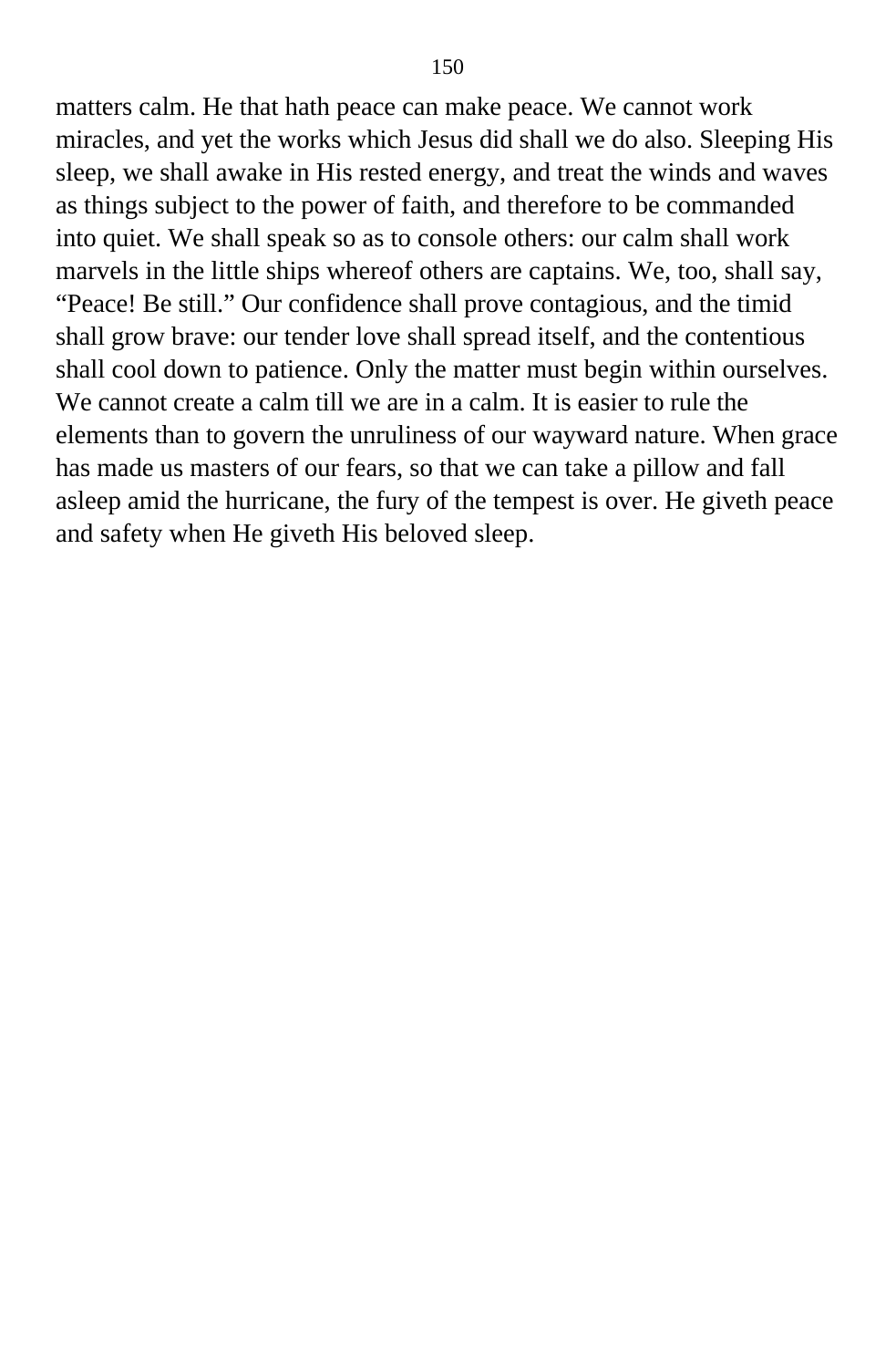## REAL CONTACT WITH JESUS

"And Jesus said, Somebody hath touched Me: for I perceive that virtue is gone out of Me."

— Luke 8:46.

OUR Lord was very frequently in the midst of a crowd. His preaching was so plain and so forcible that He always attracted a vast company of hearers; and, moreover, the rumour of the loaves and fishes no doubt had something to do with increasing His audiences, while the expectation of beholding a miracle would be sure to add to the numbers of the hangers-on. Our Lord Jesus Christ often found it difficult to move through the streets, because of the masses who pressed upon Him. This was encouraging to Him as a preacher, and yet how small a residuum of real good came of all the excitement which gathered around His personal ministry! He might have looked upon the great mass, and have said, "What is the chaff to the wheat?" for here it was piled up upon the threshing-floor, heap upon heap; and yet, after His decease, His disciples might have been counted by a few scores, for those who had spiritually received Him were but few. Many were called, but few were chosen. Yet, wherever one was blessed, our Savior took note of it; it touched a chord in His soul. He never could be unaware when virtue had gone out of Him to heal a sick one, or when power had gone forth with His ministry to save a sinful one. Of all the crowd that gathered round the Savior upon the day of which our text speaks, I find nothing said about one of them except this solitary "somebody" who had touched Him. The crowd came, and the crowd went; but little is recorded of it all. Just as the ocean, having advanced to full tide, leaves but little behind it when it retires again to its channel, so the vast multitude around the Savior left only this one precious deposit one "somebody" who had touched Him, and had received virtue from Him.

Ah, my Master, it may be so again this evening! These Sabbath mornings, and these Sabbath evenings, the crowds come pouring in like a mighty ocean, filling this house, and then they all retire again; only here and there is a "somebody" left weeping for sin, a "somebody" left rejoicing in Christ, a "somebody" who can say, "I have touched the hem of His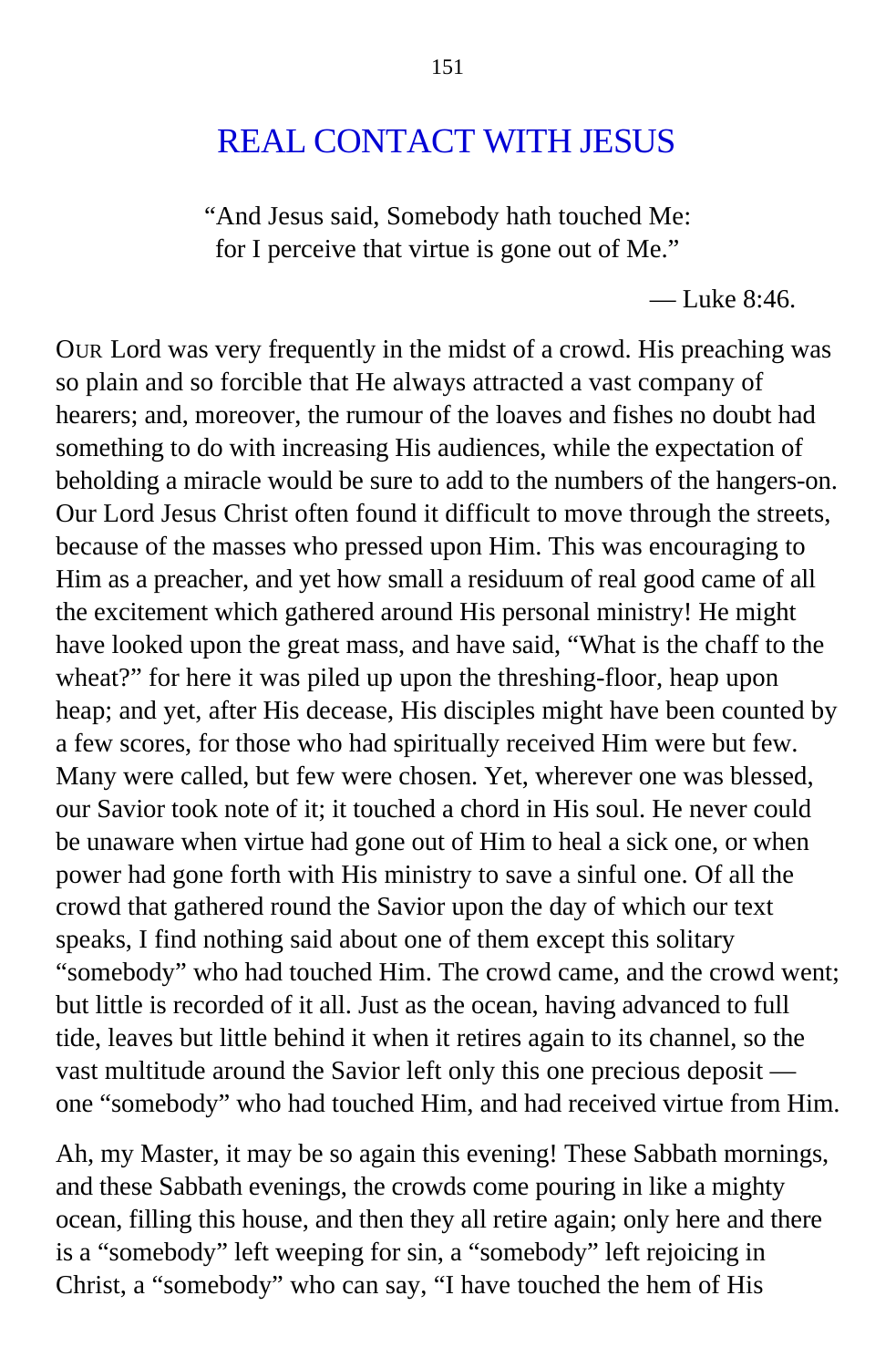garment, and I have been made whole." The whole of my other hearers are not worth the "somebodies." The many of you are not worth the few, for the many are the pebbles, and the few are the diamonds; the many are the heaps of husks, and the few are the precious grains. May God find them out at this hour, and His shall be all the praise!

Jesus said, "Somebody hath touched Me," from which we observe that, *in the use of means and ordinances, we should never be satisfied unless we get into personal contact with Christ*, so that we touch Him, as this woman touched His garment. Secondly, *if we can get into such personal contact, we shall have a bless-*

ing: "I perceive that virtue is gone out of Me;" and, thirdly, *if we do get a blessing, Christ will know it;* however obscure our case may be, He will know it, and He will have us let others know it; He will speak, and ask such questions as will draw us out, and manifest us to the world.

### **I.**

First, then, in the use of all means and ordinances, let it be our chief aim and object to come into personal contact with the Lord Jesus Christ.

Peter said, "The multitude throng Thee, and press Thee," and that is true of the multitude to this very day; but of those who come where Christ is in the assembly of His saints, a large proportion only come because it is their custom to do so. Perhaps they hardly know why they go to a place of worship. They go because they always did go, and they think it wrong not to go. They are just like the doors which swing upon their hinges; they take no interest in what is done, at least only in the exterior parts of the service; into the heart and soul of the business they

do not enter, and cannot enter. They are glad if the sermon is rather short, there is so much the less tedium for them. They are glad if they can look around and gaze at the congregation, they find in that something to interest them; but getting near to the Lord Jesus is not the business they come upon. They have not looked at it in that light. They come and they go; they come and they go; and it will be so till, by-and-by, they will come for the last time, and they will find out in the next world that the means of grace were not instituted to be matters of custom, and that to have heard Jesus Christ preached, and to have rejected Him, is no trifle, but a solemn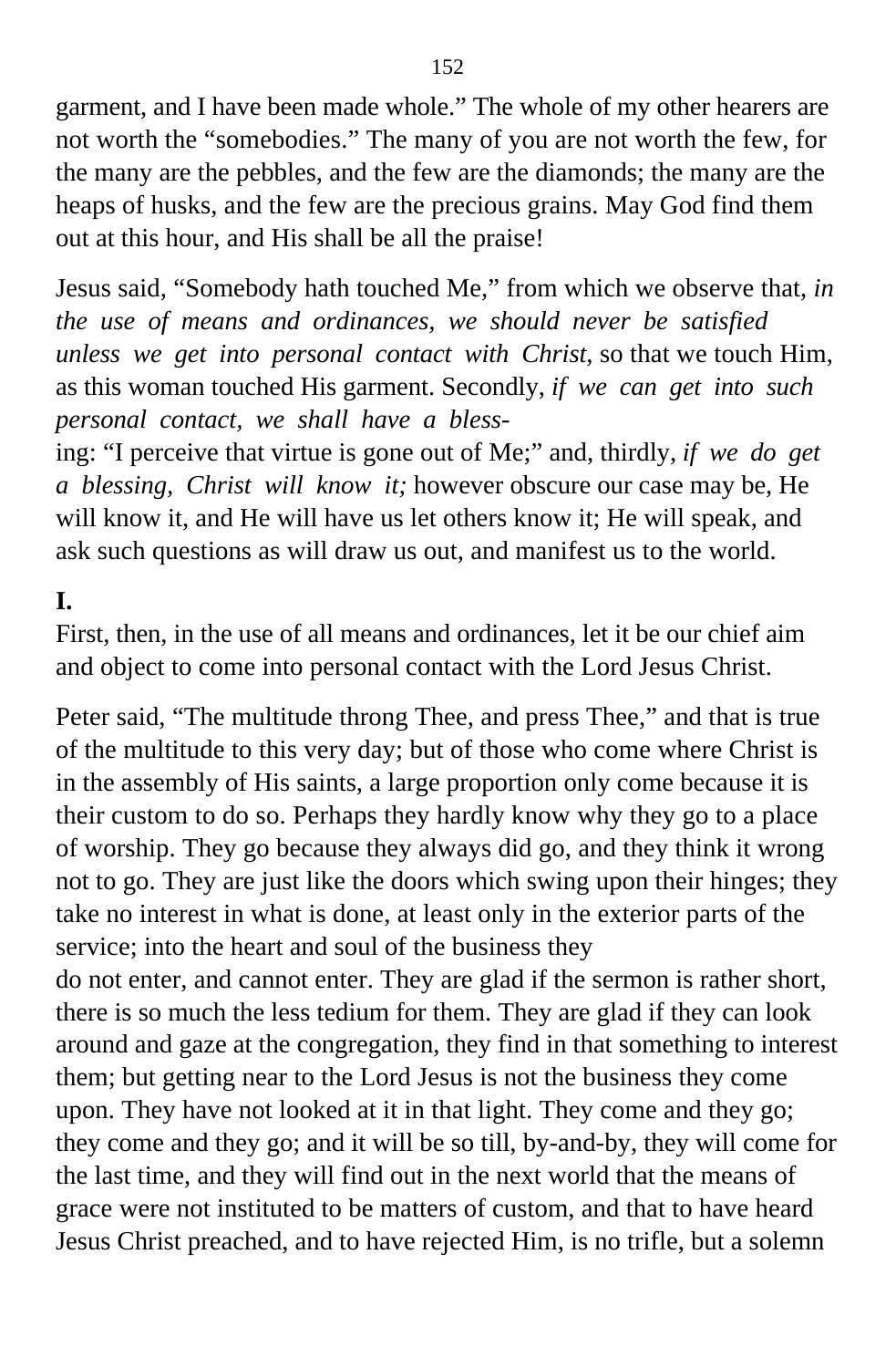thing for which they will have to answer in the presence of the great Judge of all the earth.

Others there are who come to the house of prayer, and try to enter into the service, and do so in a certain fashion; but it is only self-righteously or professionally. They may come to the Lord's table; perhaps they attend to baptism; they may even join the church. They are baptized, yet not by the Holy Spirit; they take the Lord's supper, but they take not the Lord Himself; they eat the bread, but they never eat His flesh; they drink the wine, but they never drink His blood; they have been buried in the pool, but they have never been buried with Christ in baptism, nor have they risen again with Him into newness of life. To them, to read, to sing, to kneel, to hear, and so on, are enough. They are content with the shell, but the blessed spiritual kernel, the true marrow and fatness, these they know nothing of. These are the many, go into what church or meeting-house you please. They are in the press around Jesus, but they do not touch Him. They come, but they come not into contact with Jesus. They are outward, external hearers only, but there is no inward touching of the blessed person of Christ, no mysterious contact with the ever-blessed Savior, no stream of life and love flowing from Him to them. It is all mechanical religion. Of vital godliness, they know nothing.

But, "somebody," said Christ, "somebody hath touched Me," and that is the soul of the matter. O my hearer, when you are in prayer alone, never be satisfied with having prayed; do not give it up till you have touched Christ in prayer; or, if you have not got to Him, at any rate sigh and cry until you do! Do not think you have prayed, but try again. When you come to public worship, I beseech you, rest not satisfied with listening to the sermon, and so on, as you all do with sufficient attention; to that I bear you witness; — but do not be content unless you get at Christ the Master, and touch Him. At all times when you come to the communion table, count it to have been no ordinance of grace to you unless you have gone right through the veil into Christ's own arms, or at least have touched His garment, feeling that the first object, the life and soul of the means of grace, is to touch Jesus Christ Himself; and except "somebody" hath touched Him, the whole has been a mere dead performance, without life or power.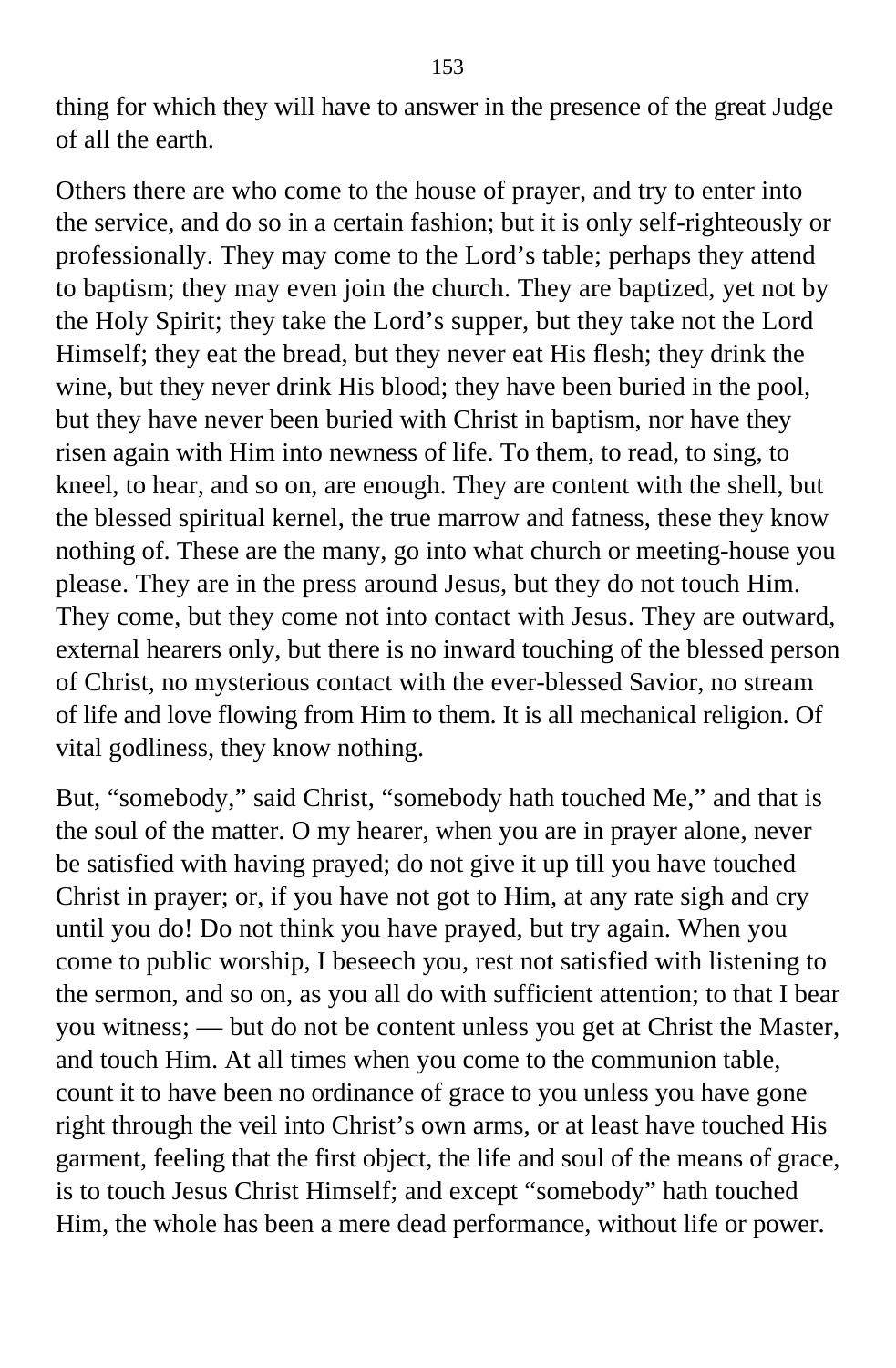The woman in our text was not only amongst those who were in the crowd, but she touched Jesus; and therefore, beloved, let me hold her up to your example in some respects, though I would to God that in other respects you might excel her.

Note, first, she felt that it was of no use being in the crowd, of no use to be in the same street with Christ, or near to the place where Christ was, but *she must get at Him; she must touch Him*. She touched Him, you will notice, under *many difficulties*. There was a great crowd. She was a woman. She was also a woman enfeebled by a long disease which had drained her constitution, and left her more fit to be upon a bed than to be struggling in the seething tumult. Yet, notwithstanding that, so intense was her desire, that she urged on her way, I doubt not with many a bruise, and many an uncouth push, and at last, poor trembler as she was, she got near to the Lord. Beloved, it is not always easy to get at Jesus. It is very easy to kneel down to pray, but not so easy to reach Christ in prayer. There is a child crying, it is your own, and its noise has often hindered you when you were striving to approach Jesus; or a knock will come at the door when you most wish to be retired. When you are sitting in the house of God, your neighbor in the seat before you may unconsciously distract your attention. It is not easy to draw near to Christ, especially coming as some of you do right away from the counting-house, and from the workshop, with a thousand thoughts and cares about you. You cannot always unload your burden outside, and come in here with your hearts prepared to receive the gospel. Ah! it is a terrible fight sometimes, a real foot-to-foot fight with evil, with temptation, and I know not what. But, beloved, do fight it out, do fight it out; do not let your seasons for prayer be wasted, nor your times for hearing be thrown away; but, like this woman, be resolved, with all your feebleness, that you will lay hold upon Christ. And oh! if you be resolved about it, if you cannot get to Him, He will come to you, and sometimes, when you are struggling against unbelieving thoughts, He will turn and say, "Make room for that poor feeble one, that she may come to Me, for My desire is to the work of My own hands; let her come to Me, and let her desire be granted to her."

Observe, again, that this woman touched Jesus *very secretly*. Perhaps there is a dear sister here who is getting near to Christ at this very moment, and yet her face does not betray her. It is so little contact that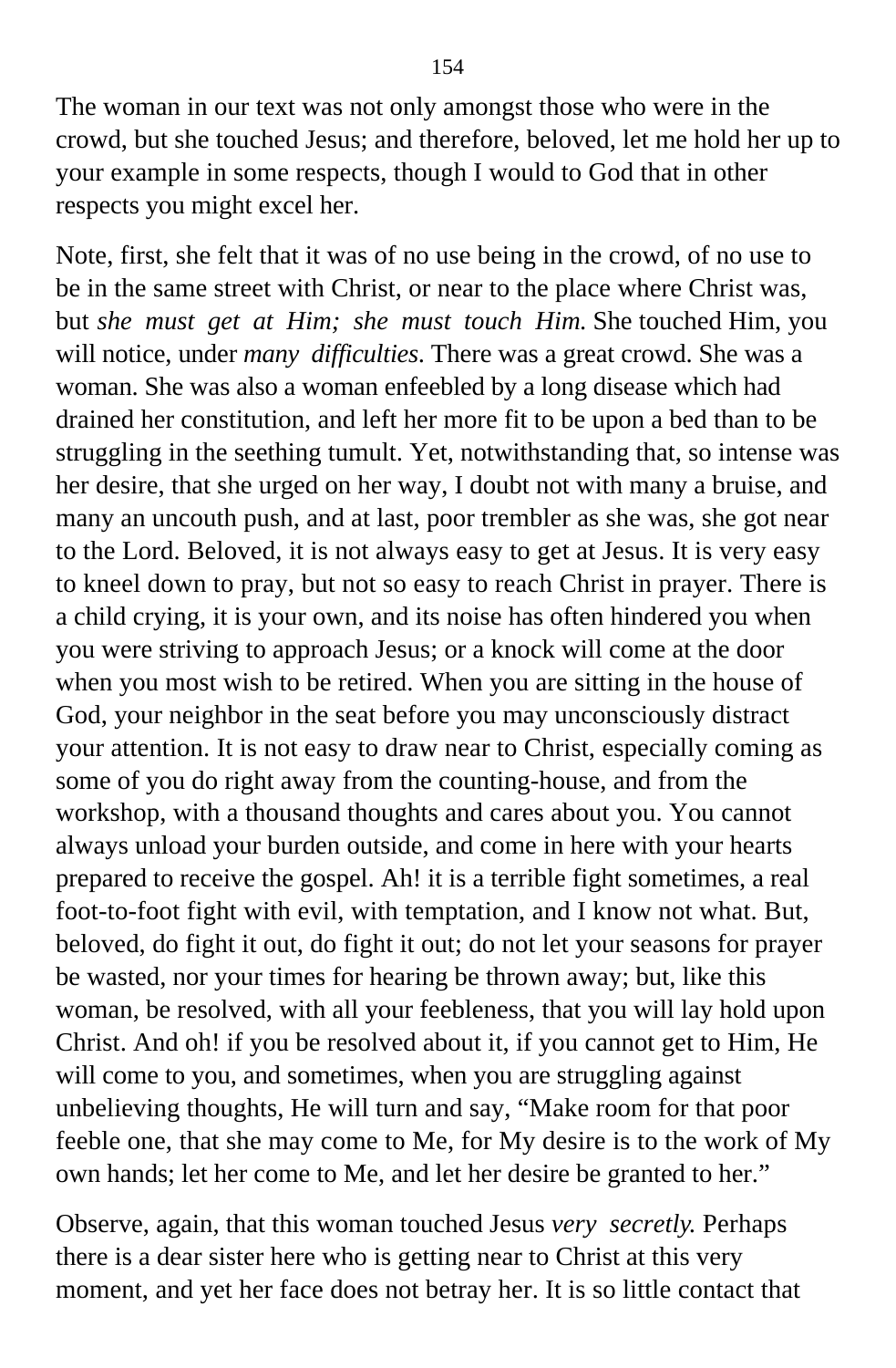she has gained with Christ that the joyous flush, and the sparkle of the eye, which we often see in the child of God, have not yet come to her. She is sitting in yonder obscure corner, or standing in this aisle, but though her touch is secret, it is true. Though she cannot tell another of it, yet it is accomplished. She has touched Jesus. Beloved, that is not always the nearest fellowship with Christ of which we talk the most. Deep waters are still. Nay, I am not sure but what we sometimes get nearer to Christ when we think we are at a distance than we do when we imagine we are near Him, for we are not always exactly the best judges of our own spiritual state, and we may be very close to the Master, and yet for all that we may be so anxious to get closer that we may feel dissatisfied with the measure of grace which we have already received. To be satisfied with self, is no sign of grace; but to long for more grace, is often a far better evidence of the healthy state of the soul. Friend, if thou canst not come to the table tonight publicly, come to the Master in secret. If thou darest not tell thy wife, or thy child, or thy father, that thou art trusting in Jesus, it need not be told as yet. Thou mayest do it secretly, as he did to whom Jesus said, "When thou wast under the fig tree, I saw thee." Nathanael retired to the shade that no one might see him; but Jesus saw him, and marked his prayer, and He will see thee in the crowd, and in the dark, and not withhold His blessing.

This woman also came into contact with Christ *under a very deep sense of unworthiness*. I dare say she thought, "If I touch the Great Prophet, it will be a wonder if He does not strike me with some sudden judgment," for she was a woman ceremonially un-

clean. She had no right to be in the throng. Had the Levitical law been strictly carried out, I suppose she would have been confined to her house; but there she was wandering about, and she must needs go and touch the holy Savior. Ah! poor heart, you feel to-

night that you are not fit to touch the skirts of the Master's robe, for you are so unworthy. You never felt so undeserving before as you do tonight. In the recollection of last week and its infirmities, in the remembrance of the present state of your heart, and all its wanderings from God, you feel as if there never was so worthless a sinner in the house of God before. "Is grace for me?" say you. "Is Christ for me?" Oh! yes, unworthy one. Do not be put off without it. Jesus Christ does not save the worthy, but the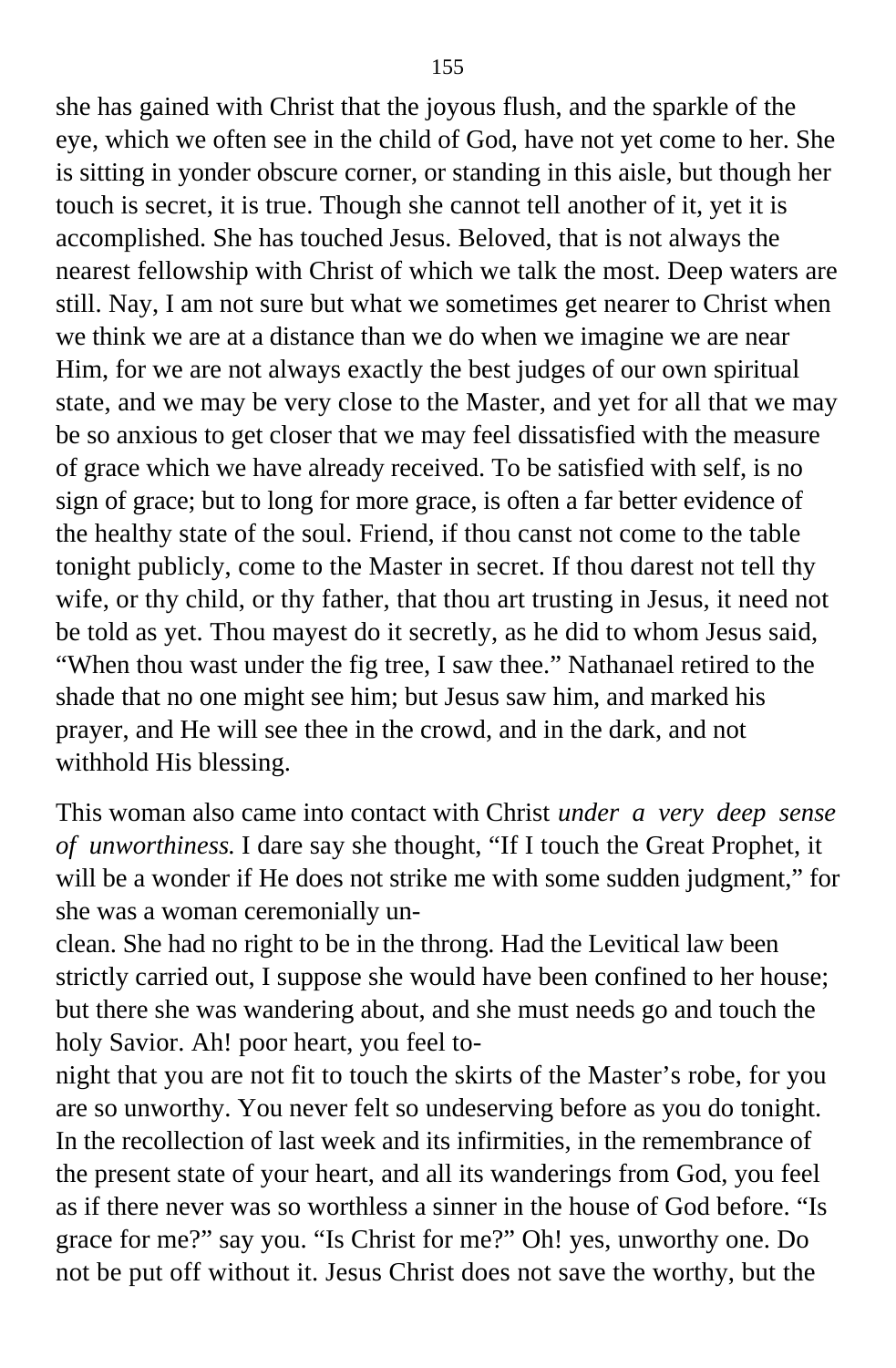unworthy. Your plea must not be righteousness, but guilt. And you, too, child of God, though you are ashamed of yourself, Jesus is not ashamed of you; and though you feel unfit to come, let your unfitness only impel you with the greater earnestness of desire. Let your sense of need make you the more fervent to approach the Lord, who can supply your need.

Thus, you see, the woman came under difficulties, she came secretly, she came as an unworthy one, but still she obtained the blessing.

I have known many staggered with that saying of Paul's, "He that eateth and drinketh unworthily, eateth and drinketh damnation to himself." Now, understand that this passage does not refer to the unworthiness of those persons who come to the Lord's table; for it does not say, "He that eateth and drinketh *being unworthy*." It is not an adjective; it is an adverb: "He that eateth and drinketh unworthily," that is to say, he who shall come to the outward and visible sign of Christ's presence, and shall eat of the bread in order to obtain money being a member of the church, knowing himself to be a hypocrite, or who shall do it jestingly, trifling with the ordinance: such a person would be eating and drinking unworthily, and he will be condemned. The sense of the passage is, not "damnation", as our version reads it, but "condemnation." There can be no doubt that members of the church, coming to the Lord's table in an unworthy manner, do receive condemnation. They are condemned for so doing, and the Lord is grieved. If they have any conscience at all, they ought to feel their sin; and if not, they may expect the chastisements of God to visit them. But, O sinner, as to coming to Christ, — which is a very different thing from coming to the Lord's table, — as to coming to Christ, the more unworthy you feel yourself to be, the better. Come, thou filthy one, for Christ can wash thee. Come, thou loathsome one, for Christ can beautify thee. Come utterly ruined and undone, for in Jesus Christ there is the strength and salvation which thy case requires.

Notice, once again, that *this woman touched the Master very tremblingly, and it was only a hurried touch, but still it was the touch of faith*. Oh, beloved, to lay hold on Christ! Be thankful if you do but get near Him for a few minutes. "Abide with me," should be your prayer; but oh, if He only give you a glimpse, be thankful! Remember that a touch healed the woman. She did not embrace Christ by the hour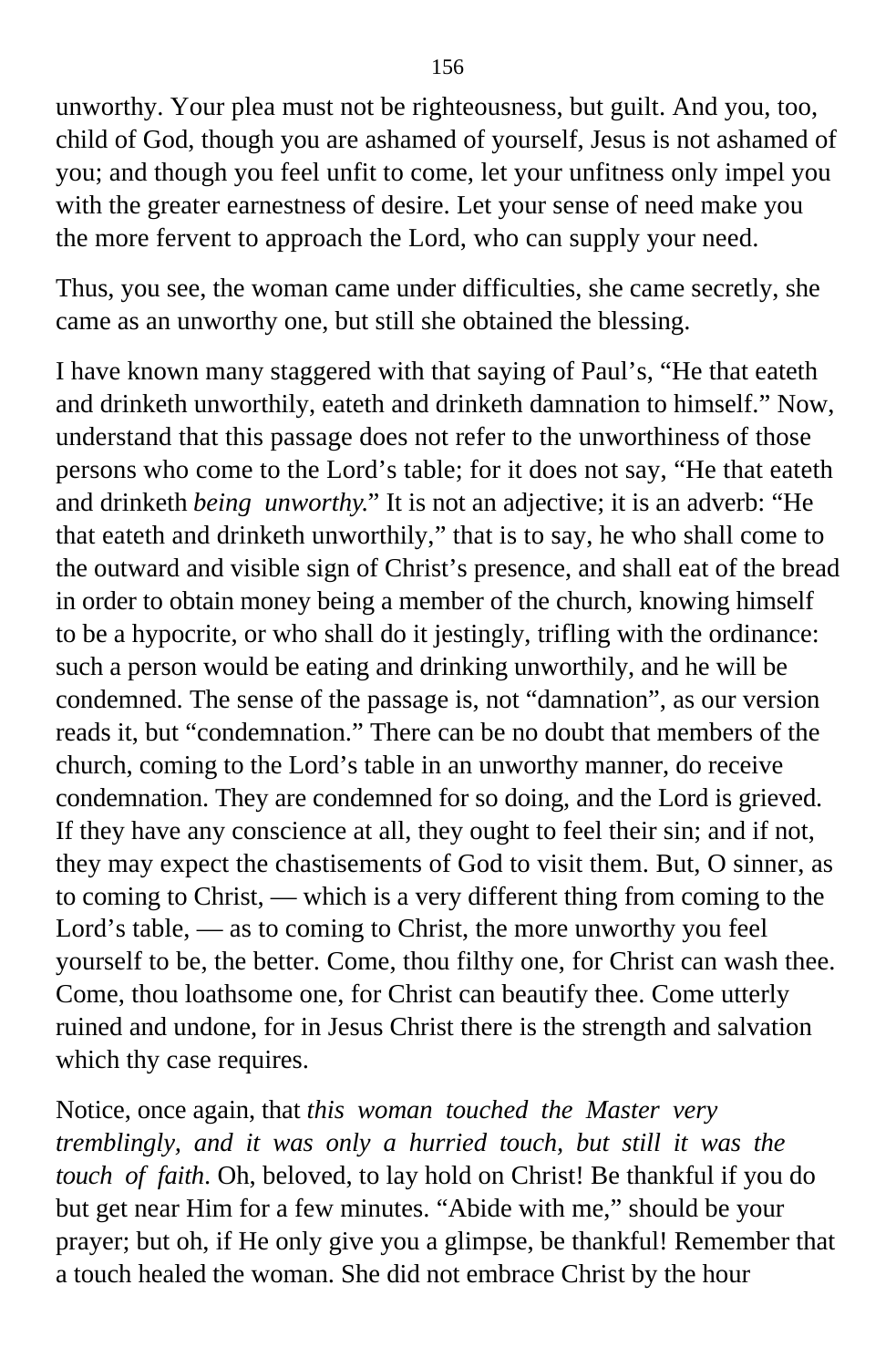together. She had but a touch, and she was healed; and oh, may you have a sight of Jesus now, my beloved! Though it be but a glimpse, yet it will gladden and cheer your souls. Perhaps you are waiting on Christ, desiring His company, and while you are turning it over in your mind you are asking, "Will He ever shine upon me? Will He ever speak loving words to me? Will He ever let me sit at His feet? Will He ever permit me to lean my head upon His bosom?" Come and try Him. Though you should shake like an aspen leaf, yet come. They sometimes come best who come most tremblingly, for when the creature is lowest then is the Creator highest, and when in our own esteem we are less than nothing and vanity, then is Christ the more fair and lovely in our eyes. One of the best ways of climbing to heaven is on our hands and knees. At any rate, there is no fear of falling when we are in that position, for —

"He that is down need fear no fall."

Let your lowliness of heart, your sense of utter nothingness, instead of disqualifying you, be a sweet medium for leading you to receive more of Christ. The more empty I am, the more room is there for my Master. The more I lack, the more He will give me. The more I feel my sickness, the more shall I adore and bless Him when He makes me whole.

You see, the woman did really touch Christ, and so I come back to that. Whatever infirmity there was in the touch, it was a real touch of faith. She did reach Christ Himself. She did not touch Peter; that would have been of no use to her, any more than it is for the parish priest to tell you that you are regenerate when your life soon proves that you are not. She did not touch John or James; that would have been of no more good to her than it is for you to be touched by a bishop's hands, and to be told that you are confirmed in the faith, when you are not even a believer, and therefore have no faith to be confirmed in. She touched the Master Himself; and, I pray you, do not be content unless you can do the same. Put out the hand of faith, and touch Christ. Rest on Him. Rely on His bloody sacrifice, His dying love, His rising power, His ascended plea; and as you rest in Him, your vital touch, however feeble, will certainly give you the blessing your soul needs.

This brings us to the second part of our discourse, upon which I will say only a little.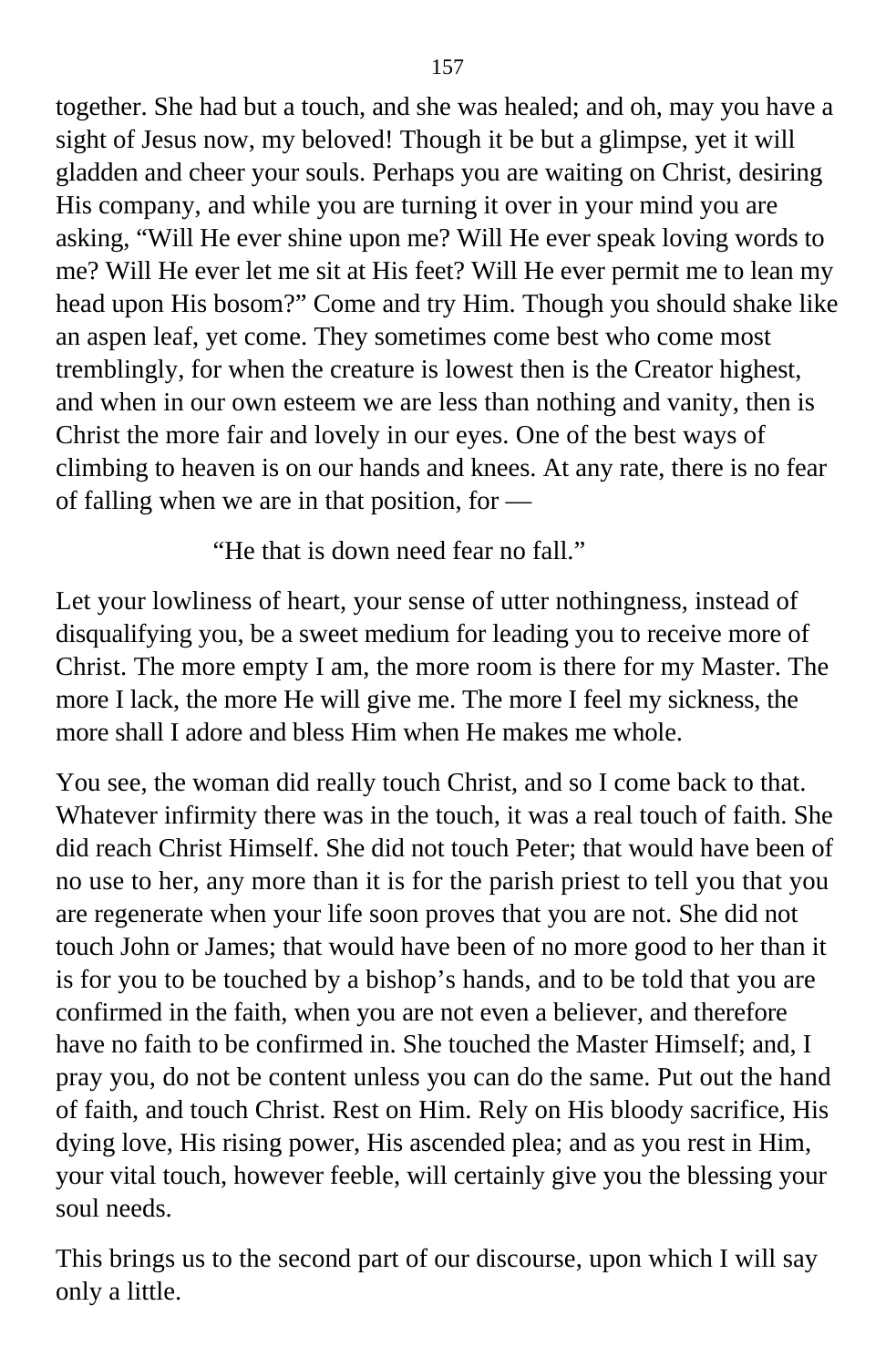**II.**

The woman in the crowd did touch Jesus, and, having done so, she received virtue from Him.

The healing energy streamed at once through the finger of faith into the woman. In Christ, there is healing for all spiritual diseases. There is a speedy healing, a healing which will not take months nor years, but which is complete in one second. There is in Christ a sufficient healing, though your diseases should be multiplied beyond all bounds. There is in Christ an all-conquering power to drive out every ill. Though, like this woman, you baffle physicians, and your case is reckoned desperate beyond all parallel, yet a touch of Christ will heal you. What a precious, glorious gospel I have to preach to sinners! If they touch Jesus, no matter though the devil himself were in them, that touch of faith would drive the devil out of them. Though you were like the man into whom there had entered a legion of devils, the word of Jesus would cast them all into the deep, and you should sit at His feet, clothed, and in your right mind. There is no excess or extravagance of sin which the power of Jesus Christ cannot overcome. If thou canst believe, whatever thou mayest have been, thou shalt be saved. If thou canst believe, though thou hast been lying in the scarlet dye till the warp and woof of thy being are ingrained therewith, yet shall the precious blood of Jesus make thee white as snow. Though thou art become black as hell itself, and only fit to be cast into the pit, yet if thou trustest Jesus, that simple faith shall give to thy soul the healing which shall make thee fit to tread the streets of heaven, and to stand before Jehovah-Rophi's face, magnifying the Lord that healeth thee.

And now, child of God, I want you to learn the same lesson. Very likely, when you came in here, you said, — "Alas! I feel very dull; my spirituality is at a very low ebb; the place is hot, and I do not feel prepared to hear; the spirit is willing, but the flesh is weak; I shall have no holy enjoyment today!" Why not? Why, the touch of Jesus could make you live if you were dead, and surely it will stir the life that is in you, though it may seem to you to be expiring! Now, struggle hard, my beloved, to get at Jesus! May the Eternal Spirit come and help you, and may you yet find that your dull, dead times can soon become your best times. Oh! what a blessing it is that God takes the beggar up from the dunghill! He does not raise us when He sees us already up, but when He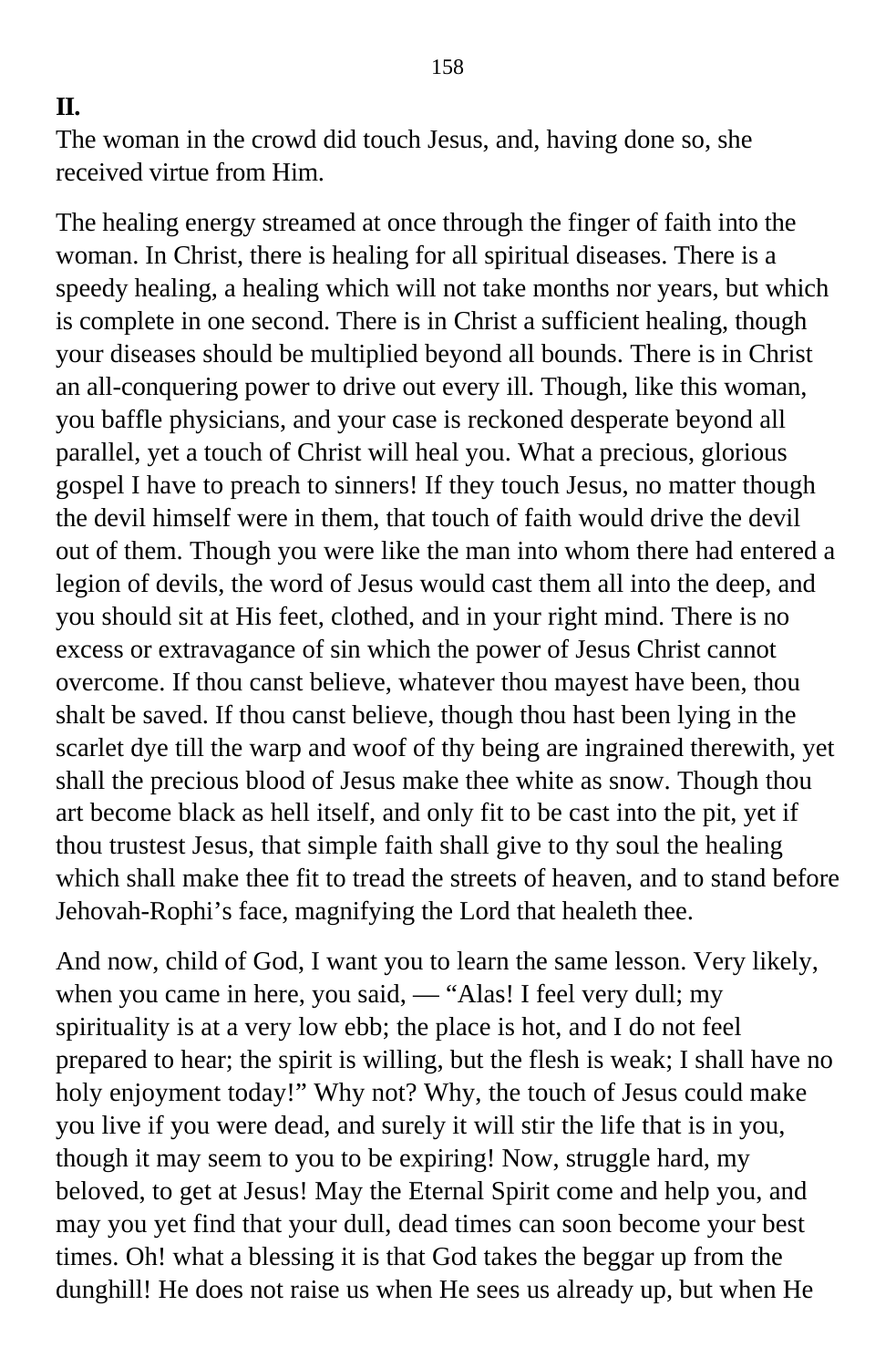finds us lying on the dunghill, then He delights to lift us up, and set us among princes. Or ever you are aware, your soul may become like the chariots of Ammi-nadib. Up from the depths of heaviness to the very heights of ecstatic worship you may mount as in a single moment if you can but touch Christ crucified. View Him yonder, with streaming wounds, with thorn-crowned head, as in all the majesty of His misery, He expires for you!

 "Alas!" say you, "I have a thousand doubts tonight." Ah! but your doubts will soon vanish when you draw nigh to Christ. He never doubts who feels the touch of Christ, at least, not while the touch lasts, for observe this woman! She felt in her body that she was made whole, and so shall you, if you will only come into contact with the Lord. Do not wait for evidences, but come to Christ for evidences. If you cannot even dream of a good thing in yourselves, come to Jesus Christ as you did at the first. Come as if you never had come at all. Come to Jesus as a sinner, and your doubts shall flee away.

 "Ay!" saith another, "but my sins come to my remembrance, my sins since conversion." Well, return to Jesus, when your guilt seems to return. The fountain is still open, and that fountain, you will remember, is not only open for sinners, but for saints; for what saith the Scripture — "There shall be a fountain opened *for the house of David and for the inhabitants of Jerusalem*," — that is, for you, churchmembers, for you, believers in Jesus? The fountain is still open. Come, beloved, come to Jesus anew, and whatever be your sins, or doubts, or heaviness, they shall all depart as soon as you can touch your Lord.

### **III.**

And now the last point is — and I will not detain you long upon it — if somebody shall touch Jesus, the Lord will know it.

I do not know your names; a great number of you are perfect strangers to me. It matters nothing; your name is "somebody", and Christ will know you. You are a total stranger, perhaps, to everybody in this place; but if you get a blessing, there will be two who will know it, — you will, and Christ will. Oh! if you should look to Jesus this day, it may not be registered in our church-book, and we may not hear of it; but still it will be registered in the courts of heaven, and they will set all the bells of the New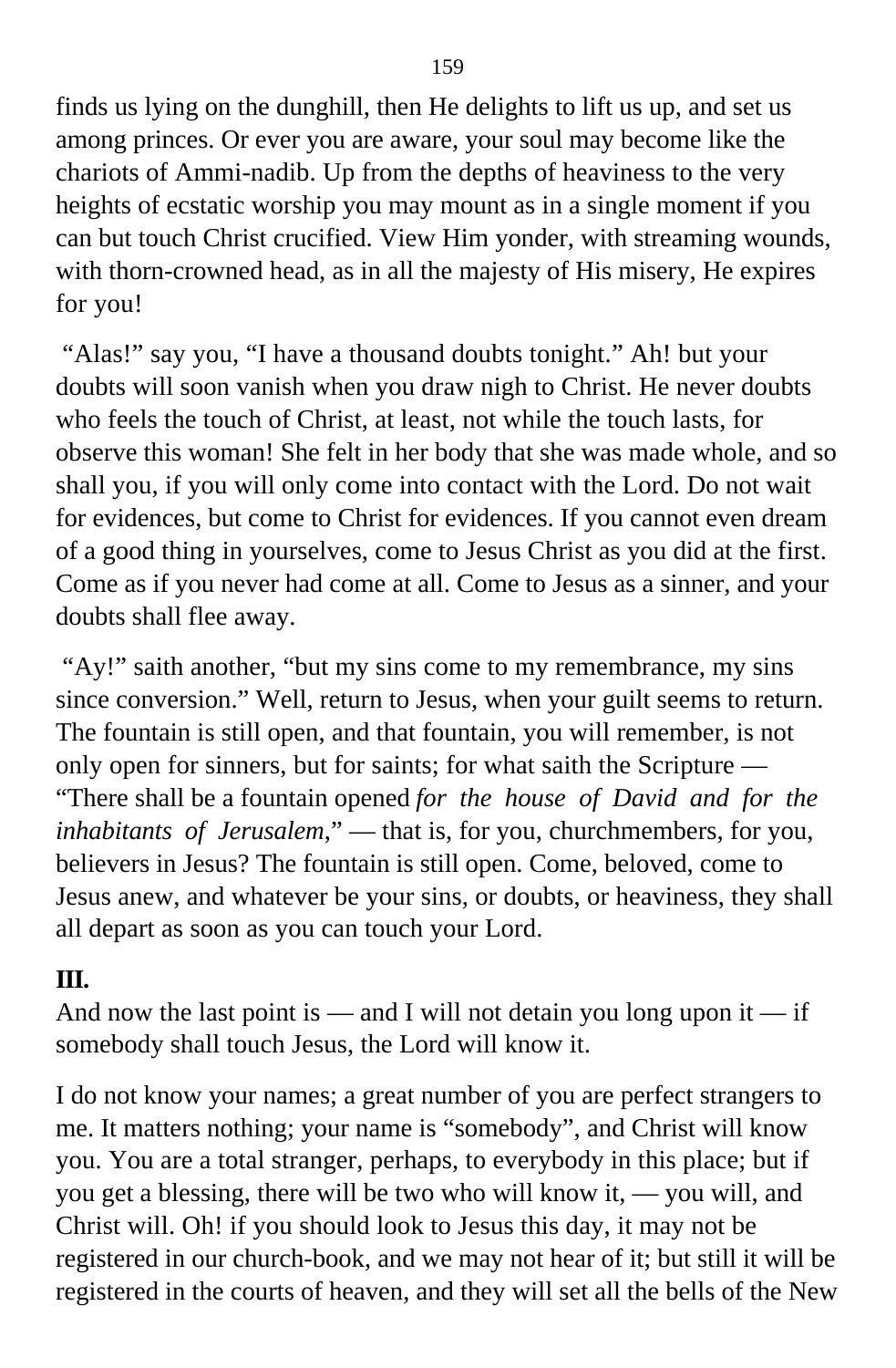Jerusalem a-ringing, and all the harps of angels will take a fresh lease of music as soon as they know that you are born again.

> "With joy the Father doth approve The fruit of His eternal love; The Son with joy looks down and sees The purchase of His agonies; The Spirit takes delight to view The holy soul He formed anew; And saints and angels join to sing The growing empire of their King."

"Somebody!" I do not know the woman's name; I do not know who the man is, but — "Somebody!" — God's electing love rests on thee, Christ's redeeming blood was shed for thee, the Spirit has wrought a work in thee, or thou wouldst not have touched Jesus; and all this Jesus knows.

It is a consoling thought that Christ not only knows the great children in the family, but He also knows the little ones. This stands fast: "The Lord knoweth them that are His," whether they are only brought to know Him now, or whether they have known Him for fifty years. "The Lord knoweth them that are His," and if I am a part of Christ's body, I may be but the foot, but the Lord knows the foot; and the head and the heart in heaven feel acutely when the foot on earth is bruised. If you have touched Jesus, I tell you that amidst the glories of angels, and the everlasting hallelujahs of all the blood-bought, He has found time to hear your sigh, to receive your faith, and to give you an answer of peace. All the way from heaven to earth there has rushed a mighty stream of healing virtue, which has come from Christ to you. Since you have touched Him, the healing virtue has touched you.

Now, *as Jesus knows of your salvation, He wishes other people to know of it*, and that is why He has put it into my heart to say, — Somebody has touched the Lord. Where is that somebody? Somebody, where are you? Somebody, where are you? You have touched Christ, though with a feeble finger, and you are saved. Let us know it. It is due to us to let us know. You cannot guess what joy it gives us when we hear of sick ones being healed by our Master. Some of you, perhaps, have known the Lord for months, and you have not yet come forward to make an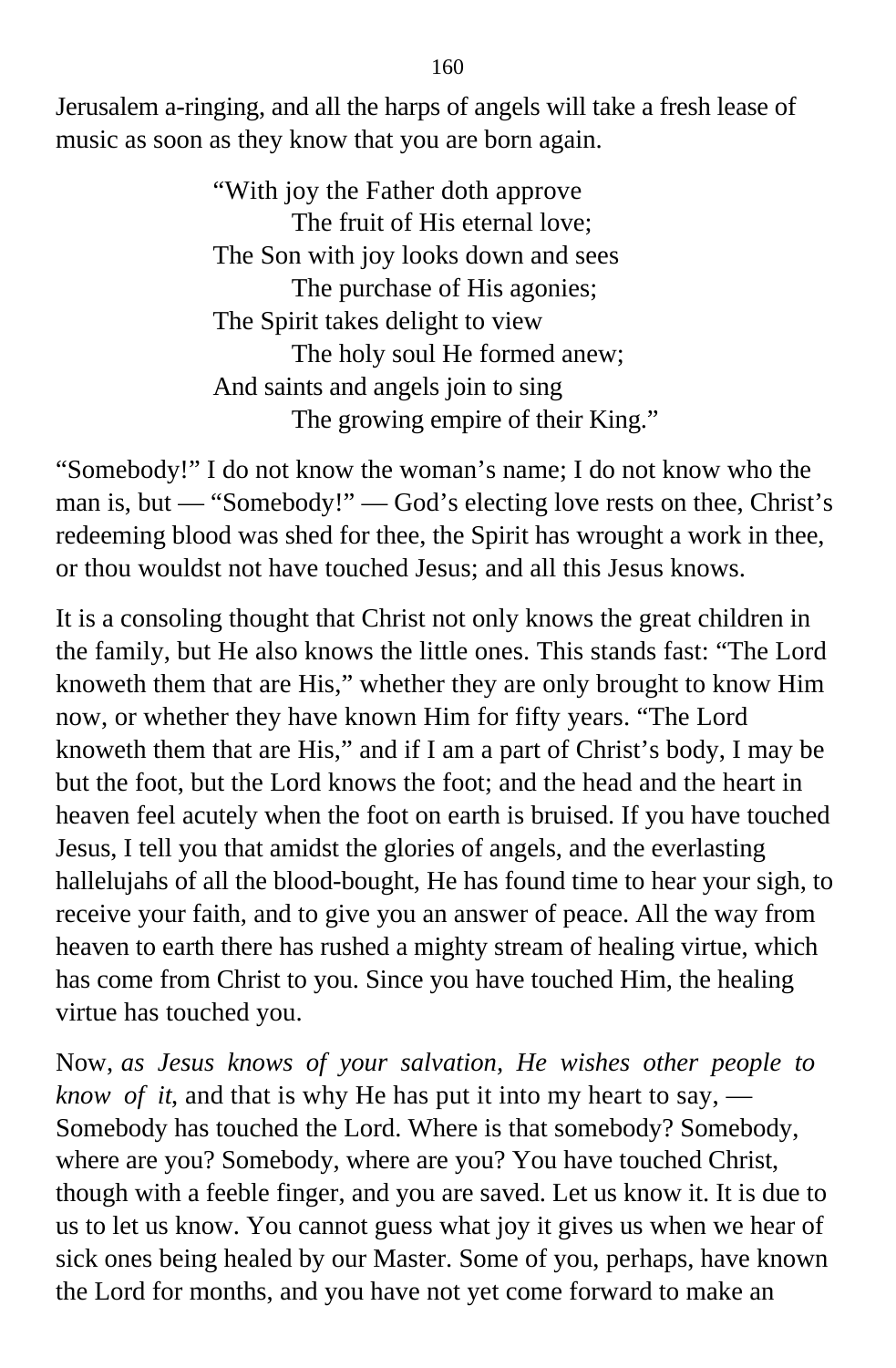avowal of it; we beg you to do so. You may come forward tremblingly, as this woman did; you may perhaps say, "I do not know what I should tell you." Well, you must tell us what she told the Lord; she told Him all the truth. We do not want anything else. We do not desire any sham experience. We do not want you to manufacture feelings like somebody else's that you have read of in a book. Come and tell us what you have felt. We shall not ask you to tell us what you have not felt, or what you do not know. But, if you have touched Christ, and you have been healed, I ask it, and I think I may ask it as your duty, as well as a favor to us, to come and tell us what the Lord hath done for your soul.

And you, believers, when you come to the Lord's table, if you draw near to Christ, and have a sweet season, tell it to your brethren. Just as when Benjamin's brethren went down to Egypt to buy corn, they left Benjamin at home, but they took a sack for Benjamin, so you ought always to take a word home for the sick wife at home, or the child who cannot come out. Take home food for those of the family who cannot come for it. God grant that you may have always something sweet to tell of what you have experimentally known of precious truth, for while the sermon may have been sweet in itself, it comes with a double power when you can add, "and there was a savor about it which I enjoyed, and which made my heart leap for joy"!

Whoever you may be, my dear friend, though you may be nothing but a poor "somebody", yet if you have touched Christ, tell others about it, in order that they may come and touch Him, too; and the Lord bless you, for Christ's sake! Amen.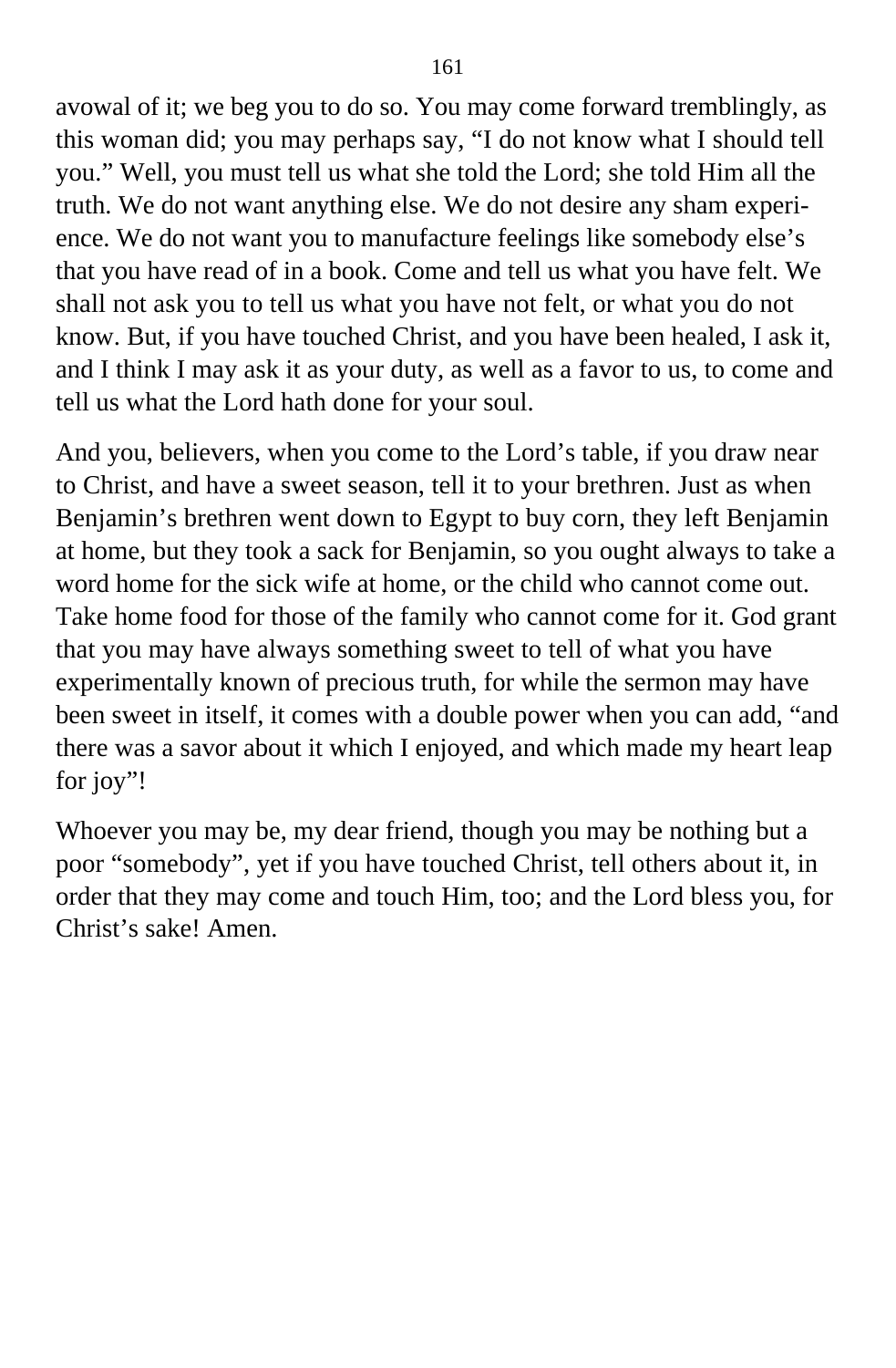## CHRIST AND HIS TABLE-COMPANIONS

"And when the hour was come, He sat down, and the twelve apostles with Him."

— Luke 22:14.

THE outward ordinances of the Christian religion are but two, and those two are exceedingly simple, yet neither of them has escaped human alteration; and, alas! much mischief has been wrought, and much of precious teaching has been sacrificed, by these miserable perversions. For instance, the ordinance of baptism as it was administered by the apostles betokened the burial of the believer with Christ, and his rising with his Lord into newness of life. Men must needs exchange immersion for sprinkling, and the intelligent believer for an unconscious child, and so the ordinance is slain. The other sacred institution, the Lord's supper, like believers' baptism, is simplicity itself. It consists of bread broken, and wine poured out, these viands being eaten and drunk at a festival — a delightful picture of the sufferings of Christ for us, and of the fellowship which the saints have with one another and with Him. But this ordinance, also, has been tampered with by men. By some, the wine has been taken away altogether, or reserved only for a priestly caste; and the simple bread has been changed into a consecrated host. As for the table, the very emblem of fellowship in all nations — for what expresses fellowship better than surrounding a table, and eating and drinking together? — this, forsooth, must be put away, and an altar must be erected, and the bread and wine which were to help us to remember the Lord Jesus are changed into an "unbloody sacrifice", and so the whole thing becomes an unscriptural celebration instead of a holy institution for fellowship. Let us be warned by these mistakes of others never either to add to or take from the Word of God so much as a single jot or tittle. Keep upon the foundation of the Scriptures, and you stand safely, and have an answer for those who question you; yea, and an answer which you may render at the bar of God; but once allow your own whim, or fancy, or taste, or your notion of what is proper and right, to rule you, instead of the Word of God, and you have entered upon a dangerous course, and unless the grace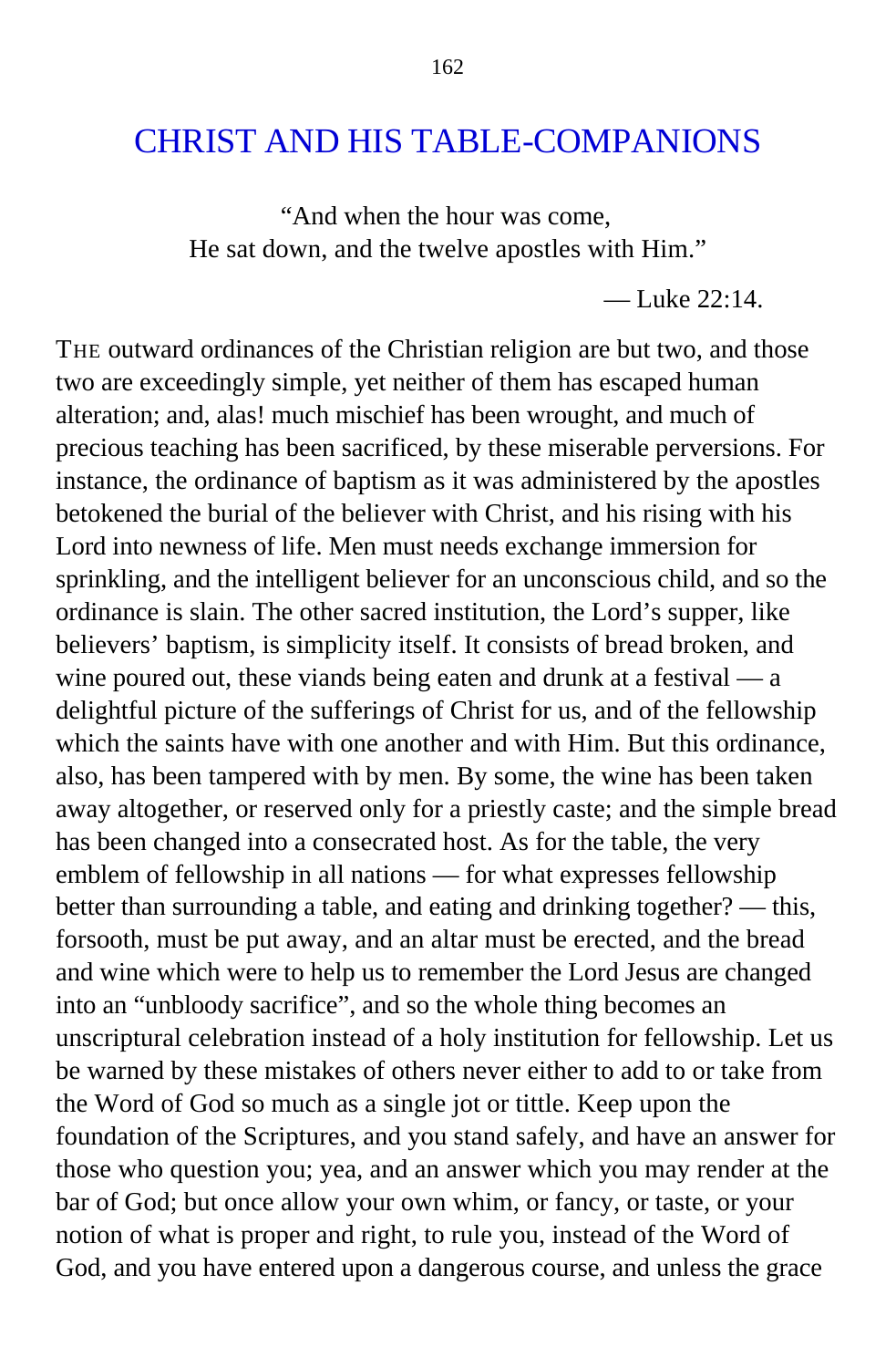of God prevent, boundless mischief may ensue. The Bible is our standard authority; none may turn from it. The wise man says, in Ecclesiastes, "I counsel thee to keep the King's commandment;" we would repeat his advice, and add to it the sage precept of the mother of our Lord, at Cana, when she said, "What-

soever He saith unto you, do it."

We shall now ask you in contemplation to gaze upon the first celebration of the Lord's supper. You perceive at once that there was no altar in that large upper room. There was a table, a table with bread and wine upon it, but no altar; and Jesus did not kneel, — there is no sign of that, — but He sat down, I doubt not, after the Oriental mode of sitting, that is to say, by a partial reclining, He sat down with His apostles. Now, He who ordained this supper knew how it ought to be observed, and as the first celebration of it was the model for all others, we may be assured that the right way of coming to this communion is to assemble around a table, and to sit or recline while we eat and drink together of bread and wine in remembrance of our Lord.

While we see the Savior sitting down with His twelve apostles, let us inquire, first, *what did this make them? Then, secondly, what did this imply?* And, thirdly, *what further may we legitimately infer from it?*

## **I.**

First, then, we see the Great Master, the Lord, the King in Zion, sitting down at the table to eat and drink with His twelve apostles, — what did this make them?

Note what they were at first. By His first calling of them they became His *followers*, for He said unto them, "Follow Me." That is to say, they were convinced, by sundry marks and signs, that He was the Messias, and they, therefore, became His followers. Followers may be at a great distance from their leader, and enjoy little or no intercourse with him, for the leader may be too great to be approached by the common members of his band. In the case of the disciples, their following was unusually close, for their Master was very condescending, but still their inter-

course was not always of the most intimate kind at first, and therefore it was not at the first that He called them to such a festival as this supper. They began with following, and this is where we must begin. If we cannot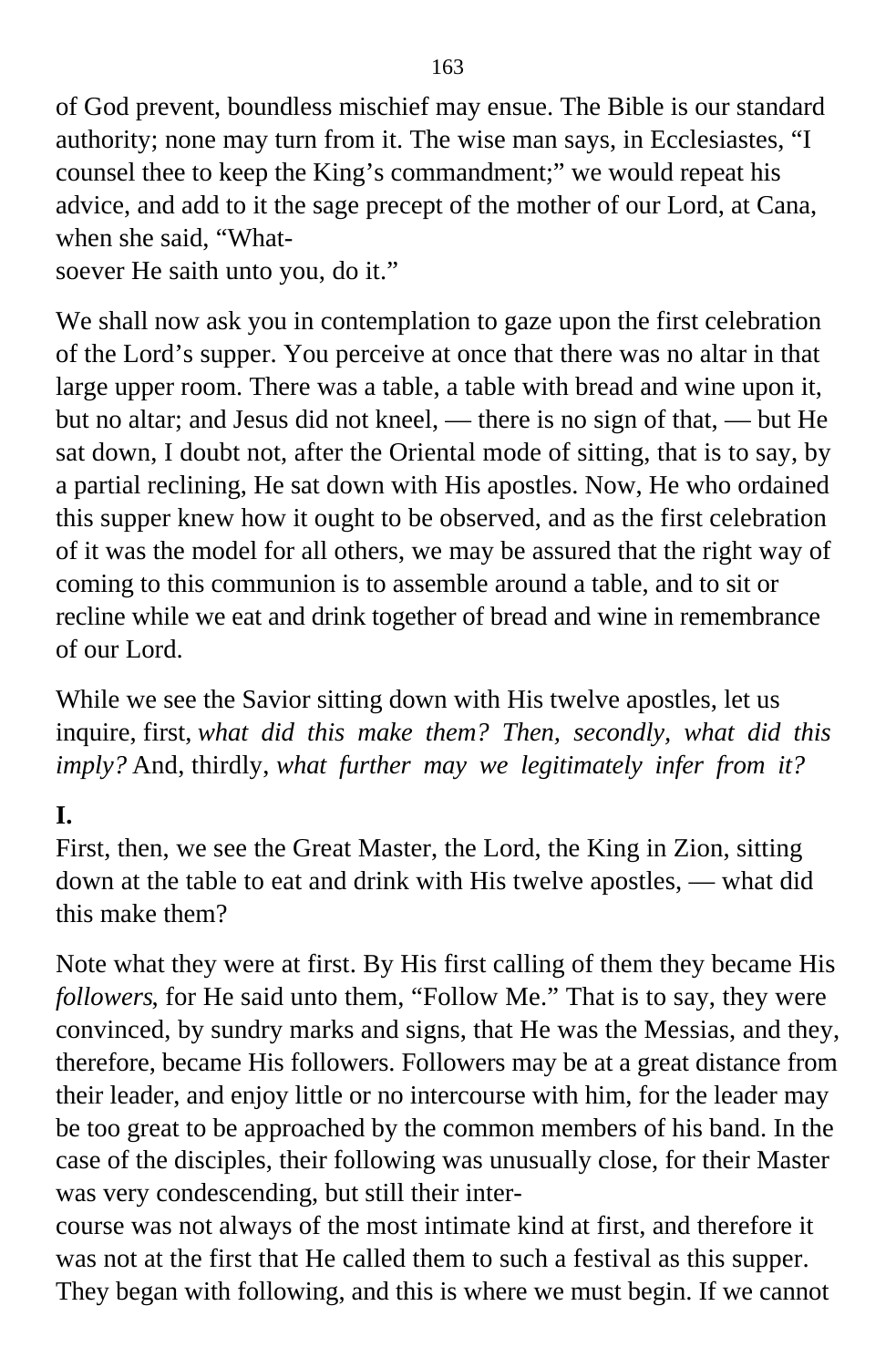enter as yet into closer association with our Lord, we may, at least, know His voice by His Spirit, and follow Him as the sheep follow the shepherd. The most important way of following Him is to trust Him, and then diligently to imitate His example. This is a good beginning, and it will end well, for those who walk with Him today shall rest with Him hereafter; those who tread in His footsteps shall sit on His throne.

Being His followers, they came next to be His *disciples*. A man may have been a follower for a while, and yet may not have reached discipleship. A follower may follow blindly, and hear a great deal which he does not understand; but when he becomes a disciple, his Master instructs him, and leads him into truth. To explain, to expound, to solve difficulties, to clear away doubts, and to make truth intelligible, is the office of a teacher amongst his disciples. Now, it was a very blessed thing for the followers to become disciples, but still disciples are not necessarily so intimate with their Master as to sit and eat with him. Socrates and Plato knew many in the Academy whom they did not invite to their homes. My brethren, if Jesus had but called us to be His disciples, and no more we should have had cause for great thankfulness; if we had been allowed to sit at His feet, and had never shared in such an entertainment as that before us, we ought to have been profoundly grateful; but now that He has favored us with a yet higher place, let us never be unfaithful to our discipleship. Let us daily learn of Jesus, let us search the Bible to see what it was that He taught us, and then by the aid of His Holy Spirit let us scrupulously obey. Yet is there a something beyond.

Being the Lord's disciples, the chosen ones next rose to become His *servants*, which is a step in advance, since the disciple may be but a child, but the servant has some strength, has received some measure of training, and renders somewhat in return. Their Master gave them power to preach the gospel, and to execute commissions of grace, and happy were they to be called to wait upon such a Master, and aid in setting up His kingdom. My dear brethren and sisters, are you all Christ's servants consciously? If so, though the service may at times seem heavy because your faith is weak, yet be very thankful that you are servants at all, for it is better to serve God than to reign over all the kingdoms of this world. It is better to be the lowest servant of Christ than to be the greatest of men, and remain slaves to your own lusts, or be mere men-pleasers. His yoke is easy, and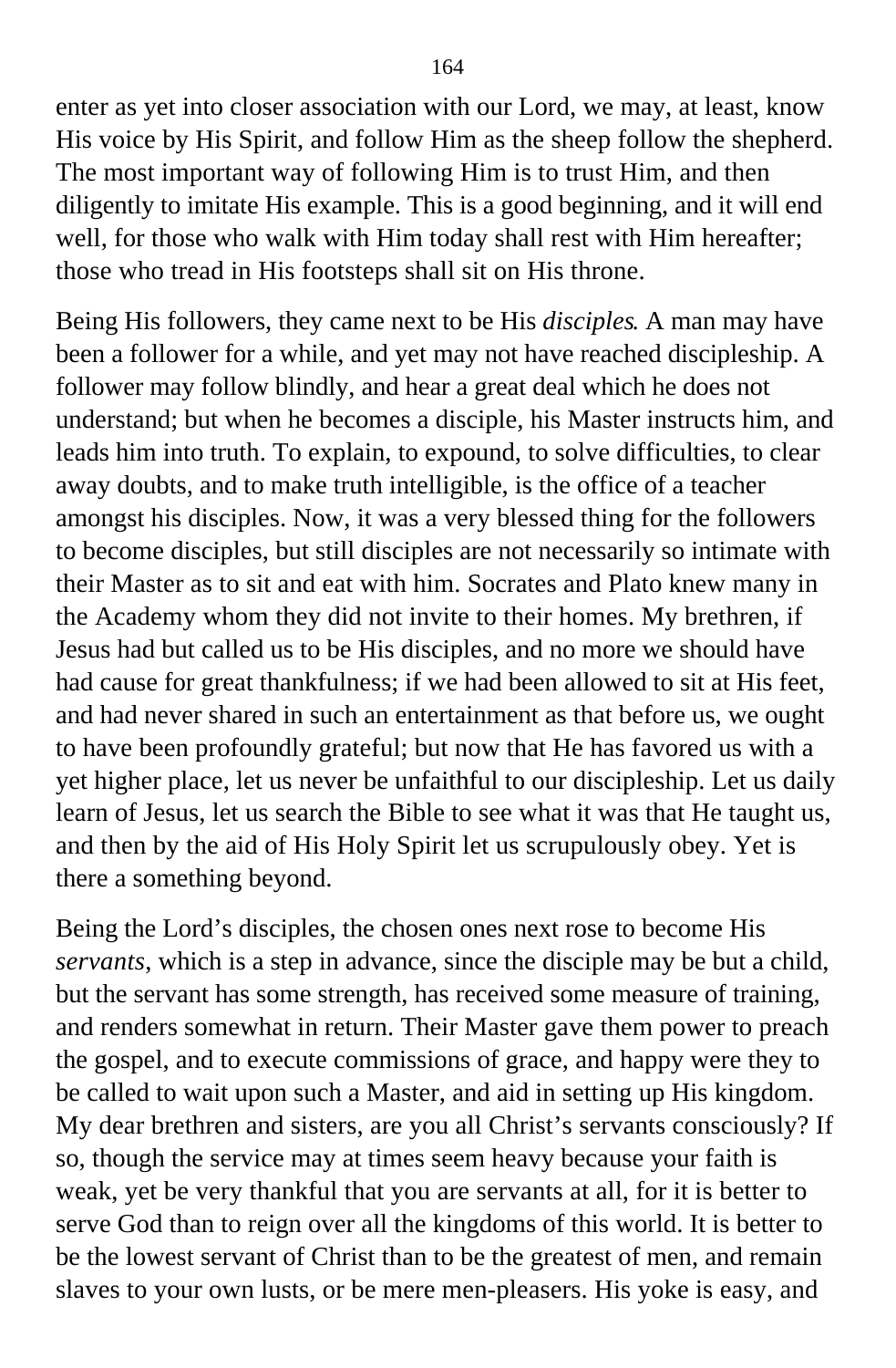His burden is light. The servant of such a Master should rejoice in his calling; yet is there something beyond.

Towards the close of His life, our Master revealed the yet nearer relation of His disciples, and uttered words like these: "Henceforth I call you not servants, for the servant knoweth not what his Lord doeth, but I have called you *friends*, for all things that I have heard of My Father I have made known unto you." This is a great step in advance. The friend, however humble, enjoys much familiarity with his friend. The friend is told what the servant need not know. The friend enjoys a communion to which the mere servant, disciple, or follower has not attained. May we know this higher association, this dearer bond of relationship! May we not be content without the enjoyment of our Master's friendship! "He that hath friends must show himself friendly;" and if we would have Christ's friendship, we must befriend His cause, His truth, and His people. He is a Friend that loveth at all times; if you would enjoy His friendship, take care to abide in Him.

Now note that, on the night before His Passion, our Lord led His friends a step beyond ordinary friendship. The mere follower does not sit at table with his leader; the disciple does not claim to be a fellow-commoner with his master; the servant is seldom entertained at the same table with his Lord; the befriended one is not always invited to be a guest; but here the Lord Jesus made His chosen ones to be *His table-companions;* He lifted them up to sit with Him at the same table, to eat of the same bread, and drink of the same cup with Himself. From that position He has never degraded them; they were representative men, and where the Lord placed them, He has placed all His saints permanently. All the Lord's believing people are sitting, by sacred privilege and calling, at the same table with Jesus, for truly, our fellowship is with the Father and with His Son Jesus Christ. He has come into our hearts, and He sups with us, and we with Him; we are His table-companions, and shall eat bread with Him in the kingdom of God.

Table-companions, then, that is the answer to the question, "What did this festival make the apostles?" This festival shows all the members of the Church of Christ to be, through divine grace, table-companions with one another, and with Christ Jesus their Lord.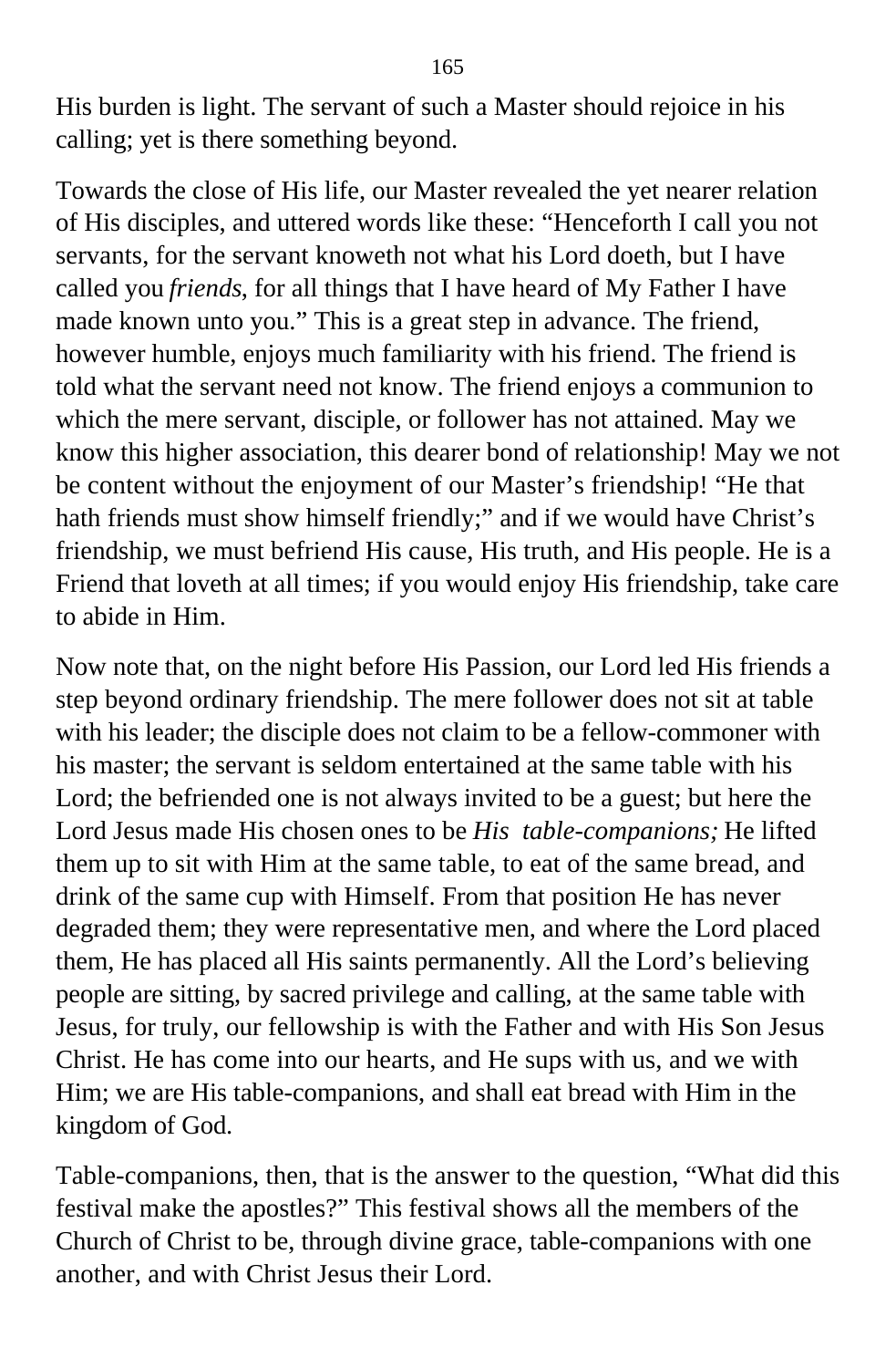#### **II.**

So now we shall pass on, in the second place, to ask, what did this table-companionship imply?

It implied, first of all, *mutual fidelity*. This solemn eating and drinking together was a pledge of faithfulness to one another. It must have been so understood, or otherwise there would have been no force in the complaint: "He that eateth bread with Me hath lifted up his heel against Me." Did not this mean that, *because* Judas had eaten bread with his Lord, he was bound not to betray Him, and so to lift up his heel against Him? This was the seal of an implied covenant; having eaten together, they were under bond to be faithful to one another. Now, as many of you as are really the servants and friends of Christ may know that the Lord Jesus, in eating with you at His table, pledges Himself to be faithful to you. The Master never plays the Judas, — the Judas is among the disciples. There is nothing traitorous in the Lord; He is not only able to keep that which we have committed to Him, but He is faithful, and will do it. He will be faithful, not only as to the great and main matter, but also to every promise He has made. Know ye then, assuredly, that your Master would not have asked you to His table to eat bread with Him if He intended to desert you. He has received you as His honored guests, and fed you upon His choicest meat, and thereby He does as good as say to you, "I will never leave you, come what may, and in all times of trial, and depression, and temptation, I will be at your right hand, and you shall not be moved, and to the very last you shall prove My faithfulness and truth."

But, beloved, you do not understand this supper unless you are also reminded of the faithfulness that is due from you to your Lord, for the feast is common, and the pledge mutual. In eating with Him, you plight your troth to the Crucified, Beloved, how have you kept your pledge during the past year? You have eaten bread with Him, and I trust that in your hearts you have never gone so far aside as to lift up your heel against Him, but have you always honored Him as you should? Have you acted as guests should have done? Can you remember His love to you, and put your love to Him side by side with it, without being ashamed? From this time forth, may the Holy Ghost work in our souls a jealous fidelity to the Well-beloved which shall not permit our hearts to wander from Him, or suffer our zeal for His glory to decline!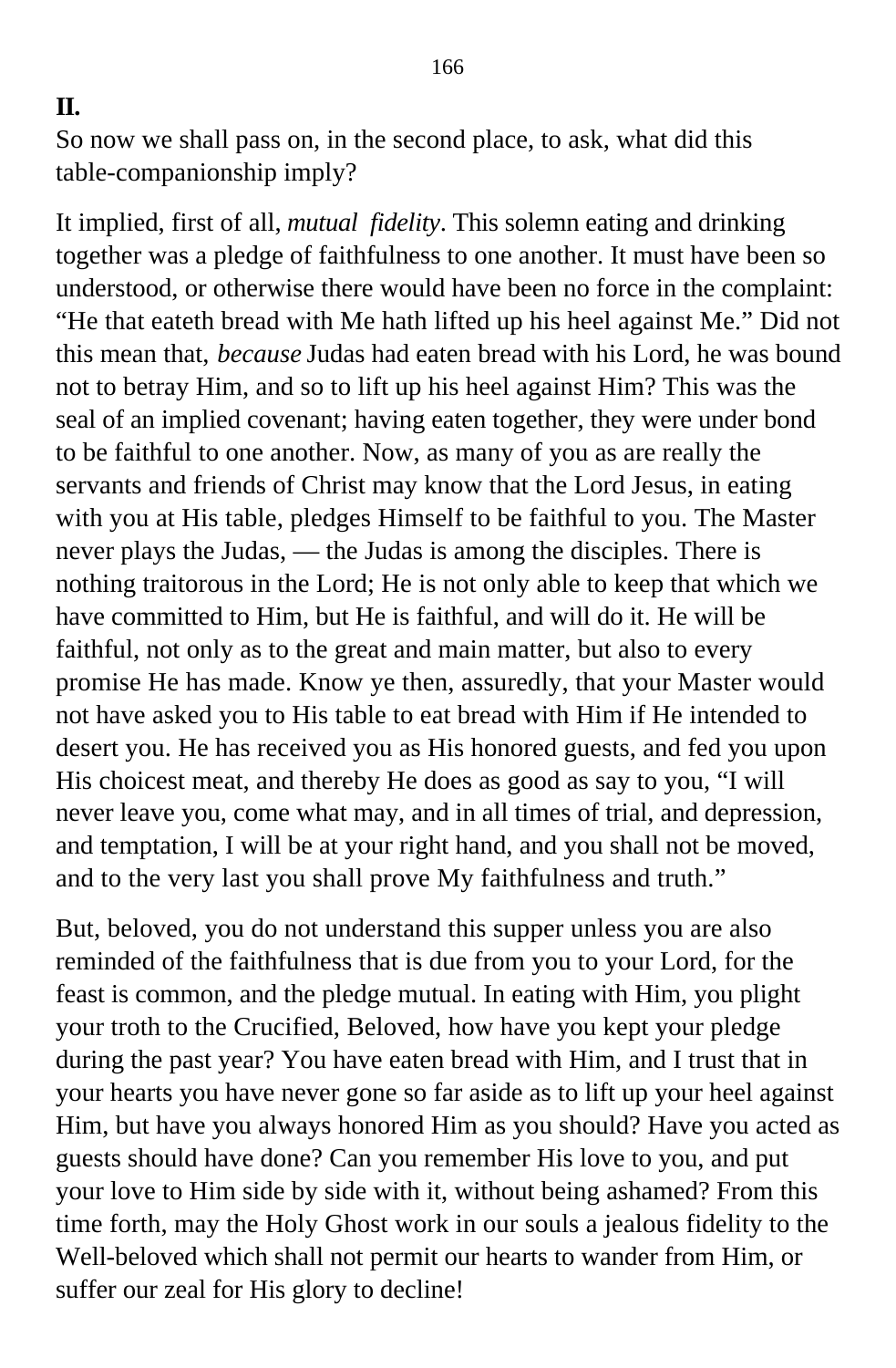Again, remember that there is in this solemn eating and drinking together a pledge of fidelity between the disciples themselves, as well as between the disciples and their Lord. Judas would have been a traitor if he had betrayed Peter, or John, or James: so, when ye come to the one table, my brethren, ye must henceforth be true to one another. All bickerings and jealousies must cease, and a generous and affectionate spirit must rule in every bosom. If you hear any speak against those you have communed with, reckon that, as you have eaten bread with them, you are bound to defend their reputations. If any railing accusation be raised against any brother in Christ, reckon that his character is as dear to you as your own. Let a sacred Freemasonry be maintained among us, if I may liken a far higher and more spiritual union to anything which belongs to common life. Ye are members one of another, see that ye love each other with a pure heart fervently. Drinking of the same cup, eating of the same bread, you set forth before the world a token which I trust is not meant to be a lie. As it truly shows Christ's faithfulness to you, so let it as really typify your faithfulness to Christ, and to one another.

In the next place, eating and drinking together was a token of *mutual confidence*. They, in sitting there together, voluntarily avowed their confidence in each other. Those disciples trusted their Master, they knew He would not mislead or deceive them. They trusted each other also, for when they were told that one of them would betray their Lord, they did not suspect each other, but each one said, "Lord, is it I?" They had much confidence in one another, and the Lord Jesus, as we have seen, had placed great confidence in them by treating them as His friends. He had even trusted them with the great secret of His coming sufferings, and death. They were a trustful company who sat at that supper-table. Now, beloved, when you gather around this table, come in the spirit of implicit trustfulness in the Lord Jesus. If you are suffering, do not doubt His love, but believe that He works all things for your good. If you are vexed with cares, prove your confidence by leaving them entirely in your Redeemer's hands. It will not be a festival of communion to you if you come here with suspicions about your Master. No, show your confidence as you eat of the bread with Him. Let there also be a brotherly confidence in each other. Grievous would it be to see a spirit of suspicion and distrust among you. Suspicion is the death of fellowship. The moment one Christian imagines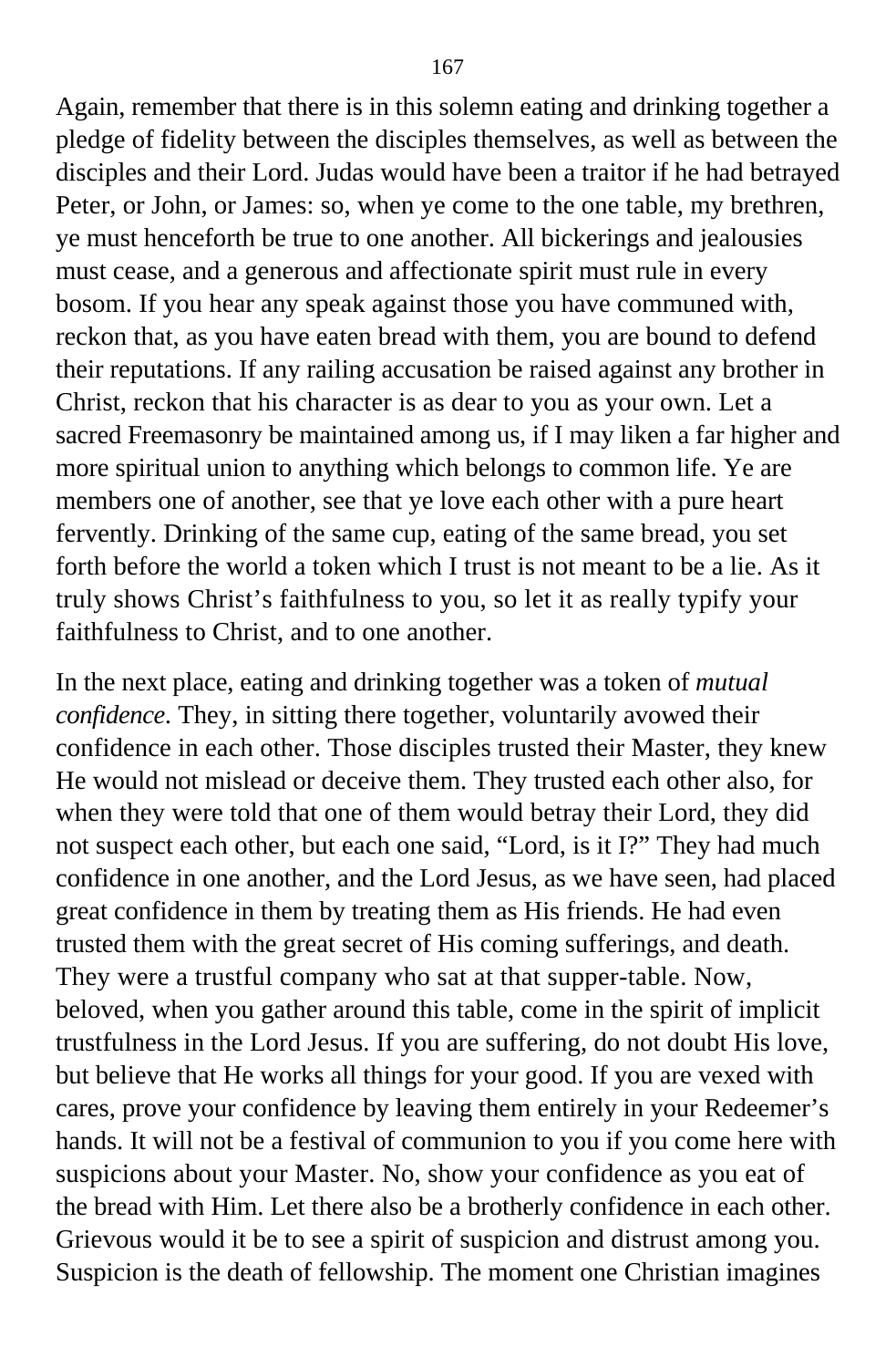that another thinks hardly of him, though there may not be the slightest truth in that thought, yet straightway the root of bitterness is planted. Let us believe in one another's sincerity, for we may rest assured that each of our brethren deserves to be trusted more than we do. Turn your suspicions within, and if you must suspect, suspect your own heart; but when you meet with those who have communed with you at this table, say within yourself, "If such can deceive me, and alas I they may, then will I be content to be im-

posed upon rather than entertain perpetual mistrust of my fellow-Christians<sup>"</sup>

A third meaning of the assembling around the table is this, *hearty fraternity*. Our Lord, in sitting down at the table with His disciples, showed Himself to be one with them, a Brother indeed. We do not read that there was any order of priority by which their seats were arranged. Of course, if the Grand Chamberlain at Rome had arranged the table, he would have placed Peter at the right hand of Christ, and the other apostles in graduated positions according to the dignity of their future bishoprics, but all that we know about their order is this, that John sat next to the Savior, and leaned upon His bosom, and that Peter sat a good way off, — we feel sure he did, because it is said that he "beckoned" unto John; if he had sat next to him, he would have whispered to him, but he beckoned to him, and so he must have been some way down the table, if, indeed, there was any "down" or "up" in the arrangement of the guests. We believe the fact was, that they sat there on a sacred equality, the Lord Jesus, the EIder Brother, among them, and all else arranged according to those words, "One is your Master, even Christ, and all ye are brethren." Let us feel, then, in coming to the table again at this time, that we are linked in ties sacred relationship with Jesus Christ, who is exalted in heaven, and that through Him our relationship with our fellow-Christians is very near and intimate.

Oh, that Christian brotherhood were more real! The very word "brother" has come to be ridiculed as a piece of hypocrisy, and well it may, for it is mostly used as a cant phrase, and in many cases means very little. But it ought to mean something. You have no right to come to that table unless you really feel that those who are washed in Jesus' blood have a claim upon the love of your heart, and the activity of your benevolence. What! are ye to live together for ever in heaven, and will ye show no affection for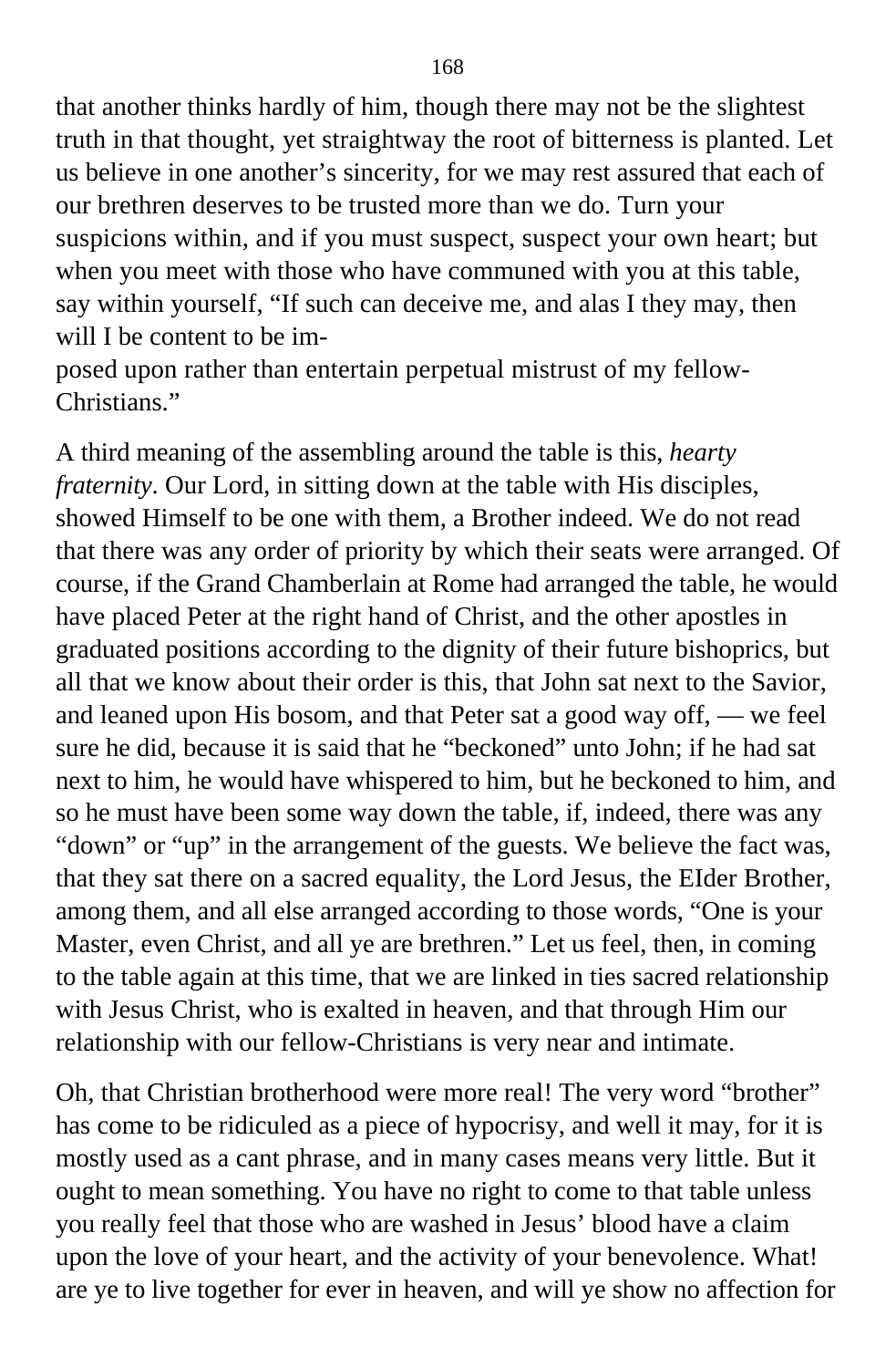one another here below? It is your Master's new command that ye love one another; will ye disregard it? He has given this as the badge of Christians: "By this shall all men know that ye are My disciples," — not if ye wear a gold cross, but — "if ye have love one to another." That is the Christian's badge of his being, in very truth, a disciple of Jesus Christ. Here, at this table, we find fraternity. Whosoever eateth of this sacred supper declares himself to be one of a brotherhood in Christ, a brotherhood striving for the same cause, having sincere sympathy, being members of each other, and all of them members of the body of Christ. God make this to be a fact throughout Christendom even now, and how will the world marvel as it cries, "See how these Christians love one another!"

But this table means more yet: it signifies *common enjoyment*. Jesus eats, and they eat, the same bread. He drinks, and they drink, of the same cup. There is no distinction in the viands. What meaneth this? Doth it not say to us that the joy of Christ is the joy might remain in you, and that your joy might be full"? The very joy that delights Christ is that which He prepares for His people. You, if you are a true believer, have sympathy in Christ's joy, you delight to see His kingdom come, the truth advanced, sinners saved, grace glorified, holiness promoted, God exalted; this also is His delight. But my dear brethren and fellow-professors, are you sure that your chief joy is the same as Christ's? Are you certain that the mainstay of your life is the same as that which was His meat and His drink, namely, to do the will of the heavenly Father? If not, I am afraid you have no business at this table; but if it be so, and you come to the table, then I pray that you may share the joy of Christ. May you joy in Him as He joys in you, and so may your fellowship be sweet!

Lastly, on this point, the feast at the one table indicated *familiar affection*. It is the child's place to sit at the table with its parents, for there affection rules. It is the place of honor to sit at the table: "Martha served, but Lazarus was one of them that sat at the table." But the honor is such as love and not fear suggests. Men at the table often reveal their minds more fully than elsewhere. If you want to understand a man, you do not go to see him at the Stock Exchange, or follow him into the market; for there he keeps himself to himself; but you go to his table, and there he unbosoms himself. Now, the Lord Jesus Christ sat at the table with His disciples.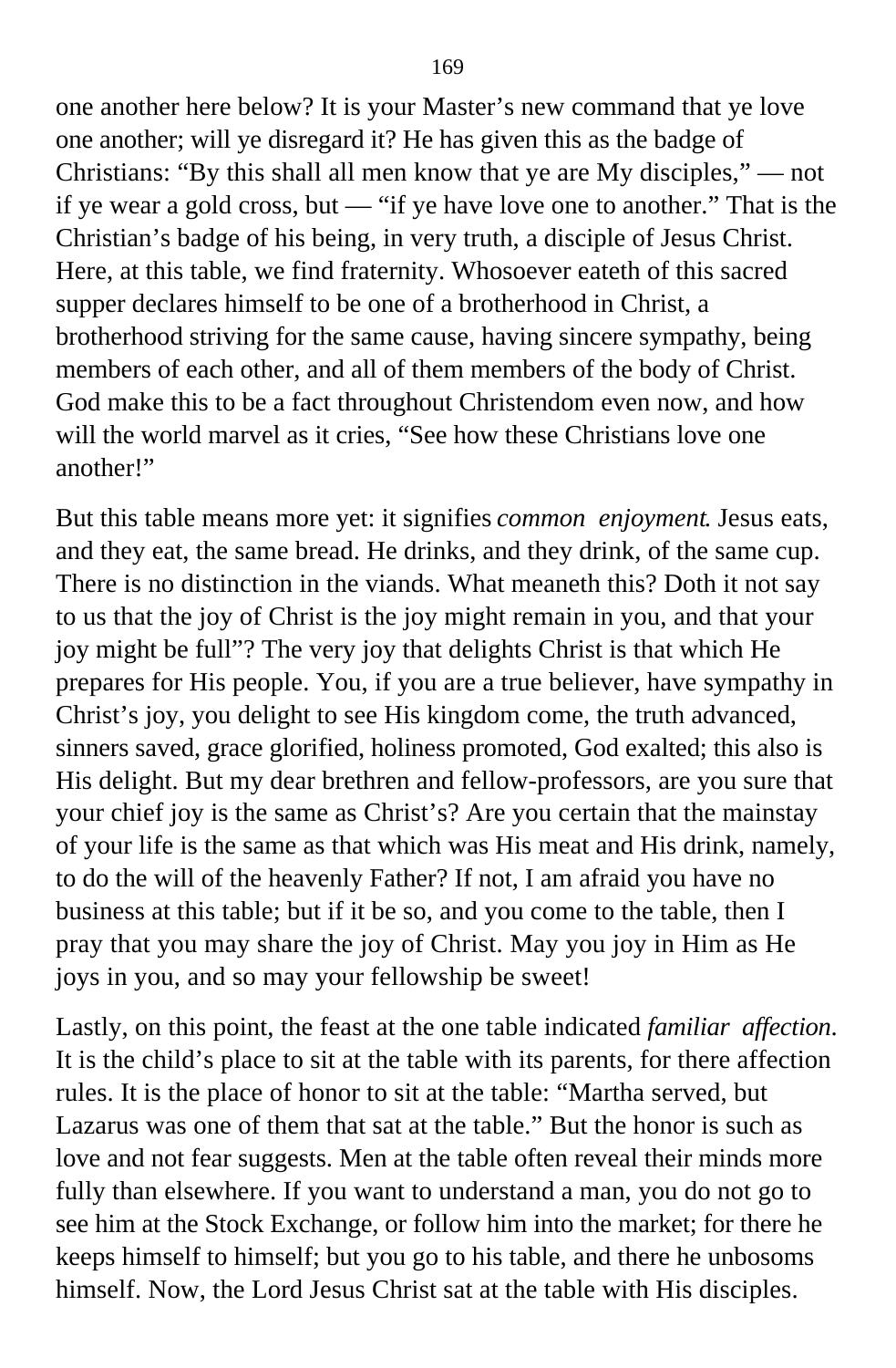'Twas a meal; 'twas a meal of a homely kind; intimate intercourse ruled the hour. Oh, brethren and sisters, I am afraid we have come to this table sometimes, and Christ, and then it has been an empty formality and nothing more. I thank God that, coming to this table every Sabbath-day, as some of us do, and have done for many years, we have yet for the most part enjoyed the nearest communion with Christ here that we have ever known, and have a thousand times blessed His name for this ordinance. Still, there is such a thing as only eating the bread and drinking the wine, and losing all the sacred meaning thereof. Do pray the Lord to reveal Himself to you. Ask that it may not be a dead form to you, but that now in very deed you may give to Christ your heart, while He shall show to you His hands and His side, and make known to you His agonies and death, wherewith He redeemed you from the wrath to come. All this, and vastly more, is the teaching of the table at which Jesus sat with the twelve. I have often wondered why the Church of Rome does not buy up all those pictures by one of its most renowned painters, Leonardo da Vinci, in which our Lord is represented as sitting at the table with His disciples, for these are a contradiction of the Popish doctrine on this subject. As long as that picture remains on the wall, and as long as copies of it are spread everywhere, the Church of Rome stands convicted of going against the teaching of the earlier Church by setting up an altar when she confesses her-

self that aforetime it was not considered to be an altar of sacrifice but a table of fellowship, at which the Lord did not kneel, nor stand as an officiating priest, but at which He and His disciples sat. We, at least, have no rebukes to fear from antiquity, for we follow, and mean to follow, the primitive method. Our Lord has given us commandment to do this until He comes, — not to alter it, but just to "do this," and nothing else, in the same manner until He shall come.

## **III.**

We will draw to a close by asking — What further may be inferred from this sitting of Christ with his disciples at the table?

I answer: first, *there may be inferred from it the equality of all the saints*. There were here twelve apostles. Their apostleship, however, is not concerned in the matter. When the Lord's supper was celebrated after all the apostles had gone to heaven, was there to be any alteration because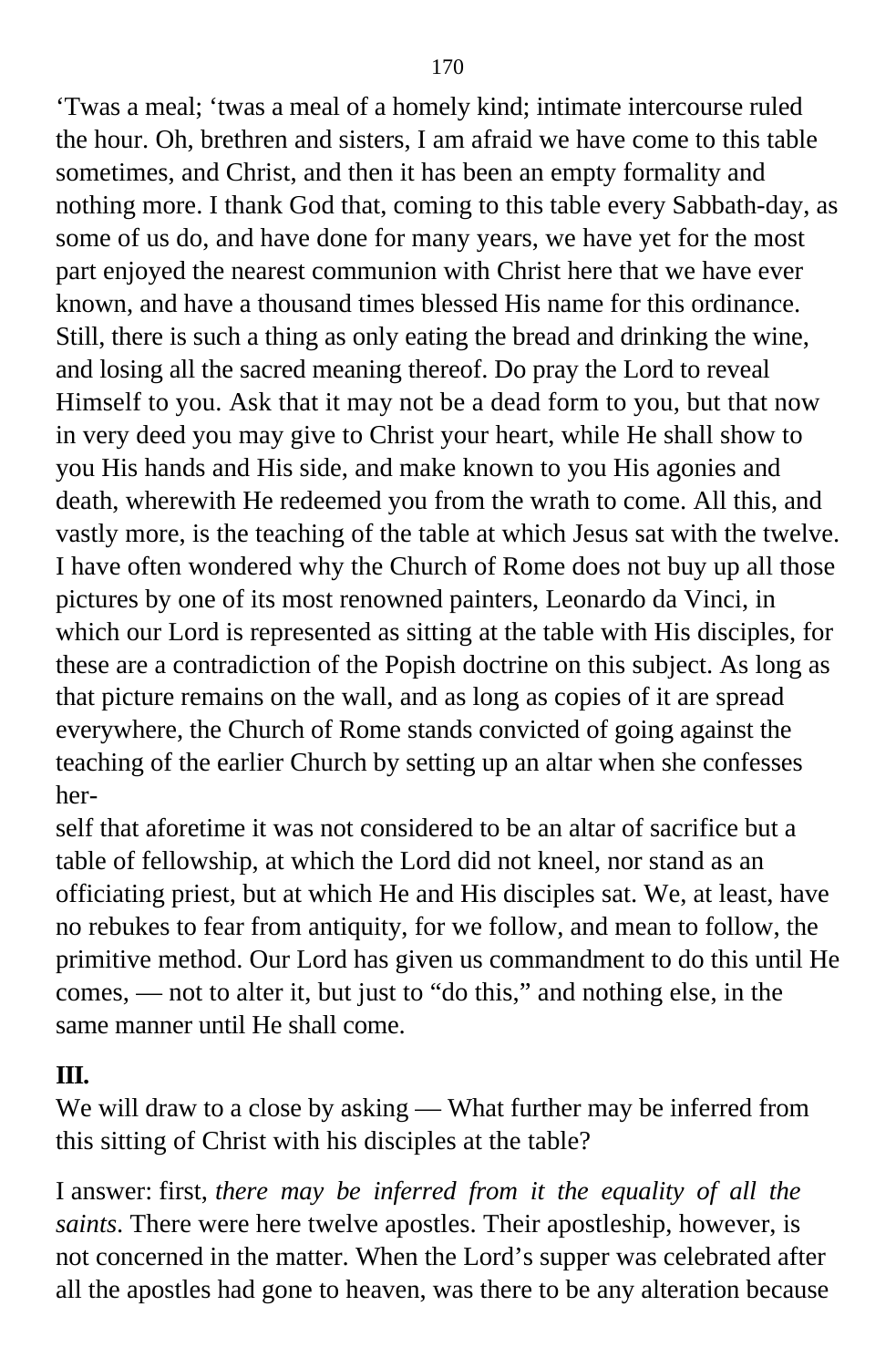the apostles had gone? Not at all. Believers are to do this in remembrance of their Lord *until He shall come*. There was no command for a change when the first apostles were all gone from the Church: No, it was to be the same still, — bread and wine and the surrounding of the table, until the Lord came. I gather, then, the equality of all saints. There is a difference in office, there was a difference in miraculous gift, and there are great differences in growth of grace; but still, in the household of God, all saints, whether apostles, pastors, teachers, deacons, elders, or private members, being all equal, eat at one table. There is but one bread, there is but one juice of the vine here.

It is only in the Church of God that those words, so wild politically, can ever be any more than a dream, "Liberty, Equality, and Fraternity." There you have them, where Jesus is; not in a republic, but in the kingdom of our Lord and Savior Jesus Christ, where all rule and dominion are vested in Him, and all of us willingly acknowledge Him as our glorious Head, and all we are brethren. Never fall into the idea that older believers were of a superior nature to ourselves. Do not talk of *Saint* Paul, and *Saint* Matthew, and *Saint* Mark, unless you are prepared to speak of *Saint* William and *Saint* Jane sitting over yonder, for if they be in Christ they are as truly saints as those first saints were, and I ween there may be some who have attained even to higher saintship than many whom tradition has canonized. The heights of saintship are by grace open to us all, and the Lord invites us to ascend. Do not think that what the Lord wrought in the early saints cannot be wrought in you. It is because you think so that you do not pray for it, and because you do not pray for it you do not attain it. The grace of God sustained the apostles; that grace is not less today than it was then. The Lord's arm is not shortened; His power is not straitened. If we can but believe, and be as earnest as those first saints were, we shall subdue kingdoms yet, and the day shall come when the gods of Hindooism, and the falsehoods of Mohammed, and the lies of Rome, shall as certainly be overthrown as were the ancient philosophies and the classic idolatries of Greece and Rome by the teaching of the first ministers of Christ. There is the same table for you, and the same food is there in emblem, and grace can make you like those holy men, for you are bought with the same blood, and quickened by the same Spirit. Believe only, for all things are possible to him that believeth.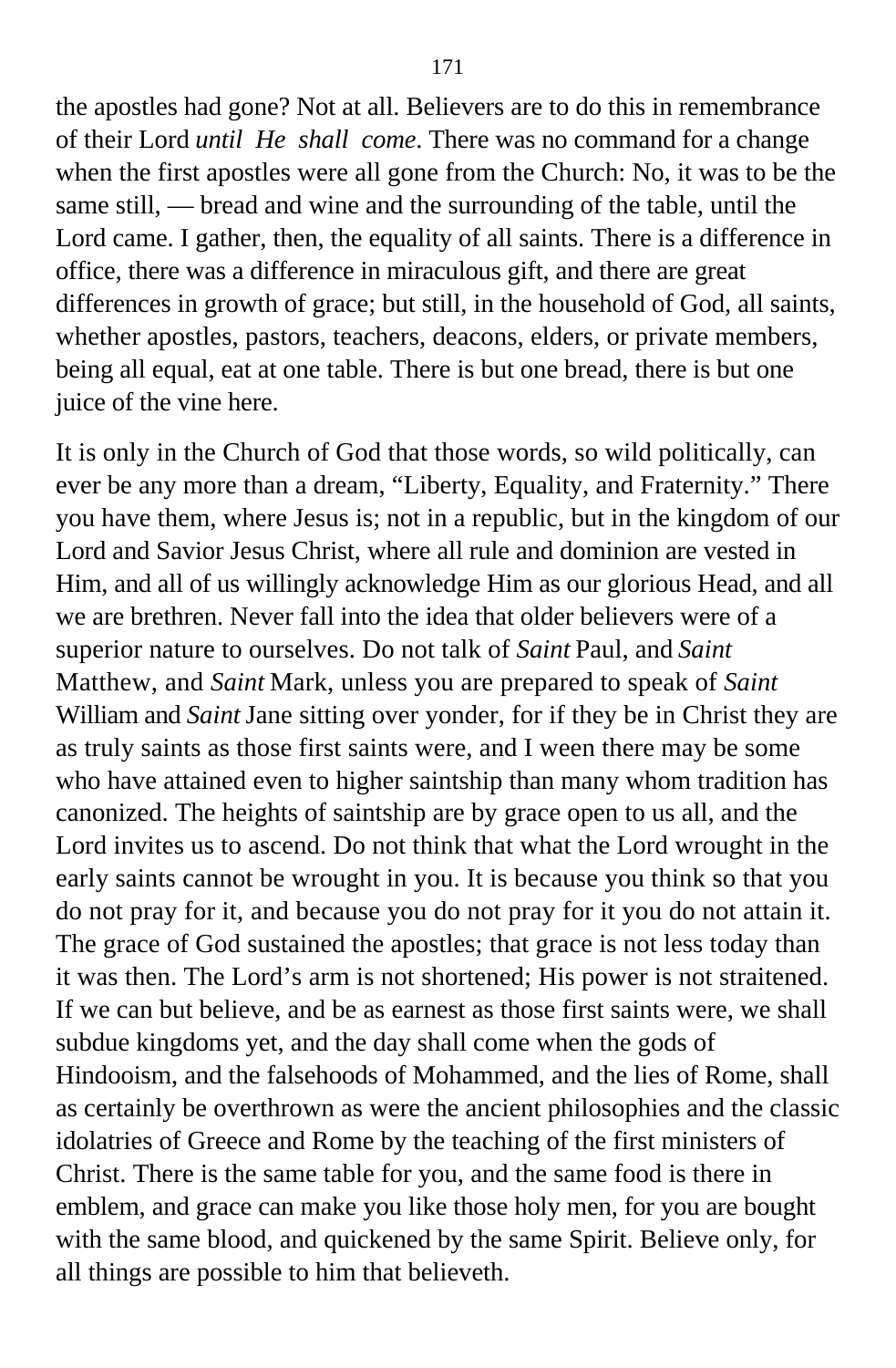Another inference, only to be hinted at, is this, *that the wants of the Church in all ages will be the same, and the supplies for the Church's wants will never vary*. There will be the table still, and the table with the same viands upon it, — bread still, nothing more than bread for food; wine still, nothing less than wine for drink. The Church will always want the same food, the same Christ, the same gospel. Out on ye, traitors, who tell us that we are to shape our gospel to suit this enlightened nineteenth century! Out on ye, false-hearts, who would have us tone down the everlasting truth that shall outlive the sun, and moon, and stars, to suit your boasted culture, which is but varnished ignorance! No, that truth which of old was mighty through God to the pulling down of strongholds, is mighty still, and we will maintain it to the death; the Church wants the doctrines of grace today as much as when Paul, or Augustine, or Calvin preached them; the Church wants justification by faith, the substitutionary atonement, and regeneration, and divine sovereignty to be preached from her pulpits as much as in days of yore, and by God's grace she shall have them, too.

Lastly, there is in this truth, that Christ has brought all His disciples into the position of table-companions, *a prophecy that this shall be the portion of all His people for ever*. In heaven there cannot be less of privilege than on earth. It cannot be that in the celestial state believers will be degraded from what they have been below. What were they, then, below? Table-

companions. What shall they be in heaven above? Table-companions still, and blessed is he that shall eat bread in the kingdom of God. "Many shall come from the east and from the west, and shall sit down with Abraham, and Isaac, and Jacob in the kingdom of God," and the Lord Jesus shall be at the head of the table. Now, what will His table of joy be? Set your imagination to work, and think what will be His festival of soul when His reward shall be all before Him, and His triumph all achieved. Have ye imagined it? Can ye conceive it? Whatever it is, you shall share in it. I repeat those words, whatever it is, the least believer shall share in it. You, poor working-woman, oh, what a change for you, to sit among princes, near to your Lord Jesus, all your toil and want for ever ended! And you, sad child of suffering, scarcely able to come up to the assembly of God's people, and going back, perhaps, to that bed of languishing again, you shall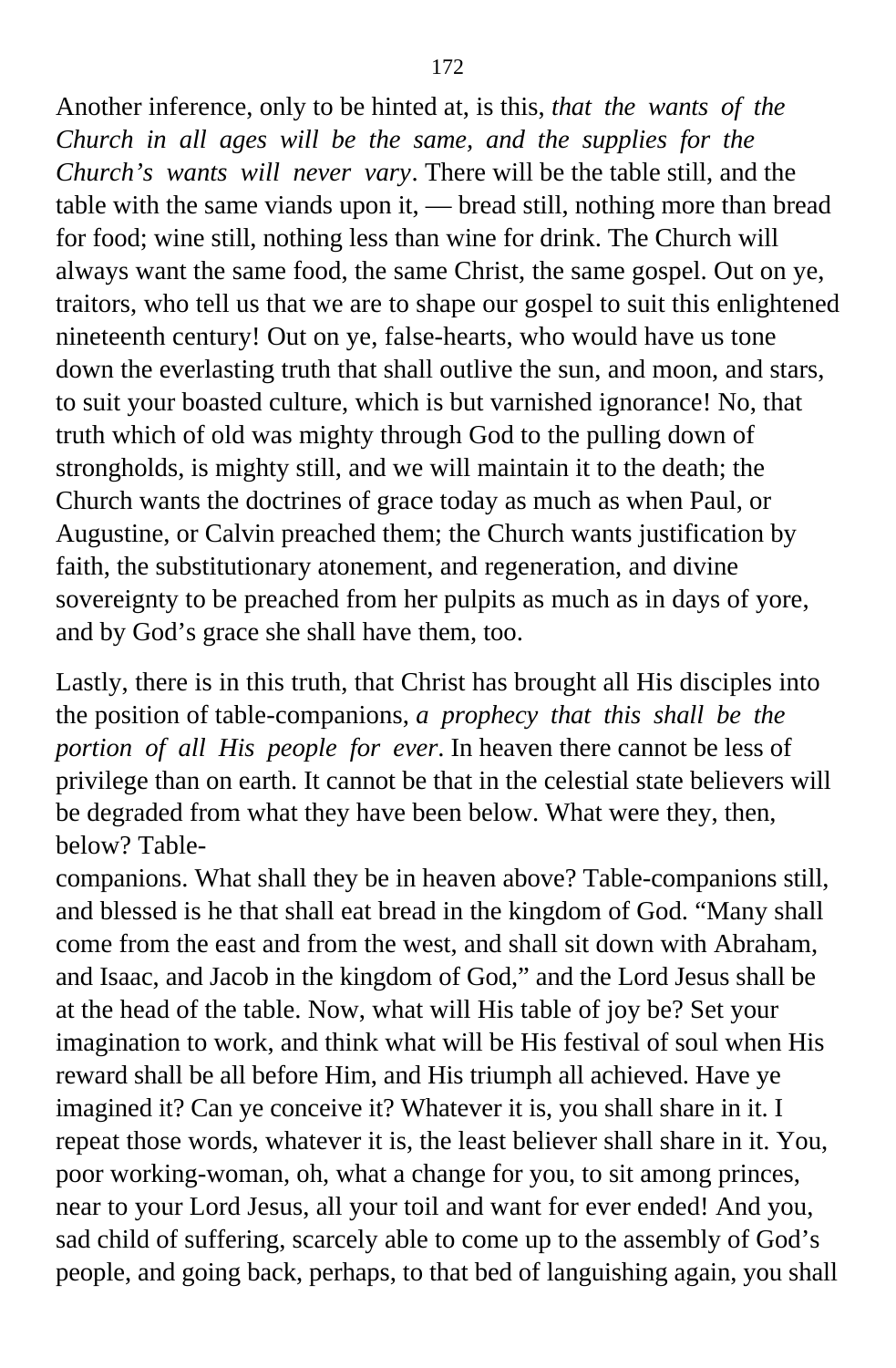have no pains there, but you shall be for ever with the Lord, and the joy of Christ shall be your joy for ever and ever! Oh, can you not realize those words of Dr. Watts, —

> "Yes, and before we rise To that immortal state, The thoughts of such amazing bliss Should constant joys create"?

In the anticipation of the joy that shall be yours, forget your present troubles, rise superior to the difficulties of the hour, and if you cannot rejoice in the present, yet rejoice in the future, which shall so soon be your own.

We finish with this word of deep regret, — regret that many here cannot understand what we have been talking about, and have no part in it. There are some of you who must not come to the table of communion because you do not love Christ. You have not trusted Him; you have no part in Him. There is no salvation in sacraments. Believe me, they are but delusions to those who do not come to Christ with their heart. You must not come to the outward sign if you have not the thing signified. Here is the way of Salvation: believe in the Lord Jesus Christ, and thou shalt be saved. To believe in Him is to trust Him; to use an old word, it is recumbency; it is leaning on Him, resting on Him. Here I lean, I rest my whole weight on this support before me; do so with Christ in a spiritual sense: lean on Him. You have a load of sin, lean on Him, sin and all. You are all unworthy, and weak, and perhaps miserable; then cast on Him the weakness, the un-

worthiness, the misery and all. Take Him to be all in all to you, and when you have thus trusted Him, you will have become His follower; go on by humility to be His disciple, by obedience to be His servant, by love to be His friend, and by communion to be His table-companion.

The Lord so lead you, for Jesus' sake! Amen.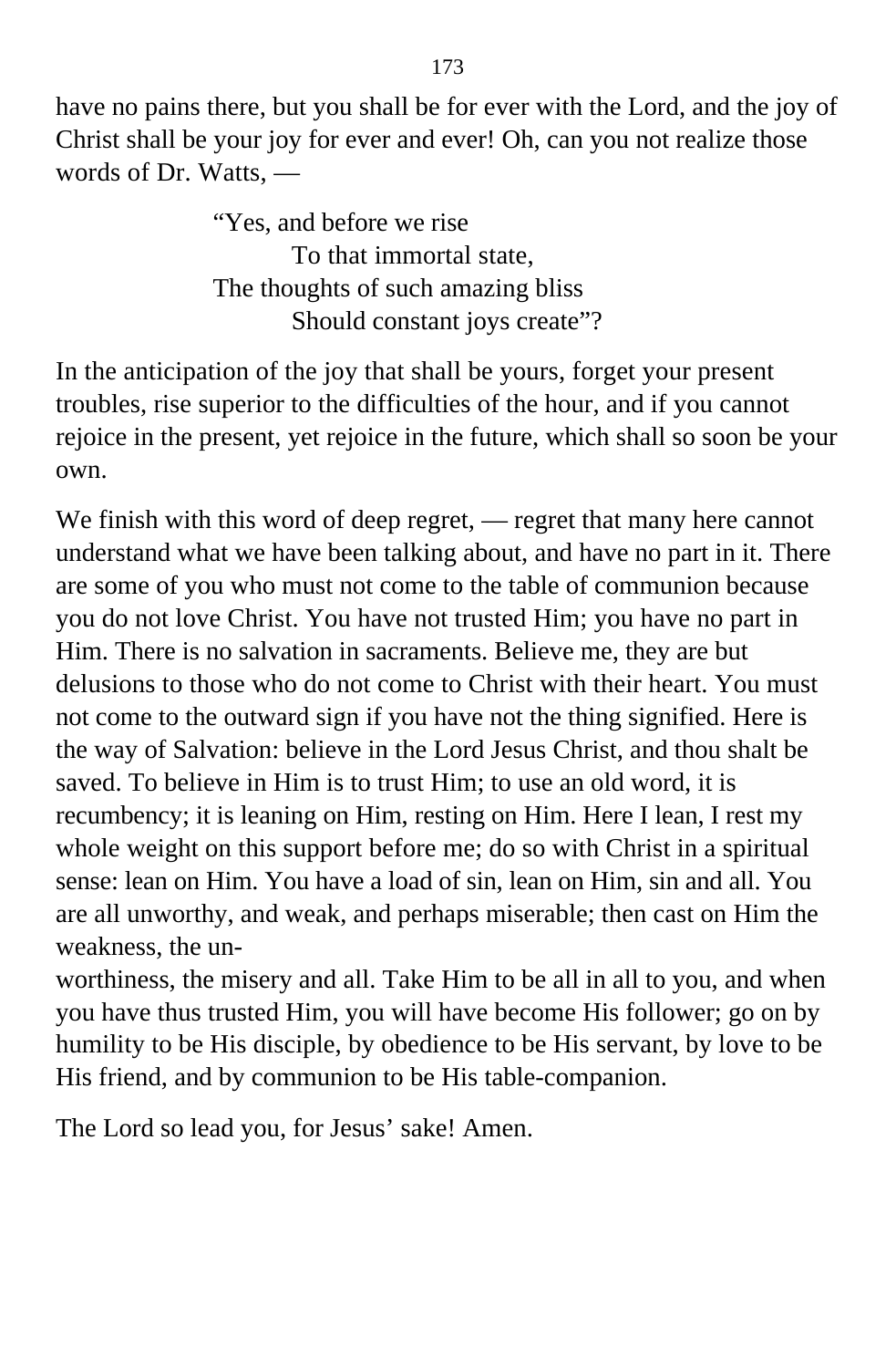# A WORD FROM THE BELOVED'S OWN MOUTH

"And ye are clean." — John 13:10

AS Gideon's fleece was full of dew so that he could wring out the moisture, so will a text sometimes be when the Holy Spirit deigns to visit His servants through its words. This utterance of our Savior to His disciples has been as a wafer made with honey to our taste, and we doubt not it may prove equally as sweet to others.

Observe carefully, dear friends, what *the eulogium* is which is here passed upon the Lord's beloved disciples: "Ye are clean." This is the primeval blessing, so soon lost by our first parents. This is the virtue, the loss of which shut man out of Paradise, and continues to shut men out of heaven. The want of cleanness in heart and hands condemns sinners to banishment from God, and defiles all their offerings. To be clean before God is the desire of every penitent, and the highest aspiration of the most advanced believer. It is what all the ceremonies and ablutions of the law can never bestow and what Pharisees with all their pretensions cannot attain. To be clean is to be as the angels are, as glorified saints are, yea, as the Father Himself is.

Acceptance with the Lord, safety, happiness, and every blessing, always go with cleanness of heart, and he that hath it cannot miss of heaven. It seems too high a condition to be ascribed to mortals, yet, by the lips of Him who could not err, the disciples were said, without a qualifying word, or adverb of degree, to be "clean"; that is to say, they were perfectly justified in the sight of eternal equity, and were regarded as free from every impurity. Dear friends, is this blessing yours? Have you ever believed unto righteousness? Have you taken the Lord Jesus to be your complete cleansing, your sanctification, your redemption? Has the Holy Spirit ever sealed in your peaceful spirit the gracious testimony, "ye are clean"? The assurance is not confined to the apostles, for ye also are "complete in Him," "perfect in Christ Jesus," if ye have indeed by faith received the righteousness of God. The psalmist said, "Wash me, and I shall be whiter than snow;" if you have been washed, you are even to that highest and purest degree clean before the Lord, and clean now. Oh, that all believers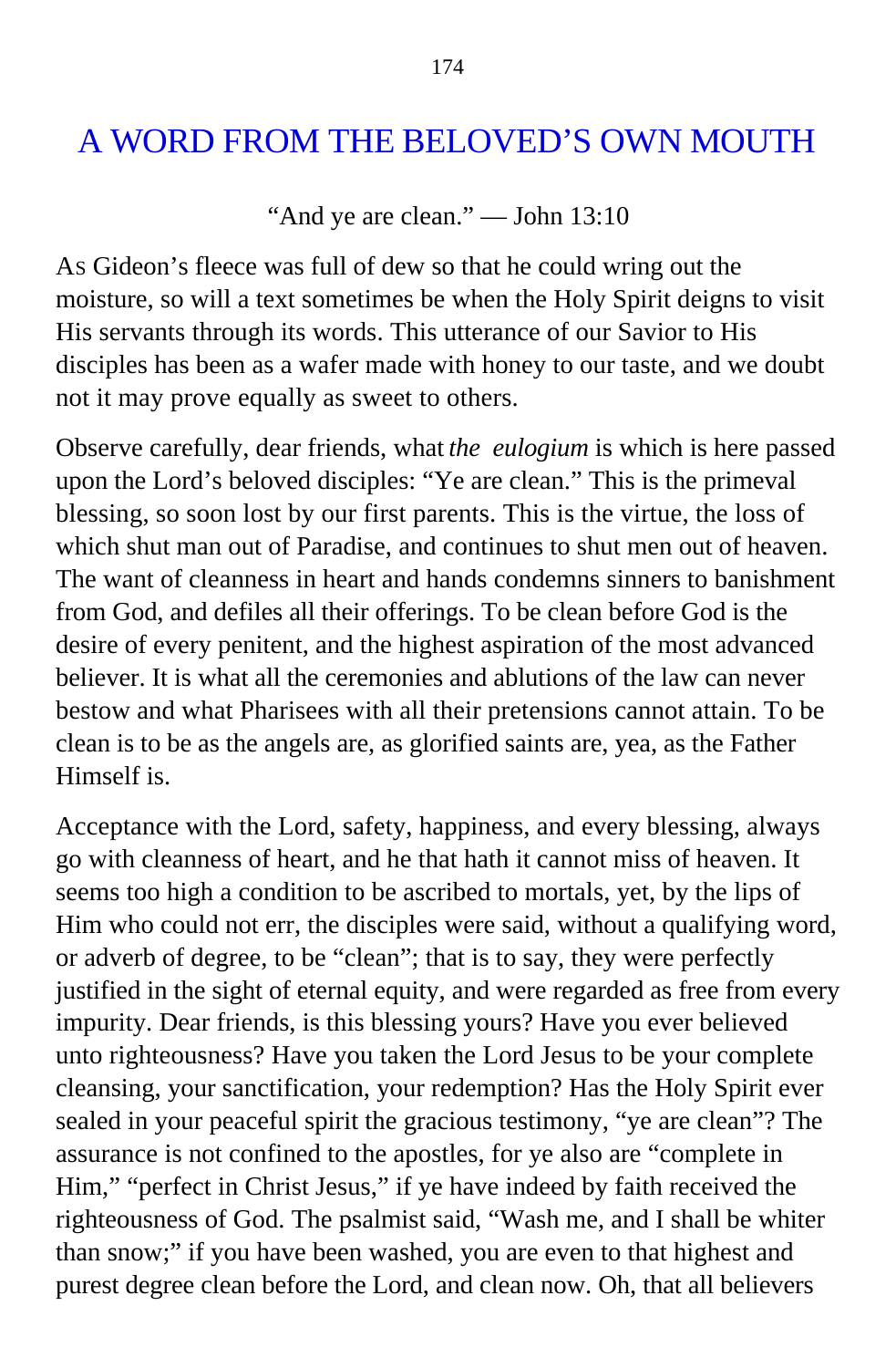would live up to their condition and privilege; but alas! too many are pining as if they were still miserable sinners, and forgetting that they are in Christ Jesus forgiven sinners, and therefore ought to be happy in the Lord. Remember, beloved believer, that, as one with Christ, you are not with sinners in the gall of bitterness, but with the saints in the land which floweth with milk and honey.

Your cleanness is not a thing of degrees, it is not a variable or vanishing quantity, it is present, abiding, perfect, you are clean through the Word, through the application of the blood of sprinkling to the conscience, and through the imputation of the righteousness of the Lord Jesus Christ. Then lift up your head, and sing for joy of heart, seeing that your transgression is pardoned, your sin is covered, and in you Jehovah seeth not iniquity. Dear friends, let not another moment pass till by faith in Jesus you have grasped this privilege. Be not content to believe that the priceless boon may be had, but lay hold upon it for yourself. You will find the song of substitution a choice song if you are able to sing it.

> "In my Surety I am free, His dear hands were pierced for me; With his spotless vesture on Holy as the Holy One."

Much of the force of the sentence before us lies in *the Person praising*. To be certified as clean by the blind priests of Rome, would be small comfort to a true Christian. To receive the approving verdict of our fellow-men is consoling, but it is after all of small consequence. The human standard of purity is itself grossly incorrect, and therefore to be judged by it is but a poor trial, and to be acquitted a slender comfort; but the Lord Jesus judges no man after the flesh, He came forth from God, and is Himself God, infinitely just and good, hence His tests are accurate, and His verdict is absolute. I wot whom He pronounces clean is clean indeed. Our Lord was omniscient, He would have at once detected the least evil in His disciples; if there had remained upon the man unpardoned sin, He must have seen it; if any relic of condemnation had lingered upon them, He must have detected it at once, no speck could have escaped His alldiscerning eye; yet did He say without hesitation of all but Judas, "Ye are clean"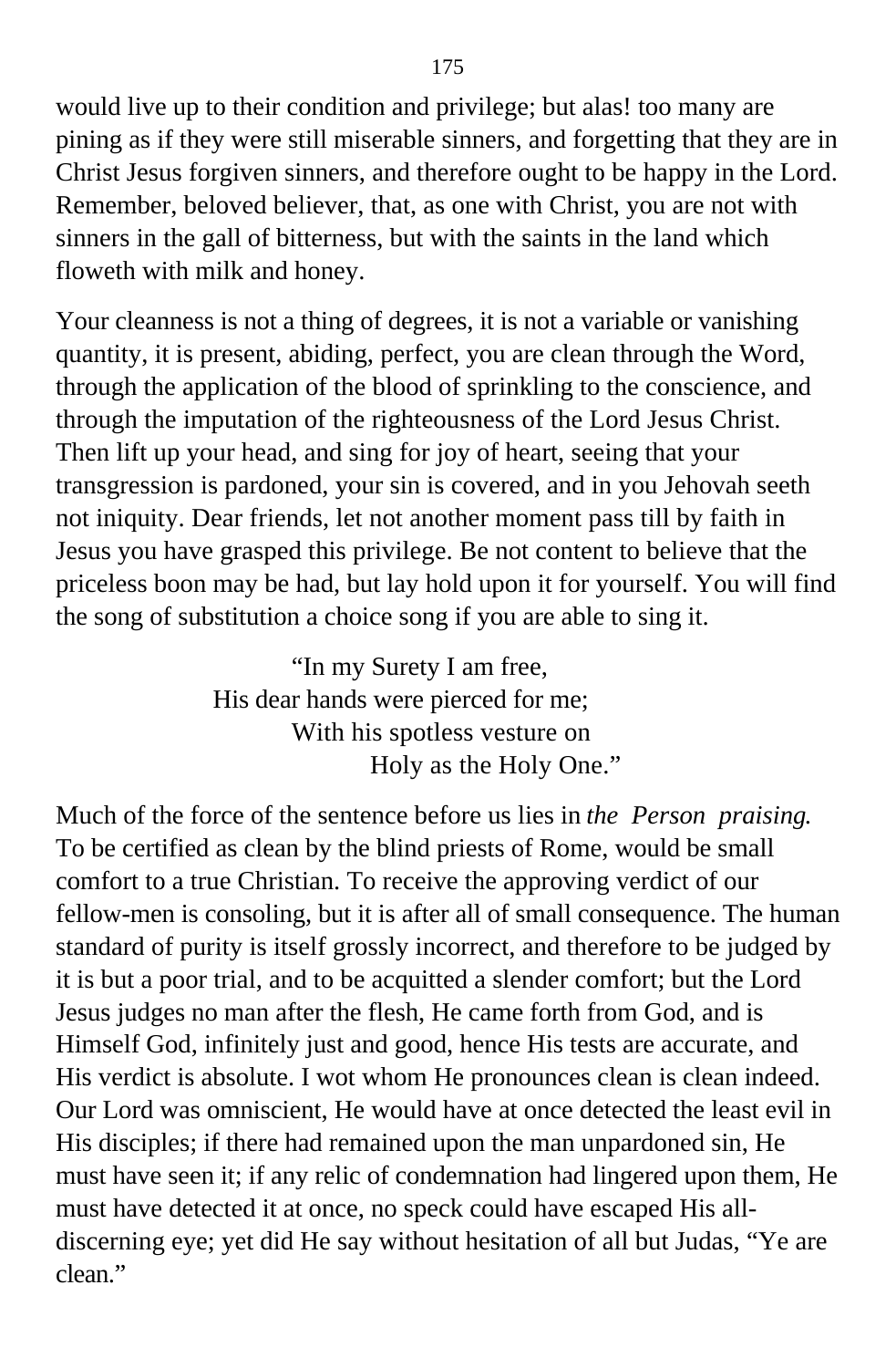Perhaps they did not catch the full glory of this utterance; possibly they missed much of that deep joyous meaning, which is now revealed to us by the Spirit; otherwise, what bliss to have heard with their own ears from those sacred lips, so plain, so positive, so sure a testimony to their character before God! Yet our hearts need not be filled with regret because we cannot hear that ever-blessed voice with these our earthly ears, for the testimony of Jesus in the Word is quite as sure as the witness of His lips when He spoke among the sons of men, and that testimony is, "Whosoever believeth is justified from all things." Yes, it is as certain as if you, dear friends, heard the Redeemer Himself speak, that you are free from all condemning sin if you are looking with your whole heart to Jesus only as your all in all. What a joy is yours and mine! He who is to judge the world in righteousness has Himself affirmed us to be clean. By how much the condemnation of guilt is black and terrible, by so much the forgiveness of sin is bright and comforting. Let us rejoice in the Lord, whose indisputable judgment has given forth a sentence so joyous, so full of glory.

> "Jesus declares me clean, Then clean indeed I am, However guilty I have been, I'm cleansèd through the Lamb. "His lips can never lie, His eye is never blind,

If he acquit, I can defy All hell a fault to find."

It may cheer us to call to mind *the persons praised*. They were not cherubim and seraphim, but men, and notably they were men compassed with infirmity. There was Peter, who a few minutes after was forward and presumptuous; and, indeed, it is not needful to name them one by one, for they all forsook their Master, and fled in His hour of peril. Not one among them was more than a mere child in grace; they had little about them that was apostolic except their commission, they were very evidently men of like passions with us; yet their Lord declared them to be clean, and clean they were. Here is good cheer for those souls who are hungering after righteousness, and pining because they feel so much of the burden of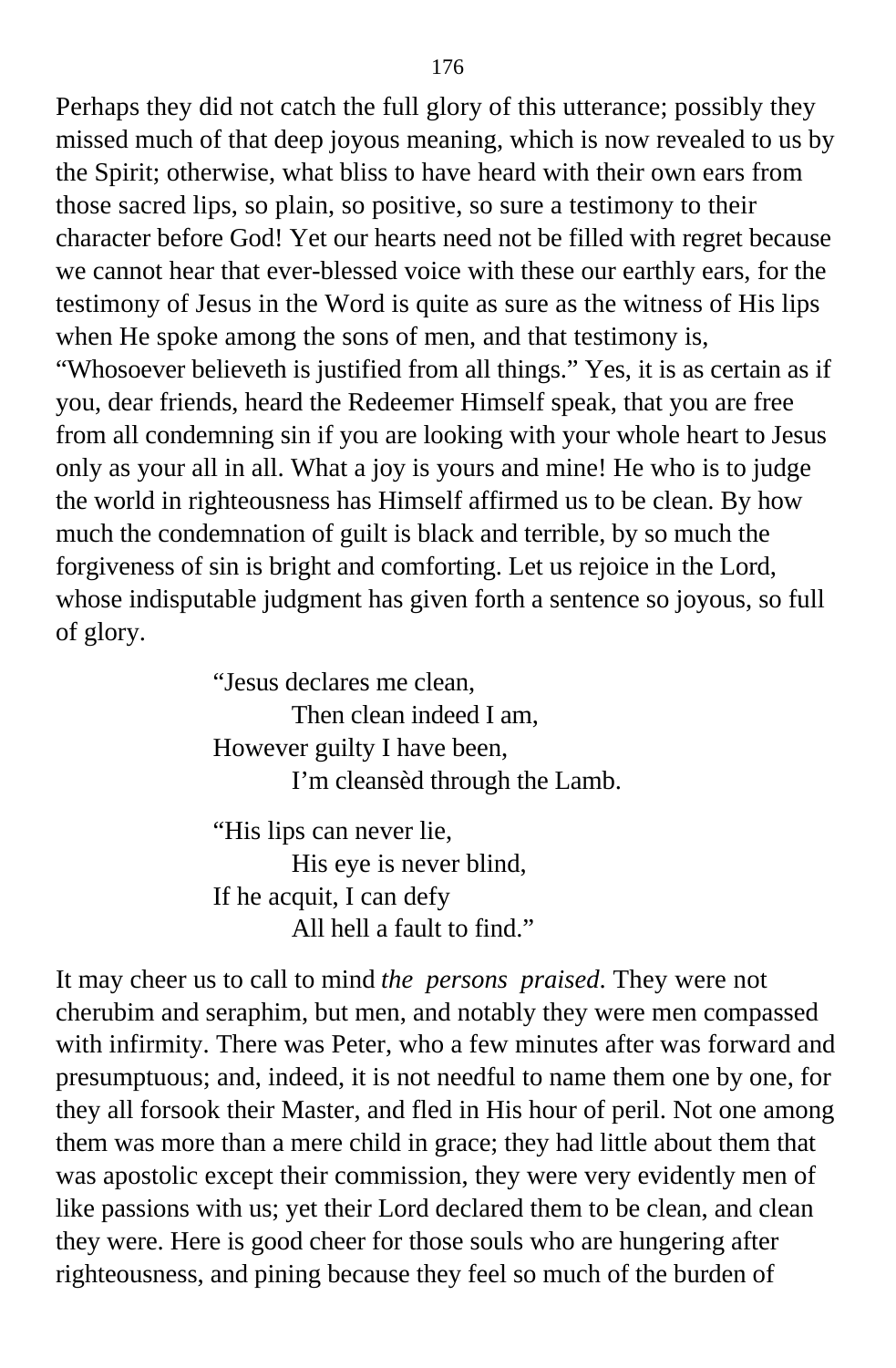indwelling sin; for cleanliness before the Lord is not destroyed by our infirmities, nor prevented by our inward temptations. We stand in the righteousness of Another. No measure of personal weakness, spiritual anxiety, soul conflict, or mental agony can mar our acceptance in the Beloved. We may be weak infants, or wandering sheep in ourselves, and for both reasons we may be very far from what we wish to be; but, as God sees us, we are viewed as washed in the blood of Jesus, and we, even we, are clean every whit.

What a forcible expression, "clean every whit;" every inch, from every point of view, in all respects, and to the uttermost degree! Dear friend, if a believer, this fact is true to *you*, even to you. Hesitate not to drink, for it is water out of your own cistern, given to you in the covenant of grace. Think not that it is presumption to believe the Word, marvelous though it be. You are dealing with a wonderful Savior, who only doeth wonderful things, therefore stand not back on account of the greatness of the blessing, but rather believe the more readily because the Word is so like to everything the Lord doeth or speaketh. Yet when thou hast believed for thyself, and cast every doubt to the wind, thou wilt not wonder less, but more, and it will be thy never-ceasing cry, "Whence is this to me?" How is it that I, who wallowed with swine, should be made pure as the angels? Delivered from the foulest guilt, is it indeed possible that I am made the possessor of a perfect righteousness? Sing, O heavens, for the Lord hath done it, and He shall have everlasting praise!

> "Yes, thou, my soul, e'en thou art clean, The Lord has wash'd thee white as snow, In spotless beauty thou art seen, And Jesus hath pronounced thee so.

> "Despite thy conflicts, doubts, and fears, Yet art thou still in Christ all fair, Haste then to wipe away thy tears, And make His glory all thy care."

The time when the praise was given is not without instruction. The word of loving judgment is in the present tense, "Ye *are* clean." It is not, "ye were clean," that might be a rebuke for purity shamelessly sullied, a condemnation for wilful neglect, a prophecy of wrath to come; neither is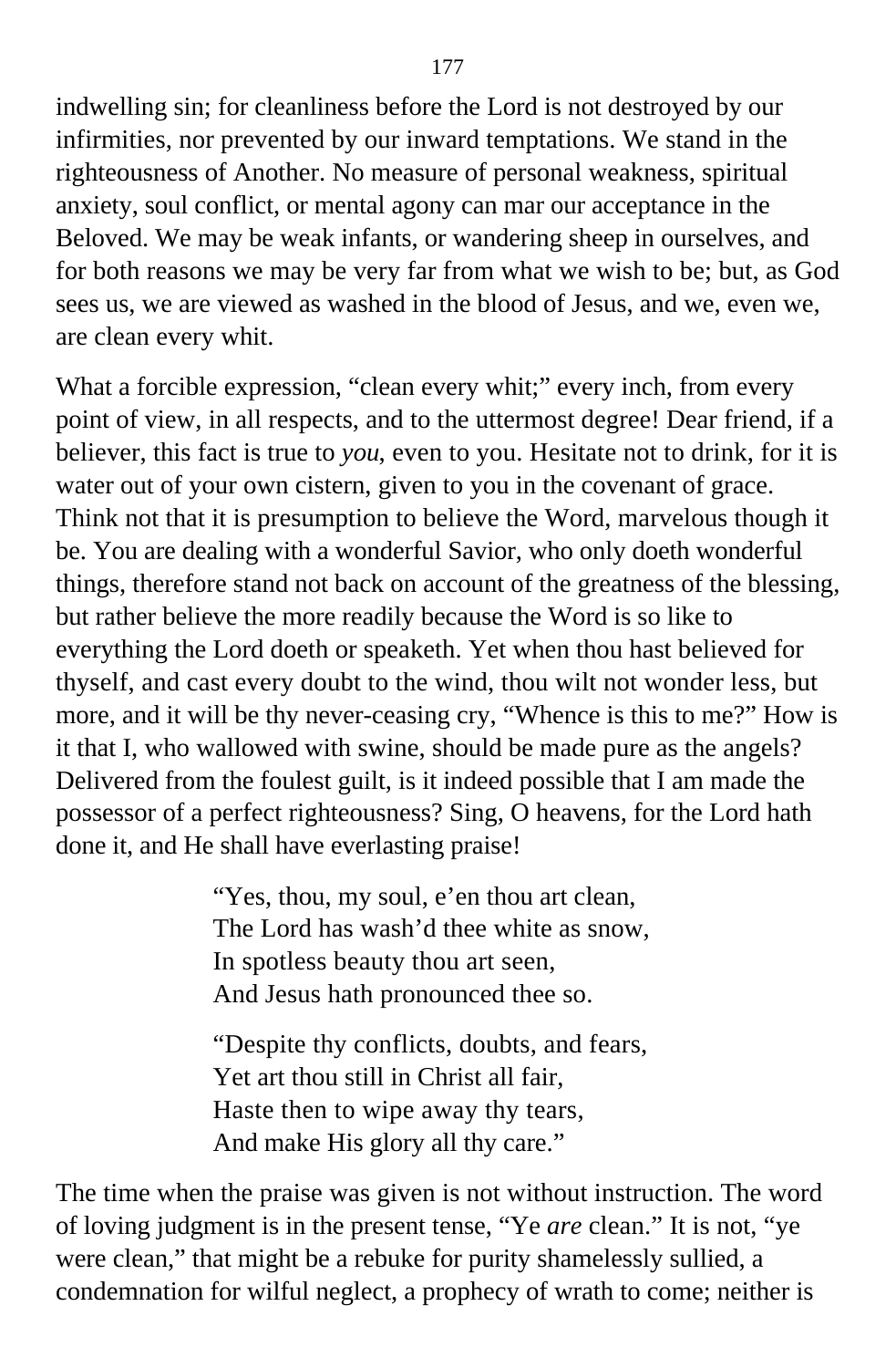it, "ye might have been clean," that would have been a stern rebuke for privileges rejected, and opportunities wasted; nor is it even, "ye shall be clean," though that would have been a delightful prophecy of good things to come at some distant period; but ye are clean, at this moment, in this room, and around this table. Though but just then Peter had spoken so rudely, yet he was even then clean.

What comfort is here amid our present sense of imperfection! Our cleanness is a matter of this present hour, we are, just here in our present condition and our position, "clean every whit." Why then postpone joy? The cause of it is in possession, let the mirth be even now overflowing. Much of our heritage is certainly future, but if there were no other boon tangible to faith in this immediate present, this one blessing alone should awaken all our powers to the highest praise. Are we even now clothed with the fair white linen which is the righteousness of saints? Yes, 'tis even so, for —

> "We are wash'd in Jesu's blood, We're pardon'd through His name; And the good Spirit of our God Has sanctified our frame."

Then let us sing a new song unto Jehovah-Tsidkenu, the Lord our Righteousness.

May the Holy Ghost now bear witness with every believer, "and ye are clean."

> "Then may your souls rejoice and sing, Then may your voices sweetly ring, For if your souls through Christ are clear, What cause have you to faint or fear?"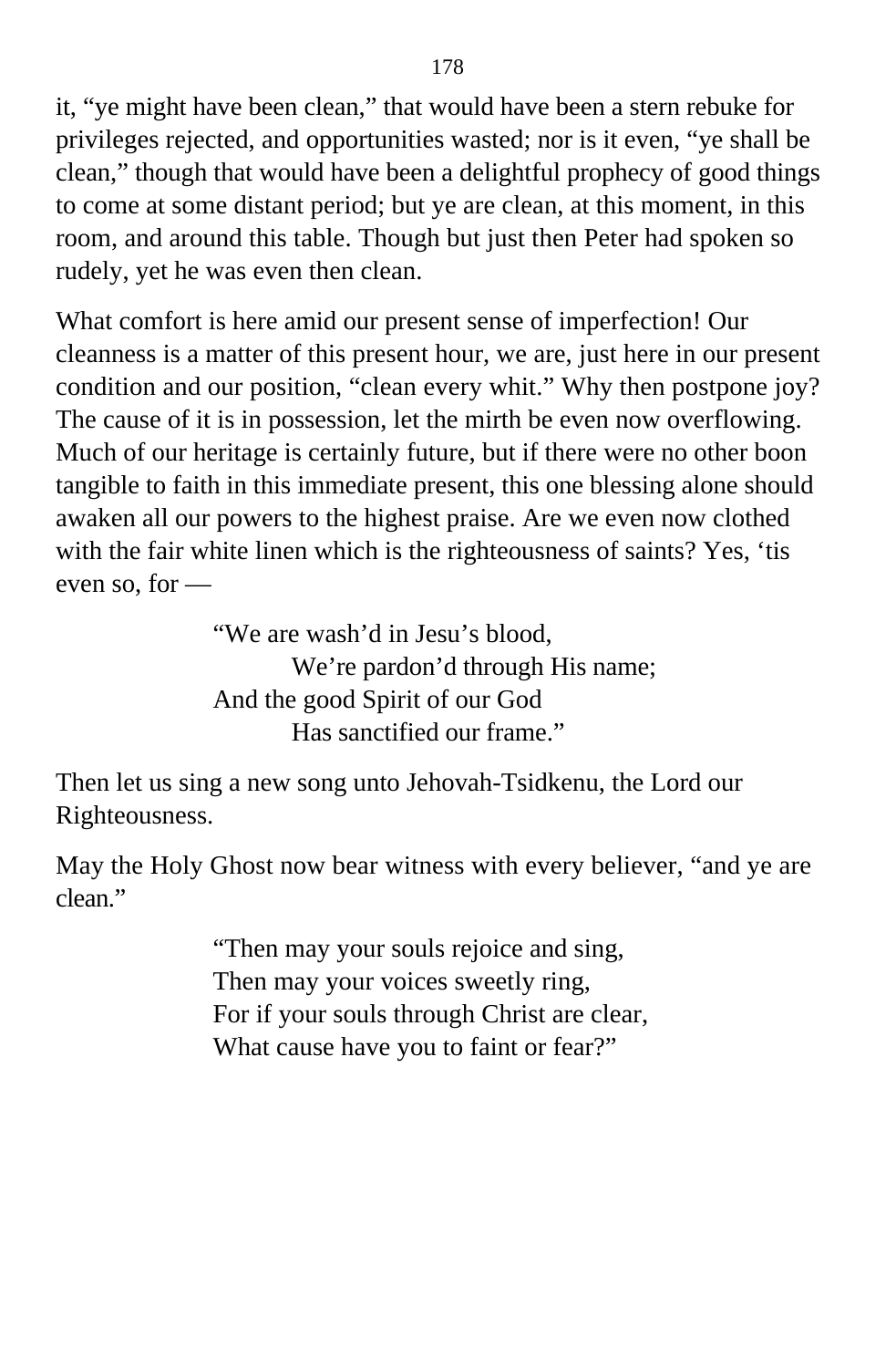# THE BELIEVER NOT AN ORPHAN

"I will not leave you comfortless: I will come to you." — John 14:18

YOU will notice that the margin reads, "I will not leave you orphans: I will come to you." In the absence of our Lord Jesus Christ, the disciples were like children deprived of their parents. During the three years in which He had been with them, He had solved all their difficulties, born all their burdens, and supplied all their needs. Whenever a case was too hard or too heavy for them, they took it to Him. When their enemies well nigh overcame them, Jesus came to the rescue, and turned the tide of battle. They were all happy and safe enough whilst the Master was with them; He walked in their midst like a father amid a large family of children, making all the household glad. But now He was about to be taken from them by an ignominious death, and they might well feel that they would be like little children deprived of their natural and beloved protector. Our Savior knew the fear that was in their hearts, and before they could express it, He removed it by saying, "You shall not be left alone in this wild and desert world; though I be absent in the flesh, yet I will be present with you in a more efficacious manner; I will come to you spiritually, and you shall derive from My spiritual presence even more good than you could have had from My bodily presence, had I still continued in your midst"

Observe, first, here is an *evil averted:* "I will not leave you orphans;" and, in the second place, here is a consolation provided: "*I will come to you.*"

## **I.**

First, here is, an evil averted.

Without their Lord, believers would, apart from the Holy Spirit, be like other orphans, unhappy and desolate. Give them what you might, their loss could not have been recompensed. No number of lamps can make up for the sun's absence; blaze as they may, it is still night. No circle of friends can supply to a bereaved woman the loss of her husband; without him, she is still a widow. Even thus, without Jesus, it is inevitable that the saints should be as orphans; but Jesus has promised in the text that we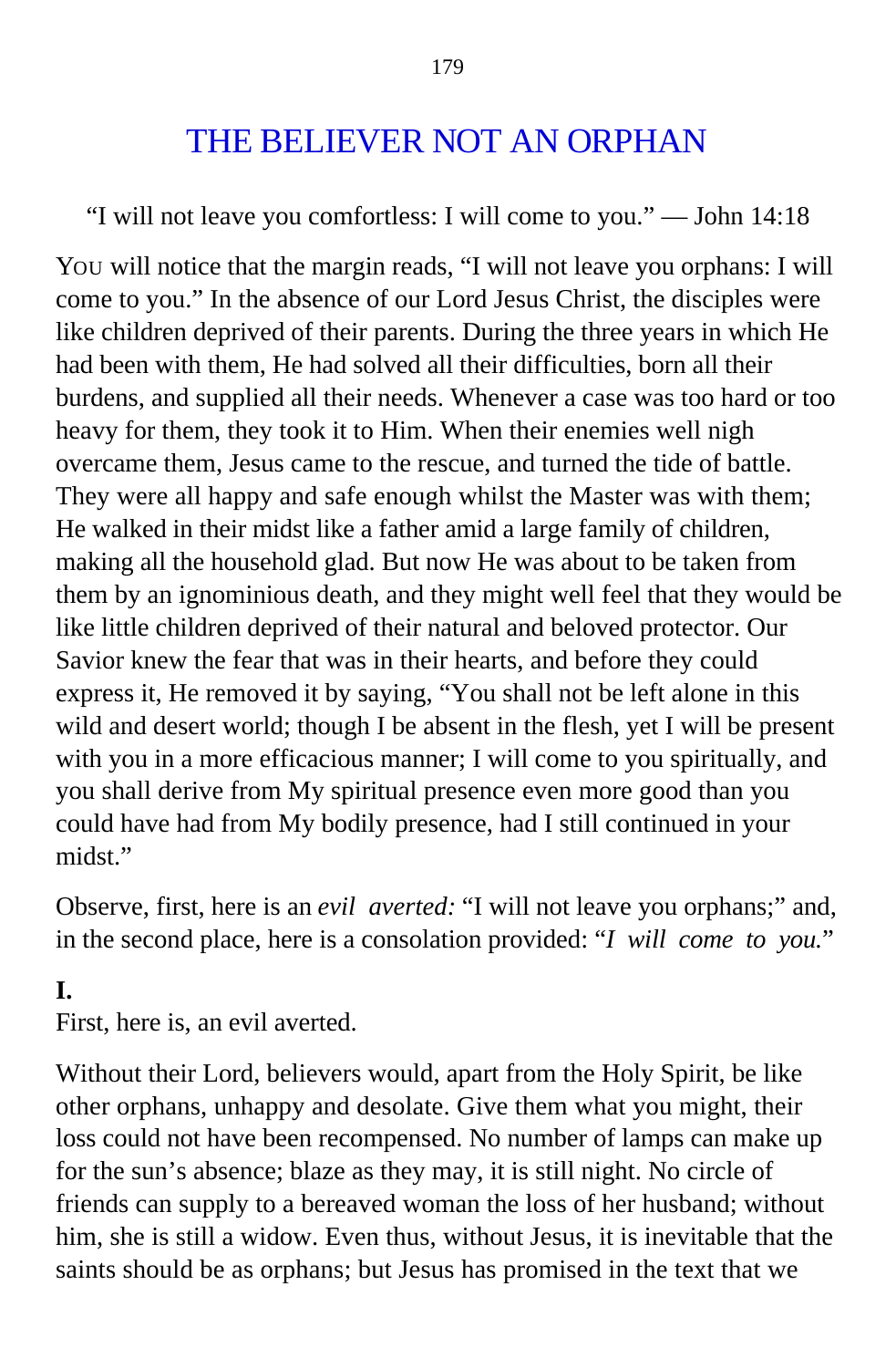shall not be so; the one only thing that can remove the trial He declares shall be ours, "I will come to you."

Now remember, that an orphan is one whose parent is dead. This in itself is a great sorrow, if there were no other. The dear father, so well beloved, was suddenly smitten down with sickness; they watched him with anxiety; they nursed him with sedulous care; but he expired. The loving eye is closed in darkness for them. That active hand will no longer toil for the family. That heart and brain will no longer feel and think for them. Beneath the green grass the father sleeps, and every time the child surveys that hollowed hillock his heart swells with grief. Beloved, we are not orphans in that sense, for our Lord Jesus is not dead. It is true He died, for one of the soldiers with a spear pierced His side, and forthwith came thereout blood and water, a sure evidence that the pericardium had been pierced, and that the fountain of life had been broken up. He died, 'tis certain, but He is not dead now. Go not to the grave to seek Him. Angel voices say, "He is not here, for He is risen." He could not be holden by the bands of death. We do not worship a dead Christ, nor do we even think of Him now as a corpse. That picture on the wall, which the Romanists paint and worship, represents Christ as dead; but oh! it is so good to think of Christ as living, remaining in an existence real and true, none the less living because He died, but all the more truly full of life because He has passed through the portals of the grave, and is now reigning for ever. See then, dear friends, the bitter root of the orphan's sorrow is gone from us, for our Jesus is not dead now. No mausoleum enshrines His ashes, no pyramid entombs His body, no monument records the place of His permanent sepulchre.

> "He lives, the great Redeemer lives, What joy the blest assurance gives!"

We are not orphans, for "the Lord is risen indeed."

The orphan has a sharp sorrow springing out of the death of his parent, namely, that *he is left alone*. He cannot now make appeals to the wisdom of the parent who could direct him. He cannot run, as once he did, when he was weary, to climb the paternal knee. He cannot lean his aching head upon the parental bosom. "Father," he may say, but no voice gives an answer. "Mother," he may cry, but that fond title, which would awaken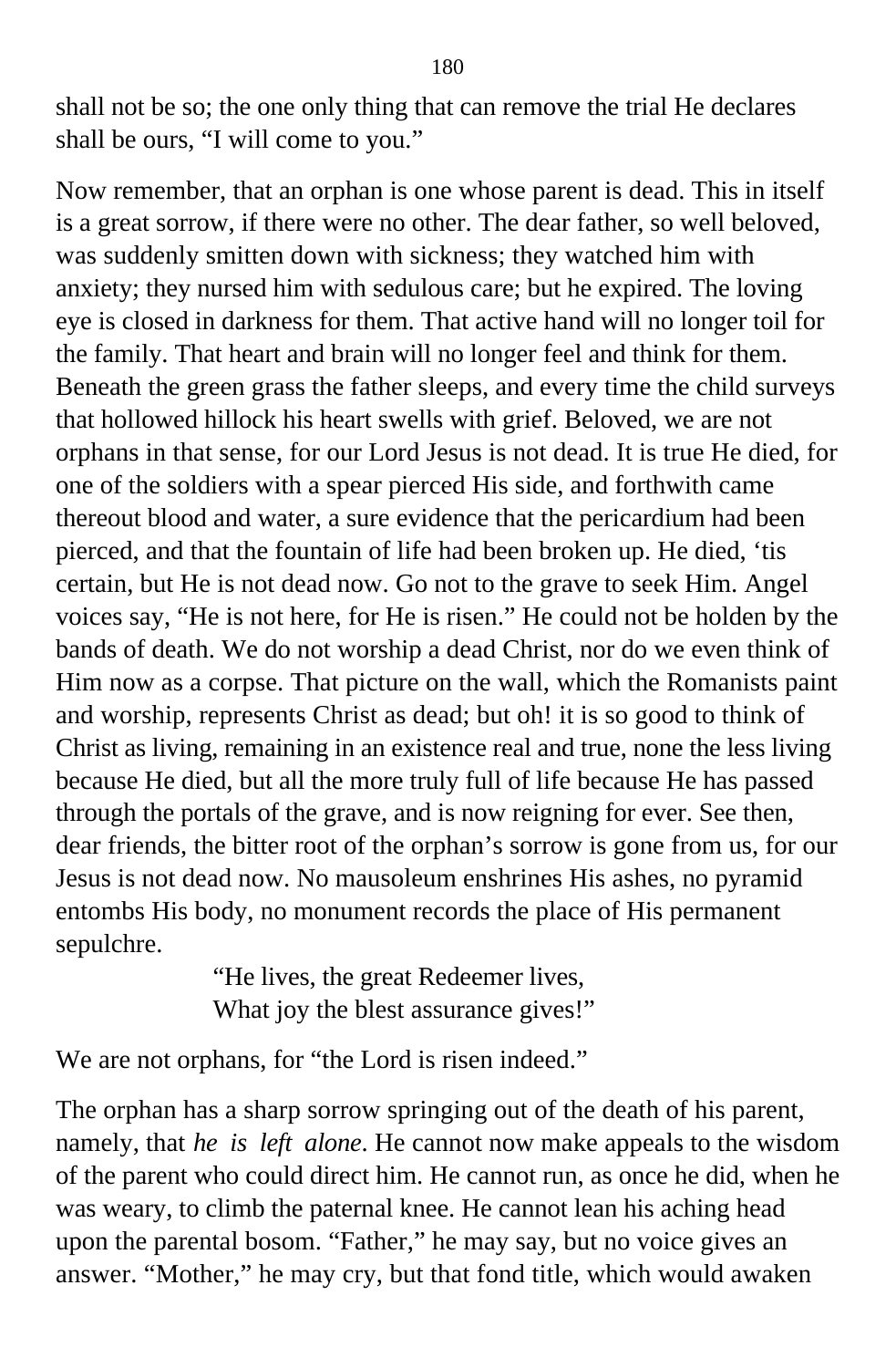the mother if she slept, cannot arouse her from the bed of death. The child is alone, alone as to those two hearts which were its best companions. The parent and lover are gone. The little ones know what it is to be deserted and forsaken. But we are not so; we are not orphans. It is true Jesus is not here in body, but His spiritual presence is quite as blessed as His bodily presence would have been. Nay, it is better, for supposing Jesus Christ to be here in person, you could not all come and touch the hem of His garment, — not all at once, at any rate. There might be thousands waiting all the world over to speak with Him; but how could they all reach Him, if He were merely here in body? You might all be wanting to tell Him something, but in the body He could only receive some one or two of you at a time.

But in spirit there is no need for you to stir from the pew, no need to say a word; Jesus hears your thoughts talk, and attends to all your needs at the same moment. No need to press to get at Him because the throng is great, for He is as near to me as He is to you, and as near to you as to saints in America, or the islands of the Southern Sea. He is everywhere present, and all His beloved

may talk with Him. You can tell Him at this moment the sorrows which you dare not open up to anyone else. You will feel that, in declaring them to Him, you have not breathed them to the air, but that a real Person has heard you, One as real as though you could grip His hand, and could see the loving flash of His eye and mark the sympathetic change of His countenance.

Is it not so with you, ye children of a living Savior? You know it is; you have a Friend that sticketh closer than a brother. You have a near and dear One, who, in the dead of the night is in the chamber, and in the heat and burden of the day is in the field of labor. You are not orphans, the "Wonderful, Counsellor, the mighty God, the Everlasting Father, the Prince of Peace," is with you; your Lord is here; and, as one whom his mother comforteth, so Jesus comforts you.

The orphan, too, has *lost the kind hand which took care always that food and raiment should be provided, that the table should be well stored, and that the house should be kept in comfort*. Poor feeble one, who will provide for his wants? His father is dead, his mother is gone: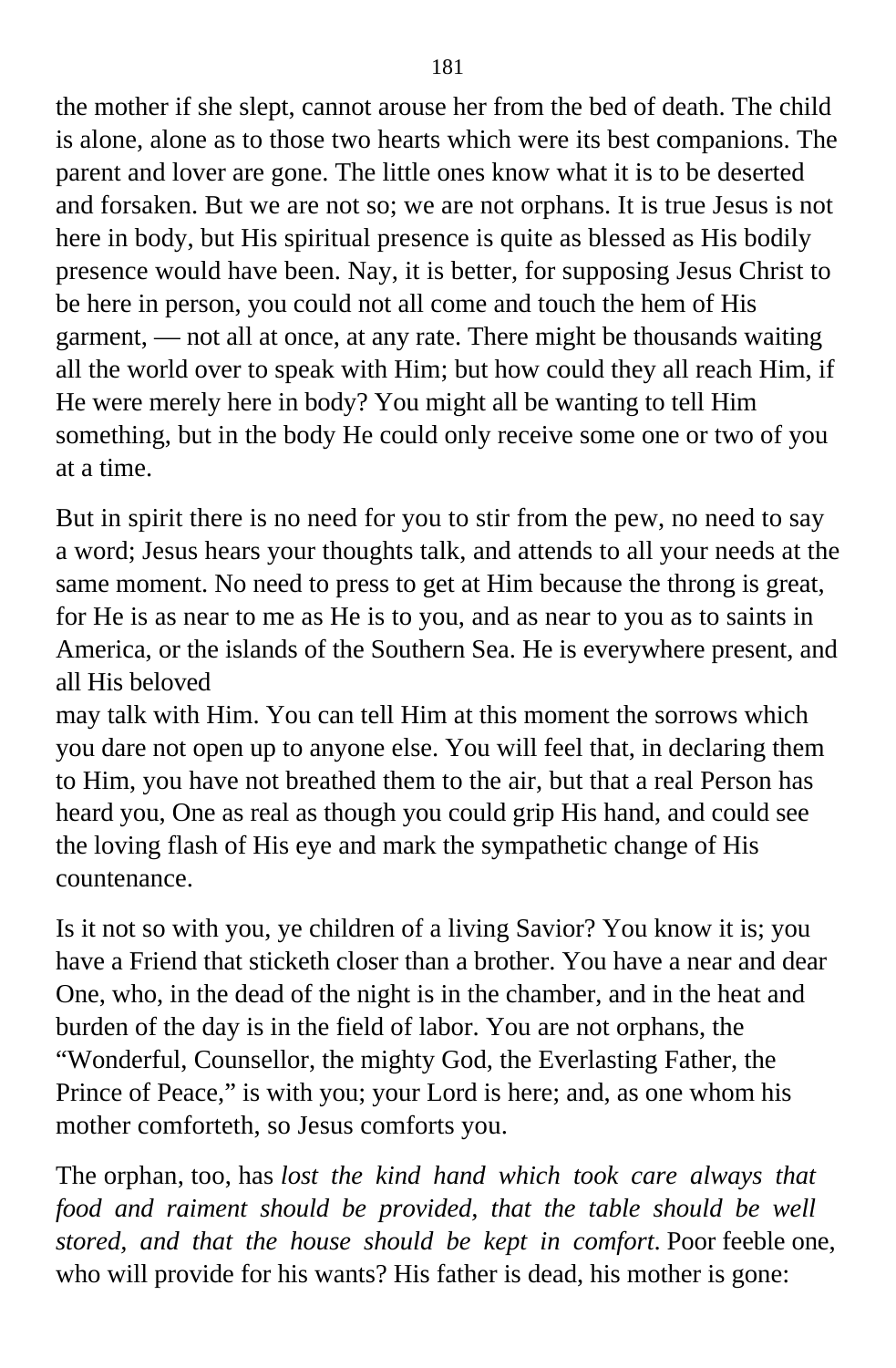who will take care of the little wanderer now? But it is not so with us. Jesus has not left us orphans; His care for His people is no less now than it was when He sat at the table with Mary, and Martha, and Lazarus, whom "Jesus loved." Instead of the provisions being less, they are even greater, for since the Holy Spirit has been given to us, we have richer fare and are more indulged with spiritual comforts than believers were before the bodily presence of the Master had departed. Do your souls hunger tonight? Jesus gives you the bread of heaven. Do you thirst tonight? The waters from the rock cease not to flow.

#### "Come, make your wants, your burdens known."

You have but to make known your needs to have them all supplied, Christ waits to be gracious in the midst of this assembly. He is here with His golden hand, opening that hand to supply the wants of every living soul. "Oh!" saith one, "I am poor and needy." Go on with the quotation. "Yet the Lord thinketh upon me." "Ah" saith another, "I have besought the Lord thrice to take away a thorn in the flesh from me." Remember what he said to Paul, "My grace is sufficient for thee." You are not left without the strength you want. The Lord is your Shepherd still. He will provide for you till He leads you through death's dark valley, and brings you to the shining pastures upon the hill-tops of glory. You are not destitute, you need not beg an asylum from an ungodly world by bowing to its demands, or trusting its vain promises, for Jesus will never leave you nor forsake you.

The orphan, too, is *left without the instruction which is most suitable for a child*. We may say what we will, but there is none so fit to form a child's character as the parent. It is a very sad loss for a child to have lost either father or mother in its early days; for the most skilful preceptor, though he may do much, by the blessing of God very much, is but a stop-gap, and but half makes up for the original ordinance of Providence, that the parent's love should fashion the child's mind. But, dear friends, we are not orphans; we who believe in Jesus are not left without an education. Jesus is not here Himself, it is true. I dare say some of you wish you could come on Lord's-days, and listen to Him! Would it not be sweet to look up to this pulpit, and see the Crucified One, and to hear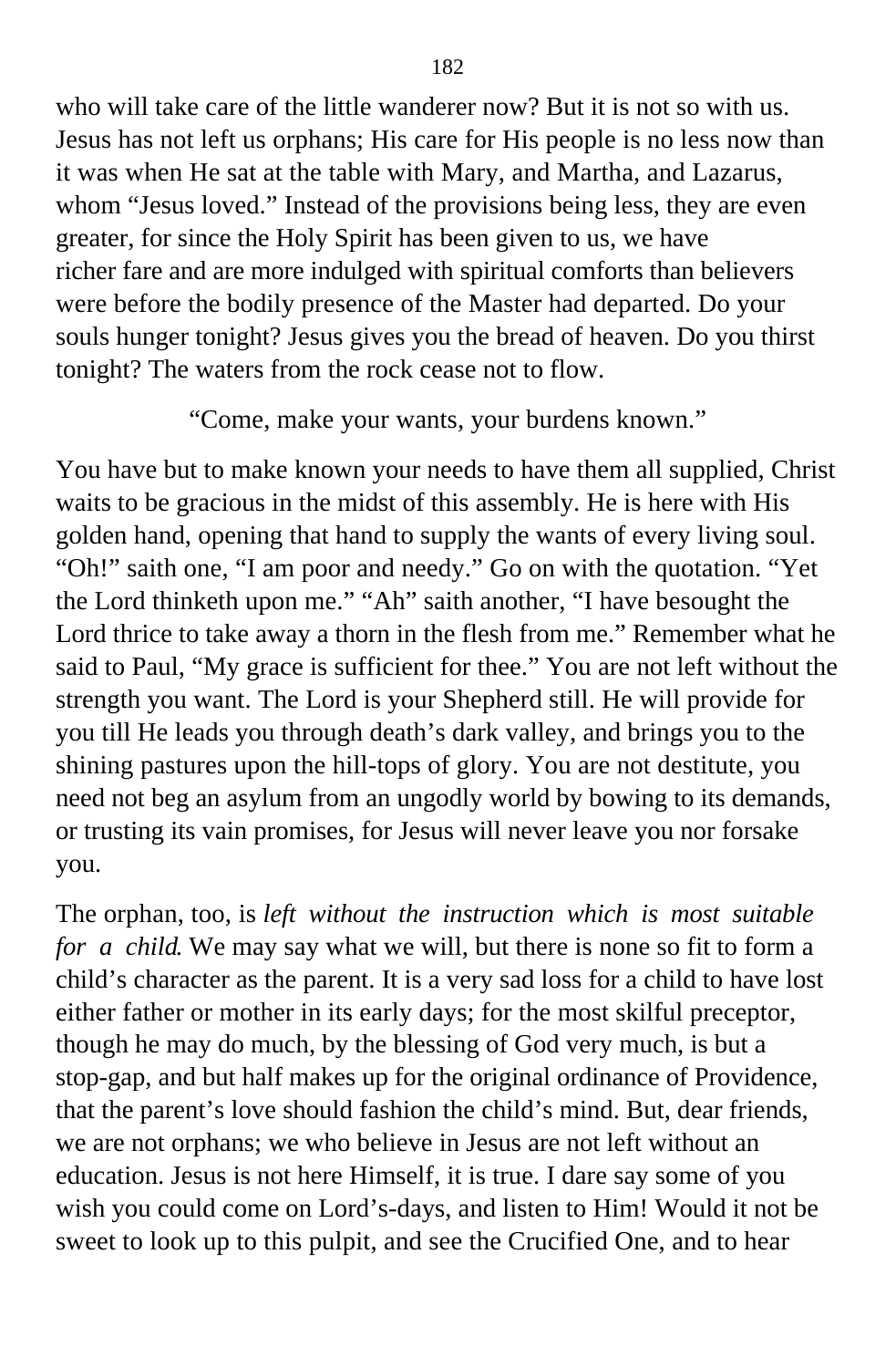Him preach? Ah! so you think, but the apostle says, "Though we have known Christ after the flesh, yet now henceforth know we Him no more."

It is most for your profit that you should receive the Spirit of truth, not through the golden vessel of Christ in His actual presence here, but through the poor earthen vessels of humble servants of God like ourselves. At any rate, whether *we* speak, or an angel from heaven, the speaker matters not; it is the Spirit of God alone that is the power of the Word, and makes that Word to become vital and quickening to you. Now, you have the Spirit of God. The Holy Spirit is so given, that there is not a truth which you may not understand. You may be led into the deepest mysteries by His teaching. You may be made to know and to comprehend those knotty points in the Word of God which have hitherto puzzled you. You have but humbly to look up to Jesus, and His Spirit will still teach you. I tell you, though you are poor and ignorant, and perhaps can scarcely read a word in the Bible; for all that, you may be better instructed in the things of God than doctors of divinity, if you go to the Holy Spirit, and are taught of Him. Those who go only to books and to the letter, and are taught of men, may be fools in the sight of God; but those who go to Jesus, and sit at His feet, and ask to be taught of His Spirit, shall be wise unto salvation. Blessed be God, there are not a few amongst us of this sort. We are not left orphans; we have an Instructor with us still.

There is one point in which the orphan is often sorrowfully reminded of his orphanhood, namely, in lacking a defender. It is so natural in little children, when some big boy molests them, to say, "I'll tell my father!" How often did we use to say so, and how often have we heard from the little ones since, "I'll tell mother!" Sometimes, the not being able to do this is a much severer loss than we can guess. Unkind and cruel men have snatched away from orphans the little which a father's love had left behind; and in the court of law there has been no defender to protect the orphan's goods. Had the father been there, the child would have had its rights, scarcely would any have dared to infringe them; but, in the absence of the father, the orphan is eaten up like bread, and the wicked of the earth devour his estate. In this sense, the saints are not orphans. The devil would rob us of our heritage if he could, but there is an Advocate with the Father who pleads for us. Satan would snatch from us every promise, and tear from us all the comforts of the covenant; but we are not orphans, and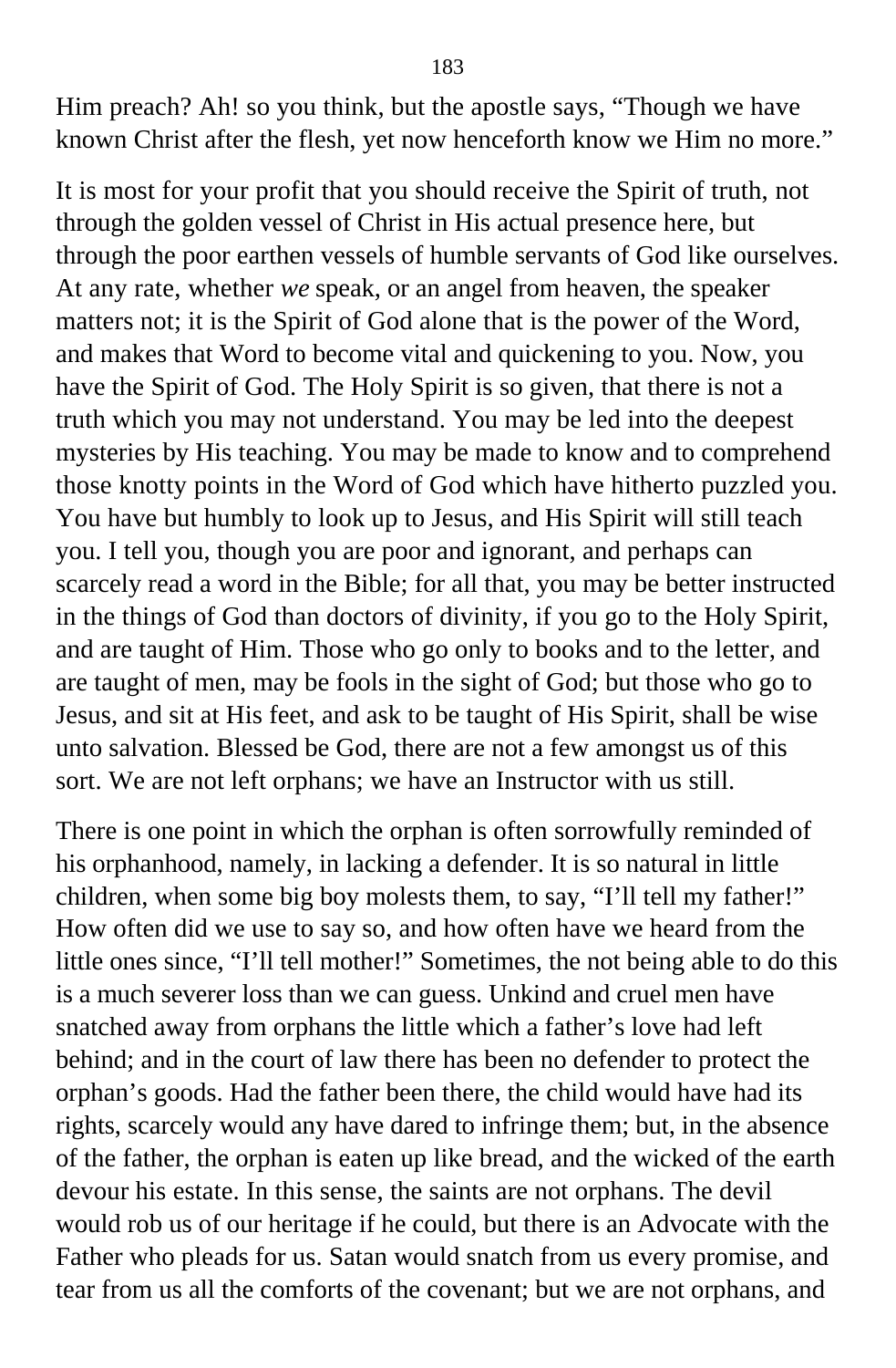when he brings a suit-at-law against us, and thinks that we are the only defendants in the case, he is mistaken, for we have an Advocate on high. Christ comes in and pleads, as the sinners' Friend, for us; and when *He* pleads at the bar of justice, there is no fear but that His plea will be of effect, and our inheritance shall be safe. He has not left us orphans.

Now I want, without saying many words, to get you who love the Master to feel what a very precious thought this is, that you are not alone in this world; that, if you have no earthly friends, if you have none to whom you can take your cares, if you are quite lonely so far as outward friends are concerned, yet Jesus is with you, is really with you, practically with you, able to help you, and ready to do so, and that you have a good and kind Protector close at hand at this present moment, for Christ has said it: "I will not leave you orphans."

## **II.**

Secondly, there is, a consolation provided: The remedy by which the evil is averted is this, our Lord Jesus said, "I will come to you."

What does this mean? Does it not mean, from the connection, this — "I will come to you by My Spirit"? *Beloved, we must not confuse the Persons of the Godhead. The Holy Spirit is not the Son of God; Jesus, the Son of God, is not the Holy Spirit.*

They are two distinct Persons of the one Godhead. But yet there is such a wonderful unity, and the blessed Spirit acts so marvelously as the Vicar of Christ, that it is quite correct to say that, when the Spirit comes, Jesus comes, too, and "I will come to you," means "I, by My Spirit, who shall take My place, and represent Me, I will come to be with you." See then, Christian, you have the Holy Spirit in you and with you to be the Representative of Christ. Christ is with you now, not in person, but by His Representative, — an efficient, almighty, divine, everlasting Representative, who stands for Christ, and is as Christ to you in His presence in your souls. Because you thus have Christ by His Spirit, you cannot be orphans, for the Spirit of God is always with you. It is a delightful truth that the Spirit of God always dwells in believers; — not sometimes, but always. He is not always active in believers, and He may be grieved until His sensible presence is altogether withdrawn, but His secret presence is always there. At no single moment is the Spirit of God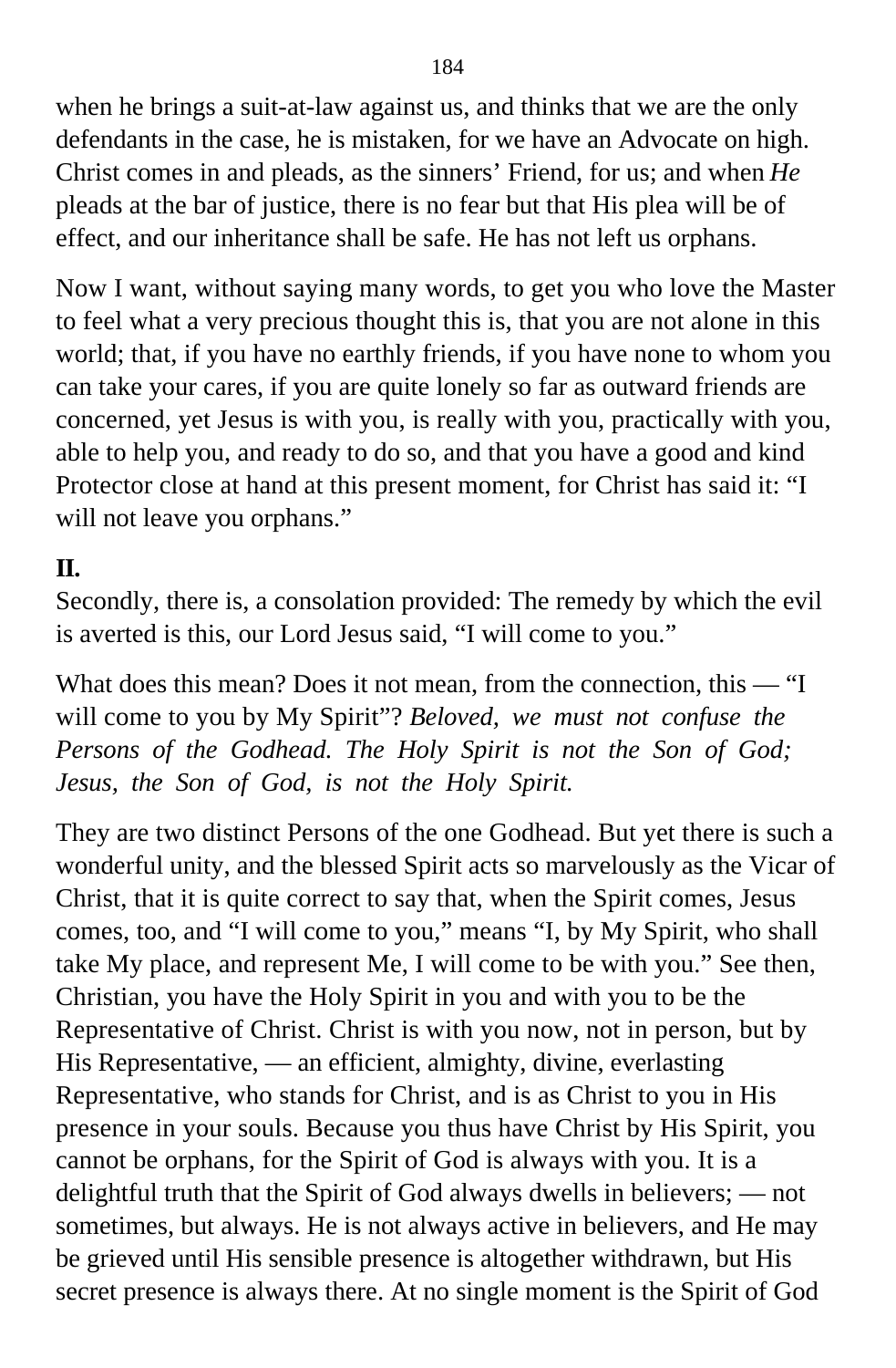wholly gone from a believer. The believer would die spiritually if this could happen, but that cannot be, for Jesus has said, "Because I live, ye shall live also." Even when the believer sins, the Holy Spirit does not utterly depart from him, but is still in him to make him smart for the sin into which he has fallen. The believer's prayers prove that the Holy Spirit is still within him. "Take not Thy Holy Spirit from me," was the prayer of a saint who had fallen very foully, but in whom the Spirit of God still kept His residence, notwithstanding all the foulness of his guilt and sin. But, beloved, in addition to this, Jesus Christ by His Spirit *makes visits to His people of a peculiar kind*. The Holy Ghost becomes wonderfully active and potent at certain times of refreshing. We are then especially and joyfully sensible of His divine power. His influence streams through every chamber of our nature, and floods our dark soul with His glorious rays, as the sun shining in its strength. Oh, how delightful this is! Sometimes we have felt this at the Lord's table. My soul pants to sit with you at that table, because I do remember many a happy time when the emblems of bread and wine have assisted my faith, and kindled the passions of my soul into a heavenly flame. I am equally sure that, at the prayer-meeting, under the preaching of the Word, in private meditation, and in searching the Scriptures, we can say that Jesus Christ has come to us. What! have you no hill Mizar to remember? —

> "No Tabor-visits to recount, When with Him in the Holy Mount"?

Oh, yes! some of these blessed seasons have left their impress upon our memories, so that, amongst our dying thoughts, will mingle the remembrance of those blessed seasons when Jesus Christ manifested Himself unto us as He doth not unto the world. Oh, to be wrapped in that crimson vest, closely pressed 'to His open side!' Oh, to put our finger into the print of nails, and thrust our hand into His side! We know what this means by past experience.

> "Dear Shepherd of Thy chosen few, Thy former mercies here renew."

Permit us once again to feel the truth of the promise, "I will not leave you orphans; I will come to you." And now, gathering up the few thoughts I have uttered, let me remind you, dear friends, that every word of the text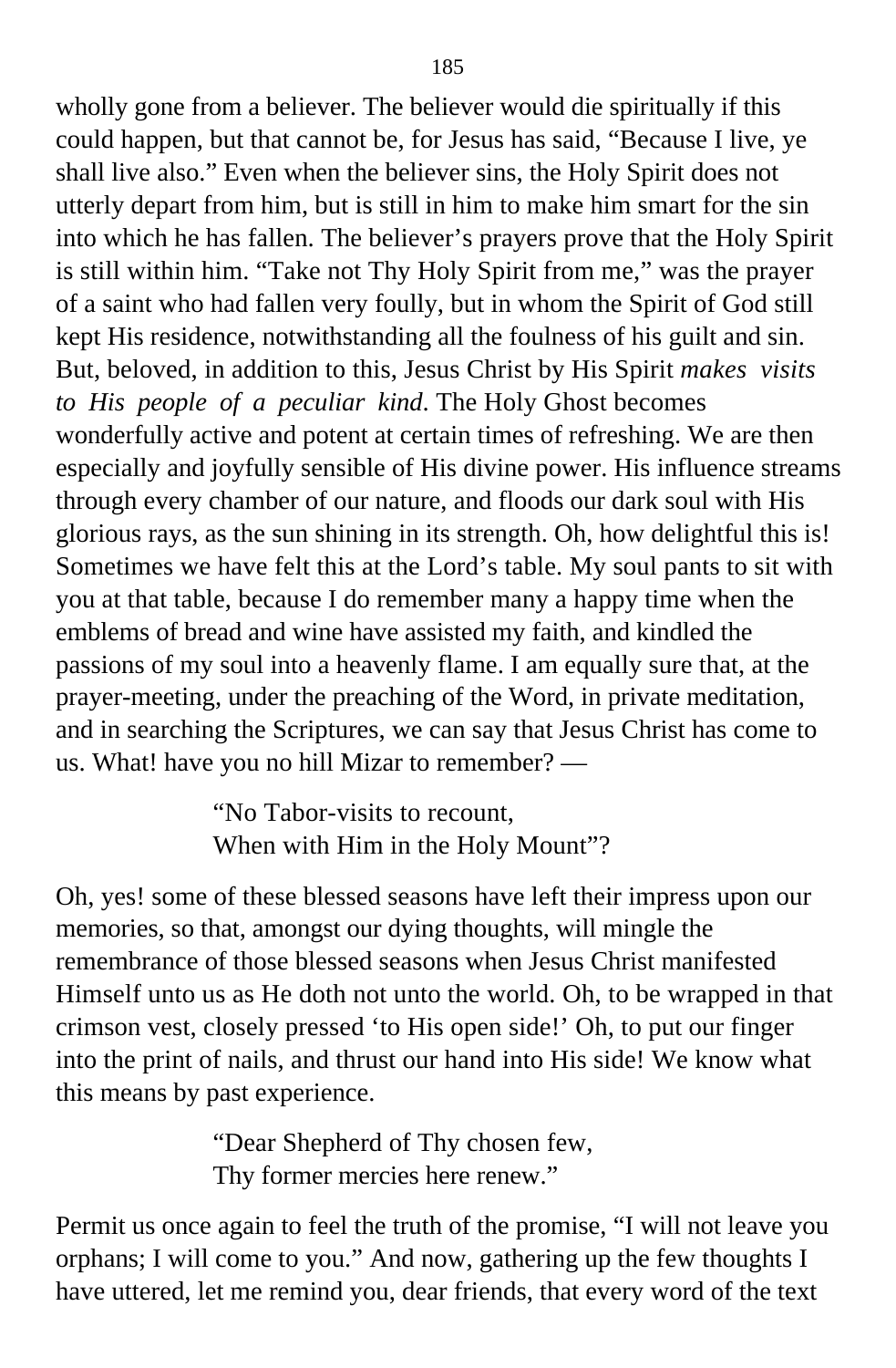is instructive: "I will not leave you orphans: I will come to you." Observe the "I" there twice over. "I will not leave you orphans; father and mother may, but I will not; friends once beloved may turn stony-hearted, but I will not; Judas may play the traitor, and Ahithophel may betray his David, but I will not leave you comfortless. You have had many disappointments, great heart-breaking sorrows, but I have never caused you any; I — the faithful and the true Witness, the immutable, the unchangeable Jesus, the same yesterday, today, and for ever, I will not leave you comfortless; I will come unto you." Catch at that word, "I," and let your souls say, "Lord, I am not worthy that Thou shouldest come under my roof; if Thou hadst said, 'I will send an angel to thee,' it would have been a great mercy, but what sayest Thou, 'I will come unto thee'? If Thou hadst bidden some of my brethren come and speak a word of comfort to me, I had been thankful, but Thou hast put it thus in the first person, 'I will come unto you.' O my Lord, what shall I say, what shall I do, but feel a hungering and a thirsting after Thee, which nothing shall satisfy till Thou shalt fulfil Thine own Word, 'I will not leave you comfortless; I will come to you'"?

And then notice the persons to whom it is addressed, "I will not leave *you* comfortless, *you*, Peter, who will deny Me; *you*, Thomas, who will doubt Me; I will not leave you comfortless." O you who are so little in Israel that you sometimes think it is a pity that your name is in the church-book at all, because you feel yourselves to be so worthless, so unworthy, He will not leave *you* comfortless, not even *you!* "*O Lord,*" *thou sayest,* "*if Thou wouldst look after the rest of Thy sheep, I would bless Thee for Thy tenderness to them, but*  $I - I$  deserve to be left; if I were forsaken of Thee, I could not blame Thee, for I have played the harlot against Thy love, but yet Thou sayest, 'I will not leave *you*.'" Heir of heaven, do not lose your part in this promise. I pray you say, "Lord, come unto me, and though Thou refresh all my brethren, yet, Lord, refresh me with some of the droppings of Thy love; O Lord, fill the cup *for me; my* thirsty spirit pants for it.

> "'I thirst, I faint, I die to prove The greatness of redeeming love, The love of Christ to me.'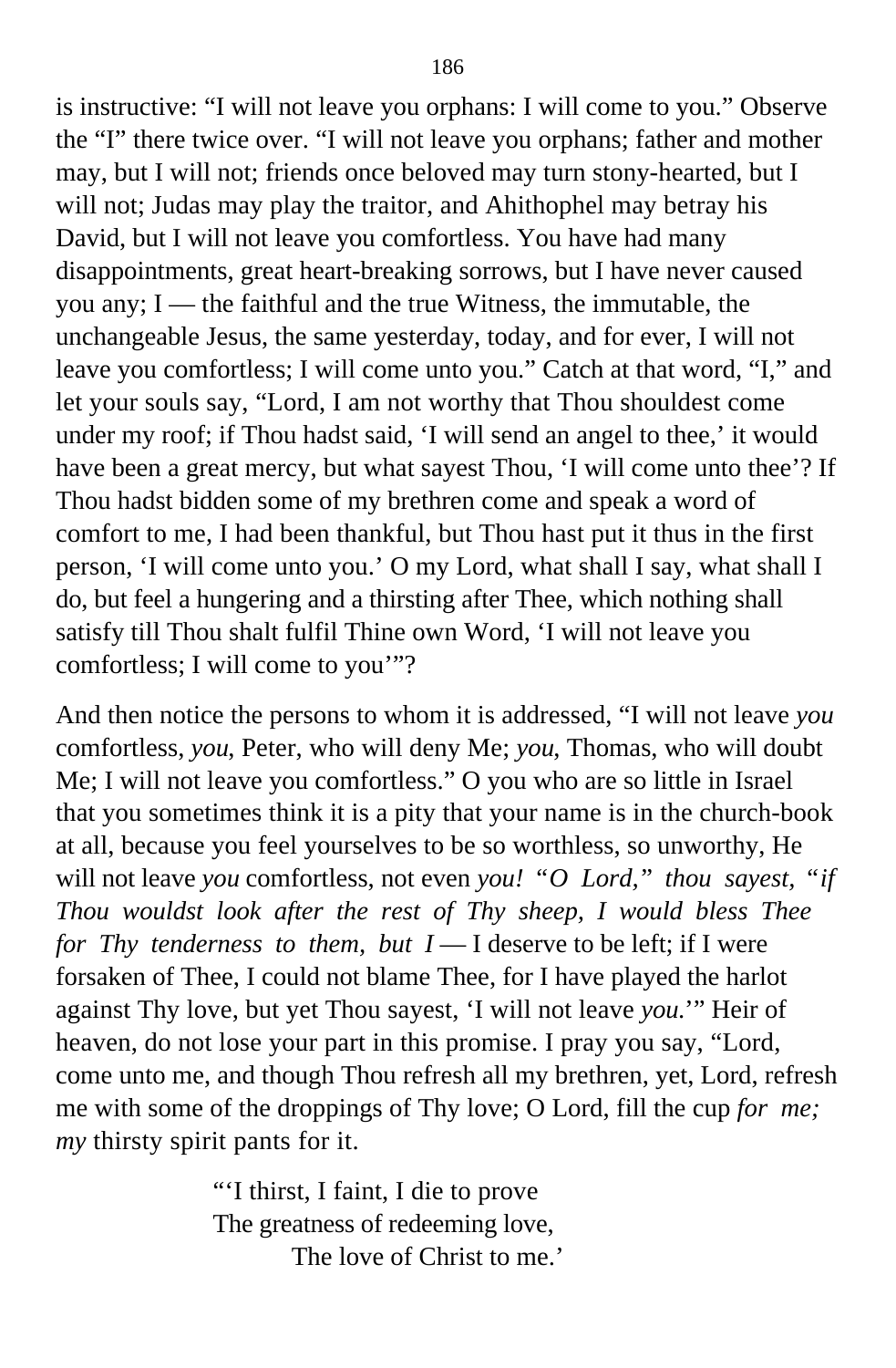Now, Lord, fulfil Thy word to Thine unworthy handmaid, as I stand like Hannah in Thy presence. Come unto me, Thy servant, unworthy to lift so much as his eyes towards heaven, and only daring to say, 'God be merciful to me a sinner.' Fulfil Thy promise even to me, 'I will not leave you comfortless; I will come to you.'"

Take whichever of the words you will, and they each one sparkle and flash after this sort. Observe, too, *the richness and sufficiency of the text:* "*I will not leave you comfortless: I will come to you.*" *He does not promise,* "*I will send you sanctifying grace, or sustaining mercy, or precious mercy,*" *but He says, what is the only thing that will prevent your being orphans,* "*I will come to you.*" *Ah! Lord, Thy grace is sweet, but Thou art better. The vine is good, but the clusters are better. It is well enough to have a gift from Thy hand, but oh! to touch the hand itself. It is well enough to hear the words of Thy lips, but oh! to kiss those lips as the spouse did in the Song, this is better still. You know, if there be an orphan child, you cannot prevent its continuing an orphan. You may feel great kindness towards it, supply its wants, and do all you possibly can towards it, but it is an orphan still. It must get its father and its mother back, or else it will still be an orphan. So, our blessed Lord, knowing this, does not say,* "*I will do this and that for you,*" *but,* "*I will come to you.*"

Do you not see, dear friends, here is not only all you can want, but all you think you can want, wrapped up in a sentence, "I will come to you"? "It pleased the Father that in Him should all fulness dwell;" so that, when Christ comes, in Him "all fulness" comes. "In Him dwelleth all the fulness of the Godhead bodily," so that, when Jesus comes, the very Godhead comes to the believer.

> "All my capacious powers can wish In Thee doth richly meet;"

and if Thou shalt come to me, it is better than all the gifts of Thy covenant. If I get Thee, I get all, and more than all, at once. Observe, then, the language and the sufficiency of the promise.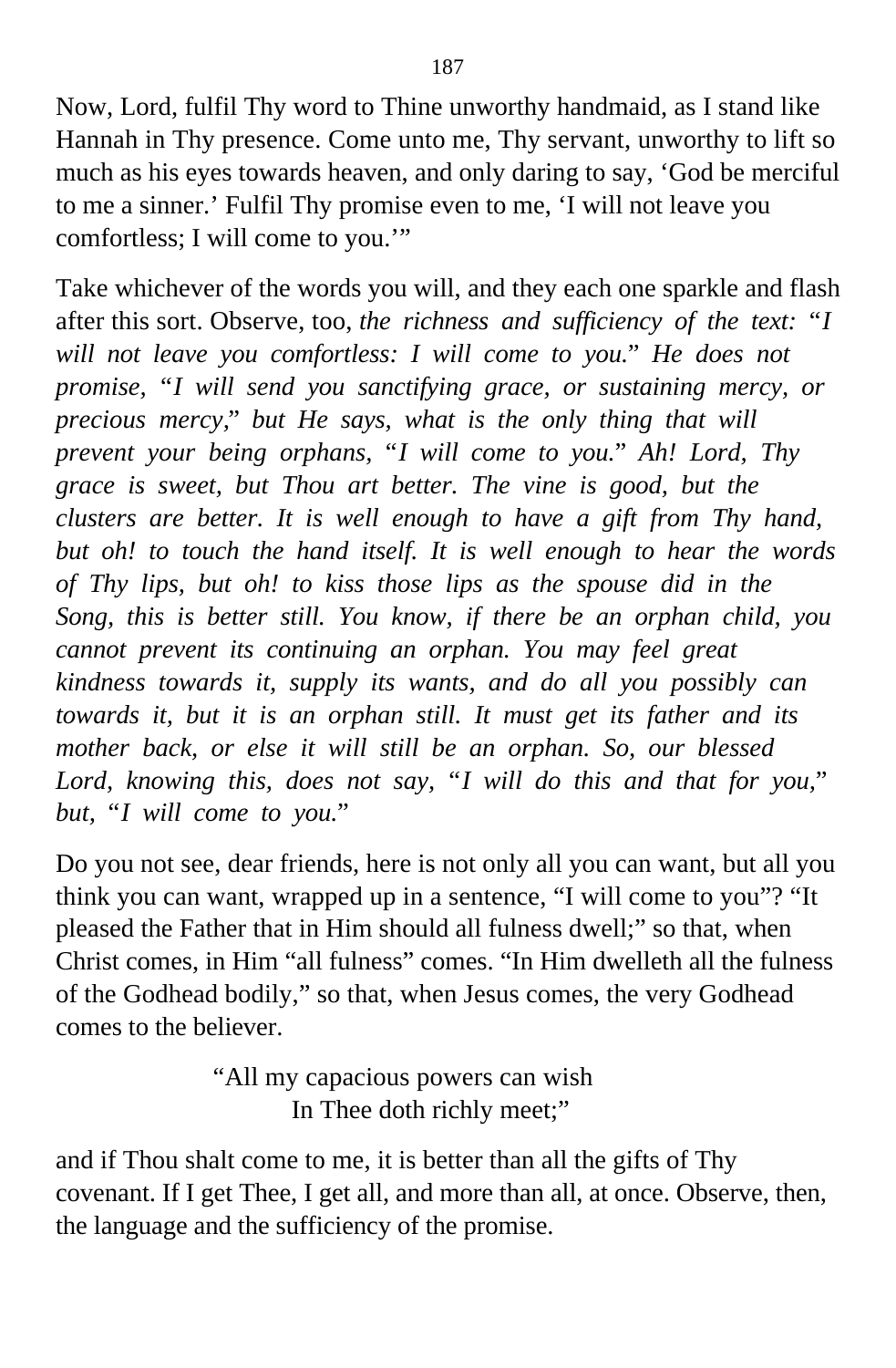But I want you to notice, further, *the continued freshness and force of the promise. Somebody here owes another person fifty pounds, and he gives him a note of hand,* "*I promise to pay you fifty pounds.*" *Very well! the man calls with that note of hand to-*

morrow, and gets fifty pounds. And what is the good of the note of hand now? Why, it is of no further value, it is discharged. How would you like to have a note of hand which would always stand good? That would be a right royal present. "I promise to pay evermore, and this bond, though paid a thousand times, shall still hold good." Who would not like to have a cheque of that sort? Yet this is the promise which Christ gives you, "I will not leave you orphans: I will come to you." The first time a sinner looks to Christ, Christ comes to him. And what then? Why, the next minute it is still, "I will come to you." But here is one who has known Christ for fifty years, and he has had this promise fulfilled a thousand times a year: is it not done with? Oh, no! there it stands, just as fresh as when Jesus first spoke it, "I will come to you." Then we will treat our Lord in His own fashion, and take Him at His word. We will go to Him as often as ever we can, for we shall never weary Him; and when He has kept His promise most, then is it that we will go to Him, and ask Him to keep it more still; and after ten thousand proofs of the truth of it, we will only have a greater hungering and thirsting to get it fulfilled again. This is fit provision for life, and for death, "I will come to you." In the last moment, when your pulse beats faintly, and you are just about to pass the curtain, and enter into the invisible world, you may have this upon your lips, and say to your Lord, "My Master, still fulfil the word on which Thou hast caused me to hope, 'I will not leave you comfortless: I will come to you.'"

Let me remind you that *the text is at this moment valid*, and for this I delight in it. "I will not leave you comfortless." That means *now*, "I will not leave you comfortless now." Are you comfortless at this hour? It is your own fault. Jesus Christ does not leave you so, nor make you so. There are rich and precious things in this word, "I will not leave you comfortless: I will come to you, I will come to you now." It may be a very dull time with you, and you are pining to come nearer to Christ. Very well, then plead the promise before the Lord. Plead the promise as you sit where you are: "Lord, Thou hast said Thou wilt come unto me; come unto me tonight." There are many reasons, believer, why you should plead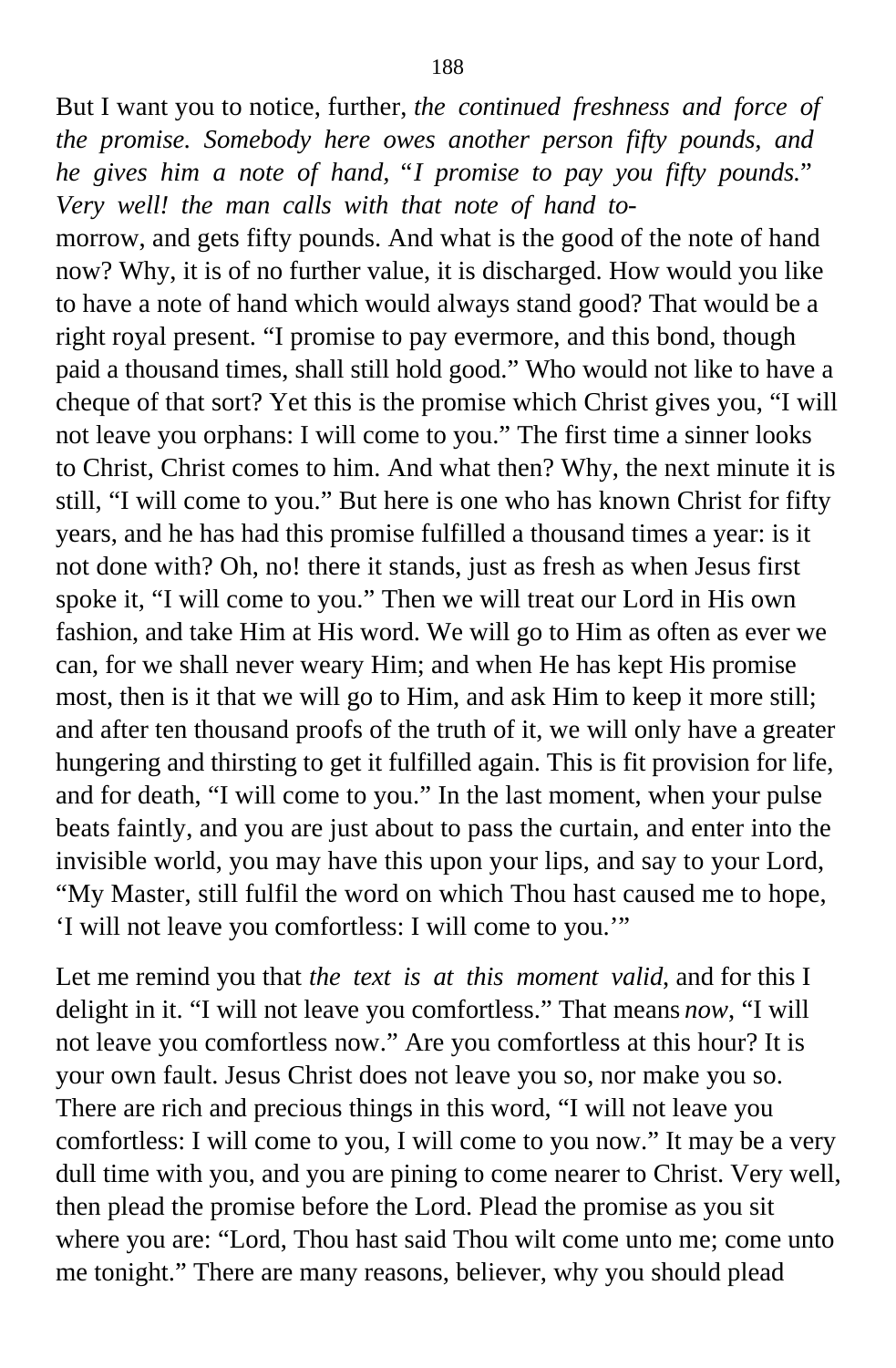thus. You want Him; you need Him; you require Him; therefore plead the promise, and expect its fulfilment. And oh! when He cometh, what a joy it is; He is as a bridegroom coming out of his chamber with his garments fragrant with aloes and cassia! How well the oil of joy will perfume your heart! How soon will your sackcloth be put away, and the garments of gladness adorn you! With what joy of heart will your heavy soul begin to sing

when Jesus Christ shall whisper that you are His, and that He is yours! Come, my Beloved, make no tarrying; be Thou like a roe or a young hart upon the mountains of separation, and prove to me Thy promise true, "I will not leave you orphans: I will come to you."

And now, dear friends, in conclusion, let me remind you that *there are many who have no share in the text*. What can I say to such? From my soul I pity you who do not know what the love of Christ means. Oh! if you could but tell the joy of God's people, you would not rest an hour without it.

> "His worth, if all the nations knew, Sure the whole world would love Him too."

Remember, if you would find Christ, He is to be found in the way of faith. Trust Him, and He is yours. Depend upon the merit of His sacrifice; cast yourselves entirely upon that, and you are saved, and Christ is yours.

God grant that we may all break bread in the kingdom above, and feast with Jesus, and share His glory! We are expecting His second coming. He is coming personally and gloriously. This is the brightest hope of His people. This will be the fulness of their redemption, the time of their resurrection. Anticipate it, beloved, and may God make your souls to sing for joy!

> "'Mid the splendors of the glory" Which we hope ere long to share; Christ our Head, and we His members, Shall appear, divinely fair. Oh, how glorious! When we meet Him in the air!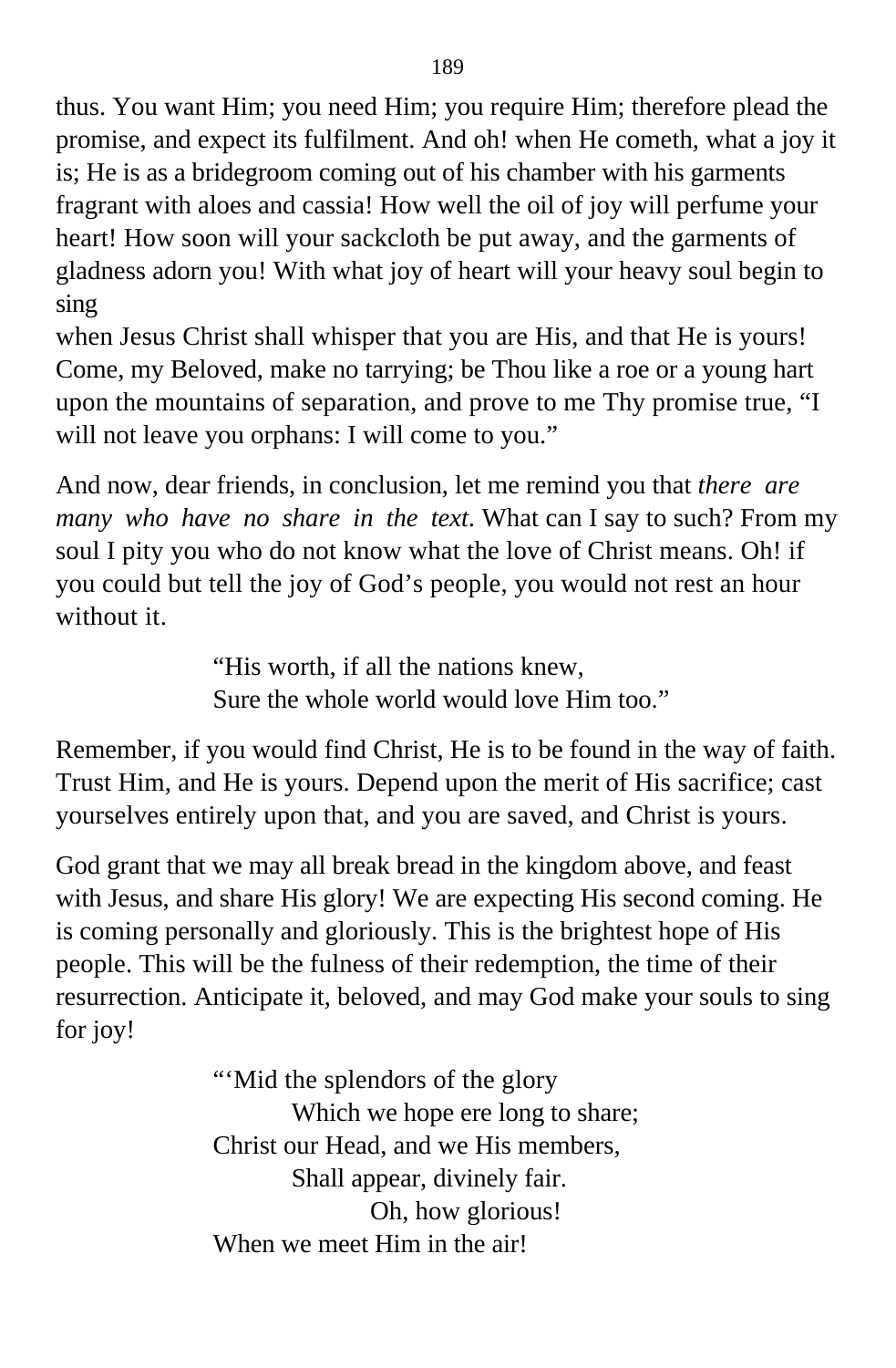"Bright the prospect soon that greets us Of that long'd-for nuptial day, When our heavenly Bridegroom meets us On His kingly, conquering way; In the glory, Bride and Bridegroom reign for aye!"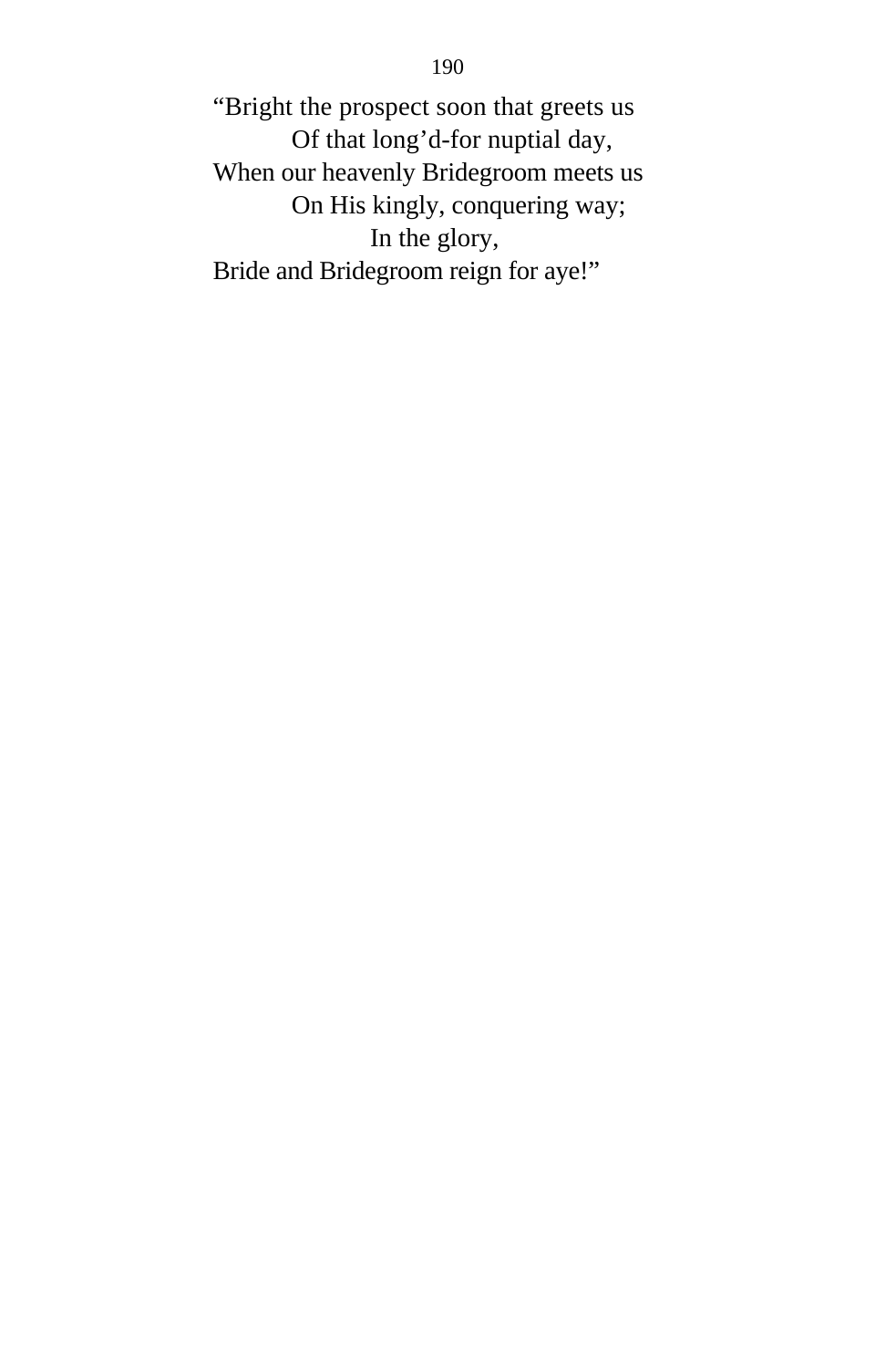# COMMUNION WITH CHRIST AND HIS PEOPLE

#### *AN ADDRESS AT A COMMUNION SERVICE AT MENTONE*

"The cup of blessing which we bless, is it not the communion of the blood of Christ? The bread which we break, is it not the communion of the body of Christ? For we being many are one bread, and one body: for we are all partakers of that one bread."

— 1 Corinthians 10:16, 17.

I WILL read you the text as it is given in the Revised Version: "The cup of blessing which we bless, is it not a communion of the blood of Christ?" That is to say, — Is it not one form of expressing the communion of the blood of Christ? "The bread," or as it is in the margin, "the loaf which we break, is it not a communion of the body of Christ? seeing that we, who are many, are one loaf, one body: for we all partake of the one loaf." The word "loaf" helps to bring out more clearly the idea of unity intended to be set forth by the apostle.

It is a lamentable fact that some have fancied that this simple ordinance of the Lord's supper has a certain magical, or at least physical power about it, so that, by the mere act of eating and drinking this bread and wine, men can be made partakers of the body and blood of Christ. It is marvelous that so plain a symbol should have been so complicated by genuflexions, adornments, and technical phrases. Can anyone see the slightest resemblance between the Master's sitting down with the twelve, and the mass of the Roman community? The original rite is lost in the superimposed ritual. Superstition has produced a sacrament where Jesus intended a fellowship. Too many, who would not go the length of Rome, yet speak of this simple feast as if it were a mystery dark and obscure. They employ all manner of hard words to turn the children's bread into a stone. It is not the Lord's supper, but the Eucharist; we see before us no plate, but a "paten"; the cup is a "chalice" and the table is an "altar." These are incrustations of superstition, whereby the blessed ordinance of Christ is likely to be again overgrown and perverted.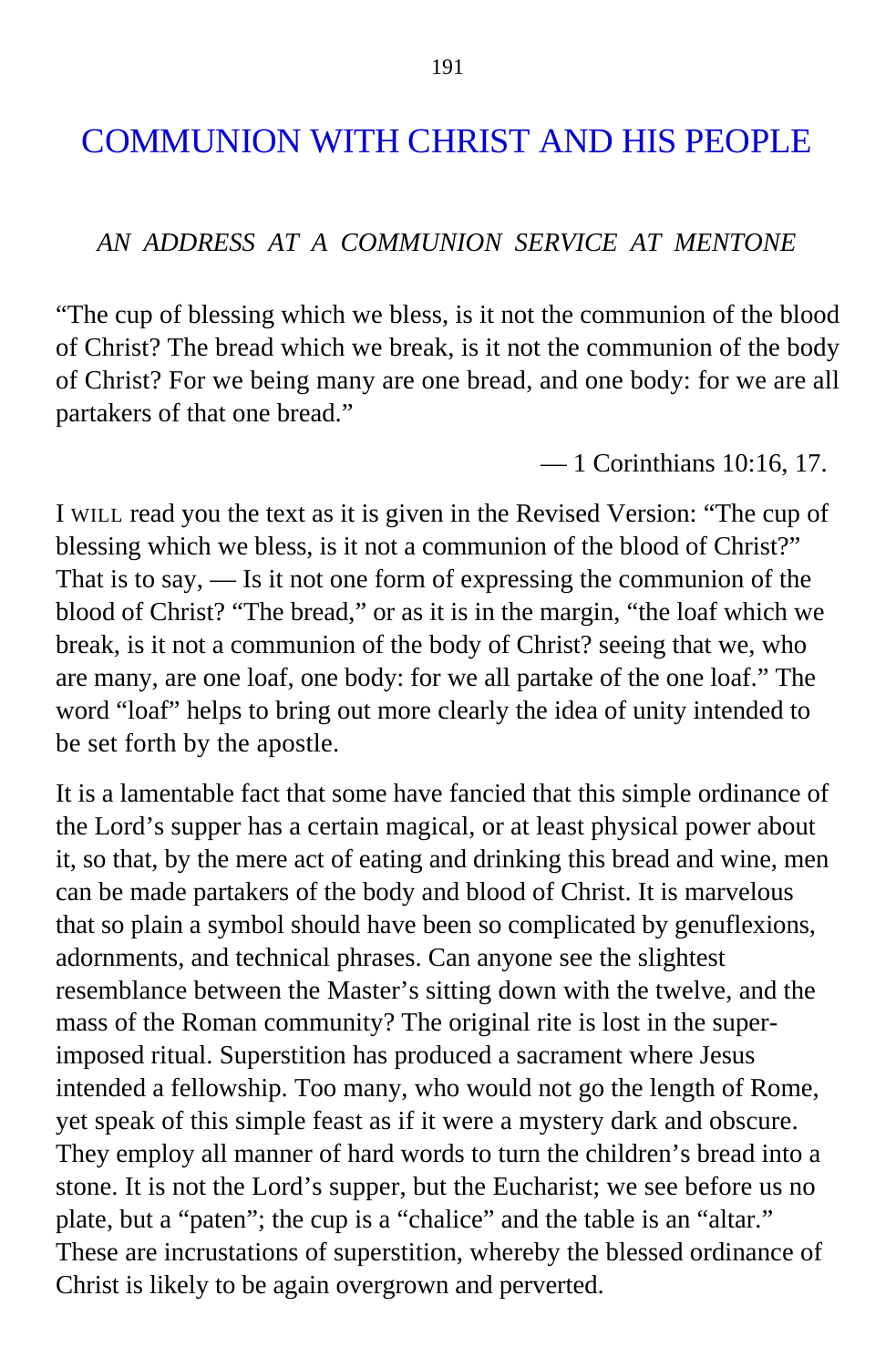What does this supper mean? It means communion: *communion with Christ, and communion with one another*.

What is communion? The word breaks up easily into union, and its prefix *com*, which means *with*, union with. We must, therefore, first enjoy union with Christ, and with His Church, or else we cannot enjoy communion. Union lies at the basis of com-

munion. We must be one with Christ in heart, and soul, and life; baptized into His death; quickened by His life, and so brought to be members of His body, one with the whole Church of which He is the Head. We cannot have communion with Christ till we are in union with *Him*; and we cannot have communion with the Church till we are in vital union with *it*.

## **I.**

The teaching of the Lord's supper is just this — that while we have many ways of communion with Christ, yet the receiving of Christ into our souls as our Savior is the best way of communion with Him.

I said, dear friends, that we have many ways of communion with Christ; let me show you that it is so.

Communion is ours by *personal intercourse* with the Lord Jesus. We speak with Him in prayer, and He speaks with us through the Word. Some of us speak oftener with Christ than we do with wife or child, and our communion with Jesus is deeper and more thorough than our fellowship with our nearest friend. In meditation and its attendant thanksgiving we speak with our risen Lord, and by His Holy Spirit He answers us by creating fresh thought and emotion in our minds. I like sometimes in prayer, when I do not feel that I can say anything, just to sit still, and look up; then faith spiritually descries the Well-beloved, and hears His voice in the solemn silence of the mind. Thus we have intercourse with Jesus of a closer sort than any words could possibly express. Our soul melts beneath the warmth of Jesus' love, and darts upward her own love in return. Think not that I am dreaming, or am carried off by the memory of some unusual rhapsody: no, I assert that the devout soul can converse with the Lord Jesus all the day, and can have as true fellowship with Him as if He still dwelt bodily among men. This thing comes to me, not by the hearing of the ear, but by my own personal experience: I know of a surety that Jesus manifests Himself unto His people as He doth not unto the world.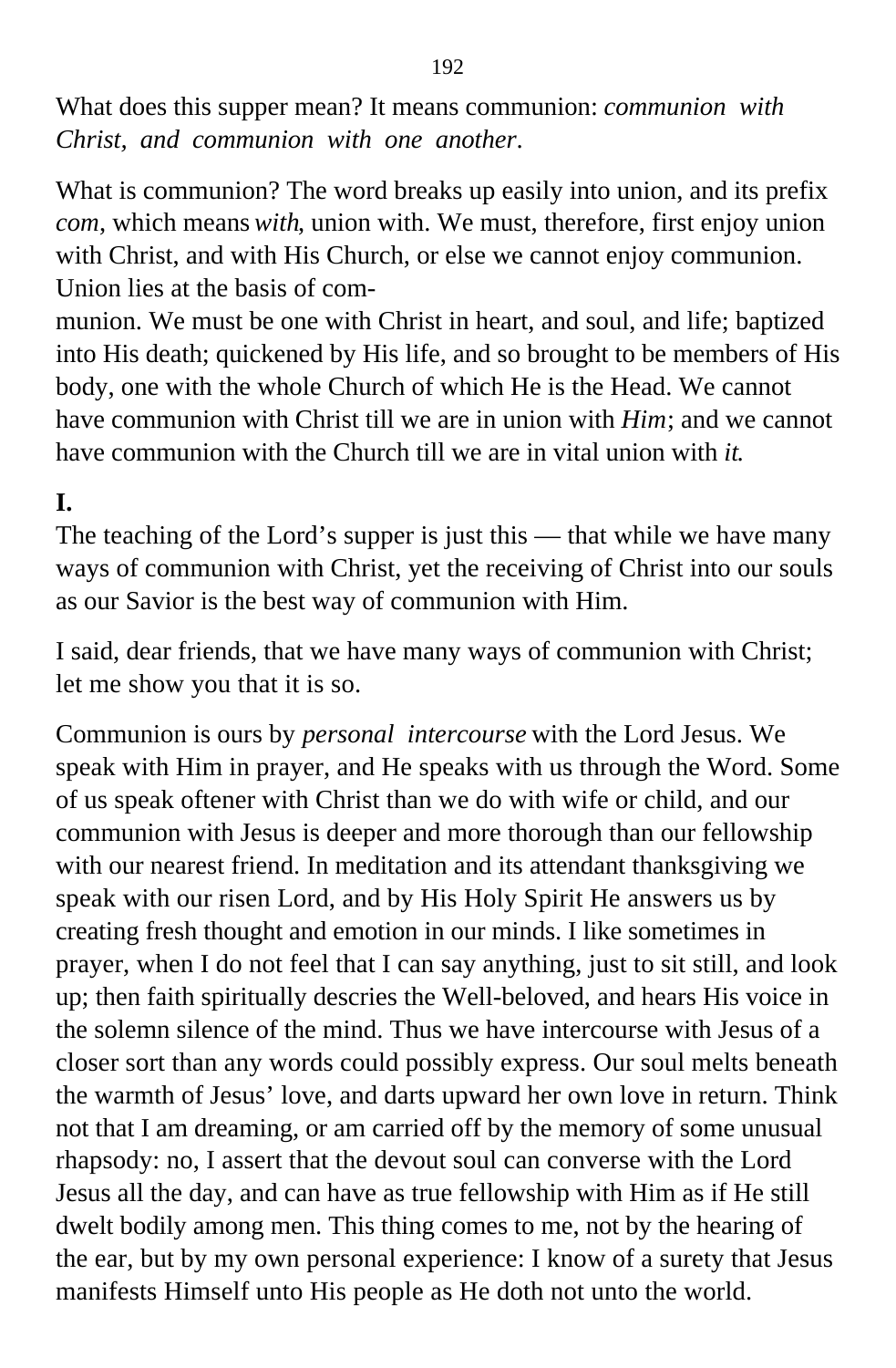Ah, what sweet communion often exists between the saint and the Well-beloved, when there is no bread and wine upon the table, for the Spirit Himself draws the heart of the renewed one, and it runs after Jesus, while the Lord Himself appears unto the longing spirit! Truly our fellowship is with the Father, and with His Son Jesus Christ. Do *you* enjoy this charming converse?

Next, we have communion with Christ *in His thoughts, views, and purposes;* for His thoughts are our thoughts according to our capacity and sanctity. Believers take the same view of matters as Jesus does; that which pleases Him pleases them, and that which grieves Him grieves them also. Consider, for instance, the greatest theme of our thought, and see whether our thoughts are not like those of Christ. He delights in the Father, He loves to glorify the Father: do not we? Is not the Father the center of our soul's delight? Do we not rejoice at the very sound of His name? Does not our spirit cry, "Abba, Father"? Thus it is clear we feel as Jesus feels towards the Father, and so we have the truest communion with Him. This is but one instance; your contemplations will bring before you a wide variety of topics wherein we think with Jesus. Now, identity of judgment, opinion, and purpose forms the highway of communion; yea, it is communion.

We have also communion with Christ *in our emotions*. Have you never felt a holy horror when you have heard a word of blasphemy in the street? Thus Jesus felt when He saw sin, and bore it in His own person: only He felt it infinitely more than you do. Have you never felt as you looked upon sinners that you must weep over them? Those are holy tears, and contain the same ingredients as those which Jesus shed when He lamented over Jerusalem. Yes, in our zeal for God, our hatred of sin, our detestation of falsehood, our pity for men, we have true communion with Jesus.

Further, we have had fellowship with Christ *in many of our actions*. Have you ever tried to teach the ignorant? This Jesus did. Have you found it difficult? So Jesus found it. Have you striven to reclaim the backslider? Then you were in communion with the Good Shepherd who hastens into the wilderness to find the one lost sheep, finds it, lays it upon His shoulders, and brings it home rejoicing. Have you ever watched over a soul night and day with tears? Then you have had communion with Him who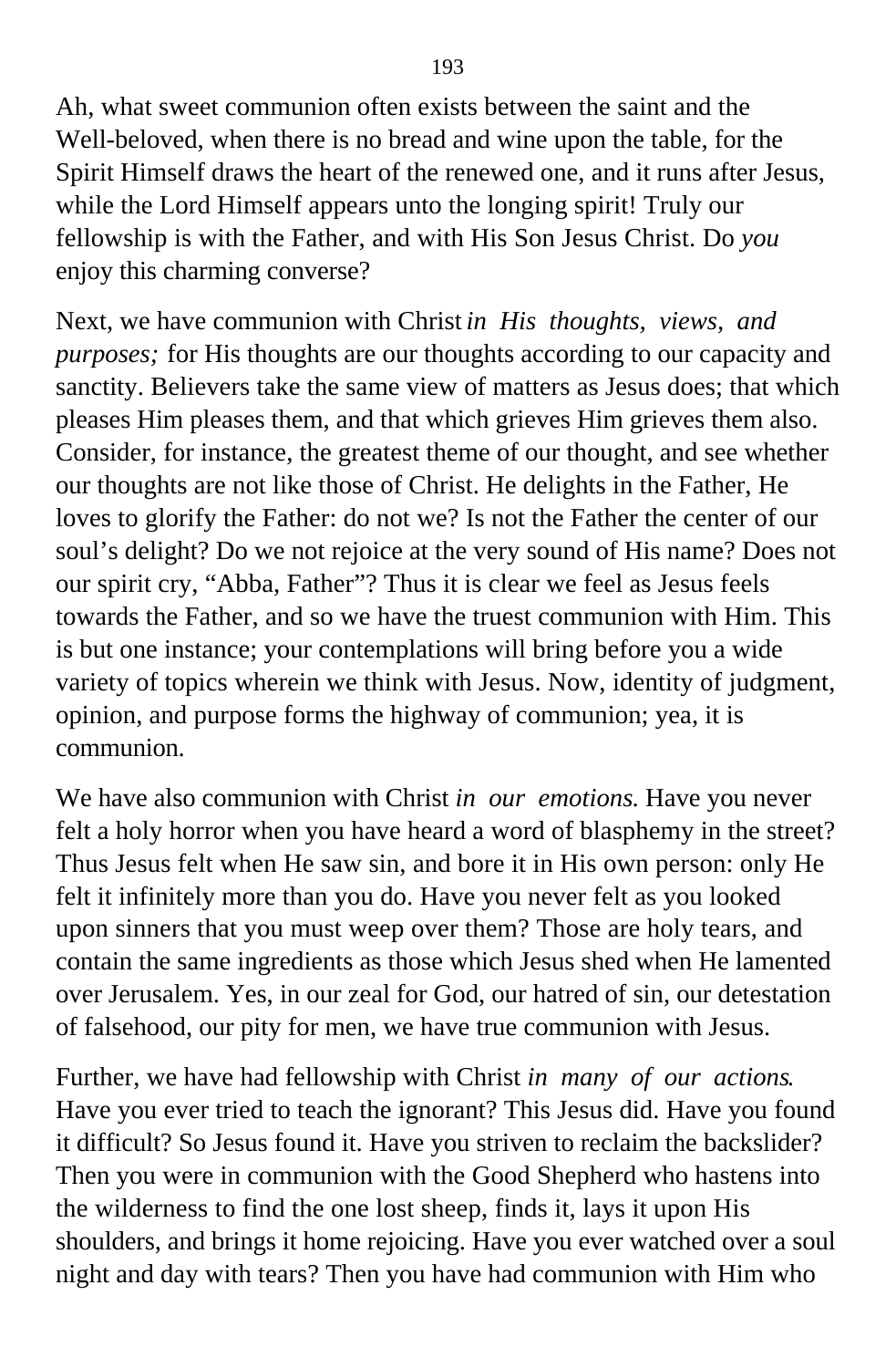has born all our names upon His broken heart, and carries the memorial of them upon His pierced hands. Yes, in acts of self-denial, liberality, benevolence, and piety, we enter into communion with Him who went about doing good. Whenever we try to disentangle the snarls of strife, and to make peace between men who are at enmity, then are we doing what the great Peace-maker did, and we have communion with the Lord and Giver of peace. Wherever, indeed, we co-operate with the Lord Jesus in His designs of love to men, we are in true and active communion with Him.

So it is *with our sorrows*. Certain of us have had large fellowship with the Lord Jesus in affliction. "Jesus wept": He lost a friend, and so have we. Jesus grieved over the hardness of men's hearts: we know that grief. Jesus was exceedingly sorry that the hopeful young man turned away, and went back to the world: we know that sorrow. Those who have sympathetic hearts, and live for others, readily enter into the experience of "the Man of sorrows." The wounds of calumny, the reproaches of the proud, the venom of the bigoted, the treachery of the false, and the weakness of the true, we have known in our measure; and therein have had communion with our Lord Jesus.

Nor this alone: we have been with our Divine Master in His joys. I suppose there never lived a happier man than the Lord Jesus. He was rightly called "the Man of sorrows"; but He might, with unimpeachable truth, have been called, "the Man of joys." He must have rejoiced as He called His disciples, and they came unto Him; as He bestowed healing and relief; as He gave pardon to penitents, and breathed peace on believers. His was the joy of finding the sheep, and taking the piece of money out of the dust. His work was His joy: such joy that, for its sake, He endured the cross, despising the shame. The exercise of benevolence is joy to loving hearts: the more pain it costs, the more joy it is. Kind actions make us happy, and in such joy we find communion with the great heart of Jesus.

Thus have I given you a list of windows of agate and gates of carbuncle through which you may come at the Lord; but the ordinance of the Lord's supper sets forth a way which surpasses them all. It is the most accessible and the most effectual method of fellowship. Here it is that we have fellowship with the Lord Jesus by receiving Him as our Savior. We, being guilty, accept of His atonement as our sacrificial cleansing, and in token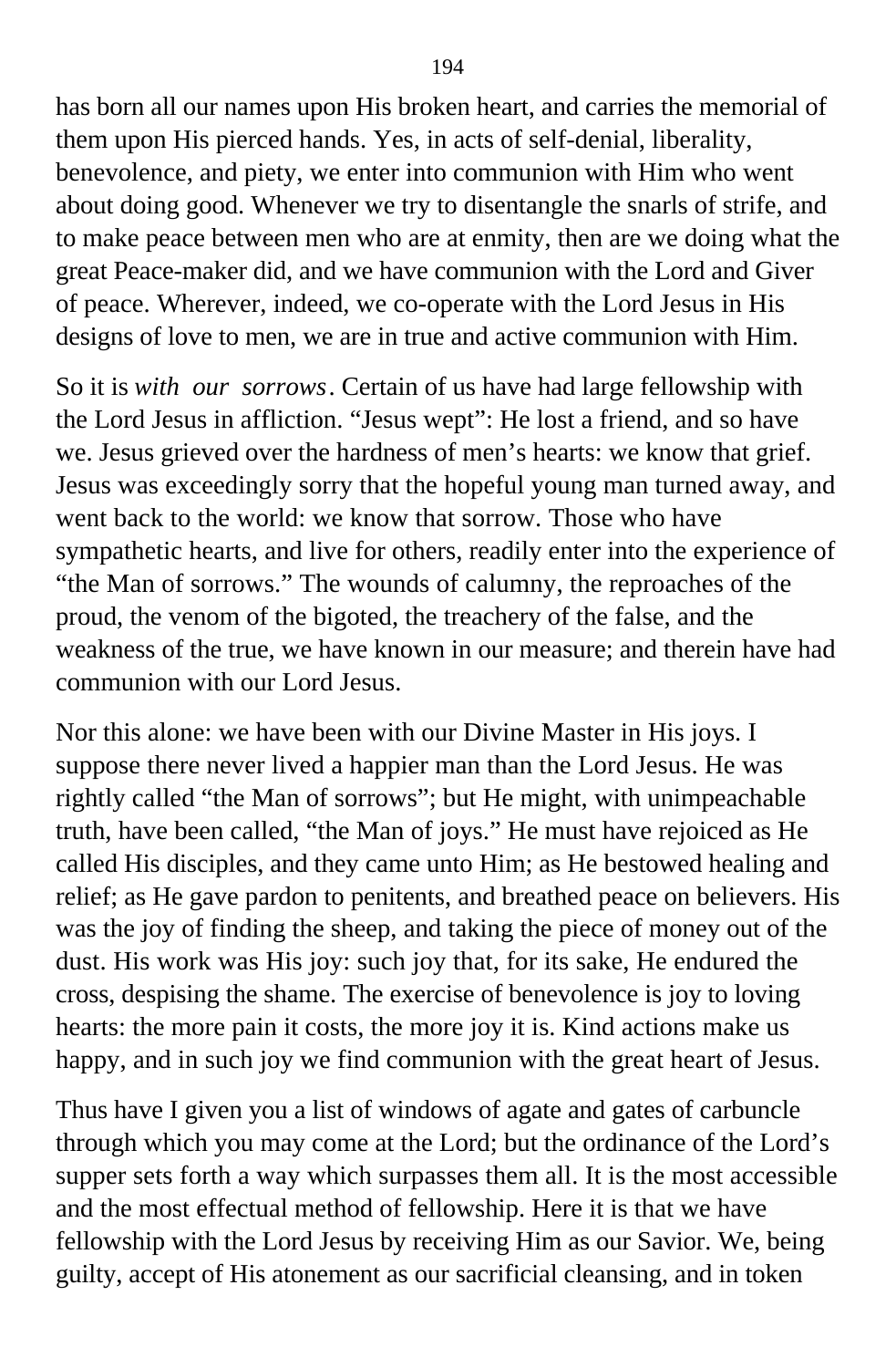thereof we eat this bread and drink this cup. "Oh!" says one, "I do not feel that I can get near to Christ. He is so high and holy, and I am only a poor sinner." Just so. For that very reason you can have fellowship with Christ in that which lies nearest to His heart: He is a Savior, and to be a Savior there must be a sinner to be saved. Be you that one, and Christ and you shall at once be in union and communion: He shall save, and you shall be saved; He shall sanctify, and you shall be sanctified; and twain shall thus be one. This table sets before you His great sacrifice. Jesus has offered it; will you accept it? He does not ask you to bring anything, — no drop of blood, no pang of flesh; all is here, and your part is to come and partake of it, even as of old the offerer partook of the peace-offering which he had brought, and so feasted with God and with the priest. If you work for Christ, that will certainly be some kind of fellowship with Him; but I tell you that the communion of receiving him into your inmost soul is the nearest and closest fellowship possible to mortal man. The fellowship of service is exceedingly honorable, when we and Christ work together for the same objects; the fellowship of suffering is exceedingly instructive, when our heart has graven upon it the same characters as were graven upon the heart of Christ: but the fellowship of the soul which receives Christ, and is received by Christ, is closer, more vital, more essential than any other.

Such fellowship is eternal. No power upon earth can henceforth take from me the piece of bread which I have just now eaten, it has gone where it will be made up into blood, and nerve, and muscle, and bone. It is within me, and of me. That drop of wine has coursed through my veins, and is part and parcel of my being. So he that takes Jesus by faith to be his Savior has chosen the good part which shall not be taken away from him. He has received the Christ into his inward parts, and all the men on earth, and all the devils in hell, cannot extract Christ from him. Jesus saith, "He that eateth Me, even he shall live by Me." By our sincere reception of Jesus into our hearts, an indissoluble union is established between us and the Lord, and this manifests itself in mutual communion. To as many as received Him, to them has He given this communion, even to them that believe on His name.

#### **II.**

I have now to look at another side of communion, — namely, the fellowship of true believers with each other. We have many ways of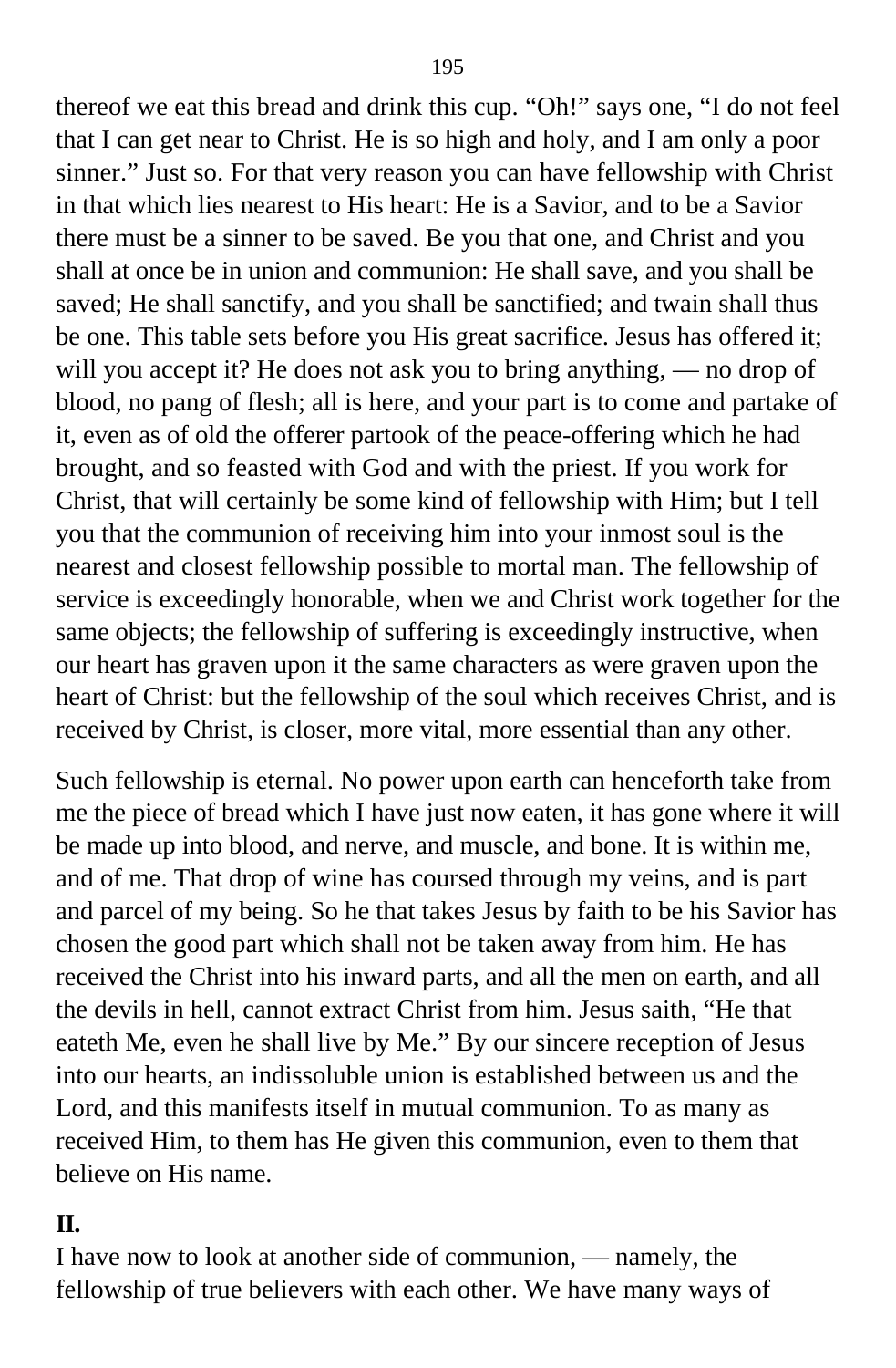communing the one with the other, but there is no way of mutual communing like the common reception of the same Christ in the same way. I have said that there are many ways in which Christians commune with one another, and these doors of fellowship I would mention at some length.

Let me go over much the same ground as before. We commune by *holy converse*. I wish we had more of this. Time was when they that feared the Lord spake often one to another; I am afraid that now they more often speak one against another. It is a grievous thing that full often love lies bleeding by a brother's hand. Where we are not quite so bad as that, yet we are often backward and silent, and so miss profitable converse. Our insular reserve has often made one Christian sit by another in utter isolation, when each would have been charmed with the other's company. Children of one family need not wait to be introduced to each other: having eaten of this one bread, we have given and received the token of brotherhood; let us therefore act consistently with our relationship, and fall into holy conversation next time we meet. I am afraid that Christian brotherhood in many cases begins and ends inside the place of worship. Let it not be so among us. Let it be our delight to find our society in the circle of which Jesus is the center, and let us make those our friends who are the friends of Jesus. By frequent united prayer and praise, and by ministering the one to the other the things which we have learned by the Spirit, we shall have fellowship with each other in our Lord Jesus Christ.

I am sure that all Christians have fellowship together in their *thoughts*. In the essentials of the gospel we think alike: in our thoughts of God, of Christ, of sin, of holiness, we keep step; in our intense desire to promote the kingdom of our Lord, we are as one. All spiritual life is one. The thoughts raised by the Spirit of God in the souls of men are never contrary to each other. I say not that the thoughts of all professors agree, but I do assert that the minds of the truly regenerate in all sects, and in all ages, are in harmony with each other, — a harmony which often excites delighted surprise in those who perceive it. The marks that divide one set of nominal Christians from another set are very deep and wide to those who have nothing of religion but the name; yet living believers scarcely notice them. Boundaries which separate the cattle of the field are no division to the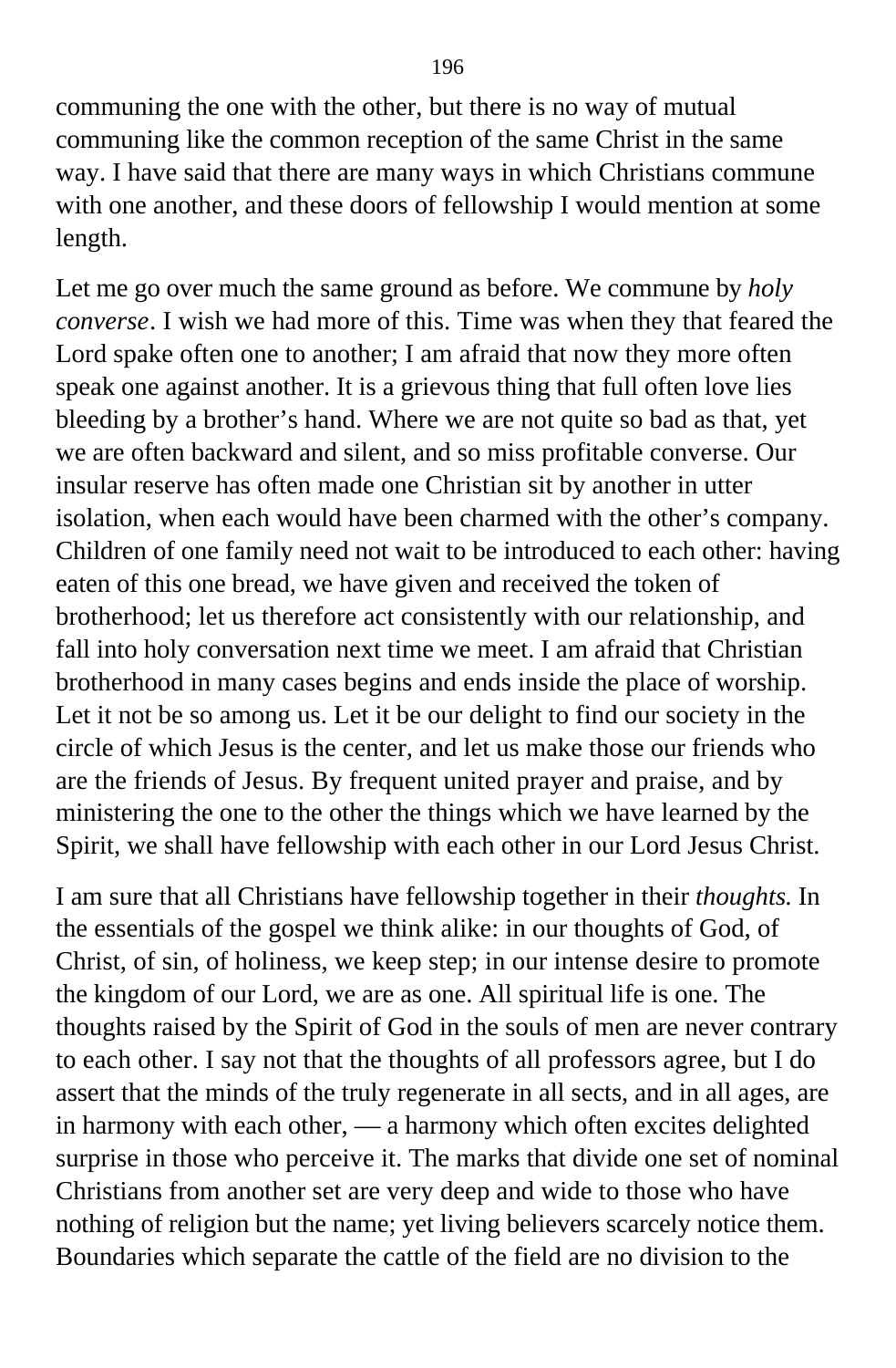birds of the air. Our minds, thoughts, desires, and hopes are one in Christ Jesus, and herein we have communion.

Beloved friends, our *emotions* are another royal road of fellowship. You sit down and tell your experience, and I smile to think that you are telling mine. Sometimes a young believer enlarges upon the sad story of his trials and temptations, imagining that nobody ever had to endure so great a fight, when all the while he is only describing the common adventures of those who go on pilgrimage, and we are all communing with him. When we talk together about our Lord, are we not agreed? When we speak of our Father, and all His dealings with us, are we not one? And when we weep, and when we sigh, and when we sing, and when we rejoice, are we not all akin? Heavenly fingers touching like strings within our hearts bring forth the self-same notes, for we are the products of the same Maker, and tuned to the same praise. Real harmony exists among all the true people of God: Christians are one in Christ.

We have communion with one another, too, in our *actions*. We unite in trying to save men: I hope we do. We join in instructing, warning, inviting, and persuading sinners to come to Jesus. Our life-ministry is the same: we are workers together with God. We live out the one desire, — "Thy kingdom come. Thy will be done in earth, as it is in heaven."

Certainly we have much communion one with the other in our *sufferings*. There is not a poor sick or despondent saint upon the earth with whom we do not sympathize at this moment, for we are fellow-members, and partakers of the sufferings of Christ. I hope we can say,

> "Is there a lamb in all Thy flock, I would disdain to feed? Is there a foe, before whose face, I fear Thy cause to plead?"

No, we suffer with each other, and bear each other's burden, and so fulfil the law of Christ. If we do not, we have reason for questioning our own faith; but if we do so, we have communion with each other.

I hope we have fellowship in our *joys*. Is one happy? We would not envy him, but rejoice with him. Perhaps this is not so universal as it should be among professors. Are we at once glad because another prospers? If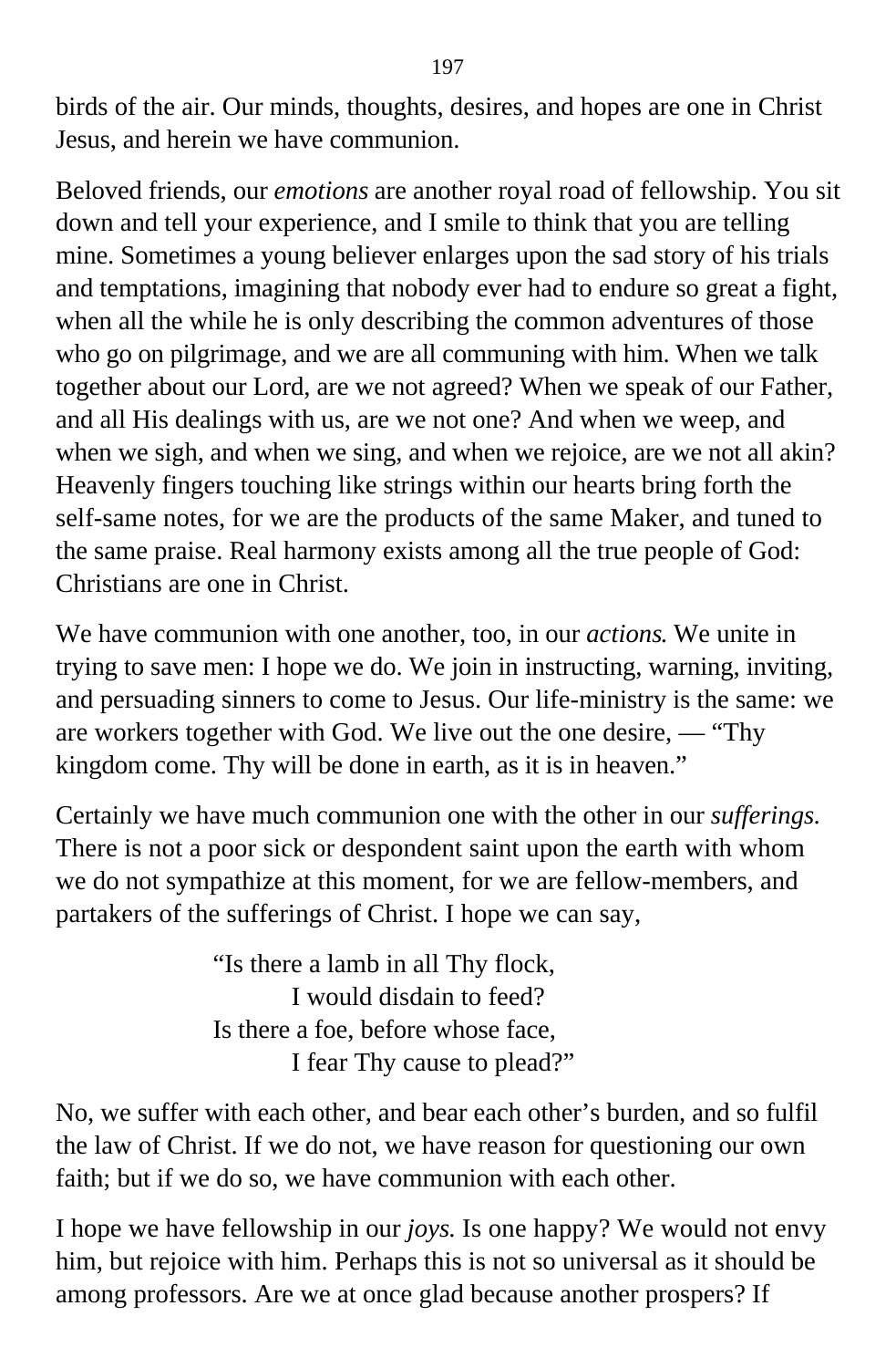another star outshines ours, do we delight in its radiance? When we meet a brother with ten talents, do we congratulate ourselves on having such a man given to help us, or do we depreciate him as much as we can? Such is the depravity of our nature, that we do not readily rejoice in the progress of others if they leave us behind; but we must school ourselves to this. A man will speedily sit down and sympathize with a friend's griefs; but if he sees him honored and esteemed, he is apt to regard him as a rival, and does not so readily rejoice with him. This ought not to be; without effort we ought to be happy in our brother's happiness. If we are ill, be this our comfort, that many are in robust health; if we are faint, let us be glad that others are strong in the Lord. Thus shall we enjoy a happy fellowship like that of the perfected above.

When I have put all these modes of Christian communion together, no one of them is so sure, so strong, so deep, as communion in receiving the same Christ as our Savior, and trusting in the same blood for cleansing unto eternal life. Here on the table you have the tokens of the broadest and fullest communion. This is a kind of communion which you and I cannot choose or reject: if we are in Christ, it is and must be ours. Certain brethren restrict their communion in the outward ordinance, and they think they have good reasons for doing so; but I am unable to see the force of their reasoning, because I joyfully observe that these brethren commune with other believers in prayer, and praise, and hearing of the Word, and other ways: the fact being that the matter of real communion is very largely beyond human control, and is to the spiritual body what the circulation of the blood is to the natural body, a necessary process not dependent upon volition. In perusing a deeply spiritual book of devotion, you have been charmed and benefitted, and yet upon looking at the title-page it may be you have found that the author belonged to the Church of Rome. What then? Why, then it has happened that the inner life has broken all barriers, and your spirits have communed. For my own part, in reading certain precious works, I have loathed their Romanism, and yet I have had close fellowship with their writers in weeping over sin, in adoring at the foot of the cross, and in rejoicing in the glorious enthronement of our Lord. Blood is thicker than water, and no fellowship is more inevitable and sincere than fellowship in the precious blood, and in the risen life of our Lord Jesus Christ. Here, in the common reception of the one loaf, we bear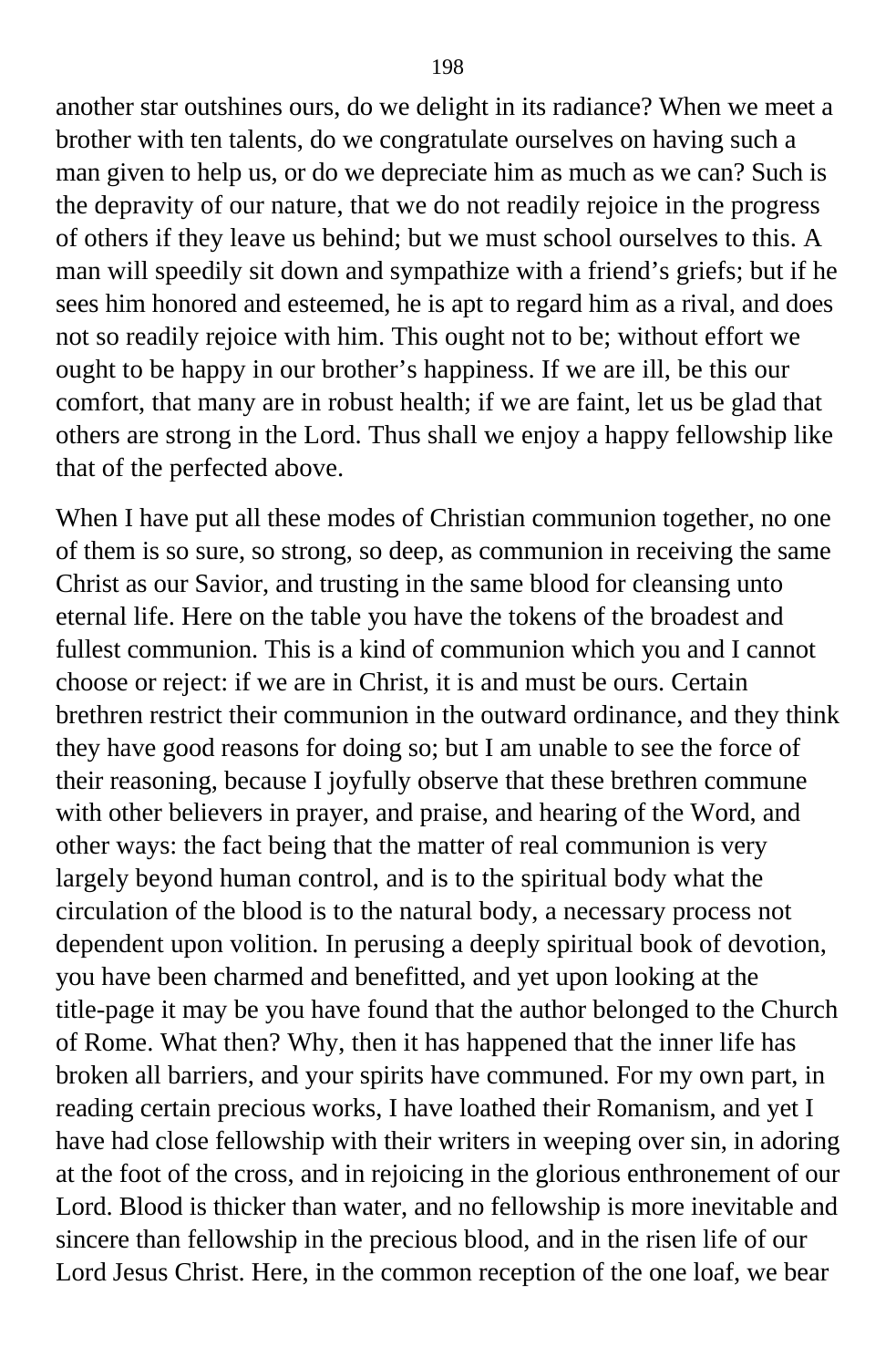witness that we are one; and in the actual participation of all the chosen in the one redemption, that unity is in very deed displayed and matured in the most substantial manner. Washed in the one blood, fed on the same loaf, cheered by the same cup, all differences pass away, and "we, being many, are one body in Christ, and every one members one of another."

Now, then, dear friends, if this kind of fellowship be the best, let us take care to enjoy it. Let us at this hour avail ourselves of it.

Let us take care to *see Christ* in the mirror of this ordinance. Have any of you eaten the bread, and yet have you not seen Christ? Then you have gained no benefit. Have you drunk the wine, but have you not remembered the Lord? Alas! I fear you have eaten and drunk condemnation to yourselves, not discerning the Lord's body. But if you did see through the emblems, as aged persons see through their spectacles, then you have been thankful for such aids to vision. But what is the use of glasses if there is nothing to look at? and what is the use of the communion if Christ be not in our thoughts and hearts?

If you did discern the Lord, then be sure, again, to *accept Him*. Say to yourself, "All that Christ is to any, He shall be to me. Does He save sinners? He shall save me. Does He change men's hearts? He shall change mine. Is He all in all to those that trust Him? He shall be all in all to me." I have heard persons say that they do not know how to take Christ. What says the apostle? "The Word is nigh thee, even in thy mouth, and in thy heart." If you have something in your mouth that you desire to eat, what is the best thing to do? Will you not swallow it? That is exactly what faith does. Christ's word of grace is very near you, it is on your tongue; let it go down into your inmost soul. Say to your Savior, "I know I am not fit to receive Thee, O Jesus, but since Thou dost graciously come to me as bread comes to the hungry, I thankfully

receive Thee, rejoicing to feed upon Thee! Since Thou dost come to me as the fruit of the vine to a thirsty man, Lord, I take Thee, willingly, and I thank Thee that this reception is all that Thou dost require of me. Has not Thy Spirit so put it — 'As many as received Him, to them gave He power to become the sons of God, even to them that believe on His name'?"

Beloved friends, when you have thus received Jesus, fail not to *rejoice in Him* as having received Him. How many there are who have received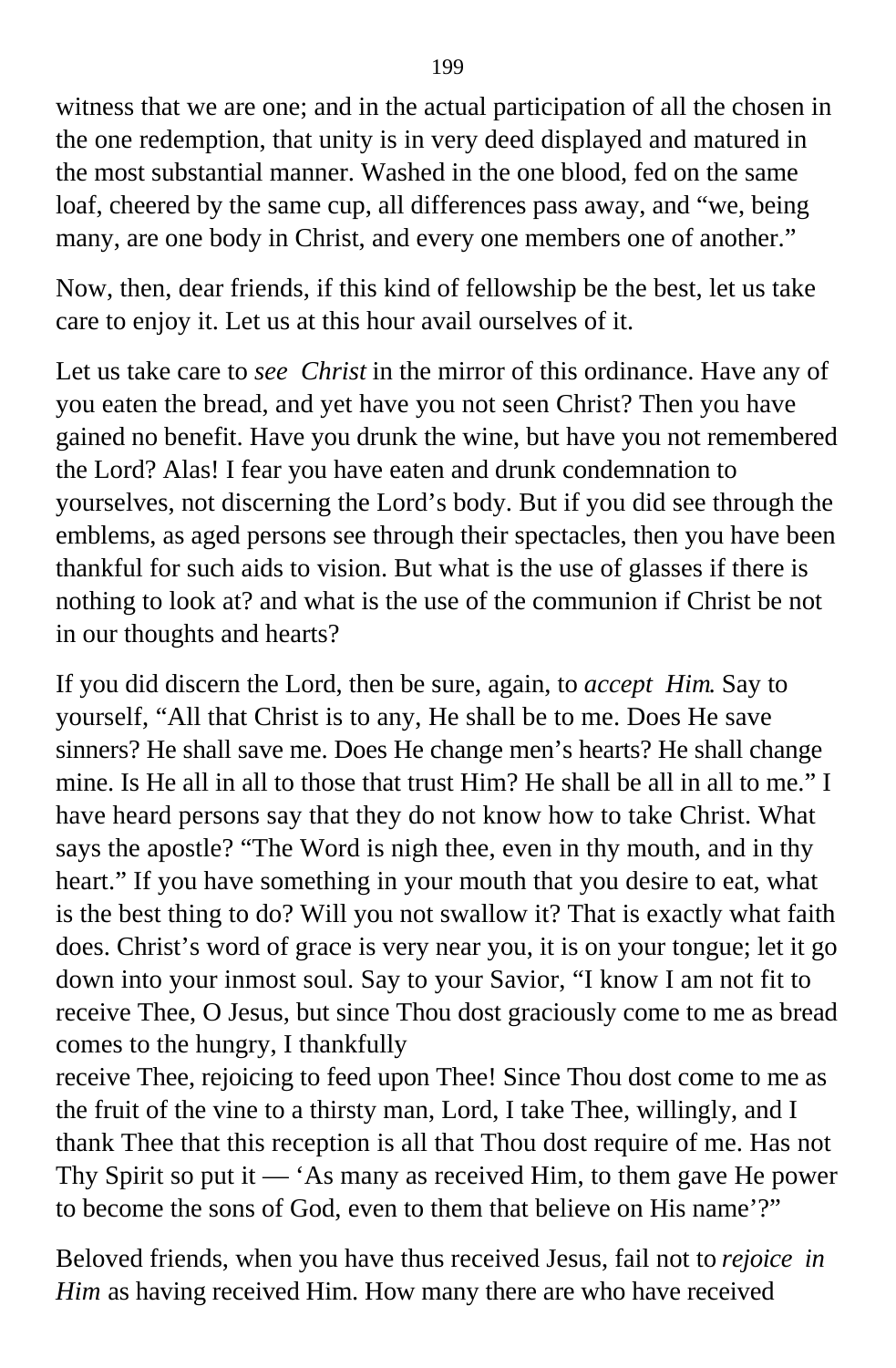Christ, who talk and act as if they never had received Him! It is a poor dinner of which a man says, after he has eaten it, that he feels as if he had not dined; and it is a poor Christ of whom anyone can say, "I have received Him, but I am none the happier, none the more at peace." If you have received Jesus into your heart, you *are* saved, you *are* justified. Do you whisper, "I hope so"? Is that all? Do you not know? The hopings and hoppings of so many are a poor way of going; put both feet down, and say, "I know whom I have believed, and am persuaded that He is able to keep that which I have committed unto Him against that day." You are either saved or lost; there is no state between the two. You are either pardoned or condemned; and you have good reason for the highest happiness, or else you have grave causes for the direst anxiety. If you have received the atonement, be as glad as you can be; and if you are still an unbeliever, rest not till Christ is yours.

Oh, the joy of continually entering into fellowship with Christ, in such a way that you never lose His company! Be this yours, beloved, every day, and all the day! May His shadow fall upon you as you rest in the sun, or stray in the gardens! May His voice cheer you as you lie down upon the sea-shore, and listen to the murmuring of the waves; may His presence glorify the mountain solitude as you climb the hills! May Jesus be to you an all-

surrounding presence, lighting up the night, perfuming the day, gladdening all places, and sanctifying all pursuits! Our Beloved is not a Friend for Lord's-days only, but for week-days, too; He is the inseparable Companion of His loving disciples. Those who have had fellowship with His body and His blood at this table may have the Lord as an habitual Guest at their own tables; those who have met their Master in this upper room may expect Him to make their own chamber bright with His royal presence. Let fellowship with Jesus and with the elect brotherhood be henceforth the atmosphere of our life, the joy of our existence. This will give us a heaven below, and prepare us for a heaven above.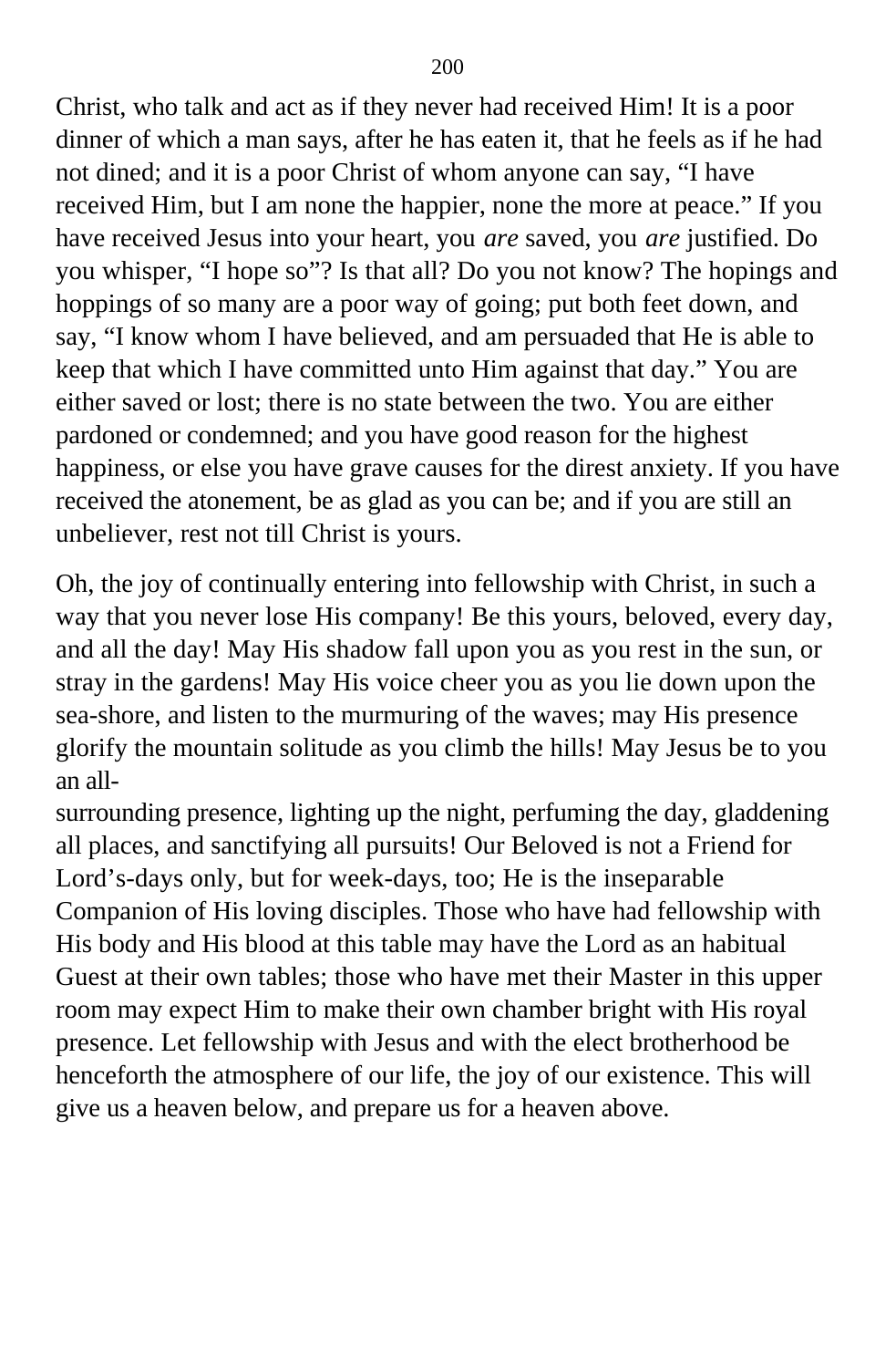## THE SIN-BEARER

#### *A COMMUNION MEDITATION AT MENTONE*

"Who His own self bare our sins in His own body on the tree, that we, being dead to sins, should live unto righteousness: by whose stripes ye were healed. For ye were as sheep going astray; but are now returned unto the Shepherd and Bishop of your souls."

— 1 Peter 2:24, 25.

THIS wonderful passage is a part of Peter's address to servants; and in his day nearly all servants were slaves. Peter begins at the eighteenth verse: "Servants, be subject to your masters with all fear; not only to the good and gentle, but also to the froward. For this is thankworthy, if a man for conscience toward God endure grief, suffering wrongfully. For what glory is it, if, when ye be buffeted for your faults, ye shall take it patiently? but if, when ye do well, and suffer for it, ye take it patiently, this is acceptable with God. For even hereunto were ye called: because Christ also suffered for us, leaving us an example, that ye should follow His steps: who did no sin, neither was guile found in His mouth: who, when He was reviled, reviled not again; when He suffered, He threatened not; but committed Himself to Him that judgeth righteously: who His own self bare our sins in His own body on the tree, that we, being dead to sins, should live unto righteousness: by whose stripes ye were healed." If we are in a lowly condition of life, we shall find our best comfort in thinking of the lowly Savior bearing our sins in all patience and submission. If we are called to suffer, as servants often were in the Roman times, we shall be solaced by a vision of our Lord buffeted, scourged, and crucified, yet silent in the majesty of His endurance. If these sufferings are entirely undeserved, and we are grossly slandered, we shall be comforted by remembering Him who did no sin, and in whose lips was found no guile. Our Lord Jesus is Head of the Guild of Sufferers: He did well, and suffered for it, but took it patiently. Our support under the cross, which we are appointed to bear, is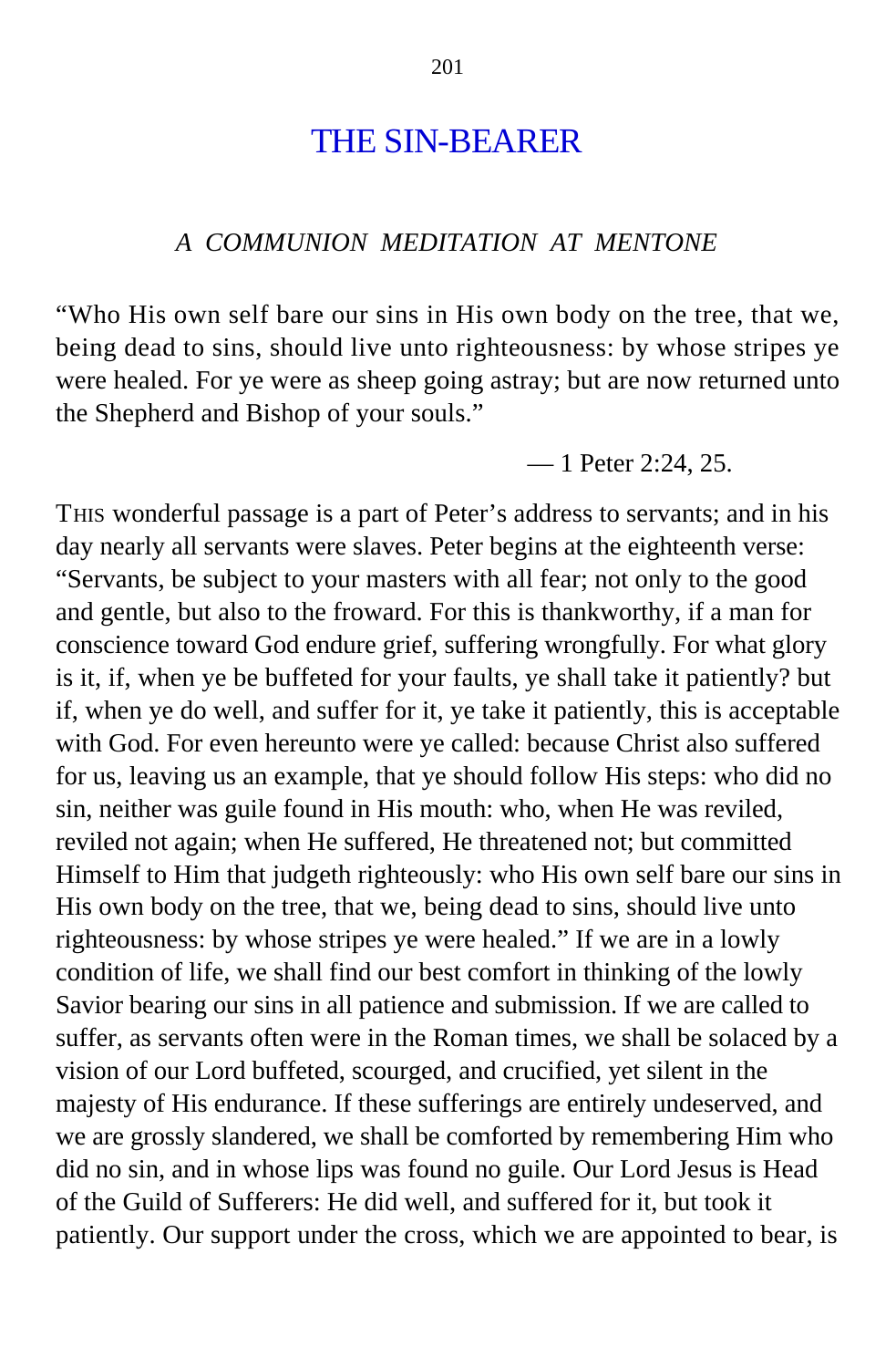only to be found in Him "who His own self bare our sins in His own body on the tree."

We ourselves now know by experience that there is no place for comfort like the cross. It is a tree stripped of all foliage, and apparently dead; yet we sit under its shadow with great delight, and its fruit is sweet unto our taste. Truly, in this case, "like cures like." By the suffering of our Lord Jesus, our suffering is made light. The servant is comforted since Jesus took upon Himself the form of a servant; the sufferer is cheered "because Christ also suffered for us;" and the slandered one is strengthened because Jesus also was reviled.

> "Is it not strange, the darkest hour That ever dawned on sinful earth Should touch the heart with softer power For comfort than an angel's mirth? That to the cross the mourner's eye should turn Sooner than where the stars of Christmas burn?"

Let us, as we hope to pass through the tribulations of this world, stand fast by the cross; for if *that* be gone, the lone-

star is quenched whose light cheers the down-trodden, shines on the injured, and brings light to the oppressed. If we lose the cross, — if we miss the substitutionary sacrifice of our Lord Jesus Christ, we have lost all.

The verse on which we would now devoutly meditate speaks of three things: *the bearing of our sins, the changing of our condition, and the healing of our spiritual diseases*. Each of these deserves our most careful notice.

### **I.**

The first is, the bearing of our sins by our Lord; "Who His own self bare our sins in His own body on the tree." These words in plainest terms assert that our Lord Jesus did really bear the sins of His people. How *literal* is the language! Words mean nothing if substitution is not stated here. I do not know the meaning of the fifty-third of Isaiah if this is not its meaning. Hear the prophet's words: "The Lord hath laid on Him the iniquity of us all;" "for the transgression of my people was He stricken;"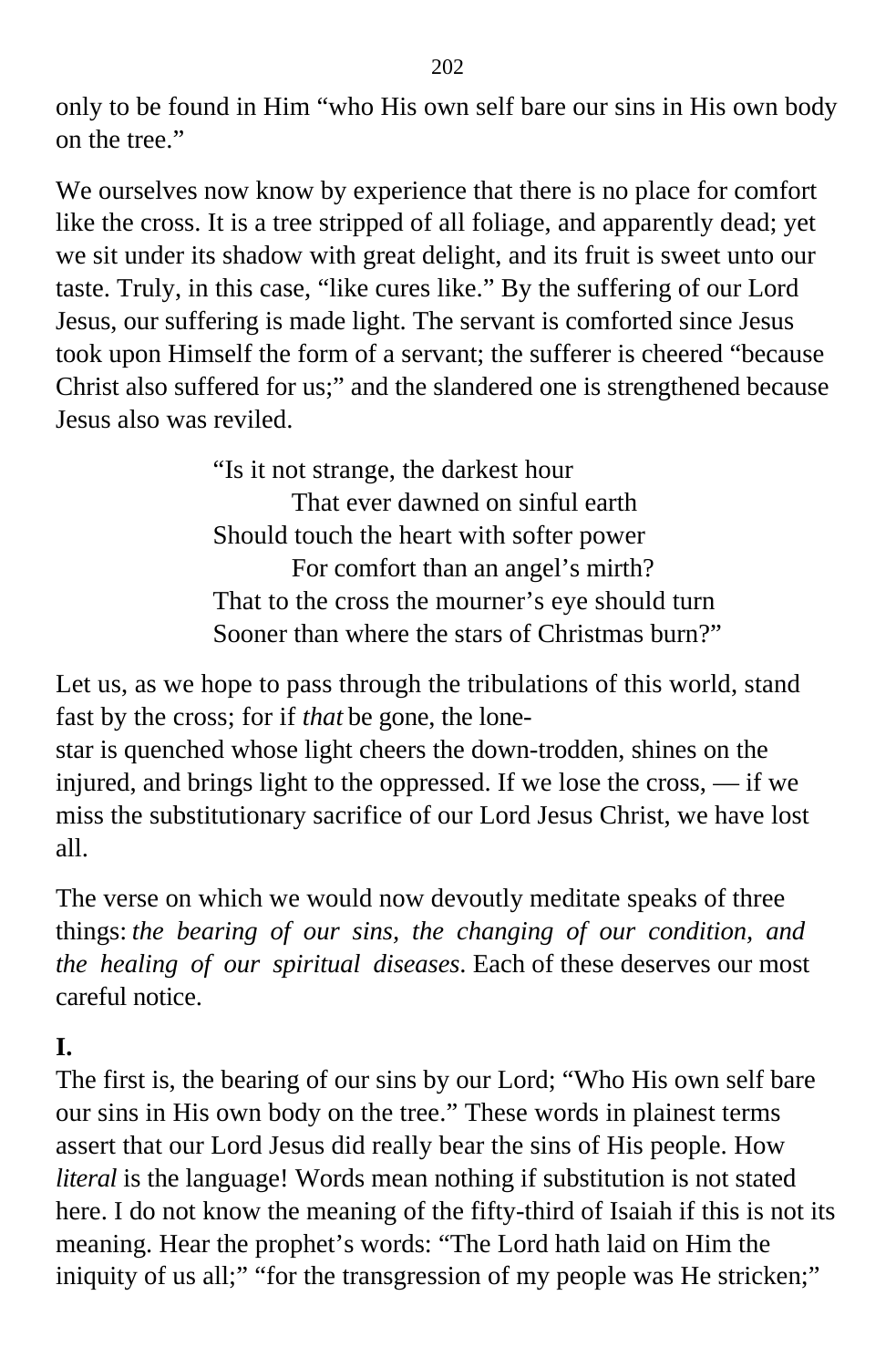"He shall bear their iniquities:" "He was numbered with the transgressors, and He bare the sin of many."

I cannot imagine that the Holy Spirit would have used language so expressive if He had not intended to teach us that our Savior did really bear our sins, and suffer in our stead. What else can be intended by texts like these — "Christ was once offered to bear the sins of many" (Hebrews 9:28); "He hath made Him to be sin for us, who knew no sin; that we might be made the righteousness of God in Him" (2 Corinthians 5:21); "Christ hath redeemed us from the curse of the law, being made a curse for us: for it is written, Cursed is every one that hangeth on a tree" (Galatians 3:13); "Christ also hath loved us, and hath given Himself for us an offering and a sacrifice to God for a sweet-smelling savor" (Ephesians 5:2); "Once in the end of the world hath He appeared to put away sin by the sacrifice of Himself" (Hebrews 9:26)? I say modestly, but firmly, that these Scriptures either teach the bearing of our sins by our Lord Jesus, or they teach nothing. In these days, among many errors and denials of truth, there has sprung up a teaching of "modern thought" which explains away the doctrine of substitution and vicarious sacrifice. One wise man has gone so far as to say that the transference of sin or righteousness is impossible, and another creature of the same school has stigmatized the idea as immoral.

It does not much matter what these modern haters of the cross may dare to say; but, assuredly, that which they deny, denounce, and deride, is the cardinal doctrine of our most holy faith, and is as clearly in Scripture as the sun is in the heavens. Beloved, as we suffer through the sin of Adam, so are we saved through the righteousness of Christ. Our fall was by another, and so is our rising again: we are under a system of representation and imputation, gainsay it who may. To us, the transference of our sin to Christ is a blessed fact clearly revealed in the Word of God, and graciously confirmed in the realizations of our faith. In that same chapter of Isaiah we read, "Surely He hath born our griefs, and carried our sorrows," and we perceive that this was a matter of fact, for He was really, truly, and emphatically sorrowful; and, therefore, when we read that "He bare our sins in His own body on the tree," we dare not flitter it away, but assuredly believe that in very deed He was our Sin-Bearer. Possible or impossible, we sing with full assurance —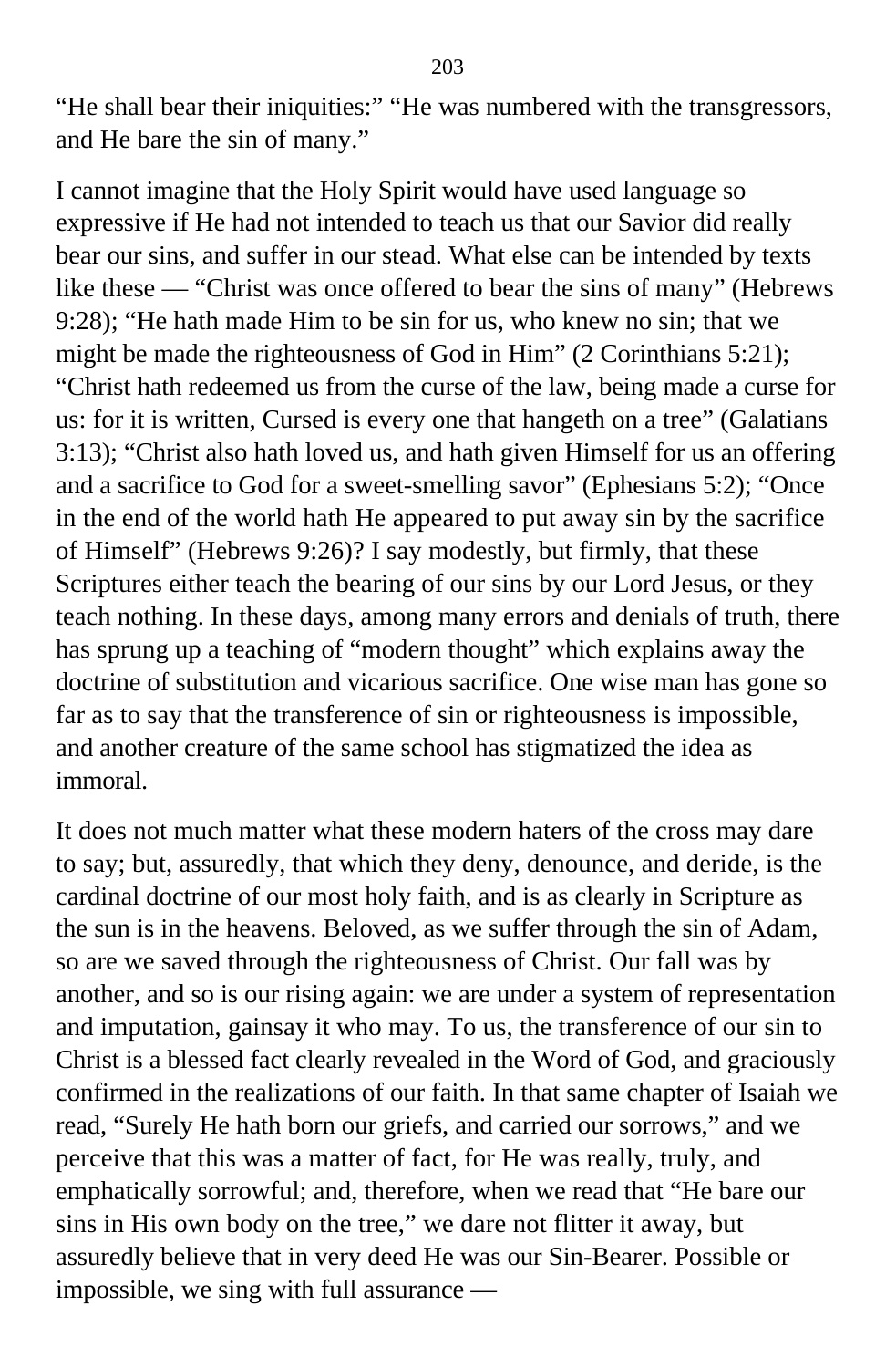Had the sorrow been figurative, the sin-bearing might have been mythical; but the one fact is paralleled by the other. There is no figure in our text; it is a bare, literal fact: "Who His own self bare our sins in His own body on the tree." Oh, that men would give up cavilling! To question and debate at the cross, is an act near akin to the crime of the soldiers when they parted His garments among them, and cast lots for His vesture.

Note how *personal* are the terms here employed! How expressly the Holy Ghost speaketh! "Who His own self bare our sins in His own body." It was not by delegation, but "His own self"; and it was not in imagination, but "in His own body." Observe, also, the personality from our side of the question, He "bare our sins," that is to say, my sins and your sins. There is a sort of cadence of music here, — "His own self," "our sins." As surely as it was Christ's own self that suffered on the cross, so truly was it our own sins that Jesus bore in His own body on the tree. Our Lord has appeared in court for us, accepting our place at the bar: "He was numbered with the transgressors." Nay, more, He has appeared at the place of execution for us, and has born the death-penalty upon the gibbet of doom in our stead. *In propria persona*, our Redeemer has been arraigned, though innocent; has come under the curse, though for ever blessed; and has suffered to the death, though He had done nothing worthy of blame. "He was wounded for our transgressions, He was bruised for our iniquities: the chastisement of our peace was upon Him; and with His stripes we are healed."

This sin-bearing on our Lord's part was *continual*. The passage before us has been forced beyond its teaching, by being made to assert that our Lord Jesus bore our sins nowhere but on the cross: this the words do not say. "The tree" was the place where beyond all other places we see our Lord bearing the chastisement due to our sins; but before this, He had felt the weight of the enormous load. It is wrong to base a great doctrine upon the incidental form of one passage of Scripture, especially when that passage of Scripture bears another meaning.

The marginal reading, which is perfectly correct, is "Who His own self bare our sins in His own body to the tree." Our Lord carried the burden of our sins up to the tree, and there and then He made an end of it. He had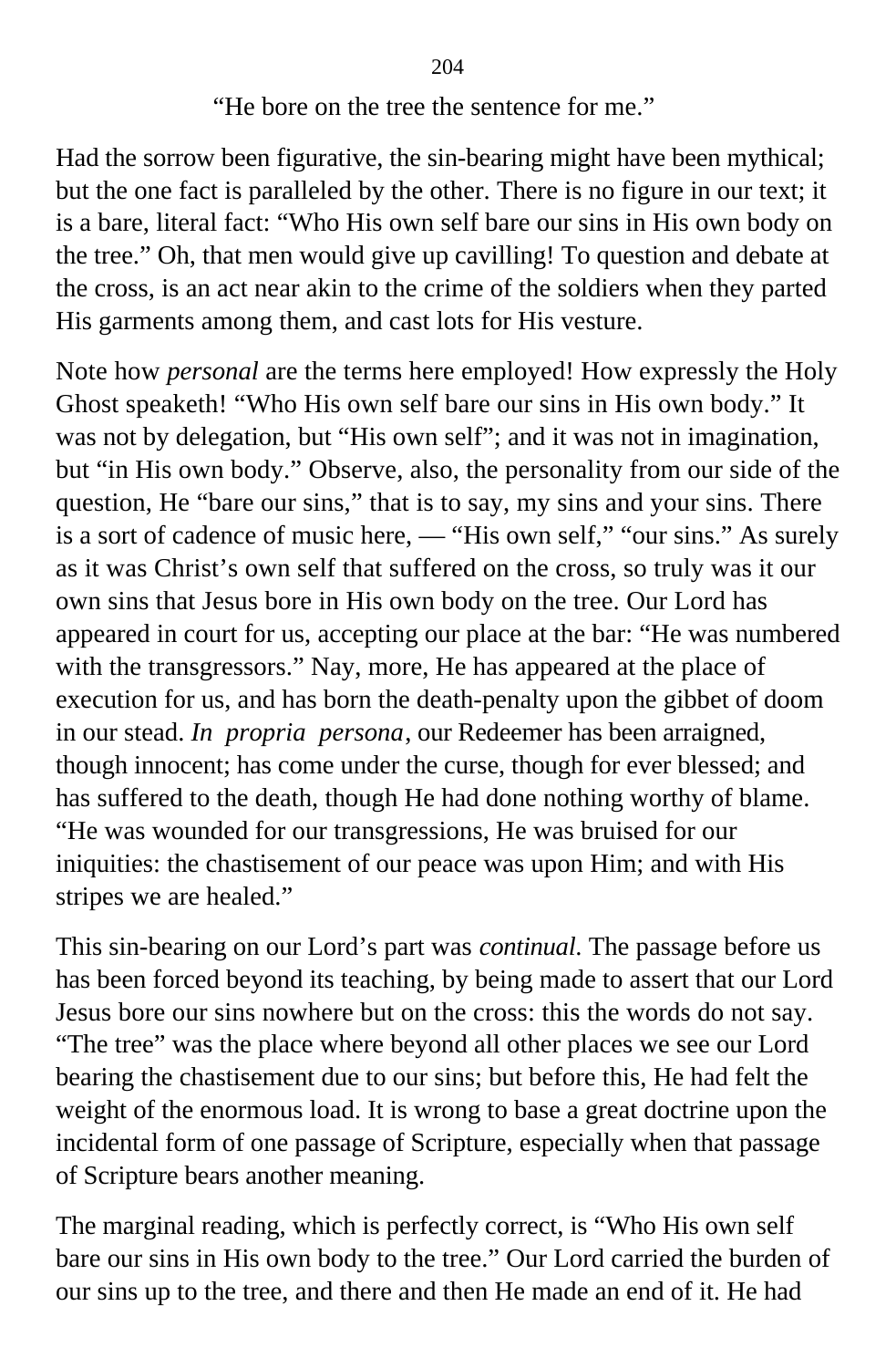carried that load long before, for John the Baptist said of Him, "Behold the Lamb of God, which taketh away" (the verb is in the present tense, "which taketh away") "the sin of the world" (John 1:29). Our Lord was then bearing the sin of the world as the Lamb of God. From the day when He began His divine ministry, I might say even before that, He bore our sins. He was the Lamb "slain from the foundation of the world;" so, when He went up to Calvary, bearing His cross, He was bearing our sins up to the tree. Yet, specially and peculiarly in His death-agony He stood in our stead, and upon His soul and body burst the tempest of justice which had gathered through our transgressions.

This sin-bearing is *final.* He bore our sins in His own body on the tree, but He bears them now no more. The sinner and the sinner's Surety are both free, for the law is vindicated, the honor of government is cleared, the substitutionary sacrifice is complete. He dieth no more, death hath no more dominion over Him; for He has ended His work, and has cried, "It is finished." As for the sins which He bore in His own body on the tree, they cannot be found, for they have ceased to be, according to that ancient promise, "In those days, and in that time, saith the Lord, the iniquity of Israel shall be sought for, and there shall be none; and the sins of Judah, and they shall not be found" (Jeremiah 1:20). The work of the Messiah was "to finish the transgression, and to make an end of sins, and to make reconciliation for iniquity, and to bring in everlasting righteousness" (Daniel 9:24). Now, if sin is made an end of, there is an end of it; and if transgression is "finished", there is no more to be said about it.

Let us look back with holy faith, and see Jesus bearing the stupendous load of our sins up to the tree, and on the tree; and see how *effectual* was His sacrifice for discharging the whole mass of our moral liability both in reference to guiltiness in the sight of God, and the punishment which follows thereon. It is a law of nature that nothing can be in two places at the same time; and if sin was born away by our Lord, it cannot rest upon us. If by faith we have accepted the Substitute whom God Himself has accepted, then it cannot be that the penalty should be twice demanded, first of the Surety, and then of those for whom He stood. The Lord Jesus bore the sins of His people away, even as the scape-goat, in the type, carried the sin of Israel to a land uninhabited. Our sins are gone for ever. "As far as the east is from the west, so far hath He removed our transgressions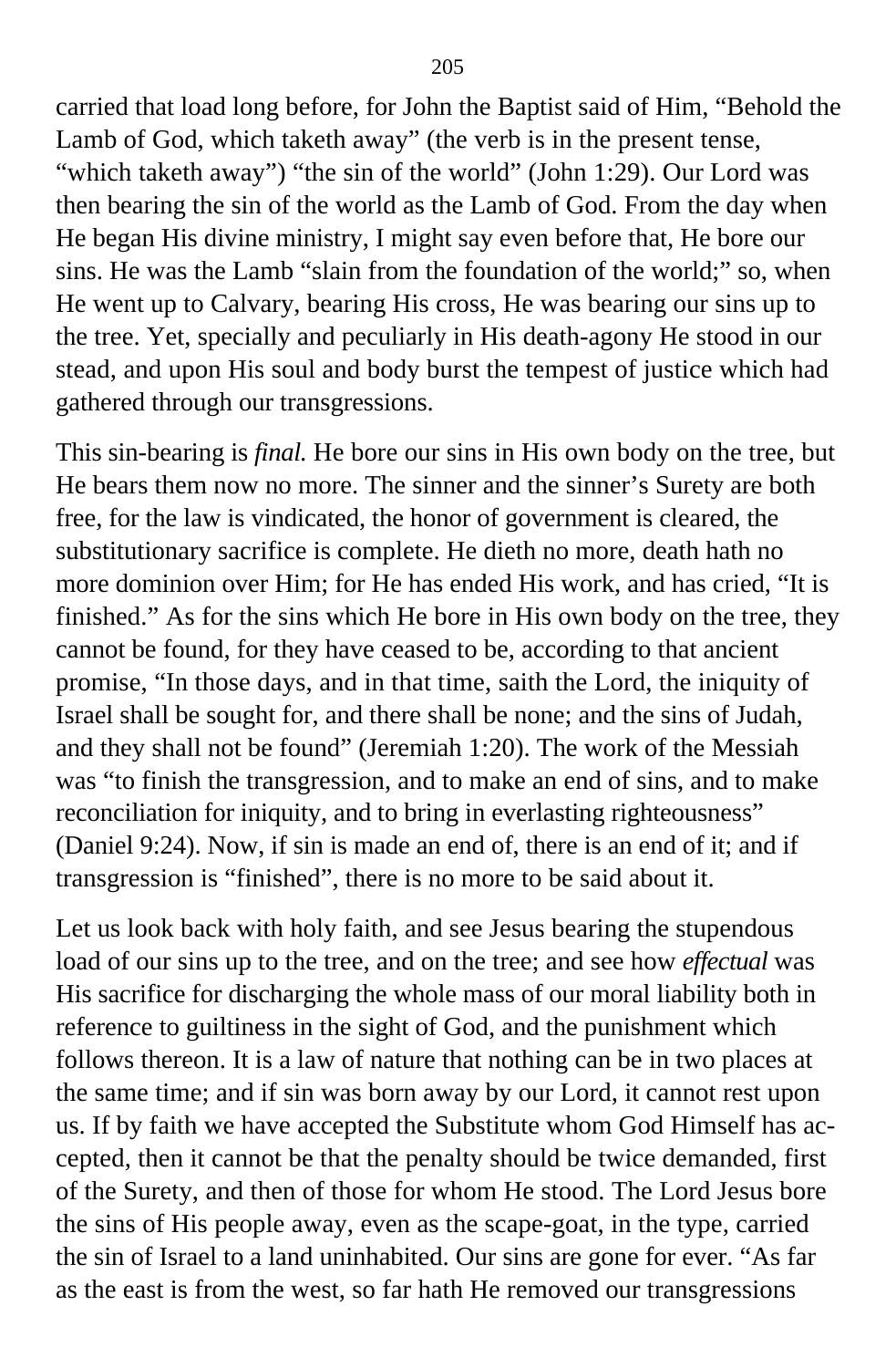from us." He hath cast all our iniquities into the depths of the sea; he hath hurled them behind his back, where they shall no more be seen.

Beloved friends, we very calmly and coolly talk about this thing, but it is the greatest marvel in the universe; it is the miracle of earth, the mystery of heaven, the terror of hell. Could we fully realize the guilt of sin, the punishment due to it, and the literal substitution of Christ, it would work in us an intense enthusiasm of gratitude, love, and praise. I do not wonder that our Methodist friends shout, "Hallelujah!" This is enough to make us all shout and sing, as long as we live, "Glory, glory to the Son of God!" What a wonder that the Prince of glory, in whom is no sin, who was indeed incapable of evil, should condescend to come into such contact with our sin as is implied in His being "made sin for us"! Our Lord Jesus did not handle sin with the golden tongs, but He bore it on His own shoulders. He did not lift it with golden staves, as the priests carried the ark; but He Himself bore the hideous load of our sin in His own body on the tree. This is the mystery of grace which angels desire to look into. I would for ever preach it in the plainest and most unmistakable language.

## **II.**

In the second place, briefly notice the change in our condition, which the text describes as coming out of the Lord's bearing of our sins: "That we, being dead to sins, should live unto righteousness." The change is a dying and a reviving, a burial and a resurrection: we are brought from life to death, and from death to life.

We are henceforth legally dead to the punishment of sin. If I were condemned to die for an offense, and some other died in my stead, then I died in him who died for me. The law could not a second time lay its charge against me, and bring me again before the judge, and condemn me, and lead me out to die. Where would be the justice of such a procedure? I am dead already: how can I die again? I have born the wrath of God in the person of my glorious and ever-blessed Substitute; how then can I bear it again? Where was the use of a Substitute if I am to bear it also? Should Satan come before God to lay an accusation against me, the answer is, "This man is dead. He has born the penalty, and is 'dead to sins,' for the sentence against him has been executed upon Another." What a wonderful deliverance for us! Bless the Lord, O my soul!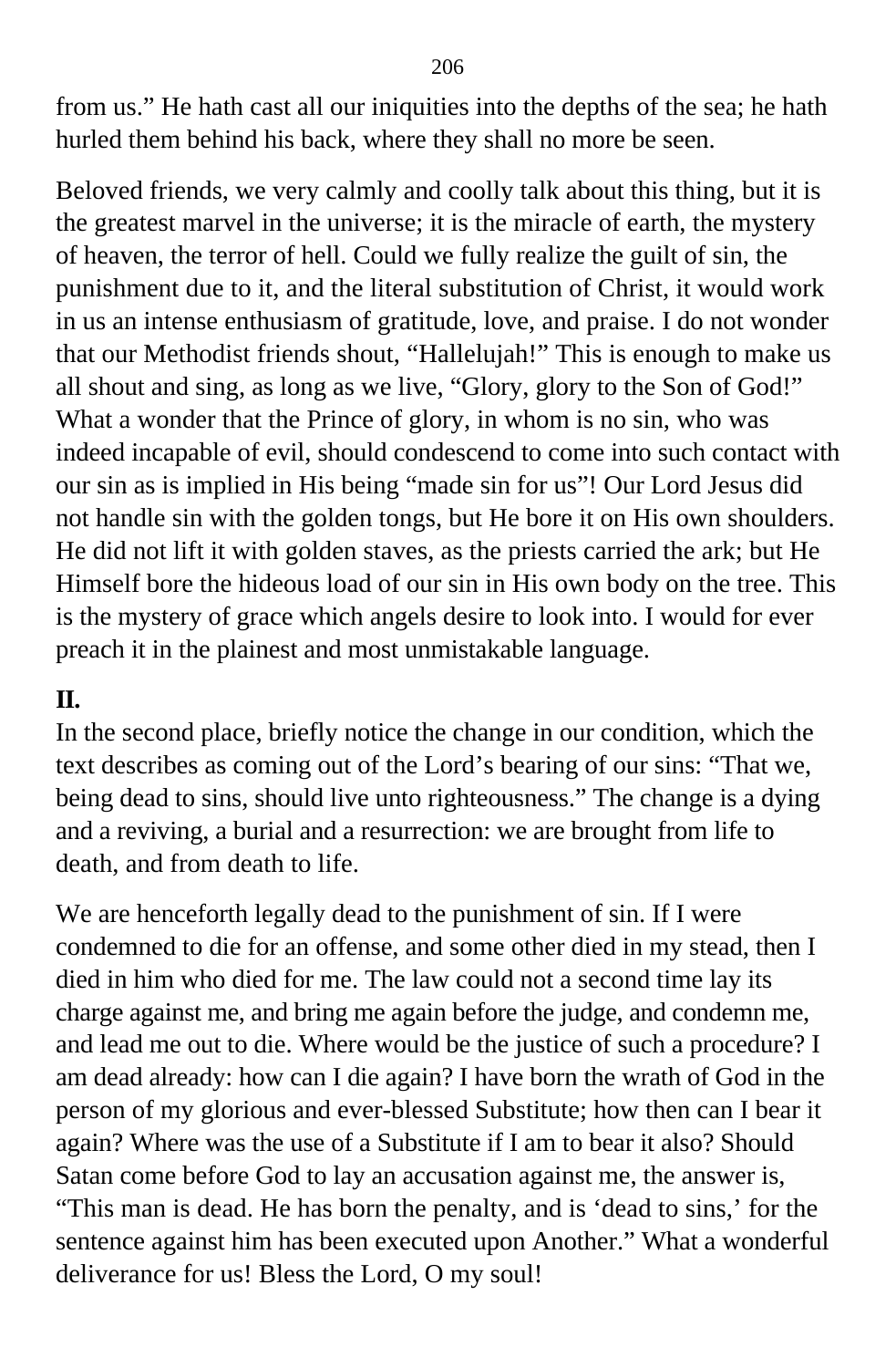But Peter also means to remind us that, by and through the influence of Christ's death upon our hearts, *the Holy Ghost has made us now to be actually* "*dead to sins*"*:* that is to say, we no longer love them, and they have ceased to hold dominion over us. Sin is no longer at home in our hearts; if it enters there, it is as an intruder. We are no more its willing servants. Sin calls to us by temptation, but we give it no answer, for we are dead to its voice. Sin promises us a high reward, but we do not consent, for we are dead to its allurements. We sin, but our will is not to sin. It would be heaven to us to be perfectly holy. Our heart and life go after perfection, but sin is abhorred of our soul. "Now, if I do that which I would not, it is no more I that do it, but sin that dwelleth in me." Our truest and most real self loathes sin; and though we fall into it, it is a fall, — we are out of our element, and escape from the evil with all speed. The new-born life within us has no dealings with sin; it is dead to sin.

The Greek word here used cannot be fully rendered into English; it signifies "being unborn to sins." We were born in sin, but by the death of Christ, and the work of the Holy Spirit upon us, that birth is undone, "we are unborn to sins." That which was wrought in us by sin, even at our birth, is through the death of Jesus counteracted by the new life which His Spirit imparts. "We are unborn to sins." I like the phrase, unusual as it sounds. Does it seem possible that birth should be reversed: the born unborn? Yet so it is. The true *ego*, the reallest "I," is now unborn to sins, for we are "born, not of blood, nor of the will of the flesh, nor of the will of man, but of God." We are unborn to sins, and born unto God.

But our Lord's sin-bearing has also *brought us into life*. Dead to evil according to law, we also live in newness of life in the kingdom of grace. Our Lord's object is "that we should live unto righteousness." Not only are our lives to be righteous, which I trust they are, but we are quickened and made sensitive and vigorous unto righteousness: through our Lord's death we are made quick of eye, and quick of thought, and quick of lip, and quick of heart unto righteousness. Certainly, if the doctrine of His atoning sacrifice does not vivify us, nothing will. When we sin, it is the sorrowful result of our former death; but when we work righteousness, we throw our whole soul into it, "We live unto righteousness." Because our Divine Lord has died, we feel that we must lay ourselves out for His praise. The tree which brought death to our Savior is a tree of life to us. Sit under this true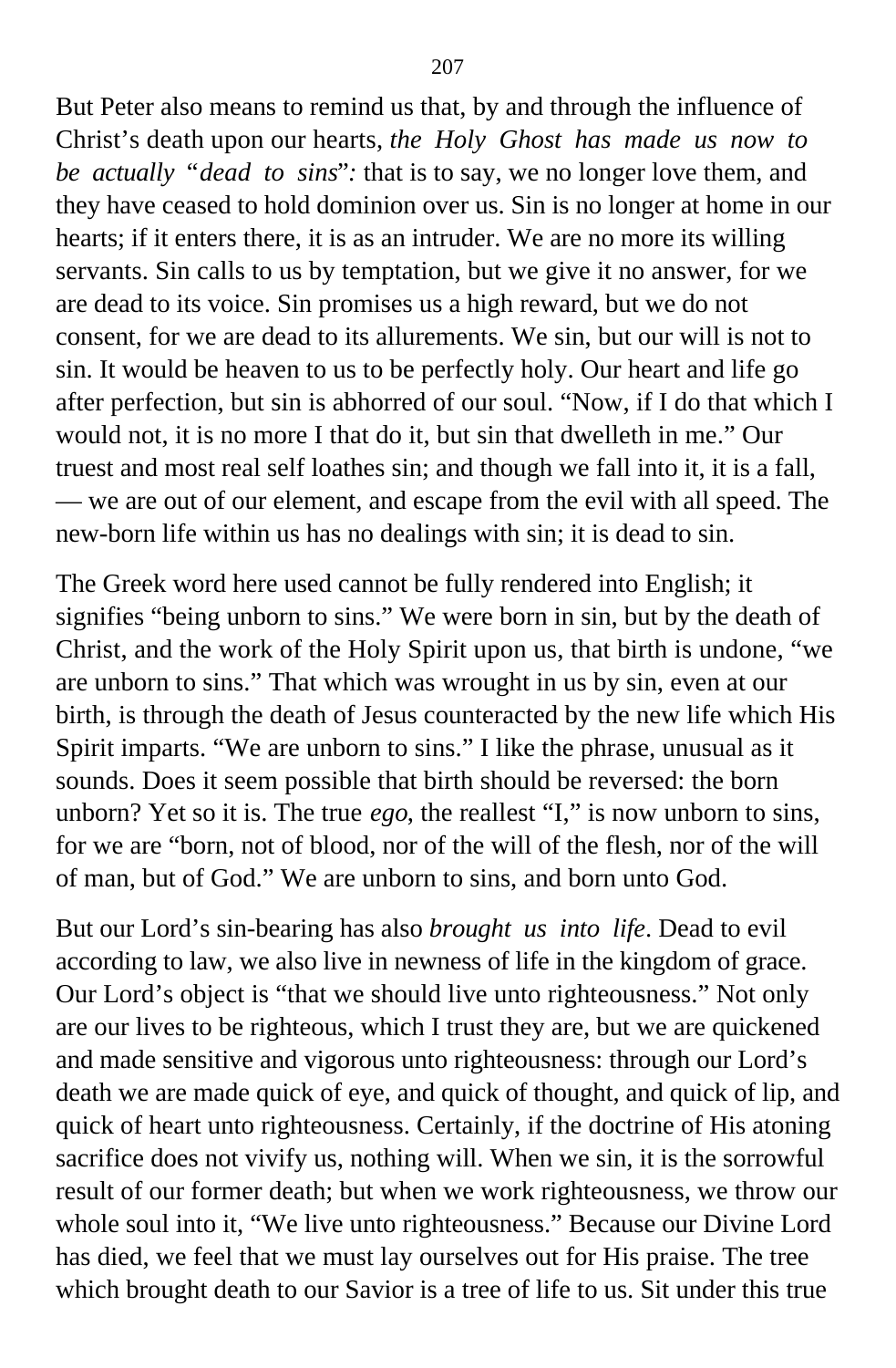*arbor vitae*, and you will shake off the weakness and disease which came in by that tree of knowledge of good and evil. Livingstone in Africa used certain medicines which are known as *Livingstone's Rousers;* but what rousers are those glorious truths which are extracted from the bitter wood of the cross! O my brethren, let us show in our lives what wonders our Lord Jesus has done for us by His agony and bloody sweat, by His cross and passion!

# **III.**

The apostle then speaks of the healing of our diseases by Christ's death: "By whose stripes ye were healed. For ye were as sheep going astray; but are now returned unto the Shepherd and Bishop of your souls."

We were healed, and we remain so. It is not a thing to be done in the future; it has been wrought. Peter describes our disease in the words which compose verse twenty-five. What was it, then?

First, it was *brutishness*. "Ye were as sheep." Sin has made us so that we are only fit to be compared to beasts, and to those of the least intelligence. Sometimes the Scripture compares the unregenerate man to an ass. Man is said to be "born like a wild ass's colt." Amos likens Israel to the "kine of Bashan", and he saith to them, "Ye shall go out at the breaches, every cow at that which is before her." David compared himself to behemoth: "So foolish was I, and ignorant: I was as a beast before Thee." We are nothing better than beasts until Christ comes to us. But we are not beasts after that: a living, heavenly, spiritual nature is created within us when we come into contact with our Redeemer. We still carry about with us the old brutish nature, but by the grace of God it is put in subjection, and kept there; and our fellowship now is with the Father, and with His Son Jesus Christ. We "were as sheep," but we are now men redeemed unto God.

We are cured also of the *proneness to wander* which is so remarkable in sheep. "Ye were as sheep going astray," always going astray, loving to go astray, delighting in it, never so happy as when they are wandering away from the fold. We wander still, but not as sheep wander: we now seek the right way, and desire to follow the Lamb whithersoever He goeth. If we wander, it is through ignorance or temptation. We can truly say, "My soul followeth hard after Thee." Our Lord's cross has nailed us fast as to hands and feet: we cannot now run greedily after iniquity; rather do we say,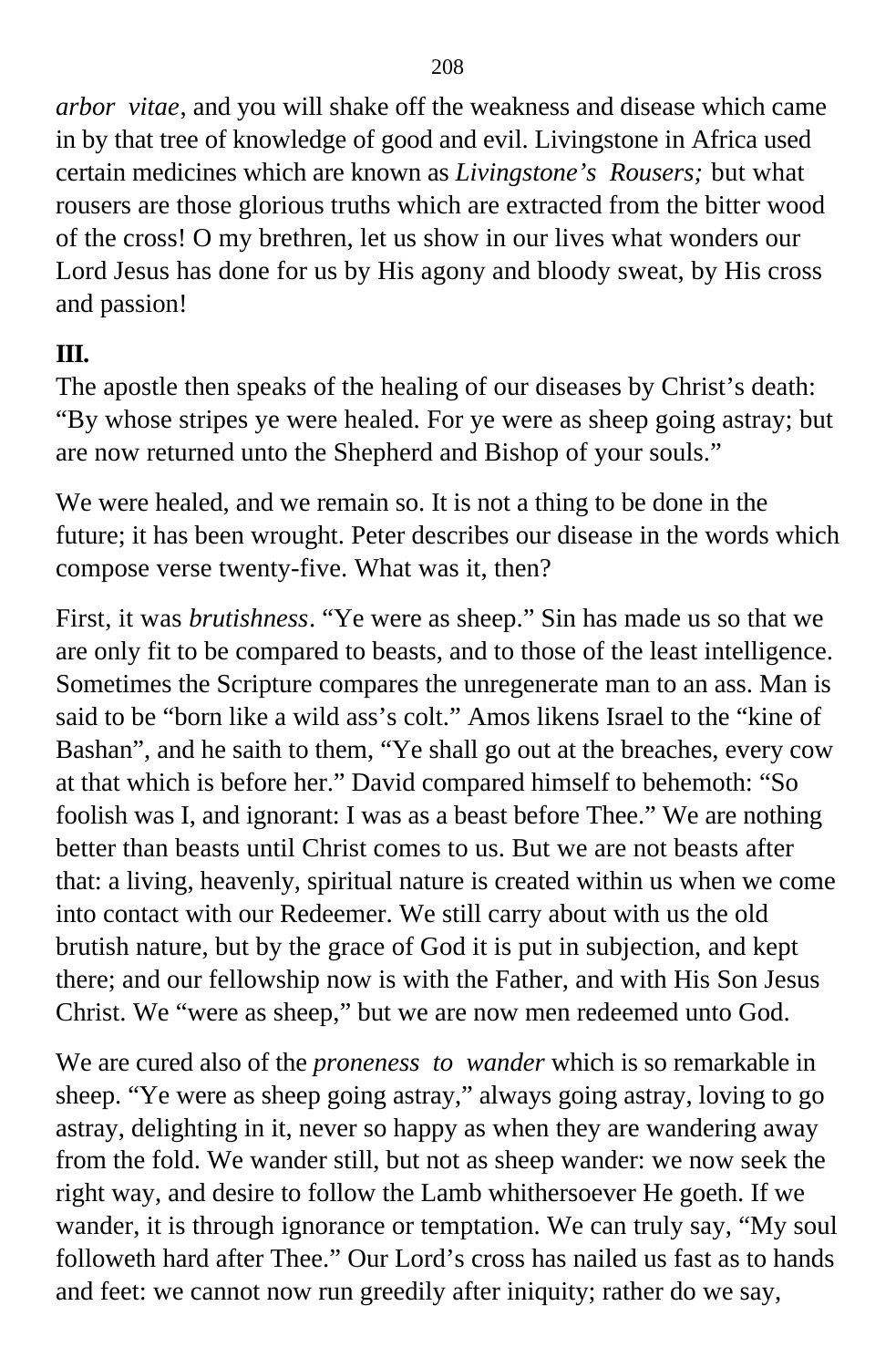"Return unto thy rest, O my soul; for the Lord hath dealt bountifully with thee!"

> "My wanderings, Lord, are at an end, I'm now return'd to Thee: Be Thou my Father and my Friend, Be all in all to me."

Another disease of ours was *inability to return:* "Ye were as sheep going astray; but are now returned." Dogs and even swine are more likely to return home than wandering sheep. But now, beloved, though we wandered, we have returned, and do still return to our Shepherd. Like Noah's dove, we have found no rest for the sole of our foot anywhere out of the ark, and therefore we return unto Him, and He graciously pulls us in unto Him. If we wander at any time, we bless God that there is a sacred something within us which will not let us rest, and there is a far more powerful something above us which draws us back. We are like the needle in the compass: touch that needle with your finger, and compel it to point to the east, or to the south, and it may do so for the moment; but take away the pressure, and in an instant it returns to the pole. So we must go back to Jesus; we must return to the Bishop of our souls. Our soul cries, "Whom have I in heaven but Thee? and there is none upon earth that I desire beside Thee." Thus, by the virtue of our Lord's death, an immortal love is created in us, which leads us to seek His face, and renew our fellowship with Him.

Our Lord's death has also cured us of our *readiness to follow other leaders*. If one sheep goes through a gap in the hedge, the whole flock will follow. We have been accustomed to follow ringleaders in sin or in error: we have been too ready to follow custom, and to do that which is judged proper, respectable, and usual: but now we are resolved to follow none but Jesus, according to His word, "My sheep hear My voice, and I know them, and they follow Me. A stranger will they not follow, but will flee from him: for they know not the voice of strangers." For my own part, I am resolved to follow no human leader. Faith in Jesus creates a sacred independence of mind. We have learned so entire a dependence upon our crucified Lord that we have none to spare for men.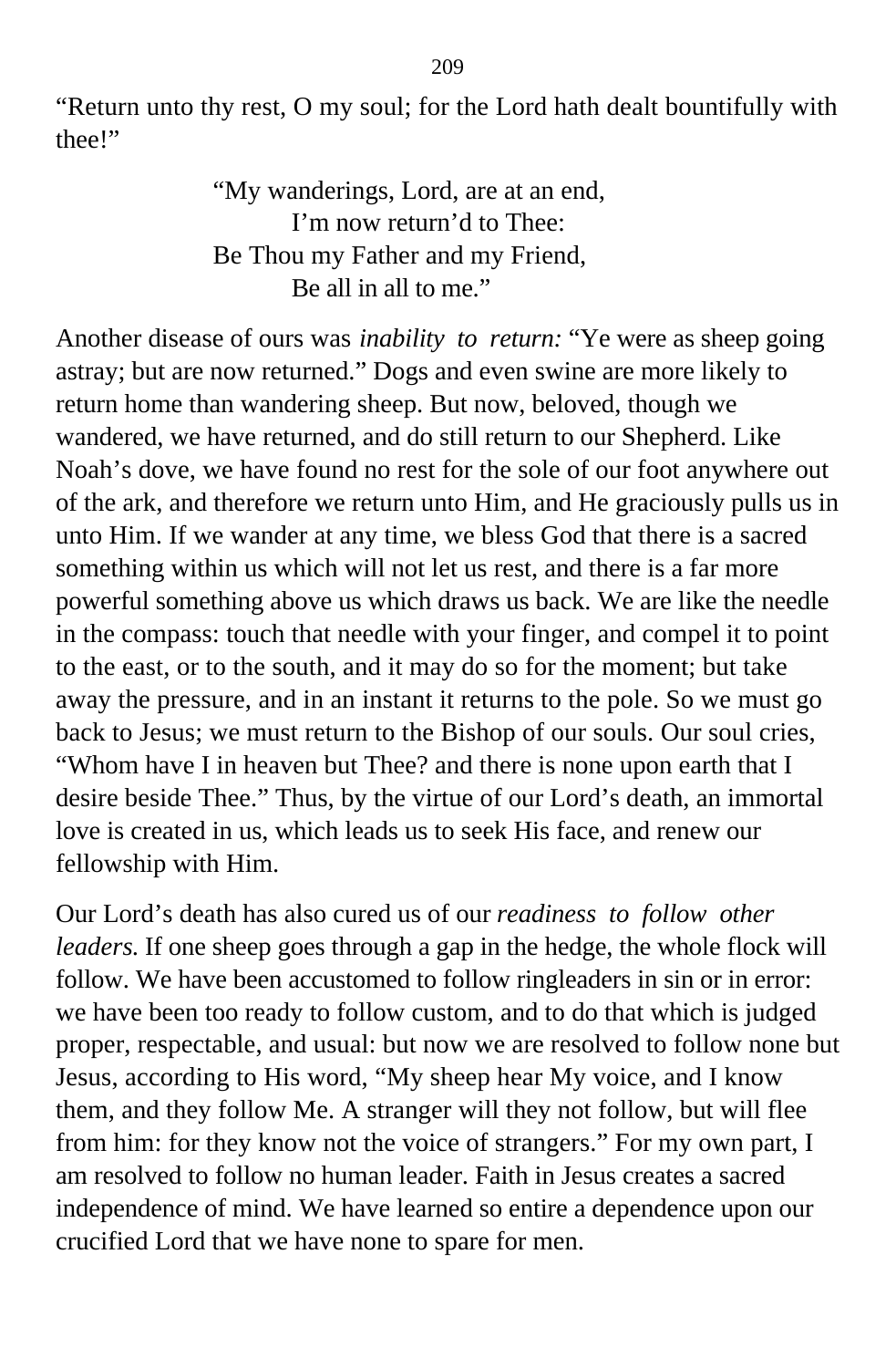Finally, beloved friends, when we were wandering we were like sheep *exposed to wolves*, but we are delivered from this by being near the Shepherd. We were in danger of death, in danger from the devil, in danger from a thousand temptations, which, like ravenous beasts, prowled around us. Having ended our wandering, we are now in a place of safety. When the lion roars, we are driven the closer to the Shepherd, and rejoice that His crook protects us. He says, "My sheep hear My voice, and I know them, and they follow Me: and I give unto them eternal life; and they shall never perish, neither shall any man pluck them out of My hand."

What a wonderful work of grace has been wrought in us! We owe all this, not to the teaching of Christ, though that has helped us greatly; not to the example of Christ, though that is charming us into a diligent copying of it; but we owe it all to His stripes: "By whose stripes ye were healed." Brethren, we preach Christ crucified, because we have been saved by Christ crucified. His death is the death of our sins. We can never give up the doctrine of Christ's substitutionary sacrifice, for it is the power by which we hope to be made holy. Not only are we washed from guilt in His blood, but by that blood we overcome sin. Never, so long as breath or pulse remains, can we conceal the blessed truth that He "His own self bare our sins in His own body on the tree, that we, being dead to sins, should live unto righteousness." The Lord give us to know much more of this than I can speak, for Jesus Christ's sake! Amen.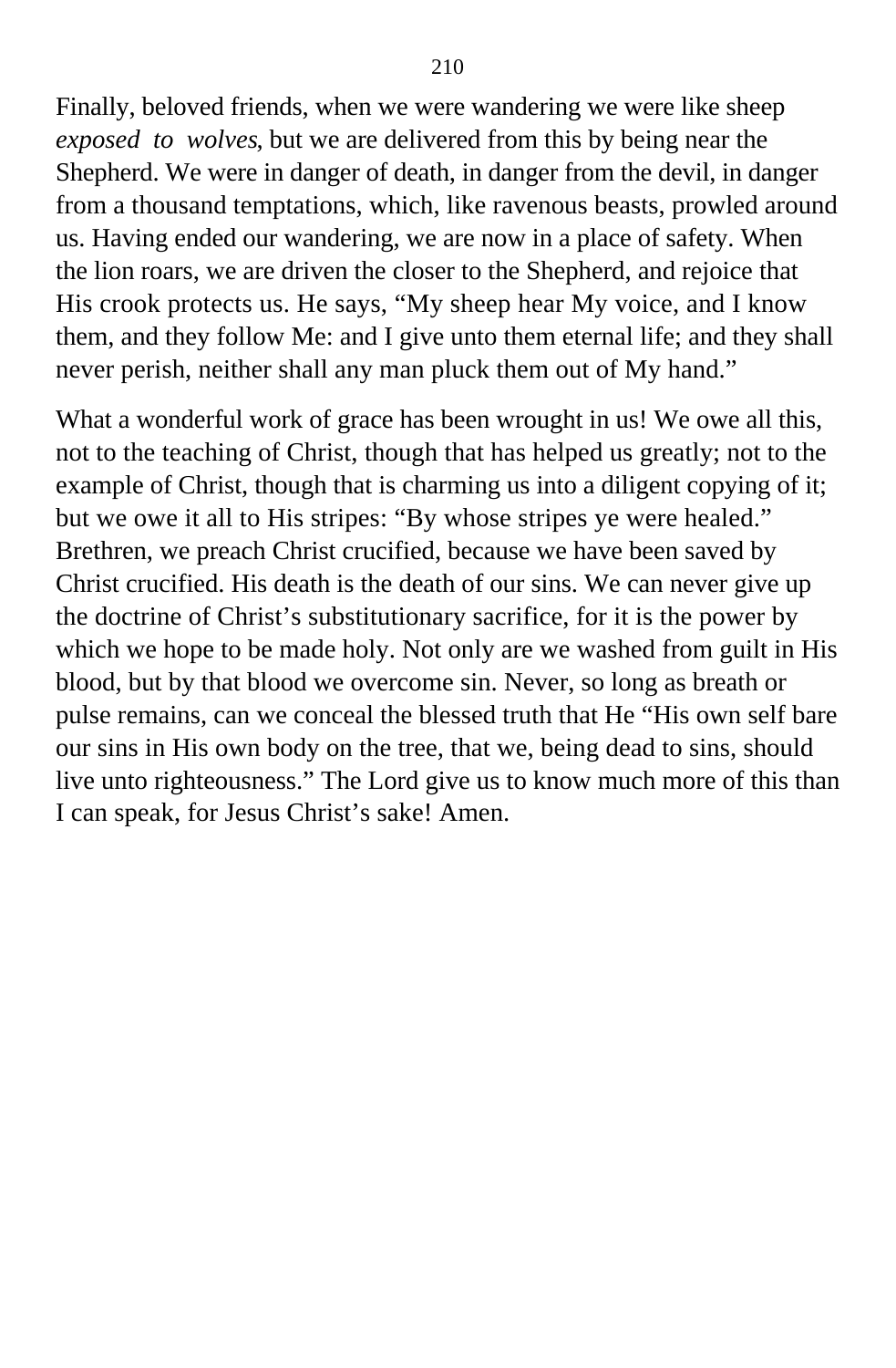# SWOONING AND REVIVING CHRIST'S FEET

#### *AN ADDRESS DELIVERED AT THE CLOSE OF ONE OF THE PASTORS' COLLEGE CONFERENCES*

"And when I saw Him, I fell at His feet as dead. And He laid His right hand upon me saying unto me, Fear not; I am the first and the last: I am He that liveth, and was dead; and, behold. I am alive for evermore, Amen; and have the keys of hell and of death."

— Revelation 1:17, 18.

WE have nothing now to think of but our Lord. We come to Him that He may cause us to forget all others. We are not here as ministers, cumbered with much serving, but we now sit at His feet with Mary, or lean on His bosom with John. The Lord Himself gives us our watchword as we muster our band for the last assembly. "Remember Me," is His loving command. We beseech Him to fill the full circle of our memory as the sun fills the heavens and the earth with light. We are to think only of Jesus, and of Him only will I speak. Oh, for a touch of the live coal from Him who is our Altar as well as our Sacrifice!

My text is found in the words of John, in the first chapter of the Revelation, at the seventeenth and eighteenth verses: — "And when I saw Him, I fell at His feet as dead. And He laid His right hand upon me, saying unto me, Fear not; I am the first and the last: I am He that liveth, and was dead; and, behold, I am alive for evermore, Amen; and have the keys of hell and of death." John was of all men the most familiar with Jesus, and his Lord had never needed to say to him, "Lovest thou Me?" Methinks, if any man could have stood erect in the presence of the glorified Savior, it would have been that disciple whom Jesus loved. Love permits us to take great liberties: the child will climb the knee of his royal father, and no man accuses him of presuming. John had such love, and yet even he could not look into the face of the Lord of glory without being overcome with awe. While yet in the body, even John must swoon if he be indulged with a premature vision of the Well-beloved in His majesty. If permitted to see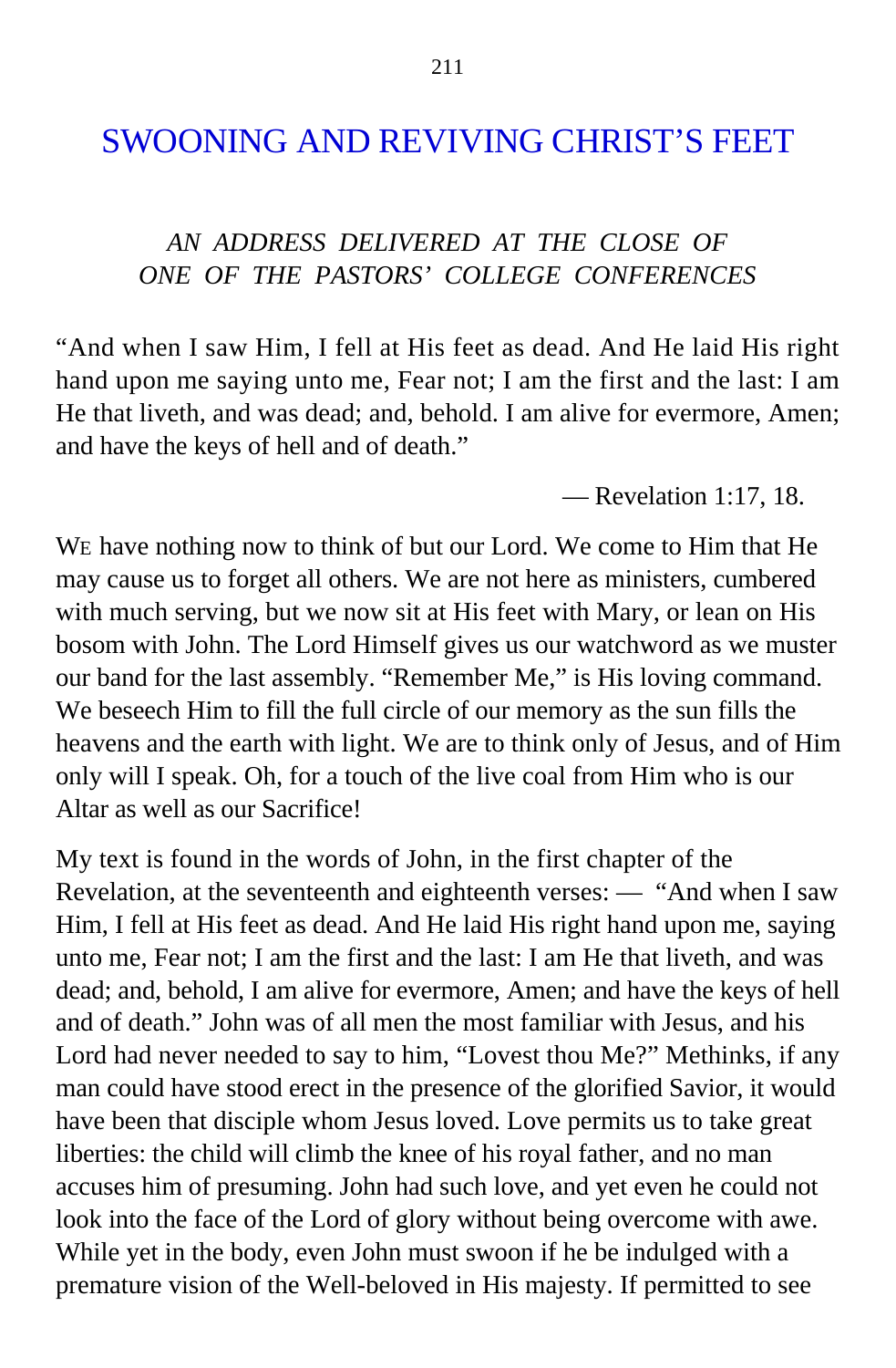the Lord before our bodies have undergone that wondrous change by which we are made like Jesus that we may see Him as He is, we shall find the sight to be more than we can bear. A clear view of our Lord's heavenly splendor while we are here on earth would not be fitting, for it would not be profitable for us always to be lying in a swoon at our Redeemer's feet, while there is so much work for us to do.

Permit me, dear brethren, to take my text from its connection, and to apply it to ourselves, by bringing it down from the throne up yonder to the table here. It may be, I trust it will be, that as we see Jesus even here, *we shall with John fall at His feet as dead*. We shall not swoon, but we shall be dead in another sense, most sweetly dead, while our life is revealed in Him. After we have thought upon that, we shall come to what my text implies: then, *may we revive with John*, for if he had not revived he could never have told us of his fainting fit. Thus we shall have death with Christ, and resurrection in Him. Oh, for a deep experience of both, by the power of the Holy Spirit!

### **I.**

If we are permitted to see Christ in the simple and instructive memorials which are now upon the table, we shall, in a blessed sense, fall at His feet as dead.

For, first, here we see *provision for the removal of our sin*, and we are thus reminded of it. Here is the bread broken because we have broken God's law, and must have been broken for ever had there not been a bruised Savior. In this wine we see the token of the blood with which we must be cleansed, or else be foul things to be cast away into the burnings of Tophet, because abominable in the sight of God. Inasmuch as we have before us the memorial of the atonement for sin, it reminds us of our death in sin in which we should still have remained but for that: grace which spoke us into life and salvation. Are you growing great? Be little again as you see that you are nothing but slaves that have been ransomed. "God's freed-men" is still your true rank. Are you beginning to think that, because you are sanctified; you have the less need of daily cleansing? Hear that word, "If we walk in the light, as He is in the light, we have fellowship one with another," yet even then "the blood of Jesus Christ, His Son, cleanseth us from all sin." We sin even when in the highest and divinest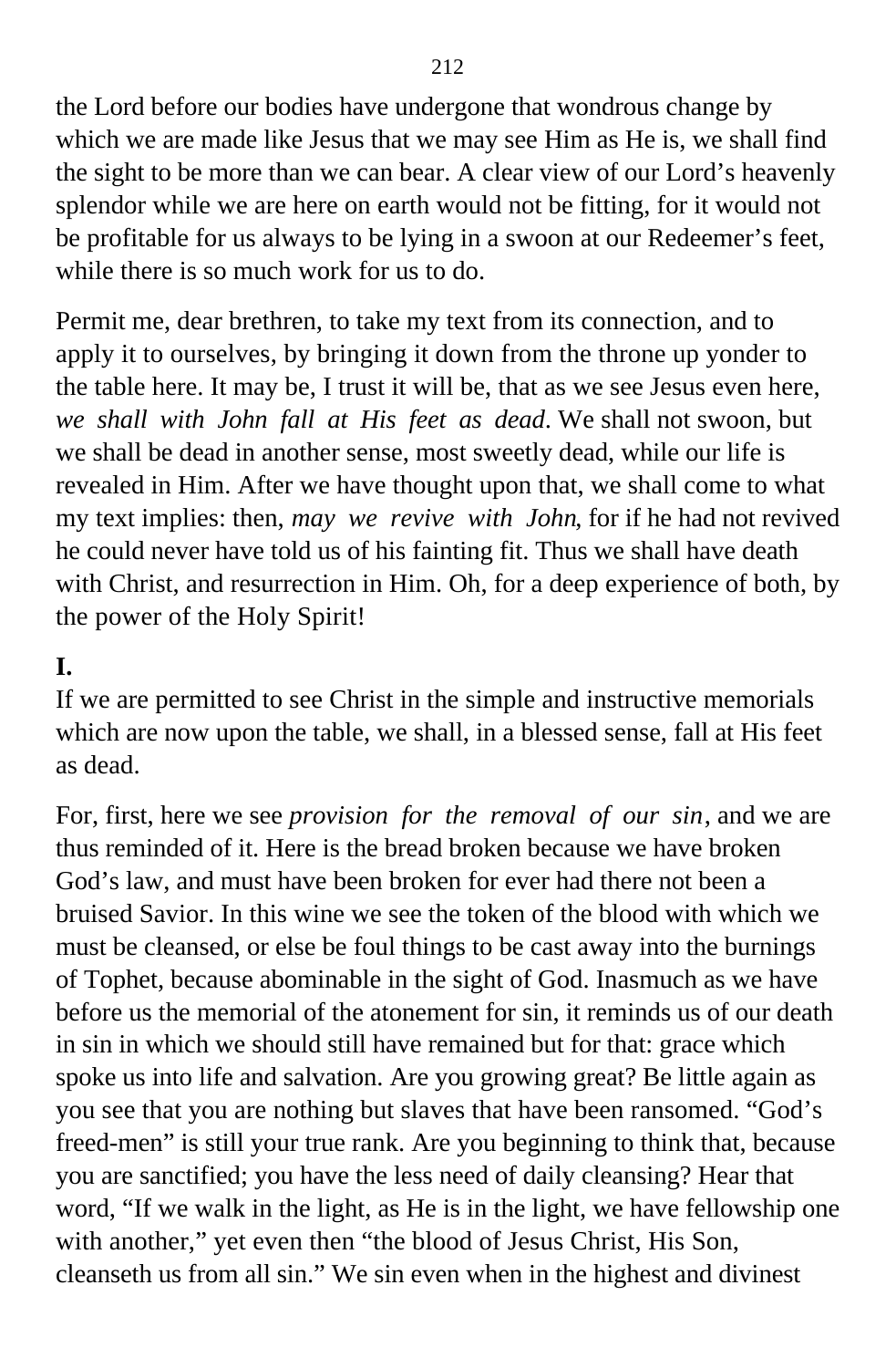fellowship, and need still the cleansing blood. How this humbles us before the Lord! We are to be winners of sinners, and yet we ourselves are sinners still, needing as truly the Bread of life as those to whom we serve it out.

Ah! and some of us have been very special sinners; and therefore, if we love much, it is because we have had much forgiven. We have erred since we knew the Savior, and that is a kind of sinnership which is exceedingly grievous; we have sinned since we have entered into the highest state of spiritual joy, and have been with Him on the holy mount, and have beheld His glory! This breeds a holy shamefacedness. We may well fall at Jesus' feet, though He only reveals Himself in bread and wine, for these convey a sense of our sinnership while they remind us of how our Lord met our sin, and put it away.

Herein we fall as low as the dead. Where is the "I"? Where is the self-glorying? Have you any left in the presence of the crucified Savior? As you in spirit eat His flesh and drink His blood, can you glory in your own flesh, or feel the pride of blood and birth? Fie upon us if there mingles a tinge of pride with our ministry, or a taint of self-laudation with our success! When we see Jesus, our Savior, the Savior of sinners, surely self will sink, and humility will fall at His feet. When we think of Gethsemane and Calvary, and all our great Redeemer's pain and agony, surely, by the Holy Ghost, self-glorying, self-seeking, and self-will must fall as though slain with a deadly wound. "When I saw Him, I fell at His feet as dead."

Here, also, we learn a second lesson. *Jesus has placed upon this table food*. The bread sets forth all that is necessary, and the cup all that is luxurious: provision for all our wants and for all our right desires, all that we need for sustenance and joy. Then, what a poverty-stricken soul am I that I cannot find myself in bread! As to comforts, I may not think of them; they must be given me or I shall never taste them. Brothers, we are Gentlemen Commoners upon the bounty of our great Kinsman: we come to His table for our maintenance, we have no establishments of our own. He who feeds the sparrows feeds our souls; in spiritual things, we no more gather into barns than do the blessed birds; our heavenly Father feeds us from that "all fulness" which it hath pleased Him to lay up for us in Jesus. We could not live an hour spiritually without Him who is not only bread,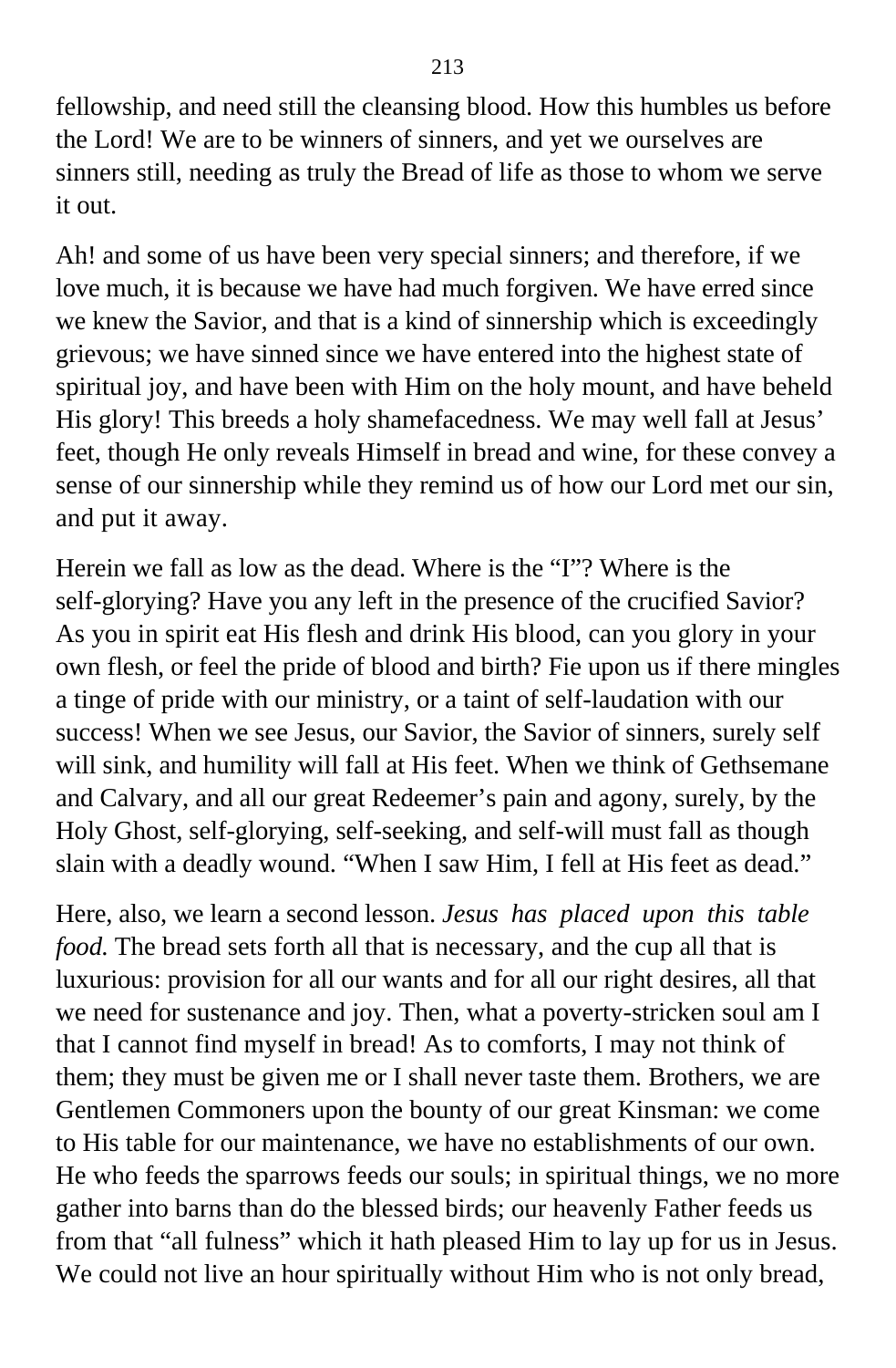but life; not only the wine which cheereth, but consolation itself. Our life hangs upon Jesus; He is our Head as well as our food. We shall never outgrow our need of natural bread, and spiritually we shall never rise out of our need of a present Christ, but the rather we shall feel a stronger craving and a more urgent passion for Him. Look at yonder vain person. He feels that he is a great man, and you own that he is your superior in gifts; but what a cheat he is, what a foolish creature to dream of being somebody! Now will he be found wanting; for, like ourselves, he is not sufficient even to think anything of himself. A beggar who has to live on alms, to eat the bread of dependence, to take the cup of charity, — what has he to boast of? He is the great One who feeds us, who gives us all that we enjoy, who is our all in all; and as for us, we are suppliants, — I had almost said mendicants, — a community of Begging Frères, to all personal spiritual wealth as dead as the slain on Marathon. The negro slave at least could claim his own breath, but we cannot claim even that. The Spirit of God must give us spiritual breath, or our life will expire. When we think of this, surely the sight of Christ in this bread and Wine, though it be a dim vision compared with that which ravished the heart of John, will make us fall at the Redeemer's feet as dead.

The "I" cannot live, for our Lord has provided no food for the vain *Ego*, and its lordliness. He has provided all for necessity, but nothing for boasting. Oh, blessed sense of self-

annihilation! We have experienced it several times this week when certain of those papers were read to us by our brethren; and, moreover, we shrivelled right up in the blaze of the joy with which our Master favored us. I hope this happy assembly and its heavenly exercises have melted the *Ego* within us, and made it, for the while, flow away in tears. Dying to self is a blessed feeling. May we all realize it! When we are weak to the utmost in conscious death of self, then are we strong to the fulness of might. Swooning away unto self-death, and losing all consciousness of personal power, we are introduced into the infinite, and live in God.

# **II.**

Now let us consider how we get alive again, and so know the Lord as the resurrection and the life. John did revive, and he tells us how it came about. He says of the Ever-blessed One, — "He laid His right hand upon me, saying unto me, Fear not; I am the first and the last: I am He that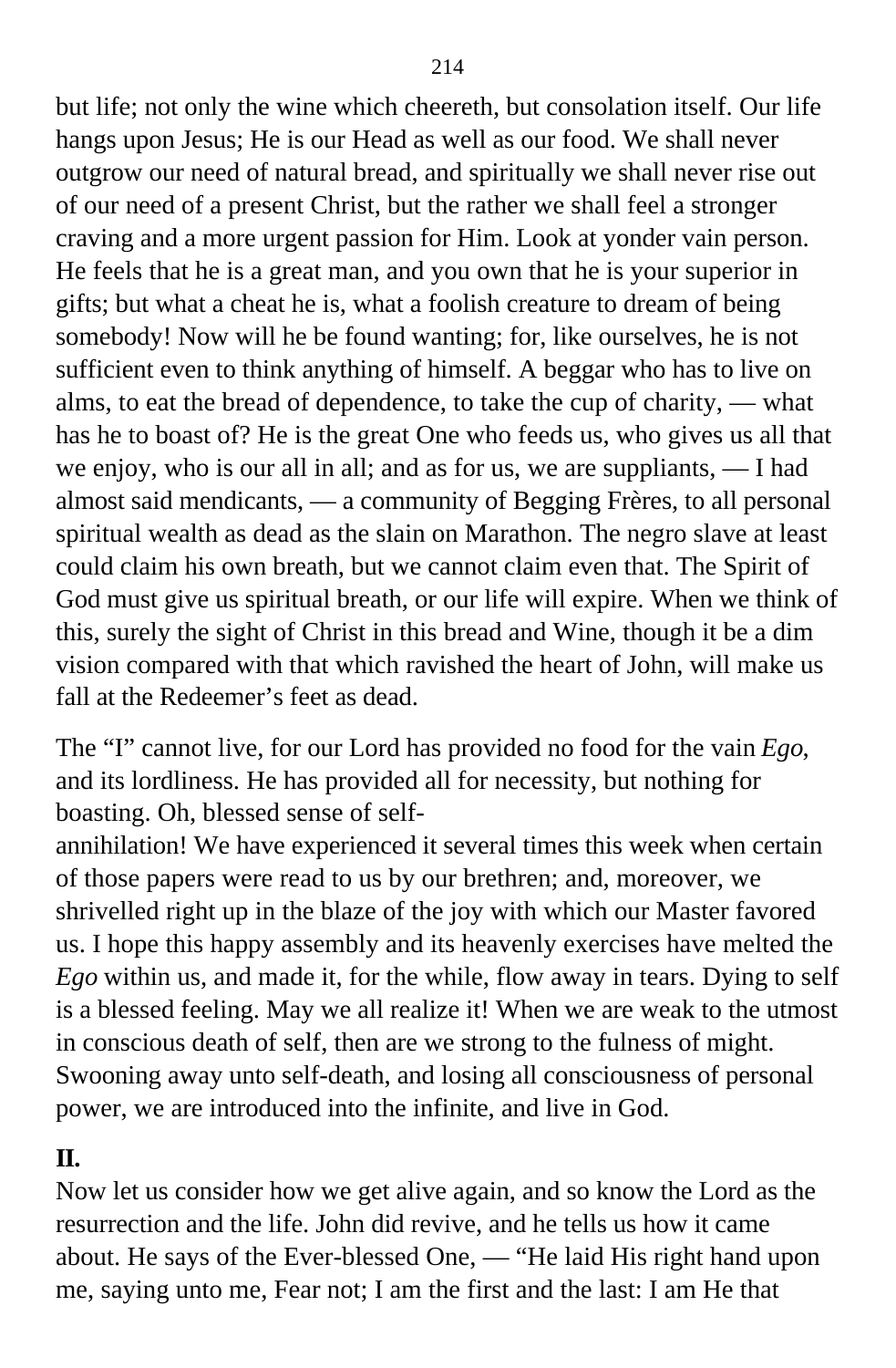liveth, and was dead; and, behold, I am alive for evermore, Amen; and have the keys of hell and of death."

All the life-floods of our being will flow with renewed force if, first of all, we are *brought into contact with Jesus:* "*He laid His right hand upon me.*" *marvelous patience that He does not set His foot upon us, and tread us down as the mire of the streets! I have lain at His feet as dead, and had He spurned me as tainted with corruption, I could not have impugned His justice. But there is nothing here about His foot! That foot has been pierced for us, and it cannot be that the foot which has been nailed to the cross for His people should ever trample them in His wrath. Hear these words,* "*He laid His right hand upon me.*" *The right hand of His strength and of His glory He laid upon His fainting servant. It was the hand of a man*. It is the right hand of Him who, in all our afflictions, was afflicted, who is a Brother born for adversity. Hence, everything about His hand has a reviving influence. The *speech* of sympathy, my brothers, is often too unpractical, and hence it is too feeble to revive the fainting; the *touch* of sympathy is far more effectual. You remember that happy story of the wild negro child who could never be won till the little lady sat down by her, and laid her hand upon her. Eva won poor Topsy by that tender touch. The tongue failed, but the hand achieved the victory. So was it with our adorable Lord. He showed us that He was bone of our bone and flesh of our flesh; He brought Himself into contact with us, and made us perceive the reality of His love to us, and then He became more than a conqueror over us.

Thus, *we felt that He was no fiction*, but a real Christ, for there was His hand, and we felt the gentle pressure. The laying on of the right hand of the Lord had brought healing to the sick, sight to the blind, and even life to the dead, and it is no strange thing that it should restore a fainting disciple. May you all feel it at this very moment in its full reviving power! May there stream down from the Lord's right hand, not merely His sympathy, because He is a man like ourselves, but as much of the power of *His deity* as can be gotten into man, so that we may be

filled with the fulness *of God! That is possible at this instant. The Lord's supper represents the giving of the whole body of Christ to us, to enter into us for food; surely, if we enter into its true*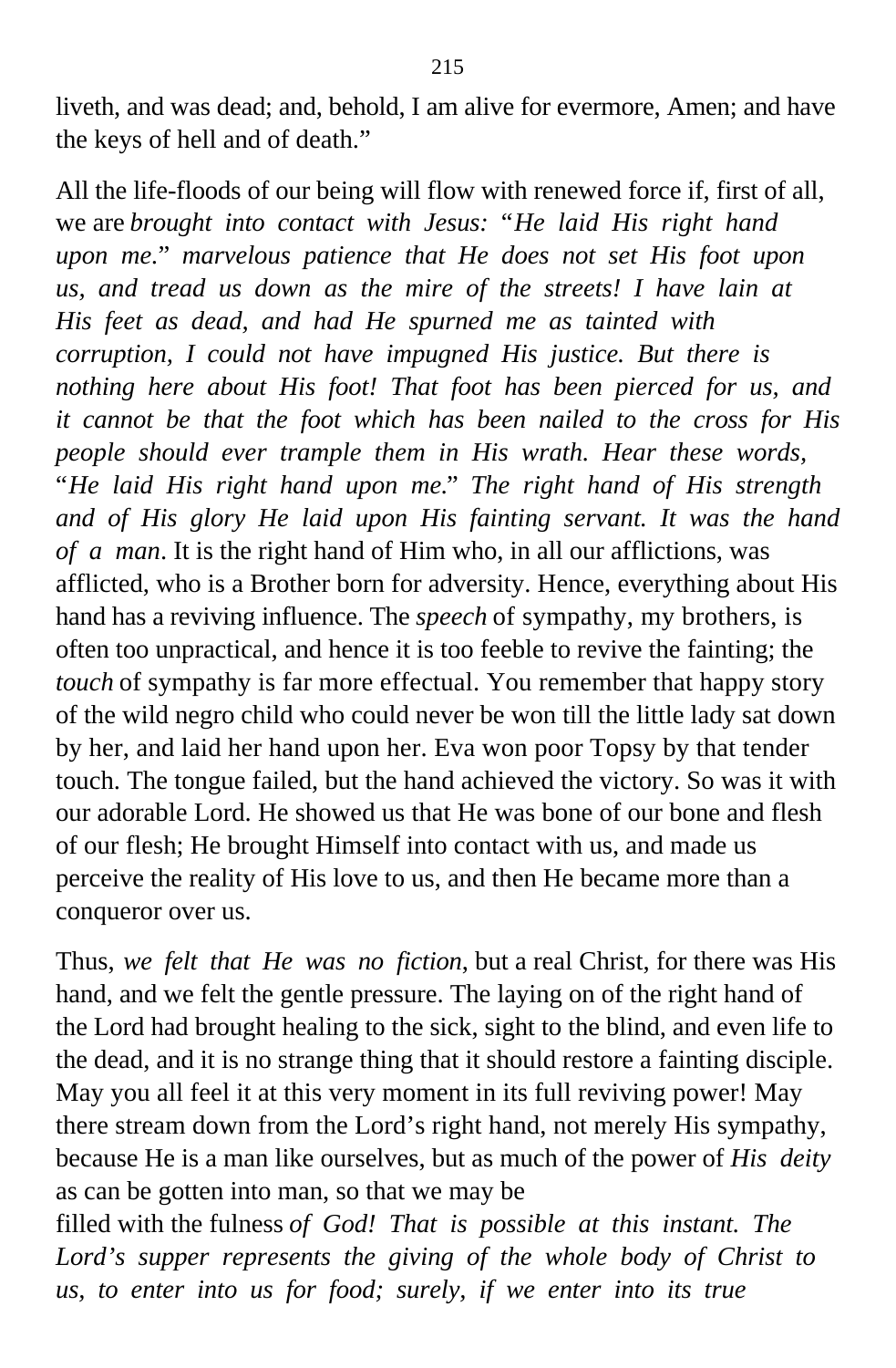*meaning, we may expect to be revived and vitalized; for we have here more than a mere touch of the hand, it is the whole Christ that enters into us spiritually, and so comes into contact with our innermost being. I believe in* "*the real presence*"*: do not you? The carnal* presence is another thing: *that* we do not even desire. Lord Jesus, come into a many-handed contact with us now by dwelling in us, and we in Thee!

Still, there was something else wanted, for our Lord Jesus, after the touch, gave the word: "Fear not; I am the first and the last." What does He say? Does He say, "Thou art"? Open your Testaments, and see. Does He exclaim, "Fear not; thou art the beloved disciple, John the apostle and divine"? I find nothing of the kind. He did not direct His servant to look at himself, but to remember the great I Am, his Savior, and Lord. The living comfort of every swooning child of God, of everyone who is conscious of a death-wound to the natural "I," lies in that majestic "I," who alone can say "I am." You live because there is an "I am" who has life in Himself, and has that life for you.

 "I am the first." "I have gone before you, and prepared your way; I loved you before you loved Me; I ordained your whole course in life before you were in existence. In every work of grace for you and within you, I am the first. Like the dew which comes from the Lord, I waited not for man, neither tarried for the sons of men. And I also am the last, perfecting that which concerneth you, and keeping you unto the end. I am the Alpha and the Omega to you, and all the letters in between; I began with you, and I shall end with you, if an end can be thought of. I march in the van, and I bring up the rear. Your final preservation is as much from Me as your hopeful commencement."

Brother, does a fear arise concerning that dark hour which threatens soon to arrive? What hour is that? Jesus knows, and He will be with you through the night, and till the day breaketh. If Jesus is the beginning and the end to us, what is there else? What have we to fear unless it be those unhallowed inventions of our mistrust, those superfluities of naughtiness which fashion themselves into unbeliefs, and doubts, and unkind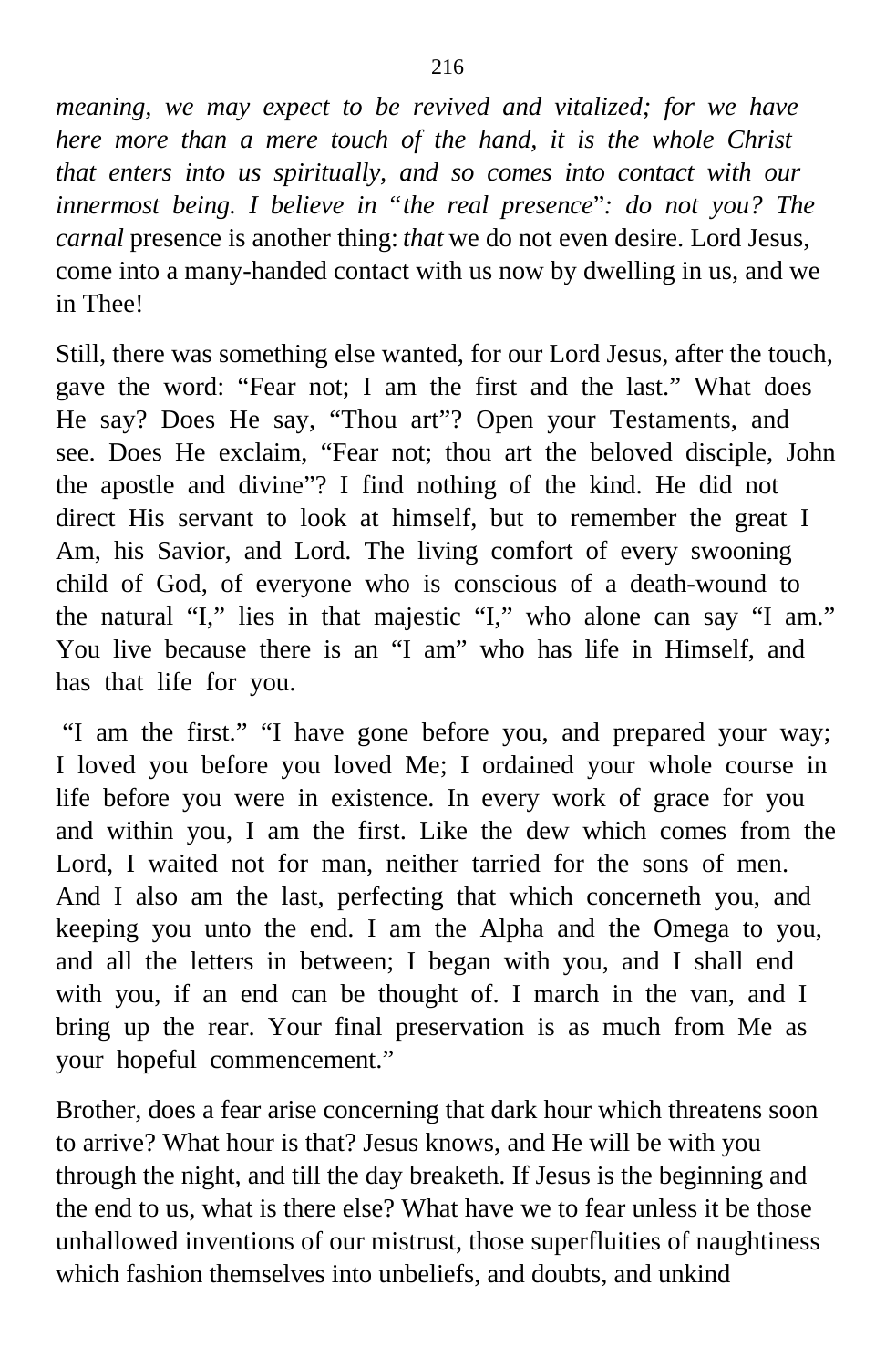imaginings? Christ shuts out everything that could hurt us, for He covers all the time, and all the space; He is above the heights, and beneath the depths; and everywhere He is Love.

Read on, — "*I am He that liveth*." "Because I live, ye shall live also; no real death shall befall you, for death hath no more dominion over Me, your Head, your Life." While there is a living Christ in heaven, no believer shall ever see death: he shall sleep in Jesus, and that is all, for even then he shall be "for ever with the Lord."

Read on, — "*and was dead*." "Therefore, though die, you shall go no lower than I went; and you shall be brought up again even as I have returned from the tomb." Think of Jesus as having traversed the realm of death-shade, and you will not fear to follow in His track. Where should the dying members rest but on the same couch with their once dying Head?

*"And behold, I am alive for evermore*." Yes, behold it, and never cease to behold it: we serve an ever-living Lord. Brothers, go home from this conference in the power of this grand utterance! The dear child may sicken, or the precious wife may be taken home; but Christ says, "I am alive for evermore." The believing heart can never be a widow, for its Husband is the living God. Our Lord Jesus will not leave us orphans, He will come unto us. Here is our joy, then: not in ourselves, but in the fact that He ever lives to carry out the Father's good pleasure in us and for us. Onward, soldiers of the cross, for our immortal Captain leads the way.

Read once more, — "*and have the keys of hell and of death*." As I thought over these words, I marveled for the poverty and meanness of the cause of evil; for the prince of it, the devil, has not the keys of his own house; he cannot be trusted with them; they are swinging at the girdle of Christ. Surely I shall never go to hell, for my Lord Jesus turned the key against my entrance long ago. The doors of hell were locked for me When He died on my behalf. I saw Him lock the door, and, what is more, I saw Him hang the key at His girdle, and there it is to this day. Christ has the keys of hell; then, whenever He chooses, He can cage the devouring lion, and restrain his power for evil. Oh, that the day were come! It is coming, for the dragon hath great wrath, knowing that his time is short. Let us not go forth alone to battle with this dread adversary; let us tell his Conqueror of him, and entreat Him to shorten his chain. I admire the forcible words of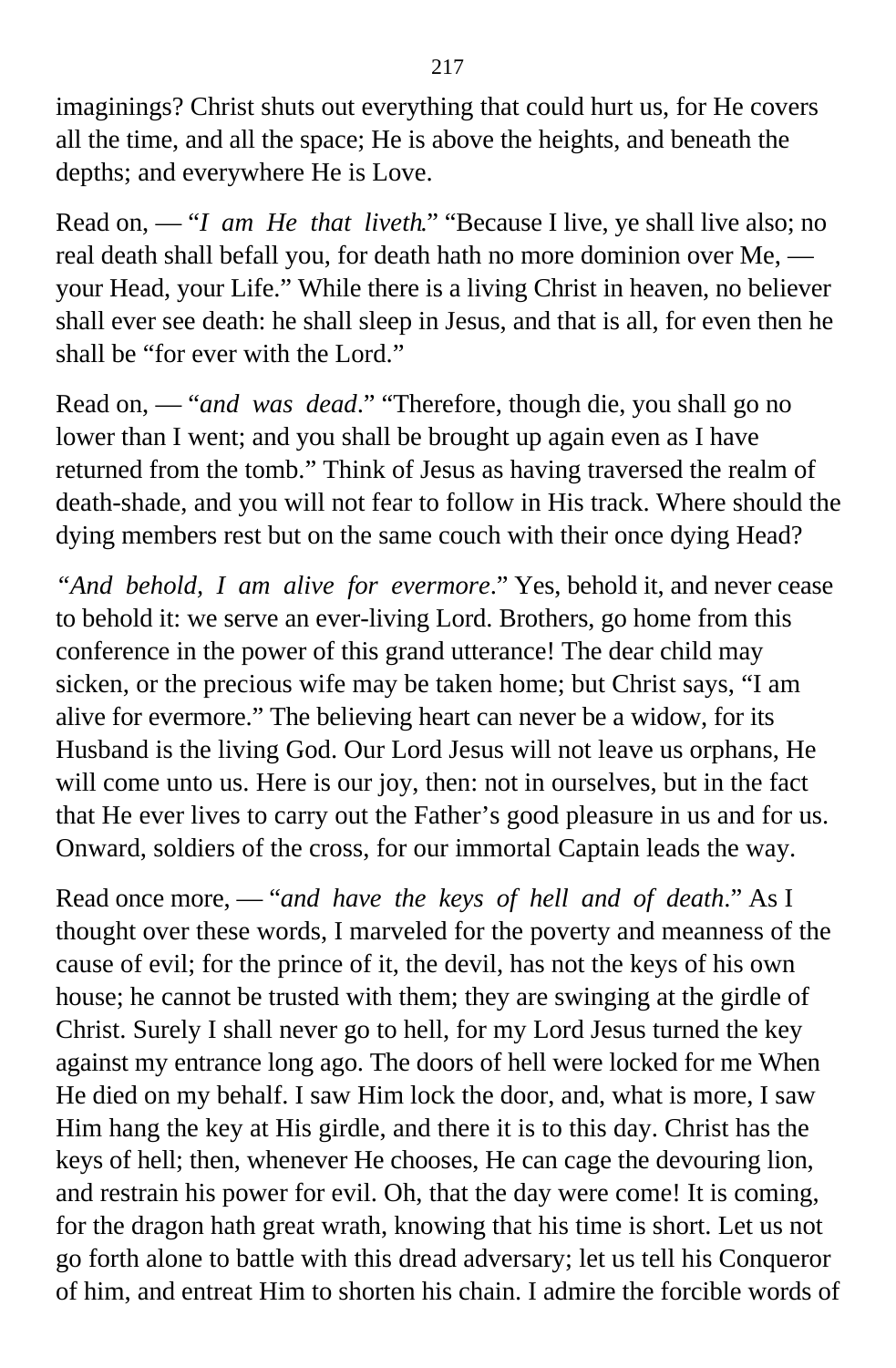a dying woman to one who asked her what she did when she was tempted by the devil on account of her sin. She replied, "The devil does not tempt me now; he came to me a little while ago, and he does not like me well enough to come again!" "Why not?" "Well, he went away because I said to him, Chosen, chosen!" "What did you mean by that?" "Do you not remember how it is said in the Scripture, 'The Lord rebuke thee, O Satan; even the Lord that hath chosen Jerusalem rebuke thee'?" The aged woman's text was well taken, and well does the enemy know the rebuke which it contains. When Joshua, the high priest, clothed in filthy garments, stood before the angel, Satan stood at his right hand to resist him, but he was silenced by being told of the election of God: "The Lord which hath chosen Jerusalem rebuke thee." Ah, brethren, when Christ's right hand is upon us, the evil one departs! He knows too well the weight of that right hand.

Conclude the verse, — "*and of death*." Our Lord has the keys of death, and this will be a joyful fact to us when our last hours arrive. If we say to Him, "Master, whither am I going?" He answers, "I have the key of death and the spirit world. Will we not reply, "We feel quite confident to go wherever Thou wilt lead us, O Lord"? We shall then pursue His track in His company. Our bodies shall descend into what men call a charnel-house, though it is really the unrobing-room of saints, the vestibule of heaven, the wardrobe of our dress where it shall be cleansed and perfected. We have a fit spiritual array for the interval, but we expect that our bodies shall rise again in the likeness of "the Lord from heaven." What gainers we shall be when we shall take up the robes we laid aside, and find them so gloriously changed, and made fit for us to wear even in the presence of our Lord! So, if the worst fear that crosses you should be realized, and you should literally die at your Lord's feet, there is no cause for dread, for no enemy can do you harm, since the divine right hand is pledged to deliver you to the end. Let us give the Well-beloved the most devout and fervent praise as we now partake of this regal festival. The King sitteth at His table, let our spikenard give forth its sweetest smell.